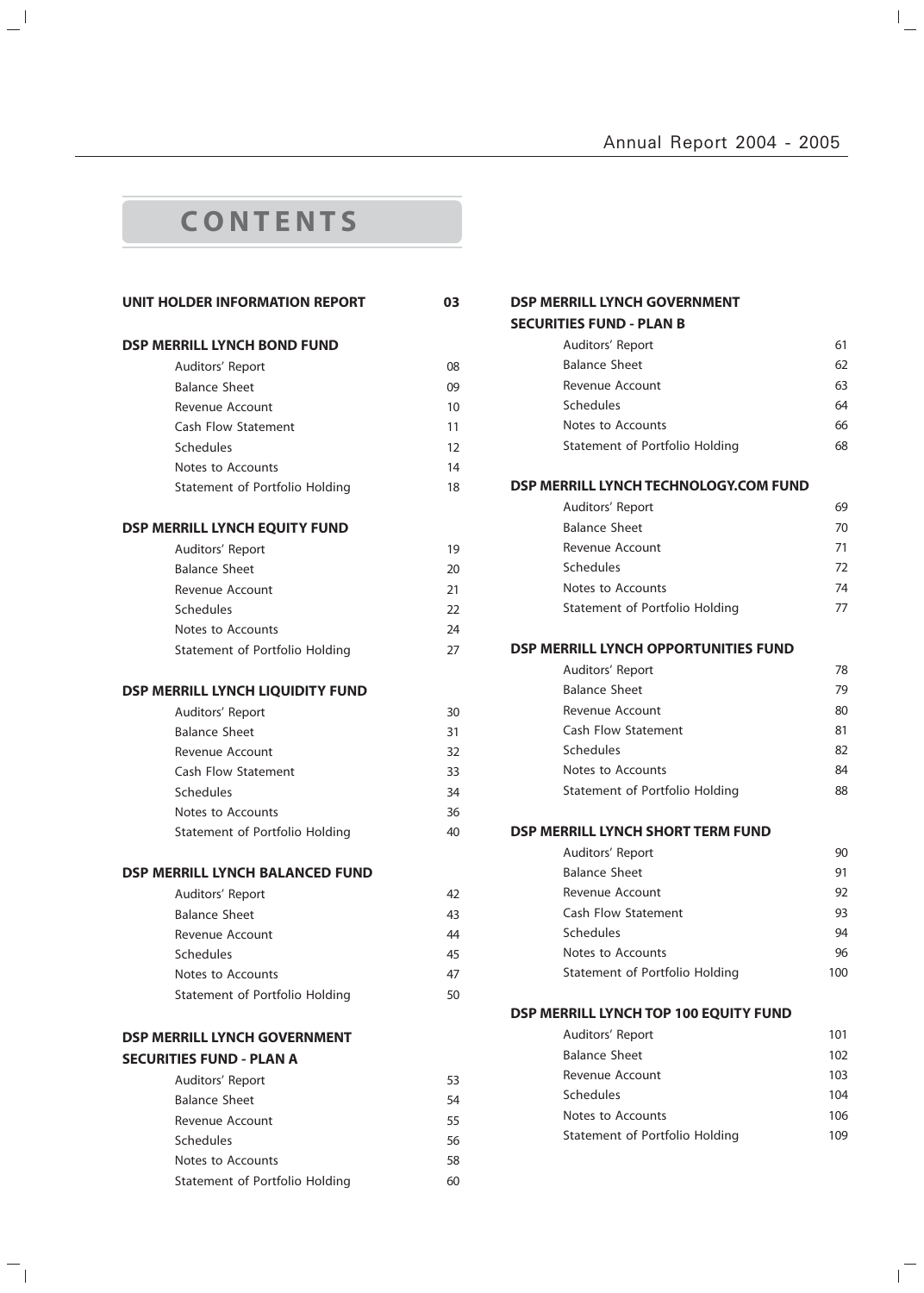$\mathbb{I}_+$ 

 $\overline{\mathbb{L}}$ 

## **DSP MERRILL LYNCH SAVINGS PLUS FUND - MODERATE**

| Auditors' Report               | 111 |
|--------------------------------|-----|
| <b>Balance Sheet</b>           | 112 |
| Revenue Account                | 113 |
| <b>Schedules</b>               | 114 |
| Notes to Accounts              | 116 |
| Statement of Portfolio Holding | 119 |

## **DSP MERRILL LYNCH FLOATING RATE FUND**

 $\mathbb{L}^{\mathbb{I}}$ 

 $\overline{\phantom{a}}_1$ 

| Auditors' Report               | 121 |
|--------------------------------|-----|
| <b>Balance Sheet</b>           | 122 |
| Revenue Account                | 123 |
| Cash Flow Statement            | 124 |
| Schedules                      | 125 |
| Notes to Accounts              | 127 |
| Statement of Portfolio Holding | 131 |

## **DSP MERRILL LYNCH - INDIA T.I.G.E.R. FUND**

| Auditors' Report               | 133 |
|--------------------------------|-----|
| Balance Sheet                  | 134 |
| Revenue Account                | 135 |
| <b>Schedules</b>               | 136 |
| Notes to Accounts              | 138 |
| Statement of Portfolio Holding | 141 |

## **DSP MERRILL LYNCH SAVINGS PLUS FUND - AGGRESSIVE**

| Auditors' Report               | 143 |
|--------------------------------|-----|
| <b>Balance Sheet</b>           | 144 |
| Revenue Account                | 145 |
| Schedules                      | 146 |
| Notes to Accounts              | 148 |
| Statement of Portfolio Holding | 151 |

## **DSP MERRILL LYNCH SAVINGS PLUS FUND - CONSERVATIVE**

| Auditors' Report               | 153 |
|--------------------------------|-----|
| <b>Balance Sheet</b>           | 154 |
| Revenue Account                | 155 |
| Schedules                      | 156 |
| Notes to Accounts              | 158 |
| Statement of Portfolio Holding | 161 |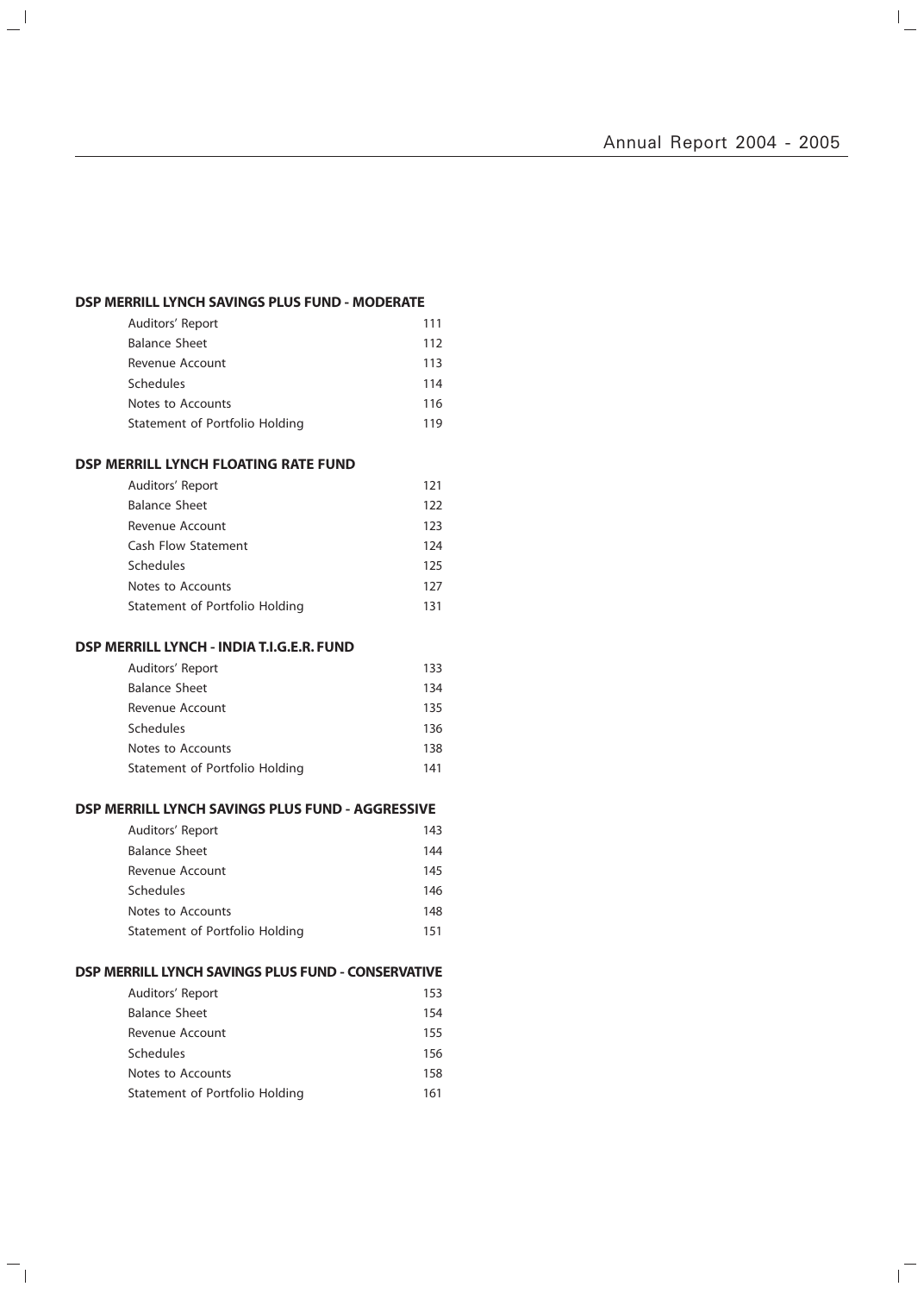## UNIT HOLDER INFORMATION REPORT From the Board of Directors, DSP Merrill Lynch Trustee Company Private Limited

#### **DSP MERRILL LYNCH MUTUAL FUND**

DSP Merrill Lynch Mutual Fund (DSPMLMF) was set up as a Trust by the Settlors, DSP Merrill Lynch Ltd. and Merrill Lynch Asset Management L.P now known as Merrill Lynch Investment Managers L.P (MLIM) on 16th December, 1996 with DSP Merrill Lynch Trustee Company Pvt. Ltd. (the Trustee Company) as a Trustee in accordance with the provisions of the Indian Trust Act, 1882 and is duly registered under the Indian Registration Act, 1908. The Trustee has entered into an Investment Management Agreement dated 16th December, 1996 with DSP Merrill Lynch Investment Managers Ltd. now known as DSP Merrill Lynch Fund Managers Ltd. (the AMC) to function as the Investment Manager for all the Schemes of DSPMLMF. DSPMLMF was registered with SEBI on 30th January 1997.

## **DSP MERRILL LYNCH TRUSTEE COMPANY PRIVATE LIMITED**

The Trustee is the exclusive owner of the Trust Fund and holds the same in trust for the benefit of the unitholders. The Trustee has been discharging its duties and carrying out the responsibilities as provided in the Regulations and the Trust Deed. The Trustee seeks to ensure that the Fund and the Schemes floated thereunder are managed by the AMC in accordance with the Trust Deed, the Regulations, directions and guidelines issues by SEBI, the Stock Exchanges, Association of Mutual Funds in India and other regulatory agencies.

## **Directors of DSP Merrill Lynch Trustee Company Private Limited**

- Mr. Shitin D. Desai Mr. Desai is the Executive Vice-Chairman of DSP Merrill Lynch Ltd.
- Mr. S. S. Thakur Mr. Thakur is currently the Chairman of the Central Depository Services (India) Ltd. and serves on the Board of Directors of various other companies.
- Ms. Tarjani Vakil Ms. Vakil was the Chairperson and Managing Director of Export Import Bank of India from 1993 to 1996 and serves on the Board of Directors of various other companies.
- Mr. Andrew Holland: Mr. Holland is the Executive Vice President Research and Chief Administrative Officer of DSP Merrill Lynch Ltd.
- Mr. Ashok Mody: Mr. Mody is a designated Senior Advocate of the High court at Mumbai since 1982. He was a Judge of the High court at Mumbai for the years 1980 and 1981 (Ceased to be a Director w.e.f. April 26, 2005).

#### **Directors of DSP Merrill Lynch Fund Managers Ltd.**

- Mr. Hemendra M. Kothari Mr. Kothari is the Chairman of DSP Merrill Lynch Ltd.
- Mr. Pradeep Dokania Mr. Dokania is the Executive Vice President and head of Global Private Client Group of DSP Merrill Lynch Limited.
- Mr. K. R. V. Subrahmanian Mr. Subrahmanian is a Management Consultant and is on the Board of various well-known corporates in India.
- Dr. Omkar Goswami Dr. Goswami is the Founder and Chairman of CERG Advisory Private Limited. CERG primarily provides corporate advisory services, consulting services and research for companies and industries in India and abroad.
- Mr. Ranjan Pant Mr. Pant is a global Management Consultant advising CEOs/Boards on Strategy and Change Management
- Mr. David Graham Mr. Graham is the Managing Director of Merrill Lynch Investment Managers based in London.
- Mr. Piyush Mankad Mr. Mankad is a retired civil servant with a distinguished career of over forty years in the prestigious Indian Administrative Service.

As on date, DSPMLMF has fourteen schemes namely DSP Merrill Lynch Bond Fund, DSP Merrill Lynch Equity Fund, DSP Merrill Lynch Liquidity Fund, DSP Merrill Lynch Balanced Fund, DSP Merrill Lynch Government Securities Fund, DSP Merrill Lynch Technology.com Fund, DSP Merrill Lynch Opportunities Fund, DSP Merrill Lynch Short Term Fund, DSP Merrill Lynch Top100 Equity Fund, DSP Merrill Lynch Savings Plus Fund – Moderate, DSP Merrill Lynch Floating Rate Fund, DSP Merrill Lynch Savings Plus Fund – Aggressive, DSP Merrill Lynch Savings Plus Fund – Conservative and DSP Merrill Lynch India T.I.G.E.R. Fund (The Infrastructure Growth and Economic Reforms Fund). All the fourteen Schemes are open ended and available for ongoing purchases.

#### Debt Market Preview

Bond prices were sharply on the decline from April until August 2004 reflecting heightened concerns about the surge in oil prices from the low 30's to well over \$50 per barrel.Thereafter, there was some respite till early September before bond prices began another round of decline until November 2004. A smart rally in early December and subsequent consolidation in prices until March marked the remainder of the financial year.

#### Equity Market Preview

Equities suffered a significant correction in May 2004 due to a combination of global factors such as rising interest rates, higher oil prices as also domestic factors. However the stock market resumed its uptrend smartly in the following months on the back of strong interest from foreign investors and good corporate fundamentals. Post Budget 2005, the Sensex hit an all time high of 6954.86 before witnessing some weakness on account of profit booking.

#### **EQUITY FUNDS**

#### **DSP MERRILL LYNCH EQUITY FUND**

The primary investment objective of the Scheme is to seek to generate long term capital appreciation, from a portfolio that is substantially constituted of equity securities and equity related securities of issuers domiciled in India. Equity related securities include, but are not limited to, fully convertible debentures, partly convertible debentures, convertible preference shares and warrants converting into equity securities. The Scheme may also invest a certain portion of its corpus in debt and money market securities, in order to meet liquidity requirements from time to time. There can be no assurance that the investment objective of the Scheme will be realized.

The fund outperformed its benchmark (the S&P CNX Nifty Index) over the last financial year. The outperformance was largely due to its stock selection and overweight position in information technology, banking, retailing and sugar sectors. The underweight position in sectors like Automobiles and Oil & Gas also helped the fund to outperform the benchmark.

As of April 15, 2005 the net assets of the Fund were Rs. 132.76 crores.

#### **DSP MERRILL LYNCH TECHNOLOGY.COM FUND**

DSP Merrill Lynch Technology.com Fund focuses on investing in technology and technology dependent companies, including businesses relating to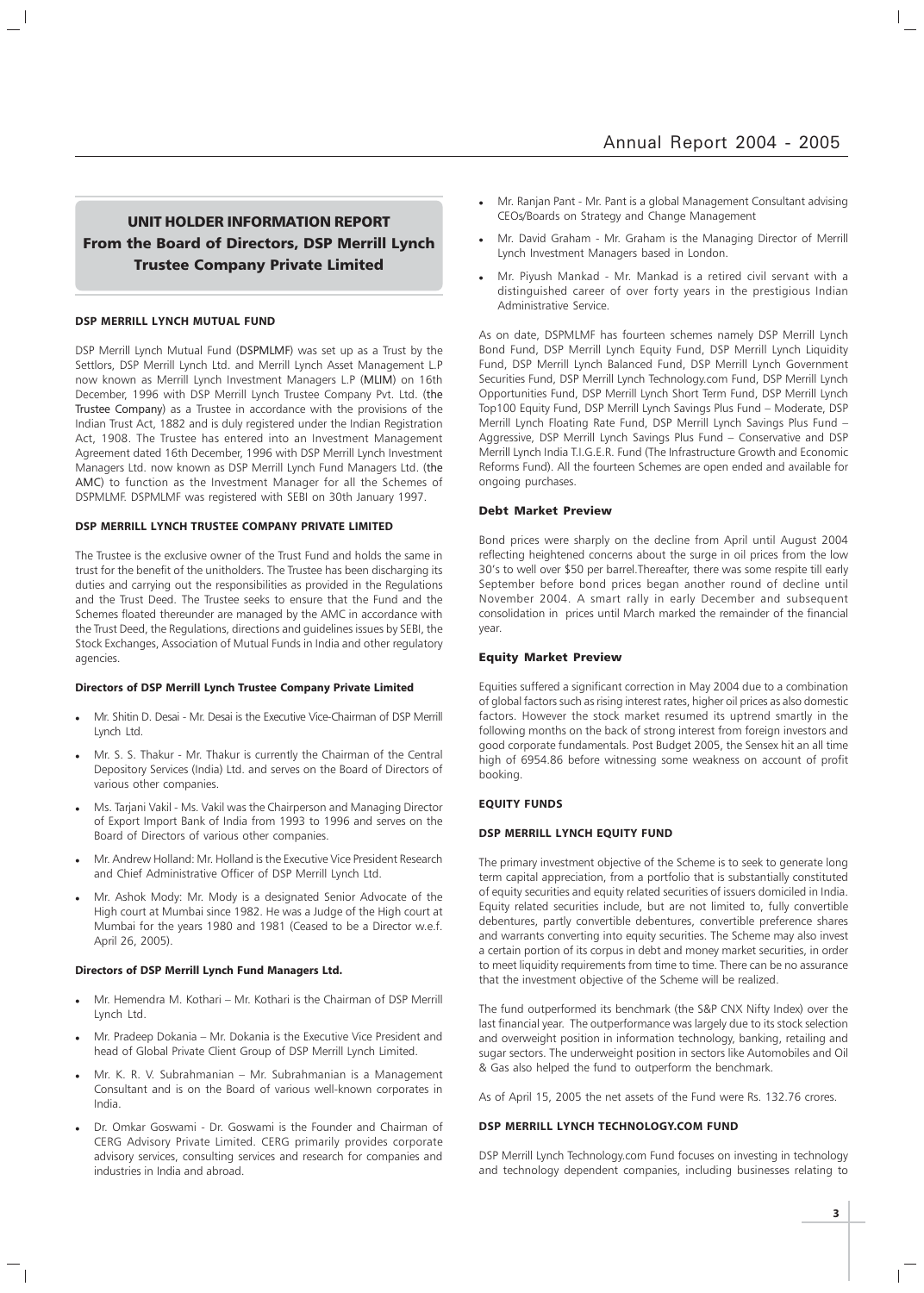hardware, peripherals and components, software (products and services), telecom, telecommunications and media and entertainment, internet and E-commerce, and other technology enabled companies (e.g. transaction processing and call centers). The primary investment objective of the Scheme is to seek to generate long term capital appreciation and the secondary objective is income generation and the distribution of dividend from a portfolio constituted of equity and equity related securities concentrating on the investment focus of Scheme. However, there can be no assurance that the investment objectives of the Schemes will be realized.

The fund did reasonably well by focusing on IT and Telecom sectors, although it did underperform its benchmark (the BSE Teck Index) marginally. The underperformance may be attributed to the benchmark's larger weightage in the top tier IT companies as compared to mid-cap IT Companies. The DSP ML Technology.com Fund has a diversified portfolio across the IT Services, Hardware, Telecom & Media Sectors.

As of April 15, 2005 the net assets of the Fund were Rs. 24.22 crores.

## **DSP MERRILL LYNCH OPPORTUNITIES FUND**

DSP Merrill Lynch Opportunities Fund focuses on responding to the dynamically changing Indian economy by moving its investments amongst different sectors such as the Lifestyle sector, Pharmaceuticals Sectors, Cyclical sector and Technology sector as prevailing trends change. This Scheme allows the Investment Manager to be highly concentrated in any of two or more Sectors. The Investment Manager may at any given time have a zero weightage in any or more of the sectors.

The investment objective of the Scheme is to seek to generate long term capital appreciation and the secondary objective is income generation and the distribution of dividend from a portfolio constituted of equity and equity related securities concentrating on the investment focus of the Scheme. However, there can be no assurance that the investment objectives of the Scheme will be realized.

The fund outperformed its benchmark (the S&P CNX Nifty Index) over the last financial year. The outperformance was largely due to its stock selection and overweight position in cement, engineering, information technology, banking and sugar sectors. The underweight position in sectors like Automobiles and Oil & Gas also helped the fund to outperform the benchmark.

As of April 15, 2005 the net assets of the Fund were Rs. 591.47 crores.

#### DSP MERRILL LYNCH TOP100 EQUITY FUND

The primary investment objective of the Scheme is to generate capital appreciation, from a portfolio that is substantially constituted of equity securities and equity related securities of the 100 largest corporates by market capitalisation, listed in India. However, there can be no assurance that the investment objectives of the Scheme will be realized.

The fund outperformed its benchmark (the BSE 100 Index) over the last financial year. The outperformance was largely due to its stock selection and overweight position in cement, engineering, information technology and banking sectors.

As of April 15, 2005 the net assets of the Fund were Rs. 80.62 crores.

## DSP MERRILL LYNCH INDIA T.I.G.E.R. FUND (THE INFRASTRUCTURE GROWTH AND ECONOMIC REFORMS FUND)

The scheme was launched on April 27, 2004 and was open for subscription between April 27, 2004 and May 25, 2004. Thereafter, the scheme was reopened for subscription and redemption on June 14, 2004. Investment Objective of the Scheme is to seek to generate capital appreciation, from a portfolio that is substantially constituted of equity securities and equity

related securities of corporates, which could benefit from structural changes brought about by continuing liberalization in economic policies by the Government and / or from continuing investments in infrastructure, both by the public and private sector. However, there can be no assurance that the investment objectives of the Scheme will be realized.

The fund outperformed its benchmark (the BSE 100 Index) over the last financial year. The outperformance was largely due to its stock selection and overweight position in engineering, banking and cement sectors.

As of April 15, 2005 the net assets of the Fund were Rs. 284.26 crores.

#### HYBRID FUNDS

## DSP MERRILL LYNCH BALANCED FUND

The primary investment objective of the Scheme is to seek to generate longterm capital appreciation and current income from a portfolio constituted of equity and equity related securities as well as fixed income securities (debt and money market securities). Equity related securities include, but are not limited to, fully convertible debentures, partly convertible debentures, convertible preference shares and warrants converting into equity securities. However, there can be no assurance that the investment objective of the Scheme will be realized.

The fund performed well relative to its benchmark (the CRISIL Balanced Fund Index) in the past year, not only because of its overweight positions in engineering, banking and technology sectors, but also because of the dynamic allocation between the debt and equity components of its portfolio.

As of April 15, 2005 the net assets of the Fund were Rs. 232.27 crores.

## DSP MERRILL LYNCH SAVINGS PLUS FUND - MODERATE

The objective of the Scheme is to generate attractive returns with prudent risk from a portfolio which is substantially constituted of quality debt securities. The Scheme will also seek to generate capital appreciation by investing a smaller portfolio of its corpus in equity and equity related securities of the 100 largest corporates, by market capitalization listed in India. However, there can be no assurance that the investment objectives of the Scheme will be realized.

The Fund has been actively managing the equity component of the portfolio, in keeping with its prevailing outlook on the equity market. This enabled the Fund to perform well relative to its benchmark (CRISIL MIP Blended Index). The debt component of the portfolio was largely invested in floating rate debt securities and shorter-tenor fixed rate corporate securities as also government securities, in order to minimize the price risk that may arise from likely volatility in interest rates.

As of April 15, 2005 the net assets of the Fund was Rs. 309.91 crores.

## DSP MERRILL LYNCH SAVINGS PLUS FUND - AGGRESSIVE

The scheme was launched on April 27, 2004 and was open for subscription between April 27, 2004 and May 25, 2004. Thereafter, the scheme was reopened for subscription and redemption on June 14, 2004. The objective of the Scheme is to generate attractive returns with prudent risk from a portfolio which is substantially constituted of quality debt securities. The Scheme will also seek to generate capital appreciation by investing a smaller portfolio of its corpus in equity and equity related securities of the 100 largest corporates, by market capitalization listed in India. However, there can be no assurance that the investment objectives of the Scheme will be realized.

The fund has been actively managing the equity component of the portfolio, in keeping with its prevailing outlook on the equity market. This enabled the Fund to perform well relative to its benchmark (CRISIL MIP Blended Index).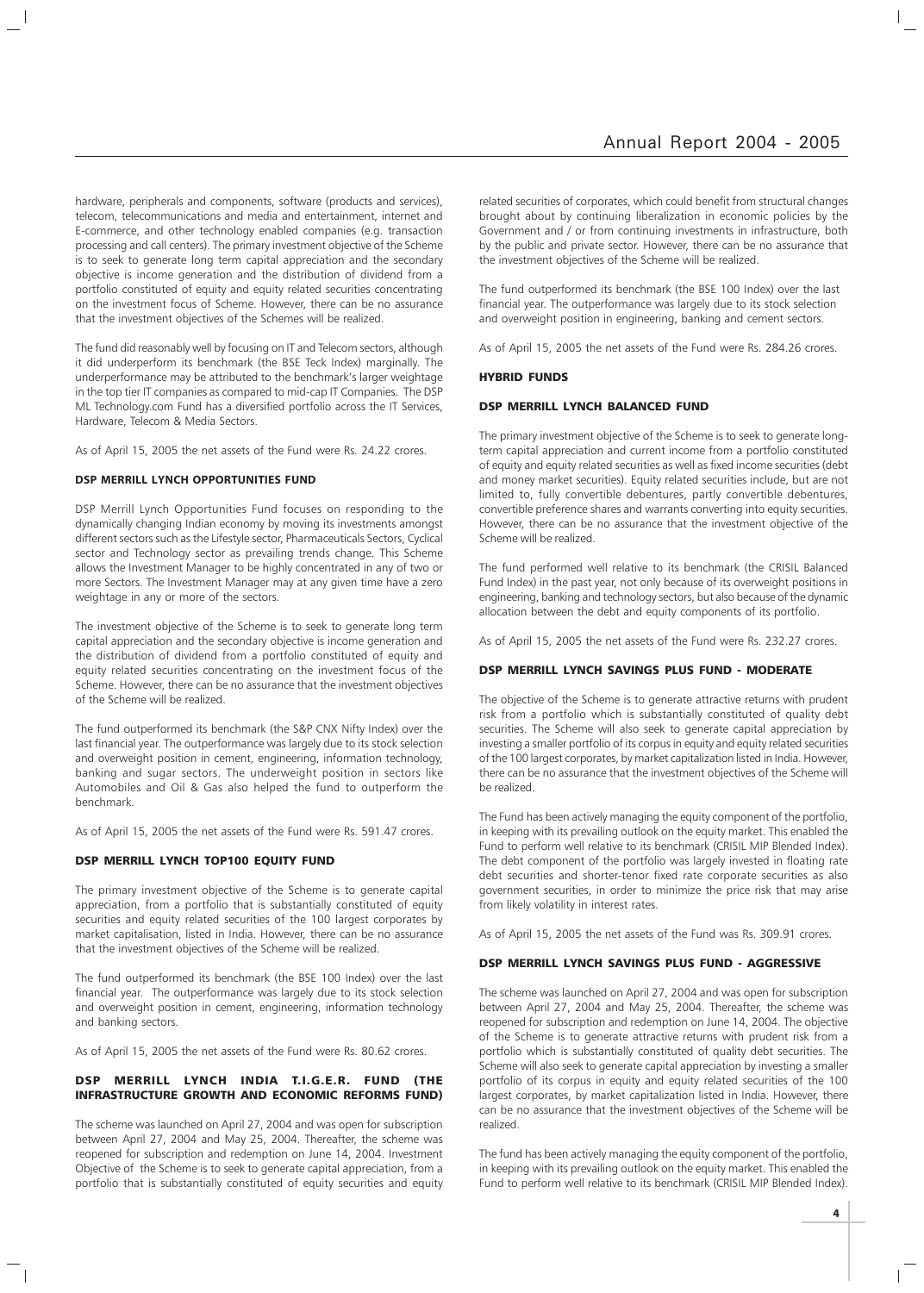The debt component of the portfolio was largely invested in floating rate debt securities and shorter-tenor fixed rate corporate securities as also government securities, in order to minimise the price risk that may arise from likely volatility in interest rates.

As of April 15, 2005 the net assets of the Fund was Rs. 36.89 crore

## DSP MERRILL LYNCH SAVINGS PLUS FUND - CONSERVATIVE

The scheme was launched on April 27, 2004 and was open for subscription between April 27, 2004 and May 25, 2004. Thereafter, the scheme was reopened for subscription and redemption on June 14, 2004. The objective of the Scheme is to generate attractive returns with prudent risk from a portfolio which is substantially constituted of quality debt securities. The Scheme will also seek to generate capital appreciation by investing a smaller portfolio of its corpus in equity and equity related securities of the 100 largest corporates, by market capitalization listed in India. However, there can be no assurance that the investment objectives of the Scheme will be realized.

The fund has been actively managing the equity component of the portfolio, in keeping with its prevailing outlook on the equity market. This enabled the Fund to perform well relative to its benchmark (CRISIL MIP Blended Index). The debt component of the portfolio as largely invested in floating rate debt securities and shorter-tenor fixed rate corporate securities as also government securities, in order to minimise the price risk that may arise from likely volatility in interest rates.

As of April 15, 2005 the net assets of the Fund was Rs. 22.36 crores.

#### FIXED INCOME FUNDS

## DSP MERRILL LYNCH BOND FUND

The primary investment objective of the Scheme is to seek to generate an attractive return, consistent with prudent risk, from a portfolio which is substantially constituted of high quality debt securities of issuers domiciled in India and the secondary objective of the Scheme is to seek capital appreciation. The Scheme will also invest a certain portion of its corpus in money market securities, in order to meet liquidity requirements from time to time. There can be no assurance that the investment objective of the Scheme will be realized.

The fund witnessed significant outflows last year as interest rates hardened by more than 200 basis points in less than six months. The assets under management of the fund shrunk considerably during the last year. Despite this outflow, the fund was able to generate liquidity due to its exposure to liquid corporate assets and government securities. The fund has delivered 0.53% return against 0.18% return generated by its benchmark in the last one year.

As of April 15, 2005 the net assets of the Fund were Rs. 111.33 crores.

## DSP MERRILL LYNCH LIQUIDITY FUND

The primary investment objective of the Scheme is to generate reasonable returns commensurate with low risk and a high degree of liquidity, from a portfolio constituted of money market securities and high quality debt securities. However, there can be no assurance that the investment objective of the Scheme will be realized.

The fund continues to invest in quality money market assets and short-term liquid corporate assets. The fund has delivered 4.81% return in last year against 4.17% return by the benchmark index.

As of April 15, 2005 the net assets of the Fund were Rs. 1,366.4 crores.

## DSP MERRILL LYNCH GOVERNMENT SECURITIES FUND

The primary investment objective of the Scheme is to seek to generate income through investments in Central Government Securities of various maturities. There are two Investment Plans offered under this Scheme viz. Plan A and Plan B. Plan A typically invests in long-term Government Securities with a residual maturity upto 30 years or more while Plan B typically invests in Government Securities with a residual maturity of upto 5 years. However, there can be no assurance that the investment objectives of the Scheme will be realized.

The government securities market remained highly volatile last year. The benchmark 10Y yield moved up by more than 200 basis points in the first half of the year due to high inflation. The average maturity profile of both investment plans (Plan A and Plan B) was actively managed, duly considering the prevailing interest rate environment and the price volatility exhibited by government securities.

As of April 15, 2005 the net assets of the Fund (including Plan A and Plan B) were Rs. 62.73 crores.

## DSP MERRILL LYNCH SHORT TERM FUND

The primary investment objective of the Scheme is to generate income commensurate with prudent risk, from a portfolio constituting of money market securities, floating rate debt securities and debt securities. However, there can be no assurance that the investment objectives of the Scheme will be realized.

The fund witnessed significant outflows last year as interest rates hardened by more than 200 basis points in less than six months. The assets under management of the fund shrunk considerably during the last year. Despite this outflow, the fund was able to generate liquidity due to its exposure to liquid corporate assets and government bonds. The fund has delivered 4.19% return against 4.17% return generated by its benchmark in last one year.

As of April 15, 2005 the net assets of the Fund were Rs. 74.56 crores.

## DSP MERRILL LYNCH FLOATING RATE FUND

The primary investment objective of the Scheme is to seek to generate income commensurate with prudent risk, from a portfolio substantially constituted of floating rate securities and fixed rate debt securities swapped for floating rate returns. The Scheme may also invest in fixed rate debt securtities. However, there can be no assurance that the investment objectives of the Scheme will be realized.

The fund witnessed a significant growth in assets under management last year as investors took shelter amidst a floating rate assets in volatile interest rate scenario. The fund has invested in a variety of floating rate debt securities that are referenced to different interest rate benchmarks such as MIBOR, INBMK, etc. The fund has performed well last year. It has generated 5.15% return over the last one year against 4.17% return generated by its index.

As of April 15, 2005 the net assets of the Fund were Rs. 2,473.43 crores.

## FUTURE OUTLOOK

## **Debt Market**

Interest rates have been hardening lately on the back of a surge in oil prices as also the prospects of a higher borrowing program by the government. With global interest rates continuing to edge upwards,domestic interest rates will remain under pressure during the first half of the year. Thereafter it is likely that interest rates remain rangebound and benign against a backdrop of moderating inflation and better liquidity conditions.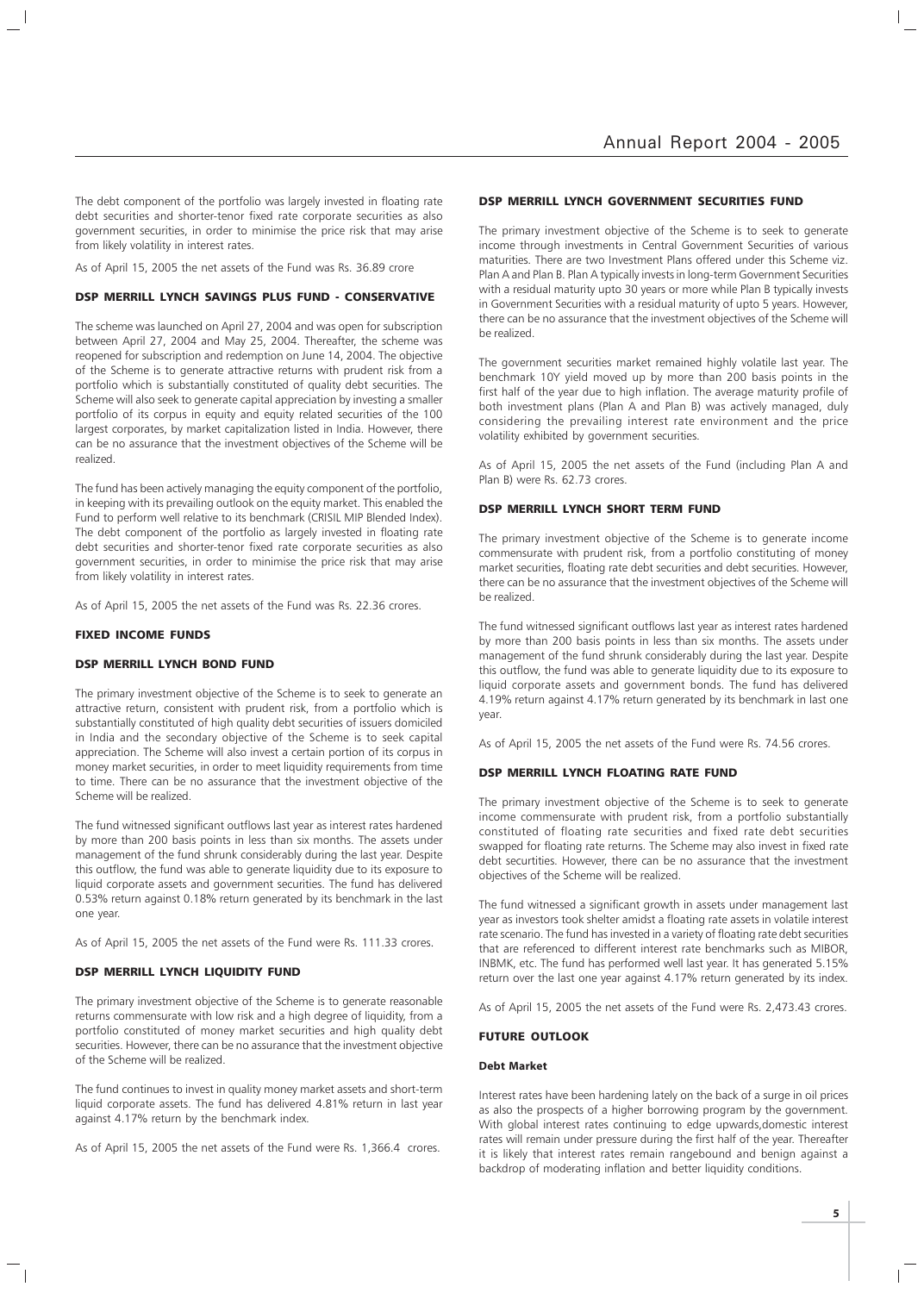#### **Equity Market**

Recent market volatility can be attributed to higher oil prices and a hardening of interest rates globally. However the domestic environment for equities remain positive, corporate earnings are expected to grow at around 15% during FY2006 while the sensex P/E ratio is still at around 12 times forward earnings. A significant increase in infrastructure spending by the government as also capex spending by the corporate sector together with continued growth in domestic consumption should contribute to GDP growth of around 7% during FY2006.

#### Investor Services

During the year, the AMC continued to provide innovative services and facilities for investors. The AMC Offices in New Delhi and Coimbatore were shifted to new premises. The AMC recently opened branch office in Chandigarh. Registrars & Transfer Agents (CAMS) have also increased their reach to cater to investors of various cities and now have Investor Service Centres (ISCs) in 24 cities and Transaction Points (TPs) in 35 locations. CAMS have also shifted some of their ISCs to larger premises.

The AMC introduced a new facility, the SIP auto debit facility, which the investors can use to make regular investments directly through their bank account. This facility makes it much more convenient for investors to save systematically, and also does away with submitting several post dated cheques. This facility is currently available in 20 major cities around the country. The AMC has also started SIP auto debit facility with three banks simultaneously viz. ICICI Bank, IDBI Bank and UTI Bank. With this facility an investor having a bank account with any of these banks, irrespective of the location, can register for SIP auto debit. The investor's bank account will be debited at periodic intervals and funds moved to DSP Merrill Lynch Mutual Fund Collection account. The AMC recently launched an on-demand SMS-based service, called "Go Mobile!", through which investors can request information and receive updates on their mobile phone.

We encourage the investors to provide with their valuable feedback via email on dspmlmf@ml.com or by calling the AMC on our toll free number 1600 33 4499.

#### Distribution of Income

The fund has declared dividends in some of the Schemes during the Financial Year 2004-2005. Details are annexed and forms part of this Annual Report.

#### Unclaimed Dividends and Redemption Amounts

## Unclaimed Dividends

Based on the feed back received from the bankers to the dividend account, the amount of dividends declared and remaining unclaimed (for more than six months) as on the balance sheet date are as under:

| <b>Scheme</b>                                          |           | Amount (Rs.) No. of Unclaimed<br><b>Drafts/Warrants</b> |
|--------------------------------------------------------|-----------|---------------------------------------------------------|
| DSP Merrill Lynch Bond Fund                            | 2,415,503 | 720                                                     |
| DSP Merrill Lynch Equity Fund                          | 317,896   | 95                                                      |
| DSP Merrill Lynch Balanced Fund                        | 169,231   | 41                                                      |
| DSP Merrill Lynch Government<br>Securities Fund Plan A | 1,379     | $\mathcal{L}$                                           |
| DSP Merrill Lynch Opportunities<br>Fund                | 2,016,197 | 242                                                     |
| DSP Merrill Lynch Short<br>Term Fund                   | 1,231     |                                                         |
| DSP Merrill Lynch Top 100<br>Equity Fund               | 72,328    | 17                                                      |

| DSP Merrill Lynch Savings Plus<br>Fund - Moderate     | 89,392    | 145   |
|-------------------------------------------------------|-----------|-------|
| DSP Merrill Lynch Floating<br>Rate Fund               | 2,115     |       |
| DSP Merrill Lynch Savings Plus<br>Fund - Aggressive   | 1,517     | 19    |
| DSP Merrill Lynch Savings Plus<br>Fund - Conservative | 4,287     | q     |
| <b>Grand Total</b>                                    | 5,091,076 | 1.292 |

#### Unclaimed Redemptions

The amount of redemptions remaining unclaimed are as under:

| <b>Scheme</b>                                     |         | Amount (Rs.) No. of Unclaimed<br><b>Drafts/Warrants</b> |
|---------------------------------------------------|---------|---------------------------------------------------------|
|                                                   |         |                                                         |
| DSP Merrill Lynch Bond Fund                       | 214,569 | 10                                                      |
| DSP Merrill Lynch Equity Fund                     | 12,560  | 3                                                       |
| DSP Merrill Lynch Balanced Fund                   | 69,314  | 4                                                       |
| DSP Merrill Lynch Opportunities<br>Fund           | 202,407 | 12                                                      |
| DSP Merrill Lynch Technology.com<br>Fund          | 82.543  | 15                                                      |
| DSP Merrill Lynch Top 100 Equity<br>Fund          | 6,926   | $\overline{2}$                                          |
| DSP Merrill Lynch Savings Plus<br>Fund - Moderate | 3,110   | 3                                                       |
| DSP Merrill Lynch India T.I.G.E.R.<br>Fund        | 10,725  |                                                         |
| <b>Grand Total</b>                                | 602,154 | 50                                                      |

## Large Holding in the schemes (i.e. in excess of 25% of the net assets)

As on 31st March, 2005, no schemes of DSP Merrill Lynch Mutual Fund had a single investor with large holdings.

#### Statutory Details

The sponsor, trustee and investment manager to the fund are DSP Merrill Lynch Ltd. DSP Merrill Lynch Trustee Company Pvt. Ltd. and DSP Merrill Lynch Fund Managers Ltd. respectively. The sponsor is not responsible or liable for any loss resulting from the operation of the scheme beyond the initial contribution of Rs. 1 lakh towards setting up the fund and such other accretions / additions to same.

The price and redemption value of the units, and income from them, can go up as well as down with fluctuations in the market value of its underlying investments.

On written request, present and prospective unit holder/investor can obtain copy of the trust deed, the annual report of the Fund /AMC at a price and the text of the relevant scheme.

## For DSP Merrill Lynch Trustee Co. Pvt. Ltd.

Shitin D. Desai Chairman

Place: Mumbai Date: April 26, 2005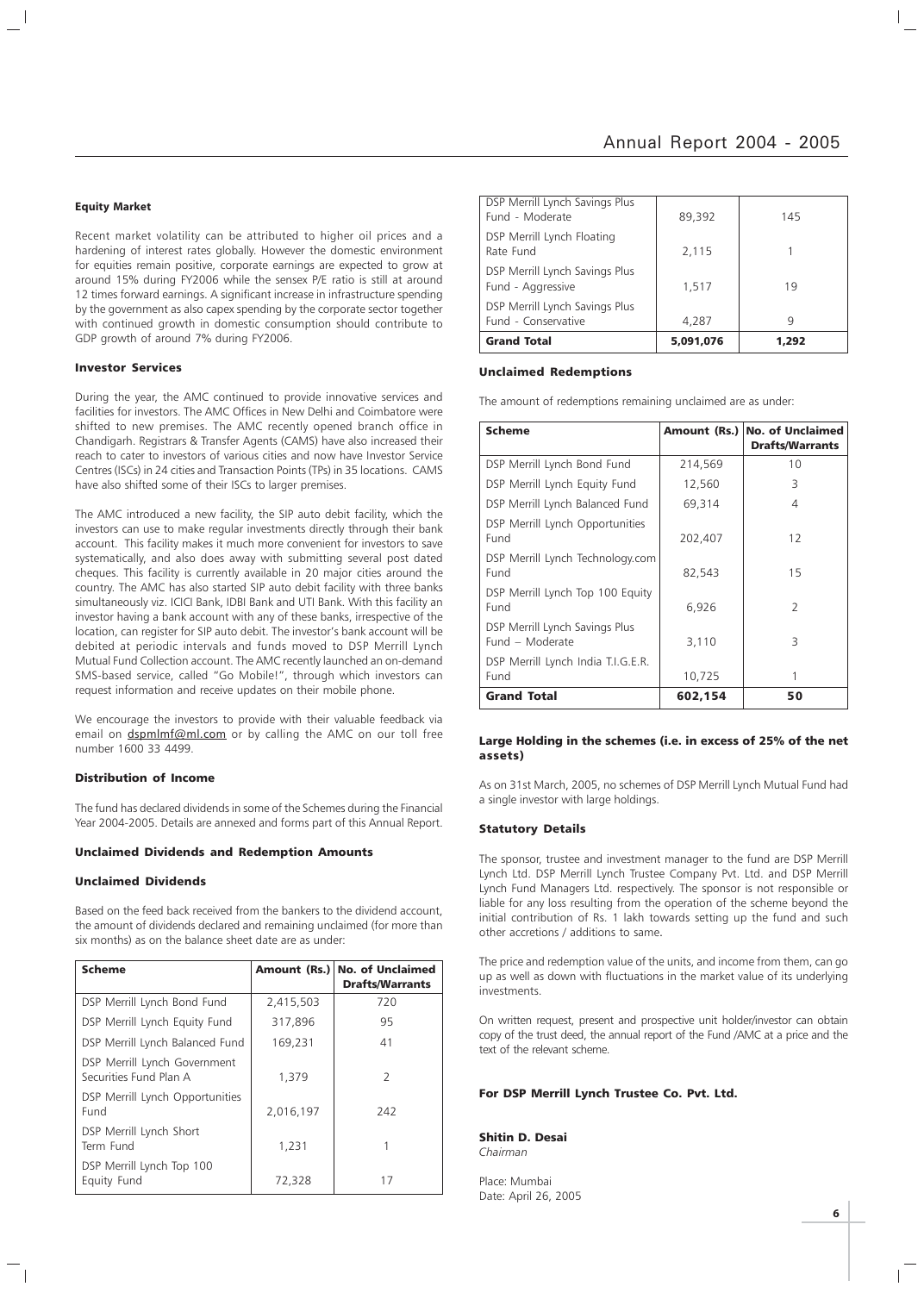## DIVIDEND DECLARED IN 2004-2005:

| <b>Record date</b>        |                                                      | Dividend Rs. / unit  |
|---------------------------|------------------------------------------------------|----------------------|
| <b>EQUITY FUNDS</b>       |                                                      |                      |
|                           | <b>DSPML TOP100 EQUITY FUND *</b>                    |                      |
| 30-Nov-04                 |                                                      | 2.25                 |
| <b>Total</b>              |                                                      | 2.25                 |
|                           | <b>DSPML OPPORTUNITIES FUND*</b>                     |                      |
| 23-Mar-05<br>Total        |                                                      | 2.50<br>2.50         |
|                           |                                                      |                      |
| <b>HYBRID FUNDS</b>       |                                                      |                      |
|                           | <b>DSPML BALANCED FUND*</b>                          |                      |
| 15-Dec-04<br><b>Total</b> |                                                      | 2.50<br>2.50         |
|                           |                                                      |                      |
|                           | DSPML SAVINGS PLUS FUND - MODERATE: Quarterly **     |                      |
| 28-Sep-04                 | Individual & HUF<br>0.114974                         | Others<br>0.107518   |
| 28-Dec-04                 | 0.168039                                             | 0.157142             |
| 28-Mar-05<br>Total        | 0.132663<br>0.415676                                 | 0.124059<br>0.388719 |
|                           |                                                      |                      |
|                           | DSPML SAVINGS PLUS FUND - MODERATE: Monthly **       |                      |
| 28-Apr-04                 | Individual & HUF<br>0.07750                          | Others<br>0.07750    |
| 28-Sep-04                 | 0.046432                                             | 0.043421             |
| 28-Oct-04                 | 0.053065                                             | 0.049624             |
| 25-Nov-04                 | 0.053065                                             | 0.049624             |
| 28-Dec-04<br>28-Jan-05    | 0.061909<br>0.061909                                 | 0.057894<br>0.057894 |
| 28-Feb-05                 | 0.035377                                             | 0.033082             |
| 28-Mar-05                 | 0.035377                                             | 0.033082             |
| <b>Total</b>              | 0.424634                                             | 0.402121             |
|                           | DSPML SAVINGS PLUS FUND - CONSERVATIVE: Monthly **   |                      |
|                           | Individual & HUF                                     | Others               |
| 28-Jul-04<br>27-Aug-04    | 0.044221<br>0.033166                                 | 0.041353<br>0.031015 |
| 28-Sep-04                 | 0.035377                                             | 0.033082             |
| 28-Oct-04                 | 0.053065                                             | 0.049624             |
| 25-Nov-04                 | 0.035377                                             | 0.033082             |
| 28-Dec-04                 | 0.044221<br>0.044221                                 | 0.041353<br>0.041353 |
| 28-Jan-05<br>28-Feb-05    | 0.026533                                             | 0.024812             |
| 28-Mar-05                 | 0.026533                                             | 0.024812             |
| Total                     | 0.342714                                             | 0.320486             |
|                           | DSPML SAVINGS PLUS FUND - CONSERVATIVE: Quarterly ** |                      |
|                           | Individual & HUF                                     | Others               |
| 28-Sep-04<br>28-Dec-04    | 0.112763<br>0.132663                                 | 0.105450<br>0.124059 |
| 28-Mar-05                 | 0.097286                                             | 0.090977             |
| Total                     | 0.342712                                             | 0.320486             |
|                           | DSPML SAVINGS PLUS FUND - AGGRESSIVE: Monthly **     |                      |
|                           | Individual & HUF                                     | Others               |
| 28-Jul-04<br>27-Aug-04    | 0.050854<br>0.053065                                 | 0.047556<br>0.049624 |
| 28-Sep-04                 | 0.072964                                             | 0.068233             |
| 28-Oct-04                 | 0.088442                                             | 0.082706             |
| 25-Nov-04                 | 0.070753                                             | 0.066165             |
| 28-Dec-04                 | 0.088442                                             | 0.082706<br>0.082706 |
| 28-Jan-05<br>28-Feb-05    | 0.088442<br>0.044221                                 | 0.041353             |
| 28-Mar-05                 | 0.044221                                             | 0.041353             |
| Total                     | 0.601404                                             | 0.562402             |
|                           | DSPML SAVINGS PLUS FUND - AGGRESSIVE: Quarterly **   |                      |
|                           | Individual & HUF                                     | Others               |
| 28-Sep-04<br>28-Dec-04    | 0.176884                                             | 0.165412             |
| 28-Mar-05                 | 0.247637<br>0.176884                                 | 0.231577<br>0.165412 |
| <b>Total</b>              | 0.601405                                             | 0.562401             |

 $\frac{1}{2}$ 

 $\overline{\phantom{a}}_1$ 

| <b>FIXED INCOME FUNDS</b> |                                                             |          |
|---------------------------|-------------------------------------------------------------|----------|
|                           | <b>DSPML LIQUIDITY FUND: Weekly **</b>                      |          |
|                           | Individual & HUF                                            | Others   |
| During F.Y. 2004-2005     | 0.515709                                                    | 0.490314 |
|                           | <b>DSPML LIQUIDITY FUND: Daily **</b>                       |          |
|                           | Individual & HUF                                            | Others   |
| During F.Y. 2004-2005     | 0.414163                                                    | 0.394255 |
|                           | <b>DSPML GOVERNMENT SECURITIES FUND PLAN A: Monthly **</b>  |          |
|                           | Individual & HUF                                            | Others   |
| 28-Apr-04                 | 0.06                                                        | 0.06     |
| <b>Total</b>              | 0.06                                                        | 0.06     |
|                           | <b>DSPML GOVERNMENT SECURITIES FUND PLAN B: Dividend **</b> |          |
|                           | Individual & HUF                                            | Others   |
| 28-Sep-04                 | 0.044221                                                    | 0.041353 |
| 28-Mar-05                 | 0.203416                                                    | 0.190224 |
| <b>Total</b>              | 0.247637                                                    | 0.231577 |
|                           | <b>DSPML SHORT TERM FUND: Weekly **</b>                     |          |
|                           | Individual & HUF                                            | Others   |
| During F.Y. 2004-2005     | 0.345865                                                    | 0.328001 |
|                           | <b>DSPML SHORT TERM FUND: Monthly **</b>                    |          |
|                           | Individual & HUF                                            | Others   |
| 28-Apr-04                 | 0.02750                                                     | 0.02750  |
| 27-Aug-04                 | 0.035377                                                    | 0.033082 |
| 28-Sep-04                 | 0.02211                                                     | 0.020677 |
| 28-Jan-05                 | 0.044221                                                    | 0.041353 |
| 28-Feb-05                 | 0.044221                                                    | 0.041353 |
| 28-Mar-05                 | 0.044221                                                    | 0.041353 |
| <b>Total</b>              | 0.21765                                                     | 0.205318 |
|                           | <b>DSPML SHORT TERM FUND: Dividend option **</b>            |          |
|                           | Individual & HUF                                            | Others   |
| 28-Sep-04                 | 0.081809                                                    | 0.076503 |
| 28-Mar-05                 | 0.176884                                                    | 0.165412 |
| <b>Total</b>              | 0.258693                                                    | 0.241915 |
|                           | <b>DSPML FLOATING RATE FUND: Weekly **</b>                  |          |
|                           | Individual & HUF                                            | Others   |
| During F.Y. 2004-2005     | 0.43061                                                     | 0.409095 |
|                           | <b>DSPML FLOATING RATE FUND: Daily **</b>                   |          |
|                           | Individual & HUF                                            | Others   |
| During F.Y. 2004-2005     | 0.340627                                                    | 0.319694 |
|                           | <b>DSPML FLOATING RATE FUND: Dividend **</b>                |          |
|                           | Individual & HUF                                            | Others   |
| 28-Jun-04                 | 0.09500                                                     | 0.09500  |
| 28-Sep-04                 | 0.088442                                                    | 0.082706 |
| 28-Dec-04                 | 0.119396                                                    | 0.111653 |
| 28-Mar-05                 | 0.114974                                                    | 0.107518 |
| <b>Total</b>              | 0.417812                                                    | 0.396877 |
|                           |                                                             |          |
| Note:                     |                                                             |          |

## 1. EQUITY SCHEMES \*

Note:

Post declaration of the dividend, the NAV of the Scheme will fall to the extent of the dividend payout.

#### 2. DEBT SCHEMES \*\*

Post declaration of the dividend, the NAV of the Scheme will fall to the extent of the dividend payout and distribution tax and surcharge.

3. All dividends are calculated on a face value of Rs. 10 per unit. Past performance may or may not sustain in future. In case of Weekly Dividend and Daily Dividend Options, consolidated amount of dividend declared during the Financial Year 2004-2005 is reported.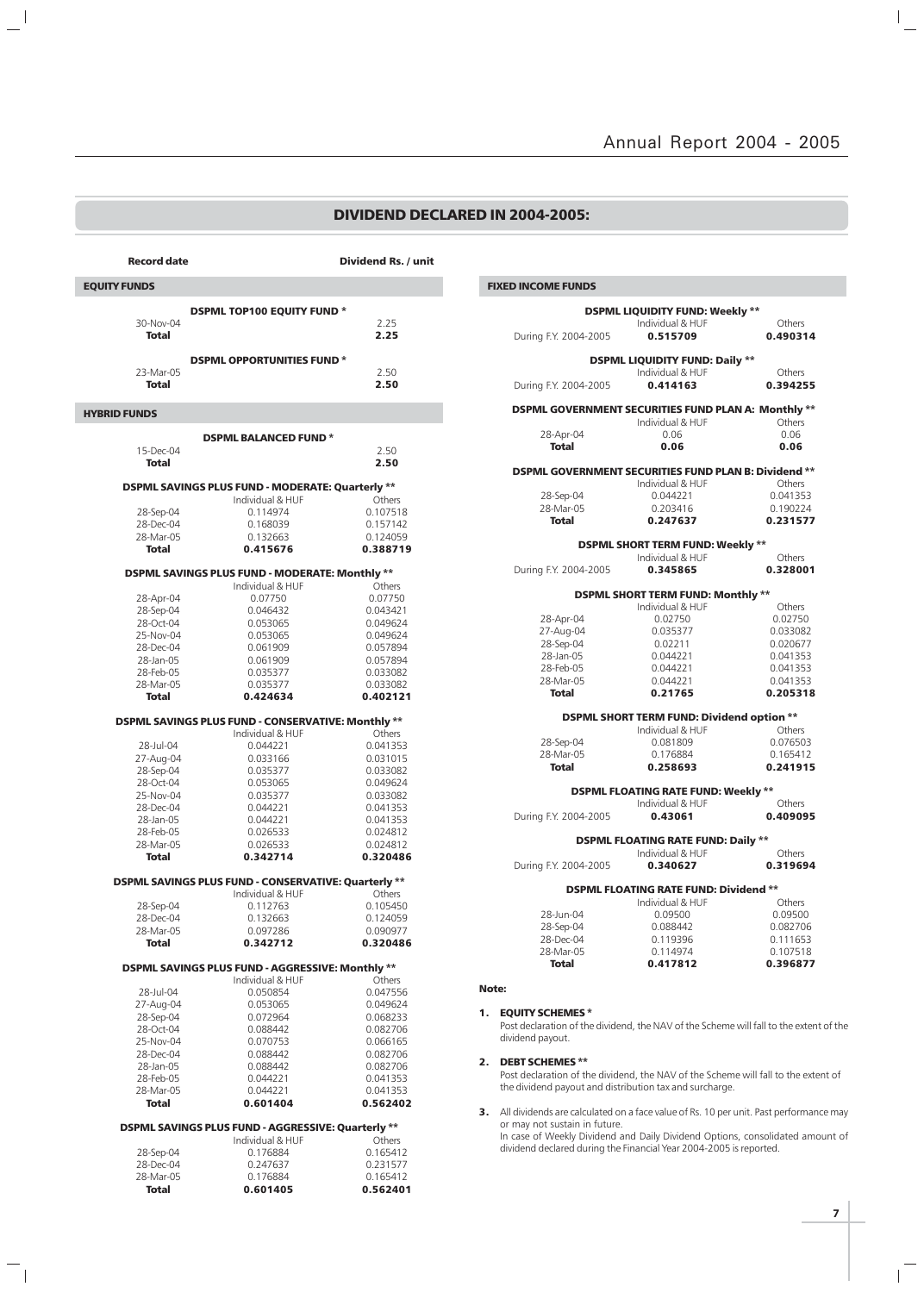## DSP MERRILL LYNCH MUTUAL FUND DSP MERRILL LYNCH MUTUAL FUND – BOND FUND AUDITORS' REPORT

To the Trustee of

## DSP MERRILL LYNCH MUTUAL FUND – BOND FUND:

- 1. We have audited the attached balance sheet of DSP MERRILL LYNCH MUTUAL FUND – BOND FUND ('the Scheme') as at March 31, 2005 and also the revenue account and the cash flow statement for the year ended on that date annexed thereto. These financial statements are the responsibility of the management of DSP Merrill Lynch Fund Managers Ltd., the Scheme's asset managers. Our responsibility is to express an opinion on these financial statements based on our audit.
- 2. We conducted our audit in accordance with auditing standards generally accepted in India. Those standards require that we plan and perform the audit to obtain reasonable assurance about whether the financial statements are free of material misstatement. An audit includes examining, on a test basis, evidence supporting the amounts and disclosures in the financial statements. An audit also includes assessing the accounting principles used and significant estimates made by management, as well as evaluating the overall financial statement presentation. We believe that our audit provides a reasonable basis for our opinion.
- 3. We report that:
	- i. We have obtained all the information and explanations, which, to the best of our knowledge and belief, were necessary for the purposes of our audit.
	- ii. The balance sheet, revenue account and cash flow statement dealt with by this report are in agreement with the books of account.
	- iii. In our opinion, the balance sheet and revenue account dealt with by this report have been prepared in conformity with the accounting policies and standards specified in the Eighth, Ninth and Tenth Schedules to the Securities and Exchange Board of India (Mutual Funds) Regulations, 1996 ('the Regulations').
	- iv. In our opinion, and on the basis of information and explanations given to us, the methods used to value non traded securities as at March 31, 2005 in accordance with the Regulations and other guidelines issued by the Securities and Exchange Board Of India as applicable and approved by the Board of Directors of DSP Merrill Lynch Trustee Co. Pvt. Ltd., are fair and reasonable.
- v. In our opinion, and to the best of our information and according to the explanations given to us, the said financial statements give the information required by the Regulations as applicable, and give a true and fair view in conformity with the accounting principles generally accepted in India:
	- a) in the case of the balance sheet, of the state of affairs of the Scheme as at March 31, 2005;
	- b) in the case of the revenue account, of the surplus for the year ended on that date; and
	- c) in the case of cash flow statement, of the cash flows for the year ended on that date.

## For S.R. BATLIBOI & CO. Chartered Accountants

per Hemal Shah Partner Membership No.: 42650

Mumbai, April 27, 2005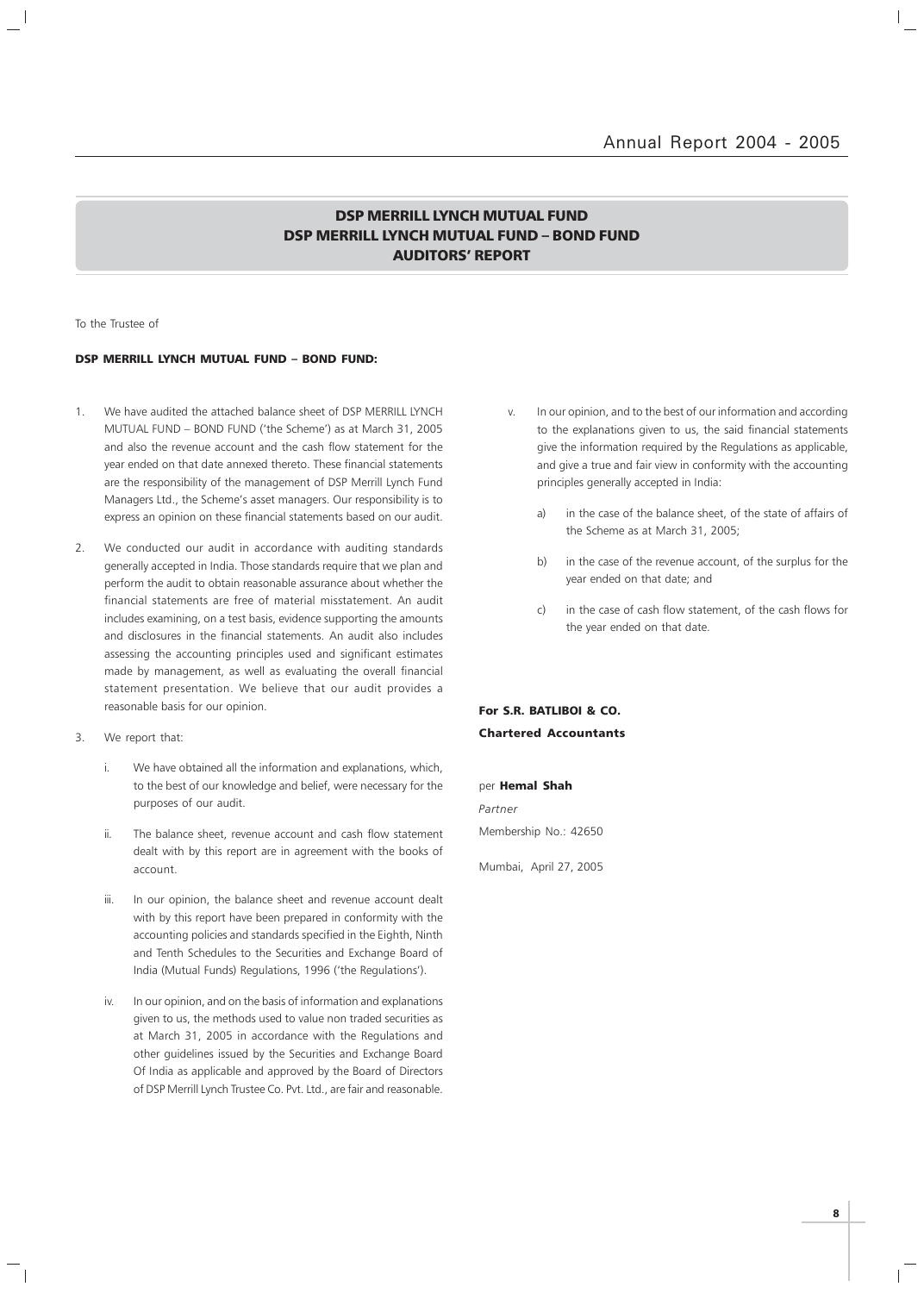$\mathbb{I}_+$ 

## DSP MERRILL LYNCH MUTUAL FUND DSP MERRILL LYNCH BOND FUND BALANCE SHEET AS AT MARCH 31, 2005

|                                    | <b>Schedule</b> | As at<br>31.03.2005 | As at<br>31.03.2004 |
|------------------------------------|-----------------|---------------------|---------------------|
|                                    |                 | <b>Rupees</b>       | <b>Rupees</b>       |
| <b>LIABILITIES</b>                 |                 |                     |                     |
| Unit Capital                       | 1               | 863,521,284         | 4,945,626,101       |
| Reserves & Surplus                 | $\overline{2}$  | 565,027,107         | 3,497,091,276       |
| Current Liabilities and Provisions | 3               | 8,654,709           | 97,645,460          |
|                                    |                 | 1,437,203,100       | 8,540,362,837       |
| <b>ASSETS</b>                      |                 |                     |                     |
| Investments                        | $\overline{4}$  | 1,007,365,686       | 7,840,592,361       |
| Deposits                           | 5               | 16,800,000          | 14,800,000          |
| Other Current Assets               | 6               | 413,037,414         | 684,970,476         |
|                                    |                 | 1,437,203,100       | 8,540,362,837       |
| Notes to Accounts                  | 8               |                     |                     |

The schedules referred to the above and the notes to accounts form an integral part of the accounts.

As per our attached report of even date

## Chartered Accountants **Chartered Accountants Trustee Co. Pvt. Ltd.** Fund Managers Ltd.

Partner Chairman Director (Chairman Chairman Chairman Director Director Chairman Chairman Director

 $\frac{1}{2}$ 

Mumbai, April 27, 2005 Director Director

 $\frac{1}{\sqrt{2}}$ 

## For S. R. Batliboi & Co. The Community of the Community of DSP Merrill Lynch For DSP Merrill Lynch For DSP Merrill Lynch

per Hemal Shah Shah Shitin D Desai New York K R V Subrahmanian Membership no. 42650 Mumbai, April 27, 2005

S. S. Thakur **Ranjan Pant** 

Mumbai, April 26, 2005 **Naganath Sundaresan** President & Chief Investment Officer

> Dhawal Dalal Fund Manager

Mumbai, April 26, 2005

 $\mathbb{R}$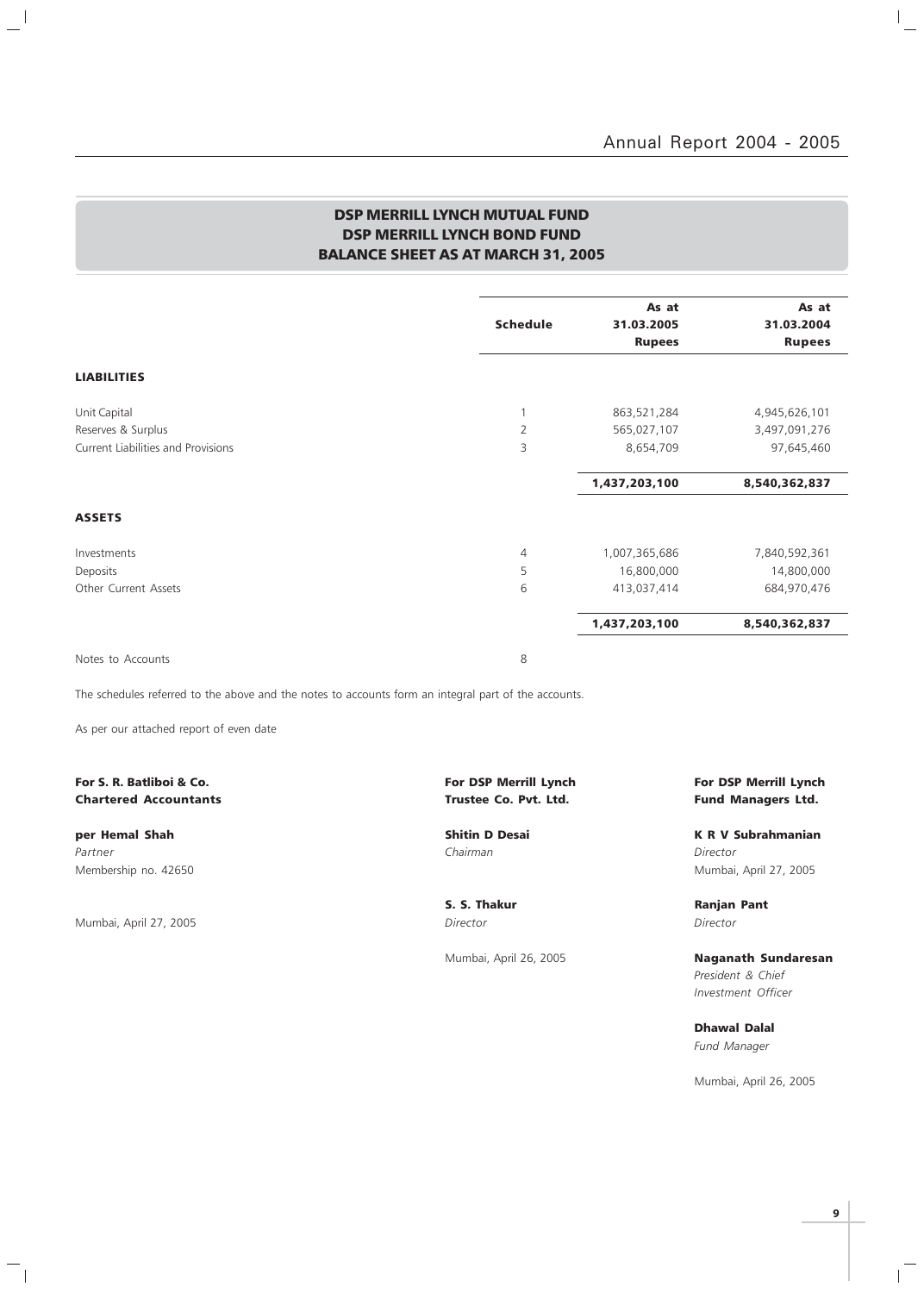$\mathbb{I}_+$ 

## DSP MERRILL LYNCH MUTUAL FUND DSP MERRILL LYNCH BOND FUND REVENUE ACCOUNT FOR THE YEAR ENDED MARCH 31, 2005

|                                                           | <b>Schedule</b> | <b>Year ended</b><br>31.03.2005<br><b>Rupees</b> | Year ended<br>31.03.2004<br><b>Rupees</b> |
|-----------------------------------------------------------|-----------------|--------------------------------------------------|-------------------------------------------|
| <b>INCOME &amp; GAINS</b>                                 |                 |                                                  |                                           |
| Interest                                                  | $\overline{7}$  | 246,587,615                                      | 962,543,365                               |
| Profit on sale/redemption of investments (net)            |                 |                                                  | 498,311,225                               |
| Profit on inter-scheme sale of Investments                |                 | 369,201                                          | 40,178,973                                |
|                                                           |                 | 246,956,816                                      | 1,501,033,563                             |
| <b>EXPENSES &amp; LOSSES</b>                              |                 |                                                  |                                           |
| Management fees                                           |                 | 31,058,312                                       | 129,801,193                               |
| Transfer agents fees & expenses                           |                 | 5,689,799                                        | 18,908,569                                |
| Custodian Fees & Transaction charges                      |                 | 597.809                                          | 2,219,490                                 |
| Trusteeship fees                                          |                 | 102,624                                          | 498,600                                   |
| Marketing expenses                                        |                 | 20,233,048                                       | 64,971,764                                |
| Payment to Auditor<br>Audit fees                          |                 | 540,000                                          | 1,028,000                                 |
| Other matters including reimbursement of expenses         |                 | 20,007                                           | 22,700                                    |
| Other operating expenses                                  |                 | 986,638                                          | 1,485,302                                 |
| Loss on sale/redemption of investments (net)              |                 | 125,916,693                                      |                                           |
| Change in net unrealised loss in the value of investments |                 | 6,488,995                                        |                                           |
|                                                           |                 | 191,633,925                                      | 218,935,618                               |
| Excess of income and gains over expenses and losses       |                 | 55,322,891                                       | 1,282,097,945                             |
| Add/ (Less): Income Equalisation Account                  |                 | (56, 468, 527)                                   | (347, 111, 104)                           |
| Income available for appropriation                        |                 | (1, 145, 636)                                    | 934,986,841                               |
| <b>Appropriation</b>                                      |                 |                                                  |                                           |
| Income Distributed during the year                        |                 |                                                  | 326,000,717                               |
| Tax on income distributed during the year                 |                 |                                                  | 41,768,842                                |
| <b>Retained Surplus carried forward to Balance sheet</b>  |                 | (1, 145, 636)                                    | 567,217,282                               |
|                                                           |                 |                                                  |                                           |

Notes to Accounts 8

 $\frac{1}{2}$ 

The schedules referred to the above and the notes to accounts form an integral part of the accounts.

As per our attached report of even date

## For S. R. Batliboi & Co. For Merrill Lynch (For DSP Merrill Lynch For DSP Merrill Lynch For DSP Merrill Lynch<br>Chartered Accountants Co. For DSP Merrill Lynch (Fund Managers Ltd. **Chartered Accountants**

Partner Chairman Director (Chairman Chairman Chairman Director Director Chairman Chairman Director

Mumbai, April 27, 2005

 $\overline{\phantom{a}}_1$ 

**per Hemal Shah Shah Shitin D Desai K R V Subrahmanian**<br>Partner Shah Shah Shahmanian Shahman Shahman Shahmanian Shahmanian Shahmanian Shahmanian Shahmanian Shahmanian Membership no. 42650 Mumbai, April 27, 2005

S. S. Thakur Ranjan Pant<br>
Director Director Director

Mumbai, April 26, 2005 Naganath Sundaresan President & Chief Investment Officer

> Dhawal Dalal Fund Manager

Mumbai, April 26, 2005

 $\mathbb{R}$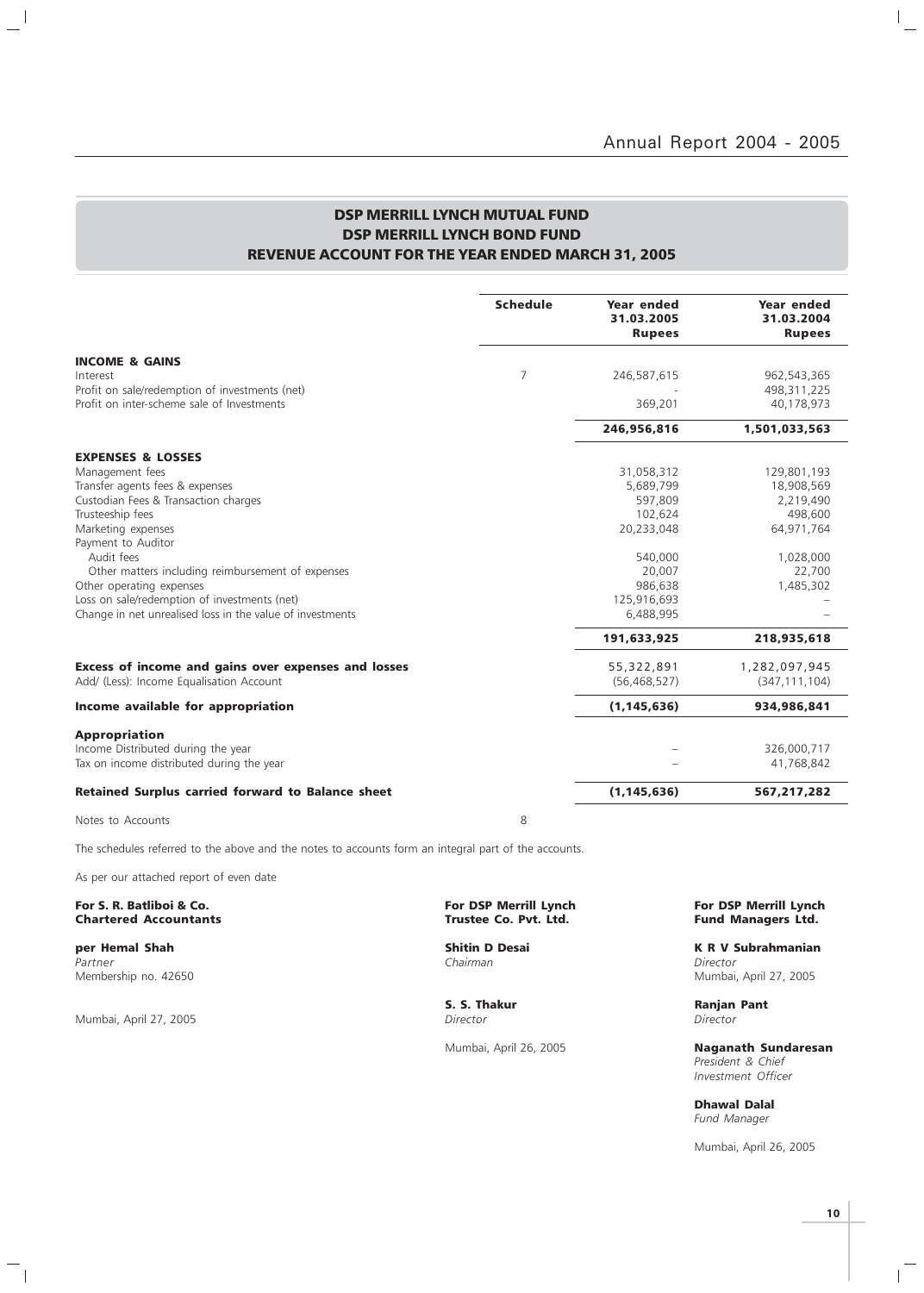## DSP MERRILL LYNCH MUTUAL FUND DSP MERRILL LYNCH BOND FUND CASH FLOW STATEMENT FOR THE YEAR ENDED MARCH 31, 2005

|    |                                                                                                                                                                                                                                          |                       | Year ended<br>31.03.2005<br><b>Rupees</b>                              | Year ended<br>31.03.2004<br><b>Rupees</b>                                |
|----|------------------------------------------------------------------------------------------------------------------------------------------------------------------------------------------------------------------------------------------|-----------------------|------------------------------------------------------------------------|--------------------------------------------------------------------------|
| А. | <b>Cashflow from Operating Activity</b><br>Excess of income and gains over expenses and losses                                                                                                                                           |                       | 55,322,891                                                             | 1,282,097,945                                                            |
|    | Add / (Less): Unrealised loss provided / Written back<br>Excess dividend written back                                                                                                                                                    |                       | 6,488,995<br>3,221                                                     |                                                                          |
|    | <b>Operating Profit Before Working Capital Changes</b>                                                                                                                                                                                   |                       | 61,815,107                                                             | 1,282,097,945                                                            |
|    | Adjustments for:-<br>(Increase)/Decrease in Other Current Assets<br>(Increase)/Decrease in Money Market Lending (Deposits)<br>(Increase)/Decrease in Investments<br>Increase/(Decrease) in Current Liabilities and Provisions            |                       | 463,464,767<br>6,695,682,523<br>(7, 295, 189)                          | (88,984,913)<br>118,700,000<br>5,360,658,311<br>(67, 195, 889)           |
|    | <b>Net Cash Generated From Operations</b>                                                                                                                                                                                                | (A)                   | 7,213,667,208                                                          | 6,605,275,454                                                            |
| В. | <b>Cashflow from Financing Activities</b><br>Increase/(Decrease) in Unit Corpus<br>Increase/(Decrease) in Unit Premium<br>Outstanding Receivable/Payables for Unit Corpus<br>Dividend Paid during the year (including dividend tax paid) |                       | (4,082,104,817)<br>(2,856,335,124)<br>(55, 114, 906)<br>(18, 953, 328) | (2,631,678,562)<br>(3,705,163,063)<br>(104, 549, 448)<br>(348, 825, 501) |
|    | <b>Net Cash Used in Financing Activities</b>                                                                                                                                                                                             | (B)                   | (7,012,508,175)                                                        | (6,790,216,574)                                                          |
|    | Net Increase/(Decrease) in Cash & Cash Equivalents                                                                                                                                                                                       | $(A+B)$               | (201, 159, 033)                                                        | (184, 941, 120)                                                          |
|    | Cash and Cash Equivalents as at the beginning of the year<br>Cash and Cash Equivalents as at the close of the year                                                                                                                       |                       | 55,273,194<br>256,432,227                                              | 240,214,314<br>55,273,194                                                |
|    | Net Increase/(Decrease) in Cash & Cash Equivalents                                                                                                                                                                                       |                       | (201, 159, 033)                                                        | (184, 941, 120)                                                          |
|    | <b>Components of cash and cash equivalents</b><br>With Banks - on current account<br>Money at Call with Institutions                                                                                                                     |                       | 254,432,227<br>2,000,000                                               | 55,273,194                                                               |
|    |                                                                                                                                                                                                                                          |                       | 256,432,227                                                            | 55,273,194                                                               |
|    | As per our attached report of even date                                                                                                                                                                                                  |                       |                                                                        |                                                                          |
|    | For S. R. Batliboi & Co.                                                                                                                                                                                                                 | For DSP Merrill Lynch |                                                                        | <b>For DSP Merrill Lynch</b>                                             |

Chartered Accountants **Trustee Co. Pvt. Ltd.** Fund Managers Ltd.

Partner Chairman Director (Chairman Chairman Chairman Director Director Director

 $\frac{1}{2}$ 

Mumbai, April 27, 2005 Director Director

 $\overline{\phantom{a}}_1$ 

**S. S. Thakur Ranjan Pant Director Ranjan Pant Director** 

**per Hemal Shah Shitin D Desai K R V Subrahmanian**<br>Partner **K R V Subrahmanian**<br>Chairman Chairman Membership no. 42650 Mumbai, April 27, 2005

Mumbai, April 26, 2005 Naganath Sundaresan President & Chief Investment Officer

> Dhawal Dalal Fund Manager

Mumbai, April 26, 2005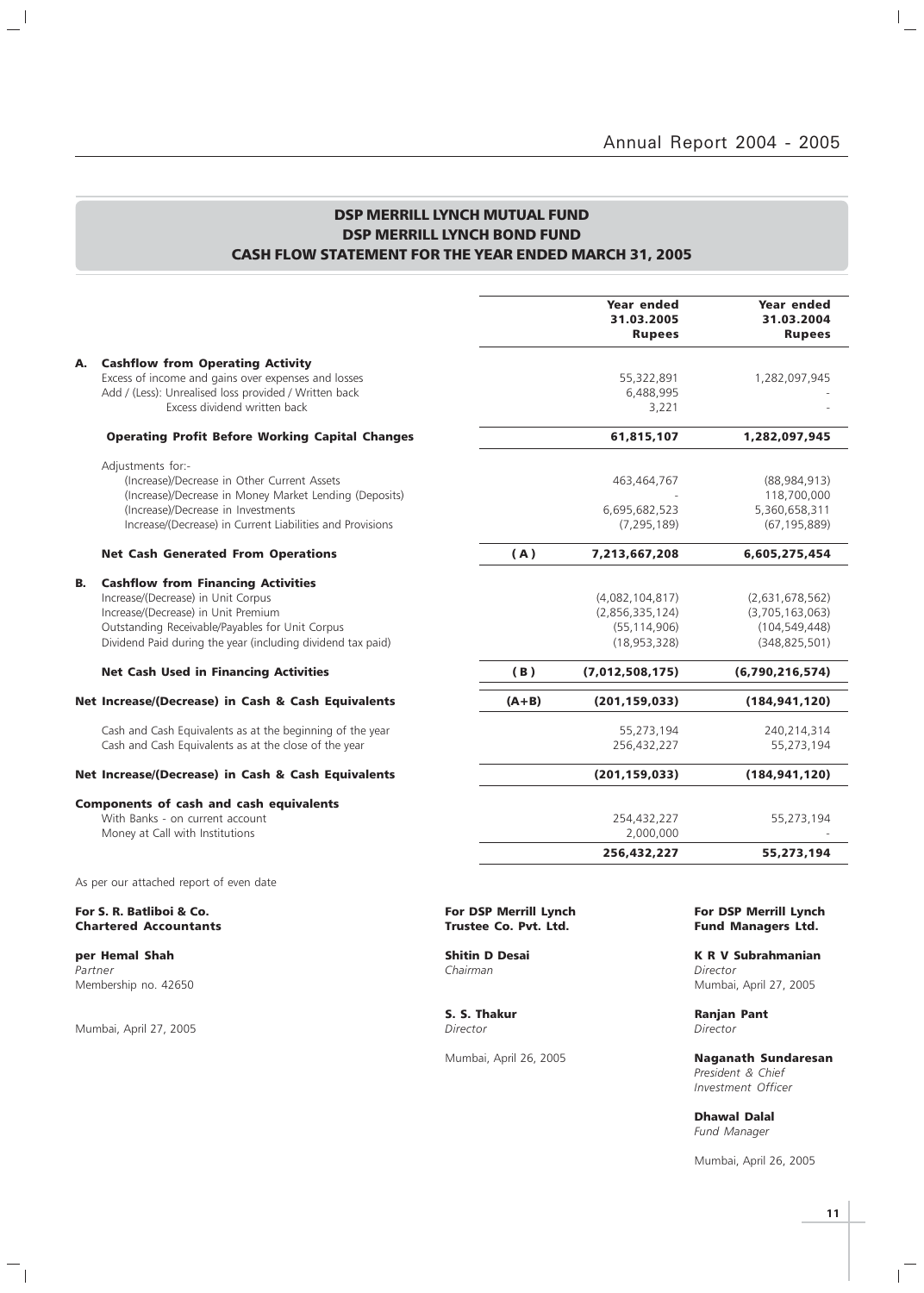$\mathbb{I}_+$ 

## DSP MERRILL LYNCH MUTUAL FUND DSP MERRILL LYNCH BOND FUND SCHEDULES FORMING PART OF THE ACCOUNTS FOR THE YEAR ENDED MARCH 31, 2005

|--|

 $\mathbb{L}^{\mathbb{I}}$ 

 $\overline{\phantom{a}}_1$ 

|   | scheaule                                                            |                 |                    |                   |                |
|---|---------------------------------------------------------------------|-----------------|--------------------|-------------------|----------------|
|   |                                                                     |                 | As at              |                   | As at          |
| 1 | <b>UNIT CAPITAL</b>                                                 |                 | 31.03.2005         |                   | 31.03.2004     |
|   | <b>Issued and subscribed:</b><br>Units of Rs. 10 each fully paid up | <b>Units</b>    | <b>Rupees</b>      | Units             | <b>Rupees</b>  |
|   | Opening Balance                                                     | 494,562,609.980 | 4,945,626,101      | 757,730,466.287   | 7,577,304,663  |
|   | Capital issued during the year                                      | 62,697,346.242  | 626,973,462        | 903,950,912.809   | 9,039,509,129  |
|   |                                                                     | 557,259,956.222 | 5,572,599,563      | 1,661,681,379.096 | 16,616,813,792 |
|   | Redemptions during the year                                         | 470,907,827.815 | 4,709,078,279      | 1,167,118,769.116 | 11,671,187,691 |
|   | Unit Capital at the end of the year                                 | 86,352,128.407  | 863,521,284        | 494,562,609.980   | 4,945,626,101  |
|   | Retail: Growth Plan                                                 | 41,659,696.518  | 416,596,965        | 255,659,138.360   | 2,556,591,384  |
|   | Retail: Dividend Plan                                               | 20,276,577.482  | 202,765,775        | 88,730,384.860    | 887,303,849    |
|   | Retail: M. Dividend Plan                                            | 24,415,854.407  | 244,158,544        |                   |                |
|   | Institution: Growth (refer note 3 of Schedule 8                     |                 |                    |                   |                |
|   | notes to accounts)                                                  |                 |                    | 125,639,653.381   | 1,256,396,534  |
|   | Institution: Dividend (refer note 3 of Schedule 8                   |                 |                    |                   |                |
|   | notes to accounts)                                                  |                 |                    | 24,533,433.379    | 245,334,334    |
|   | Unit Capital at the end of the year                                 | 86,352,128.407  | 863,521,284        | 494,562,609.980   | 4,945,626,101  |
|   |                                                                     |                 | As at              | As at             |                |
| 2 | <b>RESERVES AND SURPLUS</b>                                         |                 | 31.03.2005         | 31.03.2004        |                |
|   |                                                                     |                 |                    |                   |                |
|   |                                                                     |                 | <b>Rupees</b>      | <b>Rupees</b>     |                |
|   | <b>Unit Premium Reserve</b>                                         |                 |                    |                   |                |
|   | Opening balance                                                     |                 | (1,763,386,154)    | 1,594,665,805     |                |
|   | Net premium on issue/redemption of units during the year            |                 | (2,856,335,124)    | (3,705,163,063)   |                |
|   | Transfer from / (to) Income Equalisation Account                    |                 | 56,468,527         | 347,111,104       |                |
|   | <b>Closing balance</b>                                              |                 | (4, 563, 252, 751) | (1,763,386,154)   |                |
|   | <b>Retained Surplus</b>                                             |                 |                    |                   |                |
|   | Opening balance                                                     |                 | 5,128,203,665      | 4,560,986,383     |                |
|   | Add: Surplus transferred from Revenue Account                       |                 | (1, 145, 636)      | 567,217,282       |                |
|   | Excess Dividend written back (including distribution tax)           |                 | 3,221              |                   |                |
|   | <b>Closing balance</b>                                              |                 | 5,127,061,250      | 5,128,203,665     |                |
|   | <b>Unrealised Appreciation on Investments</b>                       |                 |                    |                   |                |
|   | Opening balance                                                     |                 | 132,273,765        | 216,845,844       |                |
|   | Less: Reversed during the year                                      |                 | (132, 273, 765)    | (216, 845, 844)   |                |
|   | Add: Unrealised appreciation as at year end                         |                 | 1,218,608          | 132,273,765       |                |
|   | <b>Closing balance</b>                                              |                 | 1,218,608          | 132,273,765       |                |
|   |                                                                     |                 | 565,027,107        | 3,497,091,276     |                |
|   |                                                                     |                 |                    |                   |                |
|   |                                                                     |                 | As at              | As at             |                |
| 3 | <b>CURRENT LIABILITIES &amp; PROVISIONS</b>                         |                 | 31.03.2005         | 31.03.2004        |                |
|   |                                                                     |                 | <b>Rupees</b>      | <b>Rupees</b>     |                |
|   | Sundry creditors                                                    |                 | 4,588,389          | 12,540,575        |                |
|   | Payable for units repurchased/switch out                            |                 | 1,234,102          | 63,976,336        |                |
|   | Distributed income payable                                          |                 |                    | 18,953,328        |                |
|   | Unclaimed redemptions/distributed income                            |                 | 2,630,073          | 1,653,636         |                |
|   | Other liabilities                                                   |                 | 202,145            | 521,585           |                |

 $\mathbf{r}^{\top}$ 

8,654,709 97,645,460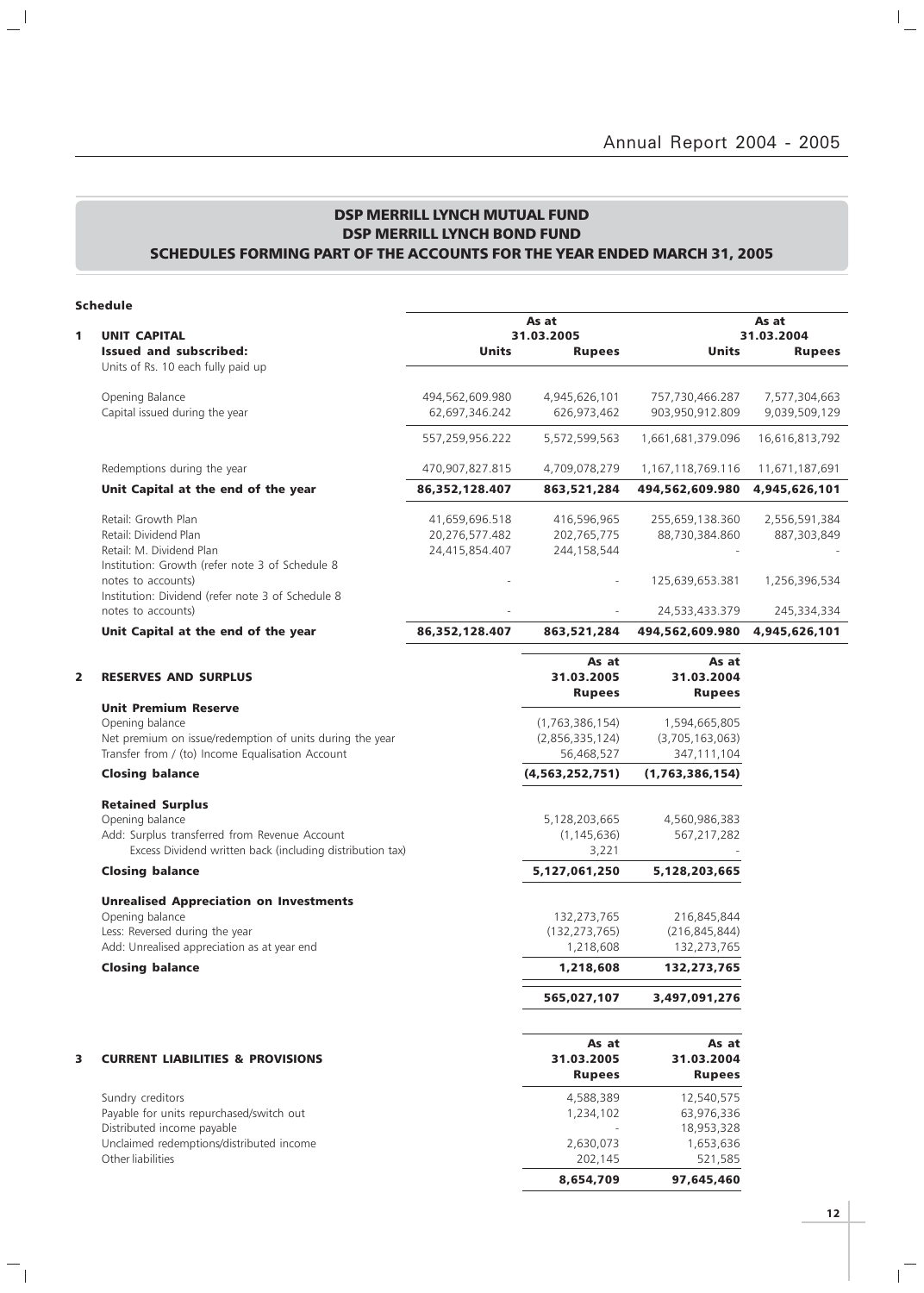## DSP MERRILL LYNCH MUTUAL FUND DSP MERRILL LYNCH BOND FUND SCHEDULES FORMING PART OF THE ACCOUNTS FOR THE YEAR ENDED MARCH 31, 2005

|   |                               |               | As at             |               | As at             |
|---|-------------------------------|---------------|-------------------|---------------|-------------------|
| 4 | <b>INVESTMENTS</b>            |               | 31.03.2005        |               | 31.03.2004        |
|   |                               |               | <b>Rupees</b>     |               | <b>Rupees</b>     |
|   |                               | Cost          | Market/           | Cost          | Market/           |
|   |                               |               | <b>Fair value</b> |               | <b>Fair value</b> |
|   | <b>Government Securities</b>  | 274,680,521   | 273.520.150       | 2,621,105,269 | 2,648,140,000     |
|   | <b>Bonds &amp; Debentures</b> |               |                   |               |                   |
|   | Listed or awaiting listing    | 552,824,365   | 547,495,741       | 3,653,186,155 | 3,721,455,044     |
|   | Private placement/Unlisted    | 185, 131, 187 | 186,349,795       | 1,434,027,172 | 1,470,997,317     |
|   |                               | 1,012,636,073 | 1,007,365,686     | 7,708,318,596 | 7.840.592.361     |

Note: Refer to the attached Statement of Portfolio as at March 31, 2005

 $\mathbf{a}^{\parallel}$ 

 $\overline{\phantom{a}}_1$ 

| <b>DEPOSITS</b>                                                 | As at<br>31.03.2005 | As at<br>31.03.2004 |
|-----------------------------------------------------------------|---------------------|---------------------|
|                                                                 | <b>Rupees</b>       | <b>Rupees</b>       |
| Money at call with :                                            |                     |                     |
| - Institutions                                                  | 2,000,000           |                     |
| Margin Money with The Clearing Corporation of India Ltd. (CCIL) | 14,800,000          | 14,800,000          |
|                                                                 | 16,800,000          | 14,800,000          |
|                                                                 | As at               | As at               |
| <b>OTHER CURRENT ASSETS</b>                                     | 31.03.2005          | 31.03.2004          |
|                                                                 | <b>Rupees</b>       | <b>Rupees</b>       |
| Balances with banks in current account                          | 254,432,227         | 55,273,194          |
| Receivable for units switch in                                  |                     | 7,627,328           |
| Collateralised lending (reverse repurchase transactions)        | 136,976,733         | 352,002,907         |
| Outstanding and accrued income                                  | 20,535,084          | 268,974,656         |
| Tax deducted at source                                          | 1,092,391           | 1,092,391           |
| Other receivable                                                | 979                 |                     |
|                                                                 | 413,037,414         | 684,970,476         |
|                                                                 | Year ended          | Year ended          |
| <b>INTEREST</b>                                                 | 31.03.2005          | 31.03.2004          |
|                                                                 | <b>Rupees</b>       | <b>Rupees</b>       |
| Call and term deposits                                          | 186,522             | 2,290,654           |
| Collateralised Lending (reverse repurchase transactions)        | 15,363,468          | 26,485,075          |
| Govt. securities, bonds and debentures                          | 231,037,625         | 932,625,088         |
| CCIL margin & others                                            |                     | 1,142,548           |
|                                                                 | 246,587,615         | 962,543,365         |

**13**

 $\overline{1}$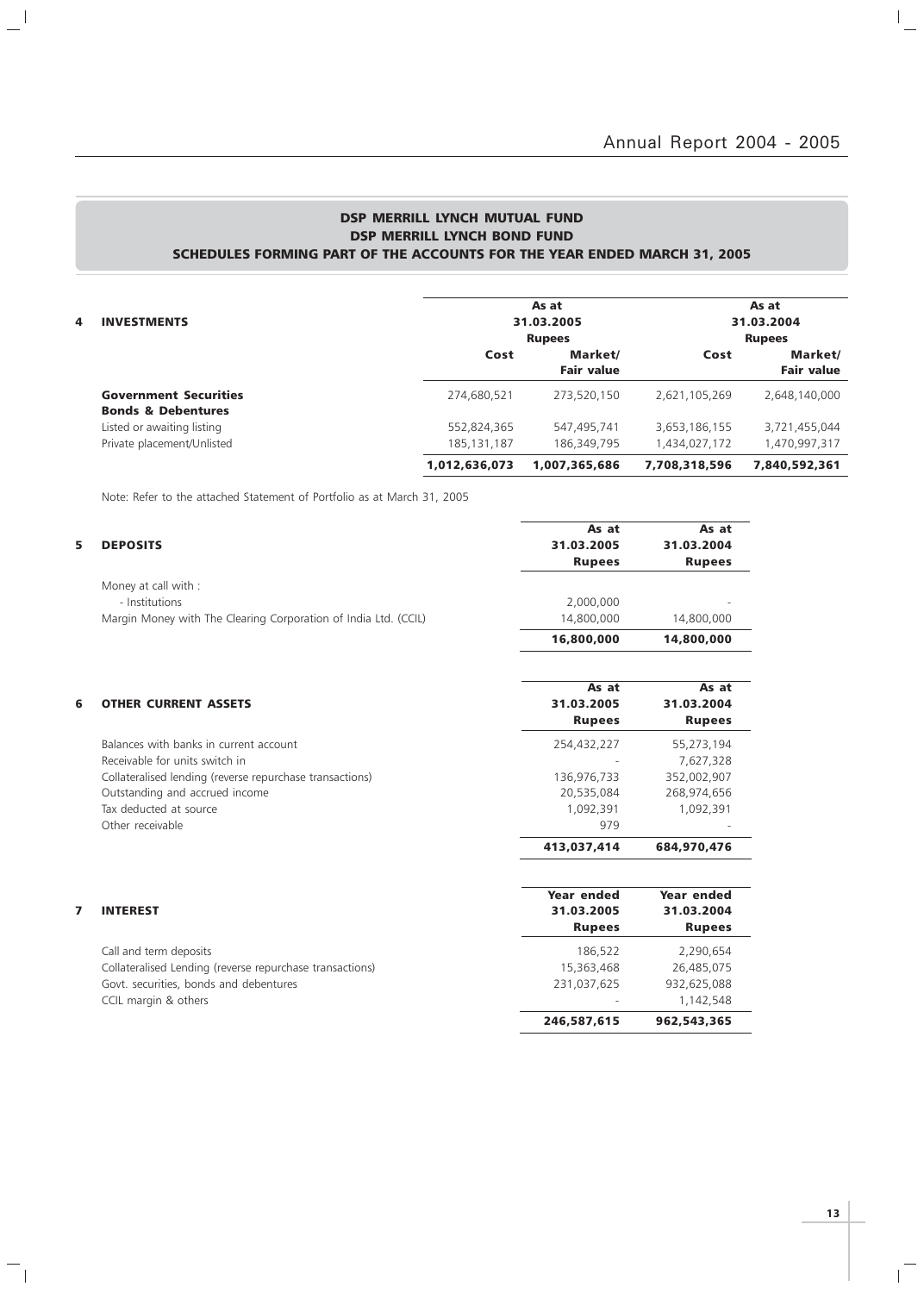DSP MERRILL LYNCH MUTUAL FUND DSP MERRILL LYNCH BOND FUND Schedules forming part of the Balance Sheet as at March 31, 2005 and the Revenue Account for the year ended March 31, 2005.

## Schedule 8

## NOTES TO ACCOUNTS

## 1. Organisation

DSP Merrill Lynch Bond Fund (the Scheme) is an open ended scheme of DSP Merrill Lynch Mutual Fund (the Fund). The Fund has been sponsored by DSP Merrill Lynch Ltd. (DSPML) The Scheme was launched on April 7, 1997 and was open for subscription between April 7, 1997 and April 15, 1997. Thereafter, it was reopened for subscription and redemption on May 2, 1997.

The objective of the Scheme is to primarily generate attractive returns, consistent with prudent risk, from a portfolio of high quality debt securities of issuers domiciled in India.

#### 2. Significant Accounting Policies

## 2.1 Basis of Accounting

The financial statements are prepared on the accrual basis of accounting, under the historical cost convention, as modified for investments, which are 'marked to market'. The financial statements have been prepared in accordance with the Securities and Exchange Board of India (Mutual Funds) Regulations, 1996 as amended from time to time.

## 2.2 Unit Capital

Unit Capital represents the net outstanding units as at the Balance Sheet date.

Upon issue and redemption of units, the net premium or discount to the face value of units is credited or debited respectively to the Unit Premium Reserve account, after adjusting an appropriate portion of the sale / repurchase price to the Income Equalisation account.

#### 2.3 Income Equalisation account

When units are issued or redeemed, the net distributable income or loss for transacted units (excluding unrealised appreciation/depreciation in the value of investments) from the beginning of the accounting year upto the date of issue or redemption of such units is transferred to / from the Income Equalisation account.

The purpose is to ensure that the per unit amount of the continuing unitholders' share of the undistributed income / loss remains unaffected by movement in unit capital. At the year end, the balance in the Equalisation account is transferred to the Revenue account.

## 2.4 Investments

a) Accounting for investment transactions

Investments are accounted on the date of the transaction at cost after considering transaction costs as applicable, excluding custodian transaction charges. The front-end fee receivable, if any, is reduced from the cost of such investment.

#### b) Valuation of investments

During the year, the Fund has valued its investments in accordance with SEBI (Mutual Funds) Regulations, 1996, as amended from time to time. All investments are marked to market and are stated in the balance sheet at their market / fair value. In valuing the Scheme's investments:

## I Valuation of Traded Securities

#### Debt Securities

Traded Debt Securities (other than Government Securities) are valued at the last quoted price on the NSE on the day of valuation.

## II. Valuation of Thinly Traded Securities/ Non-traded and Unlisted Securities

## II.I Debt Securities of upto 182 Days to Maturity

Non-traded / thinly traded / unlisted debt securities of upto 182 days to maturity are valued at cost or last valuation price (in case of securities having maturity period of more than 182 days at the time of purchase) plus difference between the redemption value and the cost or last valuation price spread uniformly over the remaining maturity period of the instrument.

## II.II Debt Securities of over 182 Days to Maturity

Non traded / thinly traded / unlisted debt securities of over 182 days to maturity are valued in good faith by the investment manager on the basis of valuation principles laid down by the SEBI. The approach in valuation of a non-traded / thinly traded / unlisted debt security is based on the concept of using spreads over the benchmark rate to arrive at the yields for pricing the security.

## III. Valuation of Non Traded /Thinly Traded and Unlisted Floating Rate Debt Securities (Floaters)

There are no valuation guidelines prescribed by SEBI for Valuation of Non Traded / Thinly Traded and Unlisted Floating Rate Debt Securities. These securities are valued as determined by the investment manager based on policy as approved by the Board of Trustees.

## IV. Valuation of Government Securities

Government Securities are valued at the prices provided by the agency (currently Crisil Investment & Risk Management Services) approved by the Association of Mutual Funds of India (AMFI), on a daily basis.

## V. Valuation of securities with Put/Call Options

## V.I Securities with Call option

The securities with call option are valued at the lower of the value as obtained by valuing the security to final maturity and valuing the security to call option. In case there are multiple call options, the lowest value obtained by valuing to the various call dates and valuing to the maturity date is taken as the value of the instrument.

## V.II Securities with Put option

The securities with put option are valued at the higher of the value as obtained by valuing the security to final maturity and valuing the security to put option. In case there are multiple put options, the highest value obtained by valuing to the various put dates and valuing to the maturity date is taken as the value of the instruments.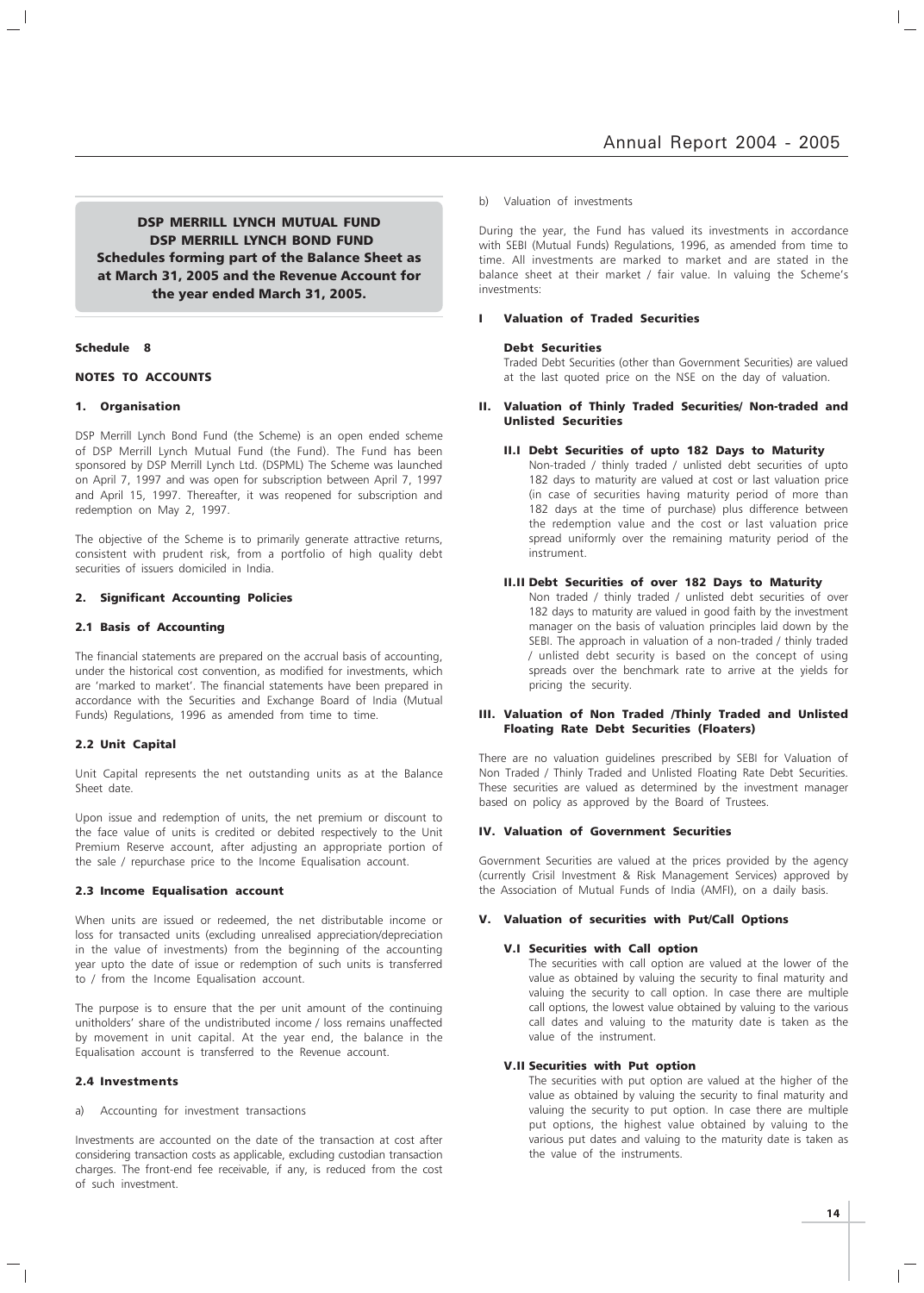**V.III.** The securities with both Put and Call option on the same day would be deemed to mature on the Put/Call day and would be valued accordingly.

## VI. Valuation of Money Market Instruments

Investments in call money and short-term deposits with banks are valued at cost plus accrued interest.

Money market instruments are valued at the last traded yield on the date of valuation. In case the security is not traded on the valuation day then it is valued on straight-line amortization over the maturity period of the instruments.

#### 2.5 Revenue recognition

Income on investments is recognised on accrual basis except where there is uncertainty about ultimate recovery / realisation. Such income is recognised when the uncertainty is resolved.

Interest on fixed income securities is recognised as income on a daily basis over the period of holding. In respect of discounted securities, the discount to redemption value is amortised and recognised as interest income equally over the period to redemption.

Profit or loss on sale of investments is recognised on the trade date and is determined on the basis of the weighted average cost method.

#### 2.6 Expenses

All expenses are accounted for on accrual basis.

## 2.7 Contingent Deferred Sales Charge

The Contingent Deferred Sales Charge collected is utilised for meeting the selling and distribution expenses.

## 3. Institution Plan:

Effective from January 01, 2005 Institution Plan of the Scheme was wound up based on the regulations

## 4. Settlement Guarantee Fund (SGF)

Following Central Government dated Securities are pledged towards SGF with the Clearing Corporation of India Limited as of March 31, 2005:

| <b>Security</b> | <b>Face Value (rupees)</b> |
|-----------------|----------------------------|
| 09.39% CGL 2011 | 50,000,000                 |

## 5. Investment Management and Trusteeship fees

Investment management fees charged to the Scheme at approximately 0.95% and 0.37% in retail plan and institutional plan respectively of their average daily net assets pursuant to an agreement with DSP Merrill Lynch Fund Managers Limited (AMC),.

The Fund has accrued trusteeship fees aggregating Rs.1,051,000 (previous year Rs. 1,000,000) for the year ended March 31, 2005 in accordance with the original Trust Deed dated December 16, 1996 as amended by supplementary Trust Deed dated December 23, 1999. The trusteeship fees have been allocated between the schemes in proportion to the net assets of the schemes. The Trusteeship fees are subject to a maximum of 0.02% of the average net assets per annum.

#### 6. Investments

- a. Investments of the Scheme are registered in the name of the Trustee for the benefit of the Scheme's unitholders.
- b. Investments made in companies who have invested more than five percent of the net asset value of the schemes of DSP Merrill Lynch Mutual Fund

| <b>Rupees Crores</b> |  |
|----------------------|--|
|----------------------|--|

| <b>Company Name</b><br>@           | Scheme<br>invested in<br>by the<br>Company* | Aggregate<br>cost of acqui-<br>sition during<br>the period<br>under Regul-<br>ation 25(11)% | Outstanding<br>as at March<br>31, 2005<br>at Market/<br><b>Fair Value</b> |
|------------------------------------|---------------------------------------------|---------------------------------------------------------------------------------------------|---------------------------------------------------------------------------|
| Bharti Televentures<br>Ltd.        | STF, FRF                                    |                                                                                             | 3.87                                                                      |
| Hindalco Ltd.                      | BF, FRF, LF                                 |                                                                                             | 5.21                                                                      |
| ICICI Bank Ltd.                    | LF, $SPF - C$                               |                                                                                             | 10.61                                                                     |
| <b>IDBI</b>                        | OF, FRF, LF, SPF<br>- C, STF, GSFA          | 15.40                                                                                       | 15.40                                                                     |
| Punjab National Bank               | ITF                                         | 10.71                                                                                       |                                                                           |
| State Bank of India                | OF, EF, ITF                                 | 35.25                                                                                       | 11.38                                                                     |
| Tata Iron And Steel<br>Company Ltd | LF                                          | 20.16                                                                                       |                                                                           |

@ - Including investment in subsidiaries, % - Includes the Inter Scheme investments

\* BF - Bond Fund, EF - Equity Fund, LF - Liquidity Fund, BAF - Balanced Fund, GSFA - Government Securities Fund Plan A (Longer Duration Plan), STF - Short Term Fund, OF - Opportunities Fund, TEF - TOP100 Equity Fund, SPF - M - Savings Plus Fund - Moderate, FRF - Floating Rate Fund, ITF - India T.I.G.E.R Fund, SPF-A - Savings Plus Fund - Aggressive, SPF-C - Savings Plus Fund - Conservative.

The Investment Manager is of the opinion that the investments are made by the Scheme in such companies since they are perceived as fundamentally strong and possess a high potential for growth. Further, investments in bonds issued by the aforesaid companies would yield attractive returns commensurate with the risks associated with the issuer.

c. The aggregate value of investments purchased and sold (including redeemed) during the year were Rs. 9,671,290,568 (previous year Rs. 39,340,909,602) and Rs. 16,225,369,029 (previous year Rs. 45,229,997,880) respectively being 260.52 % (previous year 285.23 %) and 437.07 % (previous year 327.93 %) respectively of the average daily net assets.

## 7. Details of transactions with Associates in terms of Regulation 25(8)

Name of the Associate: DSPML.

| <b>Particulars of Transactions</b>                                                                                                             | Year ended<br>March 31, 2005 March 31 2004<br><b>Rupees</b> | Year ended<br><b>Rupees</b> |
|------------------------------------------------------------------------------------------------------------------------------------------------|-------------------------------------------------------------|-----------------------------|
| Payment of Brokerage for<br>Distribution and Sale of Units:                                                                                    | 5,600,540                                                   | 25,066,528                  |
| Securities transaction in the form<br>of investments in various Public<br>issues/Private placements where<br>the associate was the sole or one |                                                             |                             |
| of the several lead managers:                                                                                                                  |                                                             | 300,000,000                 |

Note: Brokerage on distribution and sale of units paid / payable represents the amount paid / payable for the year and does not necessarily reflect the amount charged to the Scheme's revenue account.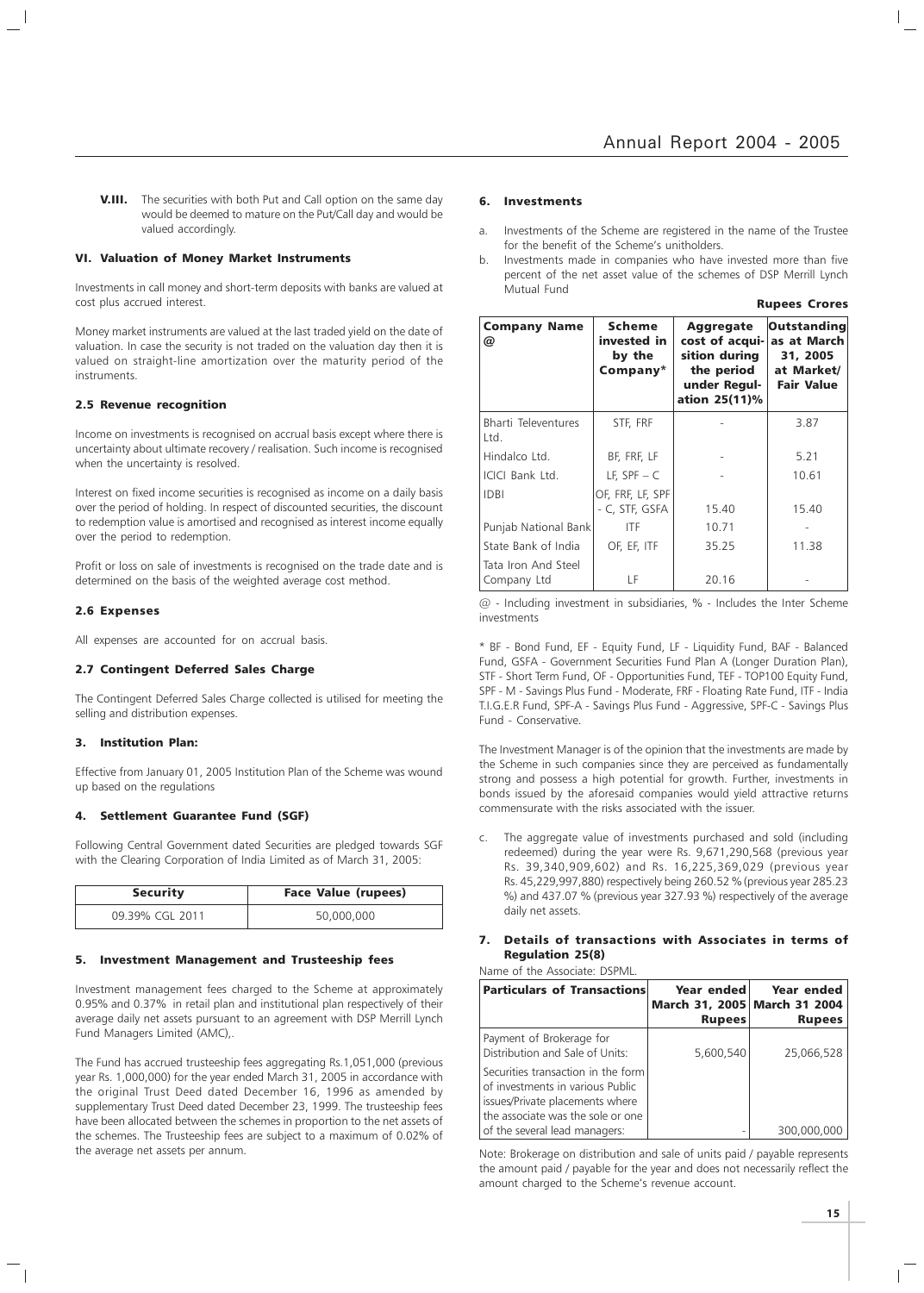## 8. Distributable Income

 $\overline{\phantom{a}}$ 

|                                                                      | <b>Rupees</b> | Year ended March 31, 2005   Year ended March 31, 2004  <br><b>Rupees</b> |
|----------------------------------------------------------------------|---------------|--------------------------------------------------------------------------|
| Net Income as per Revenue Account                                    | (1, 145, 636) | 934,986,841                                                              |
| Add: Balance of undistributed income as at the beginning of the year | 5,128,203,665 | 4,560,986,383                                                            |
| Less: Distributed to unitholders & distribution tax                  | (3,221)       | 367,769,559                                                              |
| <b>Balance Distributable income</b>                                  | 5,127,061,250 | 5,128,203,665                                                            |

## 9. Segment Information

The Scheme operates only in one segment viz. to primarily generate attractive returns, consistent with prudent risk, from a portfolio of high quality debt securities of issuers domiciled in India.

## 10. Related Party Disclosure pursuant to Accounting Standard 18 issued by The Institute of Chartered Accountants of India

The following are the related parties by control:

- 1. DSP Merrill Lynch Fund Managers Ltd (AMC)
- 2. DSP Merrill Lynch Trustee Company Private Limited (Trustee Company)
- 3. Key Management Personnel :
	- Mr. Alok Vajpeyi President (upto January 31, 2005)
	- Mr. Naganath Sundaresan Chief Investment Officer and Joint President
	- Mr. Dhawal Dalal Fund Manager
	- Mr. Pankaj Sharma Risk Manager
- 4. Associates
- DSP Merrill Lynch Limited (DSPML)
- 5. Schemes of DSP Merrill Lynch Mutual Fund managed by DSP Merrill Lynch Fund Managers Limited

During the year, the fund has entered into transactions with the following related parties. Those transactions along with related balances as at March 31, 2005 and March 31, 2004 and for the years then ended are presented in the following tables:- Rupees

| <b>Nature of Transaction</b>                                | Year                   | <b>AMC</b>                | <b>Trustee Company</b> | <b>Associates: DSPML</b>                                                    | <b>Total</b>                                                                |
|-------------------------------------------------------------|------------------------|---------------------------|------------------------|-----------------------------------------------------------------------------|-----------------------------------------------------------------------------|
| Management Fees                                             | 2004-2005<br>2003-2004 | 31,058,312<br>129,801,193 |                        |                                                                             | 31,058,312<br>129,801,193                                                   |
| Brokerage on Unit Distribution<br>(refer note)              | 2004-2005<br>2003-2004 |                           |                        | 5,600,540<br>25,066,528                                                     | 5,600,540<br>25,066,528                                                     |
| Trustee Fee                                                 | 2004-2005<br>2003-2004 |                           | 102,624<br>498,600     |                                                                             | 102,624<br>498,600                                                          |
| Call and Repo lending<br>(Interest received)                | 2004-2005<br>2003-2004 |                           |                        | -(interest received Rs. -)<br>159,500,000<br>(interest received Rs. 38,595) | -(interest received Rs. -)<br>159,500,000<br>(interest received Rs. 38,595) |
| Value of Units Purchased<br>(at transaction NAVs)           | 2004-2005<br>2003-2004 | 72,500,000                |                        |                                                                             | 72,500,000                                                                  |
| Value of Units Redeemed<br>(at transaction NAVs)            | 2004-2005<br>2003-2004 | 69,365,148                |                        |                                                                             | 69,365,148                                                                  |
| Year-end Outstanding Units<br>(valued at last declared NAV) | 2004-2005<br>2003-2004 | 70,243,787                |                        |                                                                             | 70,243,787                                                                  |
| Year-end Other Payables                                     | 2004-2005<br>2003-2004 | 966,351<br>6,432,358      | 1,255<br>182,728       | 1,89,956<br>1,050,118                                                       | 1,157,562<br>7,665,204                                                      |

Note: Brokerage on distribution of units paid / payable represents the amount paid / payable for the year and does not necessarily reflect the amount charged to the Scheme's revenue account. Further, the year end balance is reflected in the books of the AMC.

Rupees

## INTERSCHEME TRANSACTIONS:

|               |             |             | <b>Kupees</b> |
|---------------|-------------|-------------|---------------|
| <b>Scheme</b> | Transaction | 2004-2005   | 2003-2004     |
| <b>STF</b>    | Sell        | 491,507,100 | 3,191,779,850 |
| <b>FRF</b>    | Sell        | 45,179,700  | 750,000,000   |
| ΙF            | Sell        | 451,169,600 | 1,101666,120  |
| <b>BaF</b>    | Sell        | 50,217,250  | 31,653,000    |
| SPF-M         | Sell        |             | 41,636,540    |
| <b>FRF</b>    | Purchase    | 154,032,450 | 251,621,600   |
| ΙF            | Purchase    | 448.558.483 |               |
| <b>STF</b>    | Purchase    | 210.570.385 | 1447,358,152  |
|               |             |             |               |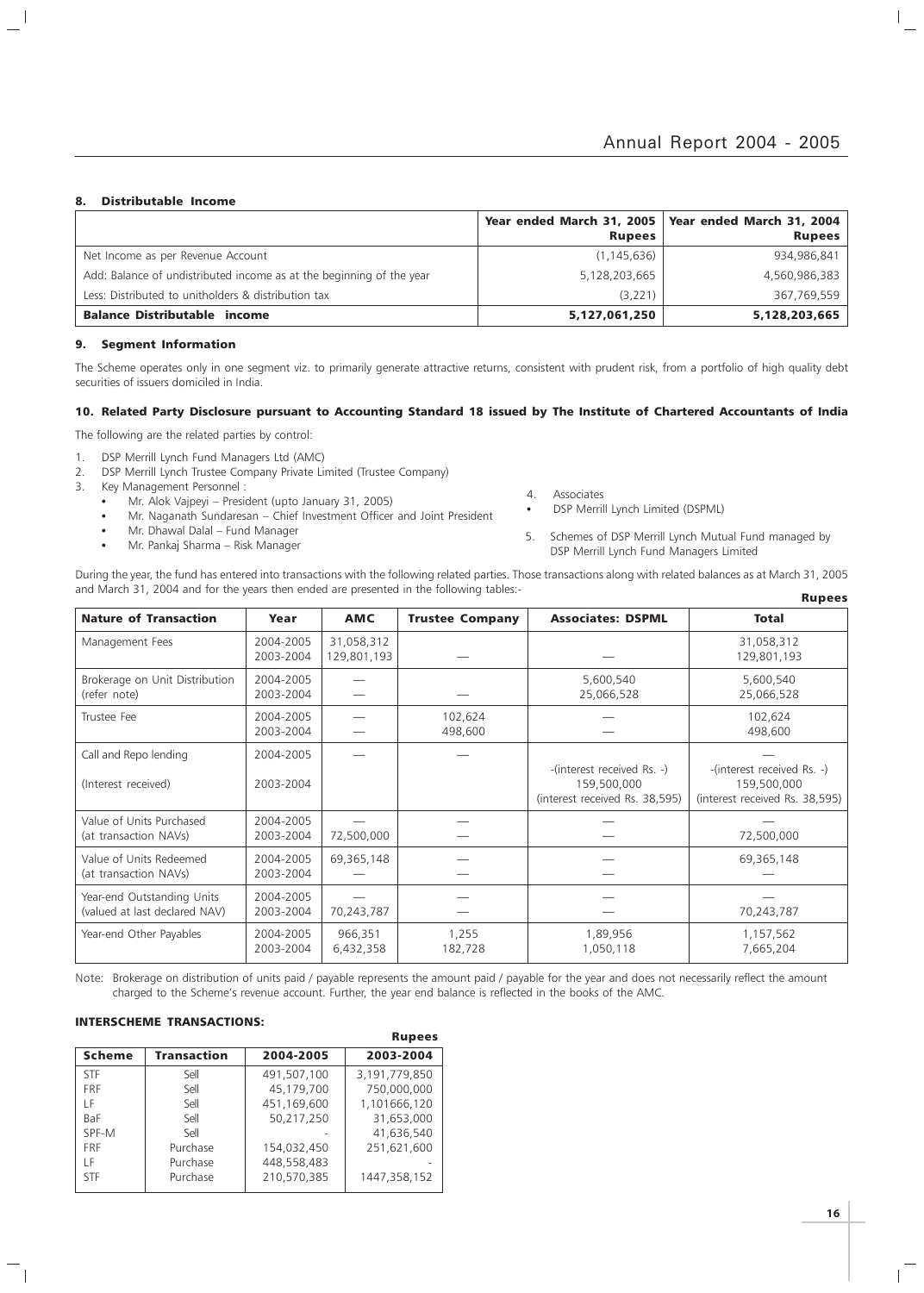$\vert$  $\overline{\phantom{a}}$ 

## 11. Prior Year Comparatives

 $\overline{\phantom{a}}$ 

 $\mathcal{L}$ 

Prior year figures have been reclassified, wherever necessary, to conform to current years' presentation.

## 12. Contingent Liability: Nil

## 13. Large holdings in the Scheme (over 25% of the NAV of the Scheme): Nil

## 14. Perspective Historical per Unit Statistics

|                                                                                                                                                                                                                |         |                       |                      |                       |                      | <b>Rupees</b>   |
|----------------------------------------------------------------------------------------------------------------------------------------------------------------------------------------------------------------|---------|-----------------------|----------------------|-----------------------|----------------------|-----------------|
|                                                                                                                                                                                                                |         | <b>March 31, 2005</b> |                      | <b>March 31, 2004</b> |                      | March 31, 2003  |
| a. Net asset value, At the end of the period:                                                                                                                                                                  |         |                       |                      |                       |                      |                 |
| Retail Growth Plan                                                                                                                                                                                             |         | 22.9778               | 22.8567              |                       | 21.0507              |                 |
| Retail Dividend Plan                                                                                                                                                                                           |         | 10.8986               | 10.8407              |                       | 11.6447              |                 |
| Retail Monthly                                                                                                                                                                                                 |         | 10.2522               |                      |                       |                      |                 |
| Institution Growth Plan                                                                                                                                                                                        |         | ÷,                    | 11.0671              |                       | 10.1092              |                 |
| Institution Dividend Plan                                                                                                                                                                                      |         |                       | 10.0605              |                       | 10.1092              |                 |
| <b>b.</b> Gross Income                                                                                                                                                                                         |         |                       |                      |                       |                      |                 |
| Income other than profit on sale of investment.<br>(i)                                                                                                                                                         |         | 2.8556                | 1.9463               |                       | 1.5868               |                 |
| (ii) Income from profit on inter scheme sales/transfer of investment.                                                                                                                                          |         | 0.0043                | 0.0812               |                       | 0.0611               |                 |
| (iii) Income from profit/(loss) on sale of investment to third party                                                                                                                                           |         | (1.4582)              | 1.0076               |                       | 0.7513               |                 |
| (iv) Transfer to revenue account Income from past year' reserve.                                                                                                                                               |         | $\sim$                | L.                   |                       | $\mathcal{L}$        |                 |
| c. Aggregate of expenses, write off, Amortisation and charges<br>(excluding change in unrealised depreciation in investments)                                                                                  |         | 0.6859                | 0.4428               |                       | 0.3289               |                 |
| d. Net Income (excluding change in unrealised depreciation in investments)                                                                                                                                     |         | 0.7158                | 2.5923               |                       | 2.0703               |                 |
| e. Unrealised appreciation/(depreciation) in value of investments                                                                                                                                              |         | (0.0610)              | 0.2675               |                       | 0.2862               |                 |
| f. Repurchase and Resale Price                                                                                                                                                                                 | Growth  | <b>Dividend</b>       | Growth               | <b>Dividend</b>       | Growth               | <b>Dividend</b> |
| <b>Repurchase Price</b>                                                                                                                                                                                        |         |                       |                      |                       |                      |                 |
|                                                                                                                                                                                                                |         | <b>Retail</b>         | <b>Retail</b>        |                       | <b>Retail</b>        |                 |
| -Highest Price                                                                                                                                                                                                 |         | D-10.8448             | 22.7196              | 11.7429               | 21.1670              | 11.7025         |
|                                                                                                                                                                                                                | 22.8656 | MD-10.1907            |                      |                       |                      |                 |
| -Lowest Price                                                                                                                                                                                                  |         | D-10.3736             | 20.9486              | 10.7716               | 18.5100              | 10.6100         |
|                                                                                                                                                                                                                | 21.8712 | MD-9.7590             |                      |                       |                      |                 |
|                                                                                                                                                                                                                |         | <b>Institutional</b>  | <b>Institutional</b> |                       | <b>Institutional</b> |                 |
| -Highest Price                                                                                                                                                                                                 | 11.1424 | 10.1290               | 11.0671              | 10.4983               | 10.1092              | 10.1092         |
| -Lowest Price                                                                                                                                                                                                  | 10.6832 | 9.7111                | 10.1261              | 10.0572               | 10.0124              | 10.0124         |
| <b>Resale Price</b>                                                                                                                                                                                            |         |                       |                      |                       |                      |                 |
|                                                                                                                                                                                                                |         | <b>Retail</b>         | <b>Retail</b>        |                       | <b>Retail</b>        |                 |
| -Highest Price                                                                                                                                                                                                 | 23.0036 | D-10.9103             | 22.8567              | 11.8138               | 21.2948              | 11.7731         |
|                                                                                                                                                                                                                |         | MD-10.2522            |                      |                       |                      |                 |
| -Lowest Price                                                                                                                                                                                                  | 22.0032 | D-10.4362             | 21.0750              | 10.8366               | 18.6200              | 10.6700         |
|                                                                                                                                                                                                                |         | MD-9.8179             |                      |                       |                      |                 |
|                                                                                                                                                                                                                |         | <b>Instituitional</b> | <b>Institutional</b> |                       | <b>Institutional</b> |                 |
| -Highest Price                                                                                                                                                                                                 | 11.1424 | 10.1290               | 11.0671              | 10.4983               | 10.1092              | 10.1092         |
| -Lowest Price                                                                                                                                                                                                  | 10.6832 | 9.7111                | 10.1261              | 10.0572               | 10.0124              | 10.0124         |
| g. Ratio of expenses to average daily net assets by percentage                                                                                                                                                 | Retail: | Institutional         | Retail:              | Institutional         | Retail:              | Institutional   |
|                                                                                                                                                                                                                | 1.81%   | 1.00%                 | 1.69%                | 0.98%                 | 1.68%                | 0.91%           |
| h. Ratio of gross income to average daily Net assets by percentage<br>(excluding transfer to revenue account from past years' reserve<br>but including unrealised appreciation / depreciation on investments). |         | 3.12%                 | 11.84%               |                       | 13.74%               |                 |

## Notes:

 $\overline{\phantom{a}}_1$ 

- 1. The highest and lowest repurchase price of the units of the Scheme has been determined after reducing from the highest and lowest declared NAV, the maximum CDSC applicable.
- 2. The per unit calculations are based on the number of units outstanding at the end of the financial year.
- 3. P/E ratio is not applicable since the units are not listed on any stock exchange.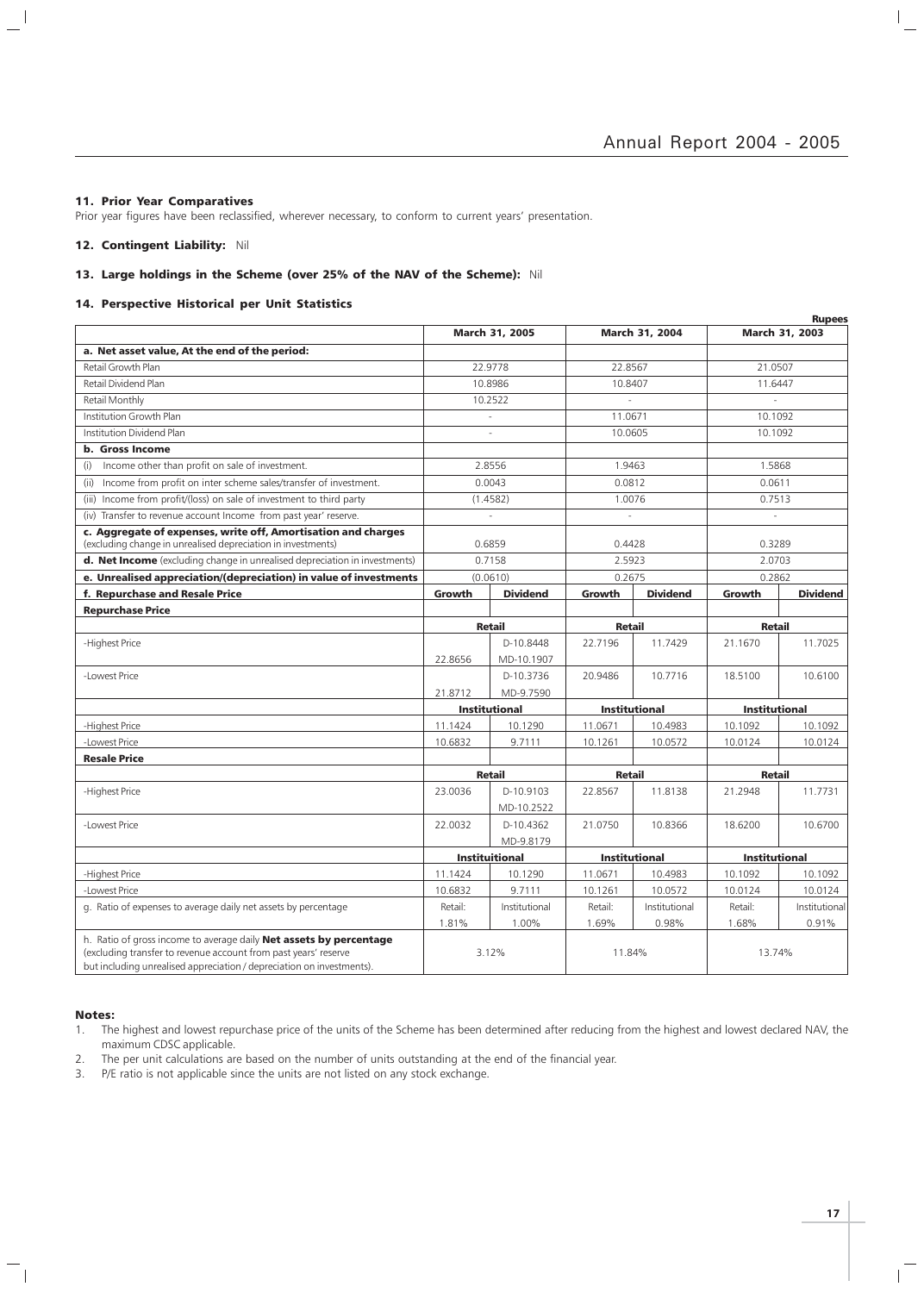## DSP MERRILL LYNCH BOND FUND

## Statement of Portfolio Holding as at March 31, 2005

## (Referred to in Schedule 4 forming part of the Balance Sheet as at March 31, 2005)

| SR.NO<br><b>NAME OF THE INSTRUMENT</b>                                      | <b>RATING</b>     | <b>QUANTITY</b> | <b>MARKET</b><br><b>VALUE</b><br>(RUPEES) | % To NET<br><b>ASSETS</b> |
|-----------------------------------------------------------------------------|-------------------|-----------------|-------------------------------------------|---------------------------|
| <b>CENTRAL GOVERNMENT SECURITIES</b>                                        |                   |                 | 273,520,150                               | 19.15%                    |
| 07.55 % GOI 2010<br>$\mathbf{1}$                                            | SOV               | 500,000         | 52,525,000                                | 3.68%                     |
| 2 09.39 % GOI 2011                                                          | SOV               | 1,500,000       | 171,495,000                               | 12.00%                    |
| 3 04.49 % GOI FRB 2016                                                      | SOV               | 500,000         | 49,500,150                                | 3.47%                     |
| <b>TOTAL</b>                                                                |                   |                 | 273,520,150                               | 19.15%                    |
| <b>DEBT INSTRUMENTS</b><br>(a) Listed / awaiting listing on Stock Exchanges |                   |                 |                                           |                           |
| <b>BANKS</b>                                                                |                   |                 | 373,927,650                               | 26.18%                    |
| State Bank of India 2008 **<br>$\overline{4}$<br>ICICI Bank 2007 **         | <b>AAA</b><br>AAA | 100<br>100      | 113,819,700                               | 7.97%<br>7.43%            |
| 5<br>IDBI FRB (Sr. 2004 / D) 2009 **<br>6                                   | $LAA+$            | 150             | 106,078,200<br>154,029,750                | 10.78%                    |
|                                                                             |                   |                 |                                           |                           |
| <b>FINANCE</b>                                                              |                   |                 | 121,418,641                               | 8.50%                     |
| LIC Housing Finance - India MBS 2002 Series 1-D **<br>7                     | <b>AAA</b>        | $\overline{7}$  | 21,071,841                                | 1.48%                     |
| Mahindra & Mahindra Financial Services 2009 **<br>8                         | $AA+$             | 100             | 100,346,800                               | 7.02%                     |
| <b>NON - FERROUS METALS</b>                                                 |                   |                 | 52,149,450                                | 3.65%                     |
| Hindalco 2008 **<br>9                                                       | <b>AAA</b>        | 5               | 52,149,450                                | 3.65%                     |
| <b>TOTAL</b>                                                                |                   |                 | 547,495,741                               | 38.33%                    |
| (b) Unlisted / Privately Placed                                             |                   |                 |                                           |                           |
| <b>FINANCE</b>                                                              |                   |                 | 147,656,595                               | 10.34%                    |
| 10 Oscar Investments 2006 **                                                | LAA               | 5               | 50,166,900                                | 3.51%                     |
| 11 Fleet Trust A3 PTC September 2003 **                                     | <b>AAA</b>        | 15              | 97,489,695                                | 6.82%                     |
| <b>TELECOM - SERVICES</b>                                                   |                   |                 | 38,693,200                                | 2.71%                     |
| 12 Bharti Cellular 2006 **                                                  | LAAA              | 5               | 38,693,200                                | 2.71%                     |
| <b>TOTAL</b>                                                                |                   |                 | 186,349,795                               | 13.04%                    |
| <b>MONEY MARKET INSTRUMENTS</b><br><b>Cash &amp; Cash Equivalents</b>       |                   |                 |                                           |                           |
| Money at call with Banks and Others                                         |                   |                 | 2,000,000                                 | 0.14%                     |
| Reverse Repo Investments / CBLO                                             |                   |                 | 136,976,733                               | 9.59%                     |
| <b>TOTAL</b>                                                                |                   |                 | 138,976,733                               | 9.73%                     |
| Net receivables / (Payables)                                                |                   |                 | 282,205,972                               | 19.75%                    |
| <b>TOTAL NET ASSETS</b>                                                     |                   |                 | 1,428,548,391                             | 100.00%                   |
|                                                                             |                   |                 |                                           |                           |

\*\* Non Traded / Thinly Traded Securities in accordance with SEBI Regulations / Guidelines

 $\mathbb{L}^{\mathbb{I}}$ 

 $\overline{\phantom{a}}_1$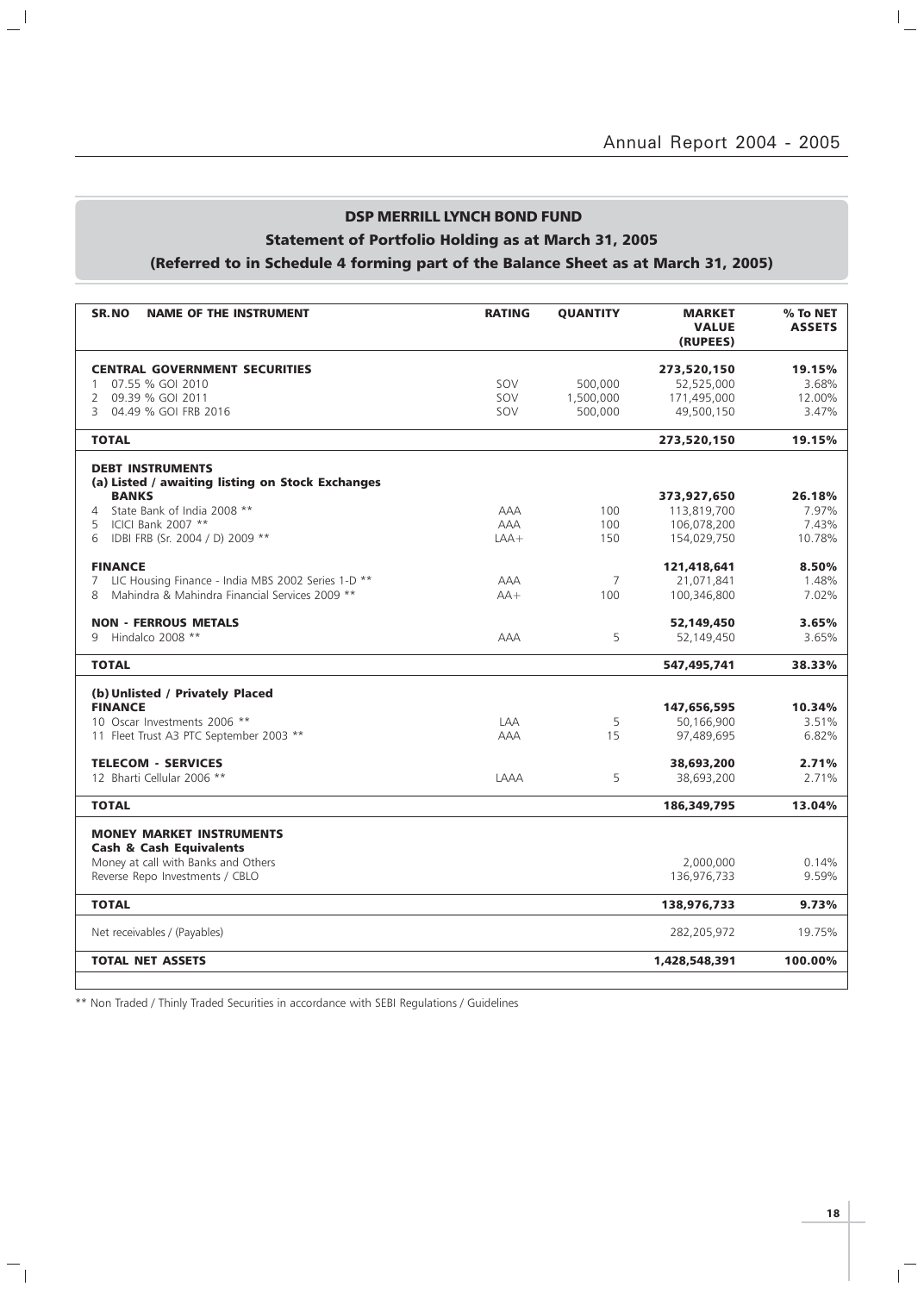## DSP MERRILL LYNCH MUTUAL FUND DSP MERRILL LYNCH MUTUAL FUND – EQUITY FUND AUDITORS' REPORT

To the Trustee of

## DSP MERRILL LYNCH MUTUAL FUND – EQUITY FUND:

- 1. We have audited the attached balance sheet of DSP MERRILL LYNCH MUTUAL FUND – EQUITY FUND ('the Scheme') as at March 31, 2005 and also the revenue account for the year ended on that date annexed thereto. These financial statements are the responsibility of the management of DSP Merrill Lynch Fund Managers Ltd., the Scheme's asset managers. Our responsibility is to express an opinion on these financial statements based on our audit.
- 2. We conducted our audit in accordance with auditing standards generally accepted in India. Those standards require that we plan and perform the audit to obtain reasonable assurance about whether the financial statements are free of material misstatement. An audit includes examining, on a test basis, evidence supporting the amounts and disclosures in the financial statements. An audit also includes assessing the accounting principles used and significant estimates made by management, as well as evaluating the overall financial statement presentation. We believe that our audit provides a reasonable basis for our opinion.
- 3. We report that:
	- i. We have obtained all the information and explanations, which, to the best of our knowledge and belief, were necessary for the purposes of our audit.
	- ii. The balance sheet and revenue account dealt with by this report are in agreement with the books of account.
	- iii. In our opinion, the balance sheet and revenue account dealt with by this report have been prepared in conformity with the accounting policies and standards specified in the Eighth, Ninth and Tenth Schedules to the Securities and Exchange Board of India (Mutual Funds) Regulations, 1996 ('the Regulations').
- iv. In our opinion, and to the best of our information and according to the explanations given to us, the said financial statements give the information required by the Regulations as applicable, and give a true and fair view in conformity with the accounting principles generally accepted in India:
	- a) in the case of the balance sheet, of the state of affairs of the Scheme as at March 31, 2005; and
	- b) in the case of the revenue account, of the surplus for the year ended on that date.

## For S.R. BATLIBOI & CO. Chartered Accountants

## per Hemal Shah

Partner Membership No.: 42650

Mumbai, April 27, 2005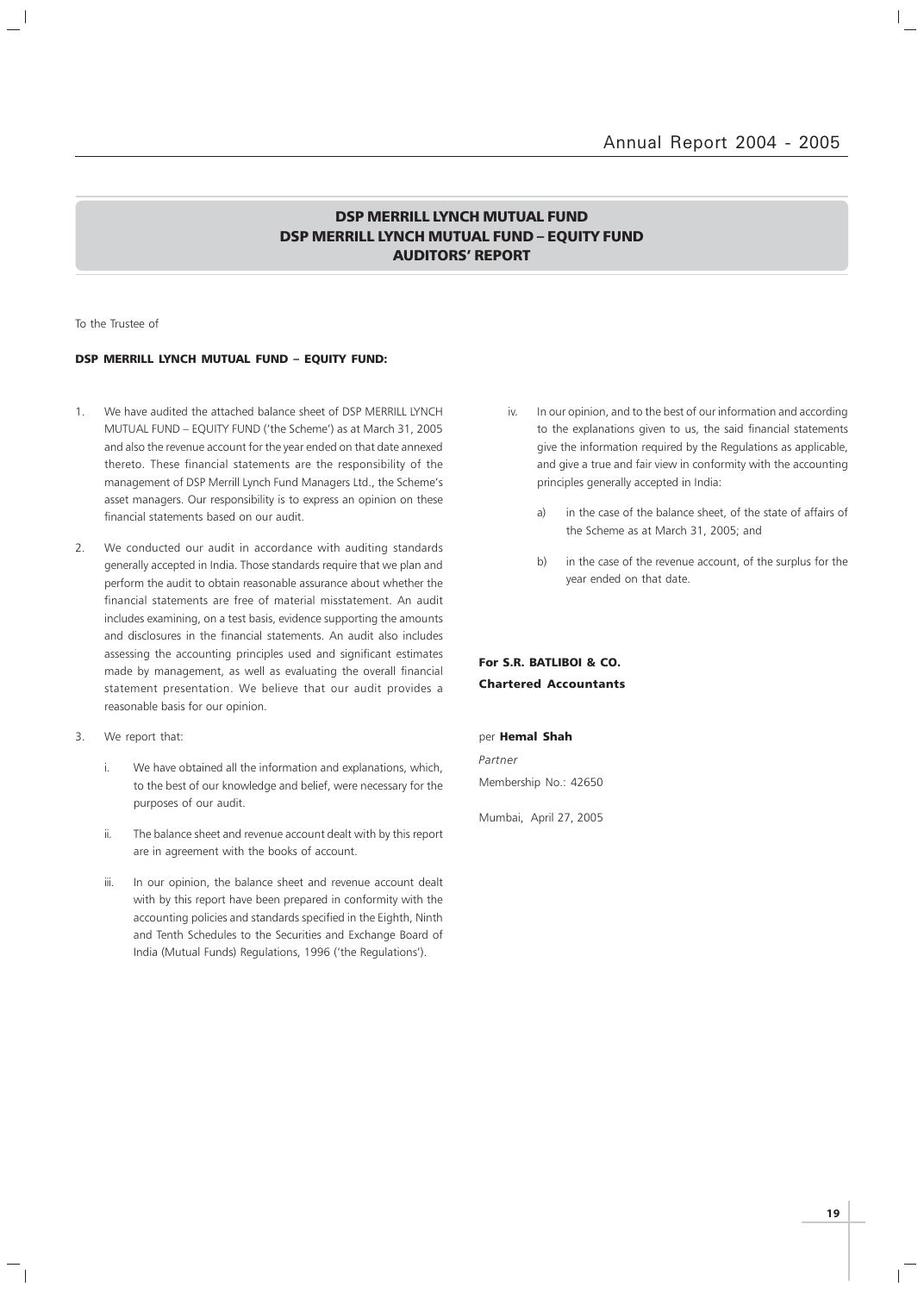$\mathbb{I}_+$ 

## DSP MERRILL LYNCH MUTUAL FUND DSP MERRILL LYNCH EQUITY FUND BALANCE SHEET AS AT MARCH 31, 2005

|                                    | <b>Schedule</b> | As at<br>31.03.2005 | As at<br>31.03.2004 |
|------------------------------------|-----------------|---------------------|---------------------|
|                                    |                 | <b>Rupees</b>       | <b>Rupees</b>       |
| <b>LIABILITIES</b>                 |                 |                     |                     |
| Unit Capital                       |                 | 456,816,581         | 370,680,905         |
| Reserves & Surplus                 | $\overline{2}$  | 863,506,234         | 400,261,023         |
| Current Liabilities and Provisions | 3               | 27,720,007          | 28,990,763          |
|                                    |                 | 1,348,042,822       | 799,932,691         |
| <b>ASSETS</b>                      |                 |                     |                     |
| Investments                        | $\overline{4}$  | 1,229,737,585       | 710,141,564         |
| Deposits                           | 5               | 2,000,000           |                     |
| Other Current Assets               | 6               | 116,305,237         | 89,791,127          |
|                                    |                 | 1,348,042,822       | 799,932,691         |
| Notes to Accounts                  | 8               |                     |                     |

The schedules referred to the above and the notes to accounts form an integral part of the accounts.

As per our attached report of even date

## Chartered Accountants **Chartered Accountants Trustee Co. Pvt. Ltd.** Fund Managers Ltd.

Partner Chairman Director (Chairman Chairman Chairman Director Director Director

 $\frac{1}{2}$ 

Mumbai, April 27, 2005 Director Director

 $\mathord{\hspace{1pt}\text{--}\hspace{1pt}}_\parallel$ 

# For S. R. Batliboi & Co. The Community of the Community of DSP Merrill Lynch For DSP Merrill Lynch For DSP Merrill Lynch

per Hemal Shah Shah Shitin D Desai New York K R V Subrahmanian Membership no. 42650 Mumbai, April 27, 2005

S. S. Thakur **Ranjan Pant** 

Mumbai, April 26, 2005 **Naganath Sundaresan** President & Chief Investment Officer

> Anup Maheshwari Fund Manager

Mumbai, April 26, 2005

 $\mathbb{R}$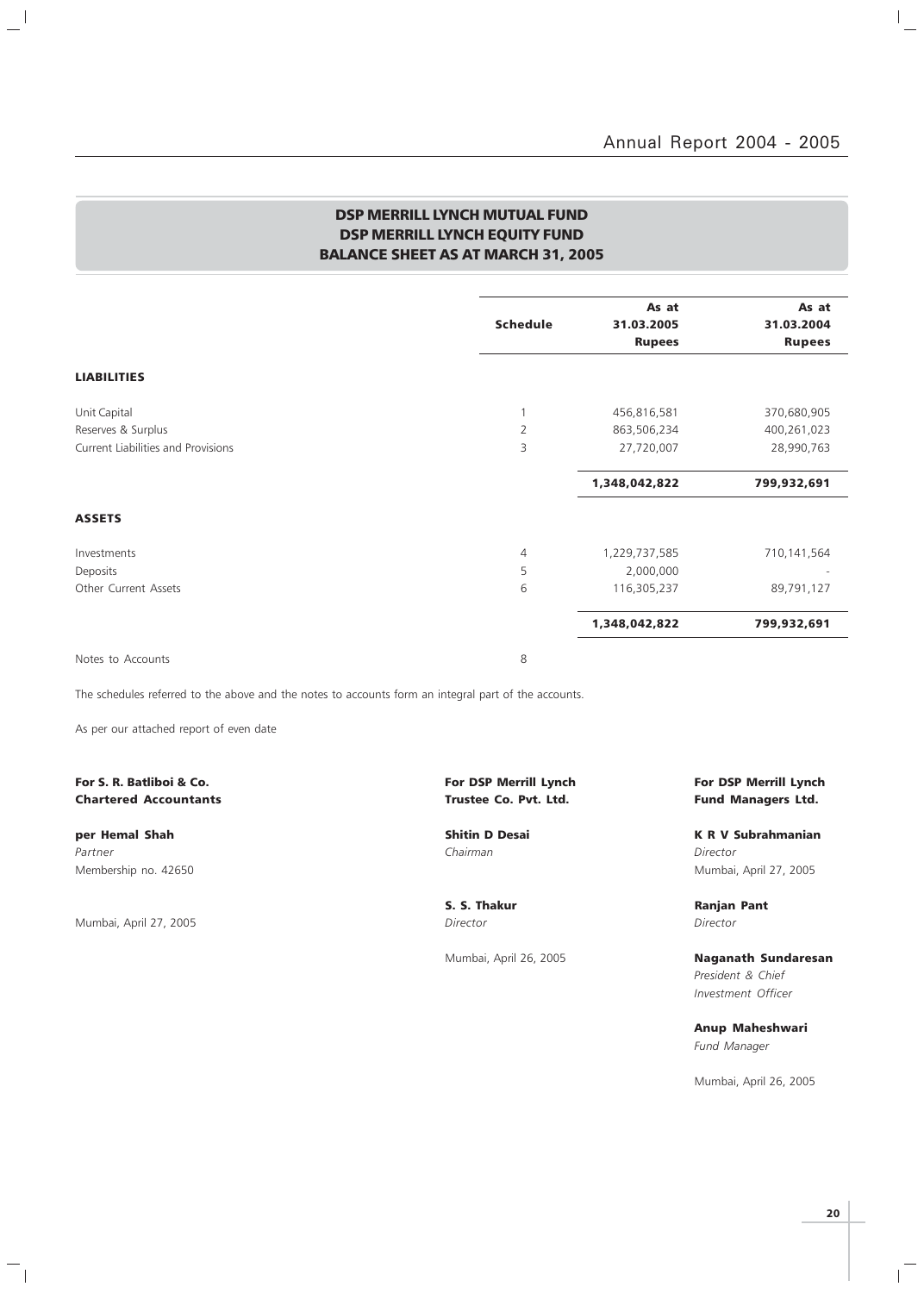## DSP MERRILL LYNCH MUTUAL FUND DSP MERRILL LYNCH EQUITY FUND REVENUE ACCOUNT FOR THE YEAR ENDED MARCH 31, 2005

|                                                                                                                                                                     | <b>Schedule</b> | Year ended<br>31.03.2005<br><b>Rupees</b>           | Year ended<br>31.03.2004<br><b>Rupees</b>     |
|---------------------------------------------------------------------------------------------------------------------------------------------------------------------|-----------------|-----------------------------------------------------|-----------------------------------------------|
| <b>INCOME &amp; GAINS</b><br>Dividend<br>Interest<br>Profit on sale of investments (net)<br>Write back of provision for unrealised loss in the value of investments | $\overline{7}$  | 17,488,593<br>1,445,605<br>131,871,198<br>1,752,451 | 7,509,723<br>576,886<br>107,174,268<br>12,547 |
|                                                                                                                                                                     |                 | 152,557,847                                         | 115,273,424                                   |
| <b>EXPENSES &amp; LOSSES</b>                                                                                                                                        |                 |                                                     |                                               |
| Management fees                                                                                                                                                     |                 | 10,136,171                                          | 4,241,756                                     |
| Transfer agents fees & expenses                                                                                                                                     |                 | 2,158,107                                           | 901,953                                       |
| Custodian Fees & Transaction charges                                                                                                                                |                 | 681,050                                             | 447,248                                       |
| Trusteeship fees                                                                                                                                                    |                 | 14,524                                              | 8,100                                         |
| Marketing expenses                                                                                                                                                  |                 | 6,130,520                                           | 2,546,943                                     |
| Payment to Auditor                                                                                                                                                  |                 |                                                     |                                               |
| Audit fees                                                                                                                                                          |                 | 54,000                                              | 28,000                                        |
| Other matters including reimbursement of expenses                                                                                                                   |                 | 8,889                                               | 500                                           |
| Other operating expenses                                                                                                                                            |                 | 198,233                                             | 37,105                                        |
| Change in net unrealised loss in the value of investments                                                                                                           |                 | 11,595                                              | 1,239,723                                     |
|                                                                                                                                                                     |                 | 19,393,089                                          | 9,451,328                                     |
| Excess of income and gains over expenses and losses /                                                                                                               |                 |                                                     |                                               |
| (Excess of expenses and losses over income and gains)                                                                                                               |                 | 133, 164, 758                                       | 105,822,096                                   |
| Add/(Less): Income Equalisation Account                                                                                                                             |                 | 56,292,962                                          | 87,928,673                                    |
| Income available for appropriation                                                                                                                                  |                 | 189,457,720                                         | 193,750,769                                   |
| <b>Appropriation</b><br>Income distribution during the year (refer note 3 of Schedule 8)                                                                            |                 |                                                     | 249,369,801                                   |
| <b>Retained Surplus carried forward to Balance Sheet</b>                                                                                                            |                 | 189,457,720                                         | (55, 619, 032)                                |
| Notes to Accounts                                                                                                                                                   | 8               |                                                     |                                               |

The schedules referred to the above and the notes to accounts form an integral part of the accounts.

As per our attached report of even date

## For S. R. Batliboi & Co. The Co. All the Control of Communication of the Co. Por DSP Merrill Lynch For DSP Merrill Lynch Chartered Accountants (1990) Trustee Co. Pvt. Ltd. Trustee Co. Pvt. Ltd. **Chartered Accountants**

Partner Chairman Director (Chairman Chairman Chairman Director Director Director

 $\frac{1}{2}$ 

Mumbai, April 27, 2005

 $\frac{1}{\sqrt{2}}$ 

**S. S. Thakur Ranjan Pant Director Ranjan Pant Director** 

**per Hemal Shah Shitin D Desai K R V Subrahmanian**<br>Partner Shah Shitin D Desai Shahmanian Shitin D Desai K R V Subrahmanian Membership no. 42650 Mumbai, April 27, 2005

Mumbai, April 26, 2005 Naganath Sundaresan President & Chief Investment Officer

> Anup Maheshwari Fund Manager

Mumbai, April 26, 2005

 $\mathbb{R}$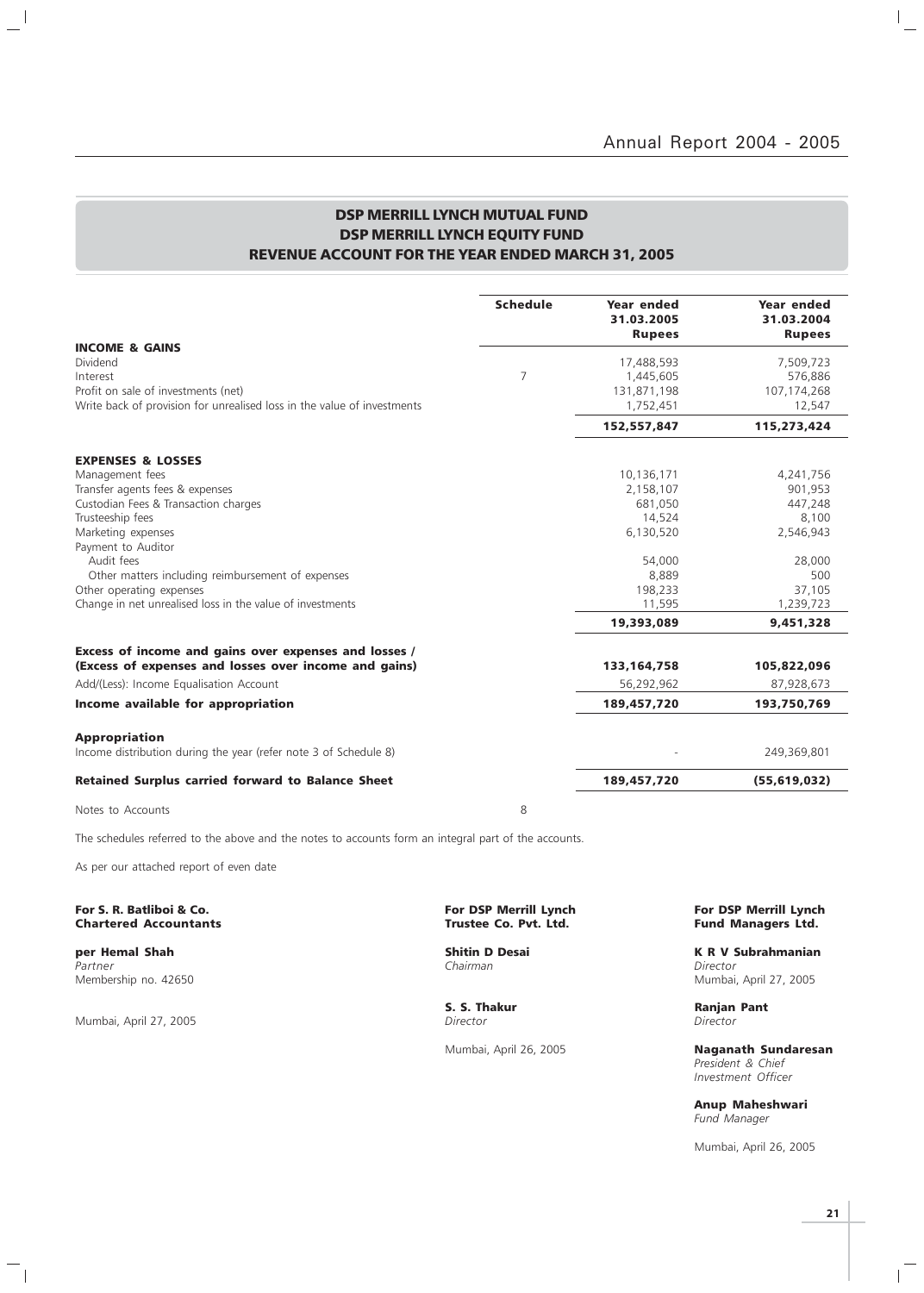## DSP MERRILL LYNCH MUTUAL FUND DSP MERRILL LYNCH EQUITY FUND SCHEDULES FORMING PART OF THE ACCOUNTS FOR THE YEAR ENDED MARCH 31, 2005

## Schedule

 $\mathbb{L}^{\mathbb{I}}$ 

 $\overline{\phantom{a}}_1$ 

|                                     |                | As at         |                | As at         |
|-------------------------------------|----------------|---------------|----------------|---------------|
| <b>UNIT CAPITAL</b>                 |                | 31.03.2005    |                | 31.03.2004    |
| <b>Issued and subscribed:</b>       | Units          | <b>Rupees</b> | Units          | <b>Rupees</b> |
| Units of Rs. 10 each fully paid up  |                |               |                |               |
| Opening Balance                     | 37,068,090.491 | 370,680,905   | 16,466,306.410 | 164,663,065   |
| Capital issued during the year      | 45,345,428.409 | 453,454,284   | 45,021,669.170 | 450,216,692   |
|                                     | 82,413,518.900 | 824,135,189   | 61,487,975.580 | 614,879,757   |
| Redemptions during the year         | 36,731,860.790 | 367,318,608   | 24,419,885.089 | 244,198,851   |
| Unit Capital at the end of the year | 45,681,658.110 | 456,816,581   | 37,068,090.491 | 370,680,905   |

|   |                                                                  | As at           | As at          |  |
|---|------------------------------------------------------------------|-----------------|----------------|--|
| 2 | <b>RESERVES AND SURPLUS</b>                                      | 31.03.2005      | 31.03.2004     |  |
|   |                                                                  | <b>Rupees</b>   | <b>Rupees</b>  |  |
|   | <b>Unit Premium Reserve</b>                                      |                 |                |  |
|   | Opening Balance                                                  | 244,260,282     | (20, 362, 726) |  |
|   | Net premium on issue /redemption of units during the year        | 212,580,626     | 352,551,681    |  |
|   | Transfer from / (to) Income Equalisation Account                 | (56, 292, 962)  | (87, 928, 673) |  |
|   | <b>Closing Balance</b>                                           | 400,547,946     | 244,260,282    |  |
|   | <b>Retained Surplus</b>                                          |                 |                |  |
|   | Opening balance                                                  | 13,749,994      | 69,369,026     |  |
|   | Add / (Less): Surplus/(Deficit) transferred from Revenue Account | 189,457,720     | (55,619,032)   |  |
|   | Excess Dividend written back                                     | 92,604          |                |  |
|   | <b>Closing balance</b>                                           | 203,300,318     | 13,749,994     |  |
|   | <b>Unrealised Appreciation on Investments</b>                    |                 |                |  |
|   | Opening Balance                                                  | 142,250,747     |                |  |
|   | Less: Reversed during the year                                   | (142, 250, 747) |                |  |
|   | Add: Unrealised gain as at year end                              | 259,657,970     | 142,250,747    |  |
|   | <b>Closing balance</b>                                           | 259.657.970     | 142,250,747    |  |
|   |                                                                  | 863,506,234     | 400,261,023    |  |
|   |                                                                  |                 |                |  |
|   |                                                                  | As at           | As at          |  |
| 3 | <b>CURRENT LIABILITIES &amp; PROVISIONS</b>                      | 31.03.2005      | 31.03.2004     |  |
|   |                                                                  | <b>Rupees</b>   | <b>Rupees</b>  |  |
|   | Sundry creditors                                                 | 2,317,441       | 1,257,911      |  |
|   | Payable for units repurchased / switch out                       | 4,746,516       | 12,579,478     |  |
|   | Contracts for purchase of investments                            | 15,412,602      | 7,568,750      |  |
|   | Distributed income payable                                       |                 | 3,508,967      |  |
|   | Unclaimed redemptions / distributed income                       | 330,456         | 116,850        |  |
|   | Other liabilities                                                | 4,912,992       | 3,958,807      |  |
|   |                                                                  | 27,720,007      | 28,990,763     |  |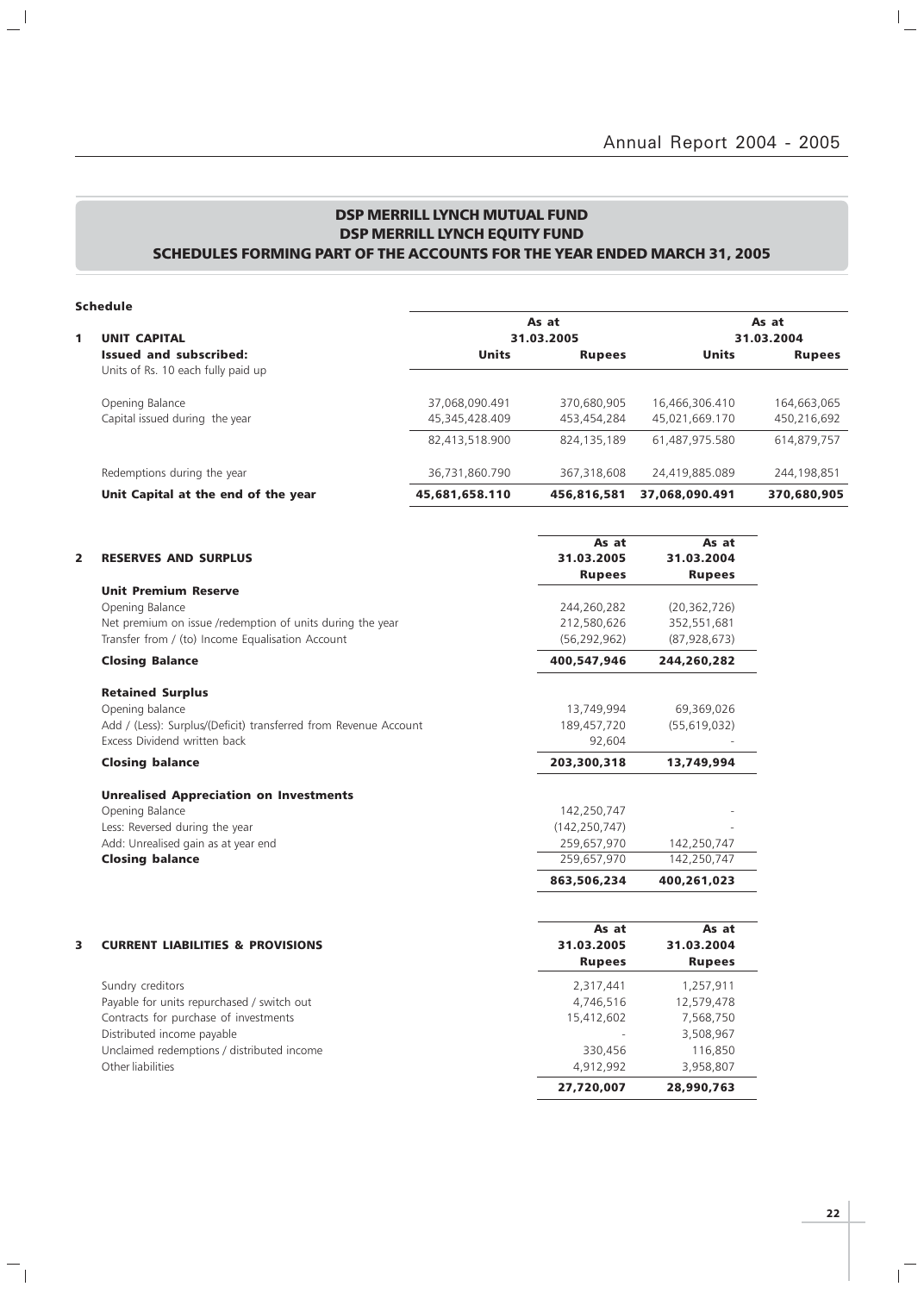## DSP MERRILL LYNCH MUTUAL FUND DSP MERRILL LYNCH EQUITY FUND SCHEDULES FORMING PART OF THE ACCOUNTS FOR THE YEAR ENDED MARCH 31, 2005

|   |                            |                          | As at                    |             | As at             |
|---|----------------------------|--------------------------|--------------------------|-------------|-------------------|
| 4 | <b>INVESTMENTS</b>         |                          | 31.03.2005               |             | 31.03.2004        |
|   |                            |                          | <b>Rupees</b>            |             | <b>Rupees</b>     |
|   |                            | Cost                     | Market/                  | Cost        | Market/           |
|   |                            |                          | <b>Fair value</b>        |             | <b>Fair value</b> |
|   | <b>Equity Shares</b>       |                          |                          |             |                   |
|   | Listed or awaiting listing | 967,432,476              | 1,227,090,446            | 566,717,294 | 708,945,771       |
|   | <b>Unlisted Shares</b>     | 35,119,490               | 2,340,686                | 35,119,490  | 588,235           |
|   | <b>Preference Shares</b>   |                          |                          |             |                   |
|   | Listed or awaiting listing | 331,300                  | 306,453                  | 331,300     | 318,048           |
|   | <b>Debentures</b>          |                          |                          |             |                   |
|   | Listed or awaiting listing | $\overline{\phantom{a}}$ | $\overline{\phantom{a}}$ | 267.240     | 289,510           |
|   |                            | 1,002,883,266            | 1,229,737,585            | 602,435,324 | 710,141,564       |

Note: Refer to the attached Statement of Portfolio as at March 31, 2005

 $\frac{1}{2}$ 

 $\overline{\phantom{a}}_1$ 

| 5.<br><b>DEPOSITS</b>                  | As at<br>31.03.2005<br><b>Rupees</b> | As at<br>31.03.2004<br><b>Rupees</b> |
|----------------------------------------|--------------------------------------|--------------------------------------|
| Money at call with :<br>- Institutions |                                      |                                      |
|                                        | 2,000,000                            | -                                    |
|                                        | 2,000,000                            |                                      |

| 6 | <b>OTHER CURRENT ASSETS</b>                                   |               | As at<br>31.03.2005 |               | As at<br>31.03.2004 |
|---|---------------------------------------------------------------|---------------|---------------------|---------------|---------------------|
|   |                                                               | <b>Rupees</b> | <b>Rupees</b>       | <b>Rupees</b> | <b>Rupees</b>       |
|   | Balances with banks in current accounts                       |               | 14,994,172          |               | 42,072,668          |
|   | Receivable for Units sold                                     |               | 182.750             |               | 5,190,744           |
|   | Outstanding and accrued income                                | 110,456       |                     | 24,049        |                     |
|   | Less: Provision for outstanding and accrued income considered |               |                     |               |                     |
|   | doubtful                                                      | (1,425)       | 109.031             | (1,425)       | 22,624              |
|   | Tax deducted at source                                        |               | 31.135              |               | 31,135              |
|   | Collateralised lending (reverse repurchase transactions)      |               | 100,988,149         |               | 42,473,956          |
|   |                                                               |               | 116,305,237         |               | 89,791,127          |

| Year ended<br>31.03.2005<br><b>Rupees</b> | Year ended<br>31.03.2004<br><b>Rupees</b> |
|-------------------------------------------|-------------------------------------------|
| 1,402,757                                 | 433,043                                   |
| 25,057                                    | 121,464                                   |
| $\qquad \qquad$                           | 4,324                                     |
| 17.791                                    | 18,055                                    |
| 1,445,605                                 | 576,886                                   |
|                                           |                                           |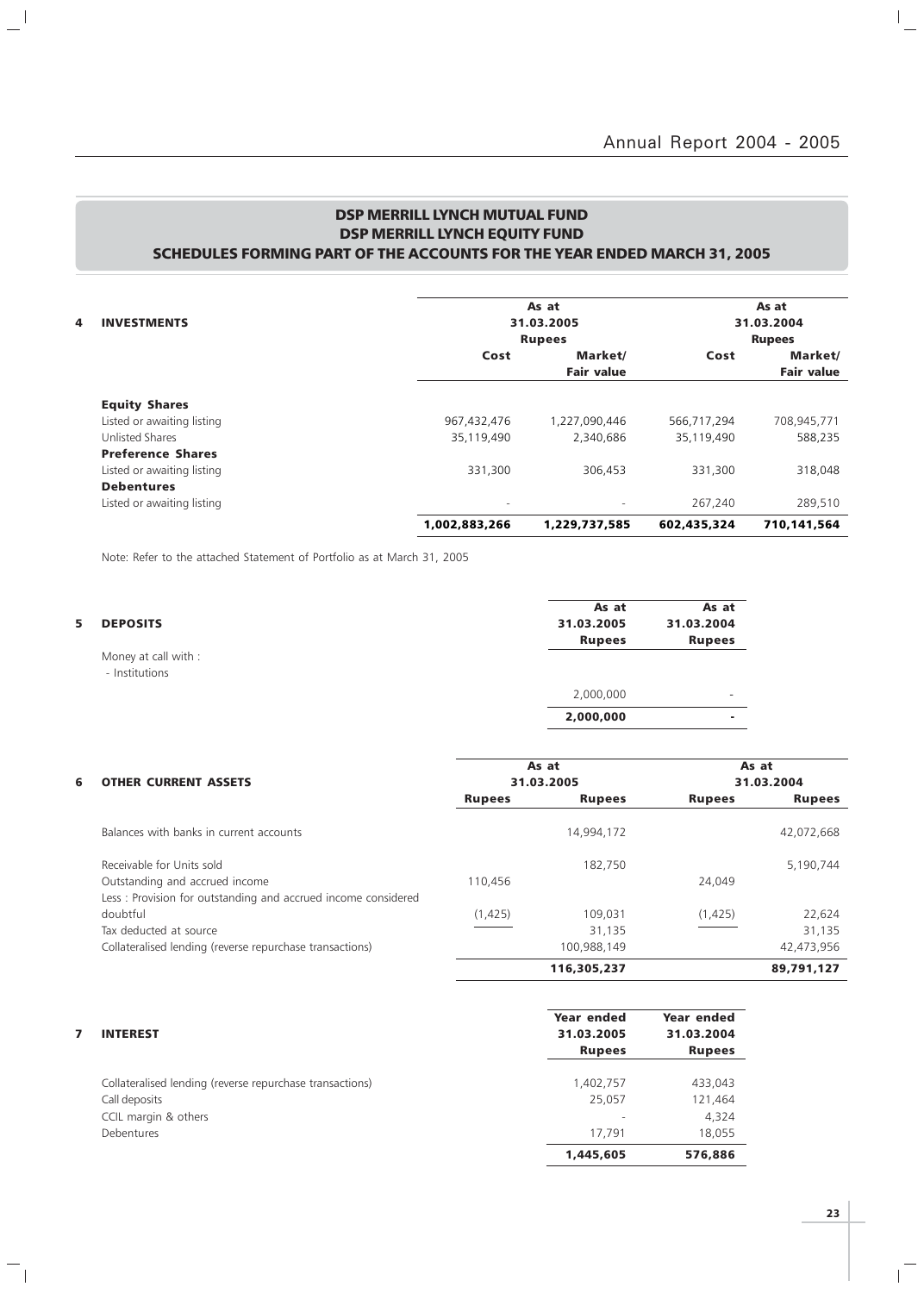DSP MERRILL LYNCH MUTUAL FUND DSP MERRILL LYNCH EQUITY FUND Schedules forming part of the Balance Sheet as at March 31, 2005 and the Revenue Account for the year ended March 31, 2005.

## Schedule 8

## NOTES TO ACCOUNTS

## 1. Organisation

DSP Merrill Lynch Equity Fund (the Scheme) is an open ended scheme of DSP Merrill Lynch Mutual Fund (the Fund). The Fund has been sponsored by DSP Merrill Lynch Ltd. (DSPML). The Scheme was launched on April 7, 1997 and was open for subscription between April 7, 1997 and April 15, 1997. Thereafter, it was reopened for subscription and redemption on May 2, 1997.

The objective of the Scheme is to primarily generate long term capital appreciation, from a portfolio that is substantially constituted of equity securities and equity related securities of issuers domiciled in India.

#### 2. Significant Accounting Policies

## 2.1 Basis of Accounting

The financial statements are prepared on the accrual basis of accounting, under the historical cost convention, as modified for investments, which are 'marked to market'. The financial statements have been prepared in accordance with the Securities and Exchange Board of India (Mutual Funds) Regulations, 1996 as amended from time to time.

## 2.2 Unit Capital

Unit Capital represents the net outstanding units as at the Balance Sheet date.

Upon issue and redemption of units, the net premium or discount to the face value of units is credited or debited respectively to the Unit Premium Reserve account, after adjusting an appropriate portion of the sale / repurchase price to the income Equalisation account.

## 2.3 Income Equalisation account

When units are issued or redeemed, the net distributable income or loss for transacted units (excluding unrealised appreciation/depreciation in the value of investments) from the beginning of the accounting year upto the date of issue or redemption of such units is transferred to / from the Income Equalisation account.

The purpose is to ensure that the per unit amount of the continuing unitholders' share of the undistributed income / loss remains unaffected by movement in unit capital. At the year end, the balance in the Equalisation account is transferred to the Revenue account.

## 2.4 Investments

a. Accounting for investment transactions

Investments are accounted on the date of the transaction at cost after considering transaction costs as applicable and excluding custodian transaction charges. The front end fee receivable, if any, is reduced from the cost of such investment. Bonus entitlements are recognised as

investments on the 'ex- bonus date'. Rights entitlements are recognised as investments on the 'ex-rights date'.

Valuation of investments

During the year, the Fund has valued its investments in accordance with SEBI (Mutual Funds) Regulations, 1996, as amended from time to time. All investments are marked to market and are stated in the balance sheet at their market / fair value. In valuing the Scheme's investments:

## I. Valuation of Traded Equity and Equity related Securities

Traded Equity and Equity related Securities are valued at the last quoted closing price on the National Stock Exchange (NSE) or other Stock Exchange (SE) (in case where security is either not listed on NSE or not traded on NSE). Incase where a security is not traded on the valuation day then it is valued at last traded price on the NSE or any other SE on which it traded provided it is not more than thirty days prior to the date of valuation.

## II. Valuation of Thinly Traded / Non-traded and Unlisted Equity & Equity related Securities

Thinly Traded, Non-traded and unlisted Equity and Equity Related securities are valued "in good faith" on the basis of net worth per share and earnings capitalization as prescribed by the SEBI.

#### III. Valuation of Money Market Instruments

Investments in call money and short-term deposits with banks are valued at cost plus accrued interest.

Money market instruments are valued at the last traded yield on the date of valuation. In case the security is not traded on the valuation day then it is valued on straight-line amortization over the maturity period of the instruments.

## 2.5 Revenue recognition

Income on investments is recognised on accrual basis except where there is uncertainty about ultimate recovery / realisation. Such income is recognised when the uncertainty is resolved.

Dividend is recognised on 'ex-dividend date' for quoted shares and on the date of declaration for unquoted shares.

Profit or loss on sale of investments is recognised on the trade date and is determined on the basis of the weighted average cost method.

## 2.6 Expenses

All expenses are accounted for on accrual basis.

## 2.7 Load Collected

Load collected is utilised for meeting the selling and distribution expenses.

## 3. Income Distribution

Income distribution during the previous financial year was made from the distributable surplus of previous year's earnings and accumulated reserves of earlier years.

## 4. Investment Management and Trusteeship fees

Investment management fees charged to the Scheme at approximately 1.24 % of the average daily net assets pursuant to an agreement with DSP Merrill Lynch Fund Managers Limited (AMC).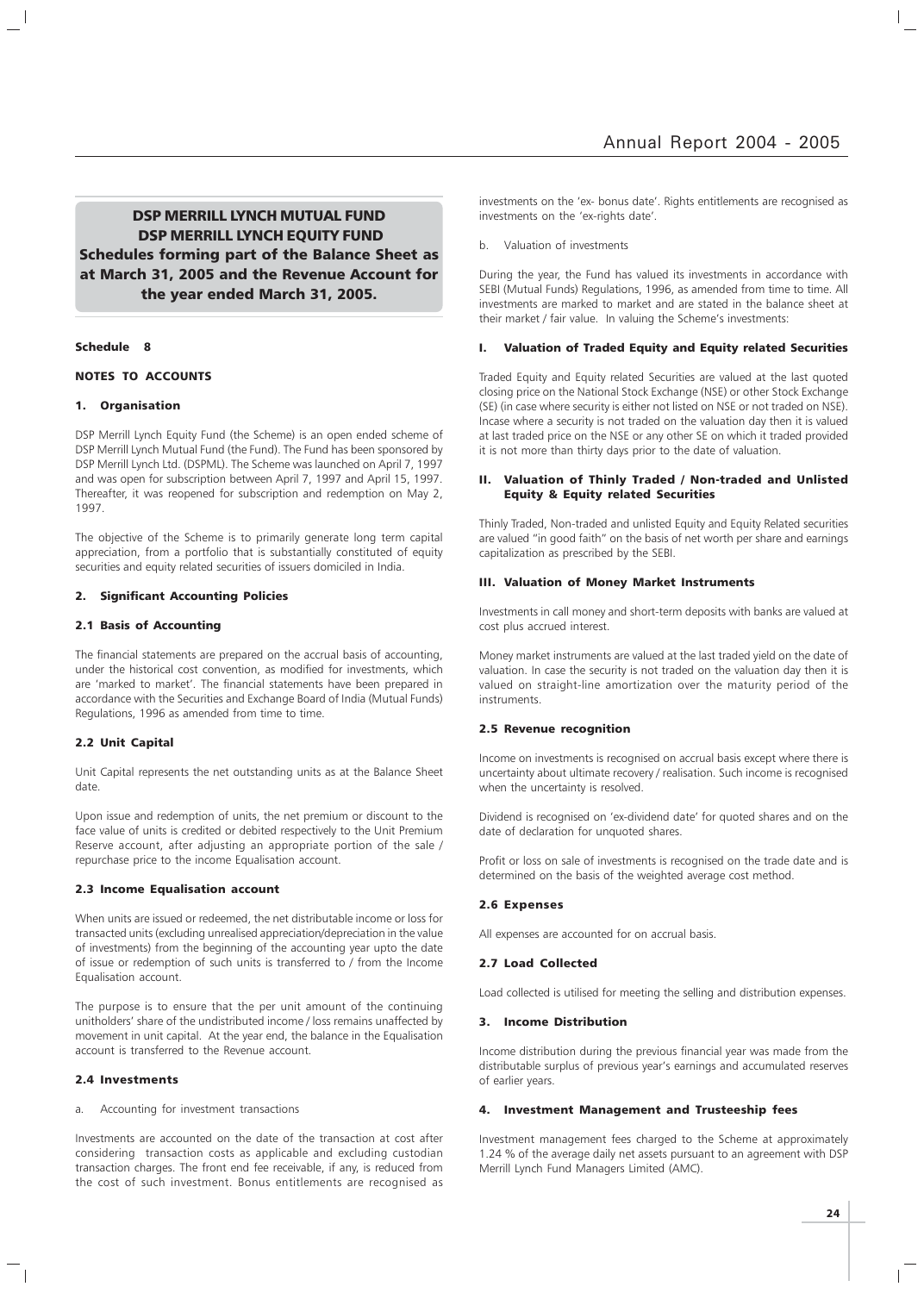The Fund has accrued trusteeship fees aggregating Rs.1,051,000 (previous year Rs. 1,000,000) for the year ended March 31, 2005 in accordance with the original Trust Deed dated December 16, 1996 as amended by supplementary Trust Deed dated December 23, 1999. The trusteeship fees have been allocated between the schemes in proportion to the net assets of the schemes. The Trusteeship fees are subject to a maximum of 0.02% of the average net assets per annum.

## 5. Investments

- a. Investments of the Scheme are registered in the name of the Trustee for the benefit of the Scheme's unitholders.
- b. Investments made in companies who have invested more than five percent of the net asset value of the schemes of DSP Merrill Lynch Mutual Fund.

|                                     |                                                    |                                                                                                    | <b>Rupees Crores</b>                                                             |
|-------------------------------------|----------------------------------------------------|----------------------------------------------------------------------------------------------------|----------------------------------------------------------------------------------|
| <b>Company Name</b><br>@            | <b>Scheme</b><br>invested in<br>by the<br>Company* | <b>Aggregate</b><br>cost of acqui-<br>sition during<br>the period<br>under Regul-<br>ation 25(11)% | <b>Outstanding</b><br>as at March<br>31, 2005<br>at Market/<br><b>Fair Value</b> |
| <b>Bharti Televentures</b>          |                                                    |                                                                                                    |                                                                                  |
| Ltd.                                | STF, FRF                                           | 0.81                                                                                               | 2.33                                                                             |
| Dr Reddys<br>Laboratories Ltd.      | <b>FRF</b>                                         | 0.52                                                                                               |                                                                                  |
| FDC Ltd.                            | SPF-M                                              | 1.47                                                                                               | 0.46                                                                             |
| Finolex Industries Ltd.             | SPF-A                                              | 1.95                                                                                               | 1.25                                                                             |
| Grasim Industries Ltd.              | FRF, STF                                           | 1.84                                                                                               | 6.00                                                                             |
| Gujarat Ambuja                      |                                                    |                                                                                                    |                                                                                  |
| Cements Ltd.                        | LF                                                 | 0.05                                                                                               | 1.79                                                                             |
| HCL Corporation Ltd.                | TEF                                                | 1.33                                                                                               | 2.91                                                                             |
| HDFC Bank Ltd.                      | <b>FRF</b>                                         | 1.58                                                                                               | 1.71                                                                             |
| Hero Honda Ltd.                     | SPF-M, FRF,<br>LF, SPF-C                           | 0.03                                                                                               |                                                                                  |
| Hindustan Lever Ltd.                | LF, STF                                            | 0.34                                                                                               |                                                                                  |
| <b>ICICI Bank Ltd.</b>              | LF, SPF-C                                          | 4.03                                                                                               | 3.00                                                                             |
| Indian Rayon and<br>Industries Ltd. | <b>FRF</b>                                         |                                                                                                    | 1.41                                                                             |
| Infosys Technologies                |                                                    |                                                                                                    |                                                                                  |
| Ltd.                                | LF                                                 | 2.87                                                                                               | 5.37                                                                             |
| ITC Ltd.                            | FRF, LF, STF                                       | 3.73                                                                                               | 4.74                                                                             |
| Jet Airways Ltd.                    | LF                                                 | 0.30                                                                                               |                                                                                  |
| Kotak Mahindra Bank                 | LF                                                 | 0.06                                                                                               | 1.59                                                                             |
| Maruti Udyog Ltd.                   | FRF, STF                                           | 0.08                                                                                               | $\overline{a}$                                                                   |
| Punjab National Bank                | <b>ITF</b>                                         | 1.35                                                                                               | 1.36                                                                             |
| State Bank of India                 | OF, EF, ITF                                        | 2.70                                                                                               | 5.72                                                                             |
| Tata Consultancy<br>Services Ltd.   | <b>STF</b>                                         | 3.76                                                                                               | 4.33                                                                             |
| Tata Iron And Steel                 |                                                    |                                                                                                    |                                                                                  |
| Company Ltd.                        | LF                                                 | 5.09                                                                                               | 3.40                                                                             |
| Tata Motors Ltd.                    | SPF-M, FRF,<br>LF, STF                             | 0.38                                                                                               | 1.58                                                                             |
| Tata Power Limited                  | LF                                                 | 2.65                                                                                               | $\overline{\phantom{a}}$                                                         |
| Union Bank of India                 | SPF-M, SPF-A,<br><b>FRF</b>                        | 0.85                                                                                               | 1.17                                                                             |
| Vijaya Bank                         | BaF,EF,TEF                                         | 0.07                                                                                               |                                                                                  |
| Wipro Ltd.                          | LF, STF                                            | 0.06                                                                                               |                                                                                  |

 $@$  - Including investment in subsidiaries, % - Includes the Inter Scheme investments

\* BF – Bond Fund, EF – Equity Fund, LF - Liquidity Fund, BAF – Balanced Fund, GSFA– Government Securities Fund - Plan A (Longer Duration Plan),

STF – Short Term Fund, OF – Opportunities Fund, TEF – TOP100 Equity Fund, SPF - M – Savings Plus Fund - Moderate, FRF – Floating Rate Fund, ITF-India T.I.G.E.R Fund, SPF-A-Savings Plus Fund - Aggressive, SPF-C-Savings Plus Fund - Conservative.

The Investment Manager is of the opinion that the investments are made by the Scheme in such companies since they are perceived as fundamentally strong and possess a high potential for growth.

c. The aggregate value of investments purchased and sold (including redeemed) during the financial year are Rs. 942,995,182(previous year Rs. 723,077,914) and Rs. 676,871,080 (previous year Rs. 447,922,916) respectively being 115.36% (previous year 211.75 %) and 82.81% (previous year 131.17 %) respectively of the average daily net assets.

## 6. Details of transactions with Associates in terms of Regulation 25(8)

Name of the Associate: DSPML.

| <b>Particulars of</b><br><b>Transactions</b>                                                                                                                                         | Year ended<br><b>March 31, 2005</b><br><b>Rupees</b> | Year ended<br><b>March 31, 2004</b><br>Rupees |
|--------------------------------------------------------------------------------------------------------------------------------------------------------------------------------------|------------------------------------------------------|-----------------------------------------------|
| Payment of Brokerage for<br>Distribution and Sale of<br>Units:                                                                                                                       | 2,216,982                                            | 1,465,703                                     |
| Payment of Brokerage on<br>Secondary Market<br>transactions:                                                                                                                         | 173,891                                              | 554,007                                       |
| Securities transaction in<br>the form of investments in<br>various Public issues/Private<br>placements where the<br>associate was the sole or<br>one of the several lead<br>managers | 38,431,500                                           | 5,176,500                                     |

Note: Brokerage on distribution and sale of units paid / payable represents the amount paid / payable for the year and does not necessarily reflect the amount charged to the Scheme's revenue account.

#### 7. Distributable Income

|                                                                            | Year ended<br><b>March 31, 2005</b><br><b>Rupees</b> | Year ended<br><b>March 31, 2004</b><br><b>Rupees</b> |
|----------------------------------------------------------------------------|------------------------------------------------------|------------------------------------------------------|
| Net Income as per Revenue<br>Account                                       | 189,457,720                                          | 193,750,769                                          |
| Add: Balance of<br>undistributed income as at<br>the beginning of the year | 13,749,994                                           | 69,369,026                                           |
| Less: Distributed to<br>unitholders & distribution Tax                     | (92, 604)                                            | 249,369,801                                          |
| <b>Balance Distributable</b><br>income                                     | 203,300,318                                          | 13,749,994                                           |

## 8. Prior Year Comparatives

Prior year figures have been reclassified, wherever necessary, to conform to current years' presentation.

## 9. Contingent Liability: Nil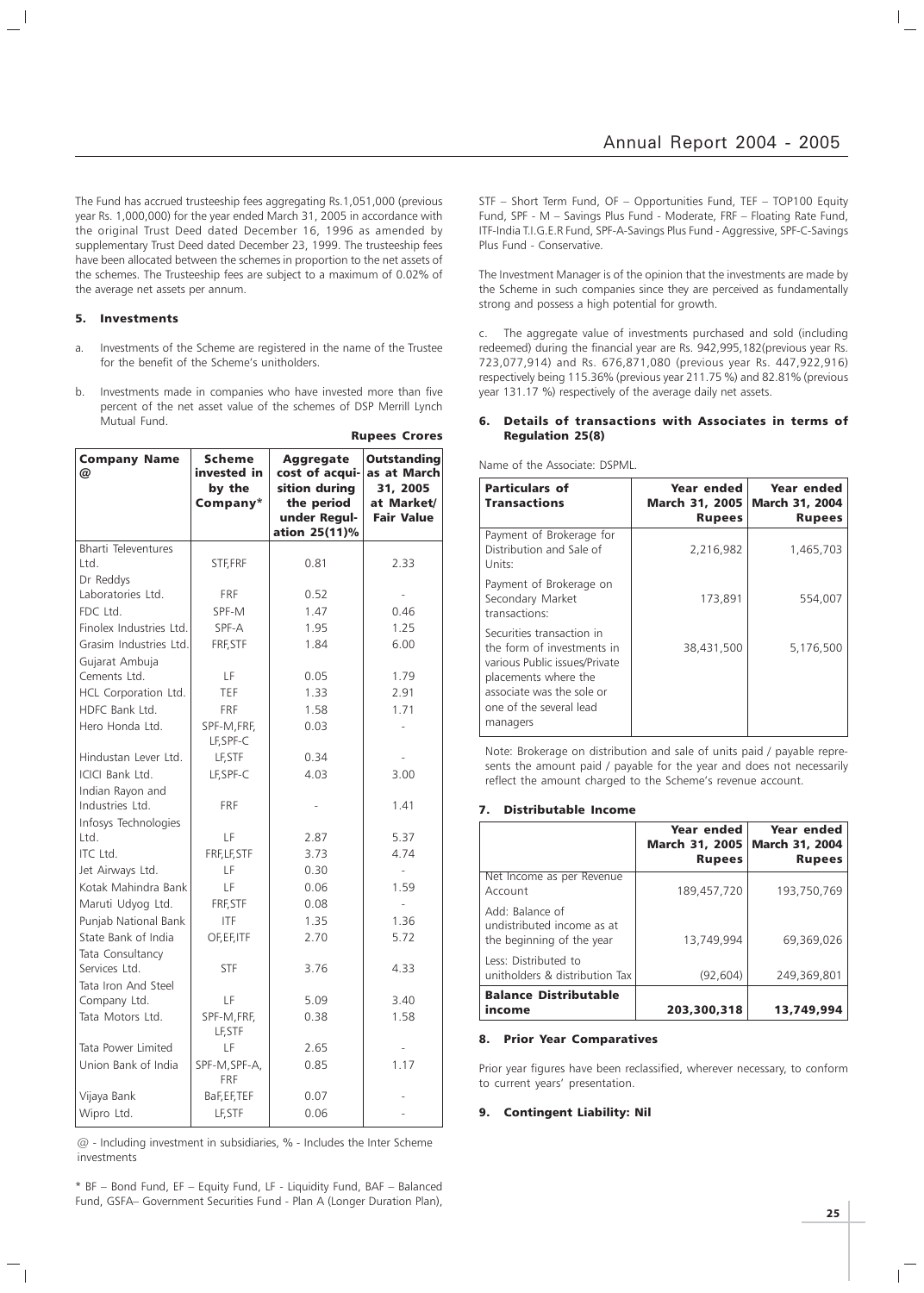$\frac{1}{\sqrt{2}}$ 

## 10. Large holdings in the Scheme (over 25% of the NAV of the Scheme): Nil

## 11. Perspective Historical per Unit Statistics.

|    |                                                                                | March 31, 2005 | March 31, 2004 | March 31, 2003 |
|----|--------------------------------------------------------------------------------|----------------|----------------|----------------|
| а. | Net asset value, At the end of the period:                                     | 28.90          | 20.80          | 12.98          |
| b. | <b>Gross Income</b>                                                            |                |                |                |
|    | (i) Income other than profit on sale of investment.                            | 0.41           | 0.22           | 0.40           |
|    | (ii) Income from profit on inter scheme sales/transfer of investment.          |                |                |                |
|    | (iii) Income from profit / (loss) on sale of investment to third party         | 2.89           | 2.89           | (0.78)         |
|    | (iv) Transfer to revenue account Income from past year's reserve.              | 0.04           |                | 0.29           |
| c. | Aggregate of expenses, write off, Amortisation and charges                     |                |                |                |
|    | (excluding change in unrealised depreciation in investments)                   | 0.42           | 0.23           | 0.38           |
| d. | <b>Net Income</b> (excluding change in unrealised depreciation in investments) | 2.92           | 2.88           | (0.47)         |
| е. | Unrealised appreciation/ (depreciation) in value of investments                | 4.97           | 2.91           | (2.02)         |
| f. | <b>Repurchase and Resale Price</b>                                             |                |                |                |
|    | Repurchase Price                                                               |                |                |                |
|    | - Highest Price<br>- Lowest Price                                              | 30.68          | 28.28          | 14.21          |
|    |                                                                                | 17.09          | 13.03          | 11.65          |
|    | Resale Price                                                                   |                |                |                |
|    | - Highest Price                                                                | 31.37          | 28.85          | 14.49          |
|    | - Lowest Price                                                                 | 17.43          | 13.29          | 11.88          |
| g. | Ratio of expenses to average daily net assets by percentage                    | 2.37%          | 2.40%          | 2.35%          |
| h. | Ratio of gross income to average daily net assets by percentage                |                |                |                |
|    | (excluding transfer to revenue account from past years' reserve but            |                |                |                |
|    | including unrealised appreciation / depreciation on investments).              | 46.20%         | 65.29%         | $(15.12\%)$    |

## Notes :

 $\mathord{\hspace{1pt}\text{--}\hspace{1pt}}_\parallel$ 

 $\overline{\phantom{a}}$  $\mathcal{L}$ 

> 1. The highest and lowest resale price of the units of the Scheme has been determined after adding to the highest and lowest declared NAV, the maximum sales load applicable. Repurchase price for Systematic Investment Plan investors may differ depending on duration by which units are redeemed.

2. The per unit calculations are based on the number of units outstanding at the end of the financial year.

3. P/E ratio is not applicable since the units are not listed on any stock exchange.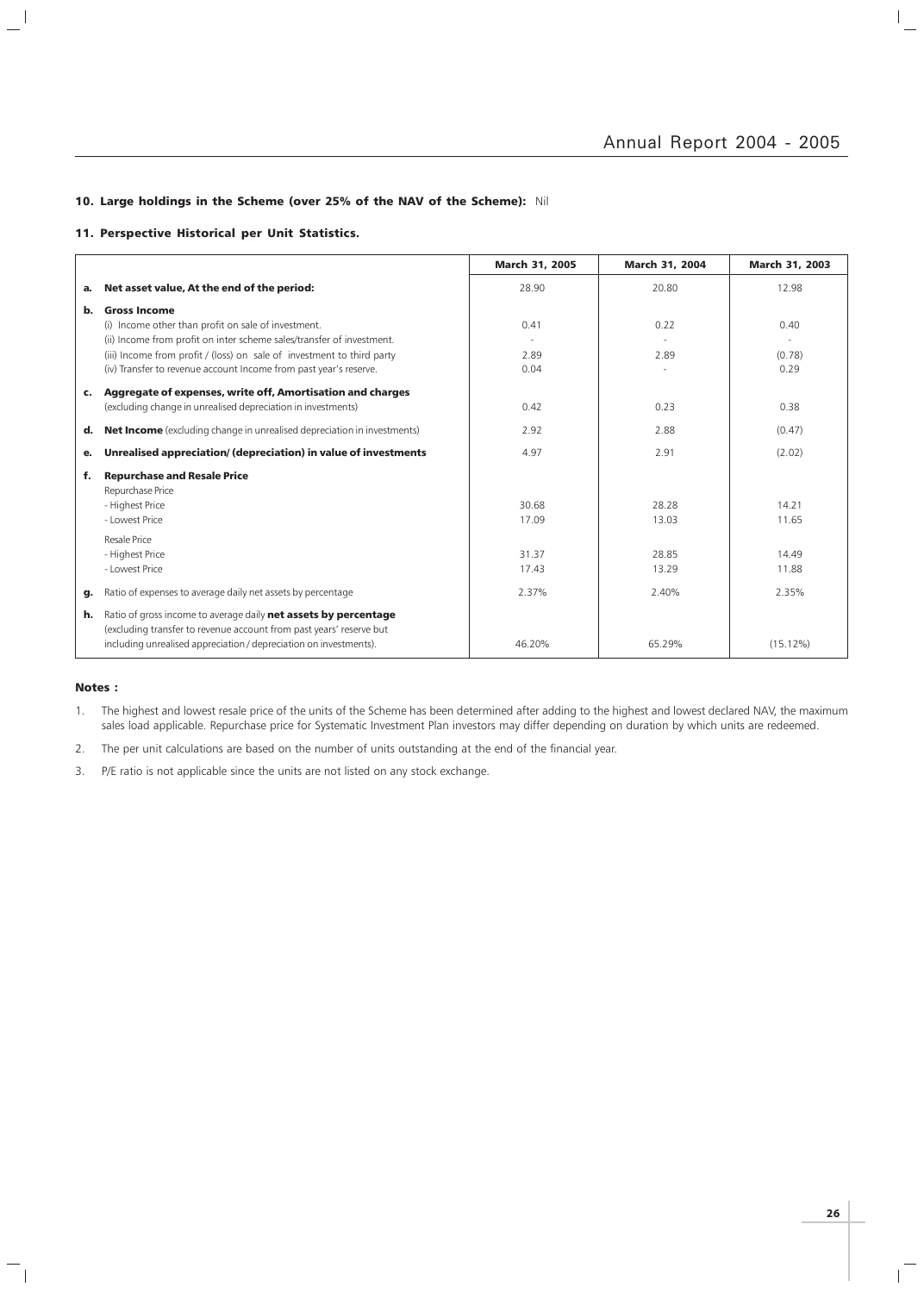## DSP MERRILL LYNCH EQUITY FUND

## Statement of Portfolio Holding as at March 31, 2005

 $\mathbf{a}^{\dagger}$ 

 $\overline{\phantom{a}}_1$ 

## (Referred to in Schedule 4 forming part of the Balance Sheet as at March 31, 2005)

| <b>SR.NO</b><br><b>NAME OF THE COMPANY</b>           | <b>QUANTITY</b> | <b>MARKET</b><br><b>VALUE</b><br>(RUPEES) | % TO NET<br><b>ASSETS</b> |
|------------------------------------------------------|-----------------|-------------------------------------------|---------------------------|
| <b>EQUITY &amp; EQUITY RELATED</b>                   |                 |                                           |                           |
| (a) Listed / awaiting listing on the stock exchanges |                 |                                           |                           |
| <b>AUTO</b>                                          |                 | 15,809,546                                | 1.20%                     |
| Tata Motors<br>$\mathbf{1}$                          | 38,215          | 15,809,546                                | 1.20%                     |
| <b>AUTO ANCILLARIES</b>                              |                 | 25,500,135                                | 1.93%                     |
| Amtek India<br>$\mathbf{2}$                          | 89,900          | 25,500,135                                | 1.93%                     |
| <b>BANKS</b>                                         |                 | 182,340,739                               | 13.81%                    |
| State Bank of India<br>3                             | 87,408          | 57,234,758                                | 4.33%                     |
| <b>ICICI Bank</b><br>4                               | 76,289          | 29,966,319                                | 2.27%                     |
| 5<br>Jammu & Kashmir Bank                            | 64,143          | 23,287,116                                | 1.76%                     |
| <b>HDFC Bank</b><br>6                                | 31,405          | 17,111,014                                | 1.30%                     |
| 7<br>Kotak Mahindra Bank                             | 46,864          | 15,907,985                                | 1.20%                     |
| 8<br>PNB                                             | 34,530          | 13,582,376                                | 1.03%                     |
| Union Bank<br>9                                      | 103,295         | 11,677,500                                | 0.88%                     |
| 10 Karur Vysya Bank                                  | 24,950          | 10,233,243                                | 0.78%                     |
| 11 ING Vysya Bank                                    | 21,840          | 3,340,428                                 | 0.25%                     |
| <b>CEMENT</b>                                        |                 | 77.982.741                                | 5.91%                     |
| 12 Grasim Industries                                 | 49,435          | 60,036,336                                | 4.55%                     |
| 13 Gujarat Ambuja Cements                            | 44,810          | 17,946,405                                | 1.36%                     |
| <b>CONSUMER NON DURABLES</b>                         |                 | 136,729,111                               | 10.36%                    |
| 14 Finolex Industries                                | 176,783         | 12,498,558                                | 0.95%                     |
| 15 Balrampur Chini Mills                             | 715,580         | 49,589,694                                | 3.76%                     |
| 16 ITC                                               | 35,309          | 47,386,443                                | 3.59%                     |
| 17 Eveready Industries India **                      | 331,764         | 27,254,413                                | 2.06%                     |
| 18 Mcleod Rusell ***                                 | 331,764         | 3                                         | $0.00\%$                  |
| <b>DREDGING</b>                                      |                 | 7,610,500                                 | 0.58%                     |
| 19 Dredging Corporation                              | 15,042          | 7,610,500                                 | 0.58%                     |
| <b>FERROUS METALS</b>                                |                 | 67,258,636                                | 5.09%                     |
| 20 Tisco                                             | 84,843          | 34,026,285                                | 2.58%                     |
| 21 Sesa Goa                                          | 45,418          | 33,232,351                                | 2.52%                     |
| <b>FINANCE</b>                                       |                 | 5,074,550                                 | 0.38%                     |
| 22 Indiabulls Financial Services                     | 48,100          | 5,074,550                                 | 0.38%                     |
| GAS                                                  |                 | 4,854,075                                 | 0.37%                     |
| 23 GAIL                                              | 22,875          | 4,854,075                                 | 0.37%                     |
|                                                      |                 |                                           |                           |
| <b>HARDWARE</b>                                      |                 | 29,134,677                                | 2.21%                     |
| 24 HCL Infosystems                                   | 36,145          | 29,134,677                                | 2.21%                     |
| <b>INDUSTRIAL CAPITAL GOODS</b>                      |                 | 100,159,115                               | 7.59%                     |
| 25 BHEL                                              | 40,895          | 31,341,928                                | 2.37%                     |
| 26 Thermax                                           | 40,400          | 23,922,860                                | 1.81%                     |
| 27 Siemens                                           | 11,841          | 20,163,447                                | 1.53%                     |
| 28 Bharti Shipyard                                   | 100,000         | 13,600,000                                | 1.03%                     |
| 29 L&T                                               | 7,690           | 7,686,155                                 | 0.58%                     |
| 30 Crompton Greaves                                  | 7,961           | 3,444,725                                 | 0.26%                     |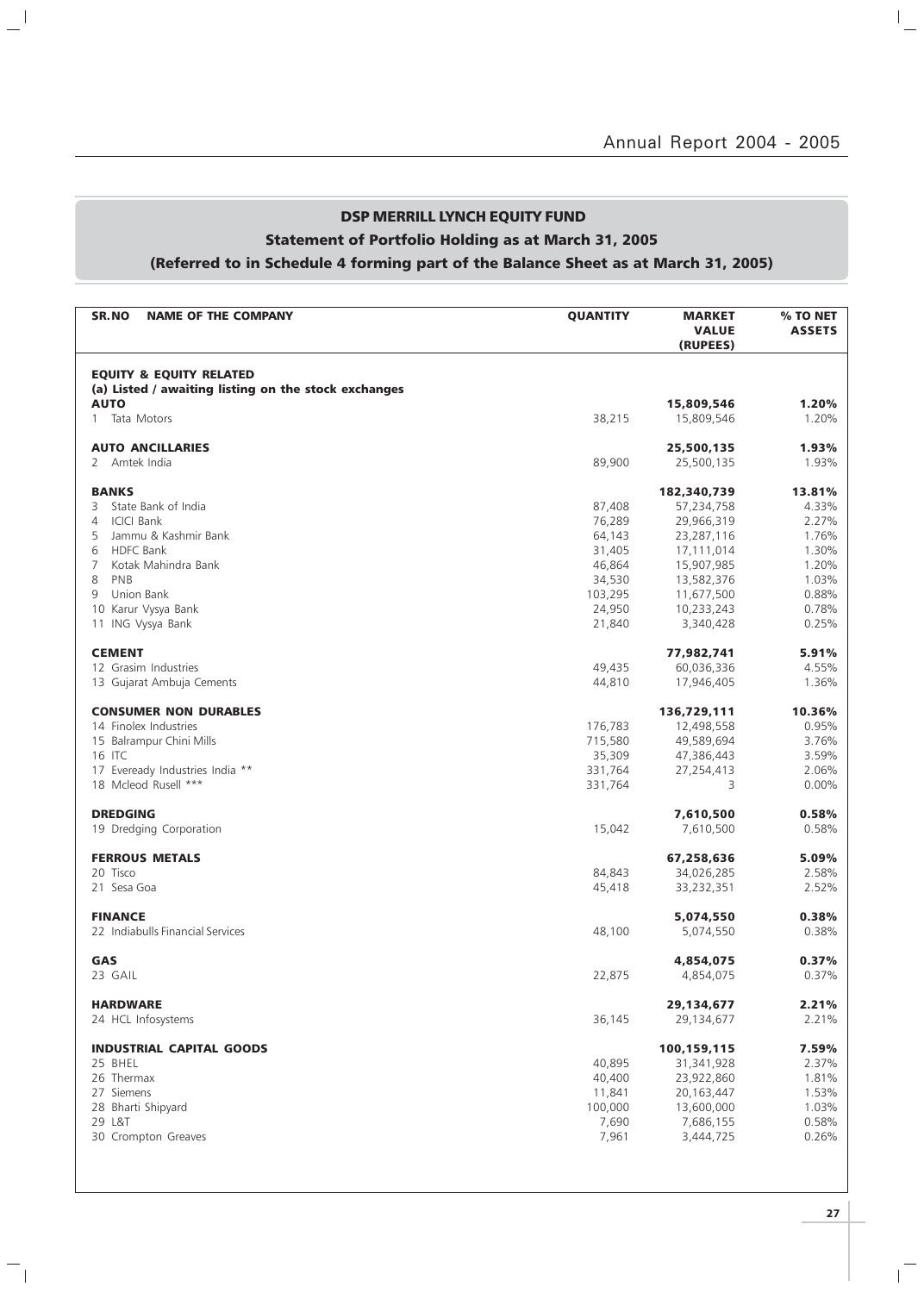| SR.NO<br><b>NAME OF THE COMPANY</b>         | <b>QUANTITY</b>   | <b>MARKET</b><br><b>VALUE</b><br>(RUPEES) | % TO NET<br><b>ASSETS</b> |
|---------------------------------------------|-------------------|-------------------------------------------|---------------------------|
| <b>INDUSTRIAL PRODUCTS</b>                  |                   | 34,994,597                                | 2.65%                     |
|                                             | 25,351            | 34,890,581                                | 2.64%                     |
| 31 Bharat Forge<br>32 Bharat Forge-Warrants | 394               | 104,016                                   | 0.01%                     |
| <b>MEDIA &amp; ENTERTAINMENT</b>            |                   | 44,548,767                                | 3.37%                     |
| 33 Adlabs Films                             |                   |                                           | 1.32%                     |
| 34 Deccan Chronicle Holdings                | 134,188<br>98,753 | 17,491,406<br>13,929,111                  | 1.05%                     |
| 35 NDTV                                     | 37,302            | 6,908,330                                 | 0.52%                     |
| 36 T V Today                                | 81,200            | 6,219,920                                 | 0.47%                     |
| <b>NON - FERROUS METALS</b>                 |                   | 29,593,600                                | 2.24%                     |
| 37 Hindustan Zinc                           | 174,080           | 29,593,600                                | 2.24%                     |
| OIL                                         |                   | 42,885,703                                | 3.25%                     |
| 38 ONGC                                     | 48,442            | 42,885,703                                | 3.25%                     |
|                                             |                   |                                           |                           |
| <b>PETROLEUM PRODUCTS</b>                   |                   | 76,497,563                                | 5.79%                     |
| 39 Reliance Industries                      | 96,500            | 52,693,825                                | 3.99%                     |
| 40 BPCL                                     | 40,407            | 14,283,875                                | 1.08%                     |
| 41 Bongaigaon Refinery                      | 105,250           | 9,519,863                                 | 0.72%                     |
| <b>PHARMACEUTICALS</b>                      |                   | 104,297,737                               | 7.90%                     |
| 42 Indoco Remedies                          | 71,776            | 21,529,211                                | 1.63%                     |
| 43 Aventis Pharma                           | 16,931            | 20,935,182                                | 1.59%                     |
| 44 Glenmark Pharmaceuticals                 | 54,510            | 15,434,507                                | 1.17%                     |
| 45 Dishman                                  | 21,846            | 13,784,826                                | 1.04%                     |
| 46 Ranbaxy Laboratories                     | 12,900            | 13,013,520                                | 0.99%                     |
| 47 Dabur Pharma                             | 210,513           | 10,525,650                                | 0.80%                     |
| 48 FDC<br>49 Jupiter Bioscience             | 101,165<br>39,340 | 4,597,949<br>4,476,892                    | 0.35%<br>0.34%            |
|                                             |                   |                                           |                           |
| <b>POWER</b><br>50 NTPC                     | 57,171            | 4,876,686<br>4,876,686                    | 0.37%<br>0.37%            |
| <b>Retailing</b>                            |                   | 19,498,517                                | 1.48%                     |
| 51 Pantaloon Retail                         | 25,231            | 19,498,517                                | 1.48%                     |
| <b>SOFTWARE</b>                             |                   | 134,858,560                               | 10.21%                    |
| 52 Infosys Technologies                     | 23,785            | 53,687,502                                | 4.07%                     |
| 53 Tata Consultancy Services                | 30,227            | 43,286,575                                | 3.28%                     |
| 54 KPIT Infosystem                          | 65,227            | 20,875,901                                | 1.58%                     |
| 55 Patni Computer                           | 45,514            | 17,008,582                                | 1.29%                     |
| <b>TELECOM - SERVICES</b>                   |                   | 23,260,947                                | 1.76%                     |
| 56 Bharti Televentures                      | 112,155           | 23,260,947                                | 1.76%                     |
| <b>TEXTILE PRODUCTS</b>                     |                   | 36,956,737                                | 2.80%                     |
| 57 Indian Rayon                             | 35,080            | 14,110,930                                | 1.07%                     |
| 58 Welspun India                            | 93,131            | 11,478,396                                | 0.87%                     |
| 59 Raymond                                  | 34,784            | 11,367,411                                | 0.86%                     |
| <b>TEXTILES - SYNTHETIC</b>                 |                   | 16,919,534                                | 1.28%                     |
| 60 Rajasthan Spinning                       | 151,582           | 12,785,942                                | 0.97%                     |
| 61 Indo Rama Synthetic                      | 63,790            | 4,133,592                                 | 0.31%                     |
| <b>TRANSPORTATION</b>                       |                   | 5,447,673                                 | 0.41%                     |
| 62 Gateway Distriparks                      | 48,510            | 5,447,673                                 | 0.41%                     |
| <b>TOTAL</b>                                |                   | 1,227,090,446                             | 92.94%                    |
|                                             |                   |                                           |                           |

 $\Box$ 

 $\frac{1}{\sqrt{2}}$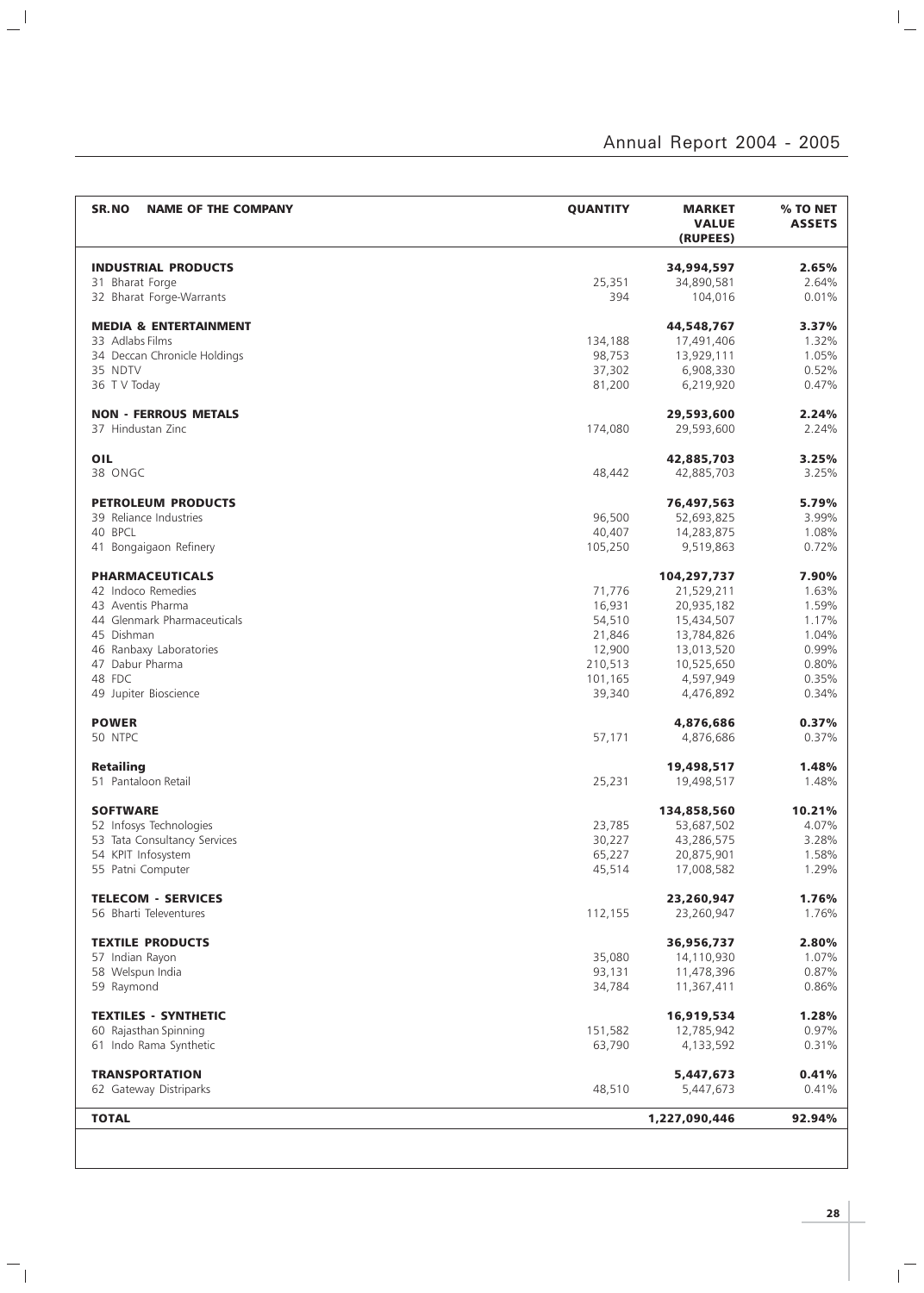$\overline{a}$ 

| (b) Unlisted<br><b>MEDIA</b><br>٠<br>25,000<br>63 Magnasound<br><b>SOFTWARE</b><br>2,340,686<br>2,340,686<br>64 SIP Technologies & Exports<br>122,549<br><b>TOTAL</b><br>2,340,686<br><b>PREFERENCE SHARES</b><br>Listed / awaiting listing on the stock exchanges<br><b>INDUSTRIAL CAPITAL GOODS</b><br>306,453<br>65 Thermax 6 % Preference shares<br>306,453<br>33,130<br><b>TOTAL</b><br>306,453<br><b>MONEY MARKET INSTRUMENTS</b><br>Money at call with Banks and Others<br>2,000,000<br>Reverse Repo Investments / CBLO<br>100,988,149<br><b>TOTAL</b><br>102,988,149<br>Net Receivables / (Payables)<br>(12,402,919) | SR.NO<br><b>NAME OF THE COMPANY</b> | <b>QUANTITY</b> | <b>MARKET</b><br><b>VALUE</b><br>(RUPEES) | % TO NET<br><b>ASSETS</b> |
|------------------------------------------------------------------------------------------------------------------------------------------------------------------------------------------------------------------------------------------------------------------------------------------------------------------------------------------------------------------------------------------------------------------------------------------------------------------------------------------------------------------------------------------------------------------------------------------------------------------------------|-------------------------------------|-----------------|-------------------------------------------|---------------------------|
|                                                                                                                                                                                                                                                                                                                                                                                                                                                                                                                                                                                                                              |                                     |                 |                                           |                           |
|                                                                                                                                                                                                                                                                                                                                                                                                                                                                                                                                                                                                                              |                                     |                 |                                           | 0.00%                     |
|                                                                                                                                                                                                                                                                                                                                                                                                                                                                                                                                                                                                                              |                                     |                 |                                           | $0.00\%$                  |
|                                                                                                                                                                                                                                                                                                                                                                                                                                                                                                                                                                                                                              |                                     |                 |                                           | 0.18%                     |
|                                                                                                                                                                                                                                                                                                                                                                                                                                                                                                                                                                                                                              |                                     |                 |                                           | 0.18%                     |
|                                                                                                                                                                                                                                                                                                                                                                                                                                                                                                                                                                                                                              |                                     |                 |                                           | 0.18%                     |
|                                                                                                                                                                                                                                                                                                                                                                                                                                                                                                                                                                                                                              |                                     |                 |                                           | 0.02%<br>0.02%            |
|                                                                                                                                                                                                                                                                                                                                                                                                                                                                                                                                                                                                                              |                                     |                 |                                           | 0.02%                     |
|                                                                                                                                                                                                                                                                                                                                                                                                                                                                                                                                                                                                                              |                                     |                 |                                           |                           |
|                                                                                                                                                                                                                                                                                                                                                                                                                                                                                                                                                                                                                              |                                     |                 |                                           | 0.15%                     |
|                                                                                                                                                                                                                                                                                                                                                                                                                                                                                                                                                                                                                              |                                     |                 |                                           | 7.65%                     |
|                                                                                                                                                                                                                                                                                                                                                                                                                                                                                                                                                                                                                              |                                     |                 |                                           | 7.80%                     |
|                                                                                                                                                                                                                                                                                                                                                                                                                                                                                                                                                                                                                              |                                     |                 |                                           | $-0.94%$                  |
| <b>TOTAL NET ASSETS</b><br>1,320,322,815                                                                                                                                                                                                                                                                                                                                                                                                                                                                                                                                                                                     |                                     |                 |                                           | 100.00%                   |

\*\* pending listing on the stock exchange pursuant to demerger of tea business (Mcleod Rusell)

 $\mathbb{R}^{\mathbb{N}}$ 

 $\mathord{\hspace{1pt}\text{--}\hspace{1pt}}_\mathbb{L}$ 

\*\*\* Issued pursuant to demerger of Eveready Industries India and pending listing on the stock exchange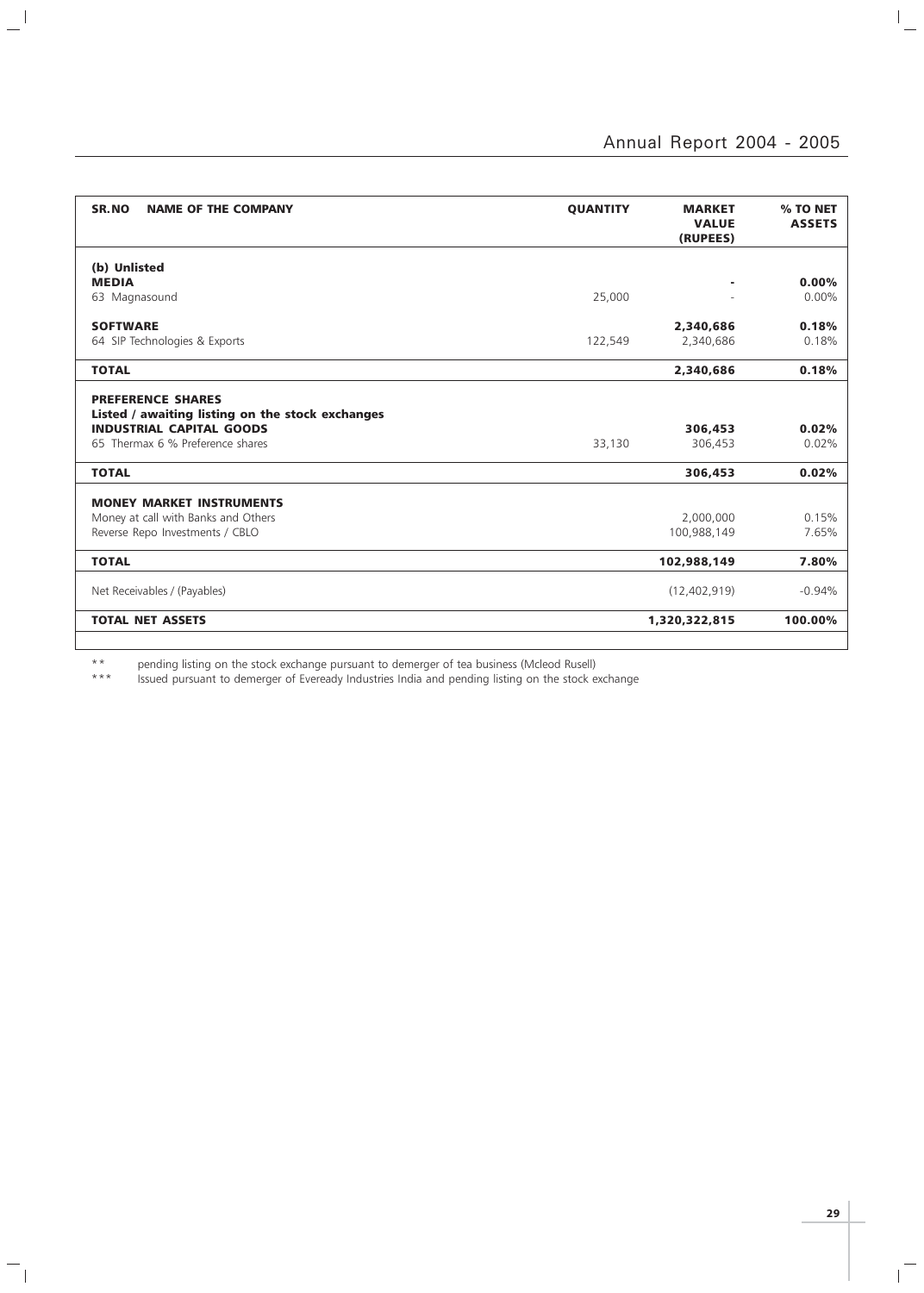## DSP MERRILL LYNCH MUTUAL FUND DSP MERRILL LYNCH MUTUAL FUND – LIQUIDITY FUND AUDITORS' REPORT

To the Trustee of

## DSP MERRILL LYNCH MUTUAL FUND – LIQUIDITY FUND:

- 1. We have audited the attached balance sheet of DSP MERRILL LYNCH MUTUAL FUND – LIQUIDITY FUND ('the Scheme') as at March 31, 2005 and also the revenue account and the cash flow statement for the year ended on that date annexed thereto. These financial statements are the responsibility of the management of DSP Merrill Lynch Fund Managers Ltd., the Scheme's asset managers. Our responsibility is to express an opinion on these financial statements based on our audit.
- 2. We conducted our audit in accordance with auditing standards generally accepted in India. Those standards require that we plan and perform the audit to obtain reasonable assurance about whether the financial statements are free of material misstatement. An audit includes examining, on a test basis, evidence supporting the amounts and disclosures in the financial statements. An audit also includes assessing the accounting principles used and significant estimates made by management, as well as evaluating the overall financial statement presentation. We believe that our audit provides a reasonable basis for our opinion.
- 3. We report that:
	- i. We have obtained all the information and explanations, which, to the best of our knowledge and belief, were necessary for the purposes of our audit.
	- ii. The balance sheet, revenue account and cash flow statement dealt with by this report are in agreement with the books of account.
	- iii. In our opinion, the balance sheet and revenue account dealt with by this report have been prepared in conformity with the accounting policies and standards specified in the Eighth, Ninth and Tenth Schedules to the Securities and Exchange Board of India (Mutual Funds) Regulations, 1996 ('the Regulations').
	- iv. In our opinion, and on the basis of information and explanations given to us, the methods used to value non traded securities as at March 31, 2005 in accordance with the Regulations and other guidelines issued by the Securities and Exchange Board Of India as applicable and approved by the Board of Directors of DSP Merrill Lynch Trustee Co. Pvt. Ltd., are fair and reasonable.
- v. In our opinion, and to the best of our information and according to the explanations given to us, the said financial statements give the information required by the Regulations as applicable, and give a true and fair view in conformity with the accounting principles generally accepted in India:
	- a) in the case of the balance sheet, of the state of affairs of the Scheme as at March 31, 2005;
	- b) in the case of the revenue account, of the surplus for the year ended on that date; and
	- c) in the case of cash flow statement, of the cash flows for the year ended on that date.

## For S.R. BATLIBOI & CO. Chartered Accountants

per Hemal Shah

Partner Membership No.: 42650

Mumbai, April 27, 2005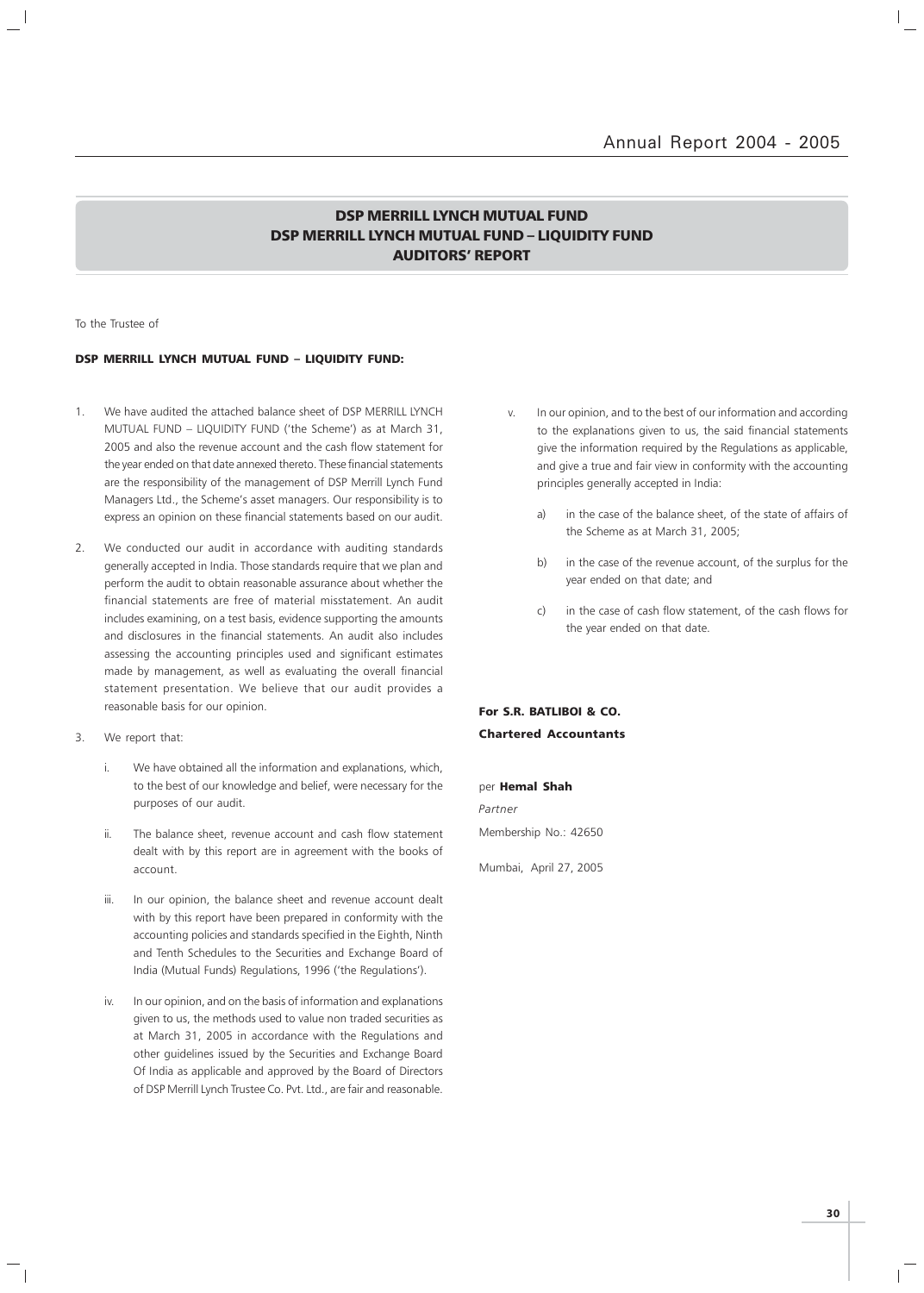$\vert$ 

## DSP MERRILL LYNCH MUTUAL FUND DSP MERRILL LYNCH LIQUIDITY FUND BALANCE SHEET AS AT MARCH 31, 2005

|                            |                 | As at          | As at          |
|----------------------------|-----------------|----------------|----------------|
|                            | <b>Schedule</b> | 31.03.2005     | 31.03.2004     |
|                            |                 | <b>Rupees</b>  | <b>Rupees</b>  |
| <b>LIABILITIES</b>         |                 |                |                |
| Unit Capital               |                 | 9,052,591,265  | 13,712,788,816 |
| Reserves & Surplus         | $\overline{2}$  | 3,080,476,823  | 3,645,520,370  |
| <b>Current Liabilities</b> | 3               | 7,208,336      | 391,073,555    |
|                            |                 | 12,140,276,424 | 17,749,382,741 |
| <b>ASSETS</b>              |                 |                |                |
| Investments                | 4               | 9,502,927,506  | 14,216,480,092 |
| Deposits                   | 5               | 2,252,950,000  | 2,448,900,000  |
| Other Current Assets       | 6               | 384,398,918    | 1,084,002,649  |
|                            |                 | 12,140,276,424 | 17,749,382,741 |
| Notes to Accounts          | 8               |                |                |

The schedules referred to the above and the notes to accounts form an integral part of the accounts.

As per our attached report of even date

Chartered Accountants Trustee Co. Pvt. Ltd. Fund Managers Ltd.

Partner Chairman Director (Chairman Chairman Chairman Director Director Director Membership no. 42650 Mumbai, April 27, 2005

 $\overline{\phantom{a}}$ 

 $\mathcal{L}$ 

Mumbai, April 27, 2005 **Director** Director Director Director

 $\overline{\phantom{a}}_1$ 

For S. R. Batliboi & Co. The Superior State of Lynch For DSP Merrill Lynch For DSP Merrill Lynch For DSP Merrill Lynch

per Hemal Shah Shitin D Desai K R V Subrahmanian

S. S. Thakur **Ranjan Pant** 

Mumbai, April 26, 2005 Naganath Sundaresan President & Chief Investment **Officer** 

> Sujoy Kr. Das Fund Manager

Mumbai, April 26, 2005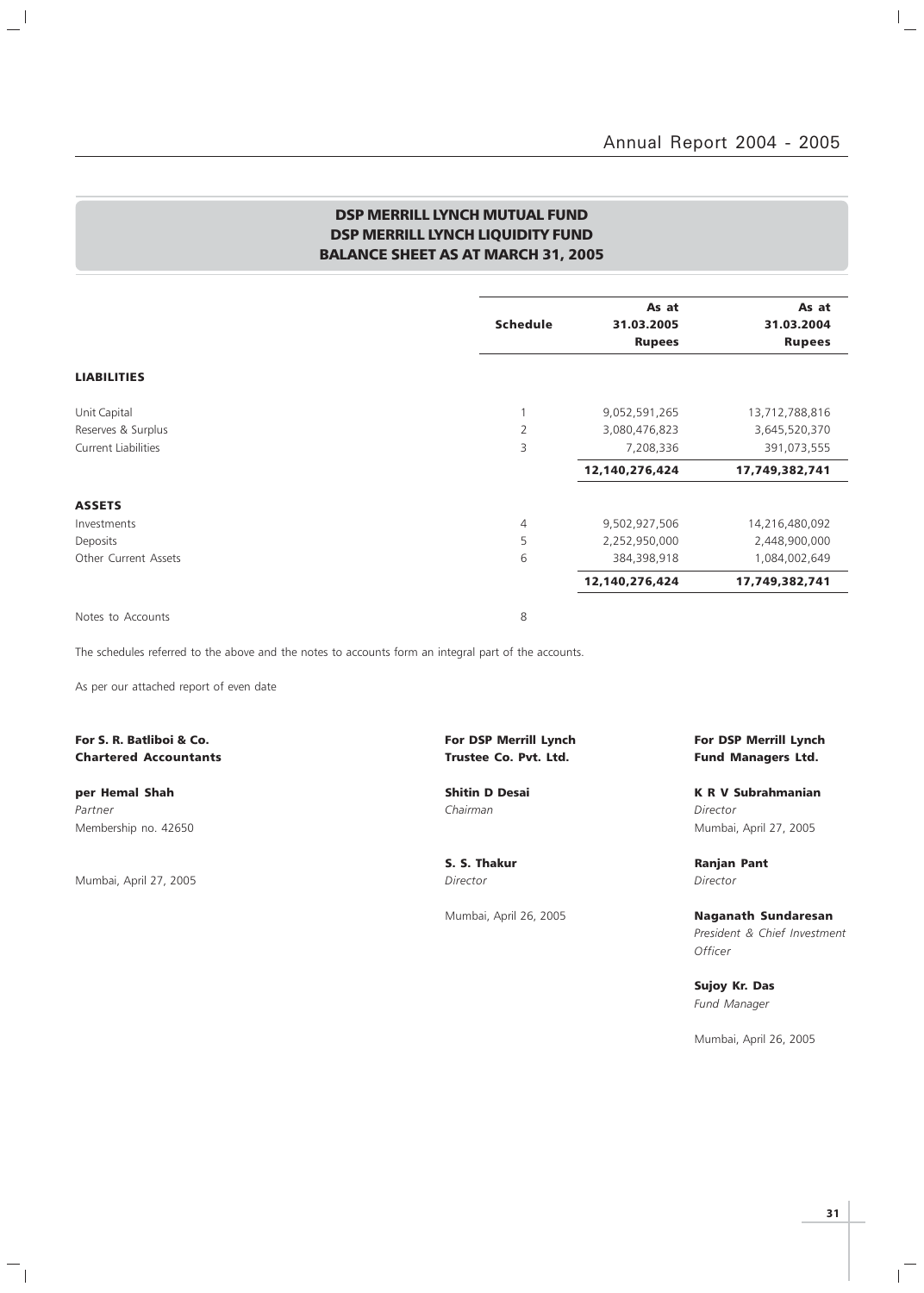$\vert$ 

 $\overline{\phantom{0}}$ 

## DSP MERRILL LYNCH MUTUAL FUND DSP MERRILL LYNCH LIQUIDITY FUND REVENUE ACCOUNT FOR THE YEAR ENDED MARCH 31, 2005

|                                                                                                                            | <b>Schedule</b> | <b>Year ended</b><br>31.03.2005<br><b>Rupees</b> | <b>Year ended</b><br>31.03.2004<br><b>Rupees</b> |
|----------------------------------------------------------------------------------------------------------------------------|-----------------|--------------------------------------------------|--------------------------------------------------|
| <b>INCOME &amp; GAINS</b>                                                                                                  |                 |                                                  |                                                  |
| Interest                                                                                                                   | 7               | 896,021,020                                      | 533,945,141                                      |
| Profit (net) on Interscheme sale of Investments<br>Write back of provision for unrealised loss in the value of investments |                 | 2,840,522<br>3,518,599                           | 633,151                                          |
|                                                                                                                            |                 |                                                  |                                                  |
|                                                                                                                            |                 | 902,380,141                                      | 534,578,292                                      |
| <b>EXPENSES &amp; LOSSES</b>                                                                                               |                 |                                                  |                                                  |
| Management fees                                                                                                            |                 | 45,761,904                                       | 41,035,118                                       |
| Marketing Expenses                                                                                                         |                 | 30,532,226                                       |                                                  |
| Transfer agents fees & expenses                                                                                            |                 | 8,206,121                                        | 5,620,177                                        |
| Custodian Fees & Transaction charges                                                                                       |                 | 3,405,805                                        | 2,510,702                                        |
| Trusteeship fees                                                                                                           |                 | 352,146                                          | 131,800                                          |
| Payment to Auditor                                                                                                         |                 |                                                  |                                                  |
| Audit fees                                                                                                                 |                 | 474,000                                          | 277,500                                          |
| Other matters including reimbursement of expenses                                                                          |                 | 12,483                                           | 4,300                                            |
| Other operating expenses                                                                                                   |                 | 1,294,479                                        | 456,044                                          |
| Loss (net) on sale of Investments                                                                                          |                 | 3,853,034                                        | 23,311,088                                       |
| Loss (net) on inter-scheme sale of Investments                                                                             |                 |                                                  | 3,141,174                                        |
| Change in net unrealised loss in the value of investments                                                                  |                 |                                                  | 1,780,600                                        |
|                                                                                                                            |                 | 93,892,198                                       | 78,268,503                                       |
| Excess of income and gains over expenses and losses                                                                        |                 | 808,487,943                                      | 456,309,789                                      |
| Add/(Less): Income Equalisation Account                                                                                    |                 | (49, 467, 451)                                   | 151,683,035                                      |
| Income available for appropriation                                                                                         |                 | 759,020,492                                      | 607,992,824                                      |
| <b>Appropriation</b>                                                                                                       |                 |                                                  |                                                  |
| Income distribution during the year                                                                                        |                 | 429,672,829                                      | 192,621,873                                      |
| Tax on income distributed during the year                                                                                  |                 | 49,535,908                                       | 24,679,678                                       |
| <b>Retained Surplus carried forward to Balance Sheet</b>                                                                   |                 | 279,811,755                                      | 390,691,273                                      |
| Notes to Accounts                                                                                                          | 8               |                                                  |                                                  |

The schedules referred to the above and the notes to accounts form an integral part of the accounts.

As per our attached report of even date

For S. R. Batliboi & Co. The S. R. Batliboi & Co. For DSP Merrill Lynch For DSP Merrill Lynch For DSP Merrill Lynch<br>Chartered Accountants Charles For DSP Merrill Lynch Fund Managers Ltd. **Chartered Accountants** 

Partner Chairman Director (Chairman Chairman Chairman Director Director Chairman Chairman Director Membership no. 42650 Mumbai, April 27, 2005

 $\overline{\phantom{a}}$ 

 $\overline{\phantom{0}}$ 

Mumbai, April 27, 2005 **Director** Director **Director** Director

 $\mathord{\hspace{1pt}\text{--}\hspace{1pt}}_\parallel$ 

**per Hemal Shah Shah Shitin D Desai K R V Subrahmanian**<br>Partner Shah Shah Shah Shah Shahman Shahman Shahmanian Shahmanian Shahmanian Shahmanian Shahmanian Shahmanian

S. S. Thakur **Ranjan Pant** 

Mumbai, April 26, 2005 Naganath Sundaresan President & Chief Investment **Officer** 

> Sujoy Kr. Das Fund Manager

Mumbai, April 26, 2005

 $\mathbb{R}$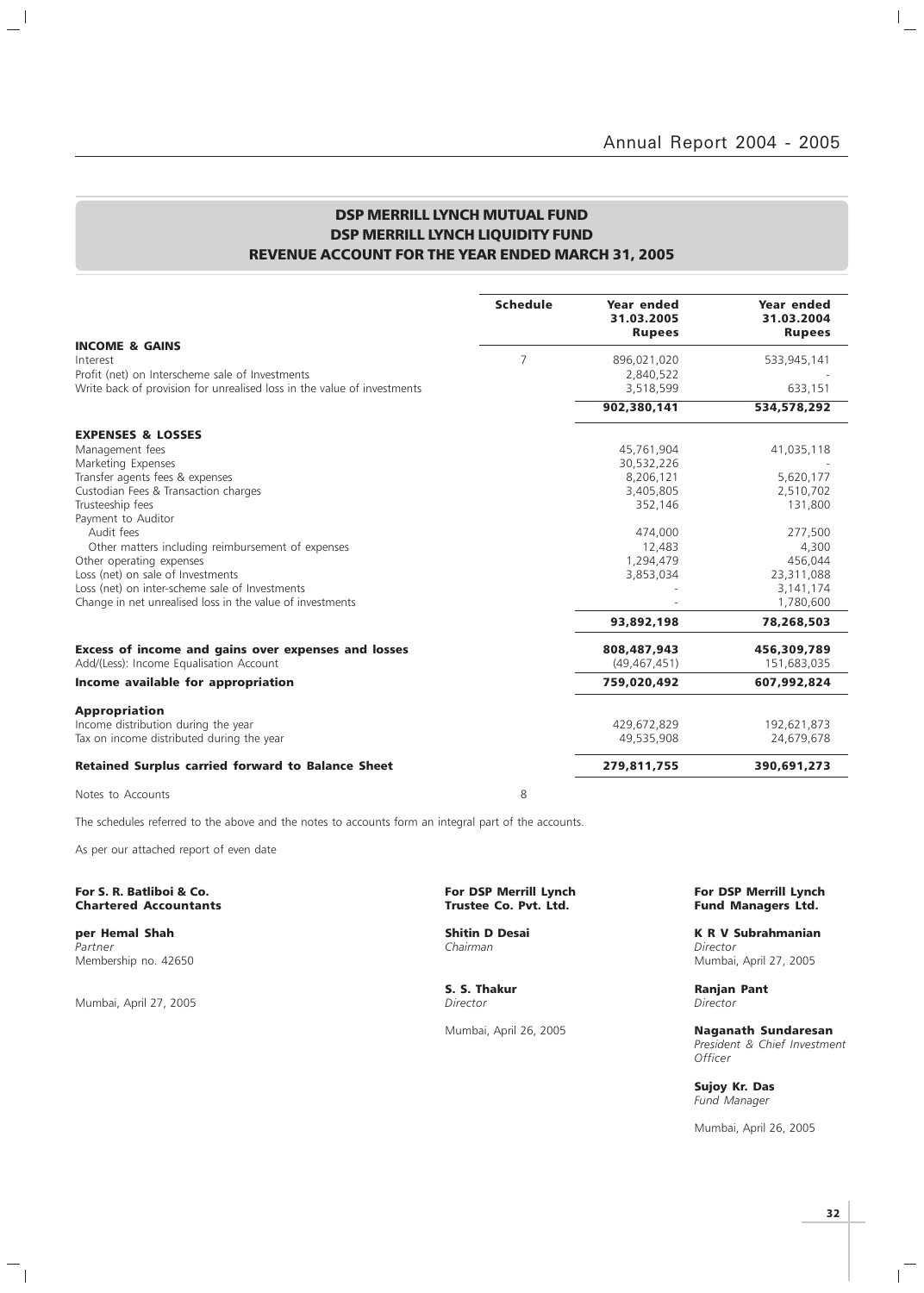$\mathbb{I}_+$ 

## DSP MERRILL LYNCH MUTUAL FUND DSP MERRILL LYNCH LIQUIDITY FUND CASH FLOW STATEMENT FOR THE YEAR ENDED MARCH 31, 2005

|    |                                                                                                                                                                                                                                          |         | Year ended<br>31.03.2005<br><b>Rupees</b>                             | Year ended<br>31.03.2004<br><b>Rupees</b>                           |
|----|------------------------------------------------------------------------------------------------------------------------------------------------------------------------------------------------------------------------------------------|---------|-----------------------------------------------------------------------|---------------------------------------------------------------------|
| А. | <b>Cashflow from Operating Activity</b><br>Excess of income and gains over expenses and losses<br>Add / Less: Unrealised loss provided / Written back                                                                                    |         | 808,487,943<br>(3, 518, 599)                                          | 456,309,789<br>1,147,449                                            |
|    | <b>Operating Profit Before Working Capital Changes</b>                                                                                                                                                                                   |         | 804,969,344                                                           | 457, 457, 238                                                       |
|    | Adjustments for:-<br>(Increase)/Decrease in Other Current Assets<br>(Increase)/Decrease in Money Market Lending (Deposits)<br>(Increase)/Decrease in Investments<br>Increase/(Decrease) in Current Liabilities and Provisions            |         | (128, 283, 785)<br>(50,000)<br>4,722,767,137<br>(300, 492, 811)       | (184, 664, 300)<br>28,600,000<br>(11, 985, 503, 391)<br>303,395,481 |
|    | <b>Net Cash Generated From Operations</b>                                                                                                                                                                                                | (A)     | 5,098,909,885                                                         | (11,380,714,972)                                                    |
| В. | <b>Cashflow from Financing Activities</b><br>Increase/(Decrease) in Unit Corpus<br>Increase/(Decrease) in Unit Premium<br>Outstanding Receivable/Payables for Unit Corpus<br>Dividend Paid during the year (including dividend tax paid) |         | (4,660,197,551)<br>(900, 018, 705)<br>(82,608,500)<br>(479, 352, 088) | 11,841,204,956<br>2,579,841,415<br>120,988,637<br>(216, 941, 067)   |
|    | <b>Net Cash Used in Financing Activities</b>                                                                                                                                                                                             | (B)     | (6, 122, 176, 844)                                                    | 14,325,093,941                                                      |
|    | Net Increase/(Decrease) in Cash & Cash Equivalents                                                                                                                                                                                       | $(A+B)$ | (1,023,266,959)                                                       | 2,944,378,969                                                       |
|    | Cash and Cash Equivalents as at the beginning of the year<br>Cash and Cash Equivalents as at the close of the year                                                                                                                       |         | 3,280,199,122<br>2,256,932,163                                        | 335,820,153<br>3,280,199,122                                        |
|    | Net Increase/(Decrease) in Cash & Cash Equivalents                                                                                                                                                                                       |         | (1,023,266,959)                                                       | 2,944,378,969                                                       |
|    | <b>Components of cash and cash equivalents</b><br>With Banks - on current account<br>Money at Call with Institutions<br>With Banks - Fixed Deposits                                                                                      |         | 5,432,163<br>1,500,000<br>2,250,000,000                               | 832,699,122<br>397,500,000<br>2,050,000,000                         |
|    |                                                                                                                                                                                                                                          |         | 2,256,932,163                                                         | 3,280,199,122                                                       |
|    | As per our attached report of even date                                                                                                                                                                                                  |         |                                                                       |                                                                     |
|    |                                                                                                                                                                                                                                          |         |                                                                       |                                                                     |

**Chartered Accountants** 

**per Hemal Shah Shitin D Desai K R V Subrahmanian**<br>Partner **K R V Subrahmanian**<br>Chairman Chairman Partner Chairman Director (Chairman Chairman Chairman Director Director Chairman Director (Chairman Director Ch Membership no. 42650 Mumbai, April 27, 2005

 $\frac{1}{2}$ 

Mumbai, April 27, 2005

 $\mathcal{L}_{\parallel}$ 

**S. S. Thakur Ranjan Pant** *Director Director* 

For S. R. Batliboi & Co. The Co. For DSP Merrill Lynch For DSP Merrill Lynch For DSP Merrill Lynch For DSP Merrill Lynch Chartered Accountants (1990) Structure Co. Pvt. Ltd. Fund Managers Ltd.

Mumbai, April 26, 2005 Naganath Sundaresan President & Chief Investment **Officer** 

> Sujoy Kr. Das Fund Manager

Mumbai, April 26, 2005

 $\mathbb{R}$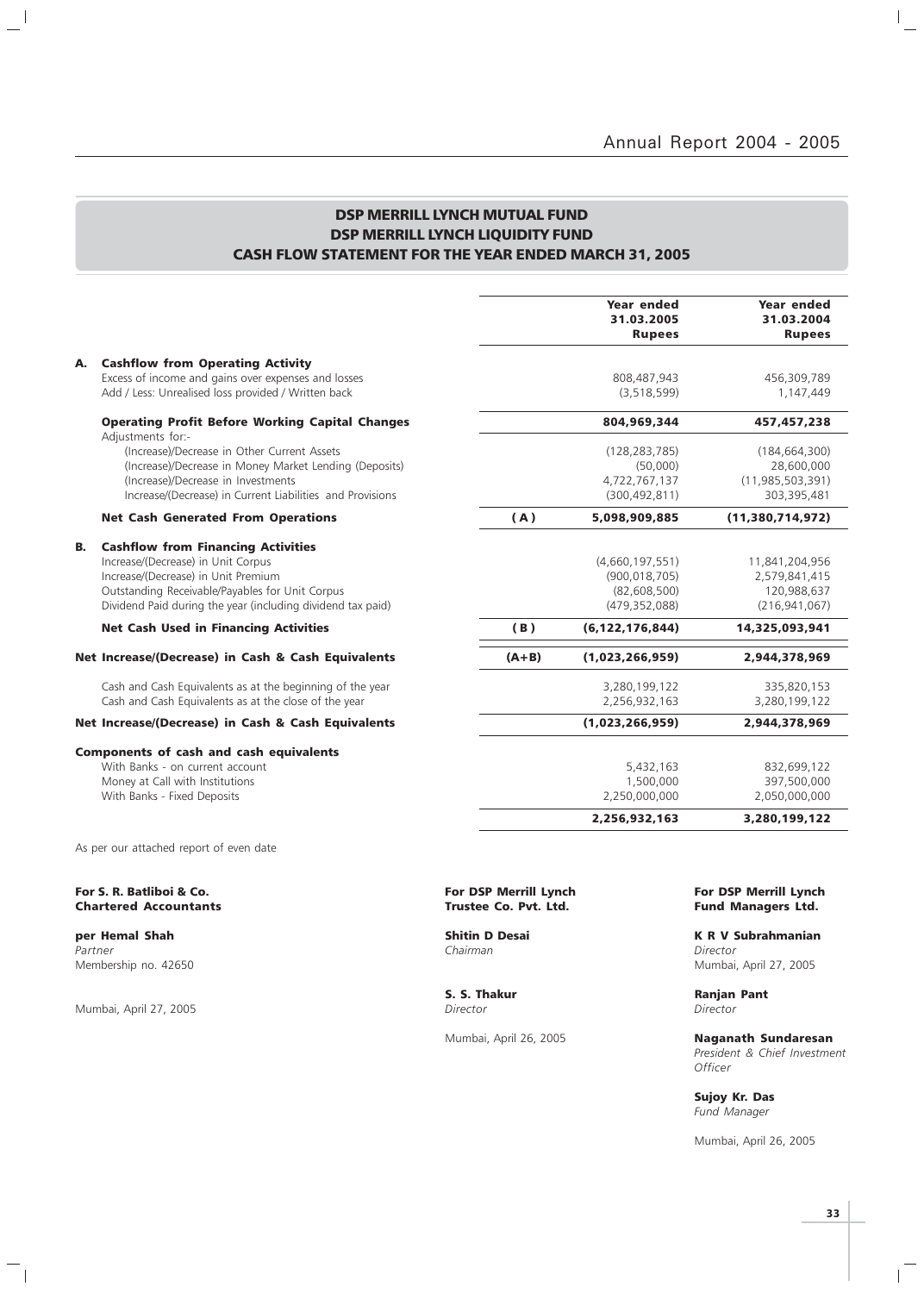## DSP MERRILL LYNCH MUTUAL FUND DSP MERRILL LYNCH LIQUIDITY FUND SCHEDULES FORMING PART OF THE ACCOUNTS FOR THE YEAR ENDED MARCH 31, 2005

## Schedule

 $\mathbf{a}^{\dagger}$ 

 $\overline{\phantom{a}}_1$ 

|                                                                     |                                    | As at                          |                                    | As at                          |
|---------------------------------------------------------------------|------------------------------------|--------------------------------|------------------------------------|--------------------------------|
| <b>UNIT CAPITAL</b>                                                 |                                    | 31.03.2005                     |                                    | 31.03.2004                     |
| <b>Issued and subscribed:</b><br>Units of Rs. 10 each fully paid up | <b>Units</b>                       | <b>Rupees</b>                  | <b>Units</b>                       | <b>Rupees</b>                  |
| Opening Balance                                                     | 1,371,278,881.677                  | 13.712.788.816                 | 187, 158, 385. 986                 | 1,871,583,860                  |
| Capital issued during the year                                      | 10,366,183,968.071                 | 103,661,839,681                | 7,630,387,418.324                  | 76,303,874,182                 |
|                                                                     | 11.737.462.849.748                 | 117.374.628.497                | 7,817,545,804.310                  | 78,175,458,042                 |
| Redemptions during the year                                         | 10,832,203,723.191                 | 108,322,037,232                | 6,446,266,922.633                  | 64,462,669,226                 |
| Unit Capital at the end of the year                                 | 905.259.126.557                    | 9,052,591,265                  | 1,371,278,881.677 13,712,788,816   |                                |
| Growth Plan<br>Dividend Plan                                        | 376,308,141.539<br>307,642,492.001 | 3,763,081,415<br>3,076,424,920 | 506,379,091.724<br>362,586,273.140 | 5,063,790,917<br>3,625,862,731 |
| Daily Dividend Plan                                                 | 221,308,493.017                    | 2,213,084,930                  | 502,313,516.813                    | 5,023,135,168                  |

## Unit Capital at the end of the year 905,259,126.557 9,052,591,265 1,371,278,881.677 13,712,788,816

| 2 | <b>RESERVES AND SURPLUS</b>                               | As at<br>31.03.2005<br><b>Rupees</b> | As at<br>31.03.2004<br><b>Rupees</b> |
|---|-----------------------------------------------------------|--------------------------------------|--------------------------------------|
|   | <b>Unit Premium Reserve</b>                               |                                      |                                      |
|   | Opening Balance                                           | 3,038,533,156                        | 610,374,776                          |
|   | Net Premium on issue /redemption of units during the year | (900, 018, 705)                      | 2,579,841,415                        |
|   | Transfer from / (to) Income Equalisation Account          | 49,467,451                           | (151, 683, 035)                      |
|   | <b>Closing Balance</b>                                    | 2,187,981,902                        | 3,038,533,156                        |
|   | <b>Retained Surplus</b>                                   |                                      |                                      |
|   | Opening balance                                           | 606,987,214                          | 216,295,941                          |
|   | Add: Surplus transferred from Revenue Account             | 279,811,755                          | 390,691,273                          |
|   | <b>Closing balance</b>                                    | 886,798,969                          | 606,987,214                          |
|   | <b>Unrealised Appreciation on Investments</b>             |                                      |                                      |
|   | Opening balance                                           |                                      |                                      |
|   | Less: Reversed during the year                            |                                      |                                      |
|   | Add: Unrealised appreciation as at year end               | 5,695,952                            |                                      |
|   | <b>Closing balance</b>                                    | 5,695,952                            |                                      |
|   |                                                           | 3,080,476,823                        | 3,645,520,370                        |
|   |                                                           | As at                                | As at                                |
| 3 | <b>CURRENT LIABILITIES</b>                                | 31.03.2005                           | 31.03.2004                           |
|   |                                                           | <b>Rupees</b>                        | <b>Rupees</b>                        |
|   | Sundry Creditors                                          | 4,034,093                            | 8,737,321                            |
|   | Contracts for purchase of Investments                     |                                      | 295,698,300                          |
|   | Payable for units switch out                              | 2,636,361                            | 85,865,418                           |
|   | Distributed income payable                                | 217,133                              | 360,484                              |
|   | Other Liabilities                                         | 320,749                              | 412,032                              |
|   |                                                           | 7,208,336                            | 391,073,555                          |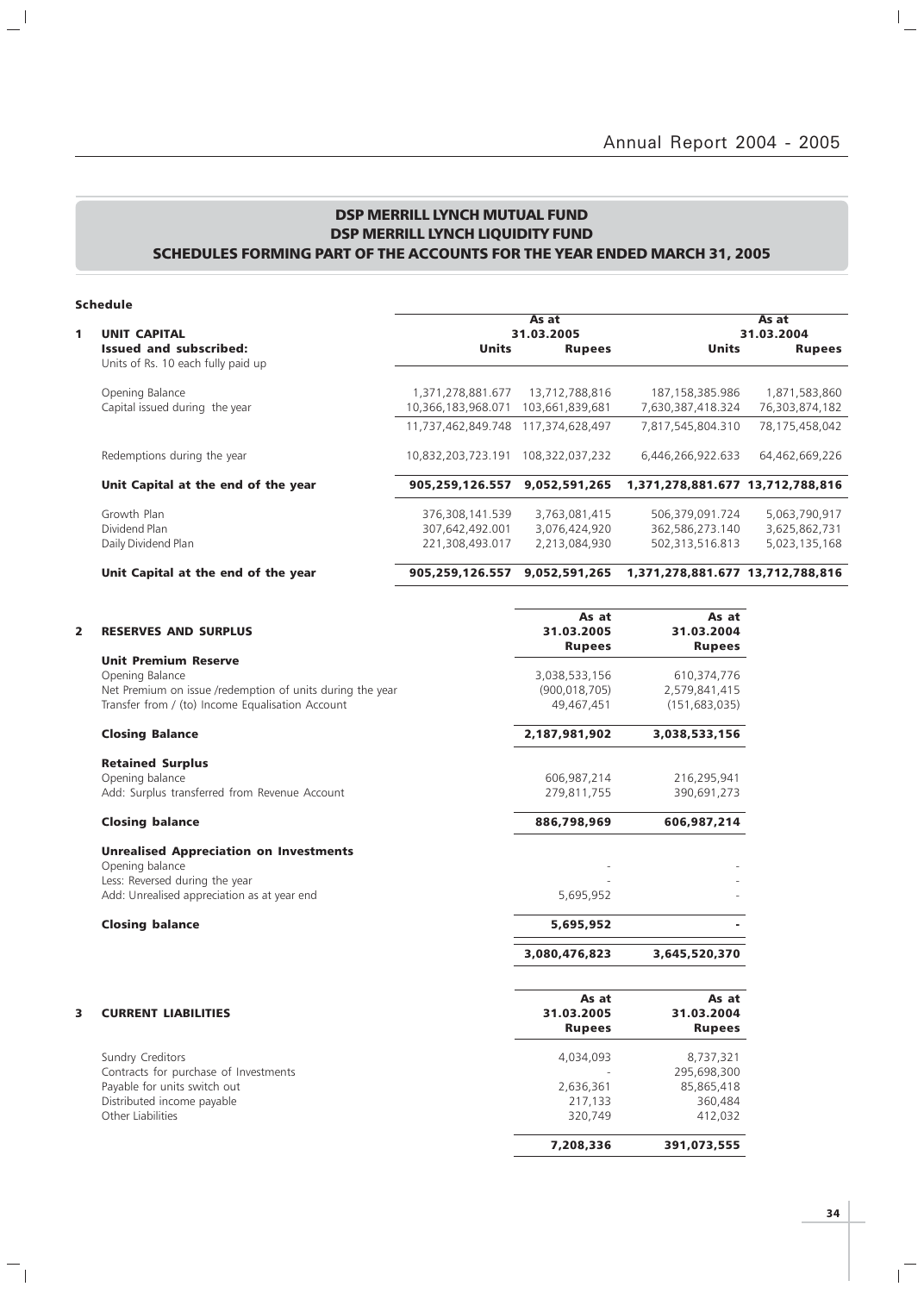$\mathbb{I}_+$ 

## DSP MERRILL LYNCH MUTUAL FUND DSP MERRILL LYNCH LIQUIDITY FUND SCHEDULES FORMING PART OF THE ACCOUNTS FOR THE YEAR ENDED MARCH 31, 2005

|   |                                                   | As at<br>31.03.2005<br><b>Rupees</b> |                          | As at<br>31.03.2004<br><b>Rupees</b> |                               |
|---|---------------------------------------------------|--------------------------------------|--------------------------|--------------------------------------|-------------------------------|
| 4 | <b>INVESTMENTS</b>                                |                                      |                          |                                      |                               |
|   |                                                   |                                      |                          |                                      |                               |
|   |                                                   | Cost                                 | Market/                  | Cost                                 | Market/                       |
|   |                                                   |                                      | <b>Fair value</b>        |                                      | <b>Fair value</b>             |
|   | <b>Government Securities</b>                      | $\overline{\phantom{a}}$             | $\overline{\phantom{0}}$ | 1,169,562,500                        | 1,167,951,950                 |
|   | <b>Bonds, Debentures &amp; Deep Discount Bond</b> |                                      |                          |                                      |                               |
|   | Listed or awaiting listing                        | 2,650,697,600                        | 2,655,629,450            | 1,201,635,300                        | 1,200,612,450                 |
|   | Private Placement / Unlisted                      | 653,861,074                          | 654,625,176              | 2,157,570,381                        | 2,156,685,182                 |
|   | <b>Certificate of Deposit</b>                     | 4.354.611.580                        | 4.354.611.580            | 3,819,979,989                        | 3,819,979,989                 |
|   | <b>Commercial Papers</b>                          | 1.838.061.300                        | 1.838.061.300            | 5,871,250,521                        | 5,871,250,521                 |
|   |                                                   | 9,497,231,554                        | 9,502,927,506            |                                      | 14.219.998.691 14.216.480.092 |

Note: Refer to the attached Statement of Portfolio as at March 31, 2005

 $\mathbf{a}^{\parallel}$ 

 $\overline{\phantom{a}}_1$ 

| 5 | <b>DEPOSITS</b>                                                 | As at<br>31.03.2005<br><b>Rupees</b> | As at<br>31.03.2004<br><b>Rupees</b> |
|---|-----------------------------------------------------------------|--------------------------------------|--------------------------------------|
|   | Money at call with :                                            |                                      |                                      |
|   | - Institutions                                                  | 1,500,000                            | 397,500,000                          |
|   | Fixed Deposits with Scheduled Banks                             | 2,250,000,000                        | 2,050,000,000                        |
|   | Margin Money with The Clearing Corporation of India Ltd. (CCIL) | 1,450,000                            | 1,400,000                            |
|   |                                                                 | 2,252,950,000                        | 2,448,900,000                        |
|   |                                                                 | As at                                |                                      |
| 6 | <b>OTHER CURRENT ASSETS</b>                                     | 31.03.2005                           | As at<br>31.03.2004                  |
|   |                                                                 | <b>Rupees</b>                        | <b>Rupees</b>                        |
|   |                                                                 |                                      |                                      |
|   | Balances with banks in current accounts                         | 5,432,163                            | 832,699,122                          |
|   | Receivable for units switch in                                  |                                      | 620,557                              |
|   | Collateralised lending (reverse repurchase transactions)        | 207,446,621                          |                                      |
|   | Outstanding and accrued income                                  | 171,520,134                          | 250,682,970                          |
|   |                                                                 | 384,398,918                          | 1,084,002,649                        |
|   |                                                                 |                                      |                                      |
|   |                                                                 | Year ended                           | Year ended                           |
| 7 | <b>INTEREST</b>                                                 | 31.03.2005                           | 31.03.2004                           |
|   |                                                                 | <b>Rupees</b>                        | <b>Rupees</b>                        |
|   | <b>Call Deposits</b>                                            | 10,958,698                           | 22,580,525                           |
|   | Collateralised Lending (reverse repurchase transactions)        | 32,866,388                           | 26,006,735                           |
|   | Government securities and debentures                            | 852,195,934                          | 485,118,289                          |
|   | CCIL Margin & others                                            |                                      | 239,592                              |
|   |                                                                 | 896,021,020                          | 533,945,141                          |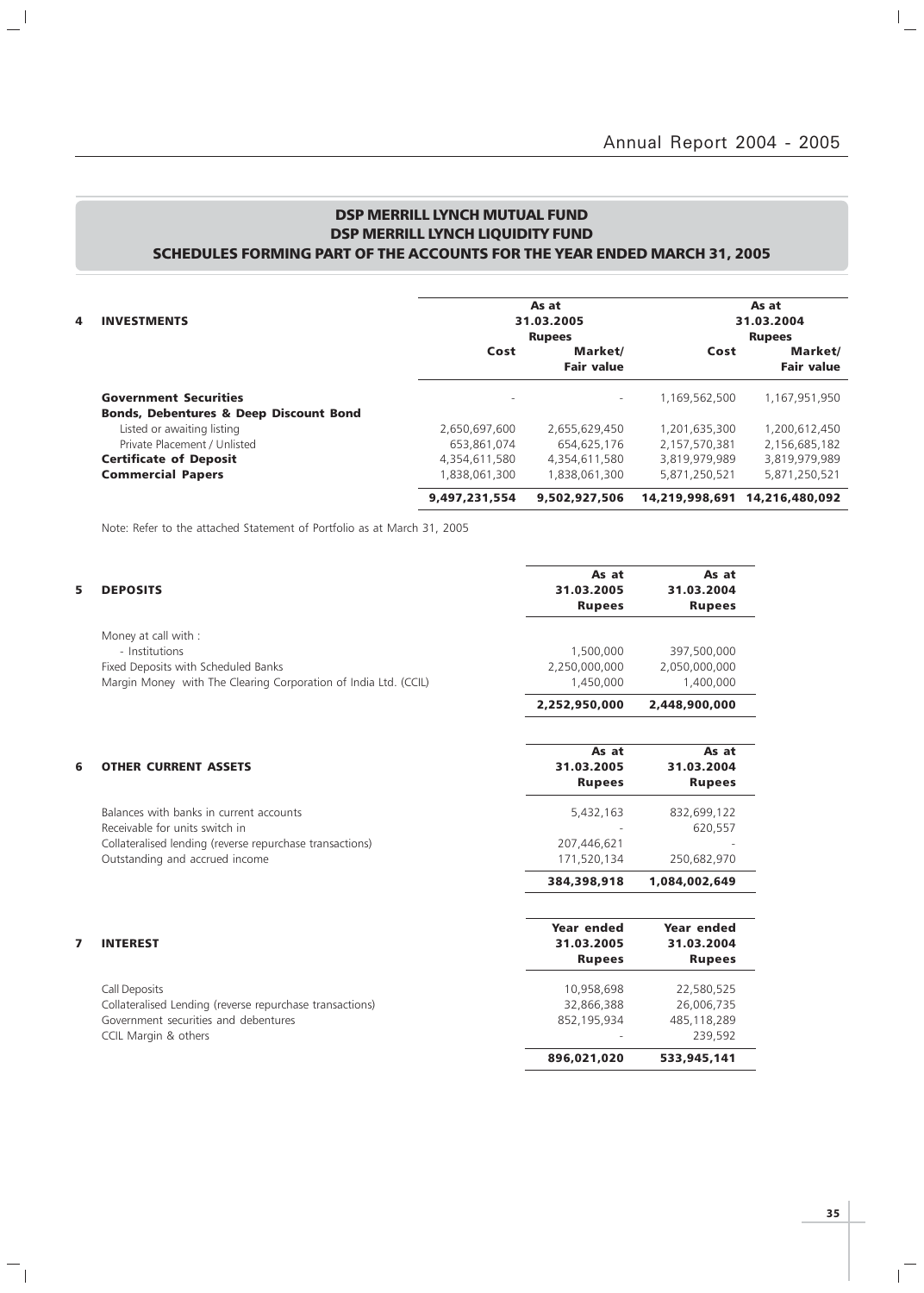DSP MERRILL LYNCH MUTUAL FUND DSP MERRILL LYNCH LIQUIDITY FUND Schedules forming part of the Balance Sheet as at March 31, 2005 and the Revenue Account for the year ended March 31, 2005.

## Schedule 8

## NOTES TO ACCOUNTS

## 1. Organisation

DSP Merrill Lynch Liquidity Fund (the Scheme) is an open ended scheme of DSP Merrill Lynch Mutual Fund (the Fund). The Fund has been sponsored by DSP Merrill Lynch Ltd. (DSPML). The Scheme was launched on March 6, 1998 and was open for subscription between March 6, 1998 and March 9, 1998. Thereafter, it was reopened for subscription and redemption on March 16, 1998.

The objective of the Scheme is to primarily generate a reasonable return commensurate with low risk and a high degree of liquidity, from a portfolio of money market securities and high quality debt securities of issuers domiciled in India.

## 2. Significant Accounting Policies

## 2.1 Basis of Accounting

The financial statements are prepared on the accrual basis of accounting, under the historical cost convention, as modified for investments, which are 'marked to market'. The financial statements have been prepared in accordance with the Securities and Exchange Board of India (Mutual Funds) Regulations, 1996 as amended from time to time.

#### 2.2 Unit Capital

Unit Capital represents the net outstanding units as at the Balance Sheet date.

Upon issue and redemption of units, the net premium or discount to the face value of units is credited or debited respectively to the Unit Premium Reserve account, after adjusting an appropriate portion of the sale / repurchase price to the income Equalisation account.

## 2.3 Income Equalisation account

When units are issued or redeemed, the net distributable income or loss for transacted units (excluding unrealised appreciation/depreciation in the value of investments) from the beginning of the accounting year upto the date of issue or redemption of such units is transferred to / from the Income Equalisation account.

The purpose is to ensure that the per unit amount of the continuing unitholders' share of the undistributed income / loss remains unaffected by movement in unit capital. At the year end, the balance in the Equalisation account is transferred to the Revenue account.

## 2.4 Investments

a. Accounting for investment transactions

Investments are accounted on the date of the transaction at cost after considering transaction costs as applicable excluding custodian transaction charges. The front-end fee receivable, if any, is reduced from the cost of such investment.

## Valuation of investments

During the year, the Fund has valued its investments in accordance with SEBI (Mutual Funds) Regulations, 1996, as amended from time to time. All investments are marked to market and are stated in the balance sheet at their market / fair value. In valuing the Scheme's investments:

## I. Valuation of Traded Securities

## Debt Securities

Traded Debt Securities (other than Government Securities) are valued at the last quoted price on the NSE on the day of valuation.

## Valuation of Thinly Traded Securities/ Non-traded and Unlisted Securities

## II.I Debt Securities of upto 182 Days to Maturity

Non-traded / thinly traded / unlisted debt securities of upto 182 days to maturity are valued at cost or last valuation price (in case of securities having maturity period of more than 182 days at the time of purchase) plus difference between the redemption value and the cost or last valuation price spread uniformly over the remaining maturity period of the instrument.

## II.II Debt Securities of over 182 Days to Maturity

Non traded / thinly traded / unlisted debt securities of over 182 days to maturity are valued in good faith by the investment manager on the basis of valuation principles laid down by the SEBI. The approach in valuation of a non-traded / thinly traded / unlisted debt security is based on the concept of using spreads over the benchmark rate to arrive at the yields for pricing the security.

## III. Valuation of Non Traded /Thinly Traded and Unlisted Floating Rate Debt Securities (Floaters)

There are no valuation guidelines prescribed by SEBI for Valuation of Non Traded / Thinly Traded and Unlisted Floating Rate Debt Securities. These securities are valued as determined by the investment manager based on policy as approved by the Board of Trustees.

## IV. Valuation of Government Securities

Government Securities are valued at the prices provided by the agency (currently Crisil Investment & Risk Management Services) approved by the Association of Mutual Funds of India (AMFI), on a daily basis.

## V. Valuation of securities with Put/Call Options

## V.I Securities with Call option

The securities with call option are valued at the lower of the value as obtained by valuing the security to final maturity and valuing the security to call option. In case there are multiple call options, the lowest value obtained by valuing to the various call dates and valuing to the maturity date is taken as the value of the instrument.

## V.II Securities with Put option

The securities with put option are valued at the higher of the value as obtained by valuing the security to final maturity and valuing the security to put option. In case there are multiple put options, the highest value obtained by valuing to the various put dates and valuing to the maturity date is taken as the value of the instruments.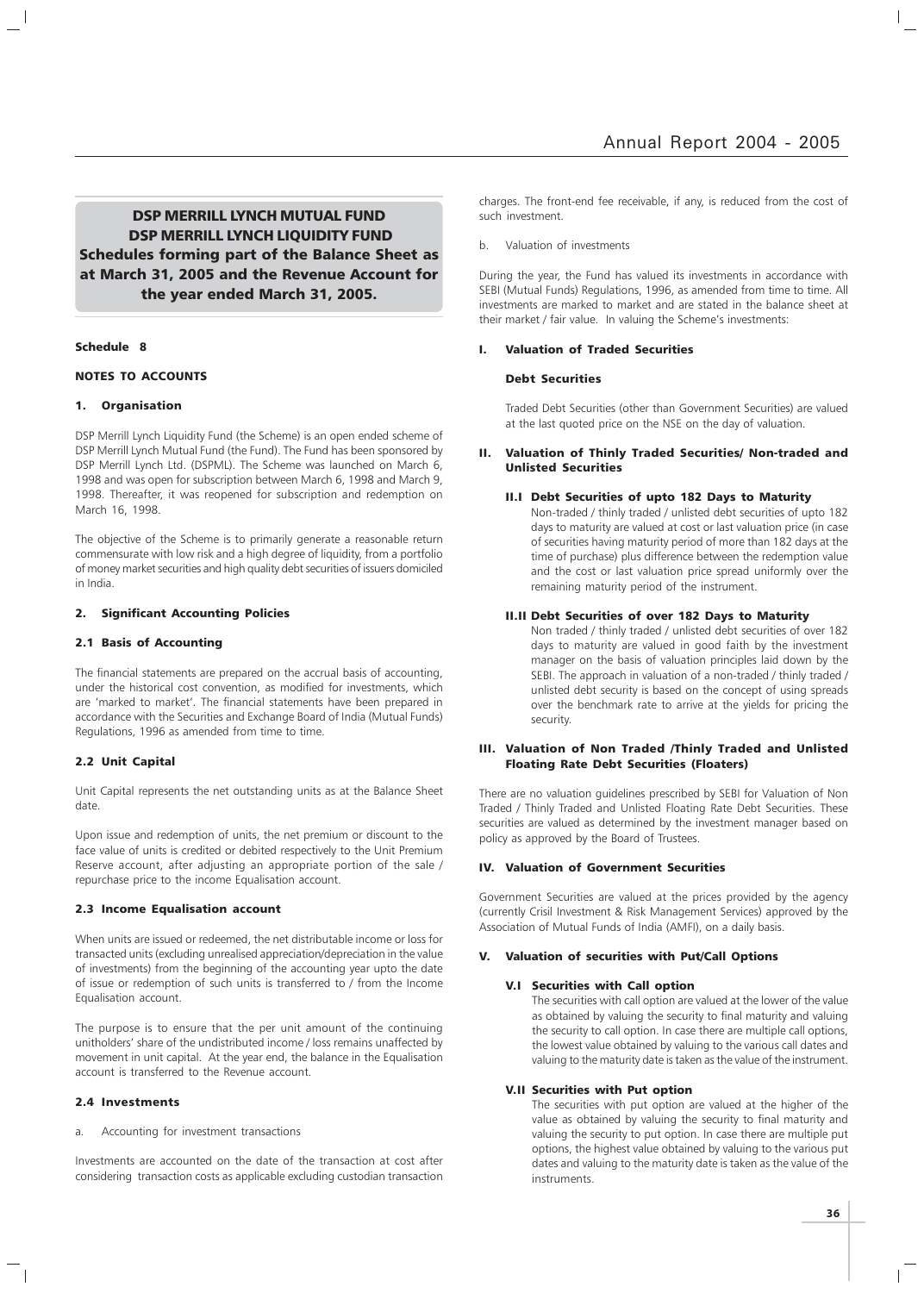**V.III.** The securities with both Put and Call option on the same day would be deemed to mature on the Put/Call day and would be valued accordingly.

#### VI. Valuation of Money Market Instruments

Investments in call money and short-term deposits with banks are valued at cost plus accrued interest.

Money market instruments are valued at the last traded yield on the date of valuation. In case the security is not traded on the valuation day then it is valued on straight-line amortization over the maturity period of the instruments.

#### 2.5 Revenue recognition

Income on investments is recognised on accrual basis except where there is uncertainty about ultimate recovery / realisation. Such income is recognised when the uncertainty is resolved.

Interest on fixed income securities is recognised as income on a daily basis over the period of holding. In respect of discounted securities, the discount to redemption value is amortised and recognised as interest income equally over the period to redemption.

Profit or loss on sale of investments is recognised on the trade date and is determined on the basis of the weighted average cost method.

#### 2.6 Expenses

All expenses are accounted for on accrual basis.

#### 2.7 Contingent Deferred Sales Charge

The Contingent Deferred Sales Charge collected is utilised for meeting the selling and distribution expenses.

#### 3. Investment Management and Trusteeship fees

Investment management fees charged to the Scheme at approximately 0.26 % of the average daily net assets pursuant to an agreement with DSP Merrill Lynch Fund Managers Limited (AMC).

The Fund has accrued trusteeship fees aggregating Rs.1,051,000 (previous year Rs. 1,000,000) for the year ended March 31, 2005 in accordance with the original Trust Deed dated December 16, 1996 as amended by supplementary Trust Deed dated December 23, 1999. The trusteeship fees have been allocated between the schemes in proportion to the net assets of the schemes. The Trusteeship fees are subject to a maximum of 0.02% of the average net assets per annum

#### 4. Investments

- Investments of the Scheme are registered in the name of the Trustee for the benefit of the Scheme's unitholders.
- b. Investments made in companies who have invested more than five percent of the net asset value of the schemes of DSP Merrill Lynch Mutual Fund.

| <b>Rupees Crores</b>     |                                                    |                                                                                                    |                                                                                  |  |  |
|--------------------------|----------------------------------------------------|----------------------------------------------------------------------------------------------------|----------------------------------------------------------------------------------|--|--|
| <b>Company Name</b><br>@ | <b>Scheme</b><br>invested in<br>by the<br>Company* | <b>Aggregate</b><br>cost of acqui-<br>sition during<br>the period<br>under Regul-<br>ation 25(11)% | <b>Outstanding</b><br>as at March<br>31, 2005<br>at Market/<br><b>Fair Value</b> |  |  |
| Allahabad Bank           | ΕF                                                 | 194.28                                                                                             | 99.28                                                                            |  |  |
| Finolex Cables Ltd.      | <b>FRF</b>                                         | 20.00                                                                                              |                                                                                  |  |  |
| HDFC Bank Ltd.           | <b>FRF</b>                                         | 54.57                                                                                              |                                                                                  |  |  |
| ICICI Bank Ltd.          | LF, SPF-C                                          | 544.45                                                                                             | 155.77                                                                           |  |  |
| <b>IDBI</b>              | OF, FRF, LF, SPF-C                                 |                                                                                                    |                                                                                  |  |  |
|                          | STF, GSFA                                          | 421.36                                                                                             | 33.24                                                                            |  |  |
| Kotak Mahindra Bank      | ΙF                                                 | 173.73                                                                                             | 111.86                                                                           |  |  |
| Punjab National Bank     | <b>ITF</b>                                         | 175.00                                                                                             | 50.00                                                                            |  |  |
| State Bank of India      | OF, EF, ITF                                        | 78.95                                                                                              | 5.06                                                                             |  |  |
| Tata Iron And Steel      |                                                    |                                                                                                    |                                                                                  |  |  |
| Company Ltd.             | LF                                                 | 20.12                                                                                              |                                                                                  |  |  |
| <b>UCO Bank</b>          | LF, STF                                            | 140.00                                                                                             | 125.00                                                                           |  |  |
| UTI Bank Ltd.            | SPF-M, FRF, LF                                     | 212.69                                                                                             | 89.99                                                                            |  |  |

 $@$  - Including investment in subsidiaries, % - Includes the Inter Scheme investments

\* BF – Bond Fund, EF – Equity Fund, LF - Liquidity Fund, BAF – Balanced Fund, GSFA – Government Securities Fund - Plan A (Longer Duration Plan), STF – Short Term Fund, OF – Opportunities Fund, TEF – TOP100 Equity Fund, SPF - M – Savings Plus Fund - Moderate, FRF – Floating Rate Fund, ITF-India T.I.G.E.R Fund, SPF-A-Savings Plus Fund - Aggressive, SPF-C-Savings Plus Fund - Conservative.

The Investment Manager is of the opinion that the investments are made by the Scheme in such companies since they are perceived as fundamentally strong and possess a high potential for growth. Further, investments in bonds issued by the aforesaid companies would yield attractive returns commensurate with the risks associated with the issuer.

c. The aggregate value of investments purchased and sold (including redeemed) during the year were Rs. 63,191,249,714(previous year Rs. 48,644,713,564) and Rs. 67,543,497,243 (previous year Rs. 34,596,575,110) respectively being 359.11% (previous year 508.13%) and 383.84% (previous 361.39%) respectively of the average daily net assets.

#### 5. Details of transactions with Associates in terms of Regulation 25(8)

Name of the Associate: DSPML.

| <b>Particulars of</b><br><b>Transactions</b>                                                                                                                                         | Year ended<br><b>March 31, 2005</b><br><b>Rupees</b> | Year ended<br>March 31, 2004<br><b>Rupees</b> |
|--------------------------------------------------------------------------------------------------------------------------------------------------------------------------------------|------------------------------------------------------|-----------------------------------------------|
| Payment of Brokerage for<br>Distribution and Sale of<br>Units:                                                                                                                       | 8,926,688                                            | 7.799.955                                     |
| Securities transaction in<br>the form of investments in<br>various Public issues/Private<br>placements where the<br>associate was the sole or<br>one of the several lead<br>managers | 2,150,000,000                                        | 2,020,000,000                                 |

Note: Brokerage on distribution and sale of units paid / payable represents the amount paid / payable for the year and does not necessarily reflect the amount charged to the Scheme's revenue account.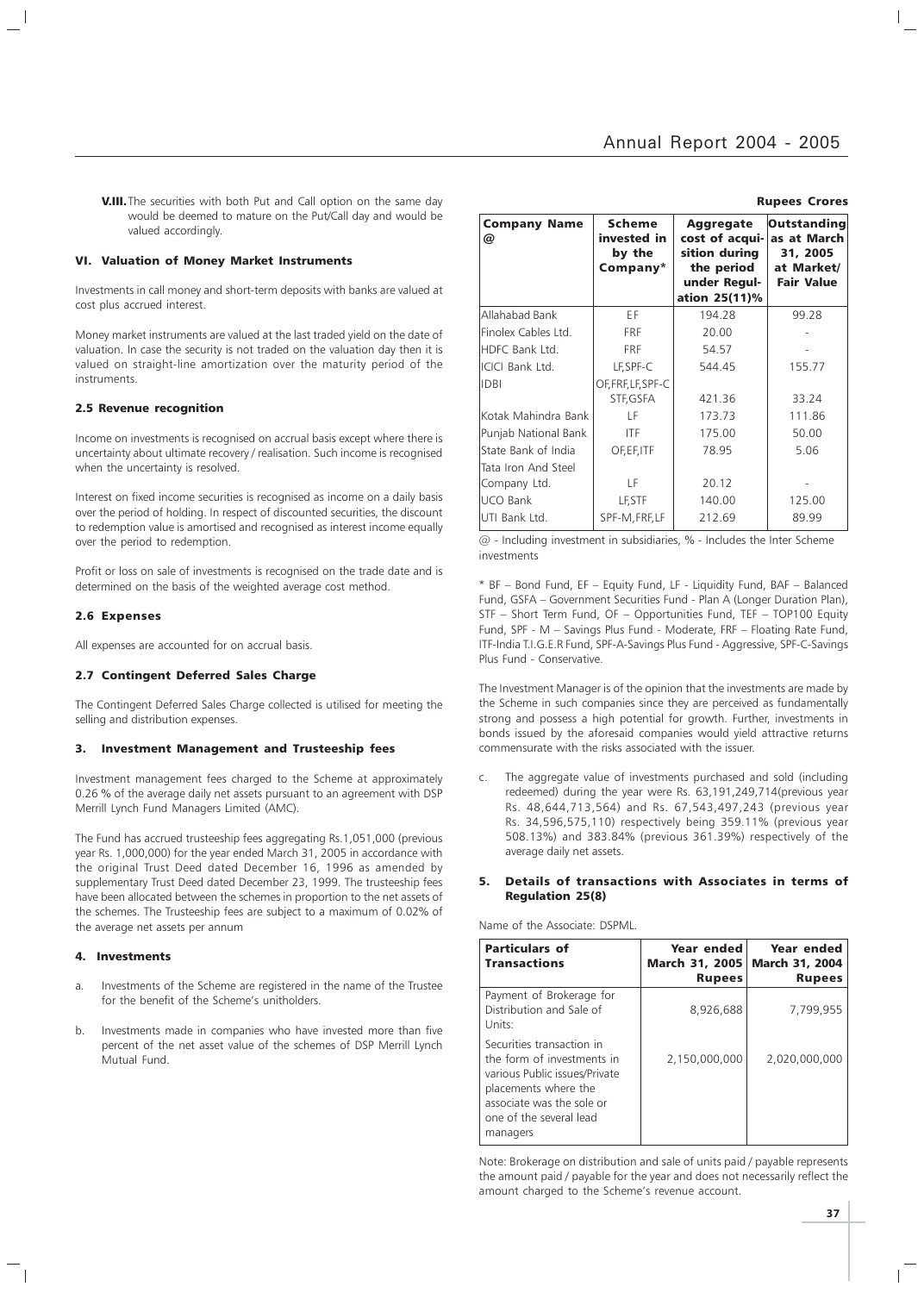#### 6. Distributable Income

 $\overline{\phantom{a}}$ 

|                                                                                                                                  |               | Year ended March 31, 2005   Year ended March 31, 2004 |
|----------------------------------------------------------------------------------------------------------------------------------|---------------|-------------------------------------------------------|
|                                                                                                                                  | <b>Rupees</b> | <b>Rupees</b>                                         |
| Net Income as per Revenue Account                                                                                                | 759,020,492   | 607,992,824                                           |
| Add: Balance of undistributed income as at the beginning of the year                                                             | 606,987,214   | 216,295,941                                           |
| Less: Unrealised appreciation on investments included in the<br>balance of undistributed income as at the beginning of the year. |               |                                                       |
| Less: Distributed to unitholders & distribution tax                                                                              | 479,208,737   | 217,301,551                                           |
| <b>Balance Distributable income</b>                                                                                              | 886,798,969   | 606,987,214                                           |

#### 7. Segment Information

The Scheme operates only in one segment viz. to primarily generate a reasonable return commensurate with low risk and a high degree of liquidity, from a portfolio of money market securities and high quality debt securities of issuers domiciled in India.

#### 8. Related Party Disclosure pursuant to Accounting Standard 18 issued by The Institute of Chartered Accountants of India

The following are the related parties by control:

- 1. DSP Merrill Lynch Fund Managers Ltd. (AMC)
- 2. DSP Merrill Lynch Trustee Company Private Limited (Trustee Company)
- 3. Key Management Personnel :
	- Mr. Alok Vajpeyi President (upto January 31, 2005)
	- Mr. Naganath Sundaresan President & Chief Investment Officer
	- Mr. Dhawal Dalal Fund Manager (upto June 30, 2003)
	- Mr. Sujoy Kr. Das Fund Manager (from July 01, 2003)
	- Mr. Pankaj Sharma Risk Manager
- 4. Associates
- DSP Merrill Lynch Limited (DSPML)
- 5. Schemes of DSP Merrill Lynch Mutual Fund managed by DSP Merrill Lynch Fund Managers Limited

During the year, the fund has entered into transactions with the following related parties. Those transactions along with related balances as at March 31, 2005 and March 31, 2004 and for the years then ended are presented in the following tables:- Rupees

|                                                             |                        |                            |                                                                                           |                            | napees                                                                                    |
|-------------------------------------------------------------|------------------------|----------------------------|-------------------------------------------------------------------------------------------|----------------------------|-------------------------------------------------------------------------------------------|
| <b>Nature of Transaction</b>                                | Year                   | <b>AMC</b>                 | <b>Trustee Company</b>                                                                    | <b>Associates: DSPML</b>   | <b>Total</b>                                                                              |
| Management Fees                                             | 2004-2005<br>2003-2004 | 45,761,904<br>41,035,118   |                                                                                           |                            | 45,761,904<br>41,035,118                                                                  |
| Brokerage on Unit Distribution<br>(refer note)              | 2004-2005<br>2003-2004 |                            |                                                                                           | 8,926,688<br>7,799,955     | 8,926,688<br>7,799,955                                                                    |
| Trustee Fee                                                 | 2004-2005<br>2003-2004 |                            | 352,146<br>131,800                                                                        |                            | 352,146<br>131,800                                                                        |
| Call and Repo lending<br>(Interest received)                | 2004-2005<br>2003-2004 |                            | 454,537,050 (interest<br>received 51,058)<br>246,500,000<br>(interest received<br>60,207) |                            | 454,537,050 (interest<br>received 51,058)<br>246,500,000<br>(interest received<br>60,207) |
| Value of Units Purchased<br>(at transaction NAVs)           | 2004-2005<br>2003-2004 | 220,198,834<br>317,391,726 |                                                                                           | 288,724,112<br>872,324,000 | 508,922,946<br>1,189,715,726                                                              |
| Value of Units Redeemed<br>(at transaction NAVs)            | 2004-2005<br>2003-2004 | 265,573,970<br>406,315,981 |                                                                                           | 540,370,849<br>904,234,849 | 805,944,819<br>1,310,550,830                                                              |
| Year-end Outstanding Units<br>(valued at last declared NAV) | 2004-2005<br>2003-2004 | 22,885,021<br>68,155,292   |                                                                                           | 250,052,293                | 22,885,021<br>318,207,585                                                                 |
| Dividend declared by the<br>Scheme                          | 2004-2005<br>2003-2004 | 2,698,834<br>2,042,262     |                                                                                           | 7,474,113                  | 10,172,947<br>2,042,262                                                                   |
| Year-end Other Payables                                     | 2004-2005<br>2003-2004 | 488,323<br>7,019,689       | 10,658<br>68,878                                                                          | 400,285<br>1,228,225       | 899,266<br>8,316,792                                                                      |

Note: Brokerage on distribution of units paid / payable represents the amount paid / payable for the year and does not necessarily reflect the amount charged to the Scheme's revenue account. Further, the year end balance is reflected in the books of the AMC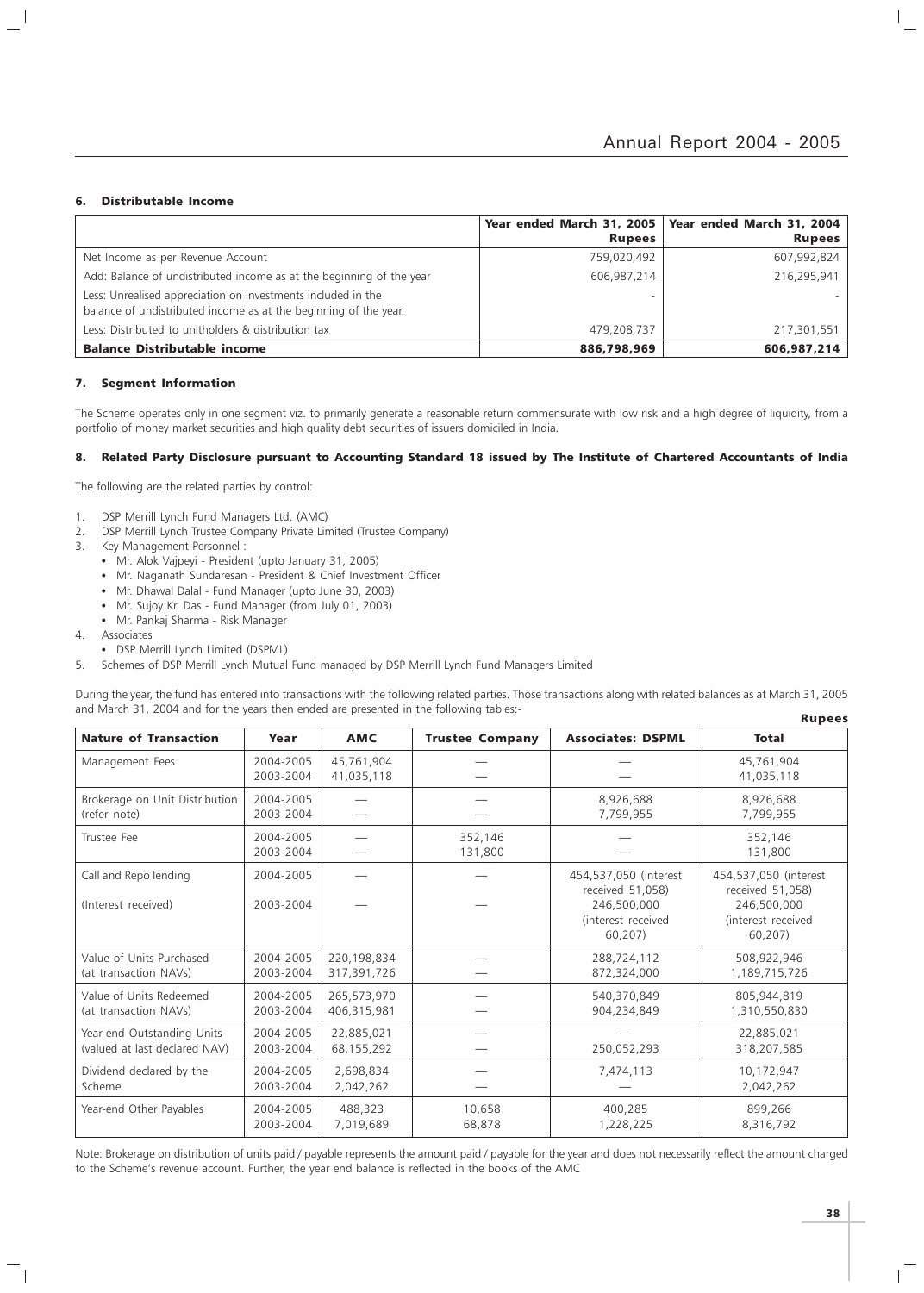$\mathbb{I}_+$ 

#### INTERSCHEME TRANSACTIONS

 $\frac{1}{2}$ 

|               |                    |               | <b>Rupees</b> |
|---------------|--------------------|---------------|---------------|
| <b>Scheme</b> | <b>Transaction</b> | 2004-2005     | 2003-2004     |
| BF            | Sell               | 448,558,483   |               |
| <b>STF</b>    | Sell               | 250.700.000   | 894,308,783   |
| SPF-M         | Sell               | 890.627.649   | 150.690.300   |
| BaF           | Sell               | 250,185,750   |               |
| <b>FRF</b>    | Sell               | 8,250,284,669 |               |
| SPF-A         | Sell               | 99.209.640    |               |
| SPF-C         | Sell               | 99,211,690    |               |
| ΒF            | Purchase           | 451.169.600   | 1,101,666,120 |
| <b>FRF</b>    | Purchase           | 1,546,204,030 | 400.000.000   |
| SPF-M         | Purchase           | 445.445.073   |               |
| <b>STF</b>    | Purchase           | 201.785.500   | 1.598.288.352 |

### 9. Contingent Liability: Nil

#### 10. Prior Year Comparatives

Prior year figures have been reclassified, wherever necessary, to conform to current years' presentation.

Rupees

### 11. Large holdings in the Scheme (over 25% of the NAV of the Scheme): Nil

### 12. Perspective Historical per Unit Statistics:

|    |                                                                                                                                                                                                                                                                                                          |         | March 31, 2005                         |         | March 31, 2004                           |                                        | March 31, 2003  |
|----|----------------------------------------------------------------------------------------------------------------------------------------------------------------------------------------------------------------------------------------------------------------------------------------------------------|---------|----------------------------------------|---------|------------------------------------------|----------------------------------------|-----------------|
| а. | Net asset value, at the end of the period:<br>Growth Plan (G)<br>Dividend Plan (D)<br>Daily Dividend Plan (DD)                                                                                                                                                                                           |         | 16.2093<br>12.4108<br>10.0100          |         | 15.4657<br>12.4071<br>10.0100            | 14.7182<br>12.4063                     |                 |
| b. | <b>Gross Income</b><br>(i) Income other than profit on sale of investment<br>(ii) Income from profit / (loss) on inter scheme sales/transfer of investment<br>(iii) Income from profit / (loss) on sale of investment to third party<br>(iv) Transfer to revenue account Income from past year's reserve |         | 0.9898<br>0.0031<br>(0.0043)<br>0.0039 |         | 0.3894<br>(0.0023)<br>(0.0170)<br>0.0005 | 1.1227<br>(0.0226)<br>0.0240<br>0.0014 |                 |
|    | c. Aggregate of expenses, write off, Amortisation and charges<br>(excluding change in unrealised depreciation in investments)                                                                                                                                                                            |         | 0.0995                                 |         | 0.0365                                   | 0.1071                                 |                 |
| d. | <b>Net Income</b> (excluding change in unrealised depreciation in investments)                                                                                                                                                                                                                           |         | 0.8930                                 |         | 0.3341                                   | 1.0184                                 |                 |
| е. | Unrealised appreciation/(depreciation) in value of investments                                                                                                                                                                                                                                           |         | 0.0063                                 |         | (0.0026)                                 | (0.0127)                               |                 |
| f. | <b>Repurchase and Resale Price</b>                                                                                                                                                                                                                                                                       | Growth  | <b>Dividend</b>                        | Growth  | <b>Dividend</b>                          | Growth                                 | <b>Dividend</b> |
|    | <b>Repurchase Price</b><br>- Highest Price                                                                                                                                                                                                                                                               | 16.2093 | WD-12,4308<br>DD-10.0261               | 15.4657 | D- 12.4135<br>DD-10.0131                 | 14.7182                                | 12.3867         |
|    | - Lowest Price                                                                                                                                                                                                                                                                                           | 15.4676 | WD-12,4000<br>DD-10.0100               | 14.7228 | D-12.4000<br>DD-10.0004                  | 13.7746                                | 12.3992         |
|    | <b>Resale Price</b><br>- Highest Price                                                                                                                                                                                                                                                                   | 16.2093 | WD-12.4308<br>DD-10.0261               | 15.4657 | D-12.4135<br>DD-10.0131                  | 14.7182                                | 12.4177         |
|    | - Lowest Price                                                                                                                                                                                                                                                                                           | 15.4676 | WD-12,4000<br>DD-10.0100               | 14.7228 | D-12,4000<br>DD-10.0004                  | 13.8091                                | 12.3992         |
| q. | Ratio of expenses to average daily net assets by percentage                                                                                                                                                                                                                                              |         | 0.51%                                  |         | 0.52%                                    | 0.68%                                  |                 |
| h. | Ratio of gross income to average daily net assets by percentage<br>(excluding transfer to revenue account from past years' reserve but<br>including unrealised appreciation / depreciation on investments)                                                                                               |         | 5.12%                                  |         | 5.26%                                    | 7.02%                                  |                 |

#### Notes:

 $\overline{\phantom{a}}_1$ 

1. The highest and lowest repurchase price of the units of the Scheme has been determined after deducting from the highest and lowest declared NAV, the maximum CDSC applicable.

2. The per unit calculations are based on the number of units outstanding at the end of the financial year.

3. P/E ratio is not applicable since the units are not listed on any stock exchange.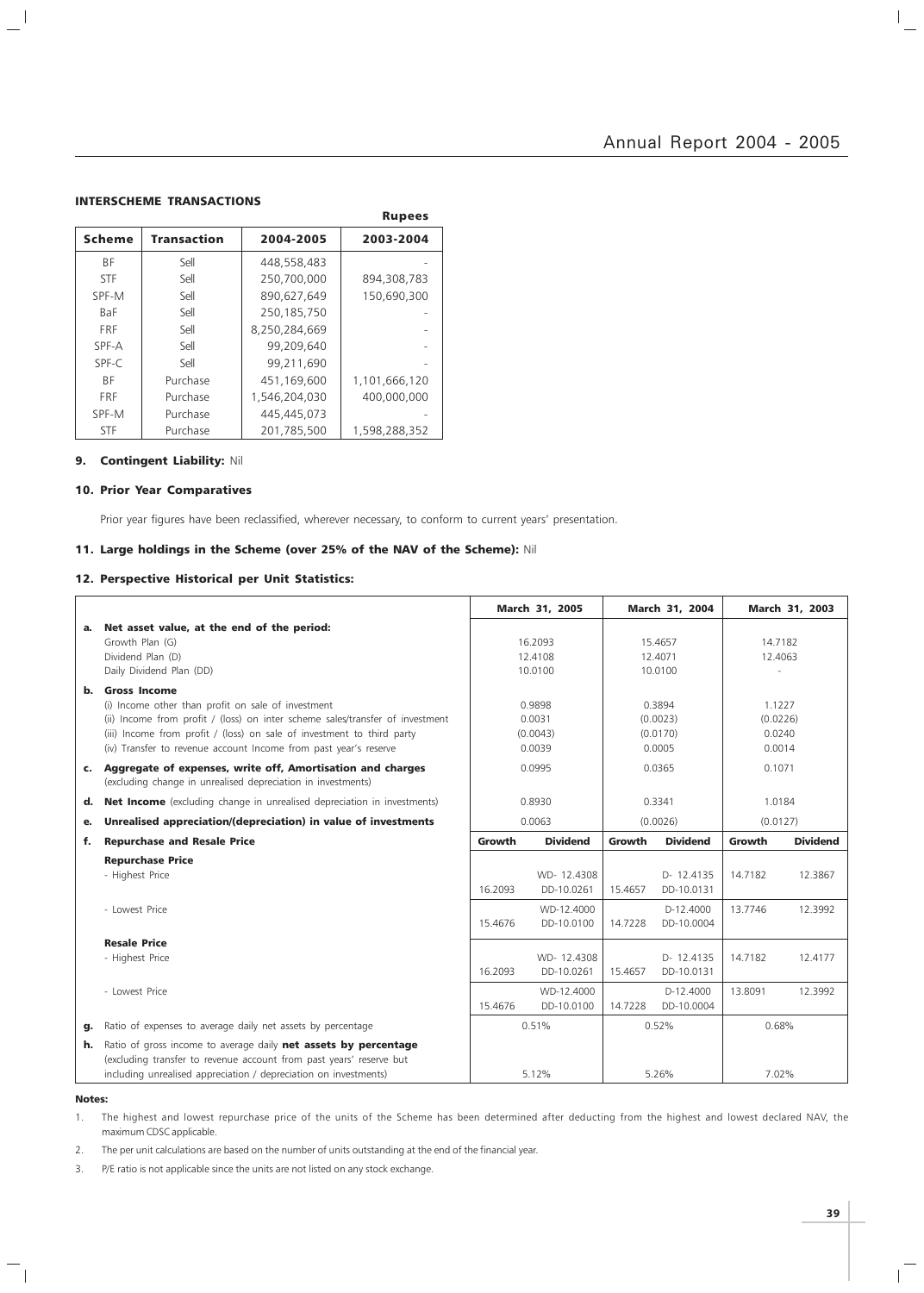$\overline{a}$ 

## DSP MERRILL LYNCH LIQUIDITY FUND

# Statement of Portfolio Holding as at March 31, 2005

 $\mathbf{u}^{\dagger}$ 

 $\overline{\phantom{a}}_1$ 

## (Referred to in Schedule 4 forming part of the Balance Sheet as at March 31, 2005)

| SR.NO<br><b>NAME OF THE INSTRUMENT</b>                  | <b>RATING</b> | <b>QUANTITY</b> | <b>MARKET</b><br><b>VALUE</b><br>(RUPEES) | % TO NET<br><b>ASSETS</b> |
|---------------------------------------------------------|---------------|-----------------|-------------------------------------------|---------------------------|
| <b>DEBT INSTRUMENTS</b>                                 |               |                 |                                           |                           |
| (a) Listed / Awaiting listing on Stock Exchanges        |               |                 |                                           |                           |
| <b>BANKS</b><br>State Bank of India 2005 **<br>1        |               | 500             | 50,621,550                                | 0.42%<br>0.42%            |
|                                                         | AAA           |                 | 50,621,550                                |                           |
| <b>FINANCE</b>                                          |               |                 | 2,605,007,900                             | 21.47%                    |
| Mahindra & Mahindra Financial Services FRN 2007 **<br>2 | $AA+$         | 200             | 200,000,000                               | 1.65%                     |
| 3<br>Mahindra & Mahindra Financial Services FRN 2007 ** | $AA+$         | 200             | 201,719,000                               | 1.66%                     |
| Citicorp Finance India FRN 2007 **<br>4                 | AAA           | 400             | 400,000,000                               | 3.30%                     |
| Citi Financial Consumer Finance India FRN 2007 **<br>5  | AAA           | 500             | 500,000,000                               | 4.12%                     |
| Citi Financial Consumer Finance India FRN 2007 **<br>6  | AAA           | 100             | 100,000,000                               | 0.82%                     |
| 7<br>Citi Financial Consumer Finance India FRN 2007 **  | AAA           | 150             | 150,000,000                               | 1.24%                     |
| 8<br>HDFC Step up Putable 2010 **                       | <b>AAA</b>    | 500             | 499,499,000                               | 4.12%                     |
| Kotak Mahindra Primus FRN 2007 **<br>9                  | AA            | 450             | 453,789,900                               | 3.74%                     |
| 10 Sundaram Finance FRN 2007 **                         | AAA           | 100             | 100,000,000                               | 0.82%                     |
| <b>TOTAL</b>                                            |               |                 | 2,655,629,450                             | 21.89%                    |
| (b) Unlisted / Privately Placed                         |               |                 |                                           |                           |
| <b>BANKS</b>                                            |               |                 | 203,861,076                               | 1.68%                     |
| 11 Retail Trust February 2005 Series A6 **              | LAAA          | 20              | 203,861,076                               | 1.68%                     |
| <b>FINANCE</b>                                          |               |                 | 450,764,100                               | 3.72%                     |
| 12 GE Capital Services India FRN 2005 **                | AAA           | 15              | 150,764,100                               | 1.24%                     |
| 13 Lakshmi General Finance FRN 2007 **                  | <b>MAAA</b>   | 30              | 300,000,000                               | 2.47%                     |
| <b>TOTAL</b>                                            |               |                 | 654,625,176                               | 5.40%                     |
| <b>FIXED DEPOSIT</b>                                    |               |                 |                                           |                           |
| <b>BANKS</b>                                            |               |                 | 2,250,000,000                             | 18.54%                    |
| 14 UCO Bank 2005                                        | Unrated       |                 | 750,000,000                               | 6.18%                     |
| 15 Punjab National Bank 2005                            | Unrated       |                 | 500,000,000                               | 4.12%                     |
| 16 Allahabad Bank 2005                                  | Unrated       |                 | 500,000,000                               | 4.12%                     |
| 17 UCO Bank 2005                                        | Unrated       |                 | 500,000,000                               | 4.12%                     |
| <b>TOTAL</b>                                            |               |                 | 2,250,000,000                             | 18.54%                    |
| <b>MONEY MARKET INSTRUMENTS</b>                         |               |                 |                                           |                           |
| <b>Certificate of Deposit</b>                           |               |                 |                                           |                           |
| <b>BANKS</b>                                            |               |                 | 4,354,611,580                             | 35.89%                    |
| 18 Allahabad Bank 2005 **                               | $P1 +$        | 5,000           | 492,788,000                               | 4.06%                     |
| 19 ICICI Bank 2005 **                                   | $P1 +$        | 2.000           | 189,357,084                               | 1.56%                     |
| 20 ICICI Bank 2005 **                                   | $P1 +$        | 1,000           | 94,932,206                                | 0.78%                     |
| 21 ICICI Bank 2005 **                                   | $P1 +$        | 9,500           | 926,999,745                               | 7.64%                     |
| 22 ICICI Bank 2005 **                                   | $P1 +$        | 1,500           | 147,696,850                               | 1.22%                     |
| 23 ICICI Bank 2005 **                                   | $P1 +$        | 2,000           | 198,738,512                               | 1.64%                     |
| 24 Federal Bank 2005 **                                 | $P1 +$        | 5,000           | 493,022,000                               | 4.06%                     |
| 25 Kotak Mahindra Bank 2005 **                          | $P1 +$        | 5,000           | 475,349,500                               | 3.92%                     |
| 26 Kotak Mahindra Bank 2005 **                          | $P1 +$        | 2,000           | 189,421,400                               | 1.56%                     |
| 27 Karnataka Bank 2005 **                               | $A1 +$        | 2,500           | 246,409,250                               | 2.03%                     |
| 28 UTI Bank 2005 **                                     | $A1+$         | 9,500           | 899,897,033                               | 7.42%                     |
| <b>TOTAL</b>                                            |               |                 | 4,354,611,580                             | 35.89%                    |
|                                                         |               |                 |                                           |                           |

 $\overline{\mathbb{F}}$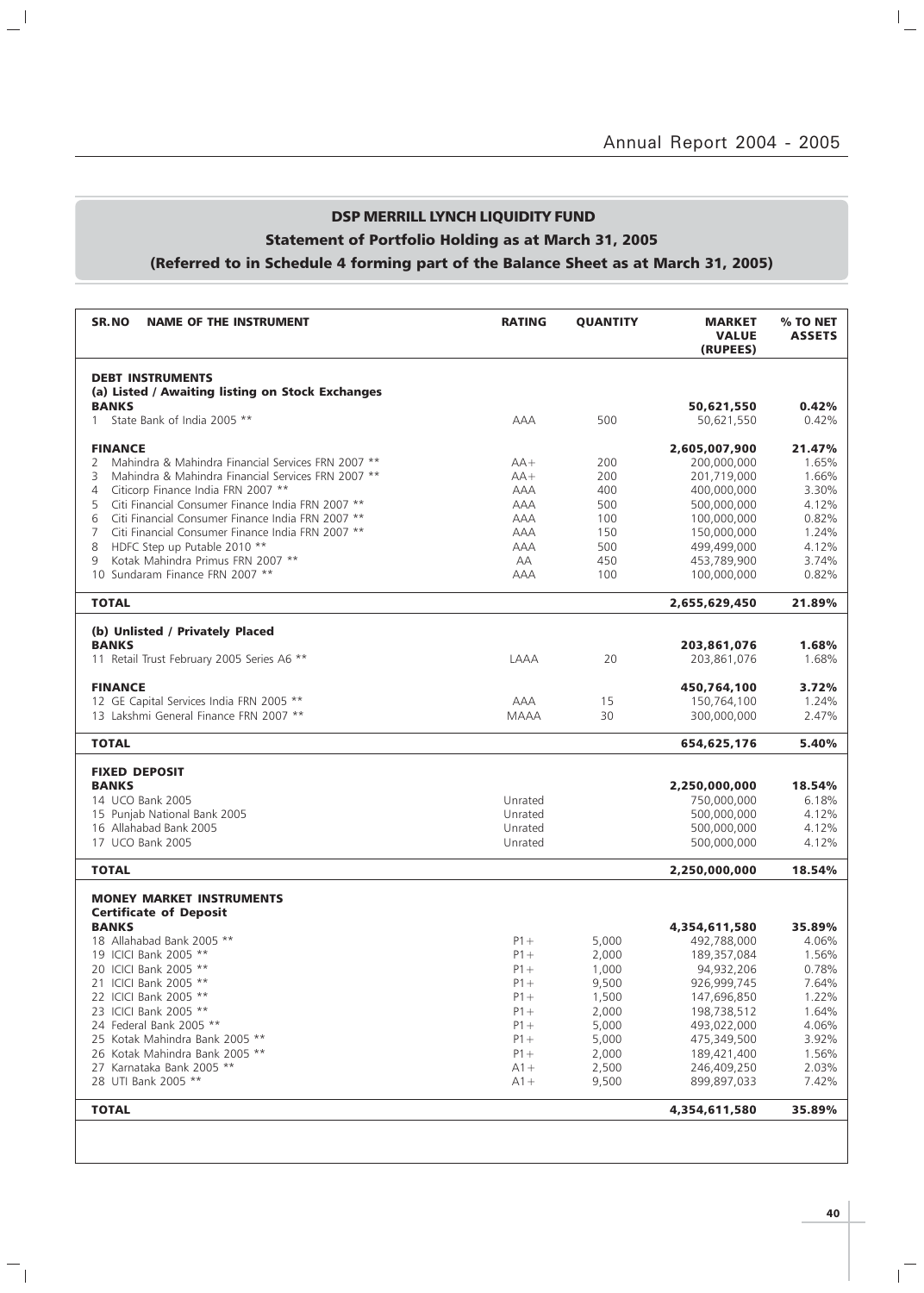$\overline{a}$ 

| SR.NO<br><b>NAME OF THE INSTRUMENT</b>             | <b>RATING</b> | <b>QUANTITY</b> | <b>MARKET</b><br><b>VALUE</b><br>(RUPEES) | % TO NET<br><b>ASSETS</b> |
|----------------------------------------------------|---------------|-----------------|-------------------------------------------|---------------------------|
| <b>Commercial Paper</b>                            |               |                 |                                           |                           |
| <b>BANKS</b>                                       |               |                 | 332,381,000                               | 2.74%                     |
| 29 IDBI 2005 **                                    | $P1 +$        | 700             | 332,381,000                               | 2.74%                     |
| <b>FINANCE</b>                                     |               |                 | 1,505,680,300                             | 12.41%                    |
| 30 Citicorp Finance India 2005 **                  | $P1 +$        | 100             | 48,716,950                                | 0.40%                     |
| GE Capital Services 2005 **<br>31                  | $P1 +$        | 500             | 245,503,750                               | 2.02%                     |
| 32 Power Finance 2005 **                           | $P1 +$        | 1,300           | 638,088,300                               | 5.26%                     |
| 33 Standard Chartered Inv. & Loans (India) 2005 ** | $P1 +$        | 200             | 97,957,300                                | 0.81%                     |
| 34 Standard Chartered Inv. & Loans (India) 2005 ** | $P1+$         | 1,000           | 475,414,000                               | 3.92%                     |
| <b>TOTAL</b>                                       |               |                 | 1,838,061,300                             | 15.15%                    |
| <b>Cash &amp; Cash Equivalents</b>                 |               |                 |                                           |                           |
| Money at call with Banks and Others                |               |                 | 1,500,000                                 | 0.01%                     |
| Reverse Repo Investments / CBLO                    |               |                 | 207,446,621                               | 1.71%                     |
| <b>TOTAL</b>                                       |               |                 | 208,946,621                               | 1.72%                     |
| Net Receivables / (Payables)                       |               |                 | 171,193,961                               | 1.41%                     |
| <b>TOTAL NET ASSETS</b>                            |               |                 | 12,133,068,088                            | 100.00%                   |
|                                                    |               |                 |                                           |                           |

\*\* Non Traded / Thinly Traded Securities in accordance with SEBI Regulations / Guidelines

 $\frac{1}{2}$ 

 $\overline{\phantom{a}}_1$ 

 $\overline{\mathbb{F}}$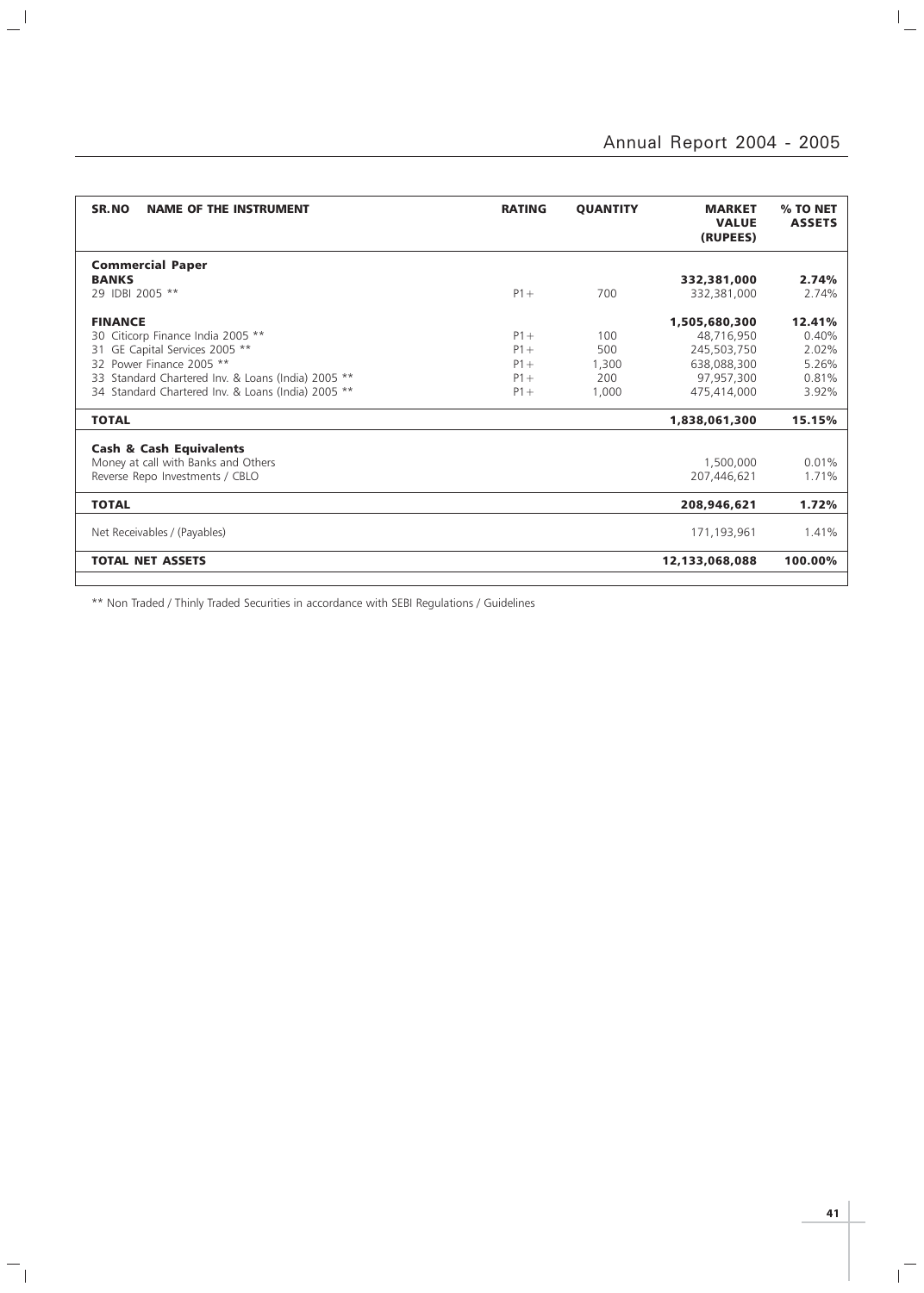### DSP MERRILL LYNCH MUTUAL FUND DSP MERRILL LYNCH MUTUAL FUND – BALANCED FUND AUDITORS' REPORT

To the Trustee of

#### DSP MERRILL LYNCH MUTUAL FUND – BALANCED FUND:

- 1 We have audited the attached balance sheet of DSP MERRILL LYNCH MUTUAL FUND – BALANCED FUND ('the Scheme') as at March 31, 2005 and also the revenue account for the year ended on that date annexed thereto. These financial statements are the responsibility of the management of DSP Merrill Lynch Fund Managers Ltd., the Scheme's asset managers. Our responsibility is to express an opinion on these financial statements based on our audit.
- 2. We conducted our audit in accordance with auditing standards generally accepted in India. Those standards require that we plan and perform the audit to obtain reasonable assurance about whether the financial statements are free of material misstatement. An audit includes examining, on a test basis, evidence supporting the amounts and disclosures in the financial statements. An audit also includes assessing the accounting principles used and significant estimates made by management, as well as evaluating the overall financial statement presentation. We believe that our audit provides a reasonable basis for our opinion.
- 3. We report that:
	- i. We have obtained all the information and explanations, which, to the best of our knowledge and belief, were necessary for the purposes of our audit.
	- ii. The balance sheet and revenue account dealt with by this report are in agreement with the books of account.
	- iii. In our opinion, the balance sheet and revenue account dealt with by this report have been prepared in conformity with the accounting policies and standards specified in the Eighth, Ninth and Tenth Schedules to the Securities and Exchange Board of India (Mutual Funds) Regulations, 1996 ('the Regulations').
- iv. In our opinion, and to the best of our information and according to the explanations given to us, the said financial statements give the information required by the Regulations as applicable, and give a true and fair view in conformity with the accounting principles generally accepted in India:
	- a) in the case of the balance sheet, of the state of affairs of the Scheme as at March 31, 2005; and
	- b) in the case of the revenue account, of the surplus for the year ended on that date.

### For S.R. BATLIBOI & CO. Chartered Accountants

#### per Hemal Shah

Partner Membership No.: 42650

Mumbai, April 27, 2005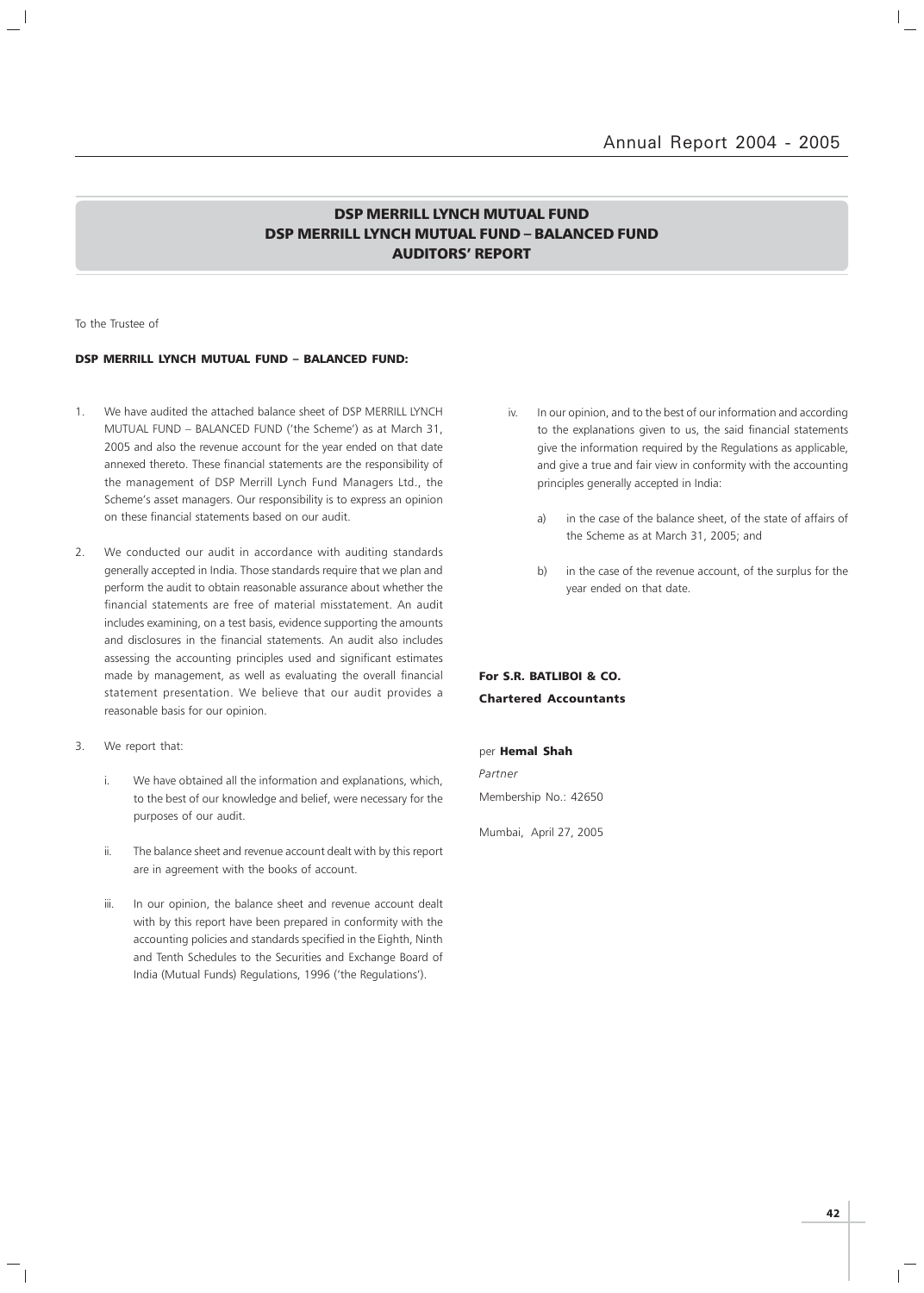$\vert$ 

### DSP MERRILL LYNCH MUTUAL FUND DSP MERRILL LYNCH BALANCED FUND BALANCE SHEET AS AT MARCH 31, 2005

|                                                                          | <b>Schedule</b> | As at<br>31.03.2005<br><b>Rupees</b>       | As at<br>31.03.2004<br><b>Rupees</b>    |
|--------------------------------------------------------------------------|-----------------|--------------------------------------------|-----------------------------------------|
| <b>LIABILITIES</b>                                                       |                 |                                            |                                         |
| Unit Capital<br>Reserves & Surplus<br>Current Liabilities and Provisions | 2<br>3          | 1,419,332,894<br>915,345,934<br>12,815,402 | 741,760,166<br>389,389,836<br>6,153,888 |
|                                                                          |                 | 2,347,494,230                              | 1,137,303,890                           |
| <b>ASSETS</b>                                                            |                 |                                            |                                         |
| Investments<br>Deposits<br>Other Current Assets                          | 4<br>5<br>6     | 2,297,127,583<br>4,790,752<br>45,575,895   | 1,036,109,259<br>300,000<br>100,894,631 |
|                                                                          |                 | 2,347,494,230                              | 1,137,303,890                           |
| Notes to Accounts                                                        | 8               |                                            |                                         |

The schedules referred to the above and the notes to accounts form an integral part of the accounts.

As per our attached report of even date

For S. R. Batliboi & Co. The Community of Latin Structure For DSP Merrill Lynch For DSP Merrill Lynch For DSP Merrill Lynch Chartered Accountants Trustee Co. Pvt. Ltd. Fund Managers Ltd.

 $\overline{\phantom{a}}$ 

 $\mathcal{L}$ 

Partner Chairman Director (Chairman Chairman Chairman Director Director Director Membership no. 42650 Mumbai, April 27, 2005

Mumbai, April 27, 2005 Director Director

 $\mathord{\hspace{1pt}\text{--}\hspace{1pt}}_\parallel$ 

per Hemal Shah Shah Shitin D Desai New York K R V Subrahmanian

S. S. Thakur Ranjan Pant

Mumbai, April 26, 2005 Naganath Sundaresan President & Chief Investment **Officer** 

> Anup Maheshwari Fund Manager

Mumbai, April 26, 2005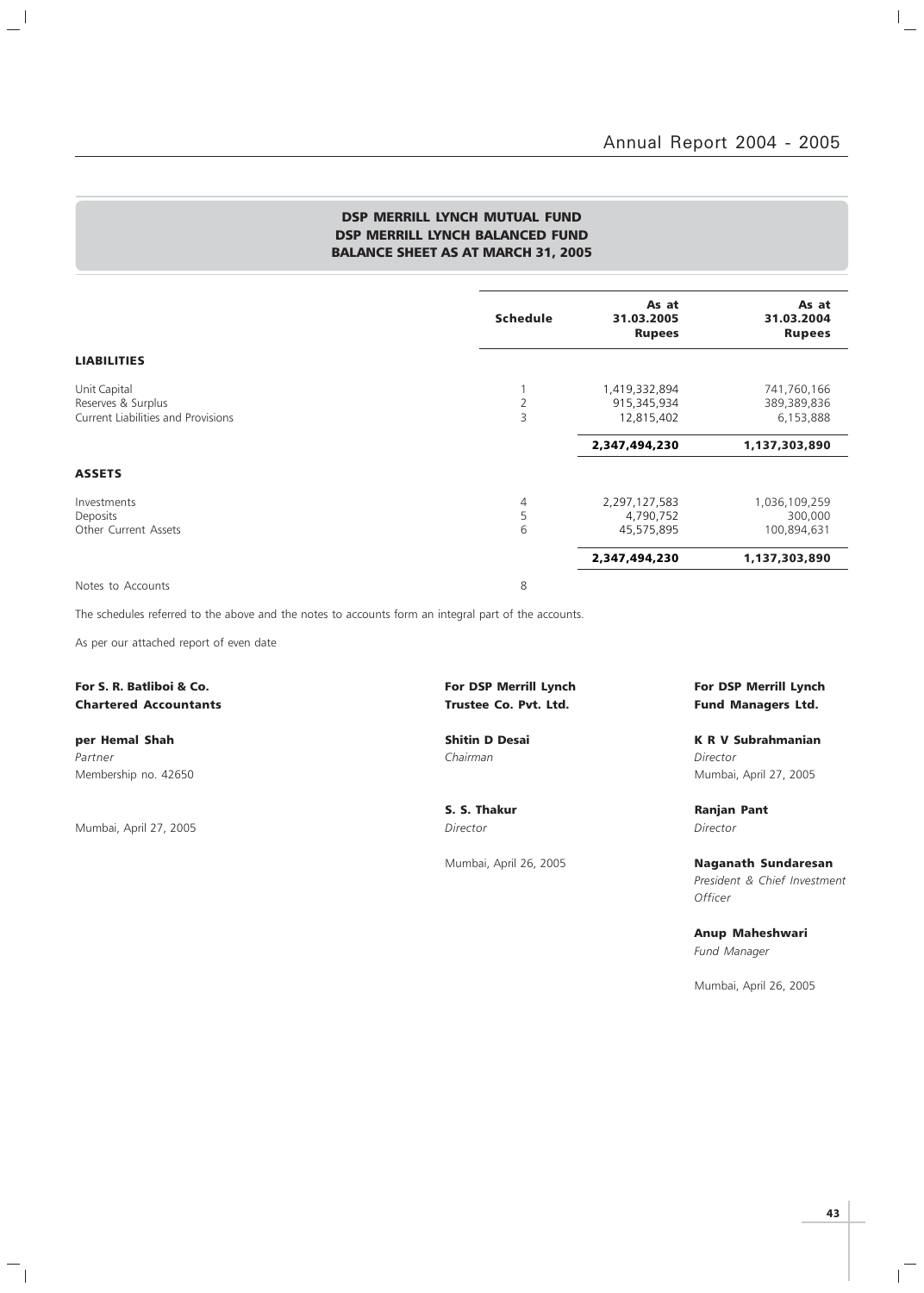$\vert$  $\equiv$ 

### DSP MERRILL LYNCH MUTUAL FUND DSP MERRILL LYNCH BALANCED FUND REVENUE ACCOUNT FOR THE YEAR ENDED MARCH 31, 2005

|                                                                         | <b>Schedule</b> | <b>Year ended</b><br>31.03.2005<br><b>Rupees</b> | <b>Year ended</b><br>31.03.2004<br><b>Rupees</b> |
|-------------------------------------------------------------------------|-----------------|--------------------------------------------------|--------------------------------------------------|
| <b>INCOME &amp; GAINS</b>                                               |                 |                                                  |                                                  |
| Dividend                                                                |                 | 20,578,515                                       | 12,440,613                                       |
| Interest                                                                | 7               | 36,703,630                                       | 16,396,667                                       |
| Profit on sale/redemption of investments (net)                          |                 | 179,085,404                                      | 201,192,176                                      |
| Write back of provision for unrealised loss in the value of investments |                 | 1,023,390                                        | 3,658,053                                        |
|                                                                         |                 | 237,390,939                                      | 233,687,509                                      |
| <b>EXPENSES &amp; LOSSES</b>                                            |                 |                                                  |                                                  |
| Management fees                                                         |                 | 19,181,619                                       | 9,249,111                                        |
| Additional Management fees                                              |                 | 4,170,529                                        | 1,856,963                                        |
| Transfer agents fees & expenses                                         |                 | 3,136,219                                        | 1,405,412                                        |
| Custodian Fees & Transaction charges                                    |                 | 955,458                                          | 802,147                                          |
| Trusteeship fees                                                        |                 | 25,064                                           | 18,900                                           |
| Marketing expenses                                                      |                 | 5,004,628                                        | 1,875,708                                        |
| Payment to Auditor                                                      |                 |                                                  |                                                  |
| Audit fees                                                              |                 | 81,000                                           | 56,500                                           |
| Other matters including reimbursement of expenses                       |                 | 786                                              | 800                                              |
| Other operating expenses                                                |                 | 274,175                                          | 102,272                                          |
| Change in net unrealised loss in the value of investments               |                 | 524,271                                          | 778,907                                          |
|                                                                         |                 | 33,353,749                                       | 16,146,720                                       |
| Excess of income and gains over expenses and losses                     |                 | 204,037,190                                      | 217,540,789                                      |
| Add / (Less): Income Equalization Account                               |                 | 43,129,516                                       | 51,643,258                                       |
| Income available for appropriation                                      |                 | 247,166,706                                      | 269,184,047                                      |
| <b>Appropriation</b>                                                    |                 |                                                  |                                                  |
| Income distribution during the year (refer to note 3 of schedule 8)     |                 | 267,849,243                                      | 49,401,335                                       |
| <b>Retained Surplus carried forward to Balance Sheet</b>                |                 | (20, 682, 537)                                   | 219,782,712                                      |
| Notes to Accounts                                                       | 8               |                                                  |                                                  |

The schedules referred to the above and the notes to accounts form an integral part of the accounts.

As per our attached report of even date

#### For S. R. Batliboi & Co. The S. R. Batliboi & Co. For DSP Merrill Lynch For DSP Merrill Lynch For DSP Merrill Lynch<br>Chartered Accountants Trustee Co. Pvt. Ltd. Fund Managers Ltd. **Chartered Accountants**

Partner Chairman Director (Chairman Chairman Chairman Director Director Director

 $\mathbf{I}$ 

Mumbai, April 27, 2005

 $\frac{1}{\sqrt{2}}$ 

**S. S. Thakur S. S. Thakur Ranjan Pant** Director

**per Hemal Shah Shitin D Desai K R V Subrahmanian**<br>Partner **K R V Subrahmanian**<br>Chairman Chairman Membership no. 42650 Mumbai, April 27, 2005

Mumbai, April 26, 2005 Naganath Sundaresan President & Chief Investment **Officer** 

> Anup Maheshwari Fund Manager

Mumbai, April 26, 2005

**44**

 $\mathbb{R}$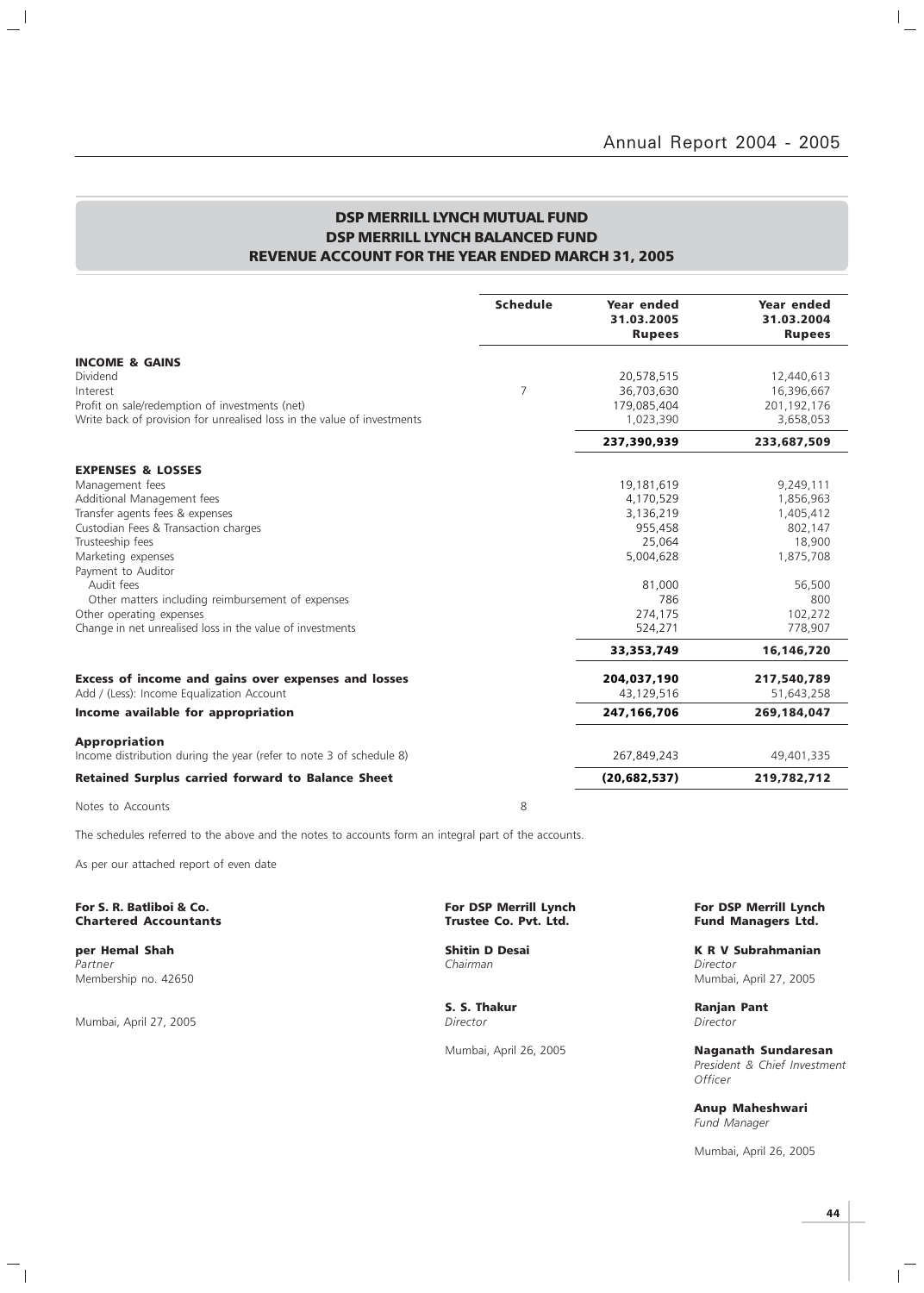$\overline{a}$ 

### DSP MERRILL LYNCH MUTUAL FUND DSP MERRILL LYNCH BALANCED FUND SCHEDULES FORMING PART OF THE ACCOUNTS FOR THE YEAR ENDED MARCH 31, 2005

Schedule

 $\mathbf{a}^{\dagger}$ 

 $\overline{\phantom{a}}_1$ 

|   |                                     |                 | As at         |                 | As at         |  |  |
|---|-------------------------------------|-----------------|---------------|-----------------|---------------|--|--|
| 1 | <b>UNIT CAPITAL</b>                 |                 | 31.03.2005    |                 | 31.03.2004    |  |  |
|   | Issued and subscribed:              | <b>Units</b>    | <b>Rupees</b> | <b>Units</b>    | <b>Rupees</b> |  |  |
|   | Units of Rs. 10 each fully paid up  |                 |               |                 |               |  |  |
|   | Opening Balance                     | 74,176,016.542  | 741.760.166   | 54,707,673.739  | 547,076,738   |  |  |
|   | Capital issued during the year      | 158,186,949.142 | 1,581,869,491 | 66,642,042.369  | 666,420,424   |  |  |
|   |                                     | 232,362,965.684 | 2,323,629,657 | 121,349,716.108 | 1,213,497,162 |  |  |
|   | Redemptions during the year         | 90,429,676.323  | 904,296,763   | 47.173.699.566  | 471,736,996   |  |  |
|   | Unit Capital at the end of the year | 141,933,289.361 | 1,419,332,894 | 74.176.016.542  | 741,760,166   |  |  |
|   | Growth Plan                         | 19,372,371.398  | 193,723,714   | 10,310,890.466  | 103,108,905   |  |  |
|   | Dividend Plan                       | 122,560,917.963 | 1.225.609.180 | 63,865,126.076  | 638,651,261   |  |  |
|   | Unit Capital at the end of the year | 141.933.289.361 | 1,419,332,894 | 74.176.016.542  | 741.760.166   |  |  |

| 2 | <b>RESERVES AND SURPLUS</b>                               | As at<br>31.03.2005<br><b>Rupees</b> | As at<br>31.03.2004<br><b>Rupees</b> |
|---|-----------------------------------------------------------|--------------------------------------|--------------------------------------|
|   | <b>Unit Premium Reserve</b>                               |                                      |                                      |
|   | Opening balance                                           | 45,366,249                           | (2,447,223)                          |
|   | Net premium on issue /redemption of units during the year | 465,897,580                          | 99,456,730                           |
|   | Transfer from / (to) Income Equalisation Account          | (43, 129, 516)                       | (51, 643, 258)                       |
|   | <b>Closing balance</b>                                    | 468,134,313                          | 45,366,249                           |
|   | <b>Retained Surplus</b>                                   |                                      |                                      |
|   | Opening balance                                           | 173,382,758                          | (46,399,954)                         |
|   | Add: Surplus transferred from Revenue Account             | (20, 682, 537)                       | 219,782,712                          |
|   | <b>Closing balance</b>                                    | 152,700,221                          | 173,382,758                          |
|   | <b>Unrealised Appreciation on Investments</b>             |                                      |                                      |
|   | Opening Balance                                           | 170,640,829                          | 3,161,800                            |
|   | Less: Reversed during the year                            | (170, 640, 829)                      | (3, 161, 800)                        |
|   | Add: Unrealised appreciation as at year end               | 294,511,400                          | 170,640,829                          |
|   | <b>Closing balance</b>                                    | 294,511,400                          | 170,640,829                          |
|   |                                                           | 915,345,934                          | 389,389,836                          |
|   |                                                           | As at                                | As at                                |
| 3 | <b>CURRENT LIABILITIES &amp; PROVISIONS</b>               | 31.03.2005                           | 31.03.2004                           |
|   |                                                           | <b>Rupees</b>                        | <b>Rupees</b>                        |
|   | Sundry creditors                                          | 5,316,926                            | 1,838,289                            |
|   | Payable for units repurchased / switch out                | 6,761,257                            | 3,913,255                            |
|   | Unclaimed redemption / distributed income                 | 238,538                              | 54,844                               |
|   | Other liabilities                                         | 498,681                              | 347,500                              |
|   |                                                           | 12,815,402                           | 6,153,888                            |

 $\overline{1}$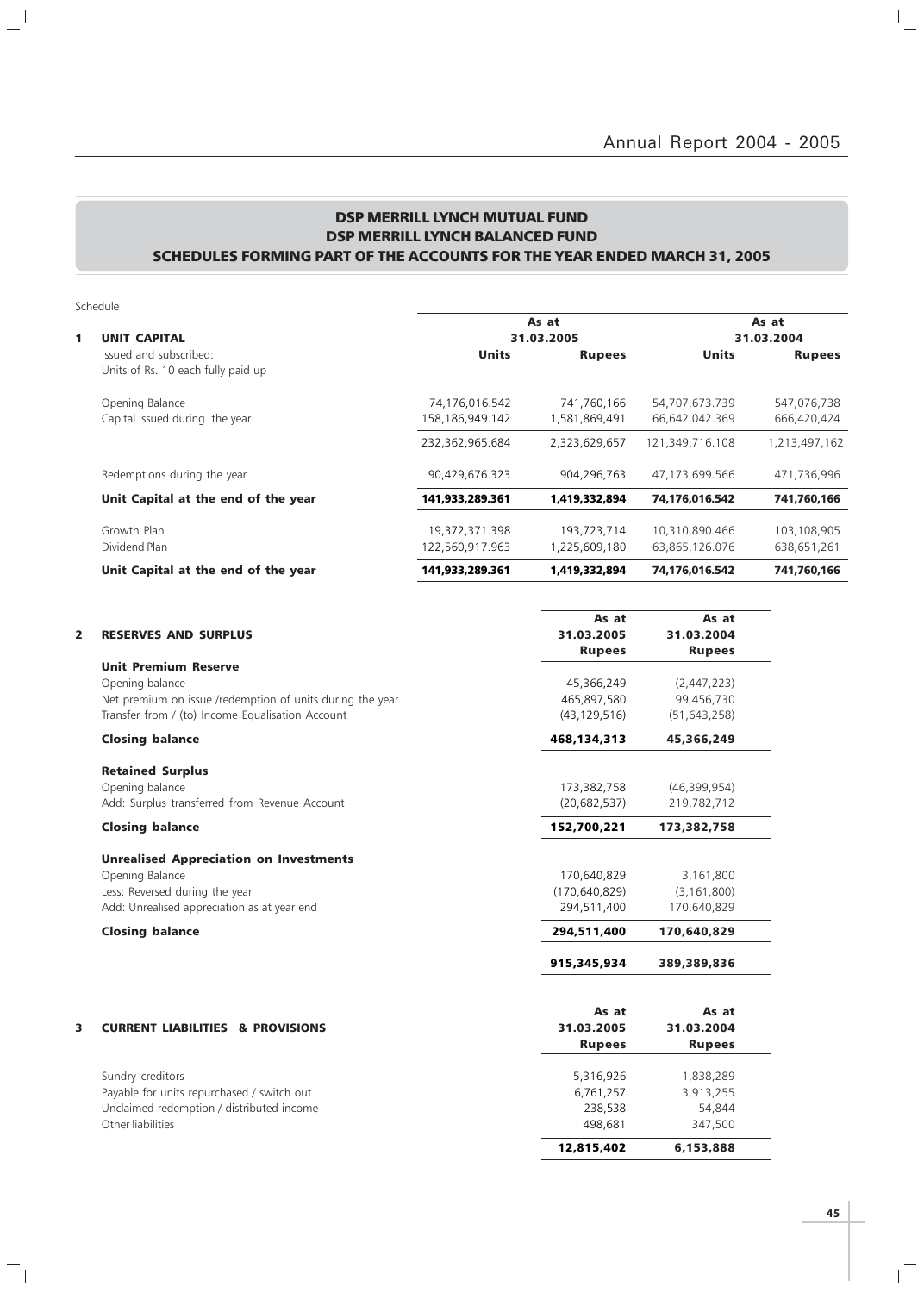### DSP MERRILL LYNCH MUTUAL FUND DSP MERRILL LYNCH BALANCED FUND SCHEDULES FORMING PART OF THE ACCOUNTS FOR THE YEAR ENDED MARCH 31, 2005

|                               |  |               | As at             |             | As at             |  |
|-------------------------------|--|---------------|-------------------|-------------|-------------------|--|
| <b>INVESTMENTS</b><br>4       |  |               | 31.03.2005        |             |                   |  |
|                               |  |               | <b>Rupees</b>     |             | <b>Rupees</b>     |  |
|                               |  | Cost          | Market/           | Cost        | Market/           |  |
|                               |  |               | <b>Fair value</b> |             | <b>Fair value</b> |  |
| <b>Equity Shares</b>          |  |               |                   |             |                   |  |
| Listed or awaiting listing    |  | 1,117,576,209 | 1,412,054,799     | 563,508,875 | 734,002,404       |  |
| Unlisted                      |  | 14.522.501    | 1.003.151         | 14.522.501  | 252,101           |  |
| <b>Preference Shares</b>      |  | 59,160        | 54,723            | 59,160      | 56,794            |  |
| <b>Government Securities</b>  |  | 99,522,500    | 99,000,300        | 220,270,000 | 220,417,300       |  |
| <b>Bonds &amp; Debentures</b> |  |               |                   |             |                   |  |
| Listed or awaiting listing    |  | 634,971,800   | 635,004,610       | 31,653,000  | 31,380,660        |  |
| Unlisted / Private Placement  |  | 150,010,000   | 150,010,000       | 50,000,000  | 50,000,000        |  |
|                               |  | 2,016,662,170 | 2.297.127.583     | 880.013,536 | 1,036,109,259     |  |

Note: Refer to the attached Statement of Portfolio as at March 31, 2005

 $\mathbb{L}^{\mathbb{I}}$ 

 $\overline{\phantom{a}}_1$ 

|   |                                                                 | As at<br>31.03.2005 | As at         |
|---|-----------------------------------------------------------------|---------------------|---------------|
| 5 | <b>DEPOSITS</b>                                                 |                     | 31.03.2004    |
|   | Money at call with :                                            | <b>Rupees</b>       | <b>Rupees</b> |
|   | - Institutions                                                  | 3,500,000           |               |
|   | Margin money for derivatives                                    | 990,752             |               |
|   | Margin Money with The Clearing Corporation of India Ltd. (CCIL) | 300,000             | 300,000       |
|   |                                                                 |                     |               |
|   |                                                                 | 4,790,752           | 300,000       |
|   |                                                                 | As at               | As at         |
| 6 | <b>OTHER CURRENT ASSETS</b>                                     | 31.03.2005          | 31.03.2004    |
|   |                                                                 | <b>Rupees</b>       | <b>Rupees</b> |
|   |                                                                 |                     |               |
|   | Balances with banks in current account                          | 8,992,703           | 28,539,841    |
|   | Receivable for units switch in                                  | 2,197,581           | 586,839       |
|   | Contracts for sale of investments                               | 9,411,438           | 13,582,969    |
|   | Outstanding and accrued income                                  | 16,916,987          | 9,818,210     |
|   | Tax deducted at source                                          | 58,063              | 52,648        |
|   | Collateralised Lending (reverse repurchase transactions)        | 7,999,123           | 48,314,124    |
|   |                                                                 | 45,575,895          | 100,894,631   |
|   |                                                                 | Year ended          | Year ended    |
|   |                                                                 | 31.03.2005          | 31.03.2004    |
| 7 | <b>INTEREST</b>                                                 | <b>Rupees</b>       | <b>Rupees</b> |
|   |                                                                 |                     |               |
|   | Collateralised lending (reverse repurchase transactions)        | 7,808,400           | 3,161,201     |
|   | Call and term deposits                                          | 125,931             | 389,986       |
|   | Government securities, bonds and debentures                     | 28,769,299          | 12,610,511    |
|   | CCIL margin & others                                            |                     | 234,969       |

 $\overline{1}$ 

36,703,630 16,396,667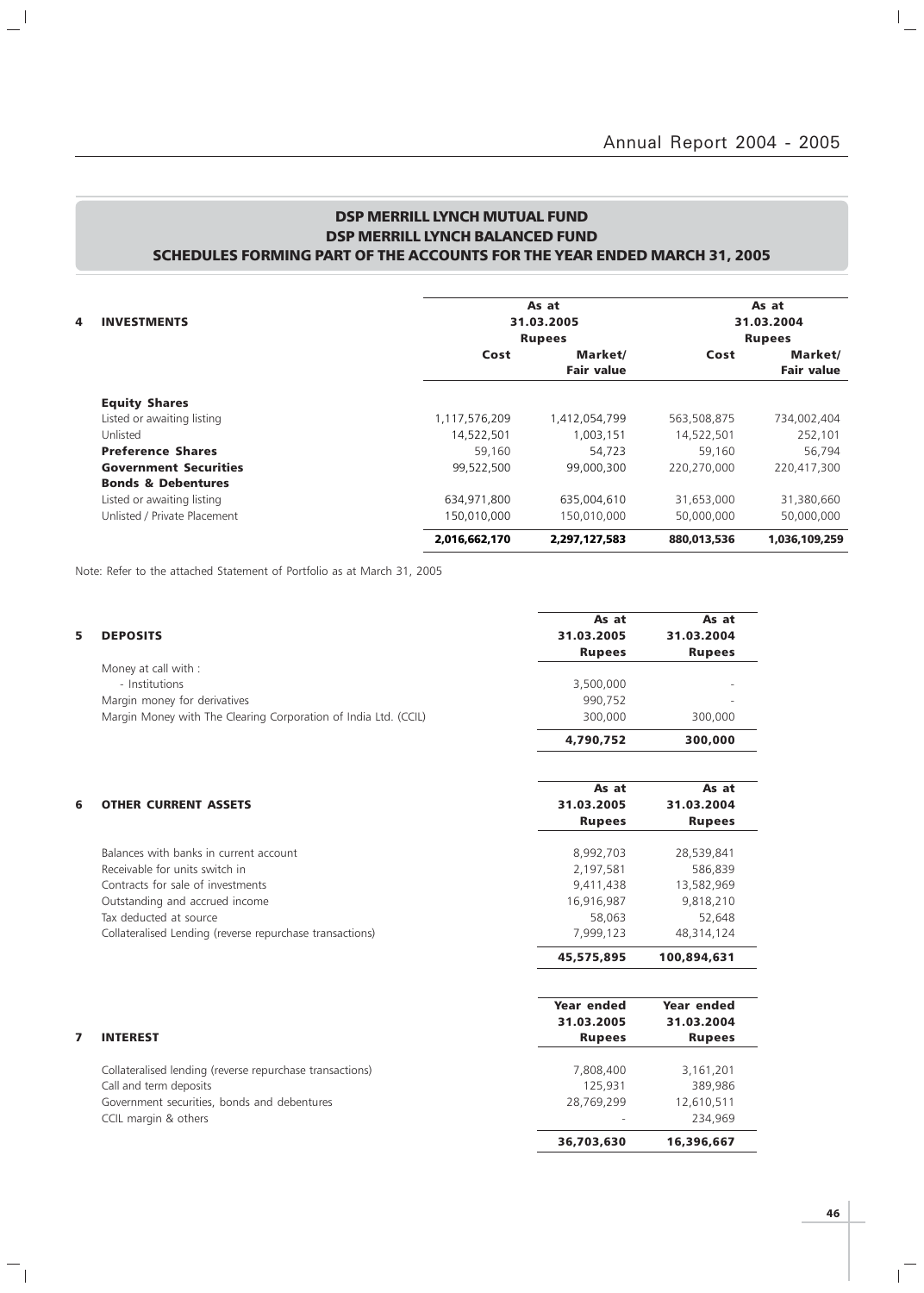DSP MERRILL LYNCH MUTUAL FUND DSP MERRILL LYNCH BALANCED FUND Schedules forming part of the Balance Sheet as at March 31, 2005 and the Revenue Account for the year ended March 31, 2005.

#### Schedule 8

#### NOTES TO ACCOUNTS

#### 1. Organisation

DSP Merrill Lynch Balanced Fund (the Scheme) is an open ended scheme of DSP Merrill Lynch Mutual Fund (the Fund). The Fund has been sponsored by DSP Merrill Lynch Ltd. (DSPML). The Scheme was launched on May 03, 1999 and was open for subscription between May 03, 1999 and May 14, 1999. Thereafter, it was reopened for subscription and redemption on May 31, 1999.

The primary investment objective of the Scheme is to seek to generate long term capital appreciation and current income from a portfolio constituted of equity and equity related securities as well as fixed income securities (debt and money market securities)

#### 2. Significant Accounting Policies

#### 2.1 Basis of Accounting

The financial statements are prepared on the accrual basis of accounting, under the historical cost convention, as modified for investments, which are 'marked to market'. The financial statements have been prepared in accordance with the Securities and Exchange Board of India (Mutual Funds) Regulations, 1996 as amended from time to time.

#### 2.2 Unit Capital

Unit Capital represents the net outstanding units as at the Balance Sheet date.

Upon issue and redemption of units, the net premium or discount to the face value of units is credited or debited respectively to the Unit Premium Reserve account, after adjusting an appropriate portion of the sale / repurchase price to the income Equalisation account.

#### 2.3 Income Equalisation account

When units are issued or redeemed, the net distributable income or loss for transacted units (excluding unrealised appreciation/depreciation in the value of investments) from the beginning of the accounting year upto the date of issue or redemption of such units is transferred to / from the Income Equalisation account.

The purpose is to ensure that the per unit amount of the continuing unitholders' share of the undistributed income / loss remains unaffected by movement in unit capital. At the year end, the balance in the Equalisation account is transferred to the Revenue account.

#### 2.4 Investments

#### a) Accounting for investment transactions

Investments are accounted on the date of the transaction at cost after considering transaction costs as applicable excluding custodian transaction charges. The front end fee receivable, if any, is reduced from the cost of such investment. Bonus entitlements are recognised as investments on the 'ex- bonus date'. Rights entitlements are recognised as investments on the 'ex-rights date'.

#### b) Valuation of investments

During the year, the Fund has valued its investments in accordance with SEBI (Mutual Funds) Regulations, 1996, as amended from time to time. All investments are marked to market and are stated in the balance sheet at their market / fair value. In valuing the Scheme's investments:

#### I. Valuation of Traded Securities

#### I.I. Equity and Equity related Securities

Traded Equity and Equity related Securities are valued at the last quoted closing price on the National Stock Exchange (NSE) or other Stock Exchange (SE) (in case where security is either not listed on NSE or not traded on NSE). Incase where a security is not traded on the valuation day then it is valued at last traded price on the NSE or any other SE on which it traded provided it is not more than thirty days prior to the date of valuation.

#### I.II. Debt Securities

Traded Debt Securities (other than Government Securities) are valued at the last quoted price on the NSE on the day of valuation.

#### II. Valuation of Thinly Traded Securities/ Non-traded and Unlisted Securities

#### II.I Equity & Equity related Securities

Thinly Traded, Non-traded and unlisted Equity and Equity Related securities are valued "in good faith" on the basis of net worth per share and earnings capitalization as prescribed by the SEBI.

#### II.II. Debt Securities of upto 182 Days to Maturity

Non-traded / thinly traded / unlisted debt securities of upto 182 days to maturity are valued at cost or last valuation price (in case of securities having maturity period of more than 182 days at the time of purchase) plus difference between the redemption value and the cost or last valuation price spread uniformly over the remaining maturity period of the instrument.

#### II.III. Debt Securities of over 182 Days to Maturity

Non traded / thinly traded / unlisted debt securities of over 182 days to maturity are valued in good faith by the investment manager on the basis of valuation principles laid down by the SEBI. The approach in valuation of a non-traded / thinly traded / unlisted debt security is based on the concept of using spreads over the benchmark rate to arrive at the yields for pricing the security.

#### III. Valuation of Non Traded /Thinly Traded and Unlisted Floating Rate Debt Securities (Floaters)

There are no valuation guidelines prescribed by SEBI for Valuation of Non Traded / Thinly Traded and Unlisted Floating Rate Debt Securities. These securities are valued as determined by the investment manager based on policy as approved by the Board of Trustees.

#### IV. Valuation of Government Securities

Government Securities are valued at the prices provided by the agency (currently Crisil Investment & Risk Management Services) approved by the Association of Mutual Funds of India (AMFI), on a daily basis.

#### V. Valuation of securities with Put/Call Options

#### V.I. Securities with Call option

The securities with call option are valued at the lower of the value as obtained by valuing the security to final maturity and valuing the security to call option. In case there are multiple call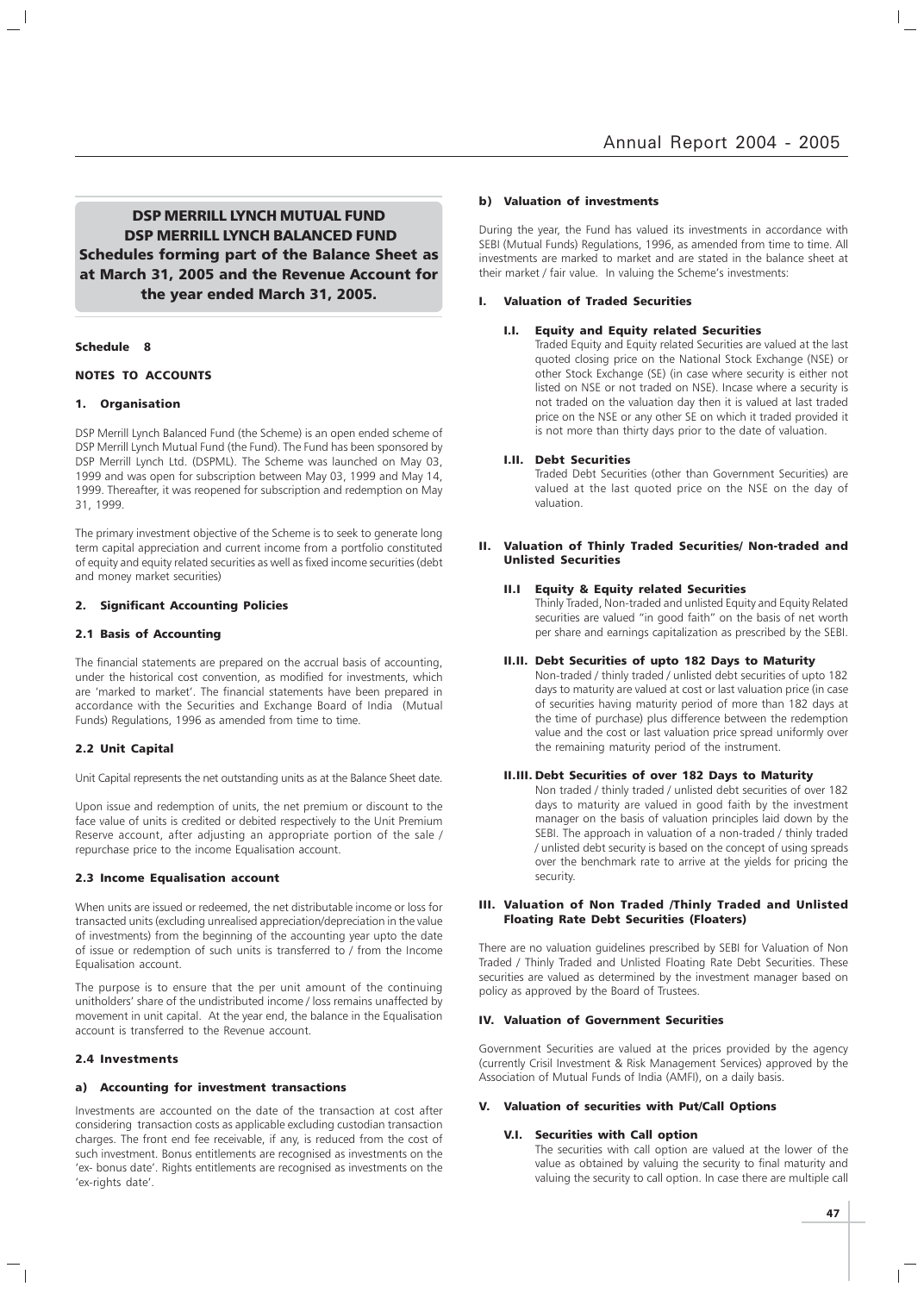options, the lowest value obtained by valuing to the various call dates and valuing to the maturity date is taken as the value of the instrument.

#### V.II. Securities with Put option

The securities with put option are valued at the higher of the value as obtained by valuing the security to final maturity and valuing the security to put option. In case there are multiple put options, the highest value obtained by valuing to the various put dates and valuing to the maturity date is taken as the value of the instruments.

V.III. The securities with both Put and Call option on the same day would be deemed to mature on the Put/Call day and would be valued accordingly.

#### VI. Valuation of Money Market Instruments

Investments in call money and short-term deposits with banks are valued at cost plus accrued interest.

Money market instruments are valued at the last traded yield on the date of valuation. In case the security is not traded on the valuation day then it is valued on straight-line amortization over the maturity period of the instruments

#### 2.5 Revenue recognition

Income on investments is recognised on accrual basis except where there is uncertainty about ultimate recovery / realisation. Such income is recognised when the uncertainty is resolved.

Interest on fixed income securities is recognised as income on a daily basis over the period of holding. In respect of discounted securities, the discount to redemption value is amortised and recognised as interest income equally over the period to redemption.

Dividend is recognised on 'ex-dividend date' for quoted shares and on the date of declaration for unquoted shares.

Profit or loss on sale of investments is recognised on the trade date and is determined on the basis of the weighted average cost method.

#### 2.6 Expenses

All expenses are accounted for on accrual basis.

#### 2.7 Contingent Deferred Sales Charge

The Contingent Deferred Sales Charge collected is utilised for meeting the selling and distribution expenses.

#### 3. Income Distribution

Income distribution during the year was made from the distributable surplus of current year's earnings and accumulated reserves of earlier years.

#### 4. Investment Management and Trusteeship fees

Investment management fees (including additional management fees) charged to the Scheme at approximately 1.40 % of the average daily net assets pursuant to an agreement with DSP Merrill Lynch Fund Managers Limited (AMC).

The Fund has accrued trusteeship fees aggregating Rs.1,051,000 (previous year 1,000,000) for the year ended March 31, 2005 in accordance with the original Trust Deed dated December 16, 1996 as amended by supplementary

Trust Deed dated December 23, 1999. The trusteeship fees have been allocated between the schemes in proportion to the net assets of the schemes. The Trusteeship fees are subject to a maximum of 0.02% of the average net assets per annum.

#### 5. Investments

- Investments of the Scheme are registered in the name of the Trustee for the benefit of the Scheme's unitholders
- b. Investments made in companies who have invested more than five percent of the net asset value of the schemes of DSP Merrill Lynch Mutual Fund

|                          |                                                    |                                                                                                    | <b>Rupees Crores</b>                                                             |
|--------------------------|----------------------------------------------------|----------------------------------------------------------------------------------------------------|----------------------------------------------------------------------------------|
| <b>Company Name</b><br>@ | <b>Scheme</b><br>invested in<br>by the<br>Company* | <b>Aggregate</b><br>cost of acqui-<br>sition during<br>the period<br>under Regul-<br>ation 25(11)% | <b>Outstanding</b><br>as at March<br>31, 2005<br>at Market/<br><b>Fair Value</b> |
| Bharti Televentures Ltd. | STF, FRF                                           | 3.11                                                                                               | 1.87                                                                             |
| Dabur India Ltd.         | <b>FRF</b>                                         | 3.14                                                                                               | 4.39                                                                             |
| Dr. Reddys               |                                                    |                                                                                                    |                                                                                  |
| Laboratories Ltd.        | <b>FRF</b>                                         | 4.36                                                                                               |                                                                                  |
| FDC Ltd.                 | SPF-M                                              | 2.28                                                                                               | 0.43                                                                             |
| Grasim Industries Ltd.   | FRF, STF                                           | 4.16                                                                                               | 4.50                                                                             |
| Gujarat Ambuja           |                                                    |                                                                                                    |                                                                                  |
| Cements Ltd.             | LF                                                 | 2.39                                                                                               | 2.62                                                                             |
| HCL Corporation Ltd.     | TEF                                                | 0.96                                                                                               | 2.14                                                                             |
| HDFC Bank Ltd.           | <b>FRF</b>                                         | 0.99                                                                                               | 1.04                                                                             |
| Hero Honda Ltd.          | SPF-M, FRF, LF,<br>SPF-C                           | 1.98                                                                                               |                                                                                  |
| ICICI Bank Ltd.          | LF, SPF-C                                          | 3.53                                                                                               | 1.76                                                                             |
| <b>IDBI</b>              | OF, FRF, LF, SPF-C,<br>STF, GSFA                   | 20.27                                                                                              | 20.28                                                                            |
| Infosys                  |                                                    |                                                                                                    |                                                                                  |
| Technologies Ltd.        | LF                                                 | 8.50                                                                                               | 9.15                                                                             |
| ITC Ltd.                 | FRF, LF, STF                                       | 1.11                                                                                               | 1.08                                                                             |
| Jet Airways Ltd.         | LF                                                 | 0.62                                                                                               |                                                                                  |
| Maruti Udyog Ltd.        | FRF, STF                                           | 1.04                                                                                               |                                                                                  |
| Punjab National Bank     | <b>ITF</b>                                         | 3.35                                                                                               | 2.60                                                                             |
| State Bank of India      | OF, EF, ITF                                        | 5.03                                                                                               | 5.74                                                                             |
| Tata Consultancy         |                                                    |                                                                                                    |                                                                                  |
| Services Ltd.            | <b>STF</b>                                         | 6.26                                                                                               | 4.93                                                                             |
| Tata Iron And Steel      |                                                    |                                                                                                    |                                                                                  |
| Company Ltd.             | LF                                                 | 4.20                                                                                               | 2.84                                                                             |
| Tata Motors Ltd.         | SPF-M, FRF, LF, STF                                | 1.42                                                                                               |                                                                                  |
| Union Bank of India      | SPF-M, SPF-A, FRF                                  | 2.85                                                                                               | 0.95                                                                             |
| UTI Bank                 | SPF-M, FRF, LF                                     | 0.86                                                                                               | 3.94                                                                             |
| Wipro Ltd.               | LF, STF                                            | 5.84                                                                                               | 3.97                                                                             |

 $@$  - Including investment in subsidiaries, % - Includes the Inter Scheme investments

\* BF - Bond Fund, EF - Equity Fund, LF - Liquidity Fund, BAF - Balanced Fund, GSFA - Government Securities Fund - Plan A (Longer Duration Plan), STF - Short Term Fund, OF - Opportunities Fund, TEF - TOP100 Equity Fund, SPF - M - Savings Plus Fund - Moderate, FRF - Floating Rate Fund, ITF-India T.I.G.E.R Fund, SPF-A-Savings Plus Fund - Aggressive, SPF-C-Savings Plus Fund - Conservative.

The Investment Manager is of the opinion that the investments are made by the Scheme in such companies since they are perceived as fundamentally strong and possess a high potential for growth. Further, investments in bonds issued by the aforesaid companies would yield attractive returns commensurate with the risks associated with the issuer.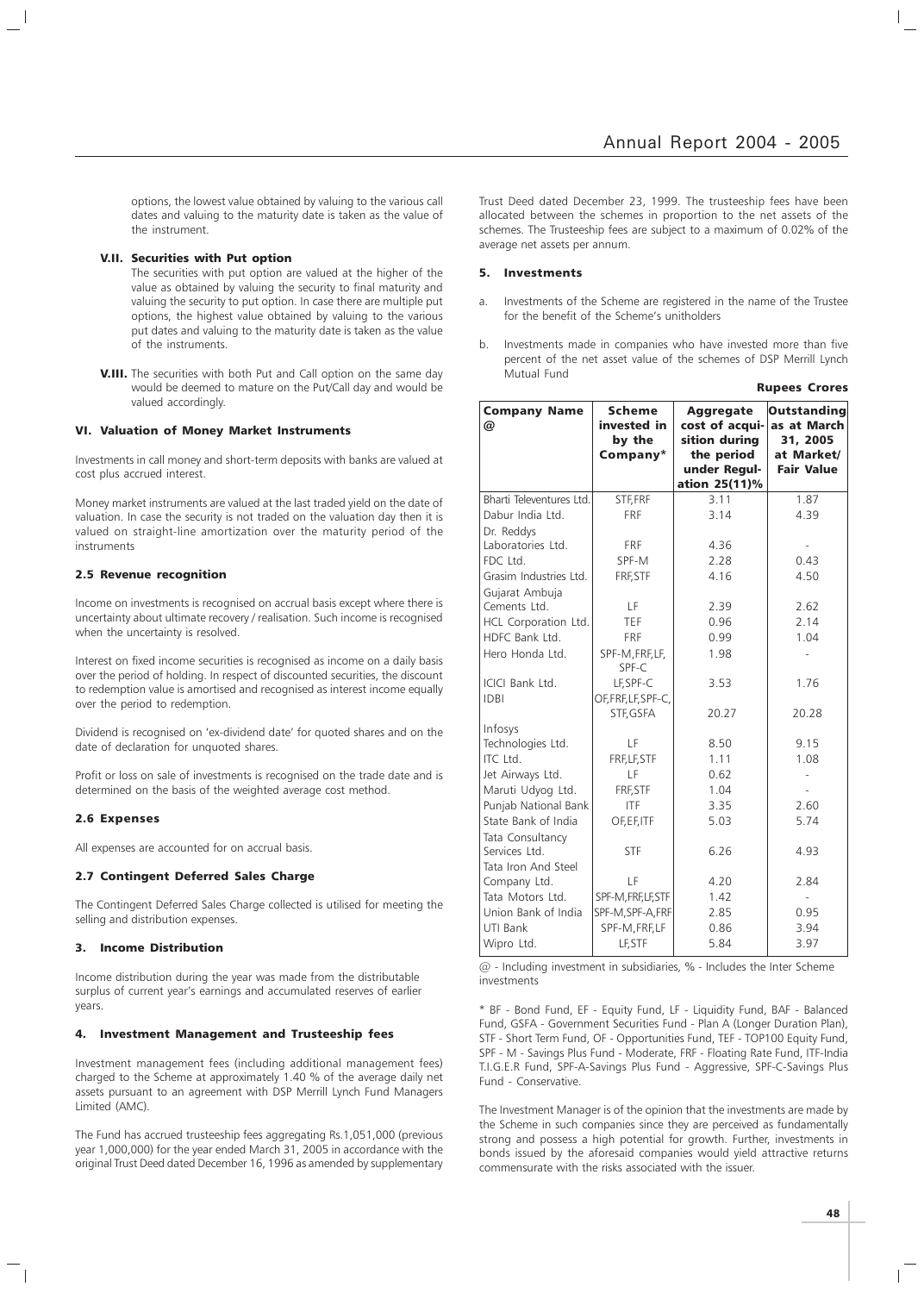c. The aggregate value of investments purchased and sold (including redeemed) during the financial year are Rs. 2,499,455,239 (previous year Rs. 1,832,117,635) and Rs. 1,544,441,135 (previous year Rs. 1,513,332,092) respectively being 149.83% (previous year 245.82 %) and 92.58% (previous year 203.05 %) respectively of the average daily net assets.

#### 6. Details of transactions with Associates in terms of Regulation 25(8)

Name of the Associate: DSPML

 $\overline{\phantom{a}}$ 

| <b>Particulars of Transactions</b>                                                                                                                                     |               | Year ended March 31, 2005 Year ended March 31, 2004 |
|------------------------------------------------------------------------------------------------------------------------------------------------------------------------|---------------|-----------------------------------------------------|
|                                                                                                                                                                        | <b>Rupees</b> | <b>Rupees</b>                                       |
| Payment of Brokerage for Distribution and Sale of Units                                                                                                                | 7,065,033     | 4,328,441                                           |
| Payment of Brokerage on Secondary Market transactions                                                                                                                  | 490.024       | 549,934                                             |
| Securities transaction in the form of investments in various Public issues /Private<br>placements where the associate was the sole or one of the several lead managers | 62,667,850    | 8,595,000                                           |

Note: Brokerage on distribution and sale of units paid / payable represents the amount paid / payable for the year and does not necessarily reflect the amount charged to the Scheme's revenue account.

#### 7. Distributable Income

|                                                                                                                                  |               | Year ended March 31, 2005 Year ended March 31, 2004 |
|----------------------------------------------------------------------------------------------------------------------------------|---------------|-----------------------------------------------------|
|                                                                                                                                  | <b>Rupees</b> | <b>Rupees</b>                                       |
| Net Income as per Revenue Account                                                                                                | 247,166,706   | 269,184,047                                         |
| Add: Balance of undistributed income as at the beginning of the year                                                             | 173,382,758   | (46,399,954)                                        |
| Less: Unrealised appreciation on investments included in the balance of<br>undistributed income as at the beginning of the year. |               |                                                     |
| Less: Distributed to unitholders & distribution tax                                                                              | 267,849,243   | 49,401,335                                          |
| <b>Balance Distributable income</b>                                                                                              | 152,700,221   | 173,382,758                                         |

#### 8. Prior Year Comparatives

Prior year figures have been reclassified, wherever necessary, to conform to current years' presentation.

#### 9. Contingent Liability: Nil

#### 10. Large holdings in the Scheme (over 25% of the NAV of the Scheme): Nil

#### 11. Perspective Historical per Unit Statistics.

|                |                                                                                |        |                       |        |                 |        | <b>Rupees</b>   |
|----------------|--------------------------------------------------------------------------------|--------|-----------------------|--------|-----------------|--------|-----------------|
|                |                                                                                |        | <b>March 31, 2005</b> |        | March 31, 2004  |        | March 31, 2003  |
| а.             | Net asset value, at the end of the period:                                     |        |                       |        |                 |        |                 |
|                | Growth Plan (G)                                                                |        | 22.19                 |        | 18.10           |        | 10.06           |
|                | Dividend Plan (D)                                                              | 15.54  |                       |        | 14.79           |        | 9.01            |
| b.             | <b>Gross Income</b>                                                            |        |                       |        |                 |        |                 |
|                | (i) Income other than profit on sale of investment                             |        | 0.40                  |        | 0.39            |        | 0.51            |
|                | (ii) Income from profit on inter scheme sales/transfer of investment           |        |                       |        |                 |        |                 |
|                | (iii) Income from profit / (loss) on sale of investment to third party         |        | 1.26                  |        | 2.71            |        | 0.43            |
|                | (iv) Transfer to revenue account Income from past year's reserve               | 0.01   |                       | 0.05   |                 |        | 0.04            |
| $\mathbf{c}$ . | Aggregate of expenses, write off, Amortisation and charges                     |        | 0.23                  |        | 0.21            |        | 0.19            |
|                | (excluding change in unrealised depreciation in investments)                   |        |                       |        |                 |        |                 |
| d.             | <b>Net Income</b> (excluding change in unrealised depreciation in investments) | 1.44   |                       | 2.94   |                 |        | 0.79            |
| е.             | Unrealised appreciation/(depreciation) in value of investments                 |        | 1.98                  | 2.10   |                 | (0.26) |                 |
| f.             | <b>Repurchase and Resale Price</b>                                             | Growth | <b>Dividend</b>       | Growth | <b>Dividend</b> | Growth | <b>Dividend</b> |
|                | Repurchase Price                                                               |        |                       |        |                 |        |                 |
|                | - Highest Price                                                                | 22.72  | 17.29                 | 18.61  | 15.21           | 10.42  | 9.32            |
|                | - Lowest Price                                                                 | 16.35  | 13.36                 | 9.97   | 8.93            | 8.85   | 7.92            |
|                | <b>Resale Price</b>                                                            |        |                       |        |                 |        |                 |
|                | - Highest Price                                                                | 23.01  | 17.51                 | 18.85  | 15.40           | 10.55  | 9.44            |
|                | - Lowest Price                                                                 | 16.56  | 13.53                 | 10.10  | 9.04            | 8.96   | 8.02            |
| g.             | Ratio of expenses to average daily net assets by percentage                    |        | 1.97%                 |        | 2.06%           |        | 1.94%           |
| h.             | Ratio of gross income to average daily net assets by percentage                |        |                       |        |                 |        |                 |
|                | (excluding transfer to revenue account from past years' reserve but            |        |                       |        |                 |        |                 |
|                | including unrealised appreciation / depreciation on investments)               |        | 30.98%                |        | 51.81%          |        | 6.83%           |

#### Notes:

1. The highest and lowest resale price of the units of the Scheme has been determined after reducing from the highest and lowest declared NAV, the maximum CDSC applicable.

2. The per unit calculations are based on the number of units outstanding at the end of the financial year.

3. P/E ratio is not applicable since the units are not listed on any stock exchange.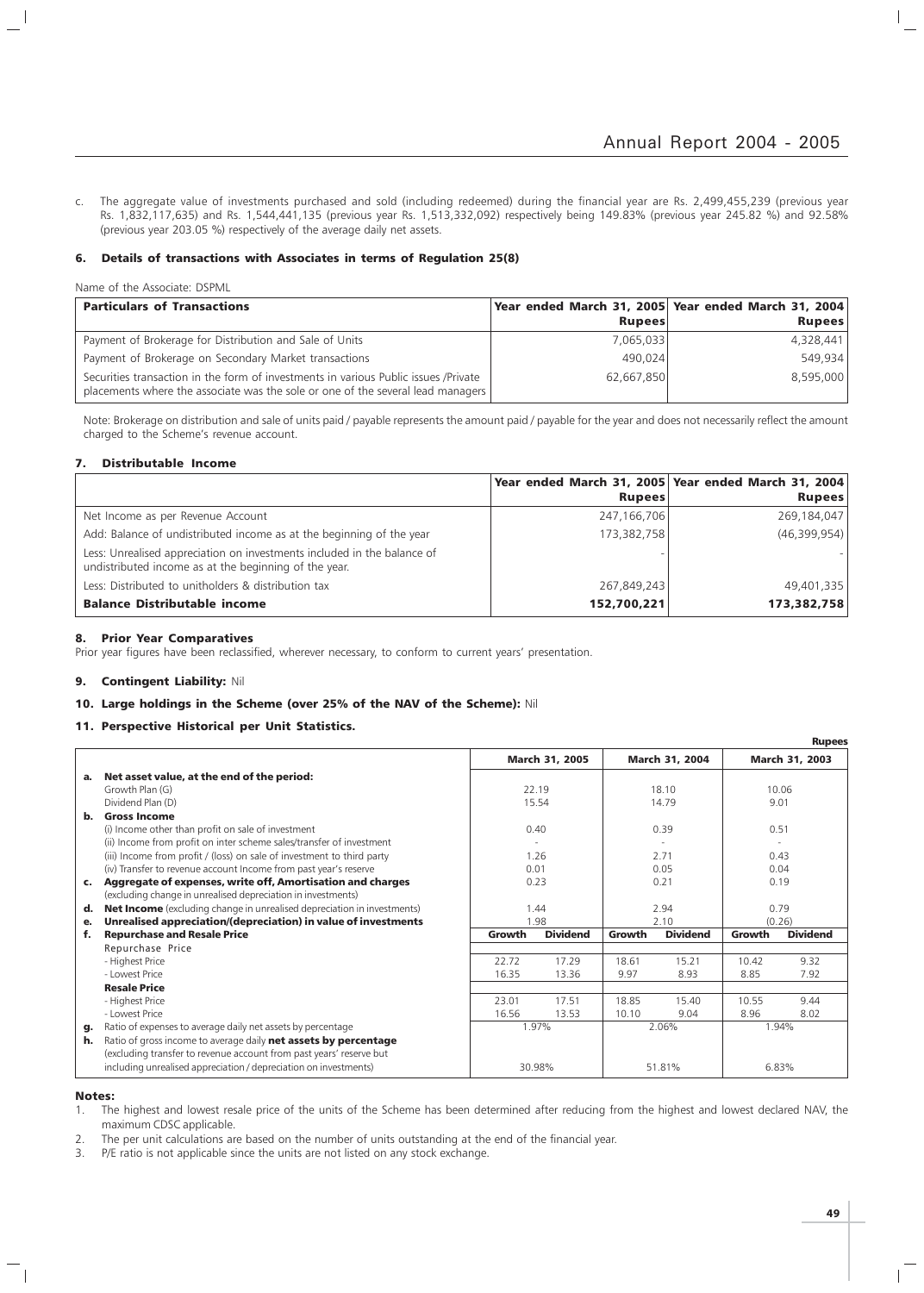$\overline{a}$ 

## DSP MERRILL LYNCH BALANCED FUND

## Statement of Portfolio Holding as at March 31, 2005

 $\mathbf{u}^{\dagger}$ 

 $\overline{\phantom{a}}_1$ 

## (Referred to in Schedule 4 forming part of the Balance Sheet as at March 31, 2005)

| <b>NAME OF THE COMPANY</b><br>SR.NO              | <b>RATING</b> | <b>QUANTITY</b> | <b>MARKET</b><br><b>VALUE</b><br>(RUPEES) | % TO NET<br><b>ASSETS</b> |
|--------------------------------------------------|---------------|-----------------|-------------------------------------------|---------------------------|
| <b>EQUITY &amp; EQUITY RELATED</b>               |               |                 |                                           |                           |
| (a) Listed / Awaiting listing on stock exchanges |               |                 |                                           |                           |
| <b>AUTO</b>                                      |               |                 | 32,546,950                                | 1.39%                     |
| Mahindra & Mahindra<br>$\mathbf{1}$              |               | 65,500          | 32,546,950                                | 1.39%                     |
| <b>BANKS</b>                                     |               |                 | 181,329,124                               | 7.77%                     |
| State Bank of India<br>2                         |               | 87,719          | 57,438,401                                | 2.46%                     |
| 3<br>UTI BANK                                    |               | 165,992         | 39,439,699                                | 1.69%                     |
| $\overline{4}$<br>PNB                            |               | 66,135          | 26,014,202                                | 1.11%                     |
| 5<br>Karur Vysya Bank                            |               | 51,000          | 20,917,650                                | 0.90%                     |
| 6<br><b>ICICI BANK</b>                           |               | 44,813          | 17,602,546                                | 0.75%                     |
| $\overline{7}$<br><b>HDFC BANK</b>               |               | 19,161          | 10,439,871                                | 0.45%                     |
| 8<br>Union Bank                                  |               | 83,828          | 9,476,755                                 | 0.41%                     |
| <b>CEMENT</b>                                    |               |                 | 81,530,050                                | 3.49%                     |
| Grasim Industries<br>9                           |               | 37,057          | 45,003,874                                | 1.93%                     |
| 10 Gujarat Ambuja Cement                         |               | 65,500          | 26,232,750                                | 1.12%                     |
| Ultra Tech<br>11                                 |               | 29,016          | 10,293,426                                | 0.44%                     |
| <b>CONSUMER NON DURABLES</b>                     |               |                 | 94,824,816                                | 4.06%                     |
| Dabur India<br>12                                |               | 395,279         | 43,895,733                                | 1.88%                     |
| 13<br><b>Balrampur Chini Mills</b>               |               | 554,140         | 38,401,902                                | 1.64%                     |
| 14 ITC                                           |               | 8,059           | 10,815,581                                | 0.46%                     |
| 15<br>Emami                                      |               | 22,000          | 1,711,600                                 | 0.07%                     |
| <b>DREDGING</b>                                  |               |                 | 13,350,503                                | 0.57%                     |
| 16 Dredging                                      |               | 26,387          | 13,350,503                                | 0.57%                     |
| <b>FERROUS METALS</b>                            |               |                 | 41,855,101                                | 1.79%                     |
| 17<br>Tisco                                      |               | 70,770          | 28,382,309                                | 1.22%                     |
| 18<br>Sesa Goa                                   |               | 18,413          | 13,472,792                                | 0.58%                     |
| <b>HARDWARE</b>                                  |               |                 | 21,365,161                                | 0.92%                     |
| 19 HCL Infosystems                               |               | 26,506          | 21,365,161                                | 0.92%                     |
| <b>INDUSTRIAL CAPITAL GOODS</b>                  |               |                 | 167,928,497                               | 7.19%                     |
| 20<br>Siemens                                    |               | 31,100          | 52,958,635                                | 2.27%                     |
| 21<br>BHEL                                       |               | 63,647          | 48,779,061                                | 2.09%                     |
| 22 Thermax                                       |               | 76,000          | 45,003,400                                | 1.93%                     |
| 23 L&T                                           |               | 21,198          | 21,187,401                                | 0.91%                     |
| <b>INDUSTRIAL PRODUCTS</b>                       |               |                 | 30,264,000                                | 1.30%                     |
| 24 Fag Bearings                                  |               | 160,000         | 30,264,000                                | 1.30%                     |
| <b>MEDIA &amp; ENTERTAINMENT</b>                 |               |                 | 77,742,406                                | 3.33%                     |
| 25 NDTV                                          |               | 112,799         | 20,890,375                                | 0.89%                     |
| 26 Zee Telefilms                                 |               | 150,000         | 20,835,000                                | 0.89%                     |
| 27 T V Today                                     |               | 251,136         | 19,237,018                                | 0.82%                     |
| Deccan Chronicle Holdings<br>28                  |               | 118,965         | 16,780,013                                | 0.72%                     |
|                                                  |               |                 |                                           | 0.89%                     |
| <b>NON - FERROUS METALS</b>                      |               |                 | 20,774,451                                |                           |

 $\overline{\mathbb{F}}$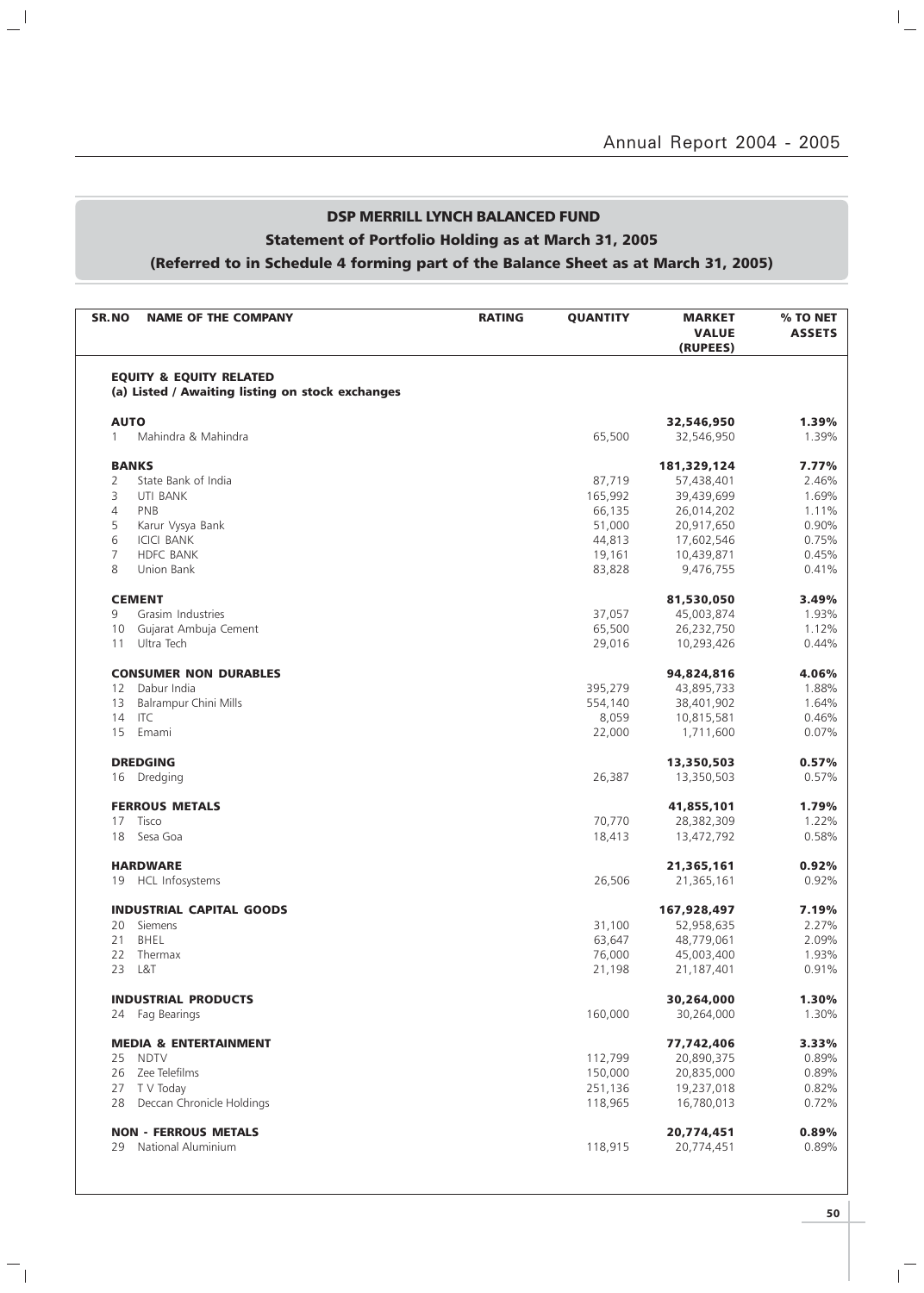| <b>NAME OF THE COMPANY</b><br><b>SR.NO</b>           | <b>RATING</b> | <b>QUANTITY</b> | <b>MARKET</b><br><b>VALUE</b><br>(RUPEES) | % TO NET<br><b>ASSETS</b> |
|------------------------------------------------------|---------------|-----------------|-------------------------------------------|---------------------------|
| OIL                                                  |               |                 | 71,632,279                                | 3.07%                     |
| ONGC<br>30                                           |               | 80,913          | 71,632,279                                | 3.07%                     |
|                                                      |               |                 |                                           |                           |
| <b>PESTICIDES</b>                                    |               |                 | 31,114,533                                | 1.33%                     |
| 31 United Phosphorus                                 |               | 42,512          | 31,114,533                                | 1.33%                     |
| <b>PETROLEUM PRODUCTS</b>                            |               |                 | 120,348,081                               | 5.15%                     |
| 32 IOC                                               |               | 112,097         | 49,098,486                                | 2.10%                     |
| 33<br>Reliance Industries                            |               | 73,670          | 40,227,504                                | 1.72%                     |
| 34<br><b>HPCL</b>                                    |               | 101,929         | 31,022,091                                | 1.33%                     |
| <b>PHARMACEUTICALS</b>                               |               |                 | 132,745,850                               | 5.69%                     |
| Aventis Pharma<br>35                                 |               | 28,000          | 34,622,000                                | 1.48%                     |
| Glaxo Smithkline Pharmaceuticals<br>36               |               | 37,032          | 26,624,156                                | 1.14%                     |
| Ranbaxy Laboratories<br>37                           |               | 19,168          | 19,336,678                                | 0.83%                     |
| Ind-Swift Laboratories<br>38                         |               | 78,000          | 15,408,900                                | 0.66%                     |
| 39<br>Novartis India                                 |               | 24,750          | 12,284,663                                | 0.53%                     |
| Dishman<br>40                                        |               | 18,833          | 11,883,623                                | 0.51%                     |
| Divis Lab<br>41                                      |               | 8,358           | 8,329,165                                 | 0.36%                     |
| <b>FDC</b><br>42                                     |               | 93,656          | 4,256,665                                 | 0.18%                     |
| <b>POWER</b>                                         |               |                 | 60,446,478                                | 2.59%                     |
| <b>NTPC</b><br>43                                    |               | 631,260         | 53,846,478                                | 2.31%                     |
| Nevveli Lignite<br>44                                |               | 100,000         | 6,600,000                                 | 0.28%                     |
| <b>SOFTWARE</b>                                      |               |                 | 213,590,519                               | 9.15%                     |
| Infosys Technologies<br>45                           |               | 40,555          | 91,540,746                                | 3.92%                     |
| 46<br>Tata Consultancy Services                      |               | 34,450          | 49,334,123                                | 2.11%                     |
| Wipro<br>47                                          |               | 59,103          | 39,655,158                                | 1.70%                     |
| Patni Computer<br>48                                 |               | 88,468          | 33,060,492                                | 1.42%                     |
| <b>TELECOM - SERVICES</b>                            |               |                 | 18,666,000                                | 0.80%                     |
| Bharti Televentures<br>49                            |               | 90,000          | 18,666,000                                | 0.80%                     |
| <b>TOTAL</b>                                         |               |                 | 1,412,054,799                             | 60.48%                    |
|                                                      |               |                 |                                           |                           |
| (b) Unlisted                                         |               |                 |                                           |                           |
| <b>SOFTWARE</b>                                      |               |                 | 1,003,151                                 | 0.04%                     |
| SIP Technologies & Exports<br>50                     |               | 52,521          | 1,003,151                                 | 0.04%                     |
| <b>TOTAL</b>                                         |               |                 | 1,003,151                                 | 0.04%                     |
| <b>PREFERENCE SHARES</b>                             |               |                 |                                           |                           |
| Listed / awaiting listing on the stock exchanges     |               |                 |                                           |                           |
| <b>INDUSTRIAL CAPITAL GOODS</b>                      |               |                 | 54,723                                    | $0.00\%$                  |
| 51 Thermax 6 % Preference shares                     |               | 5,916           | 54,723                                    | $0.00\%$                  |
| <b>TOTAL</b>                                         |               |                 | 54,723                                    | $0.00\%$                  |
| <b>CENTRAL GOVERNMENT SECURITIES</b>                 |               |                 | 99,000,300                                | 4.24%                     |
| 52 4.49% GOI FRB 2016                                | SOV           | 1,000,000       | 99,000,300                                | 4.24%                     |
|                                                      |               |                 |                                           |                           |
| <b>TOTAL</b>                                         |               |                 | 99,000,300                                | 4.24%                     |
| <b>DEBT INSTRUMENTS</b>                              |               |                 |                                           |                           |
| (a) Listed / awaiting listing on the stock exchanges |               |                 |                                           |                           |
| <b>BANKS</b>                                         |               |                 | 253,173,050                               | 10.84%                    |
| 53 IDBI FRB (Sr. 2004 / D) 2009 **                   | $AA+$         | 100             | 102,686,500                               | 4.40%                     |
| 54 IDBI FRB (2004 Series I) 2007 **                  | $AA+$         | 100             | 100,071,200                               | 4.29%                     |
| 55 NHB FRB 2009 **                                   | AAA           | 50              | 50,415,350                                | 2.16%                     |

 $\mathbb{L}^{\parallel}$ 

 $\frac{1}{\sqrt{2}}$ 

 $\mathbf{1}^{\frac{1}{n}}$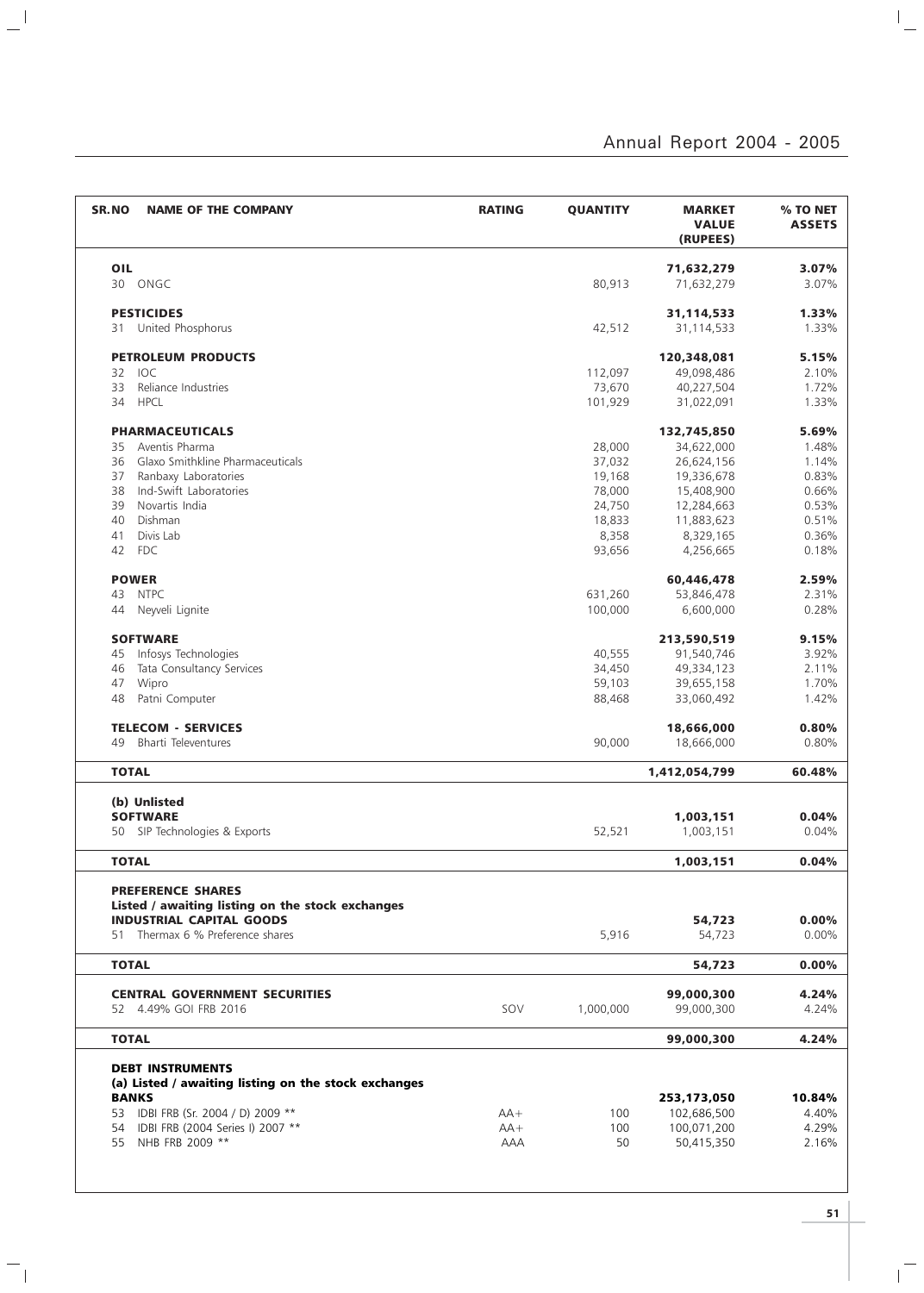# Annual Report 2004 - 2005

 $\mathbb{L}$ 

| SR.NO<br><b>NAME OF THE COMPANY</b>                     | <b>RATING</b> | <b>QUANTITY</b> | <b>MARKET</b><br><b>VALUE</b><br>(RUPEES) | % TO NET<br><b>ASSETS</b> |
|---------------------------------------------------------|---------------|-----------------|-------------------------------------------|---------------------------|
| <b>FINANCE</b>                                          |               |                 | 381,831,560                               | 16.35%                    |
| HDFC FRN 2007 **<br>56                                  | <b>AAA</b>    | 150             | 151,065,000                               | 6.47%                     |
| <b>IRFC 2006</b><br>57                                  | <b>AAA</b>    | 50              | 50,015,250                                | 2.14%                     |
| 58<br>Citi Financial Consumer Finance India FRN 2007 ** | AAA           | 100             | 100,000,000                               | 4.28%                     |
| Citicorp Finance FRN 2007 **<br>59                      | <b>AAA</b>    | 50              | 50,501,050                                | 2.16%                     |
| Sundaram Finance 2005 **<br>60                          | <b>AAA</b>    | 300             | 30,250,260                                | 1.30%                     |
| <b>TOTAL</b>                                            |               |                 | 635,004,610                               | 27.20%                    |
| (b) Unlisted                                            |               |                 |                                           |                           |
| <b>FINANCE</b>                                          |               |                 | 150,010,000                               | 6.43%                     |
| 61 G.E.Capital Services FRN 2005 **                     | AAA           | 15              | 150,010,000                               | 6.43%                     |
| <b>TOTAL</b>                                            |               |                 | 150,010,000                               | 6.43%                     |
| <b>MONEY MARKET INSTRUMENTS</b>                         |               |                 |                                           |                           |
| Money at call with Banks and Others                     |               |                 | 3,500,000                                 | 0.15%                     |
| Reverse Repo Investments / CBLO                         |               |                 | 7,999,123                                 | 0.34%                     |
| <b>TOTAL</b>                                            |               |                 | 11,499,123                                | 0.49%                     |
| Net Receivables / (Payables)                            |               |                 | 26,052,122                                | 1.12%                     |
| <b>TOTAL NET ASSETS</b>                                 |               |                 | 2,334,678,828                             | 100.00%                   |

\*\* Non Traded / Thinly Traded Securities in accordance with SEBI Regulations / Guidelines

 $\frac{1}{2}$ 

 $\mathord{\hspace{1pt}\text{--}\hspace{1pt}}_\mathbb{L}$ 

**52**

 $\overline{\mathbb{F}}$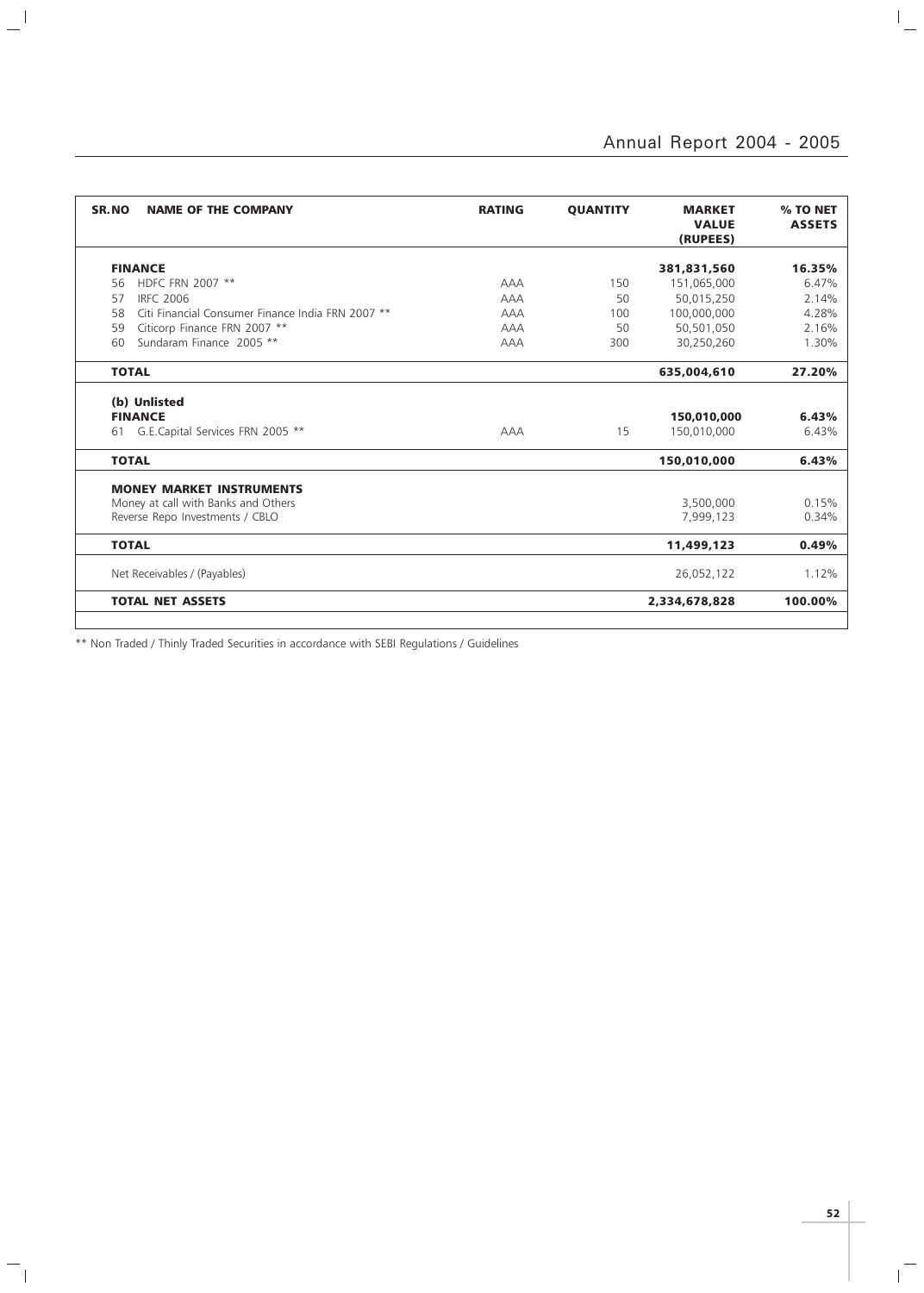### DSP MERRILL LYNCH MUTUAL FUND DSP MERRILL LYNCH MUTUAL FUND – GOVERNMENT SECURITIES FUND – PLAN A AUDITORS' REPORT

To the Trustee of

### DSP MERRILL LYNCH MUTUAL FUND – GOVERNMENT SECURITIES FUND – PLAN A:

- 1. We have audited the attached balance sheet of DSP MERRILL LYNCH MUTUAL FUND – GOVERNMENT SECURITIES FUND – PLAN A ('the Scheme') as at March 31, 2005 and also the revenue account for the year ended on that date annexed thereto. These financial statements are the responsibility of the management of DSP Merrill Lynch Fund Managers Ltd., the Scheme's asset managers. Our responsibility is to express an opinion on these financial statements based on our audit.
- 2. We conducted our audit in accordance with auditing standards generally accepted in India. Those standards require that we plan and perform the audit to obtain reasonable assurance about whether the financial statements are free of material misstatement. An audit includes examining, on a test basis, evidence supporting the amounts and disclosures in the financial statements. An audit also includes assessing the accounting principles used and significant estimates made by management, as well as evaluating the overall financial statement presentation. We believe that our audit provides a reasonable basis for our opinion.
- 3. We report that:
	- i. We have obtained all the information and explanations, which, to the best of our knowledge and belief, were necessary for the purposes of our audit.
	- ii. The balance sheet and revenue account dealt with by this report are in agreement with the books of account.
	- iii. In our opinion, the balance sheet and revenue account dealt with by this report have been prepared in conformity with the accounting policies and standards specified in the Eighth, Ninth and Tenth Schedules to the Securities and Exchange Board of India (Mutual Funds) Regulations, 1996 ('the Regulations').
- iv. In our opinion, and to the best of our information and according to the explanations given to us, the said financial statements give the information required by the Regulations as applicable, and give a true and fair view in conformity with the accounting principles generally accepted in India:
	- a) in the case of the balance sheet, of the state of affairs of the Scheme as at March 31, 2005; and
	- b) in the case of the revenue account, of the deficit for the year ended on that date.

### For S.R. BATLIBOI & CO. Chartered Accountants

#### per Hemal Shah

Partner Membership No.: 42650

Mumbai, April 27, 2005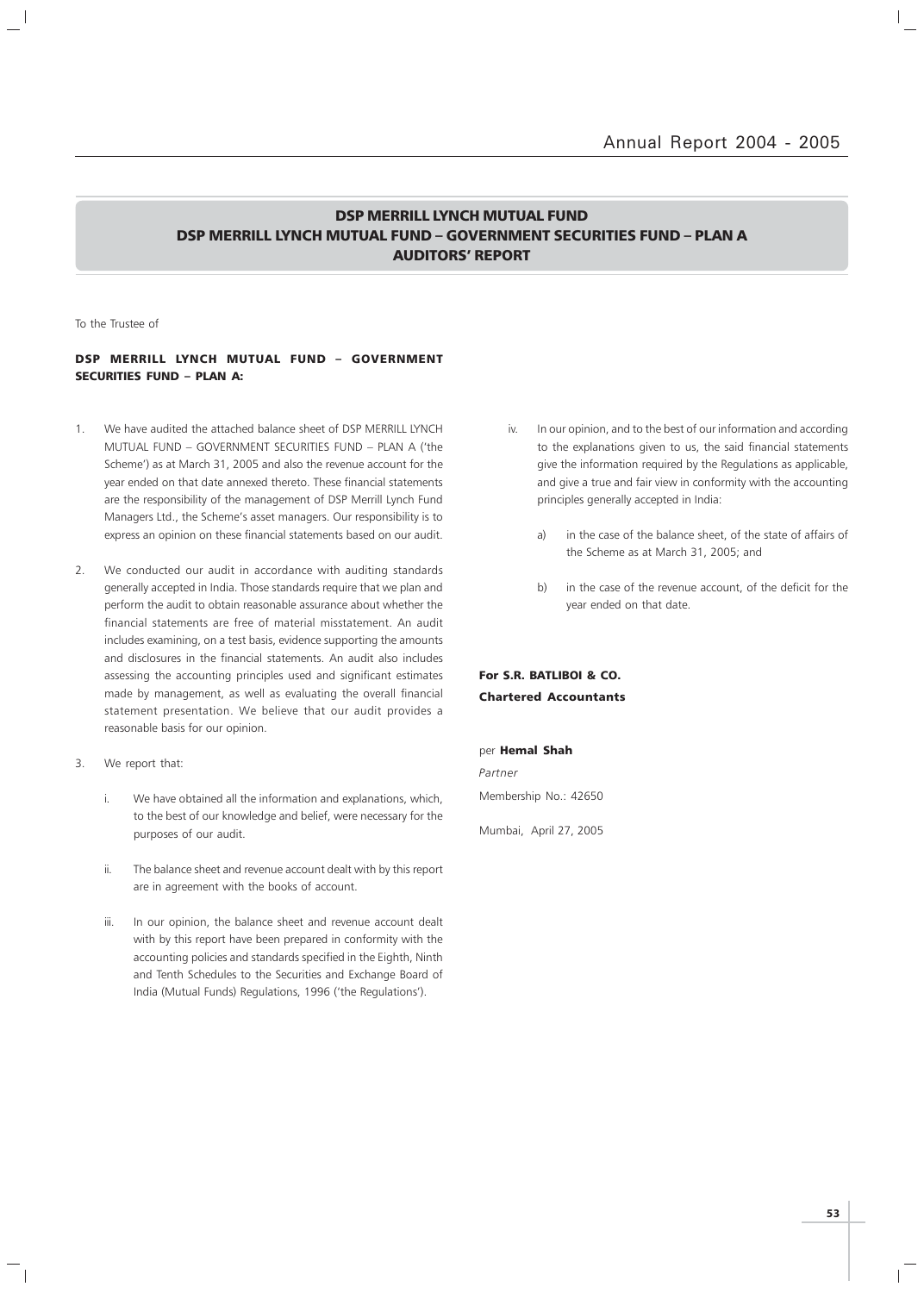$\vert$ 

### DSP MERRILL LYNCH MUTUAL FUND DSP MERRILL LYNCH GOVERNMENT SECURITIES FUND - PLAN A BALANCE SHEET AS AT MARCH 31, 2005

|                                                           | <b>Schedule</b>          | As at<br>31.03.2005<br><b>Rupees</b>    | As at<br>31.03.2004<br><b>Rupees</b>     |
|-----------------------------------------------------------|--------------------------|-----------------------------------------|------------------------------------------|
| <b>LIABILITIES</b>                                        |                          |                                         |                                          |
| Unit Capital<br>Reserves & Surplus<br>Current Liabilities | $\overline{2}$<br>3      | 304,856,209<br>176,693,624<br>629,609   | 728,534,456<br>540,261,616<br>11,942,160 |
|                                                           |                          | 482,179,442                             | 1,280,738,232                            |
| <b>ASSETS</b>                                             |                          |                                         |                                          |
| Investments<br>Deposits<br>Other Current Assets           | $\overline{4}$<br>5<br>6 | 277,310,911<br>4,600,000<br>200,268,531 | 1,212,561,500<br>3,100,000<br>65,076,732 |
|                                                           |                          | 482,179,442                             | 1,280,738,232                            |
| Notes to Accounts                                         | 8                        |                                         |                                          |

The schedules referred to the above and the notes to accounts form an integral part of the accounts.

As per our attached report of even date

### For S. R. Batliboi & Co. The Community of Latin Structure For DSP Merrill Lynch For DSP Merrill Lynch For DSP Merrill Lynch Chartered Accountants Trustee Co. Pvt. Ltd. Fund Managers Ltd.

 $\overline{\phantom{a}}$ 

 $\mathcal{L}$ 

Partner Chairman Director (Chairman Chairman Chairman Director Director Director

Mumbai, April 27, 2005 Director Director

 $\mathord{\hspace{1pt}\text{--}\hspace{1pt}}_\mathbb{I}$ 

per Hemal Shah Shah Shitin D Desai K R V Subrahmanian Membership no. 42650 Mumbai, April 27, 2005

S. S. Thakur Ranjan Pant

Mumbai, April 26, 2005 Naganath Sundaresan President & Chief Investment **Officer** 

> Dhawal Dalal Fund Manager

Mumbai, April 26, 2005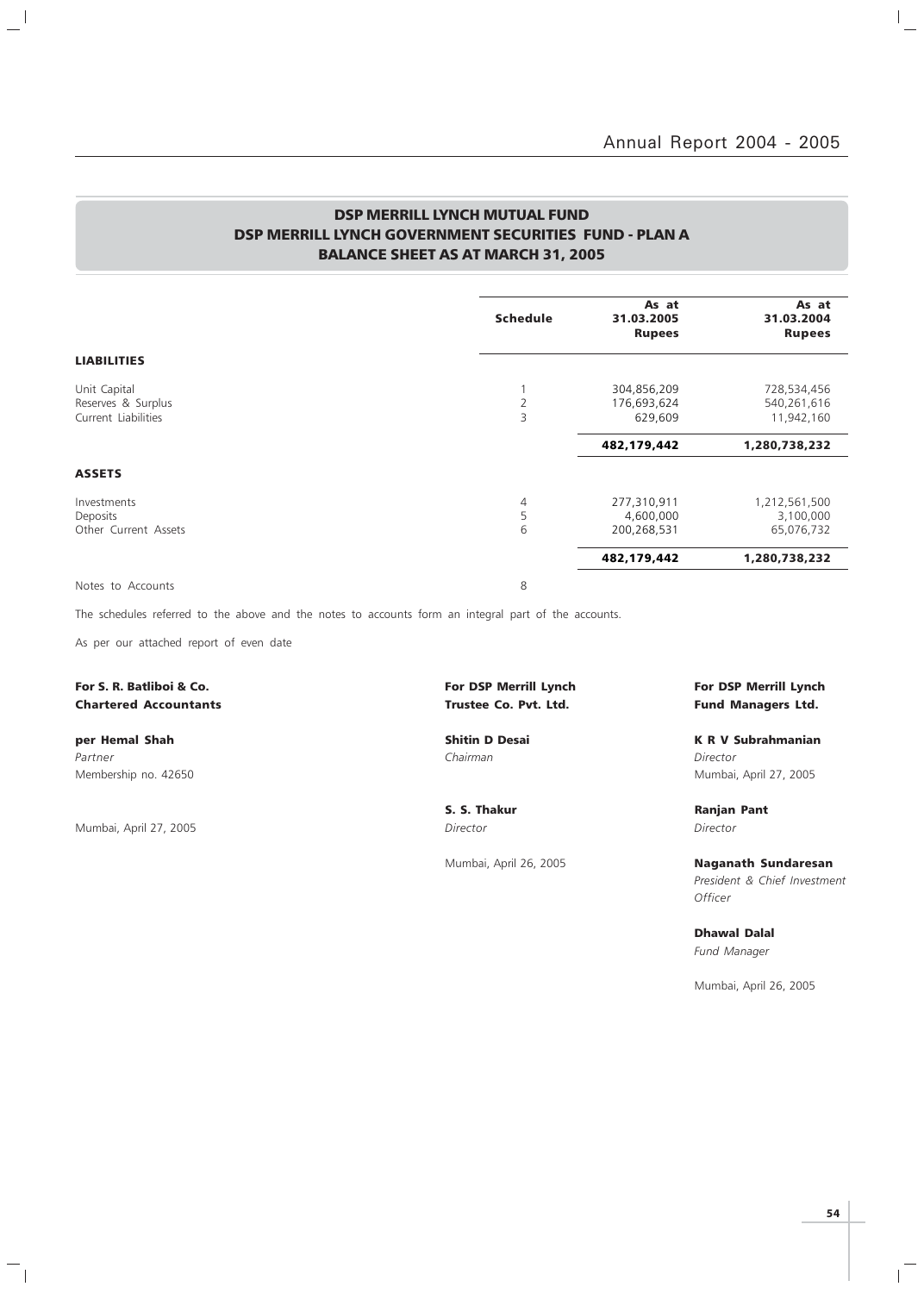$\vert$  $\overline{\phantom{0}}$ 

### DSP MERRILL LYNCH MUTUAL FUND DSP MERRILL LYNCH GOVERNMENT SECURITIES FUND - PLAN A REVENUE ACCOUNT FOR THE YEAR ENDED MARCH 31, 2005

|                                                                                                                | <b>Schedule</b> | Year ended<br>31.03.2005<br><b>Rupees</b> | Year ended<br>31.03.2004<br><b>Rupees</b> |
|----------------------------------------------------------------------------------------------------------------|-----------------|-------------------------------------------|-------------------------------------------|
| <b>INCOME &amp; GAINS</b>                                                                                      |                 |                                           |                                           |
| Interest<br>Profit on sale/redemption of investments (net)                                                     | $\overline{7}$  | 40,732,019                                | 104,694,439<br>87,283,500                 |
|                                                                                                                |                 |                                           |                                           |
|                                                                                                                |                 | 40,732,019                                | 191,977,939                               |
| <b>EXPENSES &amp; LOSSES</b>                                                                                   |                 |                                           |                                           |
| Management fees                                                                                                |                 | 4,487,255                                 | 11,905,933                                |
| Transfer agents fees & expenses                                                                                |                 | 779,778                                   | 1,893,506                                 |
| Custodian Fees & Transaction charges                                                                           |                 | 500                                       | 1,000                                     |
| Trusteeship fees                                                                                               |                 | 17,746                                    | 51,500                                    |
| Marketing expenses                                                                                             |                 | 3,276,344                                 | 5,953,024                                 |
| Payment to Auditor<br>Audit fees                                                                               |                 | 54,000                                    | 112,000                                   |
| Other matters including reimbursement of expenses                                                              |                 | 9,789                                     | 2,000                                     |
| Other operating expenses                                                                                       |                 | 358,795                                   | 434,302                                   |
| Loss (net) on sale of Investments                                                                              |                 | 35,756,005                                |                                           |
| Change in net unrealised loss/(gain) in value of investments                                                   |                 | 525,625                                   |                                           |
|                                                                                                                |                 | 45,265,837                                | 20,353,265                                |
| Excess of income and gains over expenses and losses /<br>(Excess of expenses and losses over income and gains) |                 | (4,533,818)                               | 171,624,674                               |
| Add: Income Equalisation Account                                                                               |                 | 8,411,451                                 | (41, 471, 166)                            |
| Income available for Appropriation                                                                             |                 | 3,877,633                                 | 130,153,508                               |
| <b>Appropriation</b>                                                                                           |                 |                                           |                                           |
| Income Distribution during the year                                                                            |                 | 270                                       | 62,776,347                                |
| Tax on Income distributed during the year                                                                      |                 | 35                                        | 8,043,219                                 |
| <b>Retained Surplus carried forward to Balance Sheet</b>                                                       |                 | 3,877,328                                 | 59,333,942                                |
| Notes to Accounts                                                                                              | 8               |                                           |                                           |

 $\mathbf{I}$ 

The schedules referred to the above and the notes to accounts form an integral part of the accounts.

As per our attached report of even date

For S. R. Batliboi & Co. The S. R. Batliboi & Co. For DSP Merrill Lynch For DSP Merrill Lynch For DSP Merrill Lynch<br>Chartered Accountants Trustee Co. Pvt. Ltd. Fund Managers Ltd. **Chartered Accountants** 

Partner Chairman Director (Chairman Chairman Chairman Director Director Chairman Chairman Director

Mumbai, April 27, 2005 Director Director

 $\mathord{\hspace{1pt}\text{--}\hspace{1pt}}_\parallel$ 

S. S. Thakur Ranjan Pant

per Hemal Shah Shah Shitin D Desai New York K R V Subrahmanian Membership no. 42650 Mumbai, April 27, 2005

Mumbai, April 26, 2005 **Naganath Sundaresan** President & Chief Investment **Officer** 

> Dhawal Dalal Fund Manager

Mumbai, April 26, 2005

 $\mathbb{R}$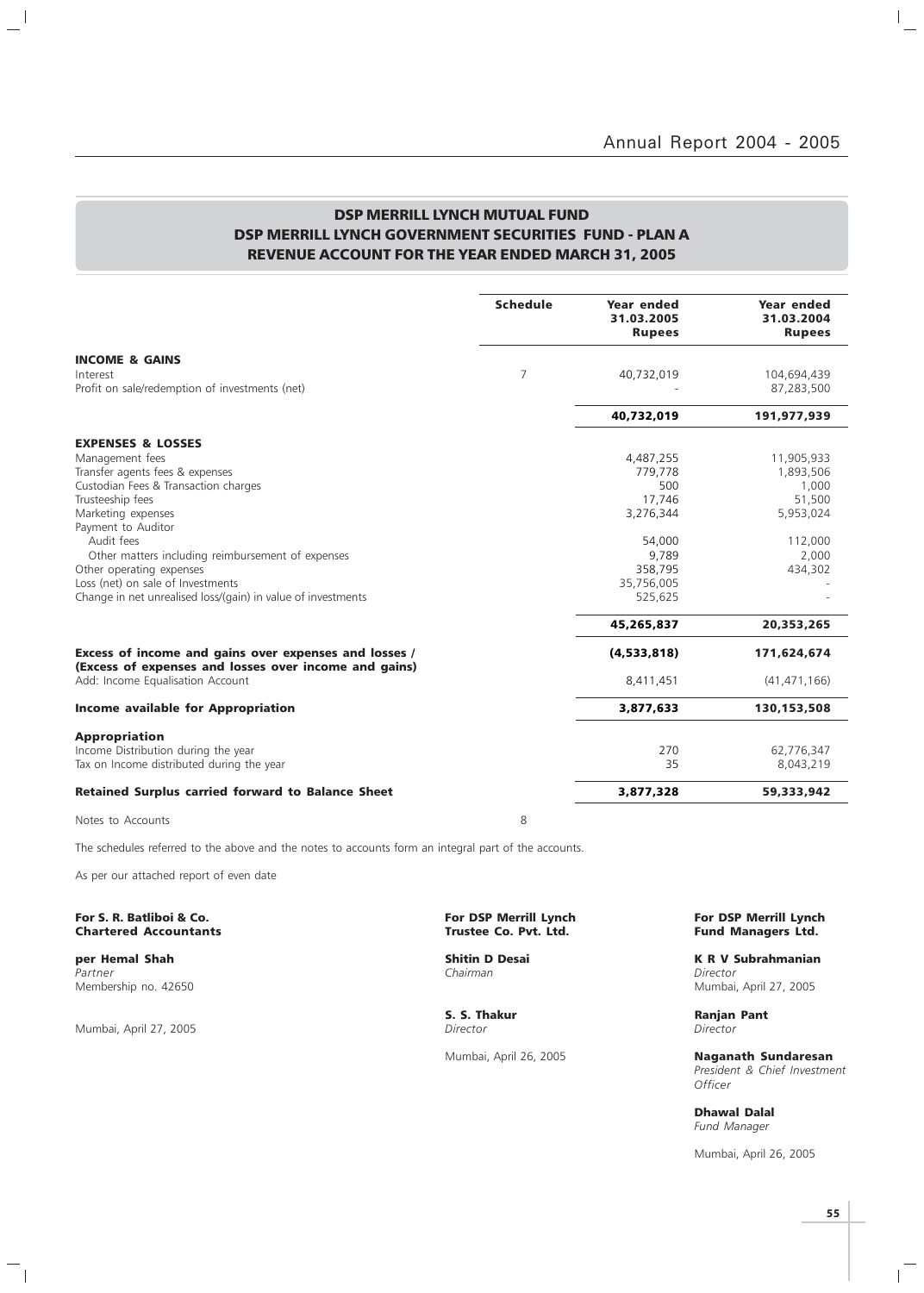### DSP MERRILL LYNCH MUTUAL FUND DSP MERRILL LYNCH GOVERNMENT SECURITIES FUND - PLAN A SCHEDULES FORMING PART OF THE ACCOUNTS FOR THE YEAR ENDED MARCH 31, 2005

### Schedule

 $\mathbf{a}^{\dagger}$ 

 $\overline{\phantom{a}}_1$ 

|                                               |                                      |                                               | As at<br>31.03.2004                  |
|-----------------------------------------------|--------------------------------------|-----------------------------------------------|--------------------------------------|
| <b>Units</b>                                  | <b>Rupees</b>                        | <b>Units</b>                                  | <b>Rupees</b>                        |
| 72,853,445.630<br>3,085,298.111               | 728,534,456<br>30,852,981            | 69,583,900.121<br>138,052,503.415             | 695,839,002<br>1,380,525,033         |
| 75.938.743.741                                | 759.387.437                          | 207,636,403.536                               | 2,076,364,035                        |
| 45,453,122.787                                | 454,531,228                          | 134,782,957.906                               | 1,347,829,579                        |
| 30,485,620.954                                | 304,856,209                          | 72,853,445.630                                | 728,534,456                          |
| 13,728,115.784<br>16,750,269.432<br>7.235.738 | 137,281,158<br>167,502,694<br>72.357 | 44,512,093.084<br>28,336,852.546<br>4,500.000 | 445,120,931<br>283,368,525<br>45,000 |
| 30,485,620.954                                | 304,856,209                          | 72,853,445.630                                | 728,534,456                          |
|                                               |                                      | As at<br>31.03.2005                           |                                      |

| <b>RESERVES AND SURPLUS</b>                                                                                    | As at<br>31.03.2005<br><b>Rupees</b> | As at<br>31.03.2004<br><b>Rupees</b>       |
|----------------------------------------------------------------------------------------------------------------|--------------------------------------|--------------------------------------------|
| <b>Unit Premium Reserve</b><br>Opening balance                                                                 | 106,881,976                          | 141,248,562                                |
| Net premium on issue / redemption of units during the year<br>Transfer from / (to) Income Equalisation Account | (347, 901, 536)<br>(8,411,451)       | (75, 837, 752)<br>41,471,166               |
| <b>Closing Balance</b>                                                                                         | (249, 431, 011)                      | 106,881,976                                |
| <b>Retained Surplus</b>                                                                                        |                                      |                                            |
| Opening balance<br>Add: Surplus transferred from Revenue Account                                               | 422,247,307<br>3,877,328             | 362,913,365<br>59,333,942                  |
| <b>Closing Balance</b>                                                                                         | 426,124,635                          | 422,247,307                                |
| <b>Unrealised Appreciation on Investments</b>                                                                  |                                      |                                            |
| Opening balance<br>Less: Reversed during the year<br>Add: Unrealised appreciation as at year end               | 11,132,333<br>(11, 132, 333)         | 21,345,833<br>(21, 345, 833)<br>11,132,333 |
| <b>Closing Balance</b>                                                                                         |                                      | 11,132,333                                 |
|                                                                                                                | 176,693,624                          | 540,261,616                                |
|                                                                                                                | As at                                | As at                                      |
| <b>CURRENT LIABILITIES</b>                                                                                     | 31.03.2005<br><b>Rupees</b>          | 31.03.2004<br><b>Rupees</b>                |
| Sundry creditors                                                                                               | 519,825                              | 1,562,680                                  |
| Payable for units repurchased<br>Distributed income payable                                                    | 78,444                               | 100,306<br>10,197,692                      |
| Unclaimed distributed income                                                                                   | 1,407                                | 28,939                                     |
| Other liabilities                                                                                              | 29,933                               | 52,543                                     |
|                                                                                                                | 629,609                              | 11,942,160                                 |

 $\overline{1}$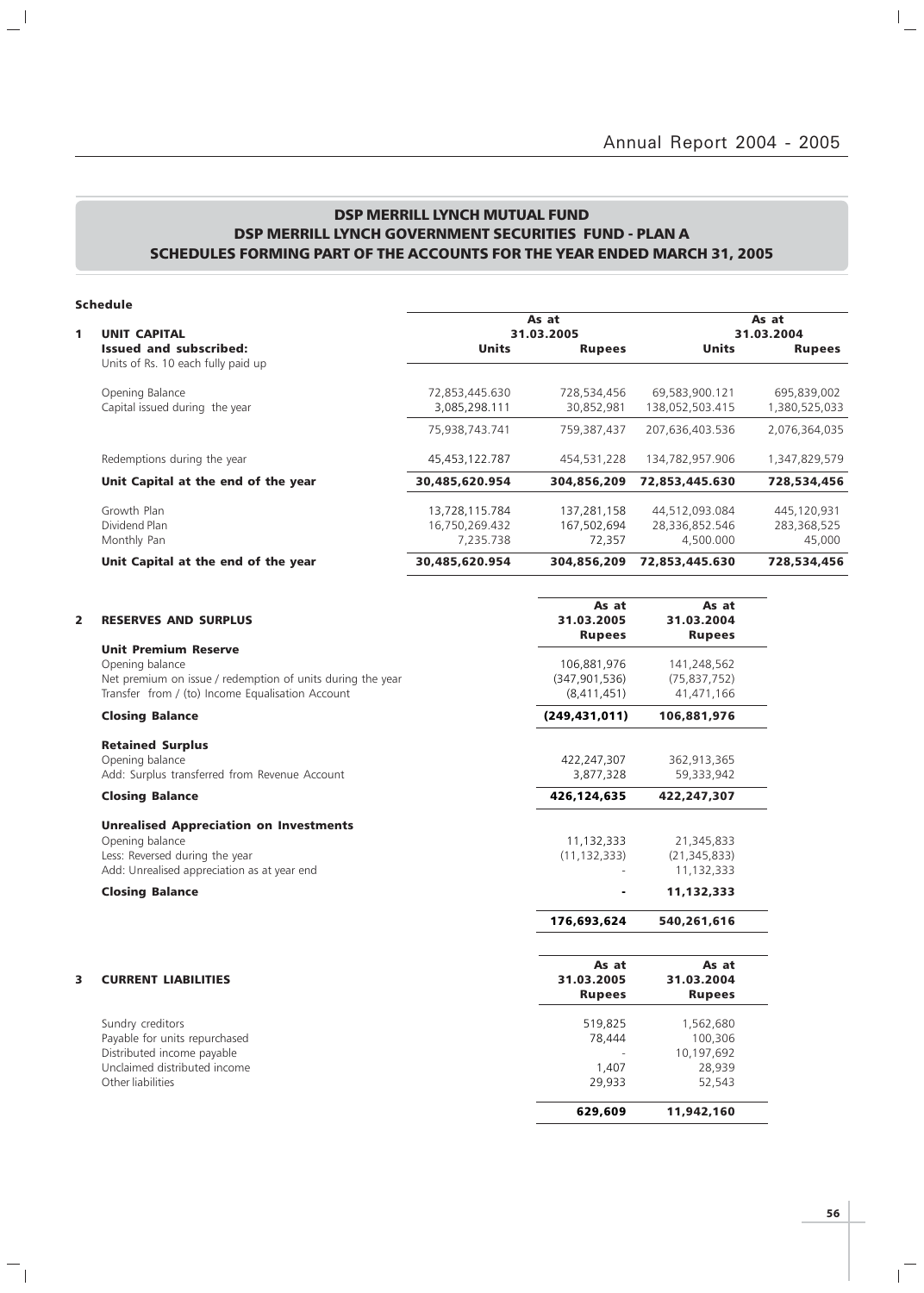$\mathbb{I}_+$ 

### DSP MERRILL LYNCH MUTUAL FUND DSP MERRILL LYNCH GOVERNMENT SECURITIES FUND - PLAN A SCHEDULES FORMING PART OF THE ACCOUNTS FOR THE YEAR ENDED MARCH 31, 2005

| 4 | <b>INVESTMENTS</b>                      | As at<br>31.03.2005<br><b>Rupees</b> |                              |               | As at<br>31.03.2004<br><b>Rupees</b> |
|---|-----------------------------------------|--------------------------------------|------------------------------|---------------|--------------------------------------|
|   |                                         | Cost                                 | Market/<br><b>Fair value</b> | Cost          | Market/<br><b>Fair value</b>         |
|   | Government Securities<br>Treasury Bills | 267,890,625<br>9.945.911             | 267,365,000<br>9.945.911     | 1,201,429,167 | 1,212,561,500                        |
|   |                                         | 277,836,536                          | 277,310,911                  | 1,201,429,167 | 1,212,561,500                        |

Note: Refer to the attached Statement of Portfolio as at March 31, 2005

 $\mathbb{L}^{\parallel}$ 

 $\overline{\phantom{a}}_1$ 

| 5 | <b>DEPOSITS</b>                                                                                                                       | As at<br>31.03.2005<br><b>Rupees</b>      | As at<br>31.03.2004<br><b>Rupees</b>         |
|---|---------------------------------------------------------------------------------------------------------------------------------------|-------------------------------------------|----------------------------------------------|
|   | Money at call with :<br>- Institutions<br>Margin Money with The Clearing Corporation of India Ltd. (CCIL)                             | 1,500,000<br>3,100,000                    | 3,100,000                                    |
|   |                                                                                                                                       | 4,600,000                                 | 3,100,000                                    |
| 6 | <b>OTHER CURRENT ASSETS</b>                                                                                                           | As at<br>31.03.2005<br><b>Rupees</b>      | As at<br>31.03.2004<br><b>Rupees</b>         |
|   | Balances with banks in current accounts<br>Outstanding and accrued income<br>Collateralised lending (reverse repurchase transactions) | 1,510,770<br>5,778,909<br>192,978,852     | 8,298,902<br>25,984,212<br>30,793,618        |
|   |                                                                                                                                       | 200,268,531                               | 65,076,732                                   |
| 7 | <b>INTEREST</b>                                                                                                                       | Year ended<br>31.03.2005<br><b>Rupees</b> | Year ended<br>31.03.2004<br><b>Rupees</b>    |
|   | Collateralised lending (reverse repurchase transactions)<br>Call deposits<br>Government securities<br>CCIL margin & others            | 9,337,716<br>337,751<br>31,056,552        | 4,395,179<br>661,932<br>99,570,750<br>66,578 |
|   |                                                                                                                                       | 40,732,019                                | 104,694,439                                  |

 $\overline{\mathbb{F}}$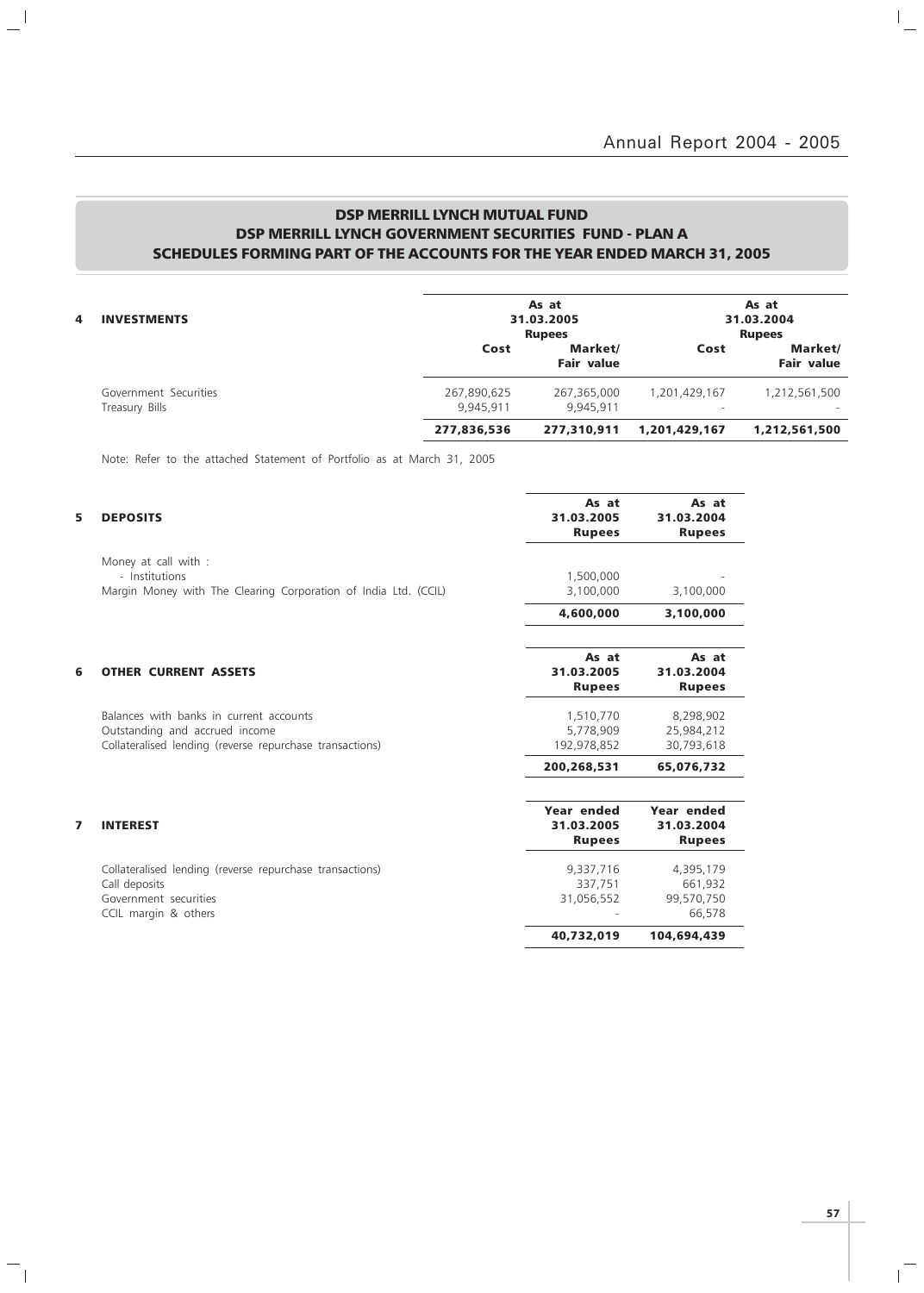DSP MERRILL LYNCH MUTUAL FUND DSP MERRILL LYNCH GOVERNMENT SECURITIES FUND - PLAN A Schedules forming part of the Balance Sheet as at March 31, 2005 and the Revenue Account for the year ended March 31, 2005.

#### Schedule 8

#### NOTES TO ACCOUNTS

#### 1. Organisation

DSP Merrill Lynch Government Securities Fund Plan A (the Scheme) is an open ended scheme of DSP Merrill Lynch Mutual Fund (the Fund). The Fund has been sponsored by DSP Merrill Lynch Ltd. (DSPML). The Scheme was launched on September 20, 1999 and was open for subscription between September 20, 1999 and September 23, 1999. Thereafter, it was reopened for subscription and redemption on October 01, 1999.

The primary objective of the Scheme is to seek to generate income through investment in Central Government Securities of various maturities.

#### 2. Significant Accounting Policies

#### 2.1 Basis of Accounting

The financial statements are prepared on the accrual basis of accounting, under the historical cost convention, as modified for investments, which are 'marked to market'. The financial statements have been prepared in accordance with the Securities and Exchange Board of India (Mutual Funds) Regulations, 1996 as amended from time to time.

#### 2.2 Unit Capital

Unit Capital represents the net outstanding units as at the Balance Sheet date.

Upon issue and redemption of units, the net premium or discount to the face value of units is credited or debited respectively to the Unit Premium Reserve account, after adjusting an appropriate portion of the sale / repurchase price to the income Equalisation account.

#### 2.3 Income Equalisation account

When units are issued or redeemed, the net distributable income or loss for transacted units (excluding unrealised appreciation/depreciation in the value of investments) from the beginning of the accounting year upto the date of issue or redemption of such units is transferred to / from the Income Equalisation account.

The purpose is to ensure that the per unit amount of the continuing unitholders' share of the undistributed income / loss remains unaffected by movement in unit capital. At the year end, the balance in the Equalisation account is transferred to the Revenue account.

#### 2.4 Investments

a) Accounting for investment transactions

Investments are accounted on the date of the transaction at cost after considering transaction costs as applicable. The front-end fee receivable, if any, is reduced from the cost of such investment.

b) Valuation of investments

During the year, the Fund has valued its investments in accordance with SEBI (Mutual Funds) Regulations, 1996, as amended from time to time. All investments are marked to market and are stated in the balance sheet at their market / fair value. In valuing the Scheme's investments:

#### I. Valuation of Government Securities

Government Securities are valued at the prices provided by the agency (currently Crisil Investment & Risk Management Services) approved by the Association of Mutual Funds of India (AMFI), on a daily basis.

#### II. Valuation of Money Market Instruments

Investments in call money and short-term deposits with banks are valued at cost plus accrued interest.

Money market instruments are valued at the last traded yield on the date of valuation. In case the security is not traded on the valuation day then it is valued on straight-line amortization over the maturity period of the instruments.

#### 2.5 Revenue recognition

Income on investments is recognised on accrual basis except where there is uncertainty about ultimate recovery / realisation. Such income is recognised when the uncertainty is resolved.

Interest on fixed income securities is recognised as income on a daily basis over the period of holding. In respect of discounted securities, the discount to redemption value is amortised and recognised as interest income equally over the period to redemption.

Profit or loss on sale of investments is recognised on the trade date and is determined on the basis of the weighted average cost method.

#### 2.6 Expenses

All expenses are accounted for on accrual basis.

#### 2.7 Contingent Deferred Sales Charge

The Contingent Deferred Sales Charge collected is utilised for meeting the selling and distribution expenses.

#### 3. Settlement Guarantee Fund (SGF)

Following Central Government dated Securities are pledged towards SGF with the Clearing Corporation of India Limited as of March 31, 2005:

| <b>Security</b> | <b>Face Value (rupees)</b> |
|-----------------|----------------------------|
| 07.55% GS 2010  | 50,000,000                 |

#### 4. Investment Management and Trusteeship fees

Investment management fees charged to the Scheme at approximately 0.61 % of the average daily net assets pursuant to an agreement with DSP Merrill Lynch Fund Managers Limited (AMC).

The Fund has accrued trusteeship fees aggregating Rs.1,051,000 (previous year Rs 1,000,000) for the year ended March 31, 2005 in accordance with the original Trust Deed dated December 16, 1996 as amended by supplementary Trust Deed dated December 23, 1999. The trusteeship fees have been allocated between the schemes in proportion to the net assets of the schemes. The Trusteeship fees are subject to a maximum of 0.02% of the average assets per annum.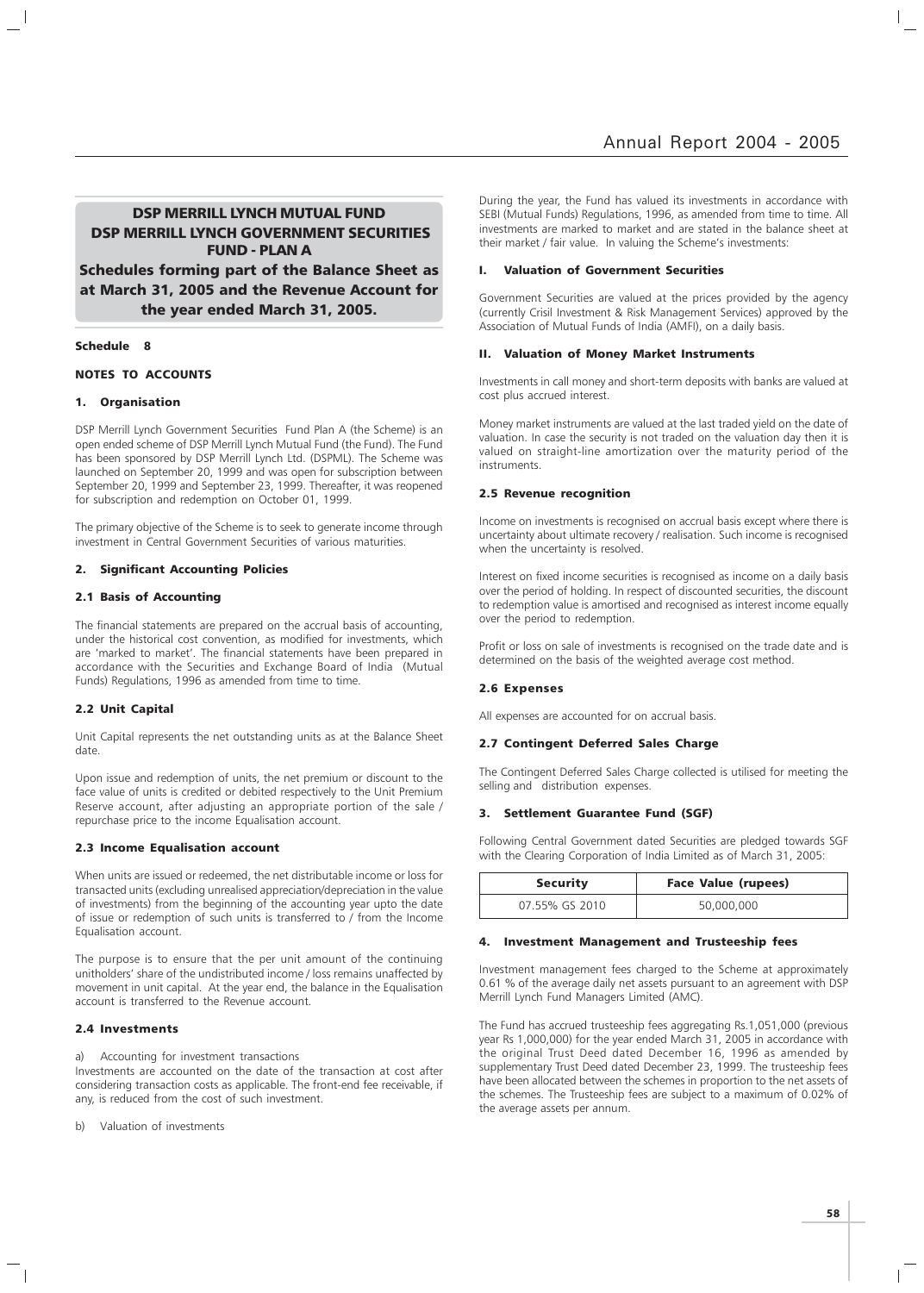#### 5. Investments

 $\overline{\phantom{a}}$ 

- a. Investments of the Scheme are registered in the name of the Trustee for the benefit of the Scheme's unitholders.
- b. The aggregate value of investments purchased and sold (including redeemed) during the financial year are Rs. 6,308,143,370 (previous year Rs. 13,357,890,000) and Rs. 7,196,111,700 (previous year Rs. 13,272,898,500) respectively being 853.14% (previous year 787.44 %) and 973.24% (previous year 782.43 %) respectively of the average daily net assets.

#### 6. Details of transactions with Associates in terms of Regulation 25(8)

Name of the Associate: DSPML

| <b>Particulars of Transactions</b>                      | <b>Rupees</b> | Year ended March 31, 2005   Year ended March 31, 2004<br><b>Rupees</b> |
|---------------------------------------------------------|---------------|------------------------------------------------------------------------|
| Payment of Brokerage for Distribution and Sale of Units | 339.777       | 2.005.734                                                              |

Note: Brokerage on distribution and sale of units paid / payable represents the amount paid / payable for the year and does not necessarily reflect the amount charged to the Scheme's revenue account.

#### 7. Distributable Income

|                                                                      |               | Year ended March 31, 2005   Year ended March 31, 2004 |
|----------------------------------------------------------------------|---------------|-------------------------------------------------------|
|                                                                      | <b>Rupees</b> | <b>Rupees</b>                                         |
| Net Income as per Revenue Account                                    | 3,877,633     | 130,153,508                                           |
| Add: Balance of undistributed income as at the beginning of the year | 422,247,307   | 362,913,365                                           |
| Less: Distributed to unitholders & distribution tax                  | 305           | 70,819,566                                            |
| <b>Balance Distributable income</b>                                  | 426,124,635   | 422,247,307                                           |

#### 8. Prior Year Comparatives

Prior year figures have been reclassified, wherever necessary, to conform to current years' presentation.

#### 9. Contingent Liability: Nil

#### 10. Large holdings in the Scheme (over 25% of the NAV of the Scheme): Nil

#### 11. Perspective Historical per Unit Statistics.

|                |                                                                                                                                        |         |                 |         |                 |         | <b>Rupees</b>   |
|----------------|----------------------------------------------------------------------------------------------------------------------------------------|---------|-----------------|---------|-----------------|---------|-----------------|
|                |                                                                                                                                        |         | March 31, 2005  |         | March 31, 2004  |         | March 31, 2003  |
| а.             | Net asset value, at the end of the period:                                                                                             |         |                 |         |                 |         |                 |
|                | Growth Plan (G)                                                                                                                        |         | 21.2689         |         | 21.2930         |         | 19.2149         |
|                | Dividend Plan (D)                                                                                                                      |         | 11.3130         |         | 11.3264         |         | 12.5411         |
|                | Monthly Dividend Plan (MD)                                                                                                             |         | 10.0596         |         | 10.1389         |         |                 |
|                | b. Gross Income                                                                                                                        |         |                 |         |                 |         |                 |
|                | (i) Income other than profit on sale of investment                                                                                     |         | 1.3362          |         | 1.4372          |         | 1.1109          |
|                | (ii) Income from profit on inter scheme sales/transfer of investment                                                                   |         |                 |         |                 |         |                 |
|                | (iii) Income from profit on sale of investment to third party                                                                          |         | (1.1729)        |         | 1.1981          |         | 1.3080          |
|                | (iv) Transfer to revenue account Income from past year's reserve                                                                       |         |                 |         |                 |         |                 |
| $\mathsf{c}$ . | Aggregate of expenses, write off, Amortisation and charges                                                                             |         | 0.2947          |         | 0.2794          |         | 0.1797          |
|                | (excluding change in unrealised depreciation in investments)                                                                           |         |                 |         |                 |         |                 |
| d.             | <b>Net Income</b> (excluding change in unrealised depreciation in investments)                                                         |         | (0.1314)        | 2.3559  |                 |         | 2.2392          |
| е.             | Unrealised appreciation/(depreciation) in value of investments                                                                         |         | (0.0172)        |         | 0.1528          | 0.3068  |                 |
| f.             | <b>Repurchase and Resale Price</b>                                                                                                     | Growth  | <b>Dividend</b> | Growth  | <b>Dividend</b> | Growth  | <b>Dividend</b> |
|                | <b>Repurchase Price</b>                                                                                                                |         |                 |         |                 |         |                 |
|                | - Highest Price                                                                                                                        |         | D-11.3791       |         | D-12.7311       | 19.2871 | 12.5130         |
|                |                                                                                                                                        | 21.3922 | MD-10.1861      | 21.4060 | MD-10.1231      |         |                 |
|                | - Lowest Price                                                                                                                         |         | D-10.789        |         | D-11.2387       | 15.5463 | 10.5264         |
|                |                                                                                                                                        | 20.2834 | MD-9.5938       | 19.3596 | MD-9.9172       |         |                 |
|                | <b>Resale Price</b>                                                                                                                    |         |                 |         |                 |         |                 |
|                | - Highest Price                                                                                                                        |         | D-11.4478       |         | D-12.8079       | 19.4035 | 12.5885         |
|                |                                                                                                                                        | 21.5213 | MD-10.2476      | 21.5352 | MD-10.1842      |         |                 |
|                | - Lowest Price                                                                                                                         |         | D-10.8541       |         | D-11.3065       | 15.6401 | 10.5899         |
|                |                                                                                                                                        | 20.4058 | MD-9.6517       | 19.4765 | MD-9.9771       |         |                 |
| g.             | Ratio of expenses to average daily net assets by percentage                                                                            |         | 1.22%           |         | 1.20%           |         | 1.23%           |
| h.             | Ratio of gross income to average daily net assets by percentage<br>(excluding transfer to revenue account from past years' reserve but |         |                 |         |                 |         |                 |
|                | including unrealised appreciation / depreciation on investments).                                                                      |         | 0.60%           |         | 11.97%          |         | 18.68%          |

#### Notes:

1. The highest and lowest repurchase price of the units of the Scheme has been determined after reducing from the highest and lowest declared NAV, the maximum CDSC applicable.

2. The per unit calculations are based on the number of units outstanding at the end of the financial year.

3. P/E ratio is not applicable since the units are not listed on any stock exchange.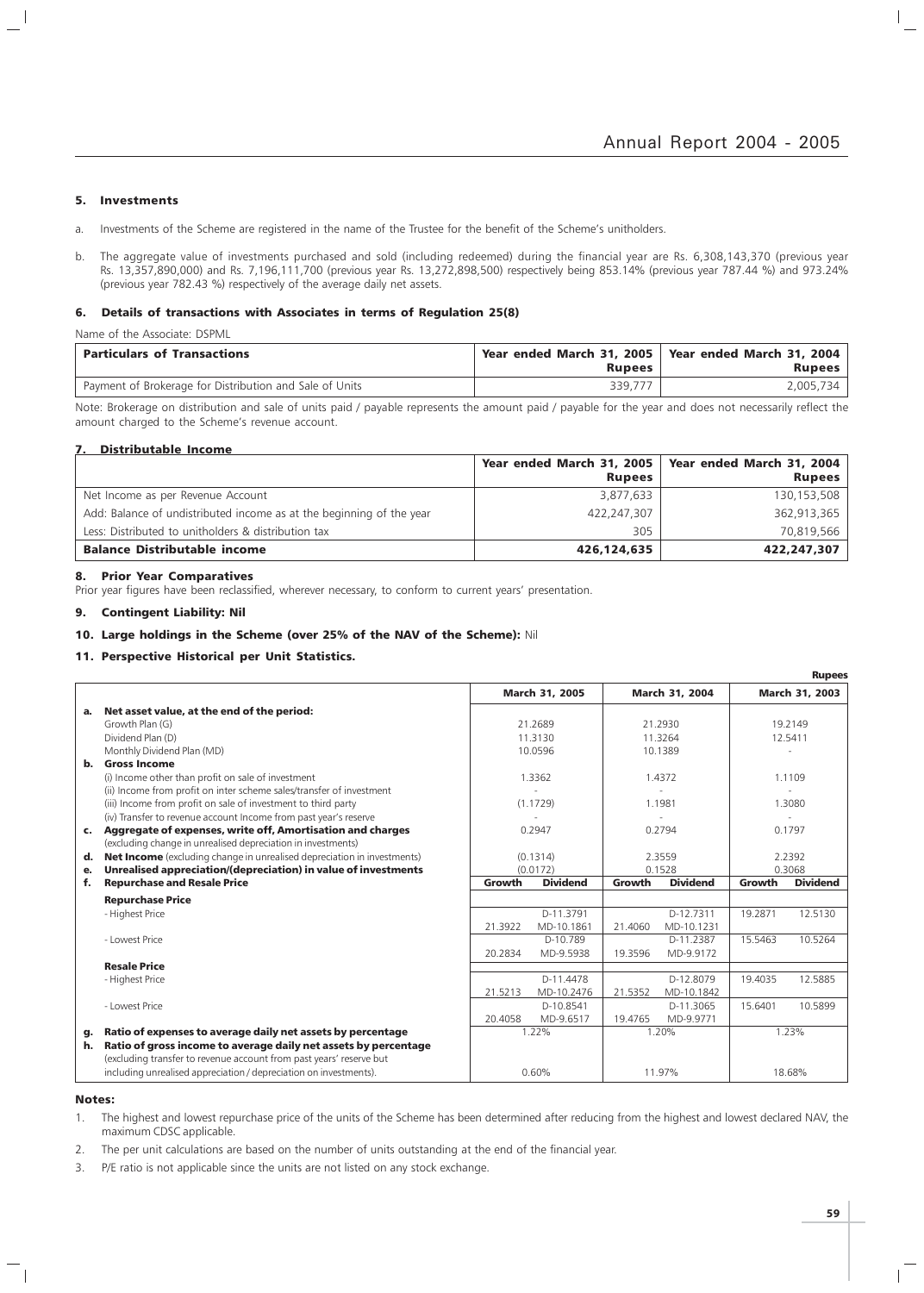$\overline{a}$ 

# DSP MERRILL LYNCH GOVERNMENT SECURITIES FUND PLAN A Statement of Portfolio Holding as at March 31, 2005

 $\mathbb{L}^{\mathbb{I}}$ 

 $\mathbb{Z}_1$ 

| (Referred to in Schedule 4 forming part of the Balance Sheet as at March 31, 2005) |  |
|------------------------------------------------------------------------------------|--|
|------------------------------------------------------------------------------------|--|

| SR.NO<br><b>NAME OF THE INSTRUMENT</b> | <b>RATING</b> | <b>QUANTITY</b> | <b>MARKET</b><br><b>VALUE</b><br>(RUPEES) | % TO NET<br><b>ASSETS</b> |
|----------------------------------------|---------------|-----------------|-------------------------------------------|---------------------------|
|                                        |               |                 |                                           |                           |
| <b>CENTRAL GOVERNMENT SECURITIES</b>   |               |                 | 267,365,000                               | 55.52%                    |
| 07.55 % GOI 2010                       | SOV           | 1,500,000       | 157,575,000                               | 32.72%                    |
| 07.38 % GOI 2015<br>2                  | SOV           | 500,000         | 52,625,000                                | 10.93%                    |
| 3<br>09.39 % GOI 2011                  | SOV           | 500,000         | 57,165,000                                | 11.87%                    |
| <b>TOTAL</b>                           |               |                 | 267,365,000                               | 55.52%                    |
|                                        |               |                 |                                           |                           |
| <b>MONEY MARKET INSTRUMENTS</b>        |               |                 | 9,945,911                                 | 2.07%                     |
| 91D TBL 2005<br>4                      | SOV           | 100,000         | 9,945,911                                 | 2.07%                     |
| <b>TOTAL</b>                           |               |                 | 9,945,911                                 | 2.07%                     |
|                                        |               |                 |                                           |                           |
| <b>CASH &amp; CASH EQUIVALENTS</b>     |               |                 |                                           |                           |
| Money at call with Banks and Others    |               |                 | 1,500,000                                 | 0.31%                     |
| Reverse Repo Investments / CBLO        |               |                 | 192,978,852                               | 40.07%                    |
| <b>TOTAL</b>                           |               |                 | 194,478,852                               | 40.39%                    |
|                                        |               |                 |                                           |                           |
| Net Receivables / (Payables)           |               |                 | 9,760,070                                 | 2.03%                     |
| <b>TOTAL NET ASSETS</b>                |               |                 | 481,549,833                               | 100.00%                   |
|                                        |               |                 |                                           |                           |

 $\mathbf{r}^{\top}$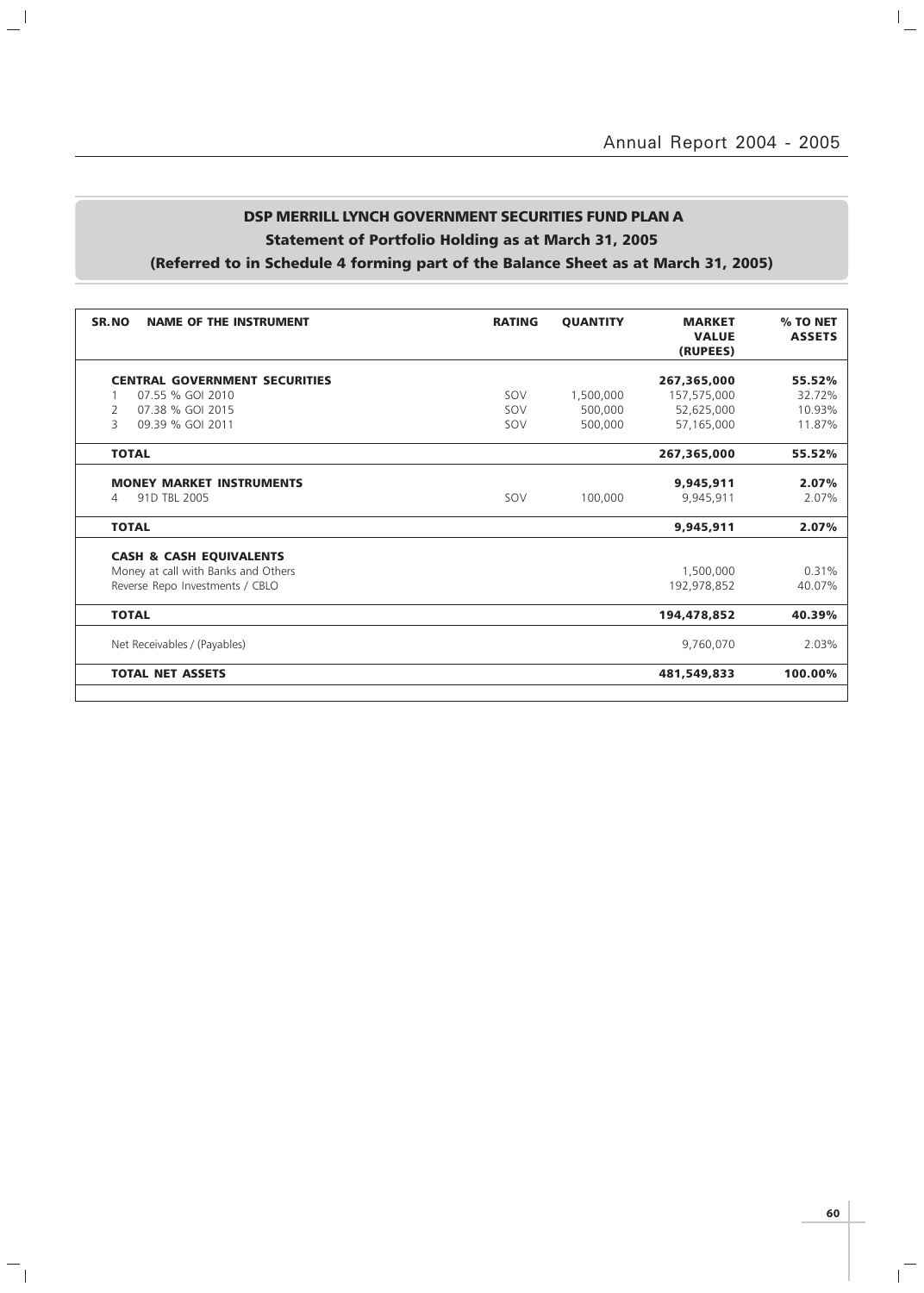### DSP MERRILL LYNCH MUTUAL FUND DSP MERRILL LYNCH MUTUAL FUND – GOVERNMENT SECURITIES FUND – PLAN B AUDITORS' REPORT

To the Trustee of

### DSP MERRILL LYNCH MUTUAL FUND – GOVERNMENT SECURITIES FUND – PLAN B:

- 1. We have audited the attached balance sheet of DSP MERRILL LYNCH MUTUAL FUND – GOVERNMENT SECURITIES FUND – PLAN B ('the Scheme') as at March 31, 2005 and also the revenue account for the year ended on that date annexed thereto. These financial statements are the responsibility of the management of DSP Merrill Lynch Fund Managers Ltd., the Scheme's asset managers. Our responsibility is to express an opinion on these financial statements based on our audit.
- 2. We conducted our audit in accordance with auditing standards generally accepted in India. Those standards require that we plan and perform the audit to obtain reasonable assurance about whether the financial statements are free of material misstatement. An audit includes examining, on a test basis, evidence supporting the amounts and disclosures in the financial statements. An audit also includes assessing the accounting principles used and significant estimates made by management, as well as evaluating the overall financial statement presentation. We believe that our audit provides a reasonable basis for our opinion.
- 3. We report that:
	- i. We have obtained all the information and explanations, which, to the best of our knowledge and belief, were necessary for the purposes of our audit.
	- ii. The balance sheet and revenue account dealt with by this report are in agreement with the books of account.
	- iii. In our opinion, the balance sheet and revenue account dealt with by this report have been prepared in conformity with the accounting policies and standards specified in the Eighth, Ninth and Tenth Schedules to the Securities and Exchange Board of India (Mutual Funds) Regulations, 1996 ('the Regulations').
- iv. In our opinion, and to the best of our information and according to the explanations given to us, the said financial statements give the information required by the Regulations as applicable, and give a true and fair view in conformity with the accounting principles generally accepted in India:
	- a) in the case of the balance sheet, of the state of affairs of the Scheme as at March 31, 2005; and
	- b) in the case of the revenue account, of the surplus for the year ended on that date.

### For S.R. BATLIBOI & CO. Chartered Accountants

#### per Hemal Shah

Partner Membership No.: 42650

Mumbai, April 27, 2005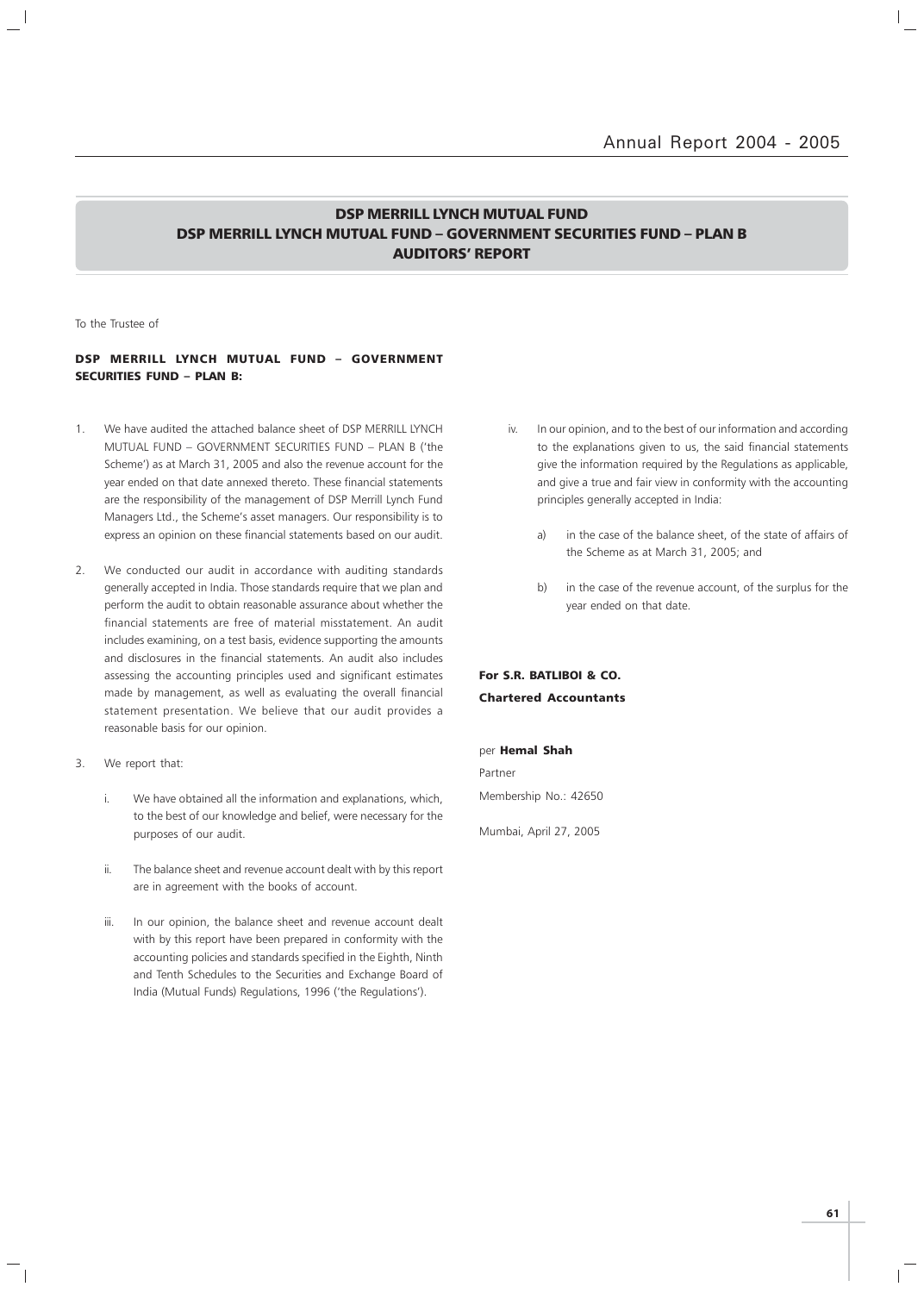$\vert$  $\overline{\phantom{a}}$ 

### DSP MERRILL LYNCH MUTUAL FUND DSP MERRILL LYNCH GOVERNMENT SECURITIES FUND - PLAN B BALANCE SHEET AS AT MARCH 31, 2005

|                | As at           | As at<br>31.03.2004         |
|----------------|-----------------|-----------------------------|
|                |                 |                             |
|                |                 | <b>Rupees</b>               |
|                |                 |                             |
| 1              | 122,206,429     | 124,495,664                 |
| $\overline{2}$ | 34,862,002      | 56,189,001                  |
| 3              | 647,611         | 294,537                     |
|                | 157,716,042     | 180,979,202                 |
|                |                 |                             |
| $\overline{4}$ | 140,146,898     | 123,785,000                 |
| 5              | 1,700,000       | 700,000                     |
| 6              | 15,869,144      | 56,494,202                  |
|                | 157,716,042     | 180,979,202                 |
|                | <b>Schedule</b> | 31.03.2005<br><b>Rupees</b> |

Notes to Accounts 8

 $\frac{1}{2}$ 

The schedules referred to the above and the notes to accounts form an integral part of the accounts.

As per our attached report of even date

### For S. R. Batliboi & Co. The Community of the Community of DSP Merrill Lynch For DSP Merrill Lynch For DSP Merrill Lynch Chartered Accountants **Chartered Accountants Trustee Co. Pvt. Ltd.** Fund Managers Ltd.

Partner Chairman Director (Chairman Chairman Chairman Director Director Director Membership no. 42650 Mumbai, April 27, 2005

Mumbai, April 27, 2005 Director Director

 $\overline{\phantom{a}}_1$ 

per Hemal Shah Shah Shitin D Desai New York K R V Subrahmanian

S. S. Thakur **Ranjan Pant** 

Mumbai, April 26, 2005 **Naganath Sundaresan** President & Chief Investment **Officer** 

> Dhawal Dalal Fund Manager

Mumbai, April 26, 2005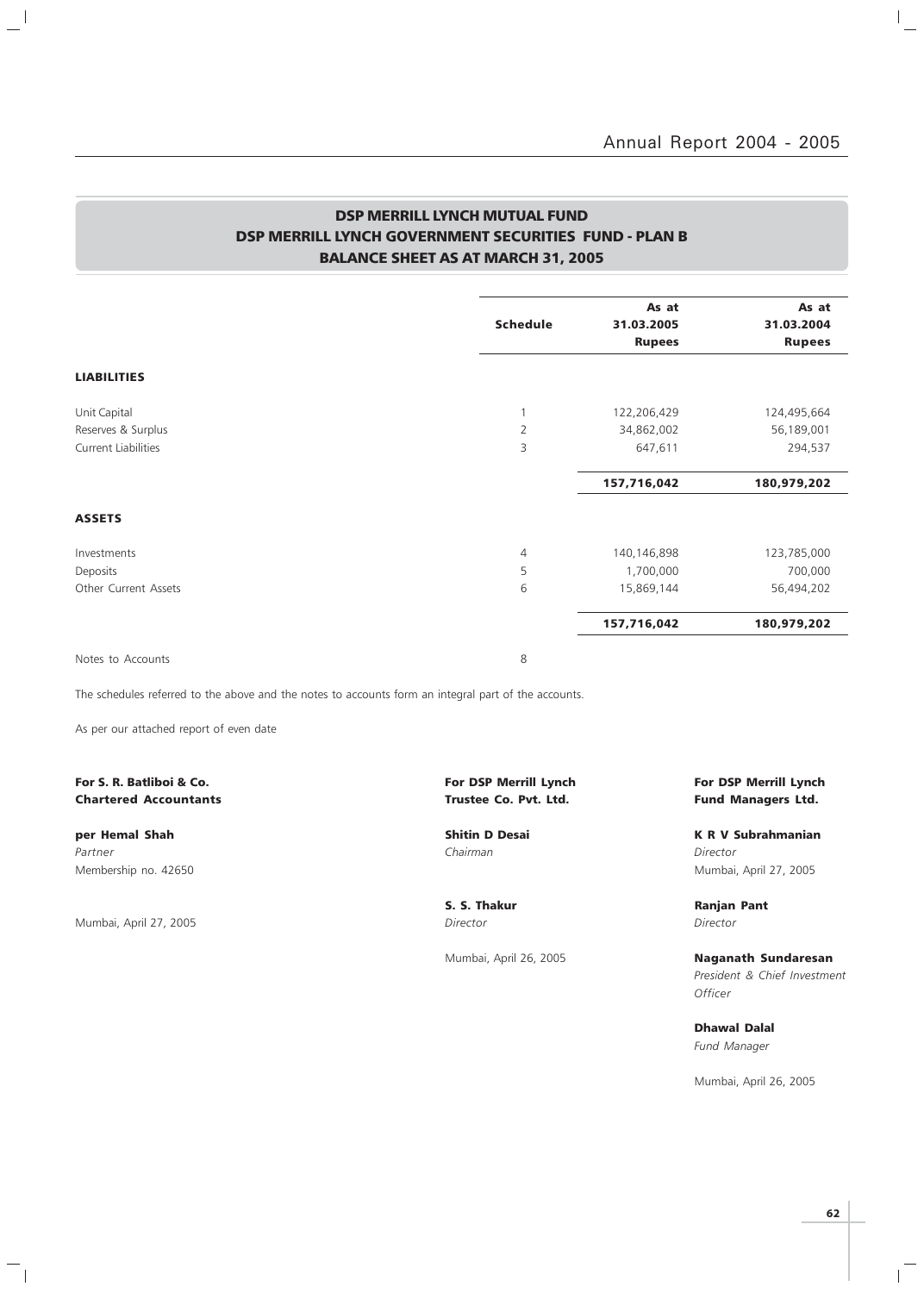$\vert$  $\overline{\phantom{0}}$ 

### DSP MERRILL LYNCH MUTUAL FUND DSP MERRILL LYNCH GOVERNMENT SECURITIES FUND - PLAN B REVENUE ACCOUNT FOR THE YEAR ENDED MARCH 31, 2005

|                                                                                     | <b>Schedule</b> | Year ended<br>31.03.2005<br><b>Rupees</b> | <b>Year ended</b><br>31.03.2004<br><b>Rupees</b> |
|-------------------------------------------------------------------------------------|-----------------|-------------------------------------------|--------------------------------------------------|
| <b>INCOME &amp; GAINS</b>                                                           |                 |                                           |                                                  |
| Interest<br>Write back of provision for unrealised loss in the value of investments | $\overline{7}$  | 7,951,193<br>499,117                      | 21,817,444<br>5,586,718                          |
|                                                                                     |                 | 8,450,310                                 | 27,404,162                                       |
| <b>EXPENSES &amp; LOSSES</b>                                                        |                 |                                           |                                                  |
| Management fees                                                                     |                 | 304,021                                   | 826,553                                          |
| Transfer agents fees & expenses                                                     |                 | 167,136                                   | 278,633                                          |
| Custodian fees                                                                      |                 | 500                                       | 1,000                                            |
| Trusteeship fees                                                                    |                 | 2,646                                     | 8,700                                            |
| Marketing expenses                                                                  |                 | 290,674                                   | 826,553                                          |
| Payment to Auditor                                                                  |                 |                                           |                                                  |
| Audit fees                                                                          |                 | 27,000                                    | 28,250                                           |
| Other matters including reimbursement of expenses                                   |                 | 8,827                                     | 500                                              |
| Other operating expenses                                                            |                 | 53,716                                    | 40,705                                           |
| Loss on sale/redemption of investments (net)                                        |                 | 3,776,622                                 | 9,652,218                                        |
|                                                                                     |                 | 4,631,142                                 | 11,663,112                                       |
| Excess of income and gains over expenses and losses                                 |                 | 3,829,168                                 | 15,741,050                                       |
| Add / (Less): Income Equalisation account                                           |                 | 1,424,351                                 | (2,209,291)                                      |
| Income available for appropriation                                                  |                 | 5,243,519                                 | 13,531,759                                       |
| <b>Appropriation</b>                                                                |                 |                                           |                                                  |
| Income Distribution during the year                                                 |                 | 1,348,707                                 | 635,024                                          |
| Tax on Income distributed during the year                                           |                 | 176,259                                   | 81,362                                           |
| <b>Retained Surplus carried forward to Balance Sheet</b>                            |                 | 3,718,553                                 | 12,815,373                                       |
| Notes to Accounts                                                                   | 8               |                                           |                                                  |

The schedules referred to the above and the notes to accounts form an integral part of the accounts.

As per our attached report of even date

For S. R. Batliboi & Co. The S. R. Batliboi & Co. For DSP Merrill Lynch For DSP Merrill Lynch For DSP Merrill Lynch<br>Chartered Accountants Trustee Co. Pvt. Ltd. Trustee Co. Pvt. Ltd. Fund Managers Ltd. **Chartered Accountants** 

Partner Chairman Director (Chairman Chairman Chairman Director Director Chairman Chairman Director Membership no. 42650 Mumbai, April 27, 2005

 $\frac{1}{2}$ 

Mumbai, April 27, 2005

 $\overline{\phantom{a}}_1$ 

S. S. Thakur Ranjan Pant Director Ranjan Pant Director

**per Hemal Shah Shah Shitin D Desai K R V Subrahmanian**<br>Partner Shah Shah Shah Shahman Shahman Shahman Director Director

Mumbai, April 26, 2005 Naganath Sundaresan President & Chief Investment **Officer** 

> Dhawal Dalal Fund Manager

Mumbai, April 26, 2005

 $\mathbb{R}$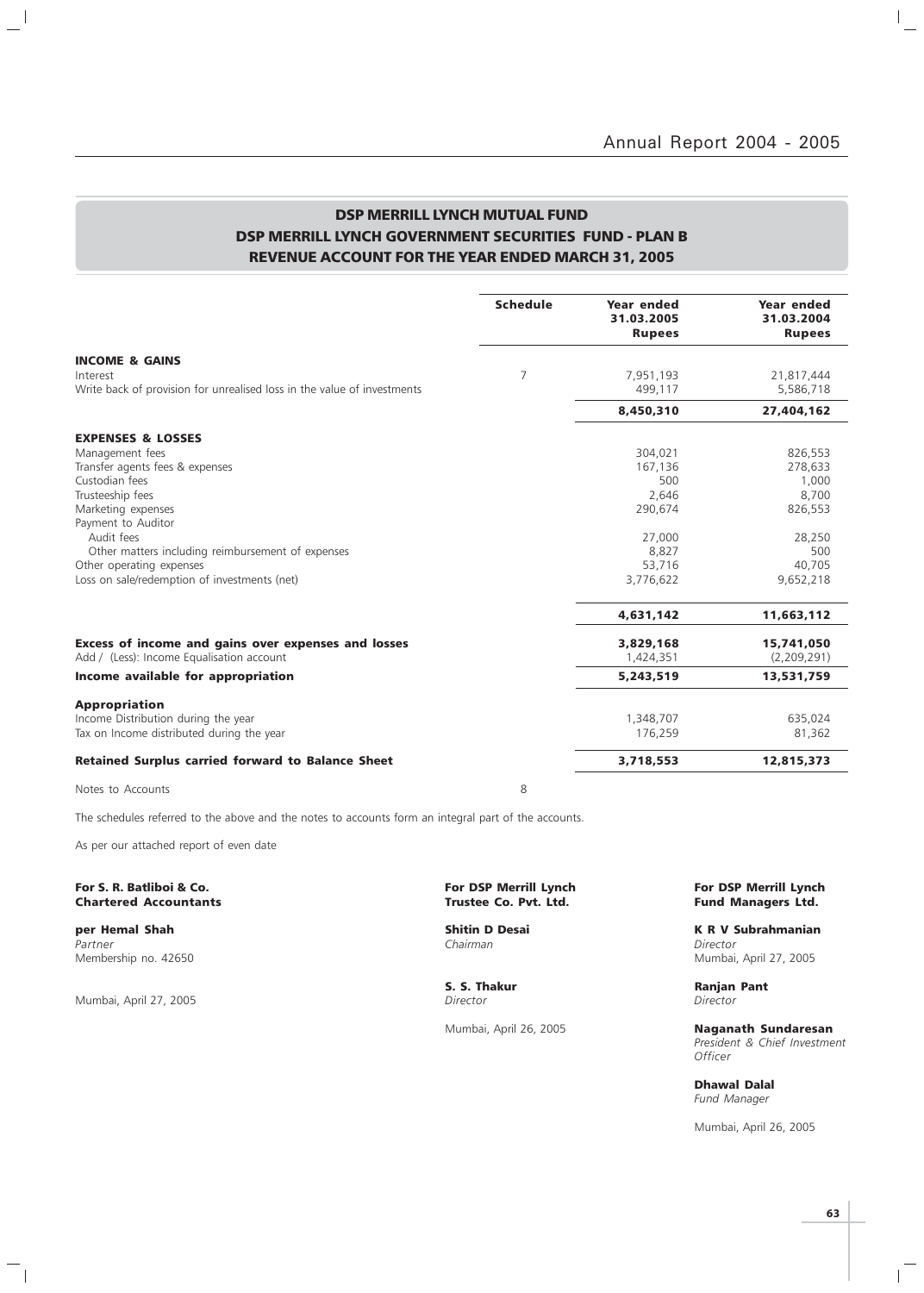### DSP MERRILL LYNCH MUTUAL FUND DSP MERRILL LYNCH GOVERNMENT SECURITIES FUND - PLAN B SCHEDULES FORMING PART OF THE ACCOUNTS FOR THE YEAR ENDED MARCH 31, 2005

### Schedule

 $\mathbf{a}^{\dagger}$ 

 $\overline{\phantom{a}}_1$ 

|                                     |                | As at         |                | As at         |
|-------------------------------------|----------------|---------------|----------------|---------------|
| <b>UNIT CAPITAL</b>                 |                | 31.03.2005    |                |               |
| Issued and subscribed:              | <b>Units</b>   | <b>Rupees</b> | <b>Units</b>   | <b>Rupees</b> |
| Units of Rs. 10 each fully paid up  |                |               |                |               |
| Opening Balance                     | 12,449,566.413 | 124,495,664   | 21,989,426.608 | 219,894,266   |
| Capital issued during the year      | 9.605.031.739  | 96,050,317    | 7.149.068.971  | 71,490,690    |
|                                     | 22,054,598.152 | 220,545,981   | 29,138,495.579 | 291,384,956   |
| Redemptions during the year         | 9.833.955.181  | 98,339,552    | 16.688.929.166 | 166.889.292   |
| Unit Capital at the end of the year | 12,220,642.971 | 122,206,429   | 12,449,566,413 | 124,495,664   |
| Growth Plan                         | 5,628,270.239  | 56,282,702    | 11,814,925.932 | 118,149,259   |
| Dividend Plan                       | 6,592,372.732  | 65,923,727    | 634,640.481    | 6,346,405     |
| Unit Capital at the end of the year | 12,220,642.971 | 122,206,429   | 12,449,566,413 | 124,495,664   |

|                |                                                           | As at          | As at          |
|----------------|-----------------------------------------------------------|----------------|----------------|
| $\overline{2}$ | <b>RESERVES AND SURPLUS</b>                               | 31.03.2005     | 31.03.2004     |
|                |                                                           | <b>Rupees</b>  | <b>Rupees</b>  |
|                | <b>Unit Premium Reserve</b>                               |                |                |
|                | Opening balance                                           | (23, 746, 253) | 13,763,130     |
|                | Net premium on issue /redemption of units during the year | (23, 621, 201) | (39, 718, 674) |
|                | Transfer from / (to) Income Equalisation Account          | (1,424,351)    | 2,209,291      |
|                | <b>Closing Balance</b>                                    | (48,791,805)   | (23, 746, 253) |
|                | <b>Retained Surplus</b>                                   |                |                |
|                | Opening balance                                           | 79,935,254     | 67,119,881     |
|                | Add: Surplus transferred from Revenue Account             | 3,718,553      | 12,815,373     |
|                | <b>Closing Balance</b>                                    | 83,653,807     | 79,935,254     |
|                |                                                           | 34,862,002     | 56,189,001     |
|                |                                                           | As at          | As at          |
| 3              | <b>CURRENT LIABILITIES</b>                                | 31.03.2005     | 31.03.2004     |
|                |                                                           | <b>Rupees</b>  | <b>Rupees</b>  |
|                | Sundry creditors                                          | 52.162         | 146,818        |
|                | Distributed income payable                                | 593,642        | 143,074        |
|                | Unclaimed Distributed Income                              |                | 1,202          |
|                | Other liabilities                                         | 1,807          | 3,443          |
|                |                                                           | 647.611        | 294,537        |
|                |                                                           |                |                |

 $\overline{1}$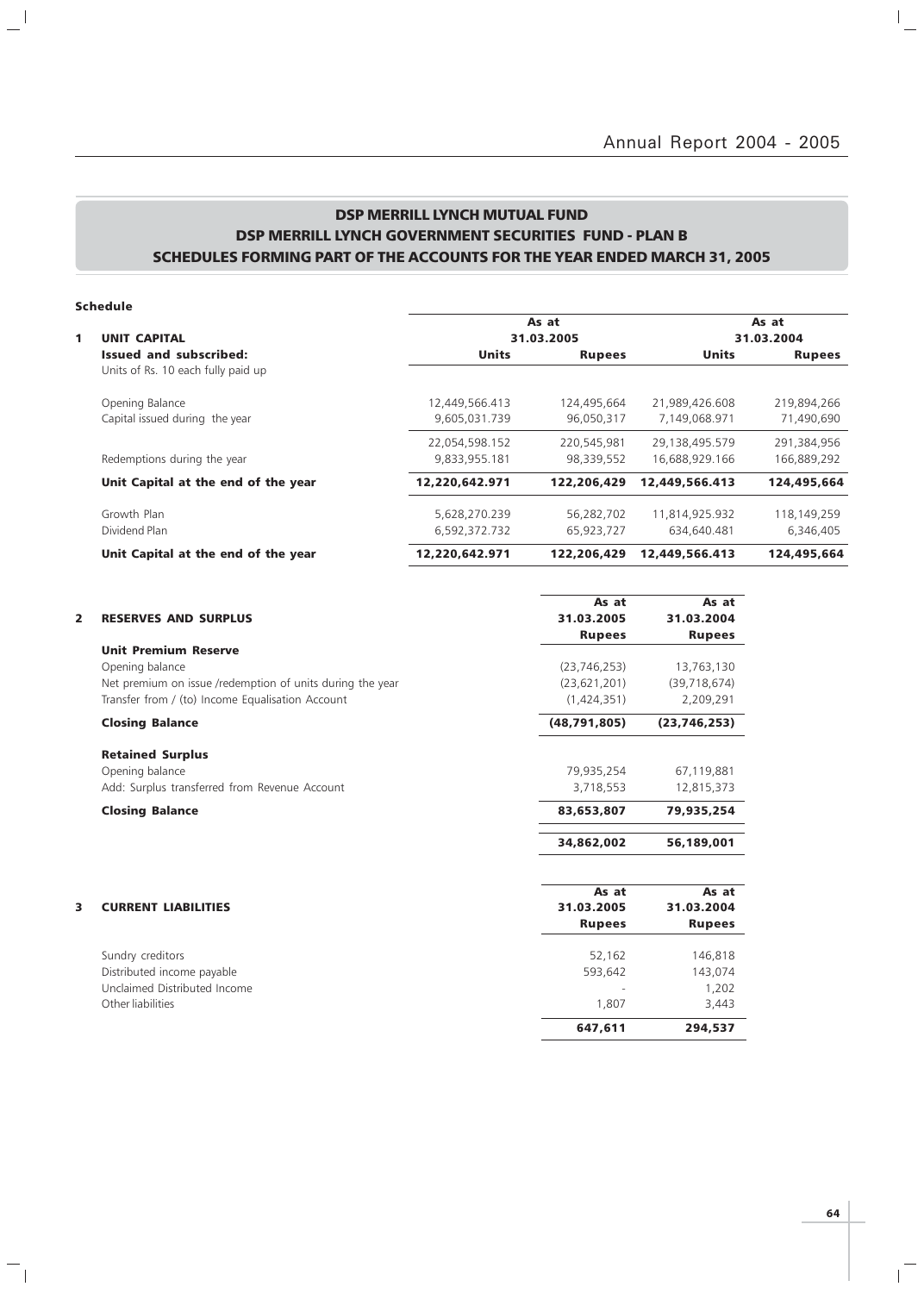### DSP MERRILL LYNCH MUTUAL FUND DSP MERRILL LYNCH GOVERNMENT SECURITIES FUND - PLAN B SCHEDULES FORMING PART OF THE ACCOUNTS FOR THE YEAR ENDED MARCH 31, 2005

| <b>INVESTMENTS</b><br>4 |             | As at<br>31.03.2005                           |                          | As at<br>31.03.2004                           |
|-------------------------|-------------|-----------------------------------------------|--------------------------|-----------------------------------------------|
|                         | Cost        | <b>Rupees</b><br>Market/<br><b>Fair value</b> | Cost                     | <b>Rupees</b><br>Market/<br><b>Fair value</b> |
| Government Securities   | 51,341,250  | 50,633,700                                    | 124,991,667              | 123,785,000                                   |
| Treasury Bills          | 89,513,198  | 89,513,198                                    | $\overline{\phantom{a}}$ |                                               |
|                         | 140,854,448 | 140,146,898                                   | 124,991,667              | 123,785,000                                   |

Note: Refer to the attached Statement of Portfolio as at March 31, 2005

 $\mathbf{a}^{\dagger}$ 

 $\mathcal{L}_{\parallel}$ 

| 5 | <b>DEPOSITS</b>                                                 | As at<br>31.03.2005 | As at<br>31.03.2004 |
|---|-----------------------------------------------------------------|---------------------|---------------------|
|   |                                                                 | <b>Rupees</b>       | <b>Rupees</b>       |
|   | Money at call with :                                            |                     |                     |
|   | - Institutions                                                  | 1,000,000           |                     |
|   | Margin Money with The Clearing Corporation of India Ltd. (CCIL) | 700,000             | 700,000             |
|   |                                                                 | 1,700,000           | 700,000             |
|   |                                                                 | As at               | As at               |
| 6 | <b>OTHER CURRENT ASSETS</b>                                     | 31.03.2005          | 31.03.2004          |
|   |                                                                 | <b>Rupees</b>       | <b>Rupees</b>       |
|   | Receivables for units Switch in                                 | 9,400,000           |                     |
|   | Balances with banks in current accounts                         | 1,211,214           | 6,167,557           |
|   | Outstanding and accrued income                                  | 1,258,368           | 2,543,445           |
|   | Collateralised lending (reverse repurchase transactions)        | 3,999,562           | 47,783,200          |
|   |                                                                 | 15,869,144          | 56,494,202          |
|   |                                                                 | Year ended          | Year ended          |
|   | <b>INTEREST</b>                                                 | 31.03.2005          | 31.03.2004          |
|   |                                                                 | <b>Rupees</b>       | <b>Rupees</b>       |
|   | Call deposits                                                   | 132,845             | 316,420             |
|   | Government securities                                           | 5,804,474           | 20,548,611          |
|   | Collateralised lending (reverse repurchase transactions)        | 2,013,874           | 930,797             |
|   | CCIL margin & others                                            |                     | 21,616              |
|   |                                                                 | 7,951,193           | 21,817,444          |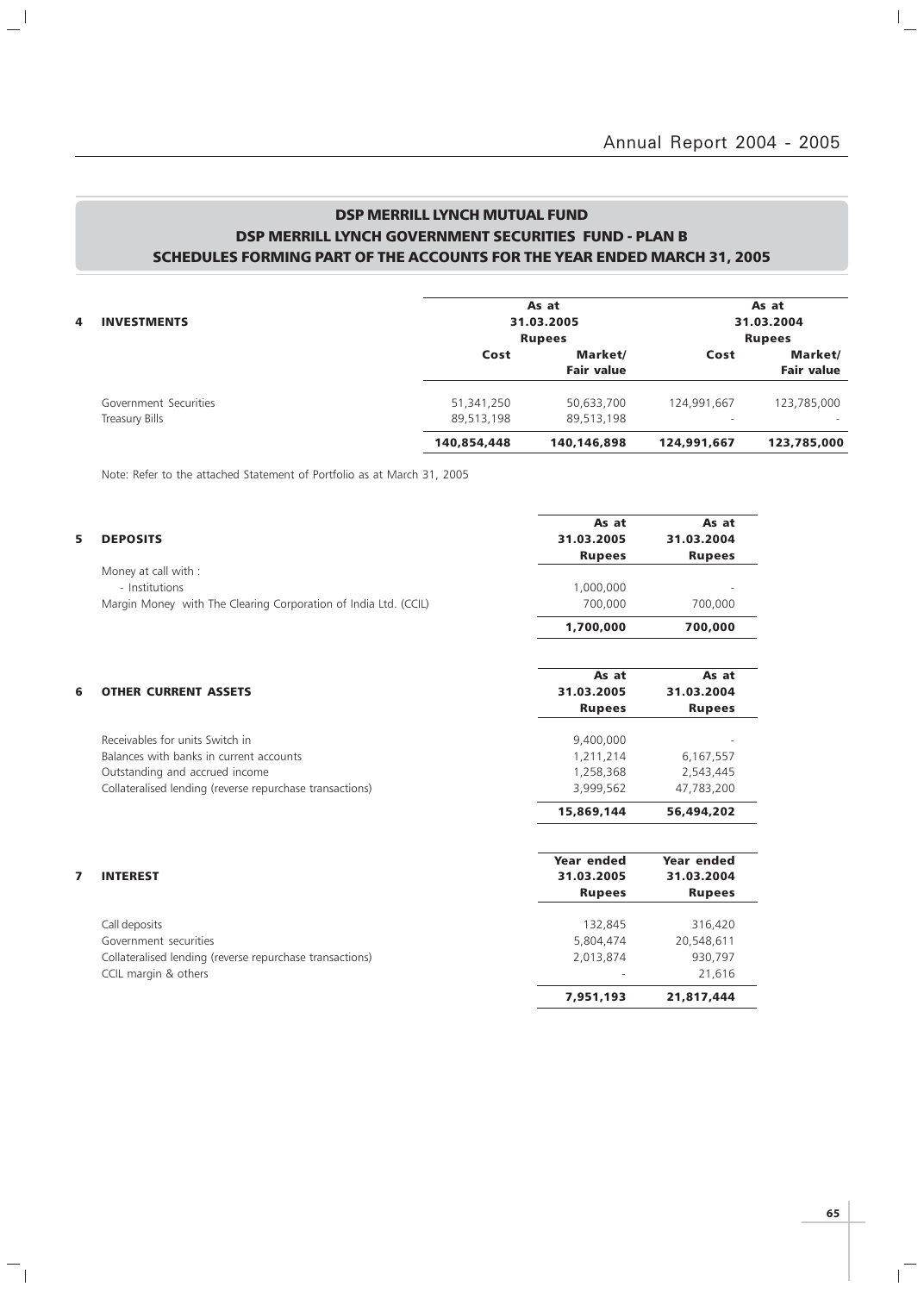### DSP MERRILL LYNCH MUTUAL FUND DSP MERRILL LYNCH GOVERNMENT SECURITIES FUND - PLAN B

Schedules forming part of the Balance Sheet as at March 31, 2005 and the Revenue Account for the year ended March 31, 2005.

#### Schedule 8

#### NOTES TO ACCOUNTS

#### 1. Organisation

DSP Merrill Lynch Government Securities Fund Plan B (the Scheme) is an open ended scheme of DSP Merrill Lynch Mutual Fund (the Fund). The Fund has been sponsored by DSP Merrill Lynch Ltd. (DSPML). The Scheme was launched on September 20, 1999 and was open for subscription between September 20, 1999 and September 23, 1999. Thereafter, it was reopened for subscription and redemption on October 01, 1999.

The primary objective of the Scheme is to seek to generate income through investment in Central Government Securities of various maturities.

#### 2. Significant Accounting Policies

#### 2.1 Basis of Accounting

The financial statements are prepared on the accrual basis of accounting, under the historical cost convention, as modified for investments, which are 'marked to market'. The financial statements have been prepared in accordance with the Securities and Exchange Board of India (Mutual Funds) Regulations, 1996 as amended from time to time.

#### 2.2 Unit Capital

Unit Capital represents the net outstanding units as at the Balance Sheet date.

Upon issue and redemption of units, the net premium or discount to the face value of units is credited or debited respectively to the Unit Premium Reserve account, after adjusting an appropriate portion of the sale / repurchase price to the income Equalisation account.

#### 2.3 Income Equalisation account

When units are issued or redeemed, the net distributable income or loss for transacted units (excluding unrealised appreciation/depreciation in the value of investments) from the beginning of the accounting year upto the date of issue or redemption of such units is transferred to / from the Income Equalisation account.

The purpose is to ensure that the per unit amount of the continuing unitholders' share of the undistributed income / loss remains unaffected by movement in unit capital. At the year end, the balance in the Equalisation account is transferred to the Revenue account.

#### 2.4 Investments

a) Accounting for investment transactions

Investments are accounted on the date of the transaction at cost after considering transaction costs as applicable. The front-end fee receivable, if any, is reduced from the cost of such investment.

#### b) Valuation of investments

During the year, the Fund has valued its investments in accordance with SEBI (Mutual Funds) Regulations, 1996, as amended from time to time. All investments are marked to market and are stated in the balance sheet at their market / fair value. In valuing the Scheme's investments:

#### I. Valuation of Government Securities

Government Securities are valued at the prices provided by the agency (currently Crisil Investment & Risk Management Services) approved by the Association of Mutual Funds of India (AMFI), on a daily basis.

### II. Valuation of Money Market Instruments

Investments in call money and short-term deposits with banks are valued at cost plus accrued interest.

Money market instruments are valued at the last traded yield on the date of valuation. In case the security is not traded on the valuation day then it is valued on straight-line amortization over the maturity period of the instruments.

#### 2.5 Revenue recognition

Income on investments is recognised on accrual basis except where there is uncertainty about ultimate recovery / realisation. Such income is recognised when the uncertainty is resolved.

Interest on fixed income securities is recognised as income on a daily basis over the period of holding. In respect of discounted securities, the discount to redemption value is amortised and recognised as interest income equally over the period to redemption.

Profit or loss on sale of investments is recognised on the trade date and is determined on the basis of the weighted average cost method.

#### 2.6 Expenses

All expenses are accounted for on accrual basis.

#### 3. Investment Management and Trusteeship fees

Investment management fees charged to the Scheme at approximately 0.24 % of the average daily net assets pursuant to an agreement with DSP Merrill Lynch Fund Managers Limited (AMC).

The Fund has accrued trusteeship fees aggregating Rs.1,051,000 (previous year Rs. 1,000,000) for the year ended March 31, 2005 in accordance with the original Trust Deed dated December 16, 1996 as amended by supplementary Trust Deed dated December 23, 1999. The trusteeship fees have been allocated between the schemes in proportion to the net assets of the schemes. The Trusteeship fees are subject to a maximum of 0.02% of the average net assets per annum.

#### 4. Investments

- a. Investments of the Scheme are registered in the name of the Trustee for the benefit of the Scheme's unitholders.
- The aggregate value of investments purchased and sold (including redeemed) during the financial year are Rs. 513,817,800 (previous year Rs. 175,765,000) and Rs. 494,909,018 (previous year Rs. 276,414,500) respectively being 406.31% (previous year 74.74%) and 391.36% (previous year 117.53%) respectively of the average daily net assets.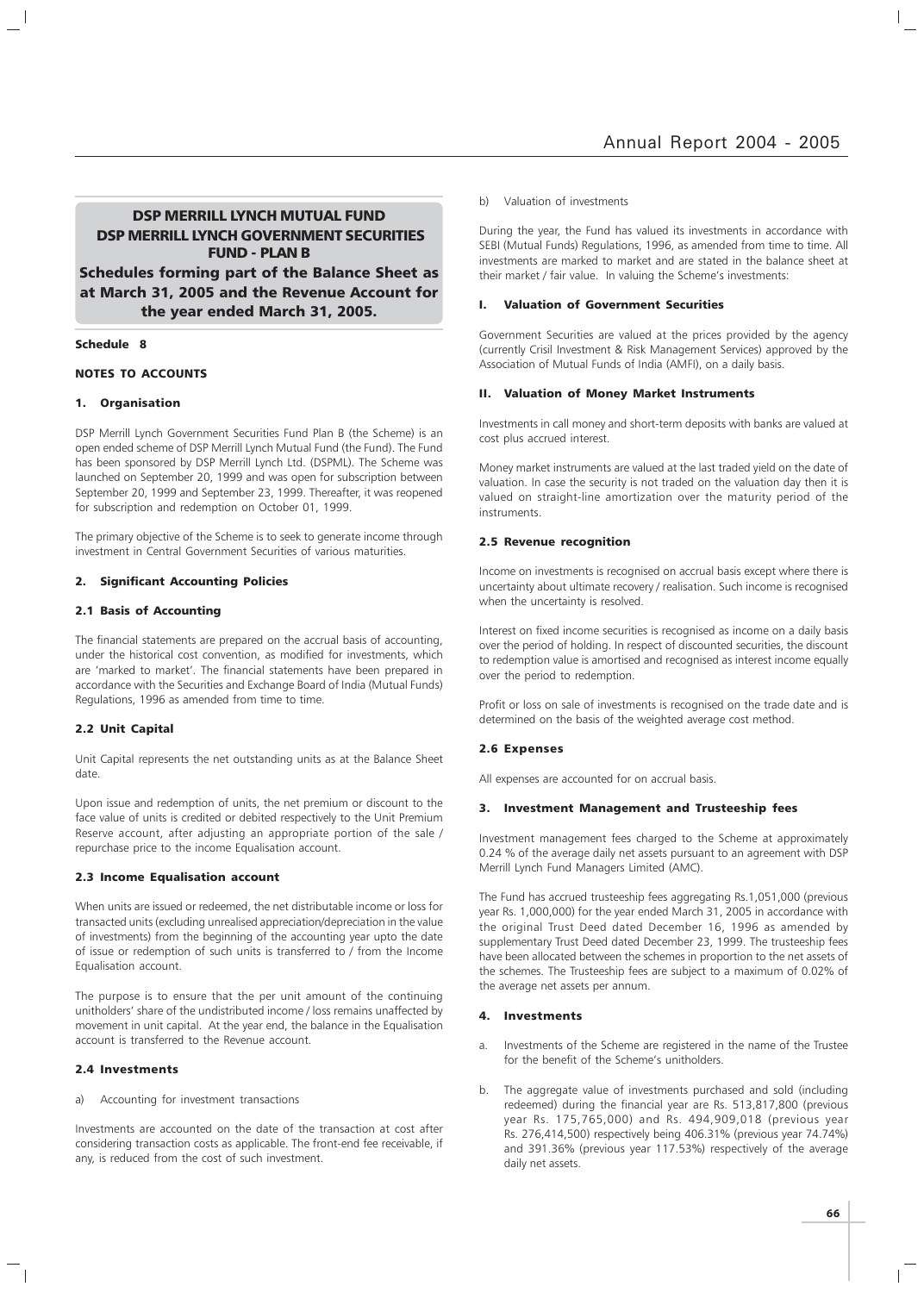#### 5. Details of transactions with Associates in terms of Regulation 25(8)

Name of the Associate: DSPML.

 $\overline{\phantom{a}}$ 

| <b>Particulars of Transactions</b>                      | Year ended March 31, 2005 Year ended March 31, 2004<br>Rupees | <b>Rupees</b> |
|---------------------------------------------------------|---------------------------------------------------------------|---------------|
| Payment of Brokerage for Distribution and Sale of Units | 78,330                                                        | 297.603       |

Note: Brokerage on distribution and sale of units paid / payable represents the amount paid / payable for the year and does not necessarily reflect the amount charged to the Scheme's revenue account.

#### 6. Distributable Income

|                                                                      | Year ended March 31, 2005 Year ended March 31, 2004 |               |
|----------------------------------------------------------------------|-----------------------------------------------------|---------------|
|                                                                      | <b>Rupees</b>                                       | <b>Rupees</b> |
| Net Income as per Revenue Account                                    | 5,243,519                                           | 13,531,759    |
| Add: Balance of undistributed income as at the beginning of the year | 79,935,254                                          | 67,119,881    |
| Less: Distributed to unitholders & distribution tax                  | 1.524.966                                           | 716,386       |
| <b>Balance Distributable income</b>                                  | 83,653,807                                          | 79,935,254    |

#### 7. Prior Year Comparatives

Prior year figures have been reclassified, wherever necessary, to conform to current years' presentation.

### 8. Contingent Liability: Nil

### 9. Large holdings in the Scheme (over 25% of the NAV of the Scheme):

### 10. Perspective Historical per Unit Statistics

|                |                                                                                |         |                 |         |                 |          | <b>Rupees</b>   |
|----------------|--------------------------------------------------------------------------------|---------|-----------------|---------|-----------------|----------|-----------------|
|                |                                                                                |         | March 31, 2005  |         | March 31, 2004  |          | March 31, 2003  |
| а.             | Net asset value, at the end of the period:                                     |         |                 |         |                 |          |                 |
|                | Growth Plan                                                                    |         | 15.2128         |         | 14.7153         | 13.8229  |                 |
|                | Dividend Plan                                                                  |         | 10.8379         |         | 10.7540         | 10.8082  |                 |
| b.             | <b>Gross Income</b>                                                            |         |                 |         |                 |          |                 |
|                | (i) Income other than profit on sale of investment                             |         | 0.6506          |         | 1.7525          | 1.3026   |                 |
|                | (ii) Income from profit on inter scheme sales/transfer of investment           |         |                 |         |                 | 0.1871   |                 |
|                | (iii) Income from profit / (loss) on sale of investment to third party         |         | (0.3090)        |         | (0.7753)        | (0.2706) |                 |
|                | (iv) Transfer to revenue account Income from past year's reserve               |         | 0.0408          |         | 0.4487          |          |                 |
| $\mathsf{c}$ . | Aggregate of expenses, write off, Amortisation and charges                     |         | 0.0699          |         | 0.1615          | 0.1664   |                 |
|                | (excluding change in unrealised depreciation in investments)                   |         |                 |         |                 |          |                 |
| d.             | <b>Net Income</b> (excluding change in unrealised depreciation in investments) |         | 0.3125          |         | 1.2644          | 1.0527   |                 |
| е.             | Unrealised appreciation/(depreciation) in value of investments                 |         | (0.0579)        |         | (0.0969)        | (0.3089) |                 |
| f.             | <b>Repurchase and Resale Price</b>                                             | Growth  | <b>Dividend</b> | Growth  | <b>Dividend</b> | Growth   | <b>Dividend</b> |
|                | <b>Repurchase Price</b>                                                        |         |                 |         |                 |          |                 |
|                | - Highest Price                                                                | 15.2128 | 11.0661         | 14.7153 | 10.9776         | 13.8401  | 10.8215         |
|                | - Lowest Price                                                                 | 14.7214 | 10.7585         | 13.8558 | 10.5253         | 12.8924  | 10.3310         |
|                | <b>Resale Price</b>                                                            |         |                 |         |                 |          |                 |
|                | - Highest Price                                                                | 15.2128 | 11.0661         | 14.7153 | 10.9776         | 13.8401  | 10.8215         |
|                | - Lowest Price                                                                 | 14.7214 | 10.7585         | 13.8558 | 10.5253         | 12.8924  | 10.3310         |
| g.             | Ratio of expenses to average daily net assets by percentage                    |         | 0.68%           |         | 0.86%           | 1.24%    |                 |
| h.             | Ratio of gross income to average daily net assets by percentage                |         |                 |         |                 |          |                 |
|                | (excluding transfer to revenue account from past years' reserve but            |         |                 |         |                 |          |                 |
|                | including unrealised appreciation / depreciation on investments).              |         | 2.74%           |         | 4.66%           | 6.77%    |                 |

#### Notes:

- 1. The highest and lowest repurchase price of the units of the Scheme has been determined after reducing from the highest and lowest declared NAV, the maximum sales CDSC applicable.
- 2. The per unit calculations are based on the number of units outstanding at the end of the financial year.
- 3. P/E ratio is not applicable since the units are not listed on any stock exchange.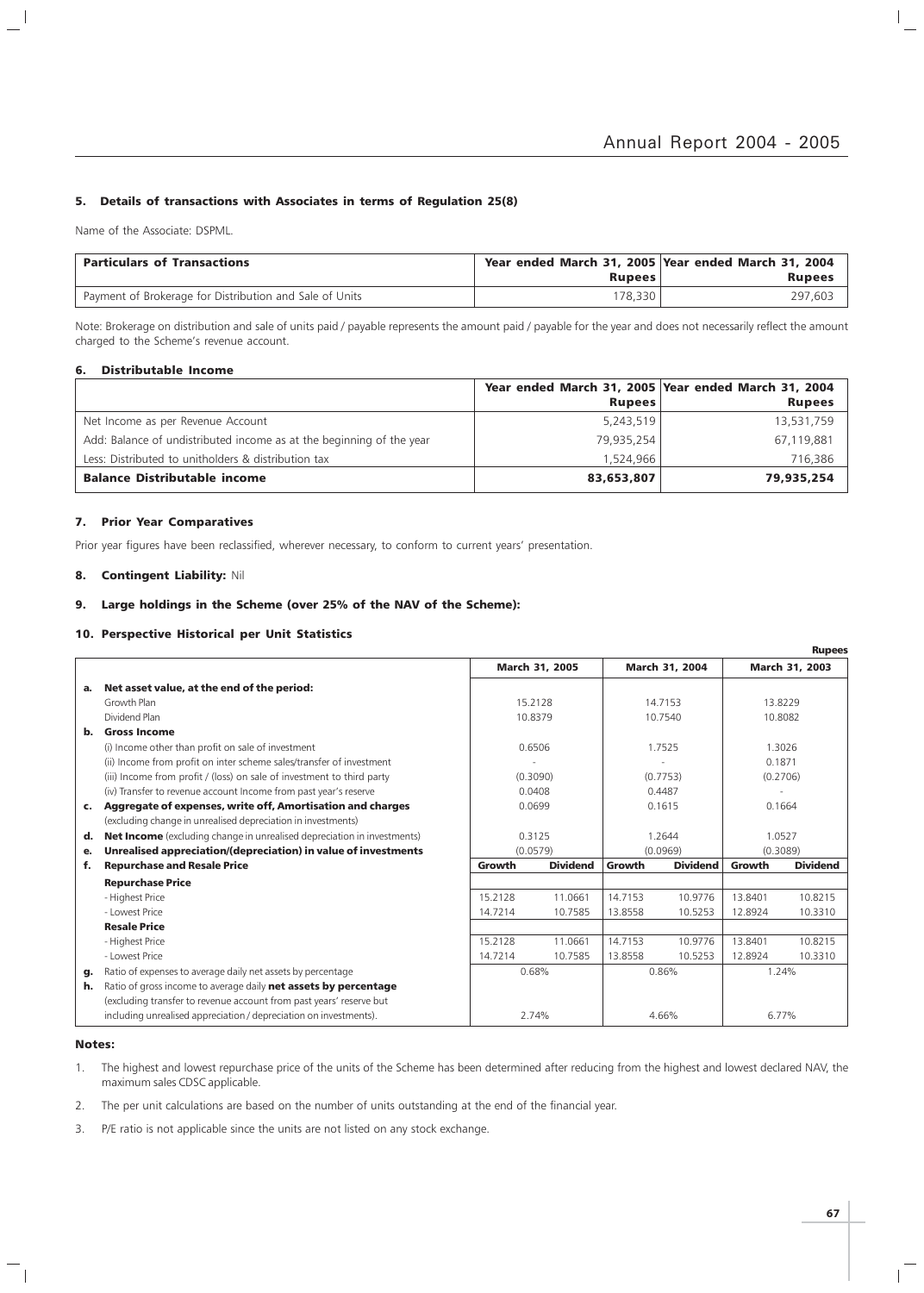$\overline{a}$ 

### DSP MERRILL LYNCH GOVERNMENT SECURITIES FUND PLAN B Statement of Portfolio Holding as at March 31, 2005 (Referred to in Schedule 4 forming part of the Balance Sheet as at March 31, 2005)

 $\frac{1}{2}$ 

 $\mathord{\hspace{1pt}\text{--}\hspace{1pt}}_\parallel$ 

| , (Referred to in Schedule 4 forming part of the balance Sheet as at March 31, 2003) |  |  |
|--------------------------------------------------------------------------------------|--|--|
|                                                                                      |  |  |

| SR.NO<br><b>NAME OF THE INSTRUMENT</b>                                                                | <b>RATING</b> | <b>QUANTITY</b> | <b>MARKET</b><br><b>VALUE</b><br>(RUPEES) | % TO NET<br><b>ASSETS</b> |
|-------------------------------------------------------------------------------------------------------|---------------|-----------------|-------------------------------------------|---------------------------|
| <b>CENTRAL GOVERNMENT SECURITIES</b><br>10.20 % GOI 2005                                              | SOV           | 500,000         | 50,633,700<br>50,633,700                  | 32.24%<br>32.24%          |
| <b>TOTAL</b>                                                                                          |               |                 | 50,633,700                                | 32.24%                    |
| <b>MONEY MARKET INSTRUMENTS</b><br><b>TREASURY BILLS</b><br>91D TBL 2005<br>$\mathcal{P}$             | SOV           | 900,000         | 89,513,198<br>89,513,198                  | 56.99%<br>56.99%          |
| <b>TOTAL</b>                                                                                          |               |                 | 89,513,198                                | 56.99%                    |
| <b>CASH &amp; CASH EQUIVALENTS</b><br>Money at call with Banks and Others<br>Reverse Repo Investments |               |                 | 1,000,000<br>3,999,562                    | 0.64%<br>2.55%            |
| <b>TOTAL</b>                                                                                          |               |                 | 4,999,562                                 | 3.18%                     |
| Net Receivables / (Payables)                                                                          |               |                 | 11,921,971                                | 7.59%                     |
| <b>TOTAL NET ASSETS</b>                                                                               |               |                 | 157,068,431                               | 100.00%                   |
|                                                                                                       |               |                 |                                           |                           |

 $\overline{\mathbb{L}}$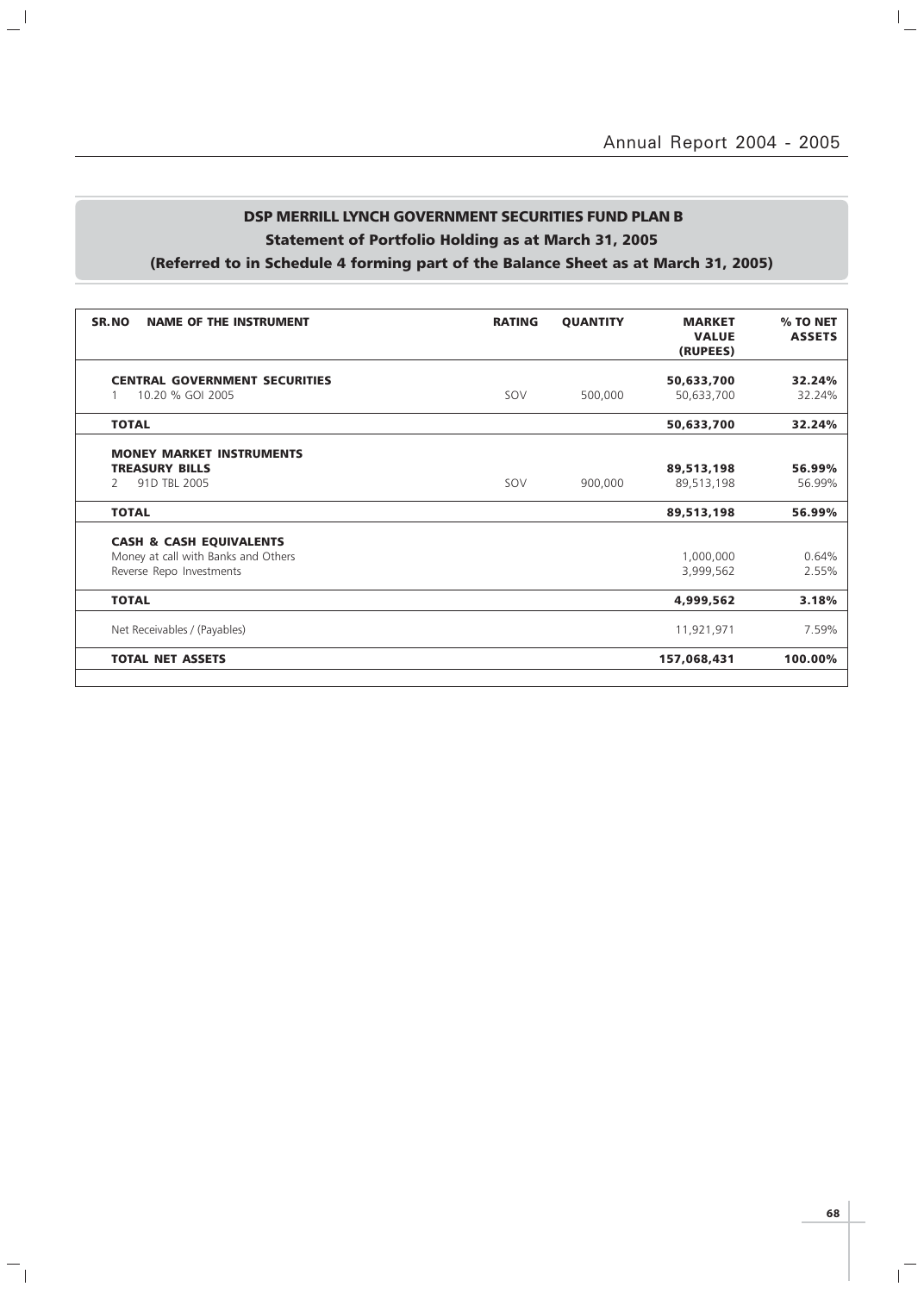### DSP MERRILL LYNCH MUTUAL FUND DSP MERRILL LYNCH MUTUAL FUND – TECHNOLOGY.COM FUND AUDITORS' REPORT

#### To the Trustee of

#### DSP MERRILL LYNCH MUTUAL FUND – TECHNOLOGY.COM FUND:

- 1. We have audited the attached balance sheet of DSP MERRILL LYNCH MUTUAL FUND – TECHNOLOGY.COM FUND ('the Scheme') as at March 31, 2005 and also the revenue account for the year ended on that date annexed thereto. These financial statements are the responsibility of the management of DSP Merrill Lynch Fund Managers Ltd., the Scheme's asset managers. Our responsibility is to express an opinion on these financial statements based on our audit.
- 2. We conducted our audit in accordance with auditing standards generally accepted in India. Those standards require that we plan and perform the audit to obtain reasonable assurance about whether the financial statements are free of material misstatement. An audit includes examining, on a test basis, evidence supporting the amounts and disclosures in the financial statements. An audit also includes assessing the accounting principles used and significant estimates made by management, as well as evaluating the overall financial statement presentation. We believe that our audit provides a reasonable basis for our opinion.
- 3. We report that:
	- i. We have obtained all the information and explanations, which, to the best of our knowledge and belief, were necessary for the purposes of our audit.
	- ii. The balance sheet and revenue account dealt with by this report are in agreement with the books of account.
	- iii. In our opinion, the balance sheet and revenue account dealt with by this report have been prepared in conformity with the accounting policies and standards specified in the Eighth, Ninth and Tenth Schedules to the Securities and Exchange Board of India (Mutual Funds) Regulations, 1996 ('the Regulations').
	- iv. In our opinion, and on the basis of information and explanations given to us, the methods used to value non traded securities as at March 31, 2005 in accordance with the Regulations and other guidelines issued by the Securities and Exchange Board Of India as applicable and approved by the Board of Directors of DSP Merrill Lynch Trustee Co. Pvt. Ltd., are fair and reasonable.
- v. In our opinion, and to the best of our information and according to the explanations given to us, the said financial statements give the information required by the Regulations as applicable, and give a true and fair view in conformity with the accounting principles generally accepted in India:
	- a) in the case of the balance sheet, of the state of affairs of the Scheme as at March 31, 2005; and
	- b) in the case of the revenue account, of the surplus for the year ended on that date.

### For S.R. BATLIBOI & CO. Chartered Accountants

per **Hemal Shah** Partner Membership No.: 42650

Mumbai, April 27, 2005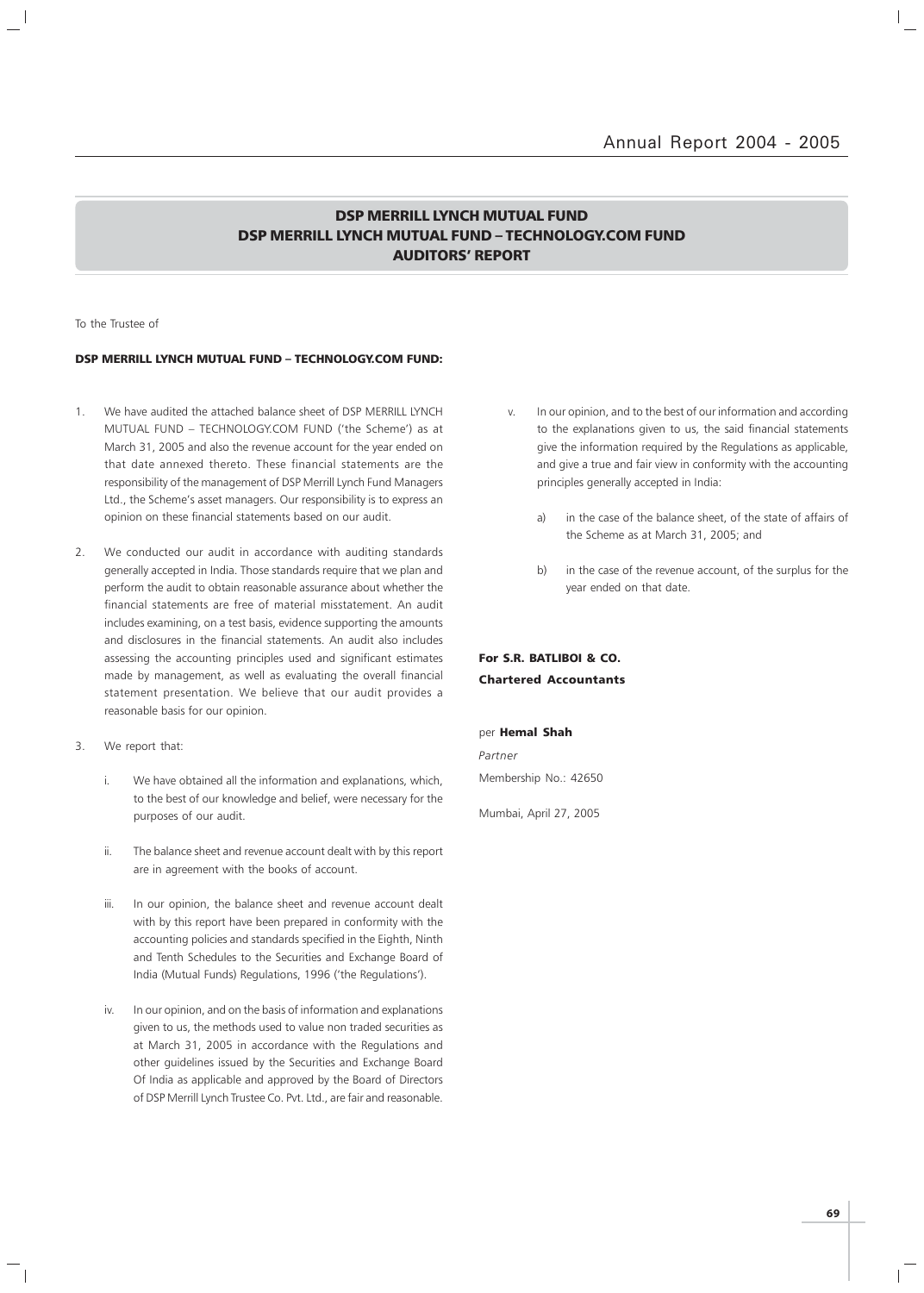$\mathbb{I}_+$ 

### DSP MERRILL LYNCH MUTUAL FUND DSP MERRILL LYNCH TECHNOLOGY.COM FUND BALANCE SHEET AS AT MARCH 31, 2005

| <b>Schedule</b> | As at<br>31.03.2005<br><b>Rupees</b> | As at<br>31.03.2004 |
|-----------------|--------------------------------------|---------------------|
|                 |                                      | <b>Rupees</b>       |
|                 |                                      |                     |
|                 |                                      |                     |
|                 | 237, 135, 368                        | 295,251,648         |
| 2               | 20,959,606                           | (77, 166, 362)      |
| 3               | 1,004,301                            | 977,150             |
|                 | 259,099,275                          | 219,062,436         |
|                 |                                      |                     |
| $\overline{4}$  | 251,878,252                          | 217,493,356         |
| 5               | 1,000,000                            |                     |
| 6               | 6,221,023                            | 1,569,080           |
|                 | 259,099,275                          | 219,062,436         |
|                 |                                      |                     |

Notes to Accounts 8

 $\frac{1}{2}$ 

The schedules referred to the above and the notes to accounts form an integral part of the accounts.

As per our attached report of even date

# Chartered Accountants **Chartered Accountants Trustee Co. Pvt. Ltd.** Fund Managers Ltd.

Partner Chairman Director (Chairman Chairman Chairman Director Director Director

Mumbai, April 27, 2005 Director Director

 $\mathord{\hspace{1pt}\text{--}\hspace{1pt}}_\parallel$ 

# For S. R. Batliboi & Co. The Community of the Community of DSP Merrill Lynch For DSP Merrill Lynch For DSP Merrill Lynch

per Hemal Shah Shah Shitin D Desai New York K R V Subrahmanian Membership no. 42650 Mumbai, April 27, 2005

S. S. Thakur **Ranjan Pant** 

Mumbai, April 26, 2005 **Naganath Sundaresan** President & Chief Investment **Officer** 

> Anup Maheshwari Fund Manager

Mumbai, April 26, 2005

 $\mathbb{R}$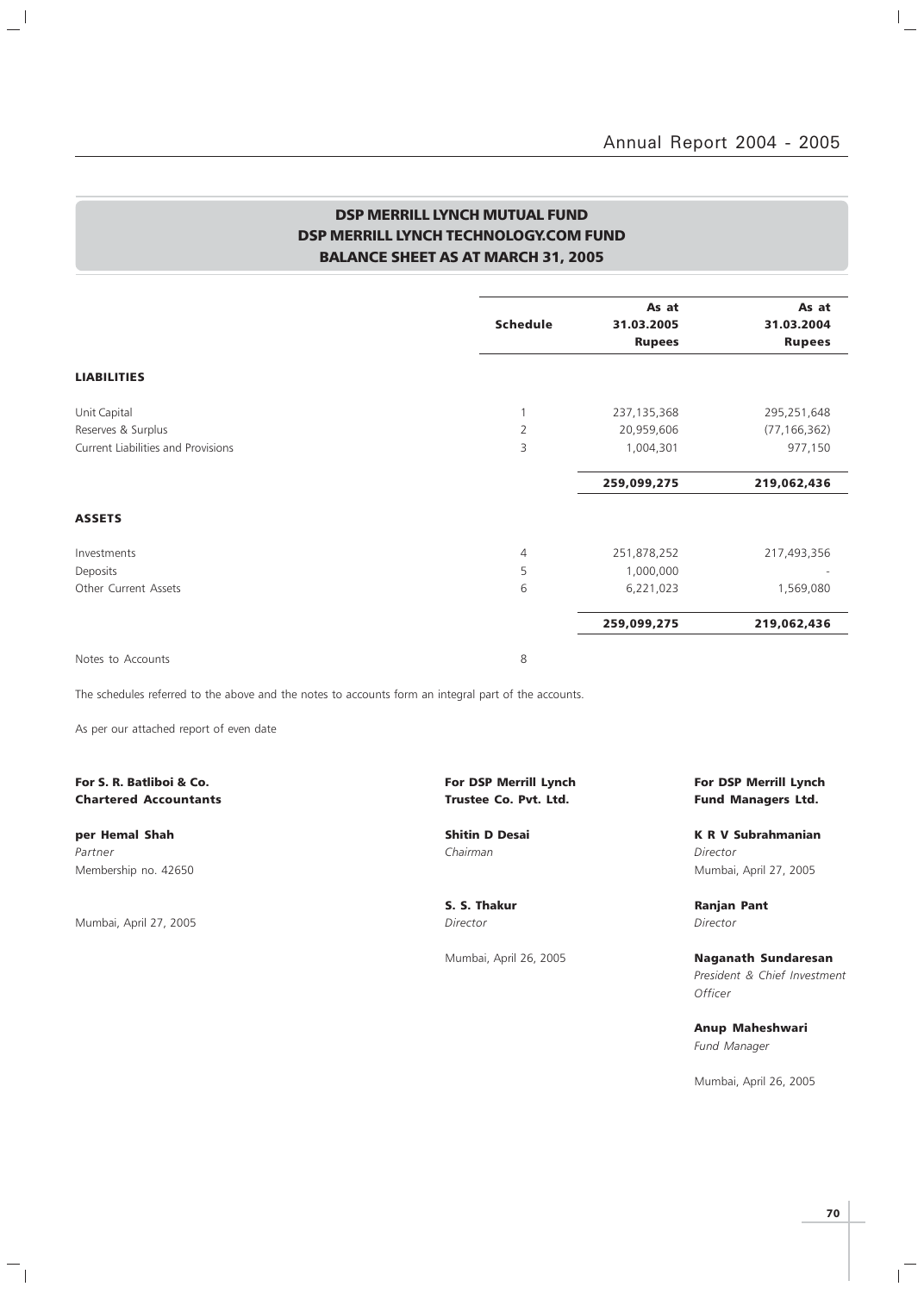$\mathbb{I}_+$ 

### DSP MERRILL LYNCH MUTUAL FUND DSP MERRILL LYNCH TECHNOLOGY.COM FUND REVENUE ACCOUNT FOR THE YEAR ENDED MARCH 31, 2005

|                                                                         | <b>Schedule</b> | Year ended<br>31.03.2005<br><b>Rupees</b> | Year ended<br>31.03.2004<br><b>Rupees</b> |
|-------------------------------------------------------------------------|-----------------|-------------------------------------------|-------------------------------------------|
| <b>INCOME &amp; GAINS</b>                                               |                 |                                           |                                           |
| Dividend                                                                |                 | 3,879,411                                 | 2,774,740                                 |
| Interest                                                                | $\overline{7}$  | 195,310                                   | 196,538                                   |
| Profit on sale of investments (net)                                     |                 | 69,154,872                                | 38,894,769                                |
| Write back of provision for unrealised loss in the value of investments |                 |                                           | 13,093,409                                |
|                                                                         |                 | 73,229,593                                | 54,959,456                                |
| <b>EXPENSES &amp; LOSSES</b>                                            |                 |                                           |                                           |
| Management fees                                                         |                 | 2,700,796                                 | 2,445,636                                 |
| Transfer agents fees & expenses                                         |                 | 1,240,194                                 | 436,269                                   |
| Custodian Fees & Transaction charges                                    |                 | 222,718                                   | 323,314                                   |
| Trusteeship fees                                                        |                 | 4,839                                     | 5,900                                     |
| Marketing expenses                                                      |                 | 1,970,131                                 | 1,487,947                                 |
| Payment to Auditor                                                      |                 |                                           |                                           |
| Audit fees                                                              |                 | 27,000                                    | 27,750                                    |
| Other matters including reimbursement of expenses                       |                 | 362                                       | 300                                       |
| Other operating expenses                                                |                 | 386,904                                   | 24,196                                    |
|                                                                         |                 | 6,552,944                                 | 4,751,312                                 |
| Excess of income and gains over expenses and losses /                   |                 |                                           |                                           |
| (expenses and losses over income and gains)                             |                 | 66,676,649                                | 50,208,144                                |
| Add / (Less): Income Equalisation account                               |                 | (11, 644, 760)                            | (2,760,746)                               |
| <b>Retained Surplus carried forward to Balance Sheet</b>                |                 | 55,031,889                                | 47,447,398                                |
| Notes to Accounts                                                       | 8               |                                           |                                           |

The schedules referred to the above and the notes to accounts form an integral part of the accounts.

As per our attached report of even date

#### For S. R. Batliboi & Co. The Co. For DSP Merrill Lynch For DSP Merrill Lynch For DSP Merrill Lynch For DSP Merrill Lynch Chartered Accountants (1990) Structure Co. Pvt. Ltd. **Chartered Accountants**

Partner Chairman Director (Chairman Chairman Chairman Director Director Chairman Chairman Director Membership no. 42650 Mumbai, April 27, 2005

 $\frac{1}{2}$ 

Mumbai, April 27, 2005

 $\mathord{\hspace{1pt}\text{--}\hspace{1pt}}_\parallel$ 

S. S. Thakur **Ranjan Pant** Ranjan Pant Director

**per Hemal Shah Shitin D Desai K R V Subrahmanian**<br>Partner **K R V Subrahmanian**<br>Chairman Chairman

Mumbai, April 26, 2005 **Naganath Sundaresan** President & Chief Investment **Officer** 

> Anup Maheshwari Fund Manager

Mumbai, April 26, 2005

 $\mathbb{R}$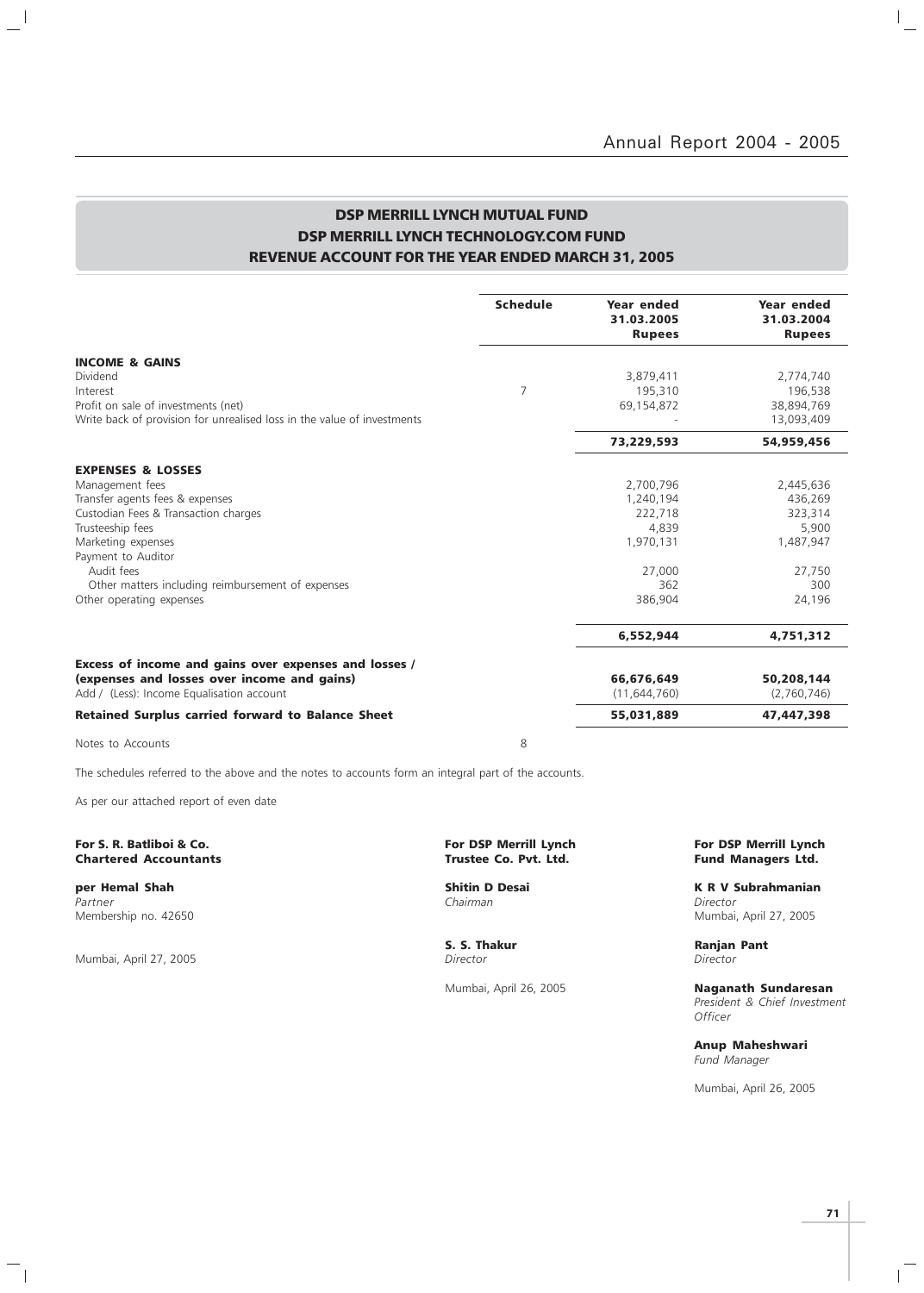### DSP MERRILL LYNCH MUTUAL FUND DSP MERRILL LYNCH TECHNOLOGY.COM FUND SCHEDULES FORMING PART OF THE ACCOUNTS FOR THE YEAR ENDED MARCH 31, 2005

### Schedule

 $\mathbb{R}^{\mathbb{N}}$ 

 $\overline{\phantom{a}}_1$ 

|   |                                     |                | As at         |                | As at         |
|---|-------------------------------------|----------------|---------------|----------------|---------------|
| 1 | <b>UNIT CAPITAL</b>                 |                | 31.03.2005    |                |               |
|   | Issued and subscribed:              | <b>Units</b>   | <b>Rupees</b> | <b>Units</b>   | <b>Rupees</b> |
|   | Units of Rs. 10 each fully paid up  |                |               |                |               |
|   | Opening Balance                     | 29,525,164.803 | 295,251,648   | 38,791,258.448 | 387,912,585   |
|   | Capital issued during the year      | 14,232,627.904 | 142,326,279   | 6.596.857.764  | 65,968,577    |
|   |                                     | 43,757,792.707 | 437,577,927   | 45,388,116.212 | 453,881,162   |
|   | Redemptions during the year         | 20,044,255.903 | 200.442.559   | 15,862,951.409 | 158,629,514   |
|   | Unit Capital at the end of the year | 23,713,536.804 | 237, 135, 368 | 29,525,164.803 | 295,251,648   |
|   | Growth Plan                         | 8,796,184.918  | 87,961,849    | 10,022,066.762 | 100,220,668   |
|   | Dividend Plan                       | 14,917,351.886 | 149,173,519   | 19,503,098.041 | 195,030,980   |
|   | Unit Capital at the end of the year | 23,713,536.804 | 237, 135, 368 | 29,525,164.803 | 295,251,648   |

|   |                                                                  | As at           | As at           |
|---|------------------------------------------------------------------|-----------------|-----------------|
| 2 | <b>RESERVES AND SURPLUS</b>                                      | 31.03.2005      | 31.03.2004      |
|   |                                                                  | <b>Rupees</b>   | <b>Rupees</b>   |
|   | <b>Unit Premium Reserve</b>                                      |                 |                 |
|   | Opening balance                                                  | 79,909,869      | 36,789,069      |
|   | Net premium on issue / redemption of units during the year       | (7, 914, 027)   | 40,360,054      |
|   | Transfer from / (to) Income Equalisation Account                 | 11,644,760      | 2,760,746       |
|   | <b>Closing balance</b>                                           | 83,640,602      | 79,909,869      |
|   | <b>Retained Surplus</b>                                          |                 |                 |
|   | Opening balance                                                  | (216, 358, 984) | (263, 806, 382) |
|   | Add / (Less): Surplus/(Deficit) transferred from Revenue Account | 55,031,889      | 47,447,398      |
|   | <b>Closing balance</b>                                           | (161, 327, 095) | (216, 358, 984) |
|   | <b>Unrealised Appreciation on Investments</b>                    |                 |                 |
|   | Opening balance                                                  | 59,282,753      |                 |
|   | Less: Reversed during the year                                   | (59, 282, 753)  |                 |
|   | Add: Unrealised appreciation as at the year end                  | 98,646,099      | 59,282,753      |
|   | <b>Closing balance</b>                                           | 98,646,099      | 59,282,753      |
|   |                                                                  | 20,959,606      | (77, 166, 362)  |
|   |                                                                  | As at           | As at           |
| 3 | <b>CURRENT LIABILITIES &amp; PROVISIONS</b>                      | 31.03.2005      | 31.03.2004      |
|   |                                                                  | <b>Rupees</b>   | <b>Rupees</b>   |
|   | Sundry creditors                                                 | 432,174         | 457,755         |
|   | Payable for units repurchased                                    | 314,884         | 329,325         |
|   | Unclaimed redemptions                                            | 82,543          | 34,483          |
|   | Other liabilities                                                | 174,700         | 155,587         |
|   |                                                                  | 1,004,301       | 977,150         |

 $\overline{1}$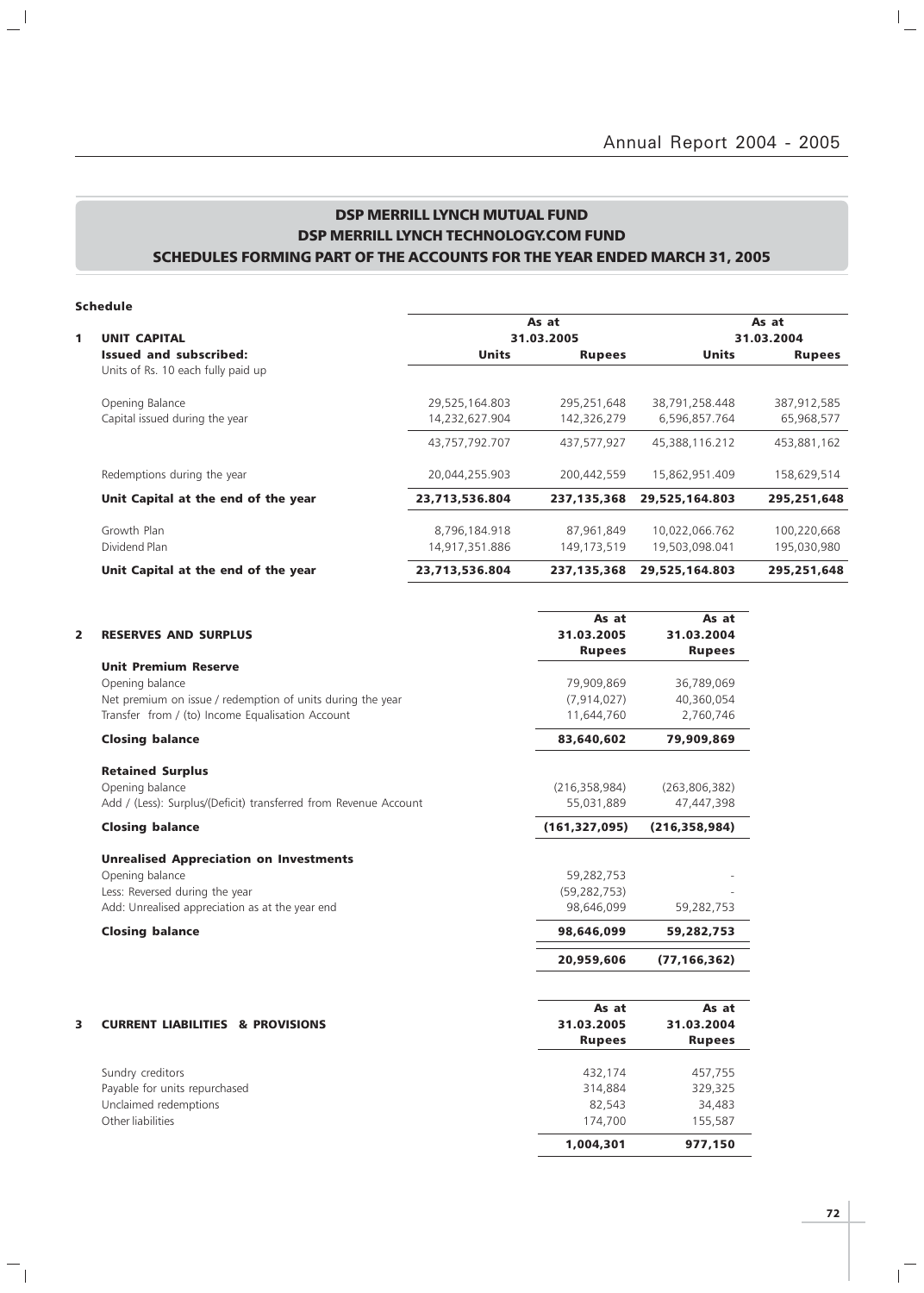$\mathbb{I}_+$ 

### DSP MERRILL LYNCH MUTUAL FUND DSP MERRILL LYNCH TECHNOLOGY.COM FUND SCHEDULES FORMING PART OF THE ACCOUNTS FOR THE YEAR ENDED MARCH 31, 2005

|   |                            |             | As at             |               | As at             |  |  |
|---|----------------------------|-------------|-------------------|---------------|-------------------|--|--|
| 4 | <b>INVESTMENTS</b>         |             | 31.03.2005        |               | 31.03.2004        |  |  |
|   |                            |             | <b>Rupees</b>     | <b>Rupees</b> |                   |  |  |
|   |                            | Cost        | Market/           | Cost          | Market/           |  |  |
|   |                            |             | <b>Fair value</b> |               | <b>Fair value</b> |  |  |
|   | <b>Equity Shares</b>       |             |                   |               |                   |  |  |
|   | Listed or awaiting listing | 153,232,153 | 251,878,252       | 158,210,603   | 217,493,356       |  |  |
|   |                            | 153,232,153 | 251,878,252       | 158,210,603   | 217,493,356       |  |  |

Note: Refer to the attached Statement of Portfolio as at March 31, 2005

 $\mathbf{u}^{\parallel}$ 

 $\mathcal{L}_{\parallel}$ 

| 5 | <b>DEPOSITS</b>                                          | As at<br>31.03.2005 | As at<br>31.03.2004 |
|---|----------------------------------------------------------|---------------------|---------------------|
|   |                                                          |                     |                     |
|   |                                                          | <b>Rupees</b>       | <b>Rupees</b>       |
|   | Money at call with :                                     |                     |                     |
|   | - Institutions                                           | 1,000,000           |                     |
|   |                                                          |                     |                     |
|   |                                                          | 1,000,000           |                     |
|   |                                                          |                     |                     |
|   |                                                          | As at               | As at               |
| 6 | <b>OTHER CURRENT ASSETS</b>                              | 31.03.2005          | 31.03.2004          |
|   |                                                          | <b>Rupees</b>       | <b>Rupees</b>       |
|   | Balances with banks in current account                   | 1,589,544           | 1,537,949           |
|   | Receivable for units switchin                            | 76,121              |                     |
|   | Outstanding and accrued income                           | 235                 |                     |
|   | Dividend receivable                                      | 55,625              | 31,131              |
|   | Collateralised lending (reverse repurchase transactions) | 4,499,498           |                     |
|   |                                                          | 6,221,023           | 1,569,080           |
|   |                                                          |                     |                     |
|   |                                                          | <b>Year ended</b>   | Year ended          |
| 7 | <b>INTEREST</b>                                          | 31.03.2005          | 31.03.2004          |
|   |                                                          | <b>Rupees</b>       | <b>Rupees</b>       |
|   | Collateralised lending (reverse repurchase transactions) | 189,076             | 110,794             |
|   | Call and term deposits                                   | 6,234               | 77,098              |
|   | CCIL margin & others                                     |                     | 8,646               |
|   |                                                          | 195,310             | 196,538             |
|   |                                                          |                     |                     |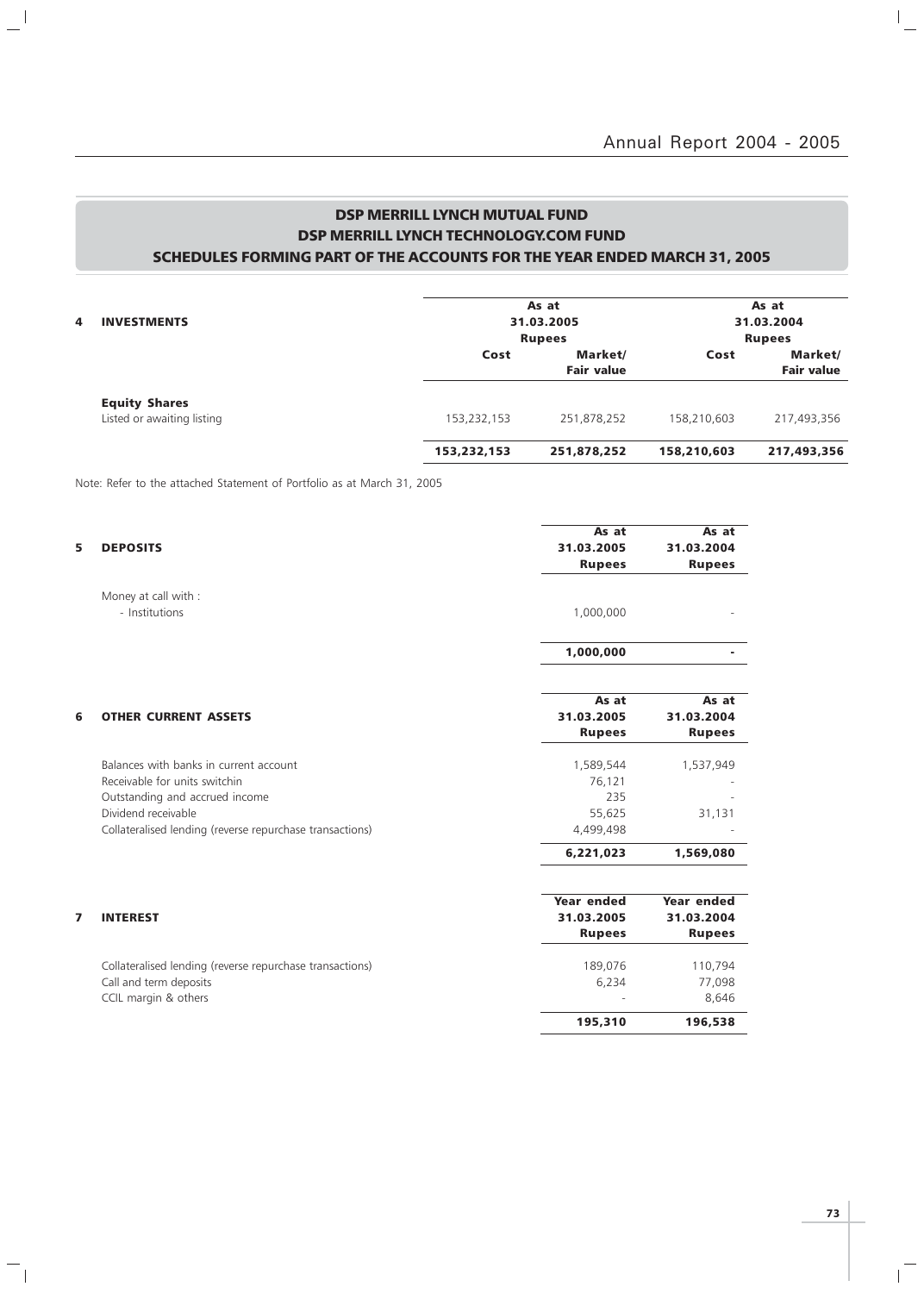DSP MERRILL LYNCH MUTUAL FUND DSP MERRILL LYNCH TECHNOLOGY.COM FUND Schedules forming part of the Balance Sheet as at March 31, 2005 and the Revenue Account for the year ended March 31, 2005.

#### Schedule 8

#### NOTES TO ACCOUNTS

#### 1. Organisation

DSP Merrill Lynch Technology.Com Fund (the Scheme) is an open ended scheme of DSP Merrill Lynch Mutual Fund (the Fund). The Fund has been sponsored by DSP Merrill Lynch Ltd. (DSPML). The Scheme was launched on March 11, 2000 and was open for subscription between March 11, 2000 and April 18, 2000. Thereafter, it was reopened for subscription and redemption on May 18, 2000.

The objective of the Scheme is to primarily generate long term capital appreciation, and secondary objective is income generation and the distribution of dividend from a portfolio that is substantially constituted of equity securities and equity related securities concentrating on the investment focus of the Scheme.

#### 2. Significant Accounting Policies

#### 2.1 Basis of Accounting

The financial statements are prepared on the accrual basis of accounting, under the historical cost convention, as modified for investments, which are 'marked to market'. The financial statements have been prepared in accordance with the Securities and Exchange Board of India (Mutual Funds) Regulations, 1996 as amended from time to time.

#### 2.2 Unit Capital

Unit Capital represents the net outstanding units as at the Balance Sheet date.

Upon issue and redemption of units, the net premium or discount to the face value of units is credited or debited respectively to the Unit Premium Reserve account, after adjusting an appropriate portion of the sale / repurchase price to the income Equalisation account.

#### 2.3 Income Equalisation account

When units are issued or redeemed, the net distributable income or loss for transacted units (excluding unrealised appreciation/depreciation in the value of investments) from the beginning of the accounting year upto the date of issue or redemption of such units is transferred to / from the Income Equalisation account.

The purpose is to ensure that the per unit amount of the continuing unitholders' share of the undistributed income / loss remains unaffected by movement in unit capital. At the year end, the balance in the Equalisation account is transferred to the Revenue account.

#### 2.4 Investments

a) Accounting for investment transactions

Investments are accounted on the date of the transaction at cost after considering transaction costs as applicable excluding custodian transaction charges. The front end fee receivable, if any, is reduced from the cost of such investment. Bonus entitlements are recognised as investments on the 'ex- bonus date'. Rights entitlements are recognised as investments on the 'ex-rights date'.

b) Valuation of investments

During the year, the Fund has valued its investments in accordance with SEBI (Mutual Funds) Regulations, 1996, as amended from time to time. All investments are marked to market and are stated in the balance sheet at their market / fair value. In valuing the Scheme's investments:

#### I. Valuation of Traded Equity and Equity related Securities

Traded Equity and Equity related Securities are valued at the last quoted closing price on the National Stock Exchange (NSE) or other Stock Exchange (SE) (in case where security is either not listed on NSE or not traded on NSE). Incase where a security is not traded on the valuation day then it is valued at last traded price on the NSE or any other SE on which it traded provided it is not more than thirty days prior to the date of valuation.

#### II. Valuation of Thinly Traded / Non-traded and Unlisted Equity & Equity related Securities

Thinly Traded, Non-traded and unlisted Equity and Equity Related securities are valued "in good faith" on the basis of net worth per share and earnings capitalization as prescribed by the SEBI.

#### III. Valuation of Money Market Instruments

Investments in call money and short-term deposits with banks are valued at cost plus accrued interest.

Money market instruments are valued at the last traded yield on the date of valuation. In case the security is not traded on the valuation day then it is valued on straight-line amortization over the maturity period of the instruments.

#### 2.5 Revenue recognition

Income on investments is recognised on accrual basis except where there is uncertainty about ultimate recovery / realisation. Such income is recognised when the uncertainty is resolved.

Dividend is recognised on 'ex-dividend date' for quoted shares and on the date of declaration for unquoted shares.

Profit or loss on sale of investments is recognised on the trade date and is determined on the basis of the weighted average cost method.

#### 2.6 Expenses

All expenses are accounted for on accrual basis.

#### 2.7 Entry Load

The Entry Load collected is utilised for meeting the selling and distribution expenses.

#### 3. Investment Management and Trusteeship fees

Investment management fees charged to the Scheme at approximately 1.03 % of the average daily net assets pursuant to an agreement with DSP Merrill Lynch Fund Managers Limited (AMC).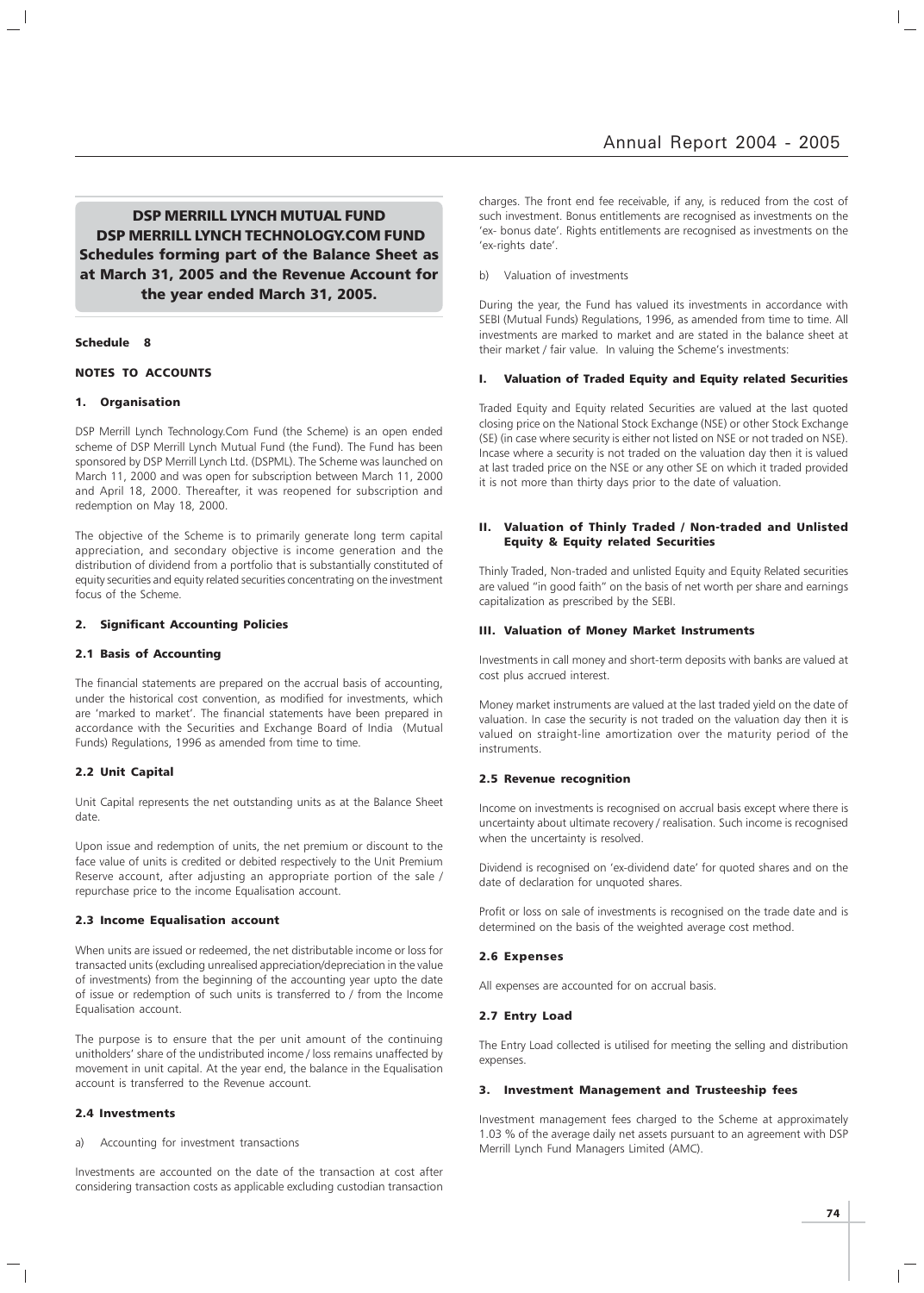The Fund has accrued trusteeship fees aggregating Rs.1,051,000 (previous year Rs. 1,000,000) for the year ended March 31, 2005 in accordance with the original Trust Deed dated December 16, 1996 as amended by supplementary Trust Deed dated December 23, 1999. The trusteeship fees have been allocated between the schemes in proportion to the net assets of the schemes. The Trusteeship fees are subject to a maximum of 0.02% of the average net assets per annum.

#### 4. Investments

- a. Investments of the Scheme are registered in the name of the Trustee for the benefit of the Scheme's unitholders.
- b. Investments made in companies who have invested more than five percent of the net asset value of the schemes of DSP Merrill Lynch Mutual Fund Rupees Crores

|                                                                                                  |                                                    |                                                                                                | <b>Rupees</b> Crores                                                             |
|--------------------------------------------------------------------------------------------------|----------------------------------------------------|------------------------------------------------------------------------------------------------|----------------------------------------------------------------------------------|
| <b>Company Name</b><br>@                                                                         | <b>Scheme</b><br>invested in<br>by the<br>Company* | <b>Aggregate</b><br>cost of acquisition<br>during the period<br>under Regulation<br>$25(11)\%$ | <b>Outstanding</b><br>as at March<br>31, 2005<br>at Market/<br><b>Fair Value</b> |
| Bharti Televentures Ltd.<br>HCL Corporation Ltd.<br>HCL Technologies Ltd.<br>(HCL Corporation is | STF, FRF<br>TEF.                                   | 0.12<br>0.87                                                                                   | 1.49<br>1.54                                                                     |
| the holding company)<br>Infosys Technologies Ltd.<br>Tata Consultancy                            | STF, BF<br>LF                                      | 0.28<br>0.68                                                                                   | 0.73<br>6.17                                                                     |
| Services Ltd.<br>Wipro Ltd.                                                                      | <b>STF</b><br>LF, STF                              | 1.98<br>0.68                                                                                   | 2.66<br>2.33                                                                     |

@ - Including investment in subsidiaries, % - Includes the Inter Scheme investments

\* BF - Bond Fund, EF - Equity Fund, LF - Liquidity Fund, BAF - Balanced Fund, GSFA - Government Securities Fund - Plan A (Longer Duration Plan), STF - Short Term Fund, OF - Opportunities Fund, TEF - TOP100 Equity Fund, SPF - M - Savings Plus Fund - Moderate, FRF - Floating Rate Fund, ITF-India T.I.G.E.R Fund, SPF-A-Savings Plus Fund - Aggressive, SPF-C-Savings Plus Fund - Conservative.

The Investment Manager is of the opinion that the investments are made by the Scheme in such companies since they are perceived as fundamentally strong and possess a high potential for growth.

c. The aggregate value of investments purchased and sold (including redeemed) during the financial year are Rs. 214,455,191(previous year Rs. 291,653,629) and Rs. 288,588,512 (previous year Rs. 331,275,004) respectively being 81.64% (previous year 146.8%) and 109.86% (previous year 166.74%) respectively of the average daily net assets.

#### 5. Details of transactions with Associates in terms of Regulation 25(8)

| <b>Particulars of Transactions</b>                                                                                                                                     |               | Year ended March 31, 2005 Year ended March 31, 2004 |
|------------------------------------------------------------------------------------------------------------------------------------------------------------------------|---------------|-----------------------------------------------------|
|                                                                                                                                                                        | <b>Rupees</b> | <b>Rupees</b>                                       |
| Payment of Brokerage for Distribution and Sale of Units                                                                                                                | 677.660       | 702,319                                             |
| Payment of Brokerage on Secondary Market transactions:                                                                                                                 | 57.402        | 172,102                                             |
| Securities transaction in the form of investments in various Public issues /Private<br>placements where the associate was the sole or one of the several lead managers | 3.831.800     | 644,000                                             |

Note: Brokerage on distribution and sale of units paid / payable represents the amount paid / payable for the year and does not necessarily reflect the amount charged to the Scheme's revenue account.

#### 6. Distributable Income

|                                                                      | <b>Rupees</b>   | Year ended March 31, 2005 Year ended March 31, 2004<br>Rupees |
|----------------------------------------------------------------------|-----------------|---------------------------------------------------------------|
| Net Income as per Revenue Account                                    | 55,031,889      | 47,447,398                                                    |
| Add: Balance of undistributed income as at the beginning of the year | (216, 358, 984) | (263, 806, 382)                                               |
| Less: Distributed to unitholders & distribution tax                  |                 |                                                               |
| <b>Balance Distributable income</b>                                  | Nil             | Nil                                                           |

#### 7. Prior Year Comparatives

Prior year figures have been reclassified, wherever necessary, to conform to current years' presentation.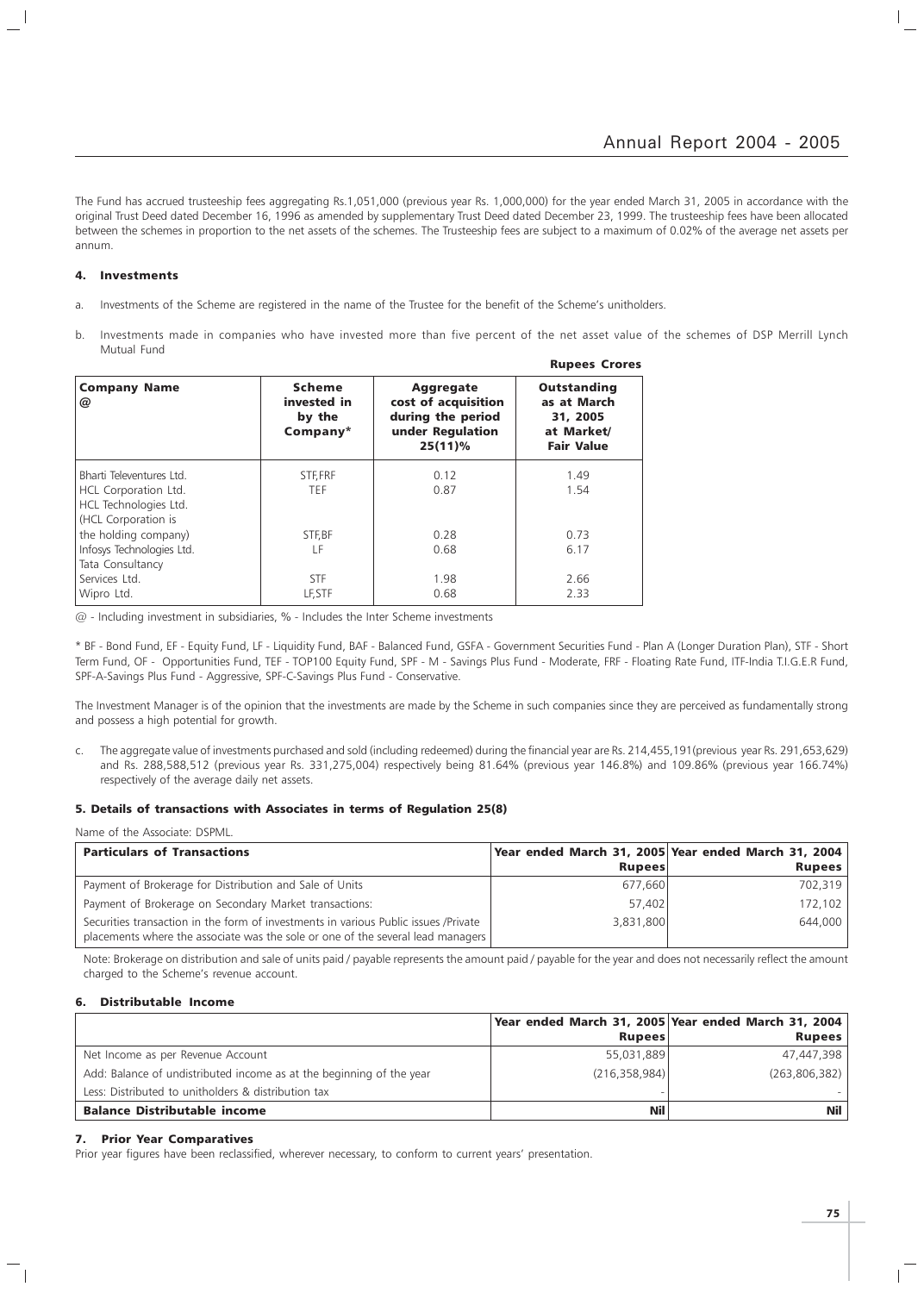$\frac{1}{\sqrt{2}}$ 

#### 8. Contingent Liability: Nil

 $\mathbb{R}^+$ 

### 9. Large holdings in the Scheme (over 25% of the NAV of the Scheme): Nil

#### 10. Perspective Historical per Unit Statistics.

|    |                                                                                                                                                                                                             |                |                       | <b>Rupees</b>  |
|----|-------------------------------------------------------------------------------------------------------------------------------------------------------------------------------------------------------------|----------------|-----------------------|----------------|
|    |                                                                                                                                                                                                             | March 31, 2005 | <b>March 31, 2004</b> | March 31, 2003 |
| a. | Net asset value, at the end of the period:                                                                                                                                                                  | 10.88          | 7.39                  | 4.15           |
| b. | <b>Gross Income</b>                                                                                                                                                                                         |                |                       |                |
|    | (i) Income other than profit on sale of investment                                                                                                                                                          | 0.17           | 0.10                  | 0.06           |
|    | (ii) Income from profit on inter scheme sales/transfer of investment                                                                                                                                        |                |                       |                |
|    | (iii) Income from profit / (loss) on sale of investment to third party                                                                                                                                      | 2.92           | 1.32                  | 0.36           |
|    | (iv) Transfer to revenue account Income from past year's reserve                                                                                                                                            |                | 0.44                  |                |
| c. | Aggregate of expenses, write off, Amortisation and charges<br>(excluding change in unrealised depreciation in investments)                                                                                  | 0.28           | 0.16                  | 0.09           |
| d. | <b>Net Income</b> (excluding change in unrealised depreciation in investments)                                                                                                                              | 2.81           | 1.70                  | 0.33           |
| е. | Unrealised appreciation/(depreciation) in value of investments                                                                                                                                              | 4.16           | 2.01                  | (0.34)         |
| f. | <b>Repurchase &amp; Resale Price</b>                                                                                                                                                                        |                |                       |                |
|    | <b>Repurchase Price</b>                                                                                                                                                                                     |                |                       |                |
|    | - Highest Price                                                                                                                                                                                             | 11.08          | 8.52                  | 5.41           |
|    | - Lowest Price                                                                                                                                                                                              | 6.66           | 3.85                  | 4.03           |
|    |                                                                                                                                                                                                             |                |                       |                |
|    | <b>Resale Price</b>                                                                                                                                                                                         |                |                       |                |
|    | - Highest Price                                                                                                                                                                                             | 11.33          | 8.69                  | 5.52           |
|    | - Lowest Price                                                                                                                                                                                              | 6.79           | 3.93                  | 4.11           |
| g. | Ratio of expenses to average daily net assets by percentage                                                                                                                                                 | 2.49%          | 2.39%                 | 1.87%          |
| h. | Ratio of gross income to average daily net assets by percentage<br>(excluding transfer to revenue account from past years' reserve but<br>including unrealised appreciation / depreciation on investments). | 65.43%         | 50.91%                | 1.72%          |
|    |                                                                                                                                                                                                             |                |                       |                |

#### Notes:

 $\overline{\phantom{a}}_1$ 

- 1. The highest and lowest repurchase price of the units of the Scheme has been determined after reducing from the highest and lowest declared NAV, the maximum CDSC applicable.
- 2. The per unit calculations are based on the number of units outstanding at the end of the financial year.
- 3. P/E ratio is not applicable since the units are not listed on any stock exchange.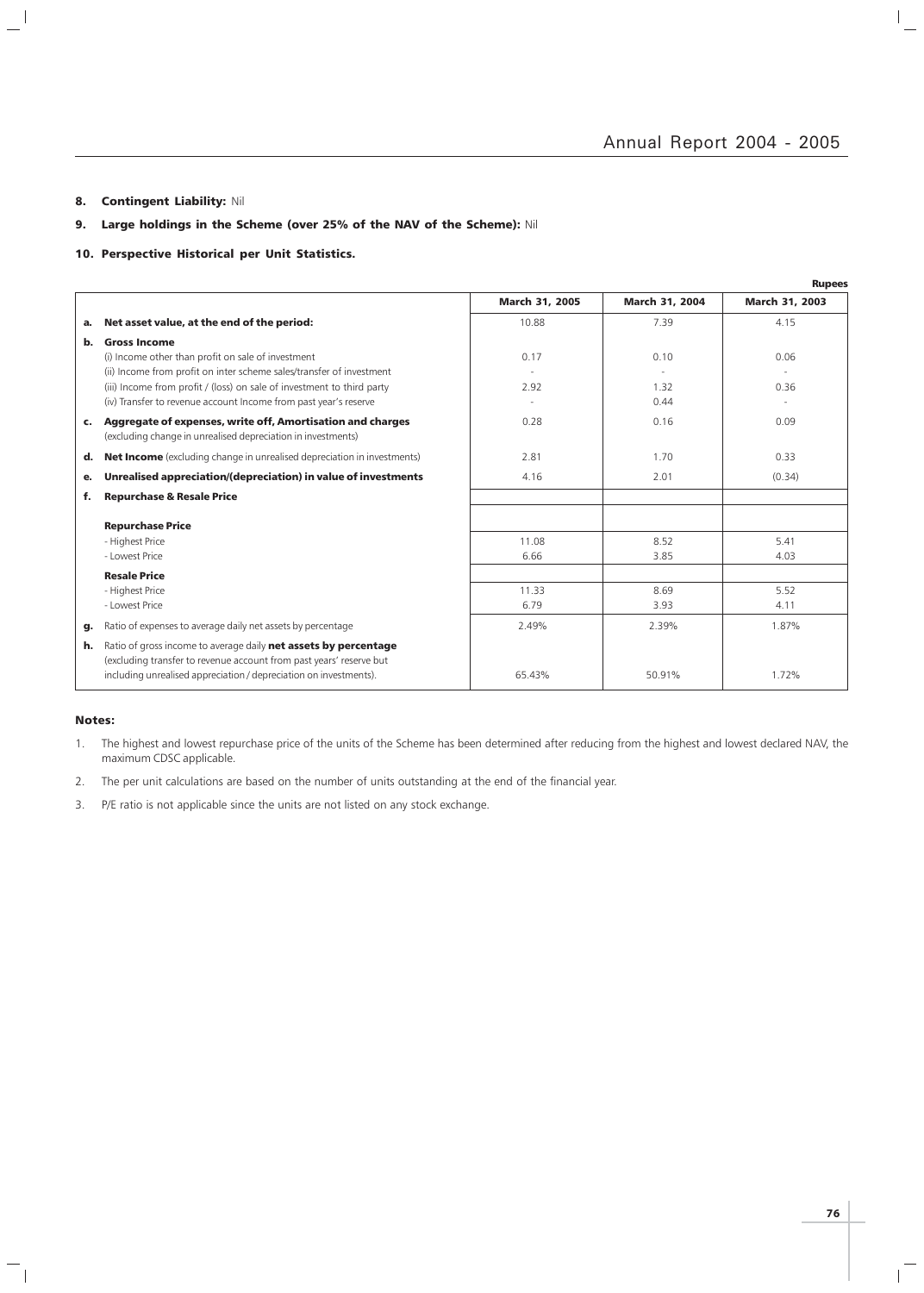## DSP MERRILL LYNCH TECHNOLOGY.COM FUND Statement of Portfolio Holding as at March 31, 2005 (Referred to in Schedule 4 forming part of the Balance Sheet as at March 31, 2005)

 $\mathbb{L}^{\parallel}$ 

 $\overline{\phantom{a}}_1$ 

| SR.NO<br><b>NAME OF THE INSTRUMENT</b>               | <b>QUANTITY</b> | <b>MARKET</b><br><b>VALUE</b><br>(RUPEES) | % TO NET<br><b>ASSETS</b> |
|------------------------------------------------------|-----------------|-------------------------------------------|---------------------------|
| <b>EQUITY &amp; EQUITY RELATED</b>                   |                 |                                           |                           |
| (a) Listed / awaiting listing on the stock exchanges |                 |                                           |                           |
| <b>BROADCASTING &amp; CABLE TV</b>                   |                 | 4,235,980                                 | 1.64%                     |
| T V Today<br>1                                       | 55,300          | 4,235,980                                 | 1.64%                     |
| <b>HARDWARE</b>                                      |                 | 22,755,389                                | 8.82%                     |
| HCL Infosystems<br>2                                 | 19,085          | 15,383,464                                | 5.96%                     |
| 3<br>Spanco Tele                                     | 69,000          | 4,788,600                                 | 1.86%                     |
| 4<br><b>CMC</b>                                      | 3,147           | 1,956,647                                 | 0.76%                     |
| 5<br>D-Link India                                    | 2,991           | 369,239                                   | 0.14%                     |
| 6<br>Moser Baer                                      | 1,230           | 257,439                                   | 0.10%                     |
| <b>INDUSTRIAL CAPITAL GOODS</b>                      |                 |                                           | 2.43%                     |
| 7<br><b>Bharat Electronics</b>                       | 9,385           | 6,271,057                                 | 2.43%                     |
|                                                      |                 | 6,271,057                                 |                           |
| <b>ISP</b>                                           |                 | 956,000                                   | 0.37%                     |
| 8<br>City Online Services **                         | 200,000         | 956,000                                   | 0.37%                     |
| <b>MEDIA &amp; ENTERTAINMENT</b>                     |                 | 3,754,268                                 | 1.45%                     |
| Adlabs Films<br>9                                    | 26,000          | 3,389,100                                 | 1.31%                     |
| 10<br>Zee Telefilms                                  | 2,629           | 365,168                                   | 0.14%                     |
| <b>SOFTWARE</b>                                      |                 | 188,892,043                               | 73.19%                    |
| Geometric Software<br>11                             | 21,650          | 10,608,500                                | 4.11%                     |
| <b>HCL Technologies</b><br>12                        | 19,730          | 7,349,425                                 | 2.85%                     |
| 13<br>Hexaware Technologies                          | 11,125          | 8,231,944                                 | 3.19%                     |
| 14<br>Hinduja TMT                                    | 13,386          | 4,093,439                                 | 1.59%                     |
| Hughes Software<br>15                                | 4,760           | 2,238,628                                 | 0.87%                     |
| I-Flex Solutions<br>16                               | 7,810           | 4,587,594                                 | 1.78%                     |
| Infosys Technologies<br>15                           | 27,329          | 61,687,019                                | 23.90%                    |
| 16<br>Infotech Enterprises                           | 22,036          | 6,107,277                                 | 2.37%                     |
| 17<br>KPIT Infosystem                                | 20,840          | 6,669,842                                 | 2.58%                     |
| 18<br>Mphasis BFL                                    | 586             | 130,795                                   | 0.05%                     |
| 19<br>Patni Computer                                 | 22,856          | 8,541,287                                 | 3.31%                     |
| Satyam Computer Services<br>20                       | 37,075          | 15,165,529                                | 5.88%                     |
| Scandent Solutions<br>21                             | 9,131           | 1,635,362                                 | 0.63%                     |
| 22<br>Subex Systems                                  | 3,352           | 1,323,034                                 | 0.51%                     |
| 23<br>Tata Consultancy Services                      | 18,574          | 26,598,897                                | 10.31%                    |
| 24<br>Wipro                                          | 34,685          | 23,271,901                                | 9.02%                     |
| 25<br>Zensar Technologies                            | 3,224           | 651,570                                   | 0.25%                     |
|                                                      |                 |                                           |                           |
| <b>TELECOM - EQUIPMENT &amp; ACCESSORIES</b>         |                 | 8,652,939                                 | 3.35%                     |
| Avaya Global Connect<br>26                           | 21,692          | 8,652,939                                 | 3.35%                     |
| <b>TELECOM - SERVICES</b>                            |                 | 16,360,576                                | 6.34%                     |
| Bharti Televentures<br>27                            | 71,827          | 14,896,920                                | 5.77%                     |
| <b>MTNL</b><br>28                                    | 12,856          | 1,463,656                                 | 0.57%                     |
| <b>TOTAL</b>                                         |                 | 251,878,252                               | 97.59%                    |
| <b>MONEY MARKET INSTRUMENTS</b>                      |                 |                                           |                           |
| Money at call with Banks and Others                  |                 | 1,000,000                                 | 0.39%                     |
| Reverse Repo Investments / CBLO                      |                 | 4,499,498                                 | 1.74%                     |
| <b>TOTAL</b>                                         |                 | 5,499,498                                 | 2.13%                     |
| Net Receivables / (Payables)                         |                 | 717,224                                   | 0.28%                     |
| <b>TOTAL NET ASSETS</b>                              |                 | 258,094,974                               | 100.00%                   |
|                                                      |                 |                                           |                           |

\*\* Non Traded / Thinly Traded Securities in accordance with SEBI Regulations / Guidelines

 $\overline{\mathbb{F}}$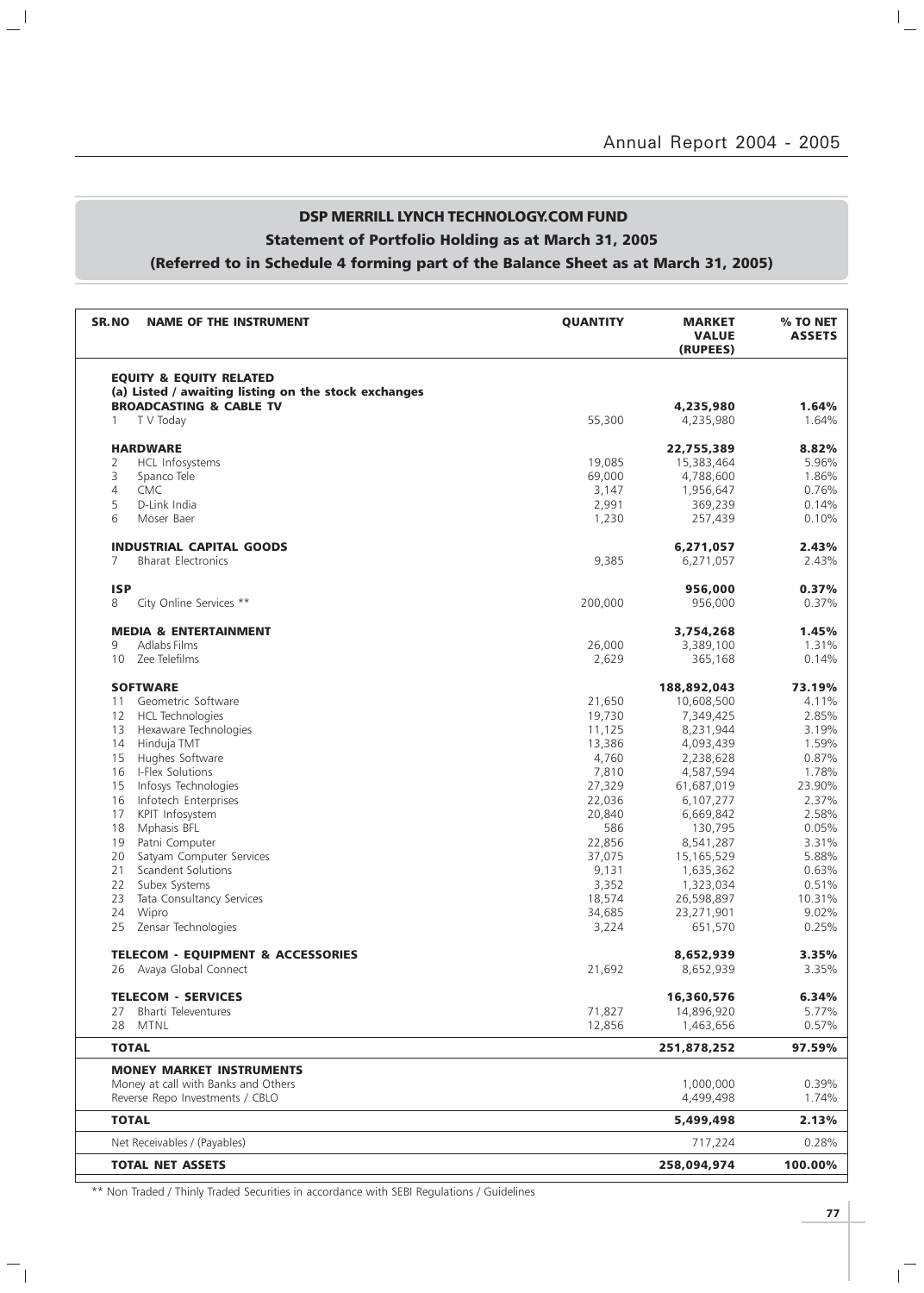### DSP MERRILL LYNCH MUTUAL FUND DSP MERRILL LYNCH MUTUAL FUND – OPPORTUNITIES FUND AUDITORS' REPORT

To the Trustee of

#### DSP MERRILL LYNCH MUTUAL FUND – OPPORTUNITIES FUND:

- 1. We have audited the attached balance sheet of DSP MERRILL LYNCH MUTUAL FUND – OPPORTUNITIES FUND ('the Scheme') as at March 31, 2005 and also the revenue account and the cash flow statement for the year ended on that date annexed thereto. These financial statements are the responsibility of the management of DSP Merrill Lynch Fund Managers Ltd., the Scheme's asset managers. Our responsibility is to express an opinion on these financial statements based on our audit.
- 2. We conducted our audit in accordance with auditing standards generally accepted in India. Those standards require that we plan and perform the audit to obtain reasonable assurance about whether the financial statements are free of material misstatement. An audit includes examining, on a test basis, evidence supporting the amounts and disclosures in the financial statements. An audit also includes assessing the accounting principles used and significant estimates made by management, as well as evaluating the overall financial statement presentation. We believe that our audit provides a reasonable basis for our opinion.
- 3. We report that:
	- i. We have obtained all the information and explanations, which, to the best of our knowledge and belief, were necessary for the purposes of our audit.
	- ii. The balance sheet, revenue account and cash flow statement dealt with by this report are in agreement with the books of account.
	- iii. In our opinion, the balance sheet and revenue account dealt with by this report have been prepared in conformity with the accounting policies and standards specified in the Eighth, Ninth and Tenth Schedules to the Securities and Exchange Board of India (Mutual Funds) Regulations, 1996 ('the Regulations').
- iv. In our opinion, and to the best of our information and according to the explanations given to us, the said financial statements give the information required by the Regulations as applicable, and give a true and fair view in conformity with the accounting principles generally accepted in India:
	- a) in the case of the balance sheet, of the state of affairs of the Scheme as at March 31, 2005;
	- b) in the case of the revenue account, of the surplus for the year ended on that date; and
	- c) in the case of cash flow statement, of the cash flows for the year ended on that date.

For S.R. BATLIBOI & CO. Chartered Accountants

per Hemal Shah Partner Membership No.: 42650

Mumbai, April 27, 2005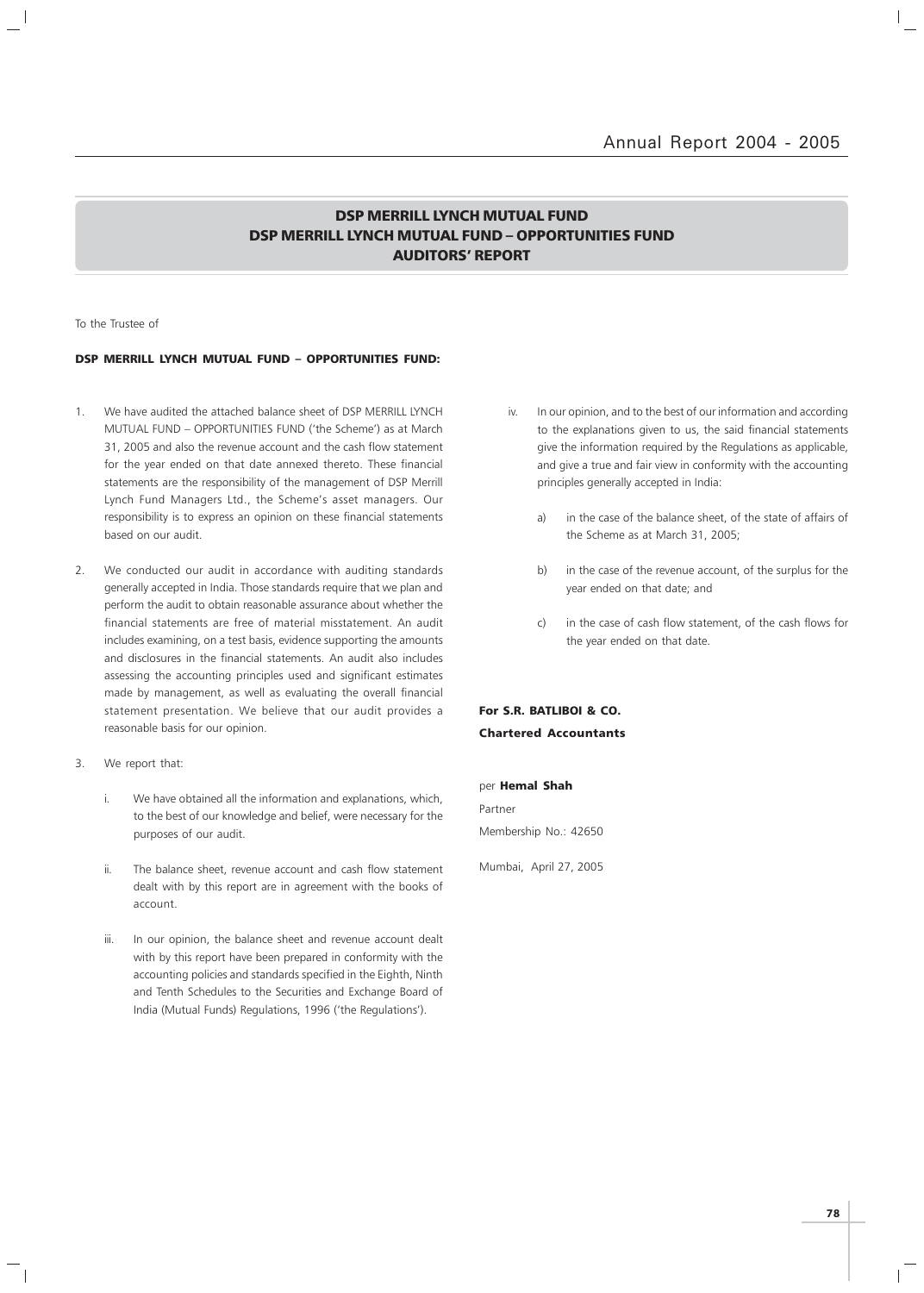$\mathbb{I}_+$ 

### DSP MERRILL LYNCH MUTUAL FUND DSP MERRILL LYNCH OPPORTUNITIES FUND BALANCE SHEET AS AT MARCH 31, 2005

|                                    | <b>Schedule</b> | As at<br>31.03.2005 | As at<br>31.03.2004 |
|------------------------------------|-----------------|---------------------|---------------------|
|                                    |                 | <b>Rupees</b>       | <b>Rupees</b>       |
| <b>LIABILITIES</b>                 |                 |                     |                     |
| Unit Capital                       | 1               | 3,138,815,802       | 3,646,759,504       |
| Reserves & Surplus                 | $\overline{2}$  | 2,826,593,614       | 2,279,092,572       |
| Current Liabilities and Provisions | 3               | 95,481,717          | 61,682,114          |
|                                    |                 | 6,060,891,133       | 5,987,534,190       |
| <b>ASSETS</b>                      |                 |                     |                     |
| Investments                        | $\overline{4}$  | 5,750,898,719       | 5,745,214,429       |
| Deposits                           | 5               | 6,200,000           | 200,000             |
| Other Current Assets               | 6               | 303,792,414         | 242,119,761         |
|                                    |                 | 6,060,891,133       | 5,987,534,190       |
|                                    |                 |                     |                     |

Notes to Accounts 8

 $\frac{1}{2}$ 

The schedules referred to the above and the notes to accounts form an integral part of the accounts.

As per our attached report of even date

### For S. R. Batliboi & Co. The Community of the Community of DSP Merrill Lynch For DSP Merrill Lynch For DSP Merrill Lynch Chartered Accountants **Chartered Accountants Trustee Co. Pvt. Ltd.** Fund Managers Ltd.

Partner Chairman Director (Chairman Chairman Chairman Director Director Director Membership no. 42650 Mumbai, April 27, 2005

Mumbai, April 27, 2005 Director Director

 $\frac{1}{\sqrt{2}}$ 

S. S. Thakur **Ranjan Pant** 

per Hemal Shah Shah Shitin D Desai New York K R V Subrahmanian

Mumbai, April 26, 2005 **Naganath Sundaresan** President & Chief Investment **Officer** 

> Anup Maheshwari Fund Manager

Mumbai, April 26, 2005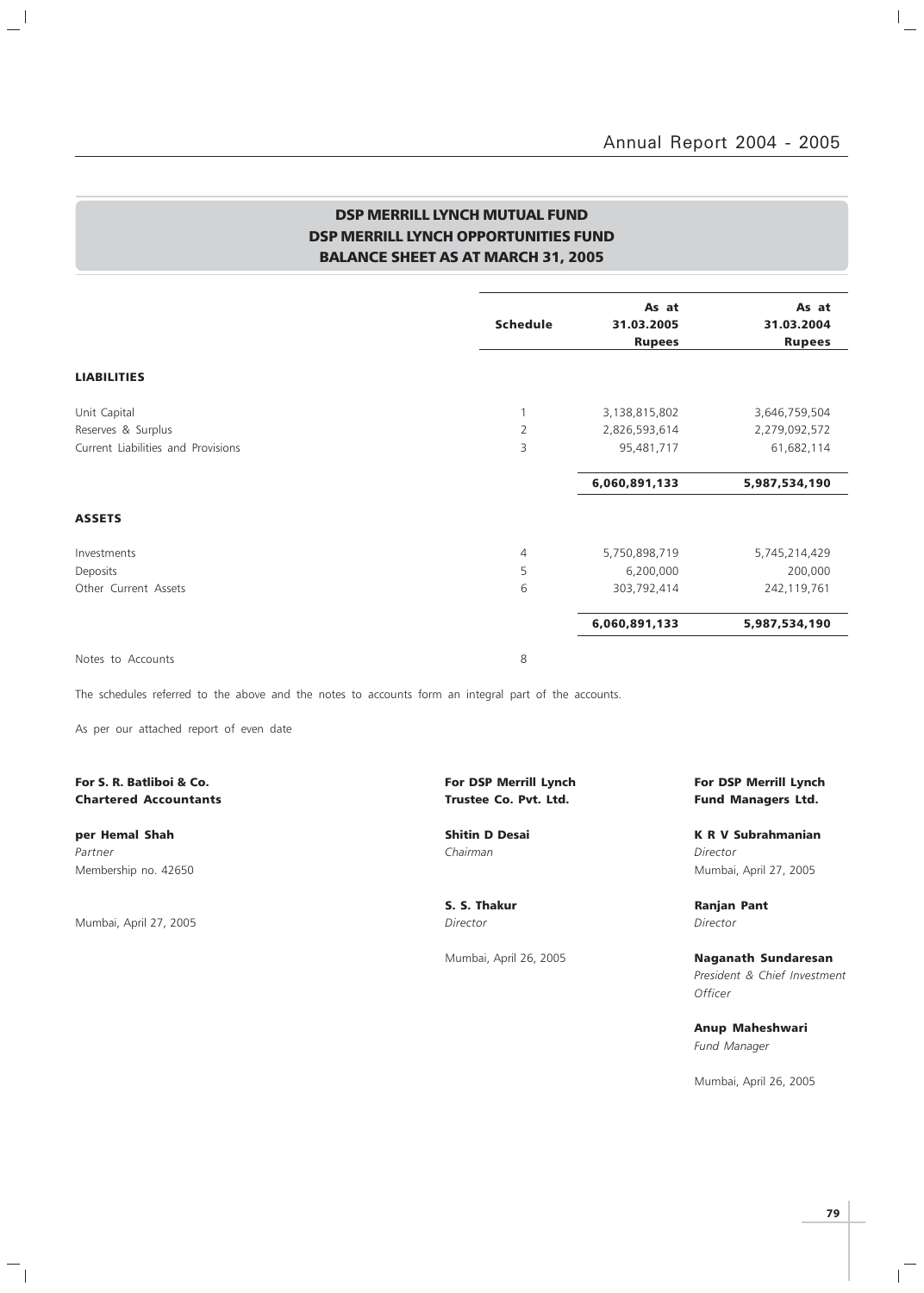### DSP MERRILL LYNCH MUTUAL FUND DSP MERRILL LYNCH OPPORTUNITIES FUND REVENUE ACCOUNT FOR THE YEAR ENDED MARCH 31, 2005

|                                                          | <b>Schedule</b> | Year ended<br>31.03.2005<br><b>Rupees</b> | Year ended<br>31.03.2004<br><b>Rupees</b> |
|----------------------------------------------------------|-----------------|-------------------------------------------|-------------------------------------------|
| <b>INCOME &amp; GAINS</b>                                |                 |                                           |                                           |
| Dividend                                                 |                 | 138,693,715                               | 64,937,554                                |
| Interest                                                 | $\overline{7}$  | 8,635,599                                 | 5,342,455                                 |
| Profit on sale of investments (net)                      |                 | 821,945,630                               | 1,342,673,001                             |
| Misc. Income                                             |                 |                                           | 284,177                                   |
|                                                          |                 | 969,274,944                               | 1,413,237,187                             |
| <b>EXPENSES &amp; LOSSES</b>                             |                 |                                           |                                           |
| Management fees                                          |                 | 64,330,262                                | 33,971,314                                |
| Transfer agents fees & expenses                          |                 | 10.533.105                                | 5,622,146                                 |
| Custodian Fees & Transaction charges                     |                 | 5,169,119                                 | 4,805,521                                 |
| Trusteeship fees                                         |                 | 114,829                                   | 61,500                                    |
| Marketing expenses                                       |                 | 46.373.130                                | 23,780,105                                |
| Payment to Auditor<br>Audit fees                         |                 |                                           |                                           |
| Other matters including reimbursement of expenses        |                 | 270,000<br>10,786                         | 164,000<br>1,400                          |
| Other operating expenses                                 |                 | 1,369,565                                 | 113,192                                   |
|                                                          |                 | 128,190,796                               | 68,519,178                                |
| Excess of income and gains over expenses and losses      |                 | 841.084.148                               | 1,344,718,009                             |
| Add / (Less): Income Equalisation account                |                 | (75, 184, 266)                            | 589,879,075                               |
| Income available for appropriation                       |                 | 765,899,882                               | 1,934,597,084                             |
| <b>Appropriation</b>                                     |                 |                                           |                                           |
| Income distribution during the year                      |                 | 632,806,734                               | 969,137,632                               |
| <b>Retained Surplus carried forward to Balance Sheet</b> |                 | 133,093,148                               | 965,459,452                               |

Notes to Accounts 8

 $\frac{1}{2}$ 

The schedules referred to the above and the notes to accounts form an integral part of the accounts.

As per our attached report of even date

**Chartered Accountants** 

Partner Chairman Director (Chairman Chairman Chairman Director Director Director Membership no. 42650 Mumbai, April 27, 2005

Mumbai, April 27, 2005

 $\frac{1}{\sqrt{2}}$ 

For S. R. Batliboi & Co. The Co. For DSP Merrill Lynch For DSP Merrill Lynch For DSP Merrill Lynch For DSP Merrill Lynch Chartered Accountants (1990) Structure Co. Port. Ltd.

S. S. Thakur Ranjan Pant<br>
Director Director Director

**per Hemal Shah Shitin D Desai K R V Subrahmanian**<br>Partner **K R V Subrahmanian**<br>Chairman Chairman

Mumbai, April 26, 2005 Naganath Sundaresan President & Chief Investment **Officer** 

> Anup Maheshwari Fund Manager

Mumbai, April 26, 2005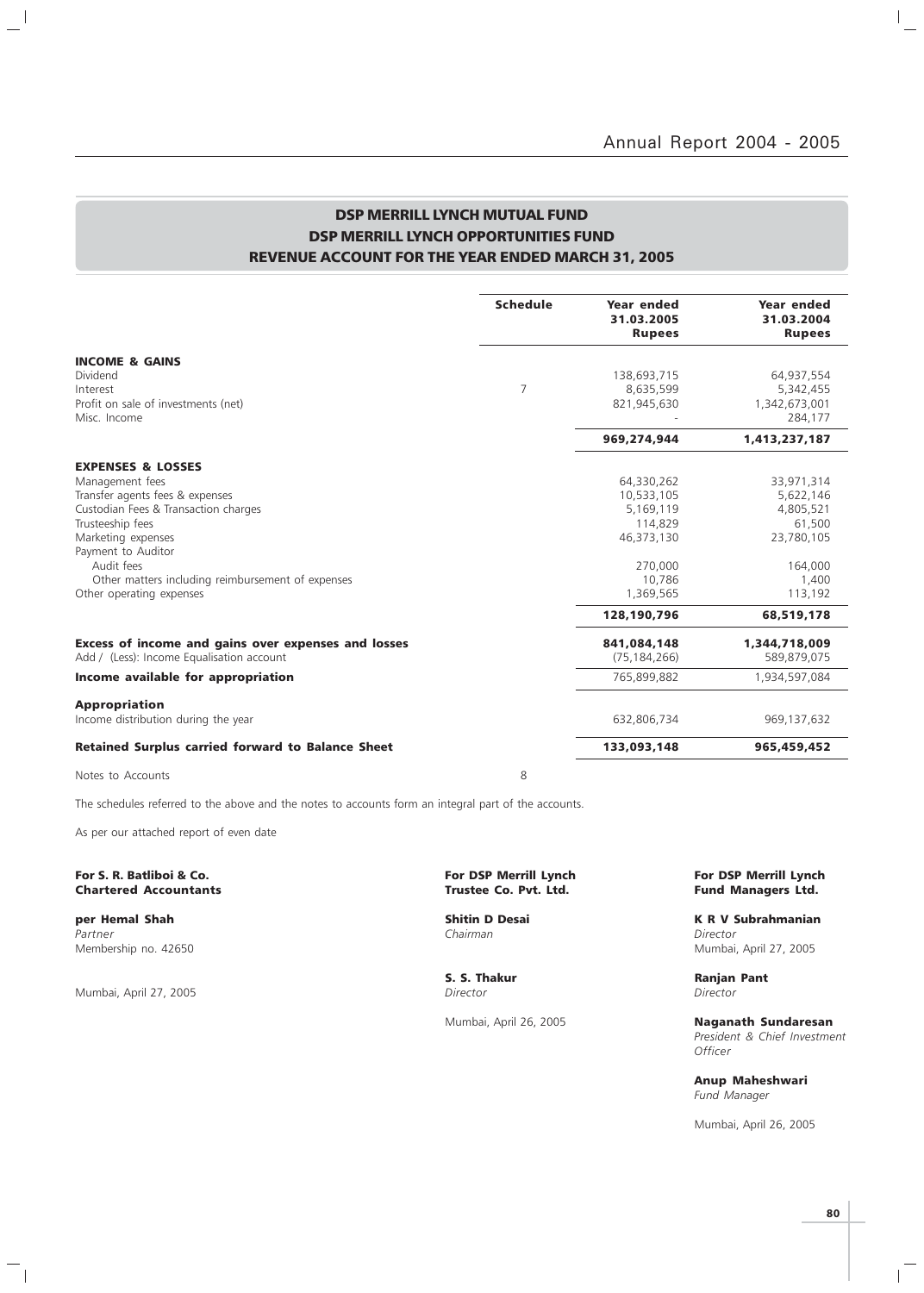$\vert$  $\overline{\phantom{a}}$ 

### DSP MERRILL LYNCH MUTUAL FUND DSP MERRILL LYNCH OPPORTUNITIES FUND CASH FLOW STATEMENT FOR THE YEAR ENDED MARCH 31, 2005

|    |                                                                                                                                                                                                                               |         | Year ended<br>31.03.2005<br><b>Rupees</b>                       | Year ended<br>31.03.2004<br><b>Rupees</b>                        |
|----|-------------------------------------------------------------------------------------------------------------------------------------------------------------------------------------------------------------------------------|---------|-----------------------------------------------------------------|------------------------------------------------------------------|
| А. | <b>Cashflow from Operating Activity</b><br>Excess of income and gains over expenses and losses                                                                                                                                |         | 841,084,148                                                     | 1,344,718,009                                                    |
|    | <b>Operating Profit Before Working Capital Changes</b>                                                                                                                                                                        |         | 841,084,148                                                     | 1,344,718,009                                                    |
|    | Adjustments for:-<br>(Increase)/Decrease in Other Current Assets<br>(Increase)/Decrease in Money Market Lending (Deposits)<br>(Increase)/Decrease in Investments<br>Increase/(Decrease) in Current Liabilities and Provisions |         | (89, 883, 088)<br>750,011,742<br>38,518,813                     | (165, 899, 123)<br>1,300,000<br>(4, 109, 110, 891)<br>46,791,297 |
|    | <b>Net Cash Generated From Operations</b>                                                                                                                                                                                     | (A)     | 1,539,731,615                                                   | (2,882,200,708)                                                  |
| В. | <b>Cashflow from Financing Activities</b><br>Increase/(Decrease) in Unit Corpus<br>Increase/(Decrease) in Unit Premium<br>Outstanding Receivable/Payables for Unit Corpus<br>Dividend Paid during the year                    |         | (507, 943, 702)<br>(416,472,404<br>3,730,609<br>(632, 806, 734) | 2,576,485,300<br>1,216,457,130<br>(641, 610)<br>(969, 137, 632)  |
|    | <b>Net Cash Used in Financing Activities</b>                                                                                                                                                                                  | (B)     | (1,553,492,231)                                                 | 2,823,163,188                                                    |
|    | Net Increase/(Decrease) in Cash & Cash Equivalents                                                                                                                                                                            | $(A+B)$ | (13,760,616)                                                    | (59,037,520)                                                     |
|    | Cash and Cash Equivalents as at the beginning of the year<br>Cash and Cash Equivalents as at the close of the year                                                                                                            |         | 52,115,683<br>38,355,067                                        | 111,153,203<br>52,115,683                                        |
|    | Net Increase/(Decrease) in Cash & Cash Equivalents                                                                                                                                                                            |         | (13,760,616)                                                    | (59,037,520)                                                     |
|    | <b>Components of cash and cash equivalents</b><br>With Banks - on current account<br>Money at Call with Institutions                                                                                                          |         | 32,355,067<br>6,000,000                                         | 52,115,683                                                       |
|    |                                                                                                                                                                                                                               |         | 38,355,067                                                      | 52,115,683                                                       |
|    | As per our attached report of even date                                                                                                                                                                                       |         |                                                                 |                                                                  |

#### For S. R. Batliboi & Co. For Merrill Lynch (For DSP Merrill Lynch For DSP Merrill Lynch For DSP Merrill Lynch<br>Chartered Accountants Fund Managers Ltd. Fund Managers Ltd. **Chartered Accountants**

Partner Chairman Director (Chairman Chairman Chairman Director Director Chairman Chairman Director Membership no. 42650 Mumbai, April 27, 2005

 $\frac{1}{2}$ 

Mumbai, April 27, 2005 Director Director

 $\overline{\phantom{a}}_1$ 

S. S. Thakur **Ranjan Pant** 

**per Hemal Shah Shitin D Desai K R V Subrahmanian**<br>Partner **K R V Subrahmanian**<br>Chairman Chairman

Mumbai, April 26, 2005 Naganath Sundaresan President & Chief Investment **Officer** 

> Anup Maheshwari Fund Manager

Mumbai, April 26, 2005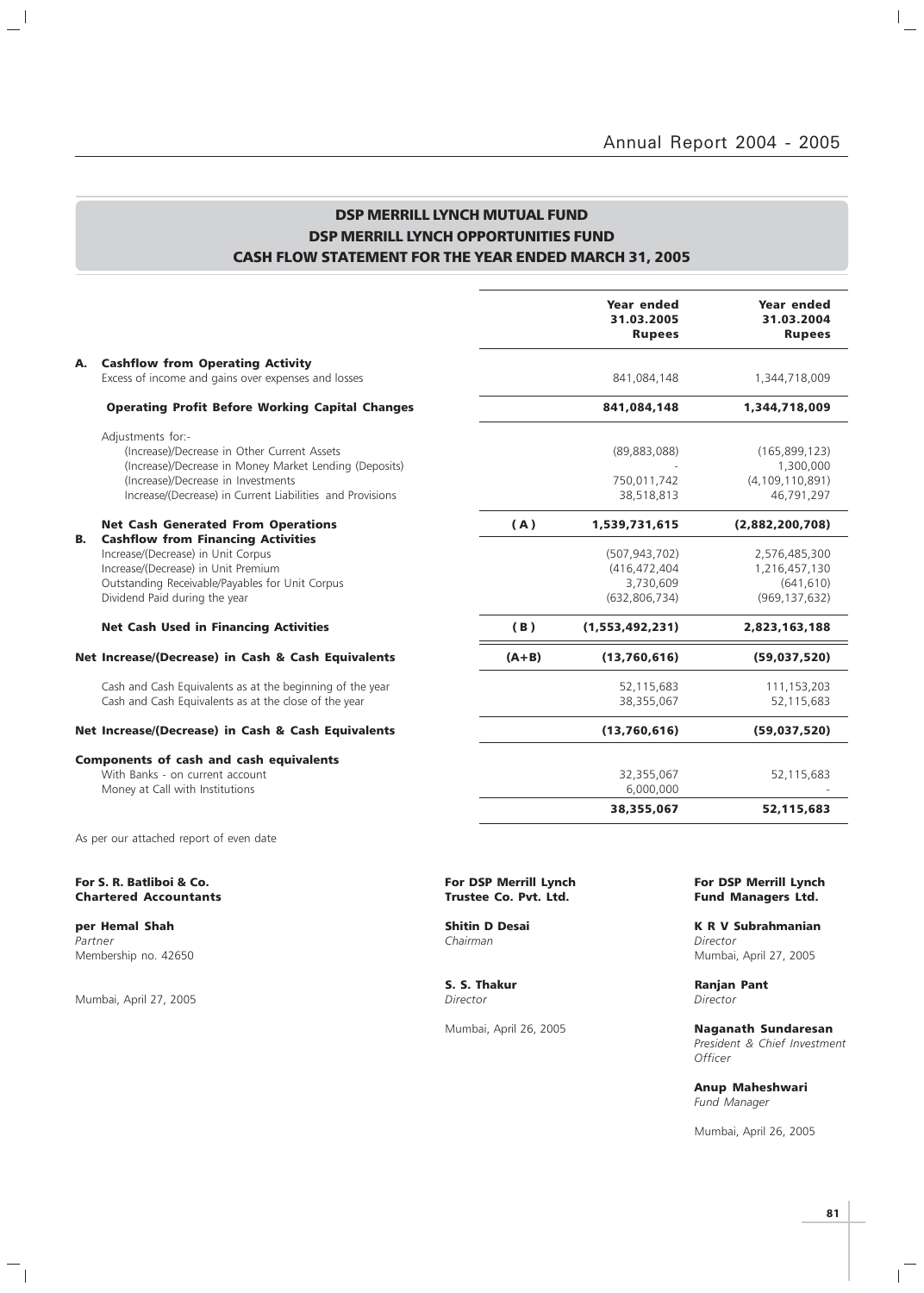### DSP MERRILL LYNCH MUTUAL FUND DSP MERRILL LYNCH OPPORTUNITIES FUND SCHEDULES FORMING PART OF THE ACCOUNTS FOR THE YEAR ENDED MARCH 31, 2005

 $\mathbf{a}^{\dagger}$ 

 $\overline{\phantom{a}}_1$ 

| 1 | <b>UNIT CAPITAL</b>                 | 31.03.2005      |               | As at<br>31.03.2004 |               |  |
|---|-------------------------------------|-----------------|---------------|---------------------|---------------|--|
|   | <b>Issued and subscribed:</b>       | <b>Units</b>    | <b>Rupees</b> | <b>Units</b>        | <b>Rupees</b> |  |
|   | Units of Rs. 10 each fully paid up  |                 |               |                     |               |  |
|   | Opening Balance                     | 364,675,950.443 | 3,646,759,504 | 107,027,420.418     | 1,070,274,204 |  |
|   | Capital issued during the year      | 386,505,472.578 | 3,865,054,726 | 587,465,373.395     | 5,874,653,734 |  |
|   |                                     | 751,181,423.021 | 7,511,814,230 | 694,492,793.813     | 6,944,927,938 |  |
|   | Redemptions during the year         | 437,299,842.871 | 4,372,998,428 | 329,816,843.370     | 3,298,168,434 |  |
|   | Unit Capital at the end of the year | 313,881,580.150 | 3,138,815,802 | 364,675,950.443     | 3,646,759,504 |  |
|   | Growth Plan                         | 47,965,952.696  | 479,659,527   | 72,799,902.224      | 727,999,022   |  |
|   | Dividend Plan                       | 265,915,627.454 | 2,659,156,275 | 291,876,048.219     | 2,918,760,482 |  |
|   | Unit Capital at the end of the year | 313,881,580.150 | 3,138,815,802 | 364,675,950.443     | 3,646,759,504 |  |

| 2 | <b>RESERVES AND SURPLUS</b>                                                                                                                                                     | As at<br>31.03.2005<br><b>Rupees</b>                                           | As at<br>31.03.2004<br><b>Rupees</b>                                        |
|---|---------------------------------------------------------------------------------------------------------------------------------------------------------------------------------|--------------------------------------------------------------------------------|-----------------------------------------------------------------------------|
|   | <b>Unit Premium Reserve</b><br>Opening balance<br>Net premium on issue / redemption of units during the year<br>Transfer from / (to) Income Equalisation Account                | 530,716,023<br>(416, 472, 404)<br>75,184,266                                   | (95,862,032)<br>1,216,457,130<br>(589, 879, 075)                            |
|   | <b>Closing balance</b>                                                                                                                                                          | 189,427,885                                                                    | 530,716,023                                                                 |
|   | <b>Retained Surplus</b><br>Opening balance<br>Add: Surplus transferred from Revenue Account                                                                                     | 849,360,825<br>133,093,148                                                     | (116,098,627)<br>965,459,452                                                |
|   | <b>Closing balance</b>                                                                                                                                                          | 982,453,973                                                                    | 849,360,825                                                                 |
|   | <b>Unrealised Appreciation on Investments</b><br>Opening Balance<br>Less: Reversed during the year<br>Add: Unrealised appreciation as at the year end<br><b>Closing balance</b> | 899,015,724<br>(899, 015, 724)<br>1,654,711,756<br>1,654,711,756               | 15,748,175<br>(15, 748, 175)<br>899,015,724<br>899,015,724                  |
|   |                                                                                                                                                                                 | 2,826,593,614                                                                  | 2,279,092,572                                                               |
| 3 | <b>CURRENT LIABILITIES &amp; PROVISIONS</b>                                                                                                                                     | As at<br>31.03.2005<br><b>Rupees</b>                                           | As at<br>31.03.2004<br><b>Rupees</b>                                        |
|   | Sundry creditors<br>Payable for units repurchased<br>Contracts for purchase of Investments<br>Unclaimed dividends / redemptions<br>Other liabilities                            | 10,531,162<br>6,497,759<br>62,861,511<br>2,218,604<br>13,372,681<br>95,481,717 | 13,411,429<br>11,216,969<br>29,296,792<br>12,570<br>7,744,354<br>61,682,114 |

 $\overline{1}$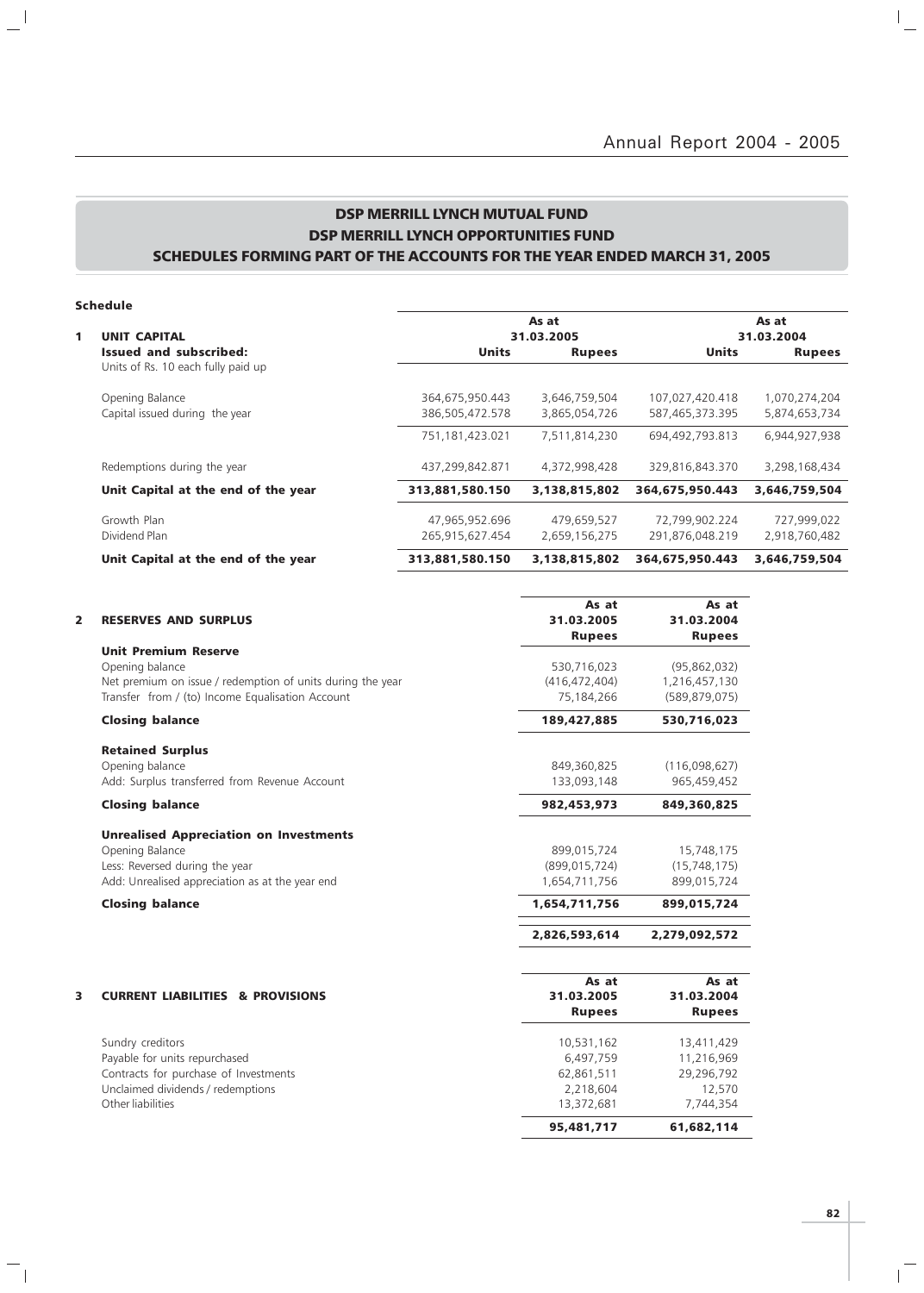### DSP MERRILL LYNCH MUTUAL FUND DSP MERRILL LYNCH OPPORTUNITIES FUND SCHEDULES FORMING PART OF THE ACCOUNTS FOR THE YEAR ENDED MARCH 31, 2005

| 4 | <b>INVESTMENTS</b>                          |               | As at<br>31.03.2005<br><b>Rupees</b> |               | As at<br>31.03.2004<br><b>Rupees</b> |
|---|---------------------------------------------|---------------|--------------------------------------|---------------|--------------------------------------|
|   |                                             | Cost          | Market/<br><b>Fair value</b>         | Cost          | Market/<br><b>Fair value</b>         |
|   | Equity Shares<br>Listed or awaiting listing | 4,096,186,963 | 5,750,898,719                        | 4,846,198,705 | 5,745,214,429                        |
|   |                                             | 4,096,186,963 | 5,750,898,719                        | 4,846,198,705 | 5,745,214,429                        |

Note: Refer to the attached Statement of Portfolio as at March 31, 2005

 $\mathbf{a}^{\dagger}$ 

 $\mathcal{L}_{\parallel}$ 

| 5 | <b>DEPOSITS</b>                                                                                                                                                                                                            | As at<br>31.03.2005<br><b>Rupees</b>                                        | As at<br>31.03.2004<br><b>Rupees</b>                                     |
|---|----------------------------------------------------------------------------------------------------------------------------------------------------------------------------------------------------------------------------|-----------------------------------------------------------------------------|--------------------------------------------------------------------------|
|   | Money at call with :<br>- Institutions<br>Margin Money with The Clearing Corporation of India Ltd. (CCIL)                                                                                                                  | 6,000,000<br>200,000                                                        | 200,000                                                                  |
|   |                                                                                                                                                                                                                            | 6,200,000                                                                   | 200,000                                                                  |
| 6 | <b>OTHER CURRENT ASSETS</b>                                                                                                                                                                                                | As at<br>31.03.2005<br><b>Rupees</b>                                        | As at<br>31.03.2004<br><b>Rupees</b>                                     |
|   | Balances with banks in current account<br>Receivable for Units sold<br>Collateralised Lending (Reverse Repurchase transactions)<br>Contracts for sale of investments<br>Outstanding and accrued income<br>Other receivable | 32,355,067<br>3,592,639<br>152,483,289<br>108,719,161<br>4,836<br>6,637,422 | 52,115,683<br>12,042,458<br>92,380,853<br>85,225,399<br>7,593<br>347,775 |
|   |                                                                                                                                                                                                                            | 303,792,414                                                                 | 242,119,761                                                              |
|   | <b>INTEREST</b>                                                                                                                                                                                                            | Year ended<br>31.03.2005<br><b>Rupees</b>                                   | Year ended<br>31.03.2004<br><b>Rupees</b>                                |
|   | Call and term deposits<br>Collateralised Lending (Reverse Repurchase transactions)<br>CCIL Margin & others                                                                                                                 | 183,664<br>8,451,935                                                        | 588,373<br>4,741,112<br>12,970                                           |
|   |                                                                                                                                                                                                                            | 8,635,599                                                                   | 5,342,455                                                                |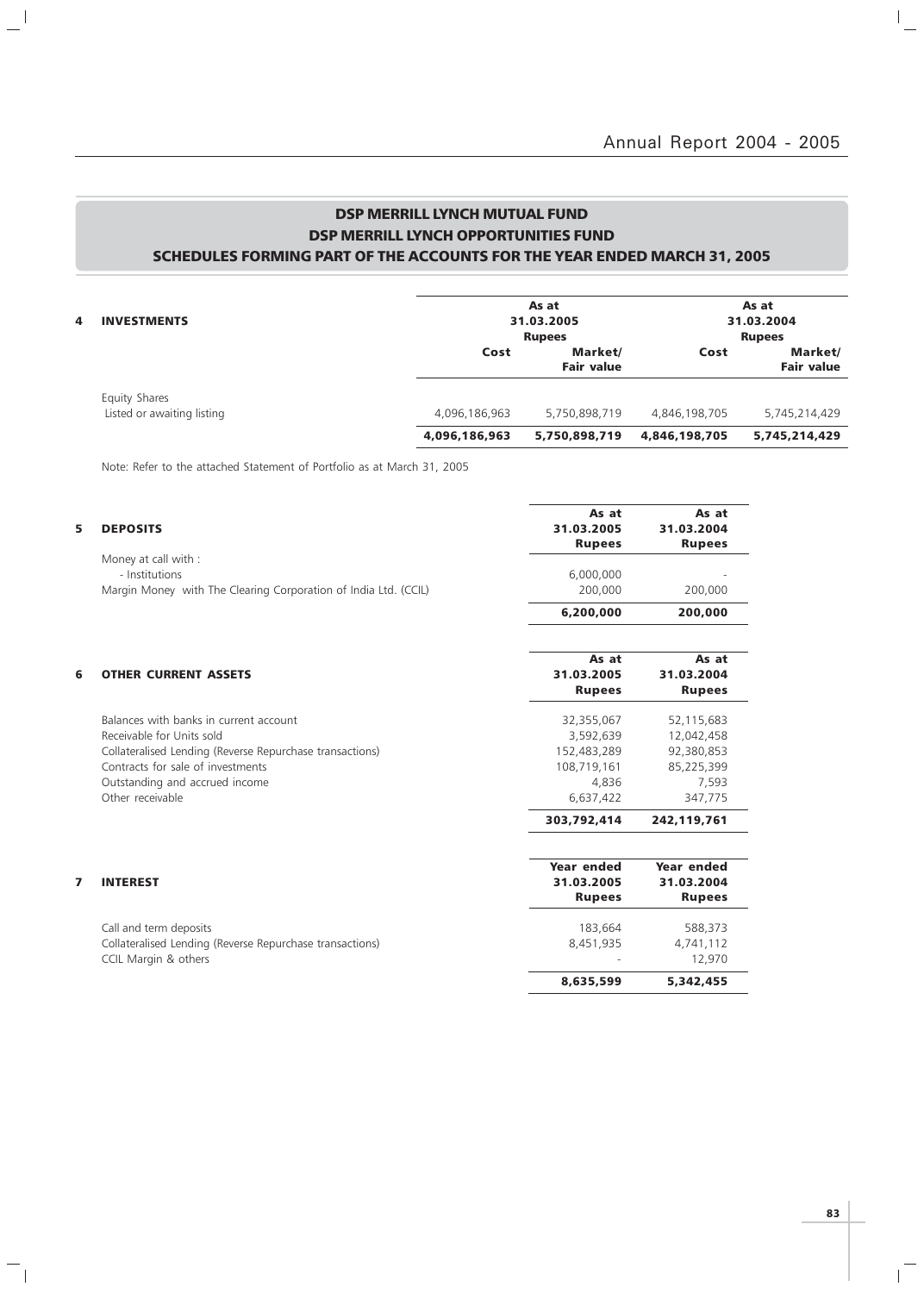DSP MERRILL LYNCH MUTUAL FUND DSP MERRILL LYNCH OPPORTUNITIES FUND Schedules forming part of the Balance Sheet as at March 31, 2005 and the Revenue Account for the year ended March 31, 2005.

#### Schedule 8

#### NOTES TO ACCOUNTS

#### 1. Organisation

DSP Merrill Lynch Opportunities Fund (the Scheme) is an open ended scheme of DSP Merrill Lynch Mutual Fund (the Fund). The Fund has been sponsored by DSP Merrill Lynch Ltd. (DSPML).The Scheme was launched on March 11, 2000 and was open for subscription between March 11, 2000 and April 18, 2000. Thereafter, it was reopened for subscription and redemption on May 18, 2000.

The objective of the Scheme is to primarily generate long term capital appreciation, and the secondary objective is income generation and the distribution of dividend from a portfolio that is substantially constituted of equity securities and equity related securities concentrating on the investment focus of the Scheme.

#### 2. Significant Accounting Policies

#### 2.1 Basis of Accounting

The financial statements are prepared on the accrual basis of accounting, under the historical cost convention, as modified for investments, which are 'marked to market'. The financial statements have been prepared in accordance with the Securities and Exchange Board of India (Mutual Funds) Regulations, 1996 as amended from time to time.

#### 2.2 Unit Capital

Unit Capital represents the net outstanding units as at the Balance Sheet date.

Upon issue and redemption of units, the net premium or discount to the face value of units is credited or debited respectively to the Unit Premium Reserve account, after adjusting an appropriate portion of the sale / repurchase price to the income Equalisation account.

#### 2.3 Income Equalisation account

When units are issued or redeemed, the net distributable income or loss for transacted units (excluding unrealised appreciation/depreciation in the value of investments) from the beginning of the accounting year upto the date of issue or redemption of such units is transferred to / from the Income Equalisation account.

The purpose is to ensure that the per unit amount of the continuing unitholders' share of the undistributed income / loss remains unaffected by movement in unit capital. At the year end, the balance in the Equalisation account is transferred to the Revenue account.

#### 2.4 Investments

a. Accounting for investment transactions

Investments are accounted on the date of the transaction at cost after considering transaction costs as applicable excluding custodian transaction charges. The front end fee receivable, if any, is reduced from the cost of such investment. Bonus entitlements are recognised as investments on the 'ex- bonus date'. Rights entitlements are recognised as investments on the 'ex-rights date'.

b. Valuation of investments

During the year, the Fund has valued its investments in accordance with SEBI (Mutual Funds) Regulations, 1996, as amended from time to time. All investments are marked to market and are stated in the balance sheet at their market / fair value. In valuing the Scheme's investments:

#### I. Valuation of Traded Equity and Equity related Securities

Traded Equity and Equity related Securities are valued at the last quoted closing price on the National Stock Exchange (NSE) or other Stock Exchange (SE) (in case where security is either not listed on NSE or not traded on NSE). Incase where a security is not traded on the valuation day then it is valued at last traded price on the NSE or any other SE on which it traded provided it is not more than thirty days prior to the date of valuation.

#### II. Valuation of Thinly Traded / Non-traded and Unlisted Equity & Equity related Securities

Thinly Traded, Non-traded and unlisted Equity and Equity Related securities are valued "in good faith" on the basis of net worth per share and earnings capitalization as prescribed by the SEBI.

#### III. Valuation of Money Market Instruments

Investments in call money and short-term deposits with banks are valued at cost plus accrued interest.

Money market instruments are valued at the last traded yield on the date of valuation. In case the security is not traded on the valuation day then it is valued on straight-line amortization over the maturity period of the instruments.

#### 2.5 Revenue recognition

Income on investments is recognised on accrual basis except where there is uncertainty about ultimate recovery / realisation. Such income is recognised when the uncertainty is resolved.

Dividend is recognised on 'ex-dividend date' for quoted shares and on the date of declaration for unquoted shares.

Profit or loss on sale of investments is recognised on the trade date and is determined on the basis of the weighted average cost method.

#### 2.6 Expenses

All expenses are accounted for on accrual basis.

#### 2.7 Entry Load

The Entry Load collected is utilised for meeting the selling and distribution expenses.

#### 3. Investment Management and Trusteeship fees

Investment management fees charged to the Scheme at approximately 1.04 % of the average daily net assets pursuant to an agreement with DSP Merrill Lynch Fund Managers Limited (AMC).

The Fund has accrued trusteeship fees aggregating Rs.1,051,000 (previous year Rs. 1,000,000) for the year ended March 31, 2005 in accordance with the original Trust Deed dated December 16, 1996 as amended by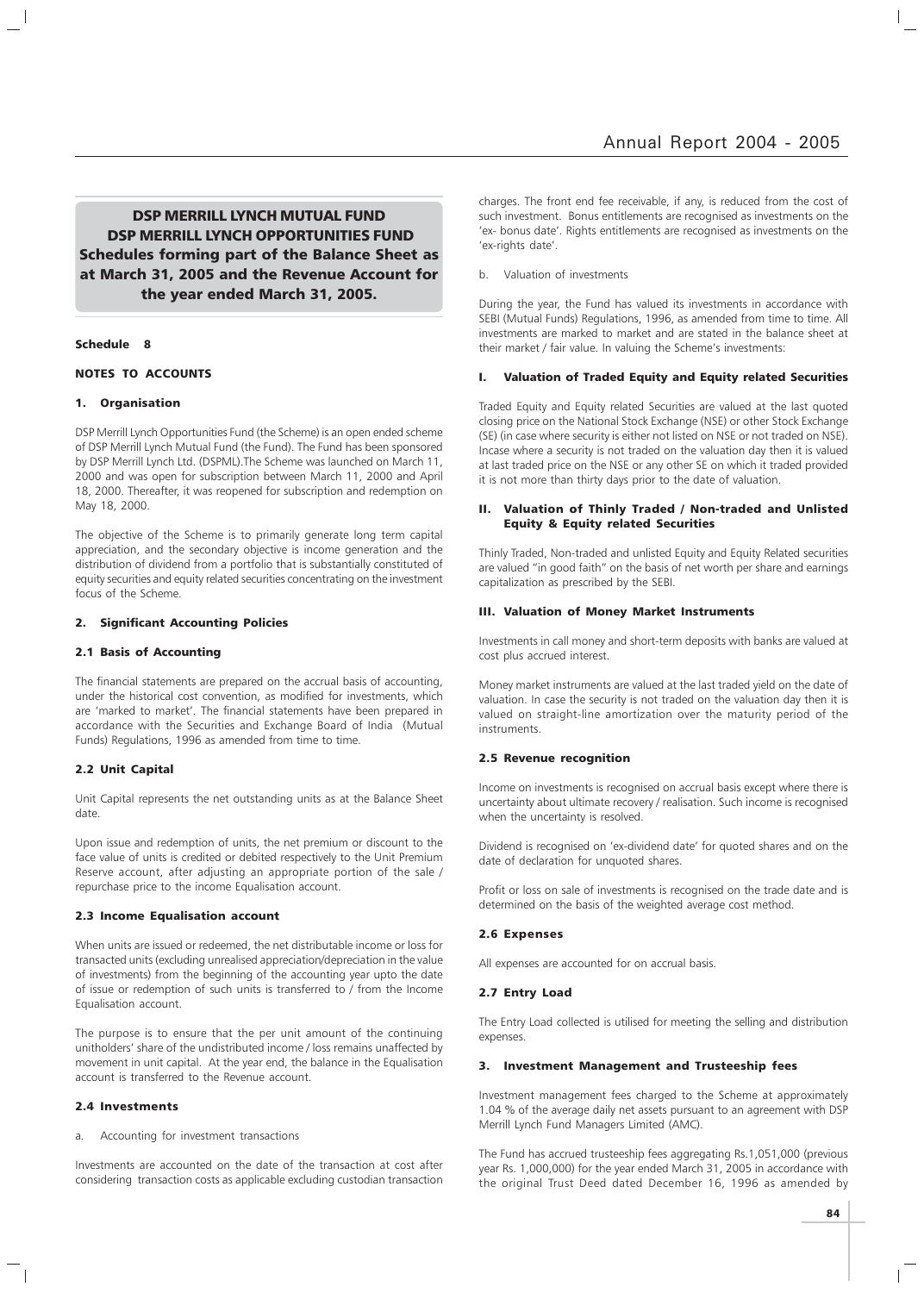supplementary Trust Deed dated December 23, 1999. The trusteeship fees have been allocated between the schemes in proportion to the net assets of the schemes. The Trusteeship fees are subject to a maximum of 0.02% of the average net assets per annum.

#### 4. Investments

- a. Investments of the Scheme are registered in the name of the Trustee for the benefit of the Scheme's unitholders.
- b. Investments made in companies who have invested more than five percent of the net asset value of the schemes of DSP Merrill Lynch Mutual Fund

Rupees Crores

| <b>Company Name</b><br>@             | <b>Scheme</b><br>invested in<br>by the<br>Company* | <b>Aggregate</b><br>cost of acqui-<br>sition during<br>the period<br>under Regul-<br>ation 25(11)% | <b>Outstanding</b><br>as at March<br>31, 2005<br>at Market/<br><b>Fair Value</b> |
|--------------------------------------|----------------------------------------------------|----------------------------------------------------------------------------------------------------|----------------------------------------------------------------------------------|
| Bharti Televentures Ltd.             | STF, FRF                                           | 8.08                                                                                               | 13.25                                                                            |
| Dr Reddys Laboratories<br>Ltd.       | <b>FRF</b>                                         | 2.66                                                                                               |                                                                                  |
| Grasim Industries Ltd.               | FRF.STF                                            | 12.58                                                                                              | 25.75                                                                            |
| Gujarat Ambuja                       |                                                    |                                                                                                    |                                                                                  |
| Cements Ltd.                         | LF                                                 | 6.99                                                                                               | 8.51                                                                             |
| HCL Technologies Ltd.                | STF, BF                                            | 3.98                                                                                               | 6.07                                                                             |
| Hero Honda Ltd.                      | SPF-M, FRF,                                        |                                                                                                    |                                                                                  |
|                                      | LF, SPF-C                                          | 7.88                                                                                               | 0.02                                                                             |
| Hindalco Ltd                         | BF, FRF, LF                                        | 4.36                                                                                               | 16.39                                                                            |
| <b>ICICI Bank Ltd</b>                | LF.SPF-C                                           | 8.13                                                                                               |                                                                                  |
| <b>IDBI</b>                          | OF, FRF, LF, SPF-<br>C, STF, GSFA                  | 7.76                                                                                               | 1.84                                                                             |
| Indian Overseas Bank                 | <b>ITF</b>                                         | 4.39                                                                                               |                                                                                  |
| Indian Rayon and                     |                                                    |                                                                                                    |                                                                                  |
| Industries Ltd.                      | <b>FRF</b>                                         | 1.77                                                                                               | 10.04                                                                            |
| Infosys                              |                                                    |                                                                                                    |                                                                                  |
| Technologies Ltd.                    | LF                                                 | 15.25                                                                                              | 26.52                                                                            |
| ITC Ltd.                             | FRF, LF, STF                                       | 15.17                                                                                              | 15.52                                                                            |
| Jet Airways Ltd.                     | LF                                                 | 1.70                                                                                               |                                                                                  |
| Maruti Udyog Ltd.                    | FRF, STF                                           | 21.07                                                                                              | 5.24                                                                             |
| Punjab National Bank                 | <b>ITF</b>                                         | 12.88                                                                                              | 5.62                                                                             |
| State Bank of India                  | OF, EF, ITF                                        | 14.60                                                                                              | 31.66                                                                            |
| Tata Consultancy                     |                                                    |                                                                                                    |                                                                                  |
| Services Ltd.<br>Tata Iron And Steel | <b>STF</b>                                         | 22.31                                                                                              | 18.22                                                                            |
| Company Ltd.                         | LF                                                 | 36.01                                                                                              | 17.40                                                                            |
| Tata Motors Ltd.                     | SPF-M, FRF,                                        |                                                                                                    |                                                                                  |
|                                      | LF, STF                                            | 10.01                                                                                              | 7.87                                                                             |
| Vijaya Bank                          | BaF, EF, TEF                                       | 6.05                                                                                               | 15.83                                                                            |

@ - Including investment in subsidiaries, % - Includes the Inter Scheme investments

\* BF - Bond Fund, EF - Equity Fund, LF - Liquidity Fund, BAF - Balanced Fund, GSFA - Government Securities Fund - Plan A (Longer Duration Plan A), STF - Short Term Fund, OF - Opportunities Fund, TEF - TOP100 Equity Fund, SPF - M - Savings Plus Fund - Moderate, FRF - Floating Rate Fund, ITF-India T.I.G.E.R Fund, SPF-A-Savings Plus Fund - Aggressive, SPF-C-Savings Plus Fund - Conservative.

The Investment Manager is of the opinion that the investments are made by the Scheme in such companies since they are perceived as fundamentally strong and possess a high potential for growth.

c. The aggregate value of investments purchased and sold (including redeemed) during the financial year are Rs. 5,107,053,961 (previous year Rs. 9,686,549,467) and Rs. 6,687,574,346 (previous year Rs. 6,920,111,600) respectively being 82.06% (previous year 303.58%) and 108.16% (previous year 216.88%) respectively of the average daily net assets.

#### 5. Details of transactions with Associates in terms of Regulation 25(8)

Name of the Associate: DSPML.

| <b>Particulars of</b><br><b>Transactions</b>                                                                                                                                           | Year ended<br><b>March 31, 2005</b><br><b>Rupees</b> | Year ended<br>March 31, 2004<br><b>Rupees</b> |
|----------------------------------------------------------------------------------------------------------------------------------------------------------------------------------------|------------------------------------------------------|-----------------------------------------------|
| Payment of Brokerage<br>for Distribution and<br>Sale of Units                                                                                                                          | 7,541,991                                            | 5,982,087                                     |
| Payment of Brokerage<br>on Secondary Market<br>transactions                                                                                                                            | 2,301,492                                            | 5,809,302                                     |
| Securities transaction in<br>the form of investments<br>in various Public issues /<br>Private placements where<br>the associate was the sole<br>or one of the several lead<br>managers | 203,998,450                                          | 47,427,500                                    |

Note: Brokerage on distribution and sale of units paid / payable represents the amount paid / payable for the year and does not necessarily reflect the amount charged to the Scheme's revenue account.

#### 6. Distributable Income

|                                                                                                                                        | Year ended<br>March 31, 2005<br><b>Rupees</b> | Year ended<br><b>March 31, 2004</b><br><b>Rupees</b> |
|----------------------------------------------------------------------------------------------------------------------------------------|-----------------------------------------------|------------------------------------------------------|
| Net Income as per<br>Revenue Account                                                                                                   | 765,899,882                                   | 1,934,597,084                                        |
| Add: Balance of<br>undistributed income as at<br>the beginning of the year                                                             | 849,360,825                                   | (116,098,627)                                        |
| Less: Unrealised<br>appreciation on investments<br>included in the balance<br>undistributed income as at<br>the beginning of the year. |                                               |                                                      |
| Less: Distributed to<br>unitholders & distribution tax                                                                                 | 632,806,734                                   | 969,137,632                                          |
| <b>Balance Distributable</b><br>income                                                                                                 | 982,453,973                                   | 849,360,825                                          |

#### 7. Segment Information

The Scheme operates only in one segment viz. to primarily generate long term capital appreciation, and the secondary objective is income generation and the distribution of dividend from a portfolio that is substantially constituted of equity securities and equity related securities concentrating on the investment focus of the Scheme.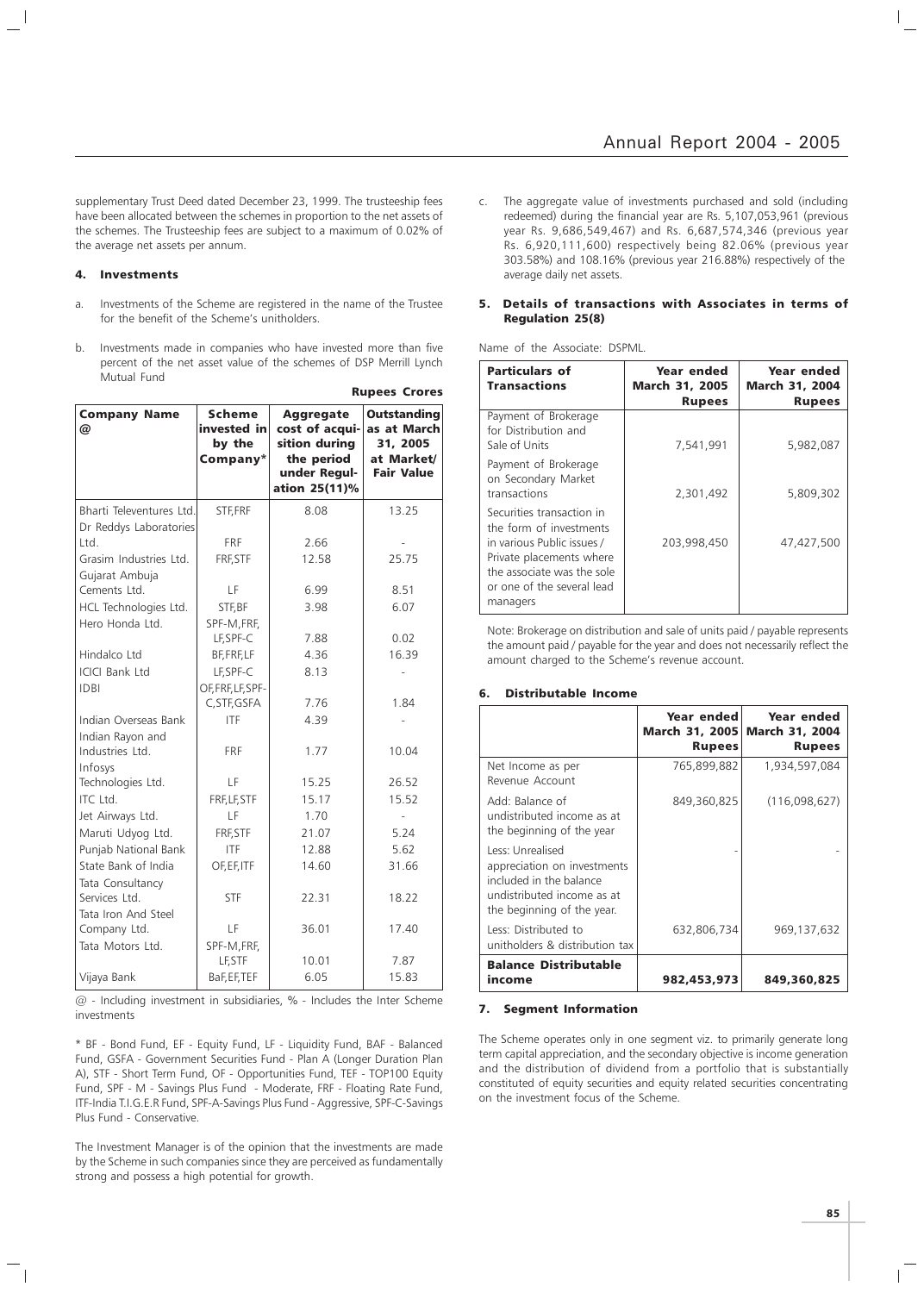#### 8. Related Party Disclosure pursuant to Accounting Standard 18 issued by The Institute of Chartered Accountants of India

The following are the related parties by control:

- 1. DSP Merrill Lynch Fund Managers Ltd (AMC)
- 2. DSP Merrill Lynch Trustee Company Private Limited (Trustee Company)
- 3. Key Management Personnel :
	- Mr. Alok Vajpeyi President (upto January 31, 2005)
	- Mr. Naganath Sundaresan President & Chief Investment Officer
	- Mr. Anup Maheshwari Fund Manager
	- Mr. Pankaj Sharma Risk Manager

#### 4. Associates

 $\overline{\phantom{a}}$ 

- DSP Merrill Lynch Limited (DSPML)
- 5. Schemes of DSP Merrill Lynch Mutual Fund managed by DSP Merrill Lynch Fund Managers Limited

During the year, the fund has entered into transactions with the following related parties. Those transactions along with related balances as at March 31, 2005 and March 31, 2004 and for the years then ended are presented in the following table:- Rupees

| <b>Nature of</b><br><b>Transaction</b>                                  | Year                   | <b>AMC</b>               | <b>Trustee</b><br>Company | <b>Associates:</b><br><b>DSPML</b>        | <b>Alok</b><br>Vajpeyi | <b>Naganath</b><br>S     | Anup<br><b>Maheshwari</b> | Pankaj<br><b>Sharma</b> | <b>Total</b>                              |
|-------------------------------------------------------------------------|------------------------|--------------------------|---------------------------|-------------------------------------------|------------------------|--------------------------|---------------------------|-------------------------|-------------------------------------------|
| Management Fees                                                         | 2004-2005<br>2003-2004 | 64,330,262<br>33,971,314 | $\overline{\phantom{0}}$  |                                           |                        | $\overline{\phantom{0}}$ |                           |                         | 64,330,262<br>33,971,314                  |
| Brokerage on Unit<br>Distribution (refer<br>note)<br>{(secondary market | 2004-2005<br>2003-2004 |                          |                           | 7,541,991<br>(Equity Trades<br>2,301,492) |                        |                          |                           |                         | 7,541,991<br>(Equity Trades<br>2,301,492) |
| Equity Trades)}                                                         |                        |                          |                           | 5,982,087<br>(Equity Trades<br>5,809,302) |                        |                          |                           |                         | 5,982,087<br>(Equity Trades<br>5,809,302) |
| Trustee Fee                                                             | 2004-2005<br>2003-2004 |                          | 114.829<br>61,500         |                                           |                        |                          |                           |                         | 114,829<br>61,500                         |
| Value of Units<br>Purchased (at<br>transaction NAVs                     | 2004-2005<br>2003-2004 |                          |                           |                                           | 2,000,000<br>124,258   | 1,200,000<br>300,000     |                           | 200,000<br>1,500,000    | 3,400,000<br>1,924,258                    |
| Value of Units<br>Redeemed (at<br>transaction NAVs)                     | 2004-2005<br>2003-2004 |                          |                           |                                           | 2,700,331              | 2,569,846                |                           |                         | 5,270,177                                 |
| Dividend declared by<br>the Scheme                                      | 2004-2005<br>2003-2004 |                          |                           |                                           |                        | 203,252<br>310,303       |                           |                         | 203,252<br>310,303                        |
| Year-end Outstanding<br>Units (valued at last<br>declared NAV)          | 2004-2005<br>2003-2004 |                          |                           |                                           | 540,027                | 1,438,211<br>2,266,335   | 42,887<br>32,512          | 2,561,874<br>1,736,629  | 4,042,972<br>4,575,503                    |
| Year-end Other<br>Payables                                              | 2004-2005<br>2003-2004 | 5,271,255<br>4,694,942   | 5,240<br>40,132           | 595,959<br>469,390                        |                        |                          |                           |                         | 5,872,454<br>5,204,464                    |

Note: Brokerage on distribution of units paid / payable represents the amount paid / payable for the year and does not necessarily reflect the amount charged to the Scheme's revenue account. Further, the year end balance is reflected in the books of the AMC

#### 9. Prior Year Comparatives

Prior Year figures have been reclassified, wherever necessary, to conform to current years' presentation.

#### 10. Contingent Liability: Nil

#### 11. Large holdings in the Scheme (over 25% of the NAV of the Scheme): Nil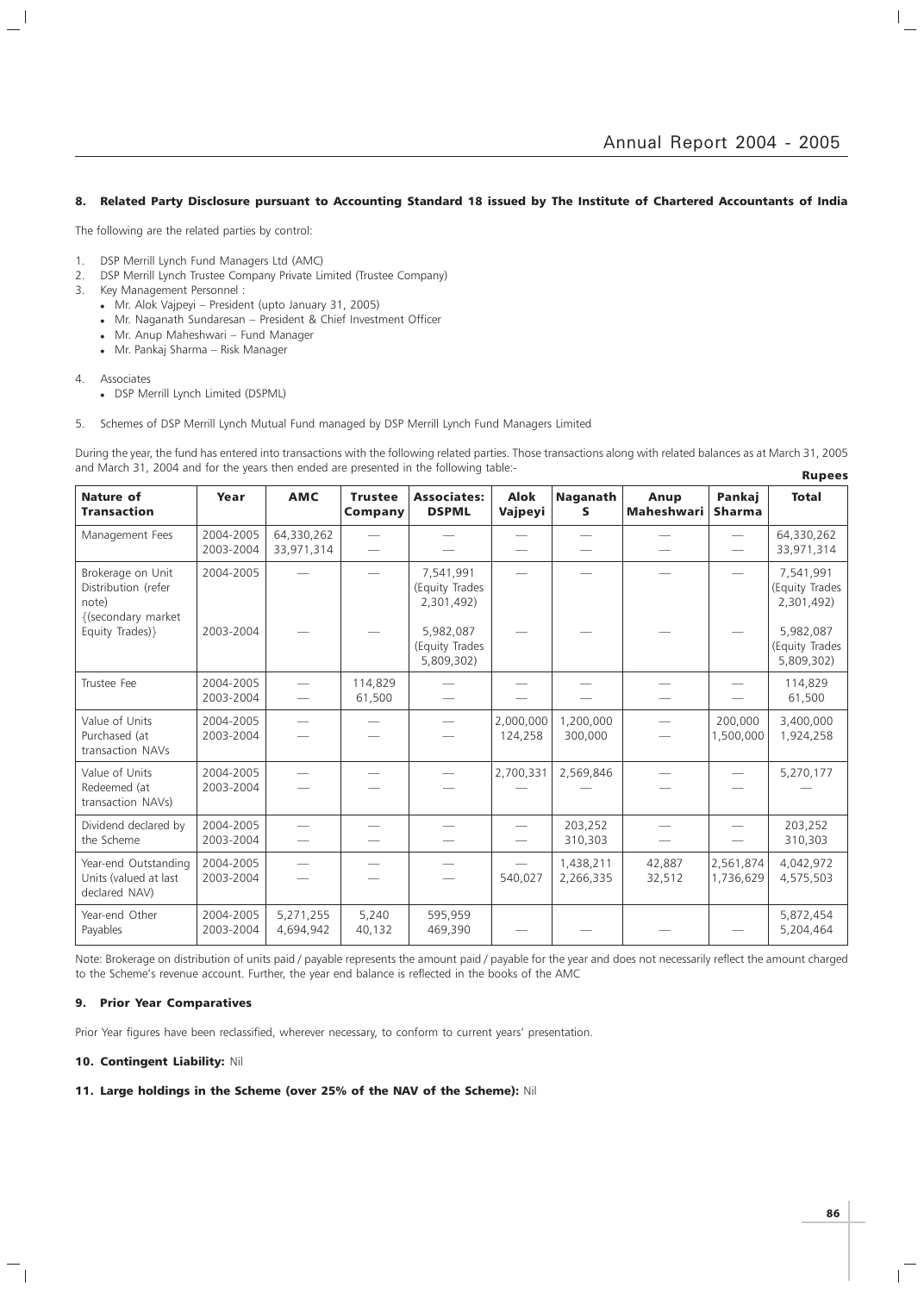$\mathbb{I}_+$ 

### 12. Perspective Historical per Unit Statistics.

|    |                                                                                                                                                                                                                             |        |                 |        |                 |        | <b>Rupees</b>   |
|----|-----------------------------------------------------------------------------------------------------------------------------------------------------------------------------------------------------------------------------|--------|-----------------|--------|-----------------|--------|-----------------|
|    |                                                                                                                                                                                                                             |        | March 31, 2005  |        | March 31, 2004  |        | March 31, 2003  |
| а. | Net asset value, at the end of the period:                                                                                                                                                                                  |        |                 |        |                 |        |                 |
|    | Growth Plan                                                                                                                                                                                                                 |        | 26.29           |        | 19.93           |        | 8.17            |
|    | Dividend Plan                                                                                                                                                                                                               |        | 17.69           |        | 15.33           |        | 8.17            |
| b. | <b>Gross Income</b><br>(i) Income other than profit on sale of investment<br>(ii) Income from profit on inter scheme sales/transfer of investment<br>(iii) Income from profit / (loss) on sale of investment to third party |        | 0.48<br>2.62    |        | 0.20<br>3.68    |        | 0.15<br>0.30    |
|    | (iv) Transfer to revenue account Income from past year's reserve                                                                                                                                                            |        |                 |        |                 |        |                 |
| c. | Aggregate of expenses, write off, Amortisation and charges<br>(excluding change in unrealised depreciation in investments)                                                                                                  |        | 0.42            |        | 0.20            |        | 0.14            |
| d. | <b>Net Income</b> (excluding change in unrealised depreciation in investments)                                                                                                                                              |        | 2.68            |        | 3.68            |        | 0.31            |
| е. | Unrealised appreciation/(depreciation) in value of investments                                                                                                                                                              |        | 5.27            |        | 2.47            |        | 0.15            |
| f. | <b>Repurchase &amp; Resale Price</b>                                                                                                                                                                                        | Growth | <b>Dividend</b> | Growth | <b>Dividend</b> | Growth | <b>Dividend</b> |
|    | <b>Repurchase Price</b>                                                                                                                                                                                                     |        |                 |        |                 |        |                 |
|    | - Highest Price                                                                                                                                                                                                             | 28.02  | 21.56           | 21.45  | 19.59           | 8.64   | 8.64            |
|    | - Lowest Price                                                                                                                                                                                                              | 16.88  | 12.98           | 8.22   | 8.22            | 7.14   | 7.14            |
|    | <b>Resale Price</b>                                                                                                                                                                                                         |        |                 |        |                 |        |                 |
|    | - Highest Price                                                                                                                                                                                                             | 28.65  | 22.05           | 21.88  | 19.98           | 8.81   | 8.81            |
|    | - Lowest Price                                                                                                                                                                                                              | 17.22  | 13.24           | 8.38   | 8.38            | 7.28   | 7.28            |
| g. | Ratio of expenses to average daily net assets by percentage                                                                                                                                                                 |        | 2.07%           |        | 2.15%           |        | 2.38%           |
| h. | Ratio of gross income to average daily net assets by percentage<br>(excluding transfer to revenue account from past years' reserve but<br>including unrealised appreciation / depreciation on investments).                 |        | 42.44%          |        | 72.46%          |        | 10.53%          |

#### Notes:

 $\mathord{\hspace{1pt}\text{--}\hspace{1pt}}_\parallel$ 

 $\frac{1}{2}$ 

1. The highest and lowest repurchase price of the units of the Scheme has been determined after reducing from the highest and lowest declared NAV, the maximum CDSC applicable.

2. The per unit calculations are based on the number of units outstanding at the end of the financial year.

3. P/E ratio is not applicable since the units are not listed on any stock exchange.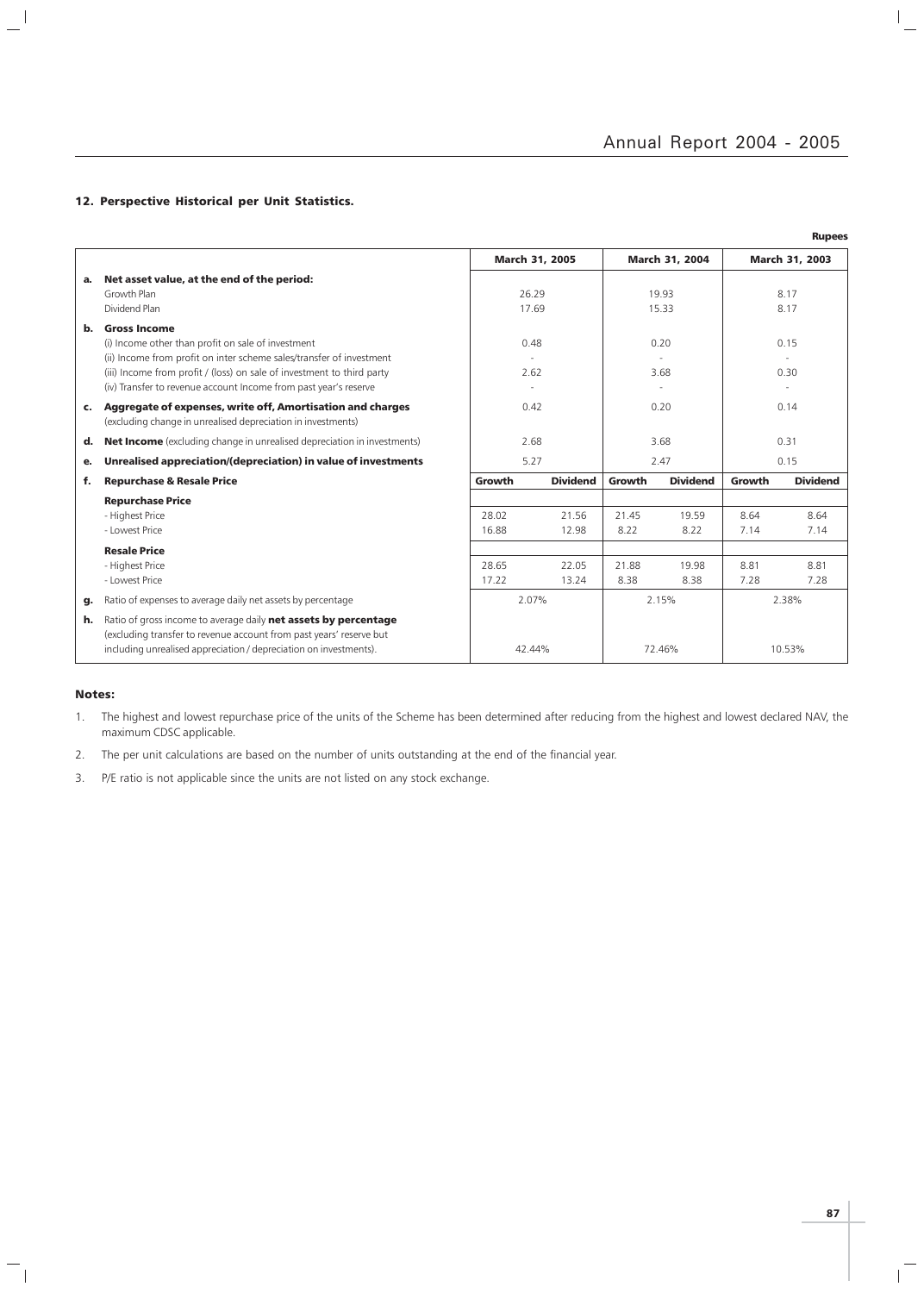## DSP MERRILL LYNCH OPPORTUNITIES FUND Statement of Portfolio Holding as at March 31, 2005 (Referred to in Schedule 4 forming part of the Balance Sheet as at March 31, 2005)

 $\mathbf{u}^{\parallel}$ 

 $\overline{\phantom{a}}_1$ 

| <b>SR.NO</b>      | <b>NAME OF THE COMPANY</b>                                                  | <b>QUANTITY</b> | <b>MARKET</b><br><b>VALUE</b><br>(RUPEES) | % TO NET<br><b>ASSETS</b> |
|-------------------|-----------------------------------------------------------------------------|-----------------|-------------------------------------------|---------------------------|
|                   | <b>EQUITY SHARES</b><br><b>Listed / Awaiting listing on Stock Exchanges</b> |                 |                                           |                           |
|                   |                                                                             |                 |                                           |                           |
| <b>AUTO</b>       |                                                                             |                 | 286,979,739                               | 4.81%                     |
| $\mathbf{1}$      | Mahindra & Mahindra                                                         | 313,222         | 155,640,012                               | 2.61%                     |
| 2                 | Tata Motors                                                                 | 190,332         | 78,740,348                                | 1.32%                     |
| 3                 | Maruti Udyog                                                                | 124,365         | 52,394,975                                | 0.88%                     |
| 4                 | Hero Honda Motors                                                           | 373             | 204,404                                   | $0.00\%$                  |
|                   | <b>AUTO PARTS &amp; EQUIPMENT</b>                                           |                 | 119,094,473                               | 2.00%                     |
| 5                 | Amtek Auto                                                                  | 734,471         | 119,094,473                               | 2.00%                     |
| <b>BANKS</b>      |                                                                             |                 | 633,369,402                               | 10.62%                    |
| 6                 | State Bank of India                                                         | 483,524         | 316,611,515                               | 5.31%                     |
| 7                 | Vijaya Bank                                                                 | 2,467,860       | 158,313,219                               | 2.65%                     |
| 8                 | Karur Vysya Bank                                                            | 204,542         | 83,892,901                                | 1.41%                     |
| 9                 | PNB                                                                         | 142,790         | 56,166,447                                | 0.94%                     |
| 10                | <b>IDBI</b>                                                                 | 201,704         | 18,385,320                                | 0.31%                     |
|                   | <b>CEMENT</b>                                                               |                 | 549,294,484                               | 9.21%                     |
| 11                | Grasim Industries                                                           | 212,044         | 257,516,836                               | 4.32%                     |
| $12 \overline{ }$ | ACC                                                                         | 503,100         | 181,392,705                               | 3.04%                     |
| 13                | Gujarat Ambuja Cements                                                      | 212,595         | 85,144,298                                | 1.43%                     |
| 14                | Century Textiles                                                            | 113,060         | 25,240,645                                | 0.42%                     |
|                   | <b>CONSTRUCTION</b>                                                         |                 | 3,715,659                                 | 0.06%                     |
| 15                | Jaiprakash Industries                                                       | 18,866          | 3,715,659                                 | 0.06%                     |
|                   | <b>CONSUMER DURABLES</b>                                                    |                 | 165,723,142                               | 2.78%                     |
|                   | 16 Voltas                                                                   | 723,998         | 165,723,142                               | 2.78%                     |
|                   | <b>CONSUMER NON DURABLES</b>                                                |                 | 462,071,585                               | 7.75%                     |
| 17                | <b>Balrampur Chini Mills</b>                                                | 3,020,189       | 209,299,098                               | 3.51%                     |
| 18                | <b>ITC</b>                                                                  | 115,635         | 155,187,952                               | 2.60%                     |
| 19                | Bajaj Hindustan                                                             | 606,869         | 97,584,535                                | 1.64%                     |
|                   | <b>FERROUS METALS</b>                                                       |                 | 324,061,310                               | 5.43%                     |
| 20                | Tisco                                                                       | 433,961         | 174,040,059                               | 2.92%                     |
| 21                | Jindal Vijaynagar Steel                                                     | 150,000         | 54,375,000                                | 0.91%                     |
| 22                | Sesa Goa                                                                    | 67,706          | 49,540,480                                | 0.83%                     |
|                   | 23 SAIL                                                                     | 728,945         | 46,105,771                                | 0.77%                     |
|                   | <b>FERTILISERS</b>                                                          |                 | 265,486,191                               | 4.45%                     |
| 24                | <b>DCM Shriram Consolidated</b>                                             | 439,700         | 209,670,945                               | 3.51%                     |
|                   | 25 GNFC                                                                     | 812,449         | 55,815,246                                | 0.94%                     |
|                   | <b>INDUSTRIAL CAPITAL GOODS</b>                                             |                 | 439,715,870                               | 7.37%                     |
|                   | 26 BHEL                                                                     | 210,600         | 161,403,840                               | 2.71%                     |
|                   | 27 Crompton Greaves                                                         | 329,016         | 142,365,223                               | 2.39%                     |
| 28                | <b>Bharat Electronics</b>                                                   | 168,923         | 112,874,349                               | 1.89%                     |
|                   | 29 L&T                                                                      | 23,084          | 23,072,458                                | 0.39%                     |
|                   | <b>INDUSTRIAL PRODUCTS</b>                                                  |                 | 86,491,836                                | 1.45%                     |
|                   | 30 Graphite India                                                           | 447,333         | 86,491,836                                | 1.45%                     |
|                   |                                                                             |                 |                                           |                           |

 $\overline{\mathbb{F}}$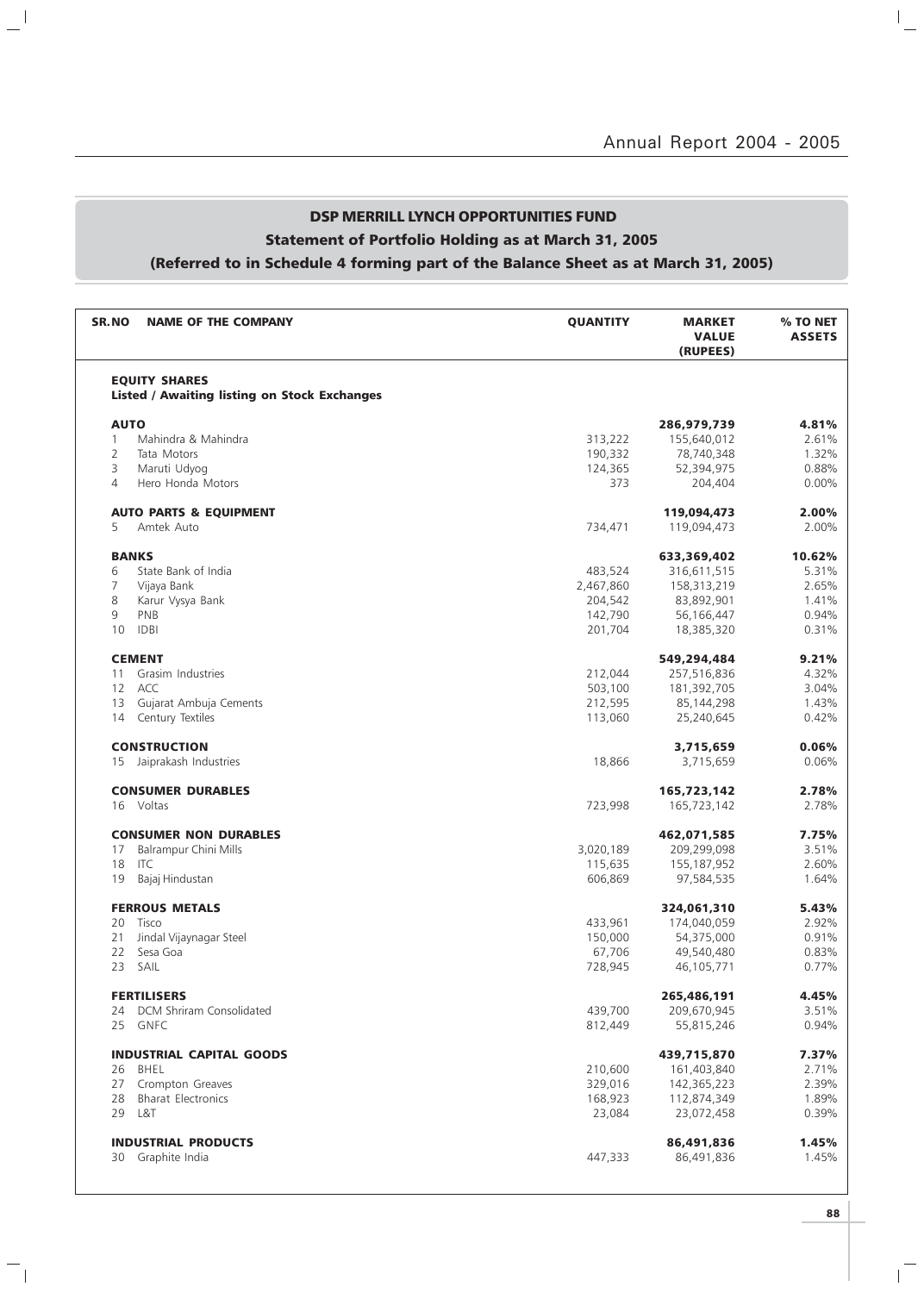$\overline{a}$ 

| SR.NO<br><b>NAME OF THE COMPANY</b>                                    | <b>QUANTITY</b> | <b>MARKET</b><br><b>VALUE</b><br>(RUPEES) | % TO NET<br><b>ASSETS</b> |
|------------------------------------------------------------------------|-----------------|-------------------------------------------|---------------------------|
| <b>MEDIA &amp; ENTERTAINMENT</b>                                       |                 | 128,017,754                               | 2.15%                     |
| Deccan Chronicle Holdings<br>31                                        | 524,036         | 73,915,278                                | 1.24%                     |
| 32<br><b>NDTV</b>                                                      | 292,130         | 54,102,476                                | 0.91%                     |
| <b>NON - FERROUS METALS</b>                                            |                 | 163,902,622                               | 2.75%                     |
| 33<br>Hindalco                                                         | 126,512         | 163,902,622                               | 2.75%                     |
|                                                                        |                 |                                           |                           |
| OIL                                                                    |                 | 180,878,299                               | 3.03%                     |
| 34 ONGC                                                                | 204,313         | 180,878,299                               | 3.03%                     |
| <b>PETROLEUM PRODUCTS</b>                                              |                 | 480,478,195                               | 8.05%                     |
| Reliance Industries<br>35                                              | 322,725         | 176,223,986                               | 2.95%                     |
| 36<br><b>IOC</b>                                                       | 292,797         | 128,245,086                               | 2.15%                     |
| <b>HPCL</b><br>37                                                      | 314,911         | 95,843,163                                | 1.61%                     |
| 38<br><b>BPCL</b>                                                      | 142,386         | 50,333,451                                | 0.84%                     |
| 39<br>Chennai Petroleum Corporation                                    | 129,313         | 29,832,509                                | 0.50%                     |
| <b>PHARMACEUTICALS</b>                                                 |                 | 404,005,087                               | 6.77%                     |
| Glaxo Smithkline Pharmaceuticals<br>40                                 | 189,878         | 136,512,788                               | 2.29%                     |
| 41<br>Strides Arcolab                                                  | 457,696         | 96,619,626                                | 1.62%                     |
| 42<br>Ranbaxy Laboratories                                             | 61,282          | 61,821,282                                | 1.04%                     |
| Tasc Pharma<br>43                                                      | 190,000         | 60,268,000                                | 1.01%                     |
| 44<br>Matrix Laboratories                                              | 187,352         | 29,358,058                                | 0.49%                     |
| 45<br>Lupin Laboratories                                               | 35,506          | 19,425,333                                | 0.33%                     |
|                                                                        |                 |                                           |                           |
| <b>POWER</b>                                                           |                 | 50,919,409                                | 0.85%                     |
| 46 NTPC                                                                | 596,945         | 50,919,409                                | 0.85%                     |
| <b>SOFTWARE</b>                                                        |                 | 700,687,926                               | 11.75%                    |
| Infosys Technologies<br>47                                             | 117,472         | 265, 157, 798                             | 4.44%                     |
| Tata Consultancy Services<br>48                                        | 127,222         | 182,188,265                               | 3.05%                     |
| 49<br>Patni Computer                                                   | 294,625         | 110,101,363                               | 1.85%                     |
| 50<br>Satyam Computer Services                                         | 201,866         | 82,573,287                                | 1.38%                     |
| <b>HCL Technologies</b><br>51                                          | 162,865         | 60,667,213                                | 1.02%                     |
| <b>TELECOM - SERVICES</b>                                              |                 | 132,526,733                               | 2.22%                     |
| 52<br>Bharti Televentures                                              | 638,991         | 132,526,733                               | 2.22%                     |
|                                                                        |                 |                                           |                           |
| <b>TEXTILE PRODUCTS</b>                                                |                 | 100,364,191                               | 1.68%                     |
| 53<br>Indian Rayon                                                     | 249,507         | 100,364,191                               | 1.68%                     |
| <b>TRANSPORTATION</b>                                                  |                 | 73,114,812                                | 1.23%                     |
| 54 Great Eastern Shipping                                              | 475,080         | 73,114,812                                | 1.23%                     |
| <b>TOTAL</b>                                                           |                 | 5,750,898,719                             | 96.40%                    |
|                                                                        |                 |                                           |                           |
| <b>MONEY MARKET INSTRUMENTS</b><br>Money at call with Banks and Others |                 |                                           |                           |
|                                                                        |                 | 6,000,000                                 | 0.10%                     |
| Reverse Repo Investments / CBLO                                        |                 | 152,483,290                               | 2.56%                     |
| <b>TOTAL</b>                                                           |                 | 158,483,290                               | 2.66%                     |
| Net Receivables / (Payables)                                           |                 | 56,027,407                                | 0.94%                     |
| <b>TOTAL NET ASSETS</b>                                                |                 | 5,965,409,416                             | 100.00%                   |
|                                                                        |                 |                                           |                           |

 $\mathbf{a}^{\dagger}$ 

 $\mathord{\hspace{1pt}\text{--}\hspace{1pt}}_\parallel$ 

 $\mathbf{1}^\top$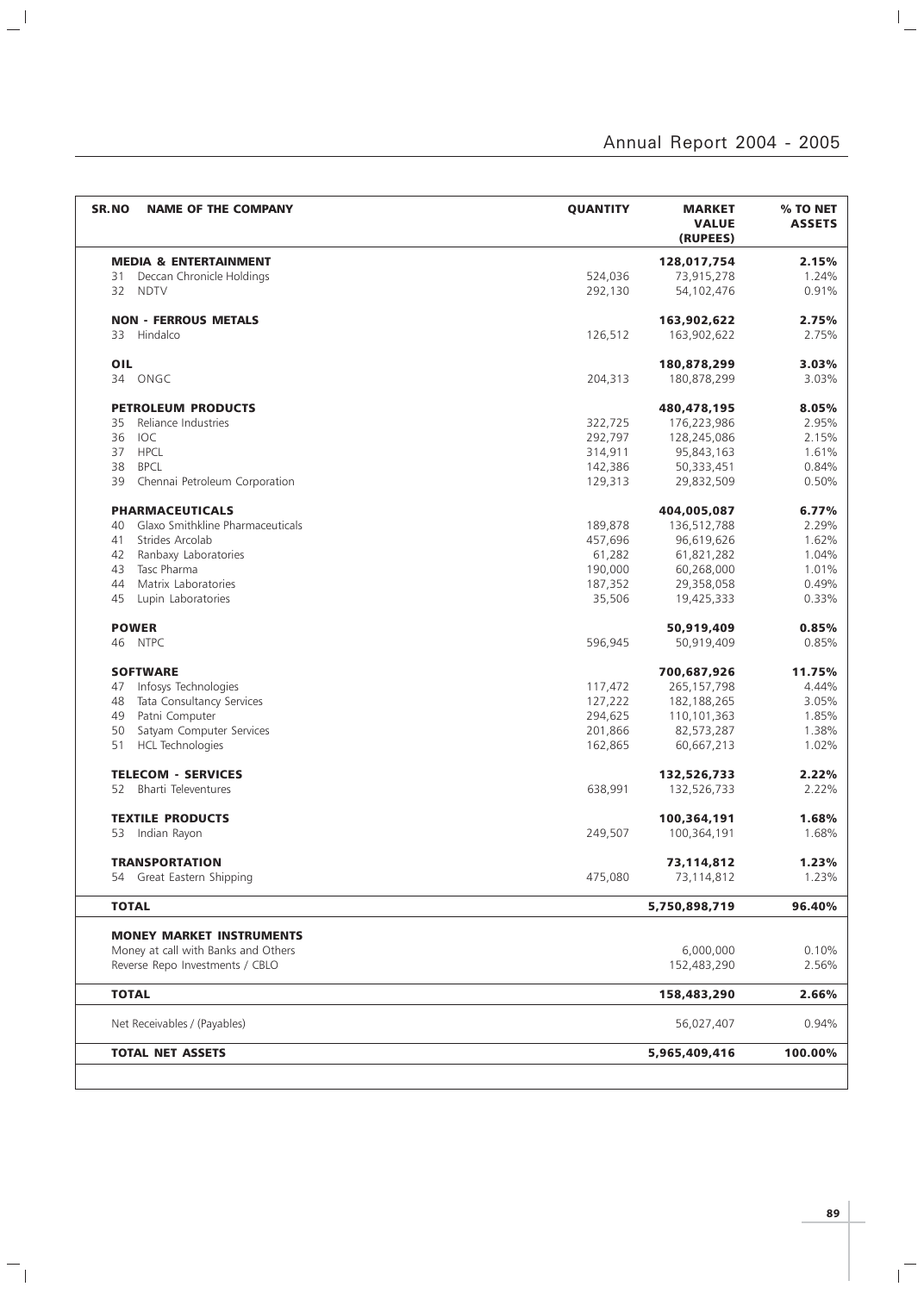### DSP MERRILL LYNCH MUTUAL FUND DSP MERRILL LYNCH MUTUAL FUND – SHORT TERM FUND AUDITORS' REPORT

To the Trustee of

#### DSP MERRILL LYNCH MUTUAL FUND – SHORT TERM FUND:

- 1. We have audited the attached balance sheet of DSP MERRILL LYNCH MUTUAL FUND – SHORT TERM FUND ('the Scheme') as at March 31, 2005 and also the revenue account and the cash flow statement for the year ended on that date annexed thereto. These financial statements are the responsibility of the management of DSP Merrill Lynch Fund Managers Ltd., the Scheme's asset managers. Our responsibility is to express an opinion on these financial statements based on our audit.
- 2. We conducted our audit in accordance with auditing standards generally accepted in India. Those standards require that we plan and perform the audit to obtain reasonable assurance about whether the financial statements are free of material misstatement. An audit includes examining, on a test basis, evidence supporting the amounts and disclosures in the financial statements. An audit also includes assessing the accounting principles used and significant estimates made by management, as well as evaluating the overall financial statement presentation. We believe that our audit provides a reasonable basis for our opinion.
- 3. We report that:
	- i. We have obtained all the information and explanations, which, to the best of our knowledge and belief, were necessary for the purposes of our audit.
	- ii. The balance sheet, revenue account and cash flow statement dealt with by this report are in agreement with the books of account.
	- iii. In our opinion, the balance sheet and revenue account dealt with by this report have been prepared in conformity with the accounting policies and standards specified in the Eighth, Ninth and Tenth Schedules to the Securities and Exchange Board of India (Mutual Funds) Regulations, 1996 ('the Regulations').
	- iv. In our opinion, and on the basis of information and explanations given to us, the methods used to value non traded securities as at March 31, 2005 in accordance with the Regulations and other guidelines issued by the Securities and Exchange Board Of India as applicable and approved by the Board of Directors of DSP Merrill Lynch Trustee Co. Pvt. Ltd., are fair and reasonable.
- v. In our opinion, and to the best of our information and according to the explanations given to us, the said financial statements give the information required by the Regulations as applicable, and give a true and fair view in conformity with the accounting principles generally accepted in India:
	- a) in the case of the balance sheet, of the state of affairs of the Scheme as at March 31, 2005;
	- b) in the case of the revenue account, of the surplus for the year ended on that date; and
	- c) in the case of cash flow statement, of the cash flows for the year ended on that date.

For S.R. BATLIBOI & CO. Chartered Accountants

per Hemal Shah Partner Membership No.: 42650

Mumbai, April 27, 2005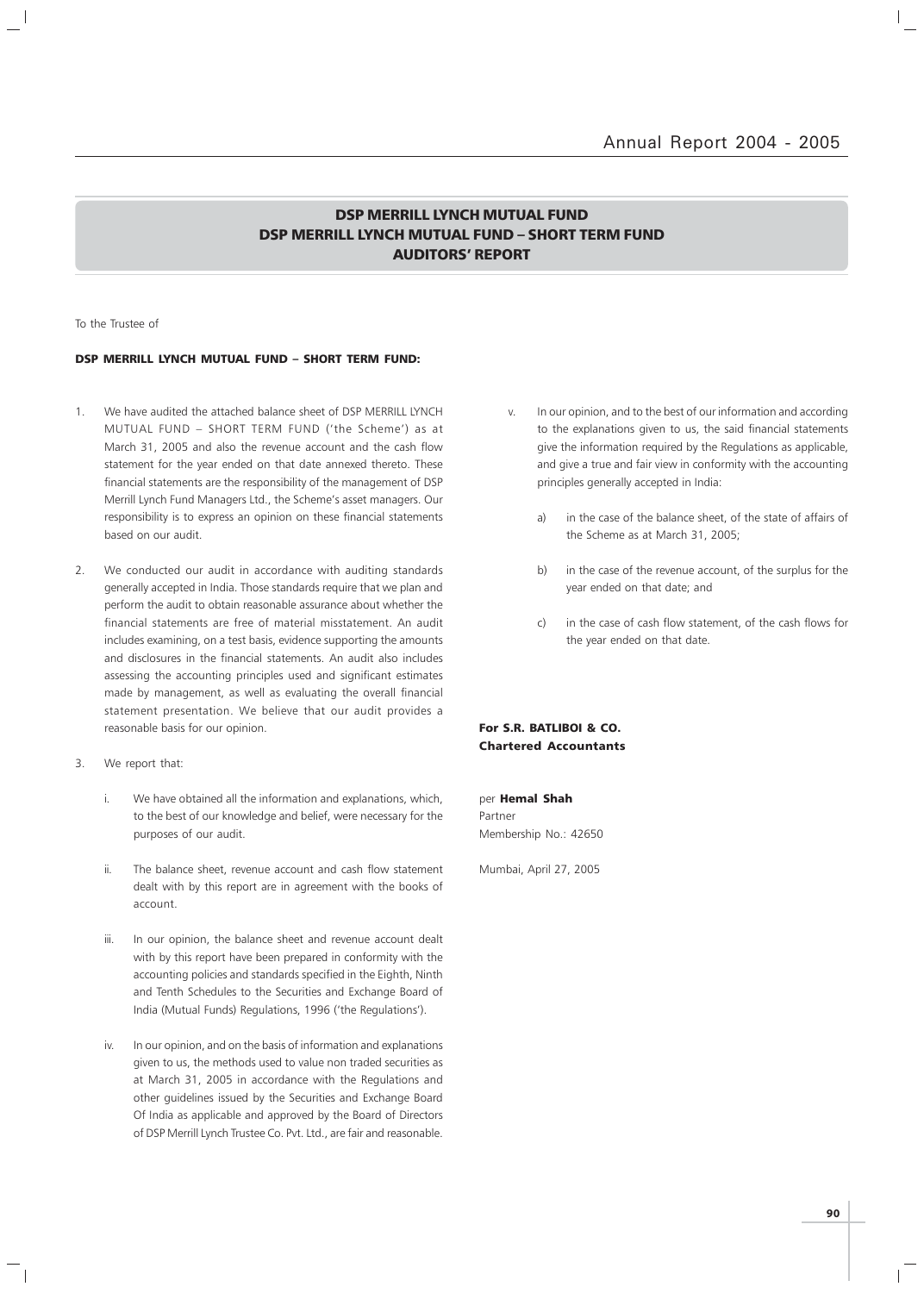$\vert$ 

### DSP MERRILL LYNCH MUTUAL FUND DSP MERRILL LYNCH SHORT TERM FUND BALANCE SHEET AS AT MARCH 31, 2005

|                            |                 | As at         | As at         |
|----------------------------|-----------------|---------------|---------------|
|                            | <b>Schedule</b> | 31.03.2005    | 31.03.2004    |
|                            |                 | <b>Rupees</b> | <b>Rupees</b> |
| <b>LIABILITIES</b>         |                 |               |               |
| Unit Capital               |                 | 1,014,677,691 | 4,904,756,759 |
| Reserves & Surplus         | $\overline{2}$  | 72,247,734    | 241,338,009   |
| <b>Current Liabilities</b> | $\overline{3}$  | 5,405,000     | 9,471,522     |
|                            |                 | 1,092,330,425 | 5,155,566,290 |
| <b>ASSETS</b>              |                 |               |               |
| Investments                | 4               | 812,043,533   | 4,716,266,750 |
| Deposits                   | 5               | 2,900,000     | 1,400,000     |
| Other Current Assets       | 6               | 277,386,892   | 437,899,540   |
|                            |                 | 1,092,330,425 | 5,155,566,290 |
| Notes to Accounts          | 8               |               |               |

The schedules referred to the above and the notes to accounts form an integral part of the accounts.

As per our attached report of even date

Chartered Accountants Trustee Co. Pvt. Ltd. Fund Managers Ltd.

 $\overline{\phantom{a}}$ 

 $\overline{\phantom{0}}$ 

Partner Chairman Director (Chairman Chairman Chairman Director Director Director Membership no. 42650 Mumbai, April 27, 2005

Mumbai, April 27, 2005 **Director** Director **Director** Director

 $\overline{\phantom{a}}_1$ 

For S. R. Batliboi & Co. The Superior State of Lynch For DSP Merrill Lynch For DSP Merrill Lynch For DSP Merrill Lynch

per Hemal Shah Shitin D Desai K R V Subrahmanian

S. S. Thakur **Ranjan Pant** 

Mumbai, April 26, 2005 Naganath Sundaresan President & Chief Investment **Officer** 

> Dhawal Dalal Fund Manager

Mumbai, April 26, 2005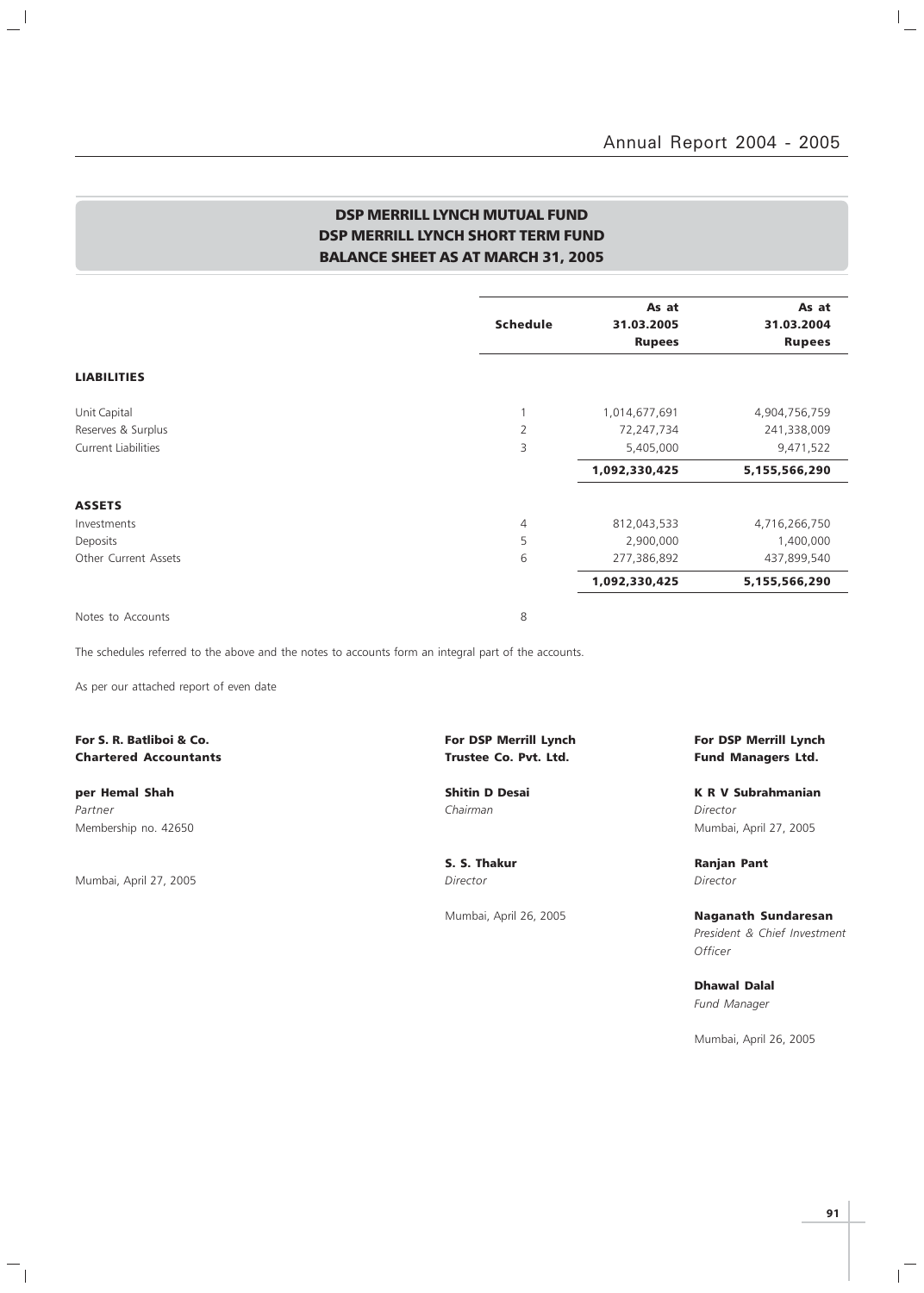### DSP MERRILL LYNCH MUTUAL FUND DSP MERRILL LYNCH SHORT TERM FUND REVENUE ACCOUNT FOR THE YEAR ENDED MARCH 31, 2005

| <b>Schedule</b> | Year ended<br>31.03.2005<br><b>Rupees</b> | Year ended<br>31.03.2004<br><b>Rupees</b>                                           |
|-----------------|-------------------------------------------|-------------------------------------------------------------------------------------|
|                 |                                           |                                                                                     |
|                 |                                           | 477,998,631                                                                         |
|                 |                                           | 57,745,976<br>678,735                                                               |
|                 | 157,990,777                               | 536,423,342                                                                         |
|                 |                                           |                                                                                     |
|                 | 15,194,000                                | 47,047,951                                                                          |
|                 | 4,252,363                                 |                                                                                     |
|                 | 2,396,165                                 | 6,107,994                                                                           |
|                 | 714,689                                   | 2,196,802                                                                           |
|                 | 72,707                                    | 176,800                                                                             |
|                 |                                           |                                                                                     |
|                 |                                           | 270,000                                                                             |
|                 |                                           | 3,900                                                                               |
|                 |                                           | 521,833                                                                             |
|                 |                                           | 13,873,711                                                                          |
|                 |                                           | 3,081,012                                                                           |
|                 | 42,238,116                                | 73,280,003                                                                          |
|                 | 115,752,661                               | 463,143,339                                                                         |
|                 | (52, 128, 153)                            | (160, 606, 776)                                                                     |
|                 | 63,624,508                                | 302,536,563                                                                         |
|                 |                                           |                                                                                     |
|                 | 44,541,490                                | 170,078,159                                                                         |
|                 | 5.821.016                                 | 21,791,264                                                                          |
|                 | 13,262,002                                | 110,667,140                                                                         |
|                 | $\overline{7}$                            | 155,498,330<br>2,492,447<br>270,000<br>11,986<br>355,597<br>6,013,254<br>12,957,355 |

Notes to Accounts 8

 $\mathbb{L}^{\mathbb{I}}$ 

The schedules referred to the above and the notes to accounts form an integral part of the accounts.

As per our attached report of even date

#### For S. R. Batliboi & Co. The S. R. Batliboi & Co. For DSP Merrill Lynch For DSP Merrill Lynch For DSP Merrill Lynch<br>Chartered Accountants Trustee Co. Pvt. Ltd. Fund Managers Ltd. **Chartered Accountants**

Partner Chairman Director (Chairman Chairman Chairman Director Director Chairman Chairman Director

Mumbai, April 27, 2005

 $\overline{\phantom{a}}_1$ 

per Hemal Shah Shah Shitin D Desai K R V Subrahmanian Membership no. 42650 Mumbai, April 27, 2005

**S. S. Thakur Ranjan Pant Director Community Community Community Community Community Community Community Community Community Ranjan Pant Director** 

Mumbai, April 26, 2005 **Naganath Sundaresan** President & Chief Investment **Officer** 

> Dhawal Dalal Fund Manager

Mumbai, April 26, 2005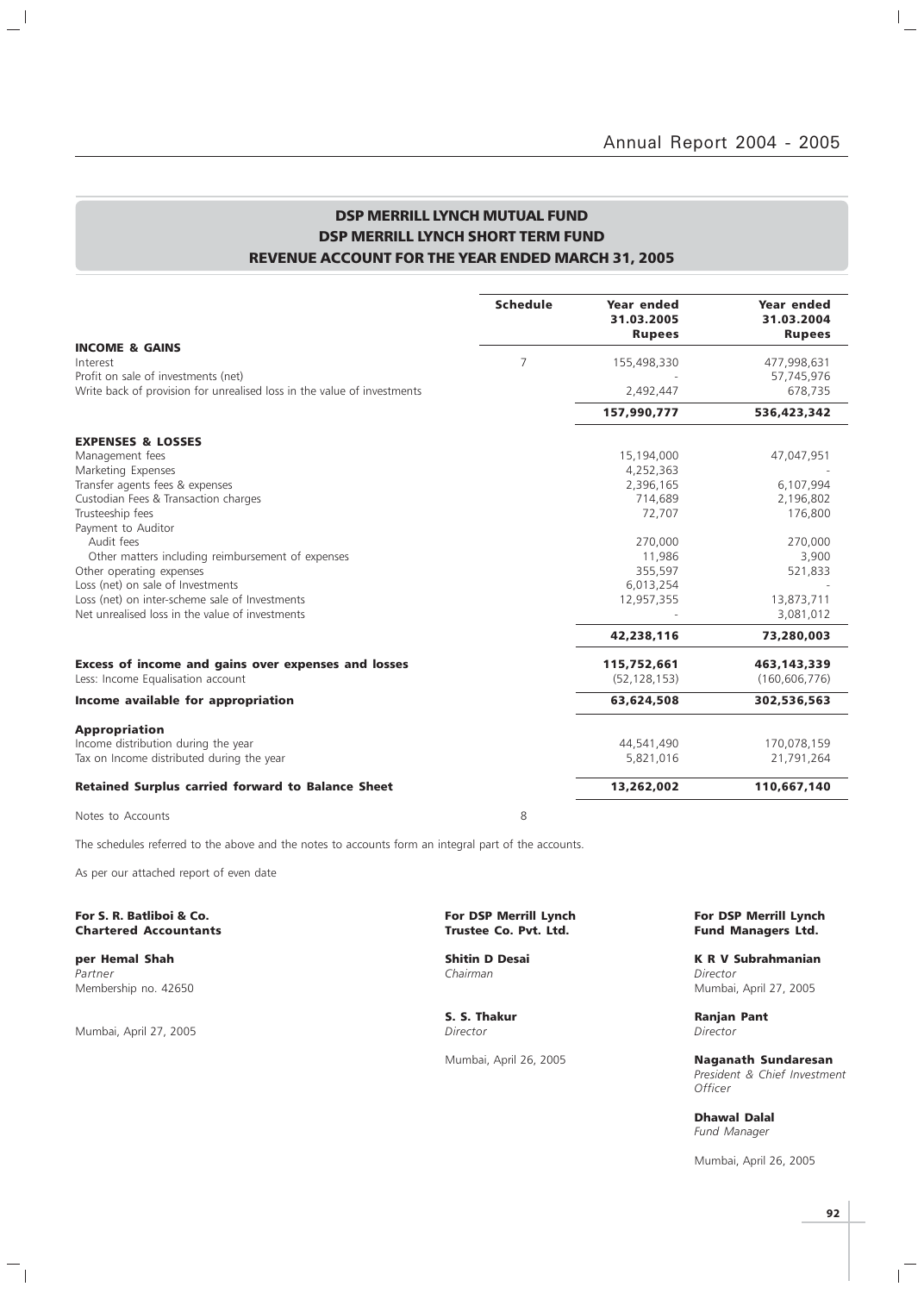### DSP MERRILL LYNCH MUTUAL FUND DSP MERRILL LYNCH SHORT TERM FUND CASH FLOW STATEMENT FOR THE YEAR ENDED MARCH 31, 2005

|                                                                                                                                                                                                                                                |         | Year ended<br>31.03.2005<br><b>Rupees</b>                           | <b>Period ended</b><br>31.03.2004<br><b>Rupees</b>                     |
|------------------------------------------------------------------------------------------------------------------------------------------------------------------------------------------------------------------------------------------------|---------|---------------------------------------------------------------------|------------------------------------------------------------------------|
| <b>Cashflow from Operating Activity</b><br>А.<br>Excess of income and gains over expenses and losses<br>Add / Less: Unrealised loss provided / Written back                                                                                    |         | 115,752,661<br>(2,492,447)                                          | 463, 143, 339<br>2,402,277                                             |
| <b>Operating Profit Before Working Capital Changes</b>                                                                                                                                                                                         |         | 113,260,214                                                         | 465,545,616                                                            |
| Adjustments for:-<br>(Increase)/Decrease in Other Current Assets<br>(Increase)/Decrease in Money Market Lending (Deposits)<br>(Increase)/Decrease in Investments<br>Increase/(Decrease) in Current Liabilities and Provisions                  |         | 257,222,544<br>3,905,610,115<br>(3,005,993)                         | (201, 685, 036)<br>1,900,000<br>(2,431,356,166)<br>1,750,246           |
| <b>Net Cash Generated From Operations</b>                                                                                                                                                                                                      | (A)     | 4,273,086,880                                                       | (2, 163, 845, 340)                                                     |
| В.<br><b>Cashflow from Financing Activities</b><br>Increase/(Decrease) in Unit Corpus<br>Increase/(Decrease) in Unit Premium<br>Outstanding Receivable/Payables for Unit Corpus<br>Dividend Paid during the year (including dividend tax paid) |         | (3,890,079,068)<br>(233, 374, 881)<br>151,335,773<br>(50, 967, 022) | 2,579,766,207<br>(129, 038, 297)<br>(145, 353, 162)<br>(189, 621, 450) |
| <b>Net Cash Used in Financing Activities</b>                                                                                                                                                                                                   | (B)     | (4,023,085,198)                                                     | 2,115,753,298                                                          |
| Net Increase/(Decrease) in Cash & Cash Equivalents                                                                                                                                                                                             | $(A+B)$ | 250,001,682                                                         | (48,092,042)                                                           |
| Cash and Cash Equivalents as at the beginning of the year<br>Cash and Cash Equivalents as at the close of the year                                                                                                                             |         | 10,686,092<br>260,687,774                                           | 58,778,134<br>10,686,092                                               |
| Net Increase/(Decrease) in Cash & Cash Equivalents                                                                                                                                                                                             |         | 250,001,682                                                         | (48,092,042)                                                           |
| <b>Components of cash and cash equivalents</b><br>With Banks - on current account<br>- on money at call                                                                                                                                        |         | 259,187,774<br>1,500,000                                            | 10,686,092                                                             |
|                                                                                                                                                                                                                                                |         | 260,687,774                                                         | 10,686,092                                                             |
| As per our attached report of even date                                                                                                                                                                                                        |         |                                                                     |                                                                        |

Chartered Accountants **Trustee Co. Pvt. Ltd.** Fund Managers Ltd.

Partner Chairman Director (Chairman Chairman Chairman Director Director Chairman Chairman Director

 $\frac{1}{2}$ 

Mumbai, April 27, 2005 Director Director

 $\overline{\phantom{a}}_1$ 

# For S. R. Batliboi & Co. The Community of the Community of DSP Merrill Lynch For DSP Merrill Lynch For DSP Merrill Lynch

per Hemal Shah Shitin D Desai K R V Subrahmanian Membership no. 42650 Mumbai, April 27, 2005

S. S. Thakur **Ranjan Pant** 

Mumbai, April 26, 2005 Naganath Sundaresan President & Chief Investment **Officer** 

> Dhawal Dalal Fund Manager

Mumbai, April 26, 2005

 $\overline{1}$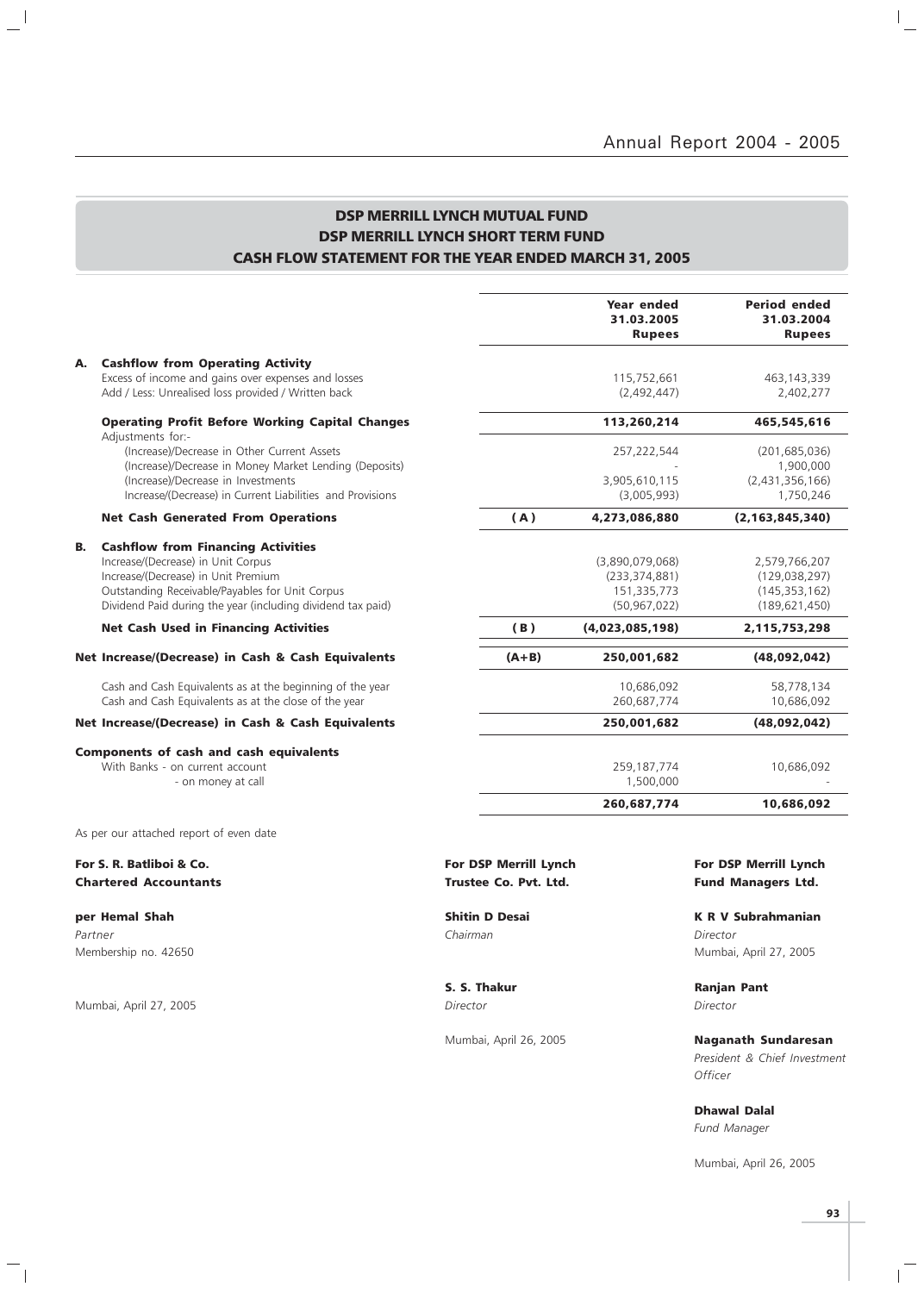$\overline{a}$ 

### DSP MERRILL LYNCH MUTUAL FUND DSP MERRILL LYNCH SHORT TERM FUND SCHEDULES FORMING PART OF THE ACCOUNTS FOR THE YEAR ENDED MARCH 31, 2005

### Schedule

 $\frac{1}{2}$ 

 $\overline{\phantom{a}}_1$ 

|   |                                                                               |                                                                     | As at                                                   |                                                                     |                                                            |  |
|---|-------------------------------------------------------------------------------|---------------------------------------------------------------------|---------------------------------------------------------|---------------------------------------------------------------------|------------------------------------------------------------|--|
| 1 | <b>UNIT CAPITAL</b>                                                           |                                                                     | 31.03.2005                                              |                                                                     | 31.03.2004                                                 |  |
|   | <b>Issued and subscribed:</b><br>Units of Rs. 10 each fully paid up           | Units                                                               | <b>Rupees</b>                                           | <b>Units</b>                                                        | <b>Rupees</b>                                              |  |
|   | Opening Balance<br>Capital issued during the year                             | 490,475,675.973<br>426,186,562.950                                  | 4,904,756,759<br>4,261,865,630                          | 232,499,055.179<br>3,338,014,927.377                                | 2,324,990,552<br>33,380,149,273                            |  |
|   |                                                                               | 916,662,238.923                                                     | 9,166,622,389                                           | 3,570,513,982.556                                                   | 35,705,139,825                                             |  |
|   | Redemptions during the year                                                   | 815,194,469.831                                                     | 8,151,944,698                                           | 3,080,038,306.583                                                   | 30,800,383,066                                             |  |
|   | Unit Capital at the end of the year                                           | 101,467,769.092                                                     | 1,014,677,691                                           | 490,475,675.973                                                     | 4,904,756,759                                              |  |
|   | Growth Plan<br>Dividend Plan<br>Weekly Dividend Plan<br>Monthly Dividend Plan | 36,998,225.566<br>27,018,253.716<br>36,291,810.242<br>1,159,479.568 | 369,982,256<br>270,182,537<br>362,918,102<br>11,594,796 | 177,755,484.221<br>84,067,032.696<br>228,298,099.320<br>355,059.736 | 1,777,554,842<br>840,670,327<br>2,282,980,993<br>3,550,597 |  |
|   | Unit Capital at the end of the year                                           | 101,467,769.092                                                     | 1,014,677,691                                           | 490,475,675.973                                                     | 4,904,756,759                                              |  |

| <b>RESERVES AND SURPLUS</b>                                | As at<br>31.03.2005                                                                                                                                                                                                                                                                   | As at<br>31.03.2004<br><b>Rupees</b>                                                                       |
|------------------------------------------------------------|---------------------------------------------------------------------------------------------------------------------------------------------------------------------------------------------------------------------------------------------------------------------------------------|------------------------------------------------------------------------------------------------------------|
| <b>Unit Premium Reserve</b>                                |                                                                                                                                                                                                                                                                                       |                                                                                                            |
| Opening balance                                            | 50,654,070                                                                                                                                                                                                                                                                            | 19,085,591                                                                                                 |
| Net Premium on issue / redemption of units during the year | (233, 374, 881)                                                                                                                                                                                                                                                                       | (129, 038, 297)                                                                                            |
|                                                            | 52,128,153                                                                                                                                                                                                                                                                            | 160,606,776                                                                                                |
| <b>Closing Balance</b>                                     | (130, 592, 658)                                                                                                                                                                                                                                                                       | 50,654,070                                                                                                 |
| <b>Retained Surplus</b>                                    |                                                                                                                                                                                                                                                                                       |                                                                                                            |
| Opening balance                                            | 186,913,128                                                                                                                                                                                                                                                                           | 76,245,988                                                                                                 |
|                                                            |                                                                                                                                                                                                                                                                                       | 110,667,140                                                                                                |
| <b>Closing balance</b>                                     | 200,175,130                                                                                                                                                                                                                                                                           | 186,913,128                                                                                                |
| <b>Unrealised Appreciation on Investments</b>              |                                                                                                                                                                                                                                                                                       |                                                                                                            |
|                                                            | 3,770,811                                                                                                                                                                                                                                                                             |                                                                                                            |
|                                                            |                                                                                                                                                                                                                                                                                       |                                                                                                            |
|                                                            |                                                                                                                                                                                                                                                                                       | 3,770,811                                                                                                  |
| <b>Closing balance</b>                                     | 2,665,262                                                                                                                                                                                                                                                                             | 3,770,811                                                                                                  |
|                                                            | 72,247,734                                                                                                                                                                                                                                                                            | 241,338,009                                                                                                |
|                                                            |                                                                                                                                                                                                                                                                                       |                                                                                                            |
|                                                            |                                                                                                                                                                                                                                                                                       | As at<br>31.03.2004                                                                                        |
|                                                            |                                                                                                                                                                                                                                                                                       | <b>Rupees</b>                                                                                              |
|                                                            |                                                                                                                                                                                                                                                                                       |                                                                                                            |
| Sundry creditors                                           | 574,496                                                                                                                                                                                                                                                                               | 3,657,713                                                                                                  |
| Payable for units repurchased / switch out                 | 2,946,975                                                                                                                                                                                                                                                                             | 3,402,988                                                                                                  |
| Distributed income payable                                 | 1,643,457                                                                                                                                                                                                                                                                             | 2,247,973                                                                                                  |
|                                                            | 1,231                                                                                                                                                                                                                                                                                 |                                                                                                            |
|                                                            |                                                                                                                                                                                                                                                                                       | 162,848                                                                                                    |
|                                                            | 5,405,000                                                                                                                                                                                                                                                                             | 9,471,522                                                                                                  |
|                                                            | Transfer from Income Equalisation Account<br>Surplus transferred from Revenue Account<br>Opening balance<br>Less: Reversed during the year<br>Add: Unrealised appreciation as at the year end<br><b>CURRENT LIABILITIES</b><br>Unclaimed dividends / redemptions<br>Other liabilities | <b>Rupees</b><br>13,262,002<br>(3,770,811)<br>2,665,262<br>As at<br>31.03.2005<br><b>Rupees</b><br>238,841 |

 $\overline{1}$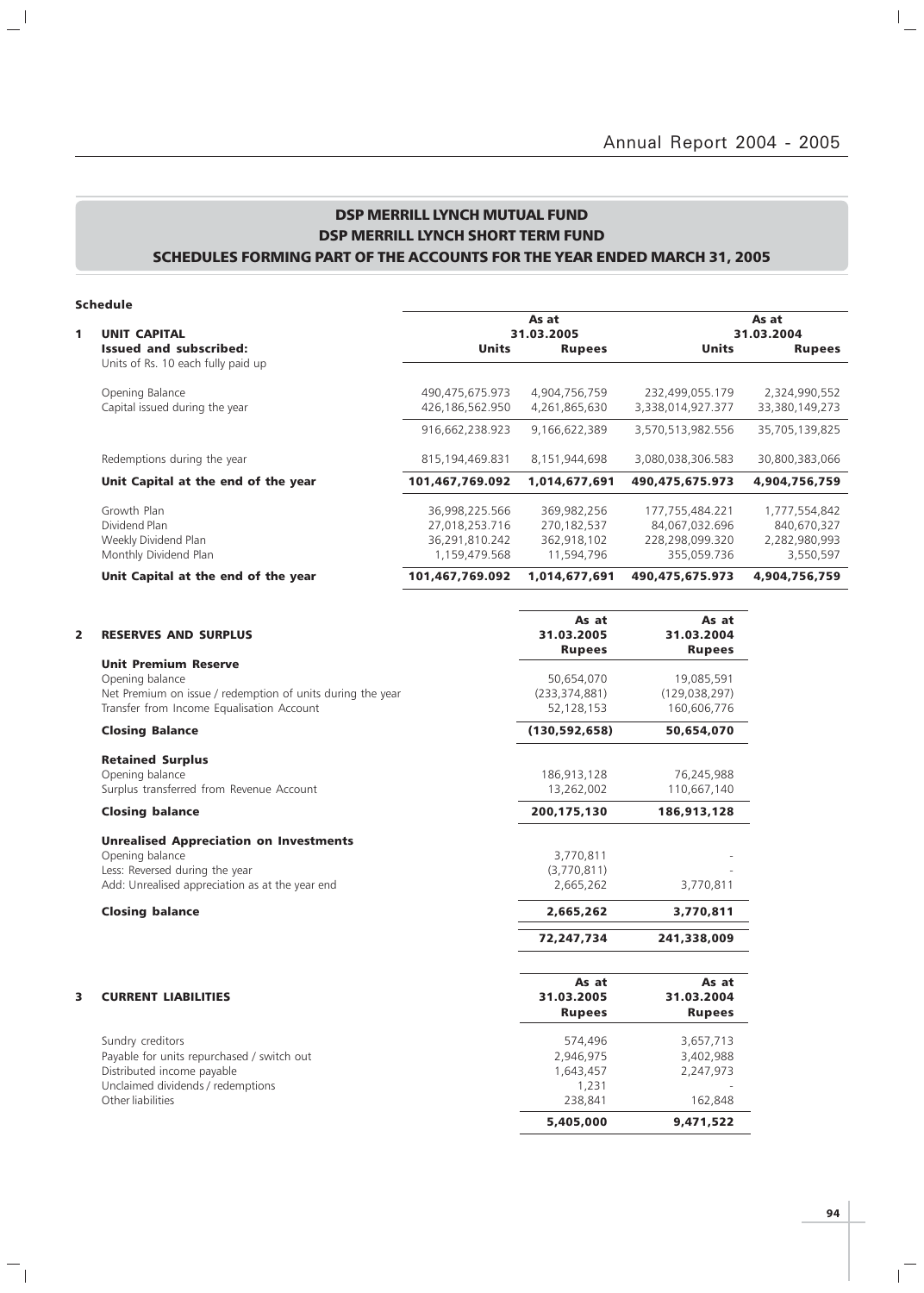$\mathbb{I}_+$ 

### DSP MERRILL LYNCH MUTUAL FUND DSP MERRILL LYNCH SHORT TERM FUND SCHEDULES FORMING PART OF THE ACCOUNTS FOR THE YEAR ENDED MARCH 31, 2005

| 4 | <b>INVESTMENTS</b>                                            |             | As at<br>31.03.2005                           |               | As at<br>31.03.2004                           |
|---|---------------------------------------------------------------|-------------|-----------------------------------------------|---------------|-----------------------------------------------|
|   |                                                               | Cost        | <b>Rupees</b><br>Market/<br><b>Fair value</b> | Cost          | <b>Rupees</b><br>Market/<br><b>Fair value</b> |
|   | <b>Government Securities</b><br><b>Bonds &amp; Debentures</b> | 101,255,000 | 100.935.200                                   | 608,435,000   | 607,602,600                                   |
|   | Listed or awaiting listing                                    | 133,652,440 | 125,879,240                                   | 1,950,753,147 | 1,941,000,100                                 |
|   | Private Placement / Unlisted                                  | 582,563,831 | 585.229.093                                   | 2,163,893,239 | 2,167,664,050                                 |
|   |                                                               | 817,471,271 | 812,043,533                                   | 4,723,081,386 | 4,716,266,750                                 |

Note: Refer to the attached Statement of Portfolio as at March 31, 2005

 $\frac{1}{2}$ 

 $\overline{\phantom{a}}_1$ 

| 5 | <b>DEPOSITS</b>                                                                                                                                                         | As at<br>31.03.2005<br><b>Rupees</b>      | As at<br>31.03.2004<br><b>Rupees</b>                   |
|---|-------------------------------------------------------------------------------------------------------------------------------------------------------------------------|-------------------------------------------|--------------------------------------------------------|
|   | Money at call with Instituions<br>Margin Money with The Clearing Corporation of India Ltd. (CCIL)                                                                       | 1,500,000<br>1,400,000                    | 1,400,000                                              |
|   |                                                                                                                                                                         | 2,900,000                                 | 1,400,000                                              |
| 6 | <b>OTHER CURRENT ASSETS</b>                                                                                                                                             | As at<br>31.03.2005<br><b>Rupees</b>      | As at<br>31.03.2004<br><b>Rupees</b>                   |
|   | Balances with banks in current accounts<br>Receivable for units switch in<br>Outstanding and accrued income<br>Collateralised lending (reverse repurchase transactions) | 259,187,774<br>6,700,378<br>11,498,740    | 10,686,092<br>151,791,786<br>91,721,804<br>183,699,858 |
|   |                                                                                                                                                                         | 277,386,892                               | 437,899,540                                            |
| 7 | <b>INTEREST</b>                                                                                                                                                         | Year ended<br>31.03.2005<br><b>Rupees</b> | <b>Period ended</b><br>31.03.2004<br><b>Rupees</b>     |
|   | Call deposits<br>Collateralised lending (reverse repurchase transactions)<br>Government securities and debentures<br>CCIL margin & others                               | 209,106<br>11,772,452<br>143,516,772      | 5,245,195<br>27,441,017<br>445,246,562<br>65.857       |

CCIL margin & others - 65,857

 $\overline{1}$ 

155,498,330 477,998,631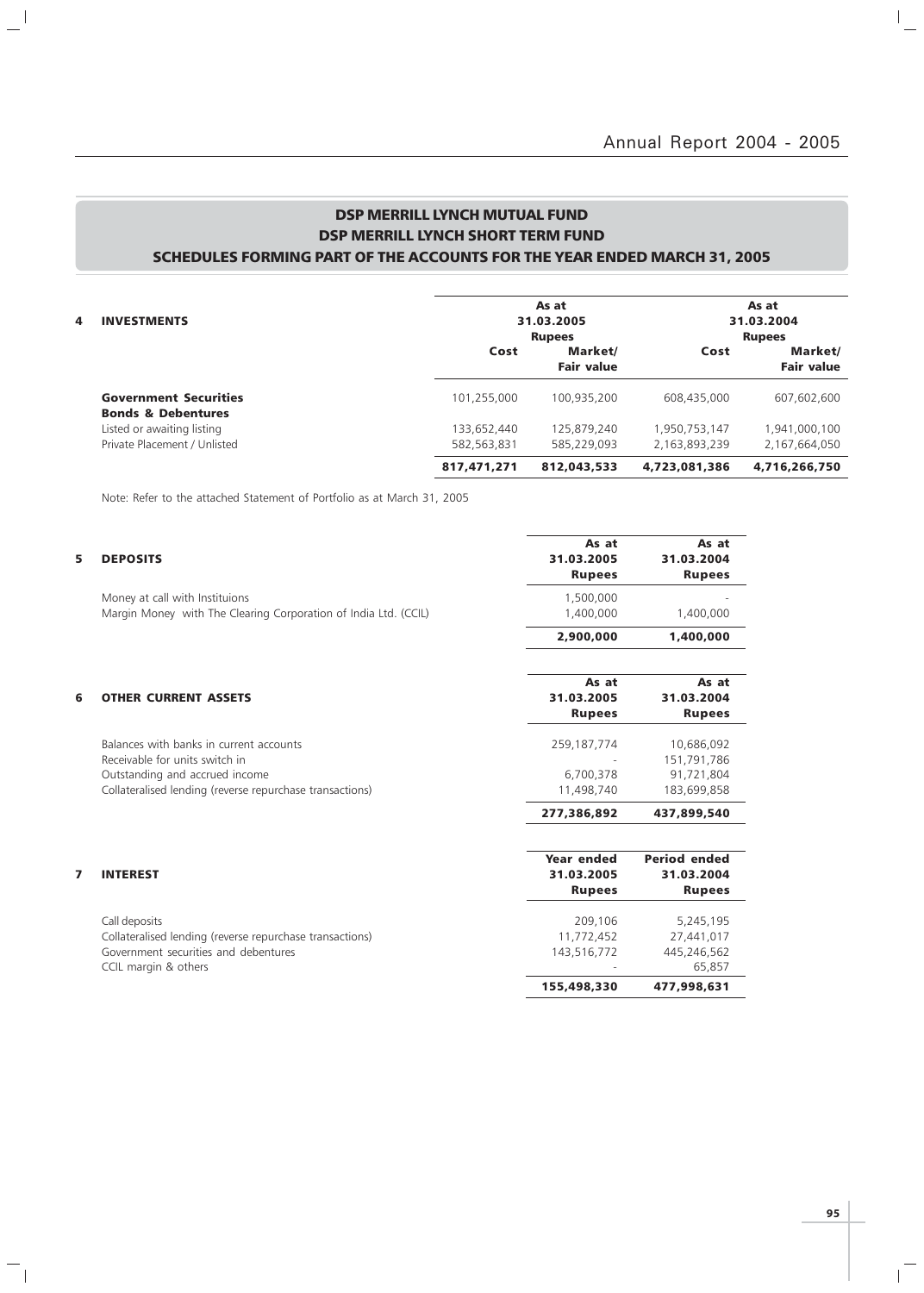DSP MERRILL LYNCH MUTUAL FUND DSP MERRILL LYNCH SHORT TERM FUND Schedules forming part of the Balance Sheet as at March 31, 2005 and the Revenue Account for the year ended March 31, 2005.

#### Schedule 8

#### NOTES TO ACCOUNTS

#### 1. Organisation

DSP Merrill Lynch Short Term Fund (the Scheme) is an open ended scheme of DSP Merrill Lynch Mutual Fund (the Fund). The Fund has been sponsored by DSP Merrill Lynch Ltd. (DSPML). The Scheme was launched on August 30, 2002 and was open for subscription between August 30, 2002 and September 04, 2002. Thereafter, it was reopened for subscription and redemption on September 10, 2002.

The objective of the Scheme is to primarily generate income commensurate with prudent risk, from a portfolio constituting of money market securities, floating rate debt securities and debt securities.

#### 1. Significant Accounting Policies

#### 2.1 Basis of Accounting

The financial statements are prepared on the accrual basis of accounting, under the historical cost convention, as modified for investments, which are 'marked to market'. The financial statements have been prepared in accordance with the Securities and Exchange Board of India (Mutual Funds) Regulations, 1996 as amended from time to time.

#### 2.2 Unit Capital

Unit Capital represents the net outstanding units as at the Balance Sheet date.

Upon issue and redemption of units, the net premium or discount to the face value of units is credited or debited respectively to the Unit Premium Reserve account, after adjusting an appropriate portion of the sale / repurchase price to the income Equalisation account.

#### 2.3 Income Equalisation account

When units are issued or redeemed, the net distributable income or loss for transacted units (excluding unrealised appreciation/depreciation in the value of investments) from the beginning of the accounting period upto the date of issue or redemption of such units is transferred to / from the Income Equalisation account.

The purpose is to ensure that the per unit amount of the continuing unitholders' share of the undistributed income / loss remains unaffected by movement in unit capital. At the year end, the balance in the Equalisation account is transferred to the Revenue account.

#### 2.4 Investments

a. Accounting for investment transactions

Investments are accounted on the date of the transaction at cost after considering transaction costs as applicable excluding custodian transaction charges and broken period interest. The front-end fee receivable, if any, is reduced from the cost of such investment.

#### b. Valuation of investments

During the year, the Fund has valued its investments in accordance with SEBI (Mutual Funds) Regulations, 1996, as amended from time to time. All investments are marked to market and are stated in the balance sheet at their market / fair value. In valuing the Scheme's investments:

#### I. Valuation of Traded Securities

#### Debt Securities

Traded Debt Securities (other than Government Securities) are valued at the last quoted price on the NSE on the day of valuation.

#### II. Valuation of Thinly Traded Securities/ Non-traded and Unlisted Securities

#### II.I Debt Securities of upto 182 Days to Maturity

Non-traded / thinly traded / unlisted debt securities of upto 182 days to maturity are valued at cost or last valuation price (in case of securities having maturity period of more than 182 days at the time of purchase) plus difference between the redemption value and the cost or last valuation price spread uniformly over the remaining maturity period of the instrument.

#### II.II Debt Securities of over 182 Days to Maturity

Non traded / thinly traded / unlisted debt securities of over 182 days to maturity are valued in good faith by the investment manager on the basis of valuation principles laid down by the SEBI. The approach in valuation of a non-traded / thinly traded / unlisted debt security is based on the concept of using spreads over the benchmark rate to arrive at the yields for pricing the security.

#### III. Valuation of Non Traded /Thinly Traded and Unlisted Floating Rate Debt Securities (Floaters)

There are no valuation guidelines prescribed by SEBI for Valuation of Non Traded / Thinly Traded and Unlisted Floating Rate Debt Securities. These securities are valued as determined by the investment manager based on policy as approved by the Board of Trustees.

#### IV. Valuation of Government Securities

Government Securities are valued at the prices provided by the agency (currently Crisil Investment & Risk Management Services) approved by the Association of Mutual Funds of India (AMFI), on a daily basis.

#### VI. Valuation of securities with Put/Call Options

#### V.I Securities with Call option

The securities with call option are valued at the lower of the value as obtained by valuing the security to final maturity and valuing the security to call option. In case there are multiple call options, the lowest value obtained by valuing to the various call dates and valuing to the maturity date is taken as the value of the instrument.

#### V.II Securities with Put option

The securities with put option are valued at the higher of the value as obtained by valuing the security to final maturity and valuing the security to put option. In case there are multiple put options, the highest value obtained by valuing to the various put dates and valuing to the maturity date is taken as the value of the instruments.

V.III.The securities with both Put and Call option on the same day would be deemed to mature on the Put/Call day and would be valued accordingly.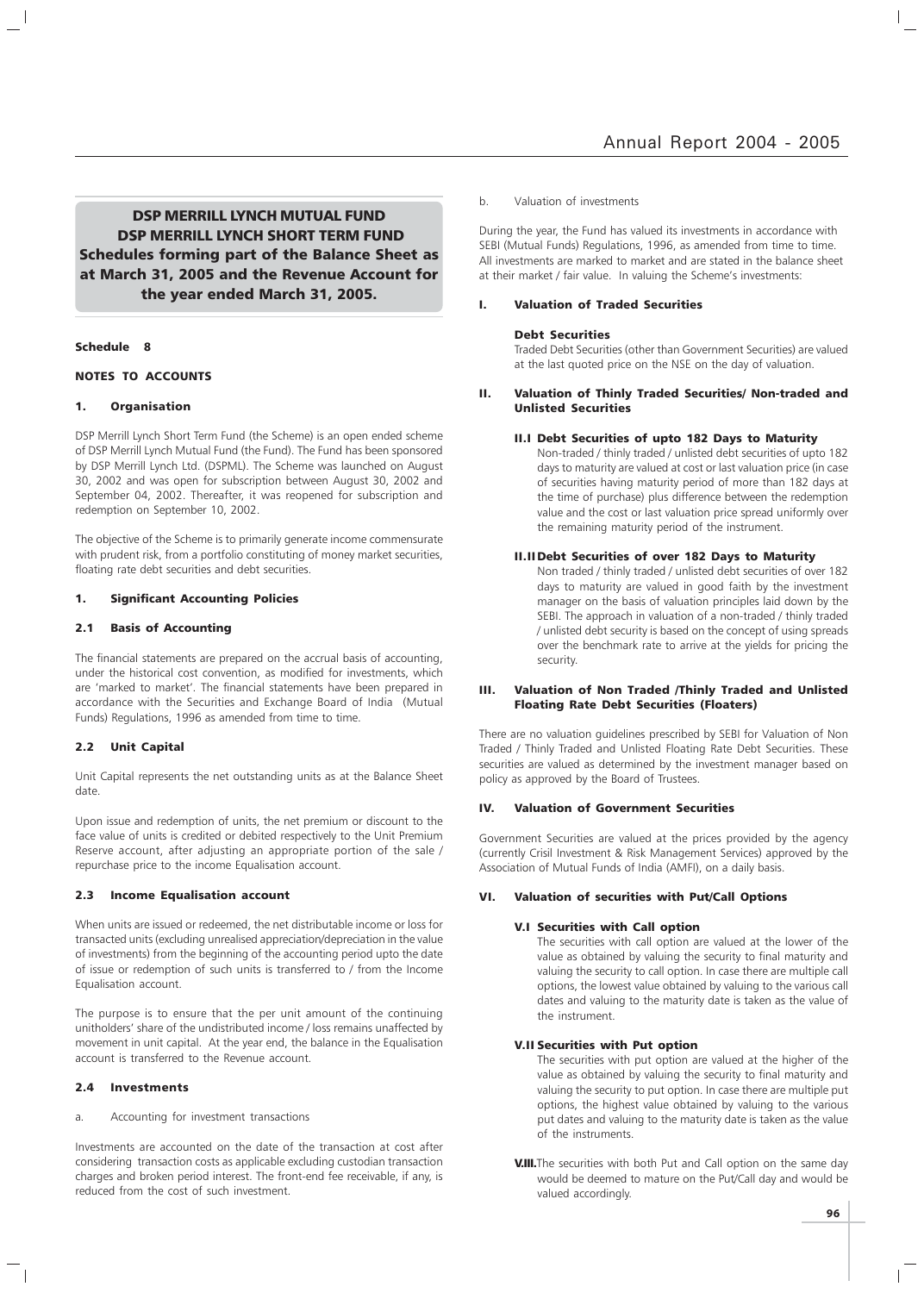#### VI. Valuation of Money Market Instruments

Investments in call money and short-term deposits with banks are valued at cost plus accrued interest.

Money market instruments are valued at the last traded yield on the date of valuation. In case the security is not traded on the valuation day then it is valued on straight-line amortization over the maturity period of the instruments.

#### 2.5 Revenue recognition

Income on investments is recognised on accrual basis except where there is uncertainty about ultimate recovery / realisation. Such income is recognised when the uncertainty is resolved.

Interest on fixed income securities is recognised as income on a daily basis over the period of holding. In respect of discounted securities, the discount to redemption value is amortised and recognised as interest income equally over the period to redemption.

Profit or loss on sale of investments is recognised on the trade date and is determined on the basis of the weighted average cost method.

#### 2.6 Expenses

All expenses are accounted for on accrual basis.

#### 2.7 Initial Public Offer Expenses

Initial Public Offer Expenses were borne by the AMC.

#### 3. Investment Management and Trusteeship fees

Investment management fees charged to the Scheme at approximately 0.47 % of the average daily net assets pursuant to an agreement with DSP Merrill Lynch Fund Managers Limited (AMC).

The Fund has accrued trusteeship fees aggregating Rs.1,051,000 (previous year Rs. 1,000,000) for the year ended March 31, 2005 in accordance with the original Trust Deed dated December 16, 1996 as amended by supplementary Trust Deed dated December 23, 1999. The trusteeship fees have been allocated between the schemes in proportion to the net assets of the schemes. The Trusteeship fees are subject to a maximum of 0.02% of the average net assets per annum

#### 4. Investments

- a. Investments of the Scheme are registered in the name of the Trustee for the benefit of the Scheme's unitholders.
- b. Investments made in companies who have invested more than five percent of the net asset value of the schemes of DSP Merrill Lynch Mutual Fund

| Scheme<br><b>Company Name</b><br>invested in<br>@<br>by the<br>$\mathsf{Company}^*$ |                                  | <b>Aggregate</b><br>cost of acqui- as at March<br>sition during<br>the period<br>under Regul-<br>ation 25(11)% | <b>Outstanding</b><br>31, 2005<br>at Market/<br><b>Fair Value</b> |
|-------------------------------------------------------------------------------------|----------------------------------|----------------------------------------------------------------------------------------------------------------|-------------------------------------------------------------------|
| <b>IDBI</b>                                                                         | OF, FRF, LF,<br>SPF-C, STF, GSFA | 25.10                                                                                                          |                                                                   |
| Kotak Mahindra<br>Bank Ltd.                                                         | LF                               | 20.00                                                                                                          |                                                                   |
| State Bank of India                                                                 | OF, EF, ITF                      | 21.76                                                                                                          |                                                                   |

Rupees Crores

@ - Including investment in subsidiaries, % - Includes the Inter Scheme investments

\* BF – Bond Fund, EF – Equity Fund, LF - Liquidity Fund, BAF – Balanced Fund, GSFA – Government Securities Fund - Plan A (Longer Duration Plan), STF – Short Term Fund, OF – Opportunities Fund, TEF – TOP100 Equity Fund, SPF - M – Savings Plus Fund - Moderate, FRF – Floating Rate Fund, ITF-India T.I.G.E.R Fund, SPF-A-Savings Plus Fund - Aggressive, SPF-C-Savings Plus Fund - Conservative.

The Investment Manager is of the opinion that the investments are made by the Scheme in such companies since they are perceived as fundamentally strong and possess a high potential for growth.

c. The aggregate value of investments purchased and sold (including redeemed) during the financial year are Rs. 4,378,261,637 (previous year Rs. 22,397,902,128) and Rs.7,784,002,405 (previous year Rs. 19,822,079,030) respectively being 135.50% (previous year 285.01 %) and 240.90 % (previous year 252.23 %) respectively of the average daily net assets.

#### 5. Details of transactions with Associates in terms of Regulation 25(8)

Name of the Associate: DSPML.

| <b>Particulars of</b><br><b>Transactions</b>                                                                                                                                           | Year ended<br><b>March 31, 2005</b><br><b>Rupees</b> | Year ended<br><b>March 31, 2004</b><br><b>Rupees</b> |
|----------------------------------------------------------------------------------------------------------------------------------------------------------------------------------------|------------------------------------------------------|------------------------------------------------------|
| Payment of Brokerage<br>for Distribution and<br>Sale of Units                                                                                                                          | 2,215,373                                            | 7,528,929                                            |
| Securities transaction in<br>the form of investments<br>in various Public issues /<br>Private placements where<br>the associate was the sole<br>or one of the several lead<br>managers |                                                      | 749.778.600                                          |

Note: Brokerage on distribution and sale of units paid / payable represents the amount paid / payable for the year and does not necessarily reflect the amount charged to the Scheme's revenue account.

#### 6. Distributable Income

|                                                                            | Year ended<br>March 31, 2005 March 31, 2004<br><b>Rupees</b> | Year ended<br><b>Rupees</b> |
|----------------------------------------------------------------------------|--------------------------------------------------------------|-----------------------------|
| Net Income as per<br>Revenue Account                                       | 63.624.508                                                   | 302,536,563                 |
| Add: Balance of<br>undistributed income as at<br>the beginning of the year | 186,913,128                                                  | 76,245,988                  |
| Less: Distributed to<br>unitholders & distribution tax                     | 50,362,506                                                   | 191,869,423                 |
| <b>Balance Distributable</b><br>income                                     | 200,175,130                                                  | 186,913,128                 |

#### 7. Segment Information

The Scheme operates only in one segment viz. to primarily generate income commensurate with prudent risk, from a portfolio constituting of money market securities, floating rate debt securities and debt securities.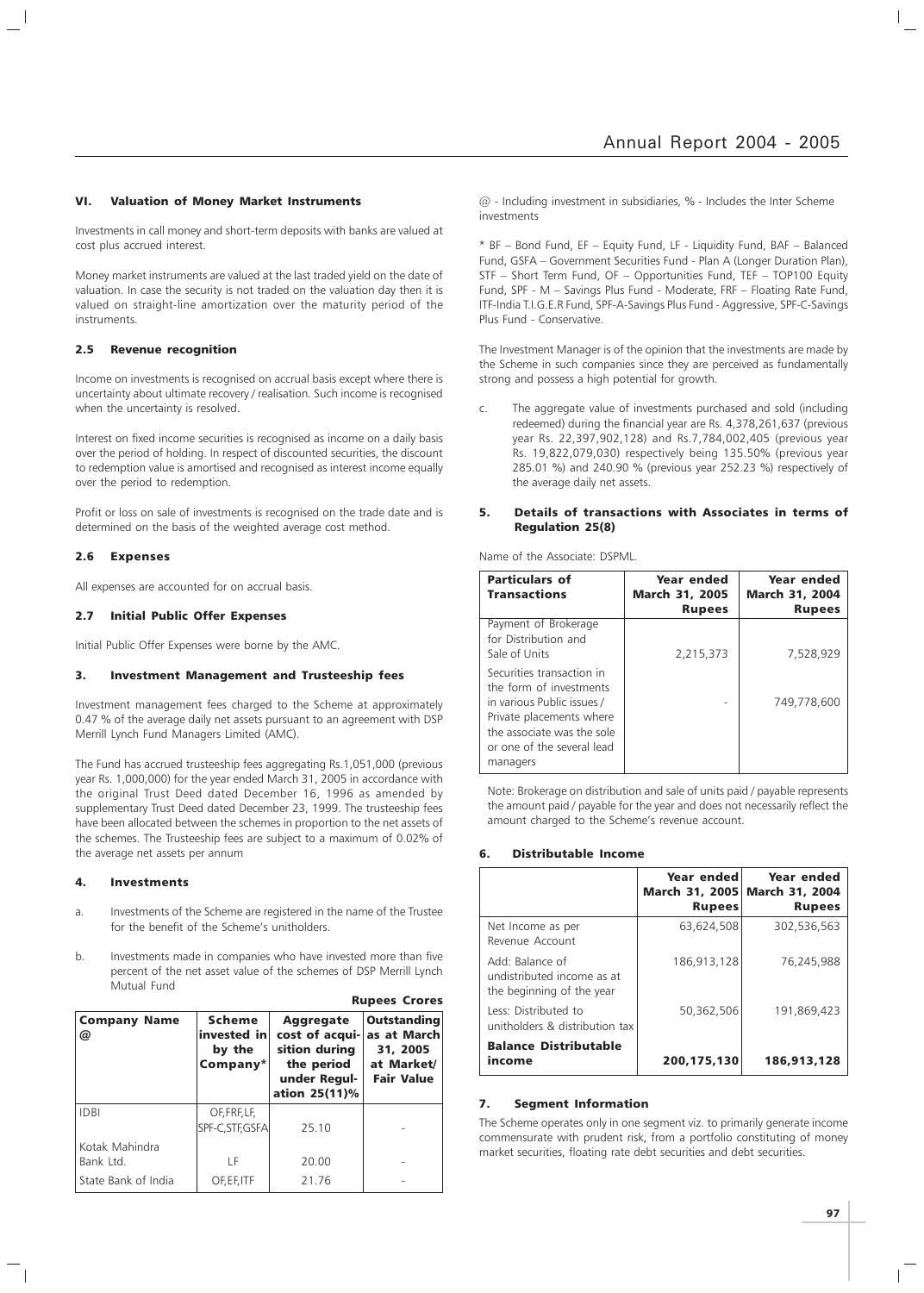#### 8. Related Party Disclosure pursuant to Accounting Standard 18 issued by The Institute of Chartered Accountants of India

The following are the related parties by control:

- 1. DSP Merrill Lynch Fund Managers Ltd (AMC)
- 2. DSP Merrill Lynch Trustee Company Private Limited (Trustee Company)
- 3. Key Management Personnel :
	- · Mr. Alok Vajpeyi President (upto January 31, 2005)
	- · Mr. Naganath Sundaresan President & Chief Investment Officer
	- · Mr. Dhawal Dalal Fund Manager
	- · Mr. Pankaj Sharma Risk Manager
- 4. Associates

 $\overline{\phantom{a}}$ 

- DSP Merrill Lynch Limited (DSPML)
- 5. Schemes of DSP Merrill Lynch Mutual Fund managed by DSP Merrill Lynch Fund Managers Limited

During the year, the fund has entered into transactions with the following related parties. Those transactions along with related balances as at March 31, 2005 and March 31, 2004 and for the years then ended are presented in the following table:- Rupees

| <b>Nature of Transaction</b>                                   | Year                        | <b>AMC</b>                                                            | <b>Trustee</b><br>Company | <b>Associates:</b><br><b>DSPML</b>                                      | <b>Naganath S</b> | <b>Total</b>              |  |
|----------------------------------------------------------------|-----------------------------|-----------------------------------------------------------------------|---------------------------|-------------------------------------------------------------------------|-------------------|---------------------------|--|
| Management Fees                                                | 2004-2005<br>2003-2004      | 15,194,000<br>47,047,951                                              |                           |                                                                         |                   |                           |  |
| Brokerage on Unit<br>Distribution (refer note)                 | 2004-2005<br>2003-2004      |                                                                       | 2,215,373<br>7,528,929    |                                                                         |                   | 2,215,373<br>7,528,929    |  |
| Trustee Fee                                                    | 2004-2005<br>2003-2004      |                                                                       | 72,707<br>176,800         |                                                                         |                   |                           |  |
| Call and Repo lending<br>(Interest received)                   | 2004-2005<br>2003-2004      | (interest received -)<br>185,000,000<br>(interest received<br>45,068) |                           | - (interest received -)<br>185,000,000<br>(interest received<br>45.068) |                   |                           |  |
| Value of Units Purchased<br>(at transaction NAVs               | 2004-2005<br>2003-2004      | 53.944<br>25,546,753                                                  |                           | 102,470,516                                                             |                   | 53,944<br>128,017,269     |  |
| Value of Units Redeemed<br>(at transaction NAVs)               | 2004-2005<br>2003-2004      | 16,537,993<br>25,694,193                                              |                           | 612,079<br>373,214,493                                                  |                   | 16,537,993<br>399,520,765 |  |
| Year-end Outstanding<br>Units (valued at last<br>declared NAV) | 2004-2005<br>2003-2004      | 16,368,502                                                            |                           |                                                                         |                   | 16,368,502                |  |
| Dividend declared by<br>2004-2005<br>the Scheme<br>2003-2004   | 382<br>2,470,516<br>546,753 |                                                                       |                           |                                                                         | 382<br>3,017,269  |                           |  |
| Year-end Other Payables                                        | 2004-2005<br>2003-2004      | 271.774<br>2,620,254                                                  | 953<br>117,360            | 71.050<br>340,374                                                       |                   | 343.777<br>3,077,988      |  |

Note: Brokerage on distribution of units paid / payable represents the amount paid / payable for the year and does not necessarily reflect the amount charged to the Scheme's revenue account. Further, the year end balance is reflected in the books of the AMC

#### INTERSCHEME TRANSACTIONS

|               |                    |               | <b>Rupees</b> |
|---------------|--------------------|---------------|---------------|
| <b>Scheme</b> | <b>Transaction</b> | 2004-2005     | 2003-2004     |
| <b>BF</b>     | Sell               | 210,570,385   | 1,447,358,152 |
| <b>FRF</b>    | Sell               | 2,368,662,541 | 1,522,540,490 |
| SPF-M         | Sell               |               | 303,384,900   |
| ΙF            | Sell               | 201,785,500   | 1,598,288,352 |
| <b>BF</b>     | Purchase           | 491,507,100   | 3,191,779,850 |
| ΙF            | Purchase           | 250,700,000   | 894,308,783   |
| SPF-M         | Purchase           | 20,358,140    |               |
| <b>FRF</b>    | Purchase           |               | 100,965,400   |
|               |                    |               |               |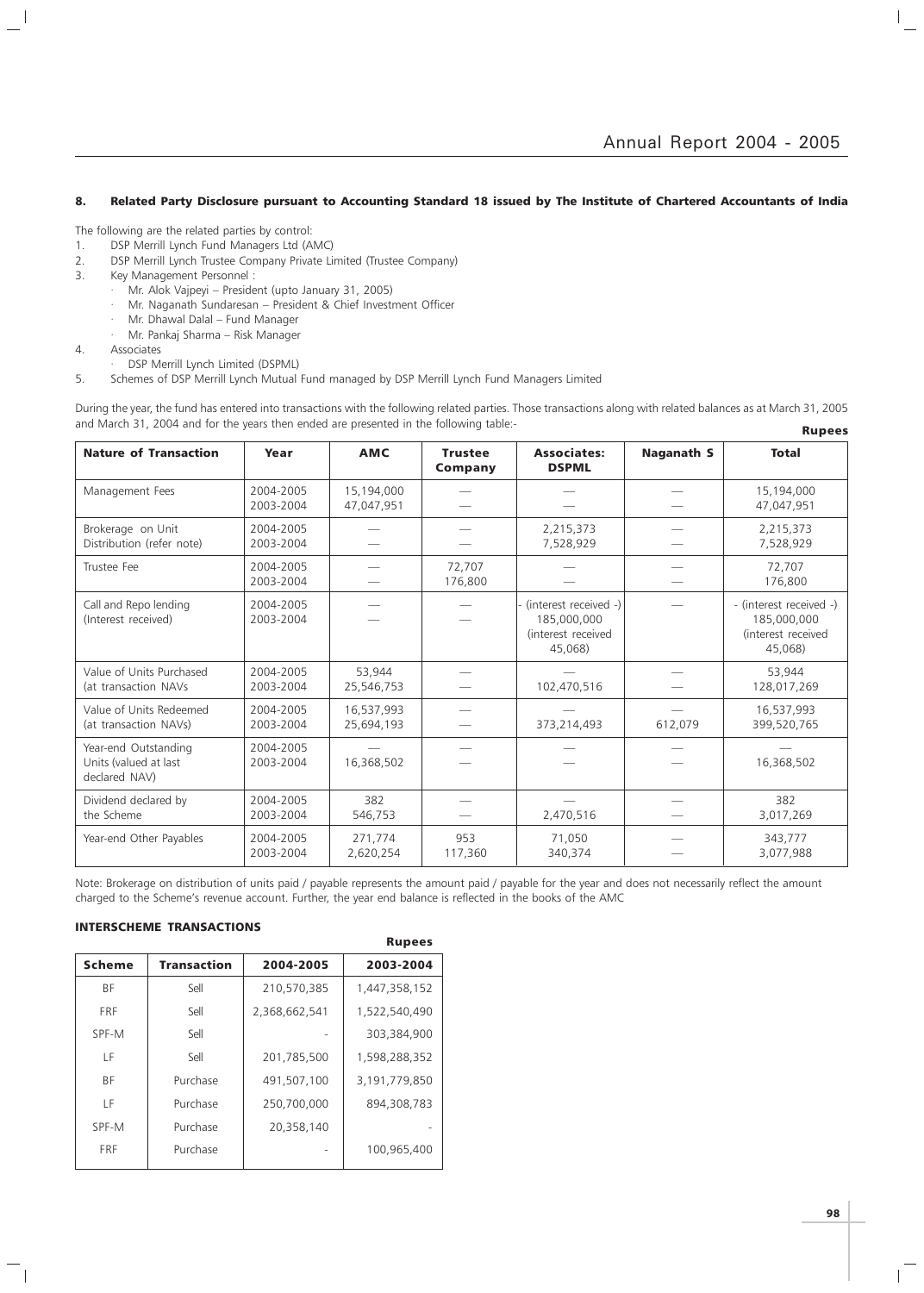$\frac{1}{\sqrt{2}}$ 

#### 9. Prior Period Comparatives

 $\frac{1}{2}$ 

Prior Year figures have been reclassified, wherever necessary, to conform to current years' presentation.

### 10. Contingent Liability: Nil

### 11. Large holdings in the Scheme (over 25% of the NAV of the Scheme): Nil

#### 12. Perspective Histroical per Unit Statistics

|    |                                                                                |                      |                 |         |                 |          | <b>Rupees</b>   |
|----|--------------------------------------------------------------------------------|----------------------|-----------------|---------|-----------------|----------|-----------------|
|    |                                                                                |                      | March 31, 2005  |         | March 31, 2004  |          | March 31, 2003  |
| a. | Net asset value, at the end of the period:                                     |                      |                 |         |                 |          |                 |
|    | Growth Plan                                                                    |                      | 11.5625         |         | 11.0971         |          | 10.4100         |
|    | Dividend Plan (D)                                                              |                      | 10.3078         |         | 10.1757         |          | 10.4100         |
|    | Weekly Dividend (WD)                                                           |                      | 10.1627         |         | 10.1381         |          |                 |
|    | Monthly Dividend (MD)                                                          |                      | 10.1902         |         | 10.0197         |          |                 |
| b. | <b>Gross Income</b>                                                            |                      |                 |         |                 |          |                 |
|    | (i) Income other than profit on sale of investment                             |                      | 1.5325          |         | 0.9746          |          | 0.7953          |
|    | (ii) Income from profit on inter scheme sales/transfer of investment           |                      | (0.1277)        |         | (0.0283)        |          | (0.1413)        |
|    | (iii) Income from profit / (loss) on sale of investment to third party         |                      | (0.0593)        |         | 0.1177          |          | 0.1802          |
|    | (iv) Transfer to revenue account Income from past year's reserve               |                      | 0.0246          |         | 0.0014          |          |                 |
| c. | Aggregate of expenses, write off, Amortisation and charges                     |                      | 0.2293          |         | 0.1148          |          | 0.0793          |
|    | (excluding change in unrealised depreciation in investments)                   |                      |                 |         |                 |          |                 |
| d. | <b>Net Income</b> (excluding change in unrealised depreciation in investments) |                      | 1.1408          | 0.9506  |                 | 0.7549   |                 |
| е. | Unrealised appreciation/(depreciation) in value of investments                 | (0.0535)<br>(0.0139) |                 |         |                 | (0.0352) |                 |
| f. | <b>Repurchase and Resale Price</b>                                             | Growth               | <b>Dividend</b> | Growth  | <b>Dividend</b> | Growth   | <b>Dividend</b> |
|    | <b>Repurchase Price</b>                                                        |                      |                 |         |                 |          |                 |
|    | - Highest Price                                                                | 11.5625              | D-10.5049       | 11.0971 | D-10.4733       | 10.4100  | 10.4100         |
|    |                                                                                |                      | WD-10.1709      |         | WD-10.1381      |          |                 |
|    |                                                                                |                      | MD-10.2441      |         | MD-10.0197      |          |                 |
|    | - Lowest Price                                                                 | 11.1018              | D-10.1800       | 10.4133 | D-10.1521       | 10.0122  | 10.0122         |
|    |                                                                                |                      | WD-10.1150      |         | WD-10.0019      |          |                 |
|    |                                                                                |                      | MD-10.0239      |         | MD-10.0011      |          |                 |
|    | <b>Resale Price</b>                                                            |                      |                 |         |                 |          |                 |
|    | - Highest Price                                                                | 11.5625              | D-10.5049       | 11.0971 | D-10.4733       | 10.4100  | 10.4100         |
|    |                                                                                |                      | WD-10.1709      |         | WD-10.1381      |          |                 |
|    |                                                                                |                      | MD-10.2441      |         | MD-10.0197      |          |                 |
|    | - Lowest Price                                                                 | 11.1018              | D-10.1800       | 10.4133 | D-10.1521       | 10.0122  | 10.0122         |
|    |                                                                                |                      | WD-10.1150      |         | WD-10.0019      |          |                 |
|    |                                                                                |                      | MD-10.0239      |         | MD-10.0011      |          |                 |
| g. | Ratio of expenses to average daily net assets by percentage                    |                      | 0.72%           |         | 0.72%           |          | 0.64%           |
| h. | Ratio of gross income to average daily net assets by percentage                |                      |                 |         |                 |          |                 |
|    | (excluding transfer to revenue account from past years' reserve but            |                      |                 |         |                 |          |                 |
|    | including unrealised appreciation / depreciation on investments).              |                      | 4.06%           |         | 6.55%           |          | 3.77%           |

#### Notes:

 $\mathord{\hspace{1pt}\text{--}\hspace{1pt}}_\parallel$ 

1. The per unit calculations are based on the number of units outstanding at the end of the financial year.

2. P/E ratio is not applicable since the units are not listed on any stock exchange.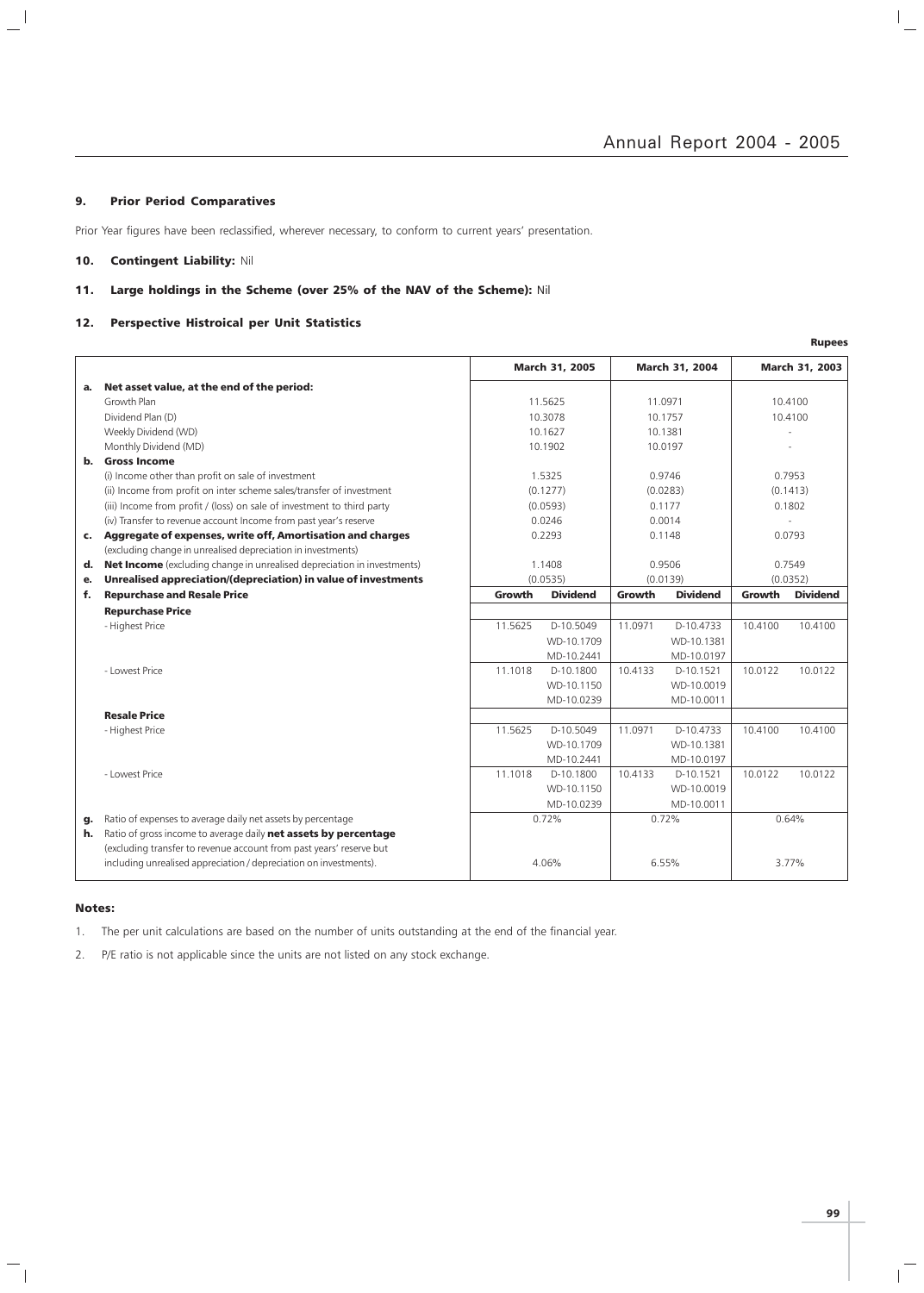## DSP MERRILL LYNCH SHORT TERM FUND Statement of Portfolio Holding as at March 31, 2005

 $\mathbb{L}^{\mathbb{I}}$ 

 $\mathcal{L}_{\parallel}$ 

# (Referred to in Schedule 4 forming part of the Balance Sheet as at March 31, 2005)

| <b>SR.NO</b><br><b>NAME OF THE COMPANY</b>                                                                                                      | <b>RATING</b> | <b>QUANTITY</b> | <b>MARKET</b><br><b>VALUE</b><br>(RUPEES) | % TO NET<br><b>ASSETS</b> |
|-------------------------------------------------------------------------------------------------------------------------------------------------|---------------|-----------------|-------------------------------------------|---------------------------|
| <b>CENTRAL GOVERNMENT SECURITIES</b><br>06.96 % GOI 2009<br>$\mathbf{1}$                                                                        | SOV           | 1,000,000       | 100,935,200<br>100,935,200                | 9.29%<br>9.29%            |
| <b>TOTAL</b>                                                                                                                                    |               |                 | 100,935,200                               | 9.29%                     |
| <b>DEBT INSTRUMENTS</b><br>(a) Listed / Awaiting listing on Stock Exchanges<br><b>BANKS</b>                                                     |               |                 | 105,712,400                               | 9.73%                     |
| Canara Bank 2007 **<br>$\overline{2}$                                                                                                           | AAA           | 200             | 105,712,400                               | 9.73%                     |
| <b>FINANCE</b><br>Sundaram Finance 2005 **<br>3                                                                                                 | LAAA          | 200             | 20,166,840<br>20,166,840                  | 1.86%<br>1.86%            |
| <b>TOTAL</b>                                                                                                                                    |               |                 | 125,879,240                               | 11.58%                    |
| (b) Unlisted / Privately Placed                                                                                                                 |               |                 |                                           |                           |
| <b>AUTO</b>                                                                                                                                     |               |                 | 85,400,835                                | 7.86%                     |
| BHPC Auto Trust Dec. II 2003 SR A3 **<br>$\overline{4}$                                                                                         | <b>AAA</b>    | 15              | 85,400,835                                | 7.86%                     |
| <b>BANKS</b>                                                                                                                                    |               |                 | 243,525,333                               | 22.40%                    |
| 5<br>Royal Trust Floating Rate PTC SR. May 2004 Class A2 **                                                                                     | AAA           | 24              | 217,332,648                               | 20.00%                    |
| Retail 2003 Series I HDFC **<br>6                                                                                                               | <b>AAA</b>    | 15              | 26,192,685                                | 2.41%                     |
| <b>FINANCE</b>                                                                                                                                  |               |                 | 256,302,925                               | 23.58%                    |
| GECSI Loan Trust Series I Sr. PTC 2007 **<br>$7^{\circ}$                                                                                        | AAA           | 25              | 256,302,925                               | 23.58%                    |
| <b>TOTAL</b>                                                                                                                                    |               |                 | 585,229,093                               | 53.84%                    |
| <b>MONEY MARKET INSTRUMENTS</b><br><b>CASH &amp; CASH EQUIVALENTS</b><br>Money at call with Banks and others<br>Reverse Repo Investments / CBLO |               |                 | 1,500,000<br>11,498,740                   | 0.14%<br>1.06%            |
| <b>TOTAL</b>                                                                                                                                    |               |                 | 12,998,740                                | 1.20%                     |
| Net Receivables / (Payables)                                                                                                                    |               |                 | 261,883,152                               | 24.09%                    |
| <b>TOTAL NET ASSETS</b>                                                                                                                         |               |                 | 1,086,925,425                             | 100.00%                   |

\*\* Non Traded / Thinly Traded Securities in accordance with SEBI Regulations / Guidelines

 $\overline{\mathbb{F}}$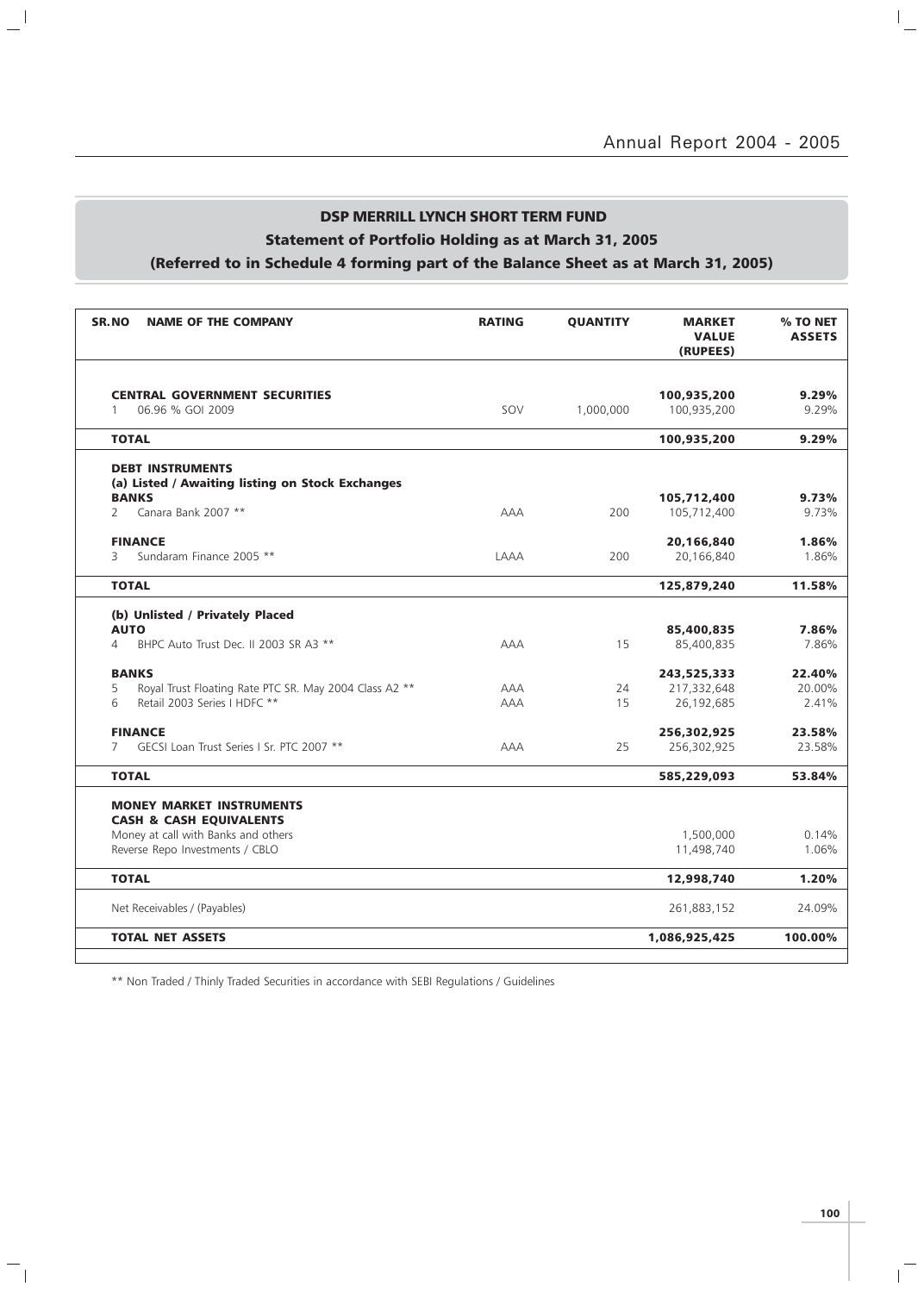### DSP MERRILL LYNCH MUTUAL FUND DSP MERRILL LYNCH MUTUAL FUND – TOP100 EQUITY FUND AUDITORS' REPORT

To the Trustee of

#### DSP MERRILL LYNCH MUTUAL FUND – TOP100 EQUITY FUND:

- 1. We have audited the attached balance sheet of DSP MERRILL LYNCH MUTUAL FUND – TOP100 EQUITY FUND ('the Scheme') as at March 31, 2005 and also the revenue account for the year ended on that date annexed thereto. These financial statements are the responsibility of the management of DSP Merrill Lynch Fund Managers Ltd., the Scheme's asset managers. Our responsibility is to express an opinion on these financial statements based on our audit.
- 2. We conducted our audit in accordance with auditing standards generally accepted in India. Those standards require that we plan and perform the audit to obtain reasonable assurance about whether the financial statements are free of material misstatement. An audit includes examining, on a test basis, evidence supporting the amounts and disclosures in the financial statements. An audit also includes assessing the accounting principles used and significant estimates made by management, as well as evaluating the overall financial statement presentation. We believe that our audit provides a reasonable basis for our opinion.
- 3. We report that:
	- i. We have obtained all the information and explanations, which, to the best of our knowledge and belief, were necessary for the purposes of our audit.
	- ii. The balance sheet and revenue account dealt with by this report are in agreement with the books of account.
	- iii. In our opinion, the balance sheet and revenue account dealt with by this report have been prepared in conformity with the accounting policies and standards specified in the Eighth, Ninth and Tenth Schedules to the Securities and Exchange Board of India (Mutual Funds) Regulations, 1996 ('the Regulations').
- iv. In our opinion, and to the best of our information and according to the explanations given to us, the said financial statements give the information required by the Regulations as applicable, and give a true and fair view in conformity with the accounting principles generally accepted in India:
	- a) in the case of the balance sheet, of the state of affairs of the Scheme as at March 31, 2005; and
	- b) in the case of the revenue account, of the surplus for the year ended on that date.

### For S.R. BATLIBOI & CO. Chartered Accountants

per Hemal Shah Partner Membership No.: 42650

Mumbai, April 27, 2005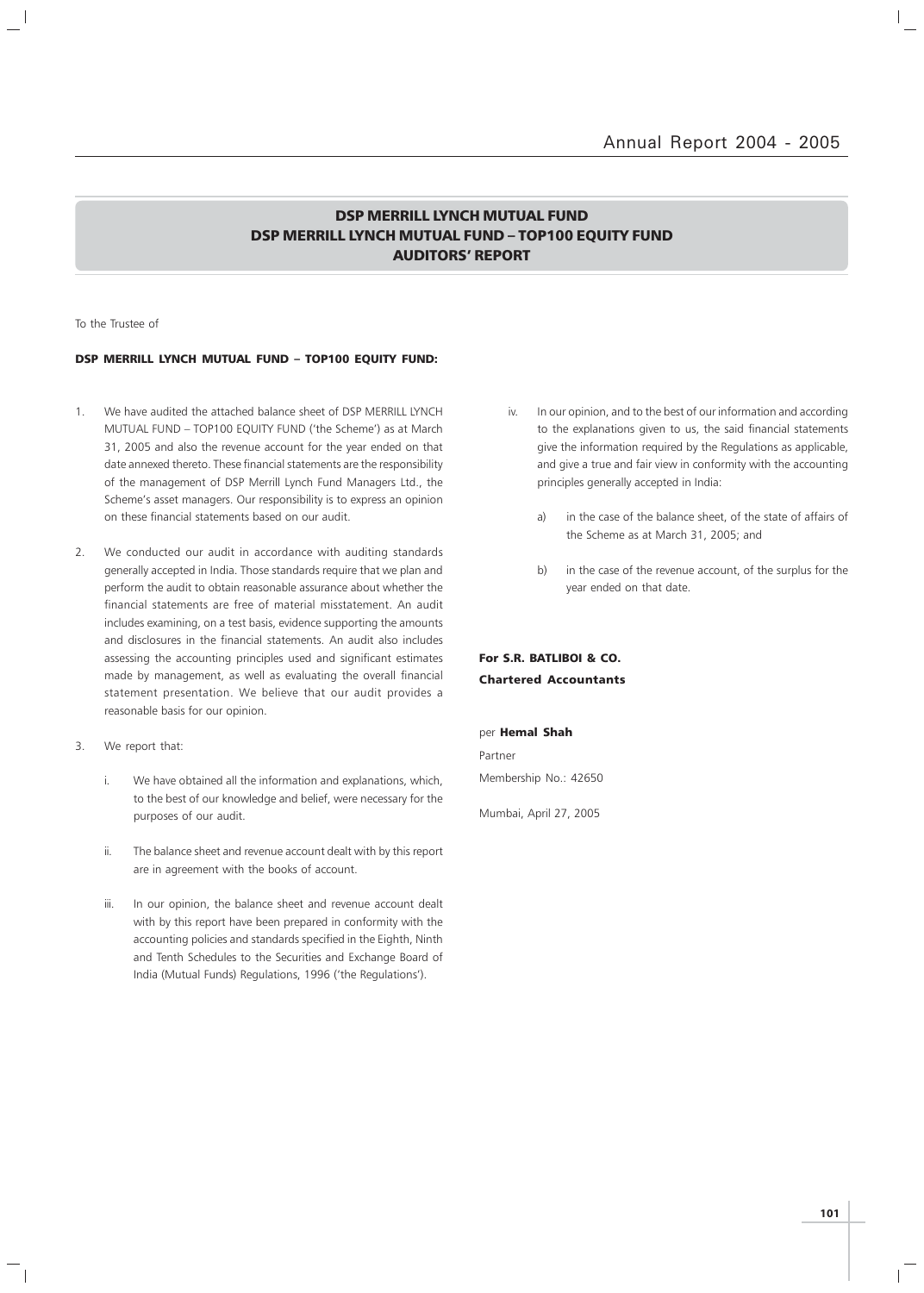### DSP MERRILL LYNCH MUTUAL FUND DSP MERRILL LYNCH TOP100 EQUITY FUND BALANCE SHEET AS AT MARCH 31, 2005

| <b>Schedule</b> | As at<br>31.03.2005<br><b>Rupees</b> | As at<br>31.03.2004<br><b>Rupees</b>     |
|-----------------|--------------------------------------|------------------------------------------|
|                 |                                      |                                          |
|                 |                                      | 862,525,713                              |
|                 |                                      | 439,734,506                              |
|                 |                                      |                                          |
|                 |                                      | 15,016,701                               |
|                 | 861,093,452                          | 1,317,276,920                            |
|                 |                                      |                                          |
| $\overline{4}$  | 827,293,713                          | 1,275,436,549                            |
| 5               | 2,000,000                            |                                          |
| 6               | 31,799,739                           | 41,840,371                               |
|                 | 861,093,452                          | 1,317,276,920                            |
|                 | 1<br>$\overline{2}$<br>3             | 530,824,064<br>303,942,427<br>26,326,961 |

Notes to Accounts 8

 $\mathbb{L}^{\parallel}$ 

The schedules referred to the above and the notes to accounts form an integral part of the accounts.

As per our attached report of even date

# Chartered Accountants **Chartered Accountants Trustee Co. Pvt. Ltd.** Fund Managers Ltd.

Partner Chairman Director (Chairman Chairman Chairman Director Director Director Membership no. 42650 Mumbai, April 27, 2005

Mumbai, April 27, 2005 Director Director

 $\overline{\phantom{a}}_1$ 

# For S. R. Batliboi & Co. The Community of the Community of DSP Merrill Lynch For DSP Merrill Lynch For DSP Merrill Lynch

per Hemal Shah Shah Shitin D Desai New York K R V Subrahmanian

S. S. Thakur **Ranjan Pant** 

Mumbai, April 26, 2005 **Naganath Sundaresan** President & Chief Investment **Officer** 

> Anup Maheshwari Fund Manager

Mumbai, April 26, 2005

 $\mathbb{L}$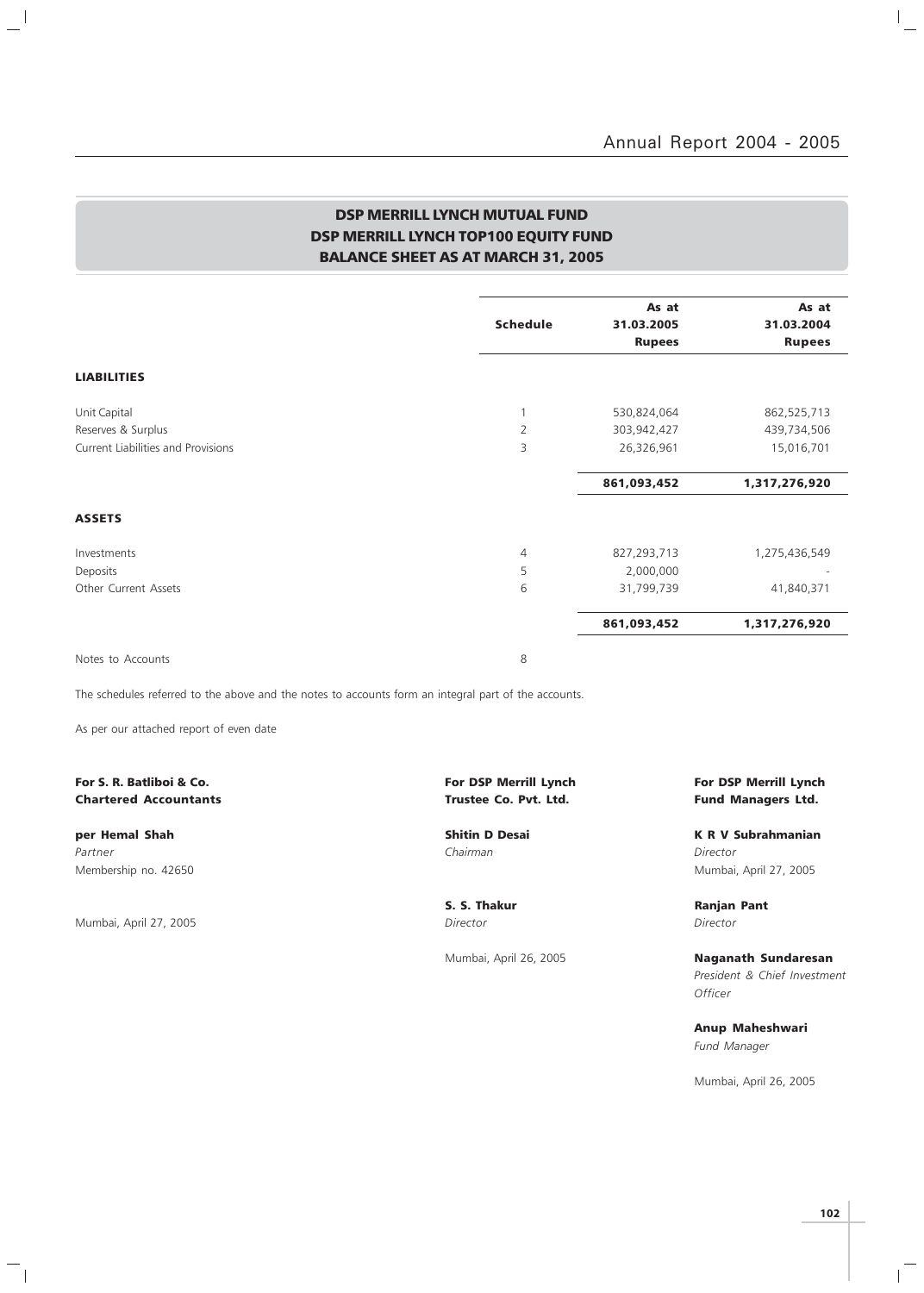$\frac{1}{\sqrt{2}}$ 

### DSP MERRILL LYNCH MUTUAL FUND DSP MERRILL LYNCH TOP100 EQUITY FUND REVENUE ACCOUNT FOR THE YEAR ENDED MARCH 31, 2005

|                                                                                           | <b>Schedule</b> | Year ended<br>31.03.2005<br><b>Rupees</b> | <b>Period ended</b><br>31.03.2004<br><b>Rupees</b> |
|-------------------------------------------------------------------------------------------|-----------------|-------------------------------------------|----------------------------------------------------|
| <b>INCOME &amp; GAINS</b>                                                                 |                 |                                           |                                                    |
| Interest                                                                                  | 7               | 1,429,274                                 | 1,513,247                                          |
| Dividend                                                                                  |                 | 22,706,144                                | 20,855,416                                         |
| Profit on sale of Investments (net)                                                       |                 | 186, 133, 711                             | 452,419,260                                        |
| Misc. receipts<br>Write back of provision for unrealised loss in the value of investments |                 |                                           | 20,474<br>5,649,258                                |
|                                                                                           |                 |                                           |                                                    |
|                                                                                           |                 | 210,269,129                               | 480,457,655                                        |
| <b>EXPENSES &amp; LOSSES</b>                                                              |                 |                                           |                                                    |
| Management fees                                                                           |                 | 13,164,040                                | 10,193,027                                         |
| Marketing Fee                                                                             |                 | 8,018,833                                 | 6,394,520                                          |
| Transfer agents fees & expenses                                                           |                 | 2,793,712                                 | 1,907,138                                          |
| Custodian Fees & Transaction charges                                                      |                 | 906,855                                   | 1,457,730                                          |
| Trusteeship fees                                                                          |                 | 22,174                                    | 13,400                                             |
| Payment to Auditor                                                                        |                 |                                           |                                                    |
| Audit fees                                                                                |                 | 81,000                                    | 54,000                                             |
| Other matters including reimbursement of expenses<br>Other operating expenses             |                 | 9,251<br>292,406                          | 300<br>29,190                                      |
|                                                                                           |                 |                                           |                                                    |
|                                                                                           |                 | 25,288,271                                | 20,049,305                                         |
| Excess of income and gains over expenses and losses /                                     |                 |                                           |                                                    |
| (expenses and losses over income and gains)                                               |                 | 184,980,858                               | 460,408,350                                        |
| Add/Less: Income Equalisation account                                                     |                 | 8,617,056                                 | 153, 155, 878                                      |
| Income available for appropriation                                                        |                 | 193,597,914                               | 613,564,228                                        |
| <b>Appropriation</b>                                                                      |                 |                                           |                                                    |
| Income distribution during the year                                                       |                 | 157,462,114                               | 454,200,166                                        |
| <b>Retained Surplus carried forward to Balance Sheet</b>                                  |                 | 36,135,800                                | 159,364,062                                        |
| Notes to Accounts                                                                         | 8               |                                           |                                                    |

The schedules referred to the above and the notes to accounts form an integral part of the accounts.

As per our attached report of even date

For S. R. Batliboi & Co. The South Charles of Co. For DSP Merrill Lynch Charles Co. Put. Ltd. For DSP Merrill Lynch Charles Co. Put. Ltd. Fund Managers Ltd. **Chartered Accountants** 

**per Hemal Shah**<br>Partner<br>Membership no. 42650

 $\mathbb{L}^{\mathbb{I}}$ 

Mumbai, April 27, 2005

 $\overline{\phantom{a}}_1$ 

S. S. Thakur **Ranjan Pant** Ranjan Pant Director

**Shitin D Desai K R V Subrahmanian**<br>Chairman Shah Shitin Director Mumbai, April 27, 2005

Mumbai, April 26, 2005 Naganath Sundaresan President & Chief Investment **Officer** 

> Anup Maheshwari Fund Manager

Mumbai, April 26, 2005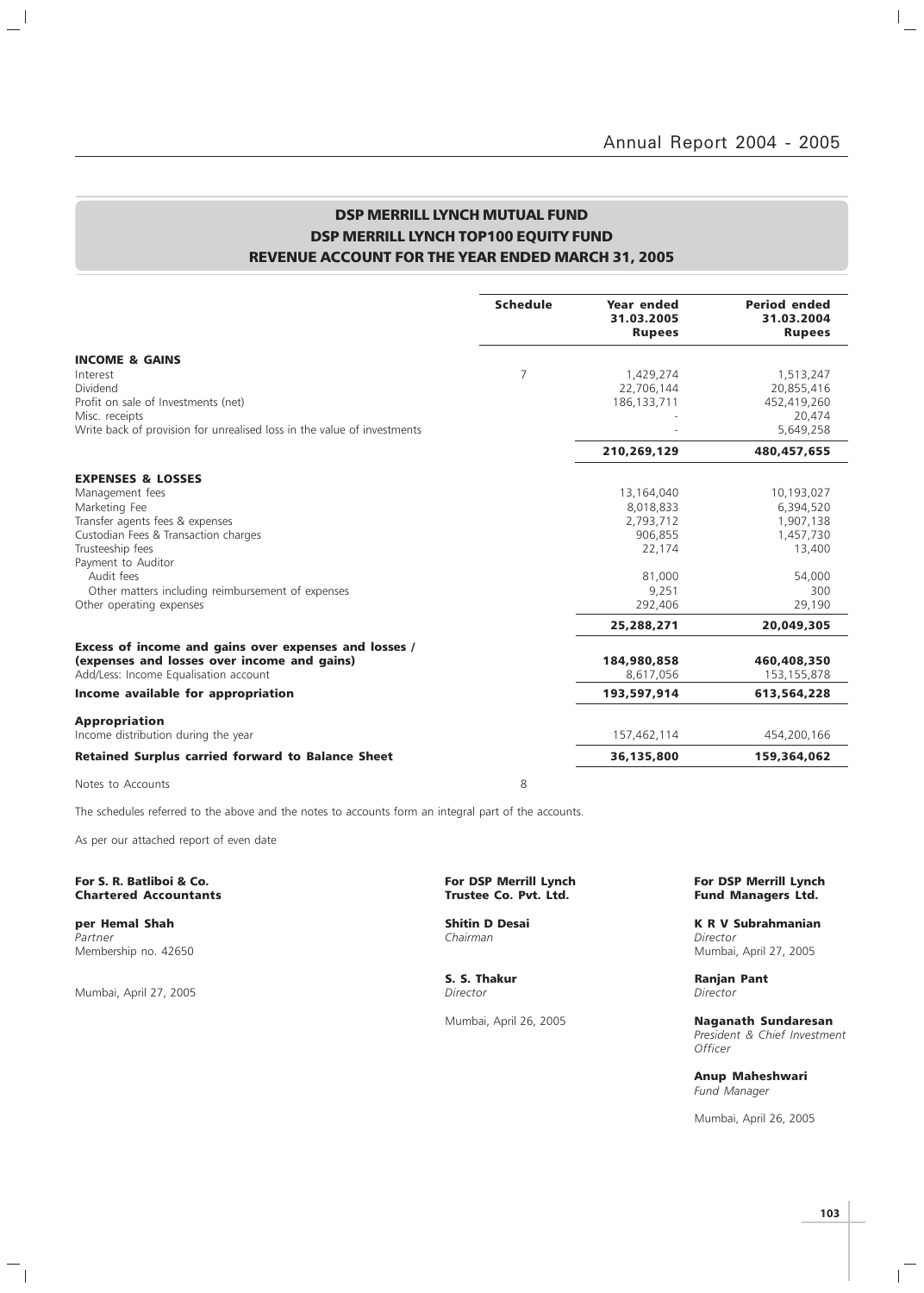### DSP MERRILL LYNCH MUTUAL FUND DSP MERRILL LYNCH TOP100 EQUITY FUND SCHEDULES FORMING PART OF THE ACCOUNTS FOR THE YEAR ENDED MARCH 31, 2005

#### Schedule

 $\frac{1}{2}$ 

 $\overline{\phantom{a}}_1$ 

|   |                                     |                 | As at         |                 | As at         |
|---|-------------------------------------|-----------------|---------------|-----------------|---------------|
| 1 | <b>UNIT CAPITAL</b>                 |                 | 31.03.2005    |                 |               |
|   | Issued and subscribed:              | <b>Units</b>    | <b>Rupees</b> | <b>Units</b>    | <b>Rupees</b> |
|   | Units of Rs. 10 each fully paid up  |                 |               |                 |               |
|   | Opening balance                     | 86,252,571.322  | 862,525,713   | 22,666,370.231  | 226,663,702   |
|   | Capital issued during the year      | 48,415,705.193  | 484,157,052   | 138,765,328.621 | 1,387,653,286 |
|   |                                     | 134,668,276.515 | 1,346,682,765 | 161,431,698.852 | 1,614,316,988 |
|   | Redemptions during the year         | 81,585,870.110  | 815,858,701   | 75,179,127.530  | 751,791,275   |
|   | Unit Capital at the end of the year | 53,082,406.405  | 530,824,064   | 86,252,571.322  | 862,525,713   |
|   | Growth Plan                         | 4,446,594.106   | 44,465,941    | 11,064,093.673  | 110,640,937   |
|   | Dividend Plan                       | 48.635.812.299  | 486,358,123   | 75,188,477.649  | 751,884,776   |
|   | Unit Capital at the end of the year | 53,082,406.405  | 530,824,064   | 86,252,571.322  | 862,525,713   |

| 2 | <b>RESERVES AND SURPLUS</b>                                | As at<br>31.03.2005<br><b>Rupees</b> | As at<br>31.03.2004<br><b>Rupees</b> |
|---|------------------------------------------------------------|--------------------------------------|--------------------------------------|
|   | <b>Unit Premium Reserve</b>                                |                                      |                                      |
|   | Opening balance                                            | 137,370,922                          | (122, 107)                           |
|   | Net Premium on issue / redemption of units during the year | (170, 757, 375)                      | 290,648,907                          |
|   | Transfer from Income Equalisation Account                  | (8,617,056)                          | (153, 155, 878)                      |
|   | <b>Closing balance</b>                                     | (42,003,509)                         | 137,370,922                          |
|   | <b>Retained Surplus</b>                                    |                                      |                                      |
|   | Opening balance                                            | 149,230,200                          | (10, 133, 862)                       |
|   | Surplus/(Deficit) transferred from Revenue Account         | 36,135,800                           | 159,364,062                          |
|   | <b>Closing balance</b>                                     | 185,366,000                          | 149,230,200                          |
|   | <b>Unrealised Appreciation on Investments</b>              |                                      |                                      |
|   | Opening balance                                            | 153, 133, 384                        |                                      |
|   | Less: Reversed during the year                             | (153, 133, 384)                      |                                      |
|   | Add: Unrealised appreciation as at the year end            | 160,579,936                          | 153,133,384                          |
|   | <b>Closing balance</b>                                     | 160,579,936                          | 153,133,384                          |
|   |                                                            | 303.942.427                          | 439,734,506                          |
|   |                                                            |                                      |                                      |
|   |                                                            | As at                                | As at                                |
| 3 | <b>CURRENT LIABILITIES</b>                                 | 31.03.2005                           | 31.03.2004                           |
|   |                                                            | <b>Rupees</b>                        | <b>Rupees</b>                        |
|   | Sundry creditors                                           | 2,756,048                            | 2,561,934                            |
|   | Payable for units repurchased / Switch out                 | 13,521,841                           | 10,951,097                           |
|   | Contract for purchase of Investment                        | 9,513,247                            |                                      |
|   | Unclaimed distributeds / redemptions                       | 79,254                               | 2,200                                |

Other liabilities 456,571 1,501,470

**104**

 $\overline{\mathbb{F}}$ 

26,326,961 15,016,701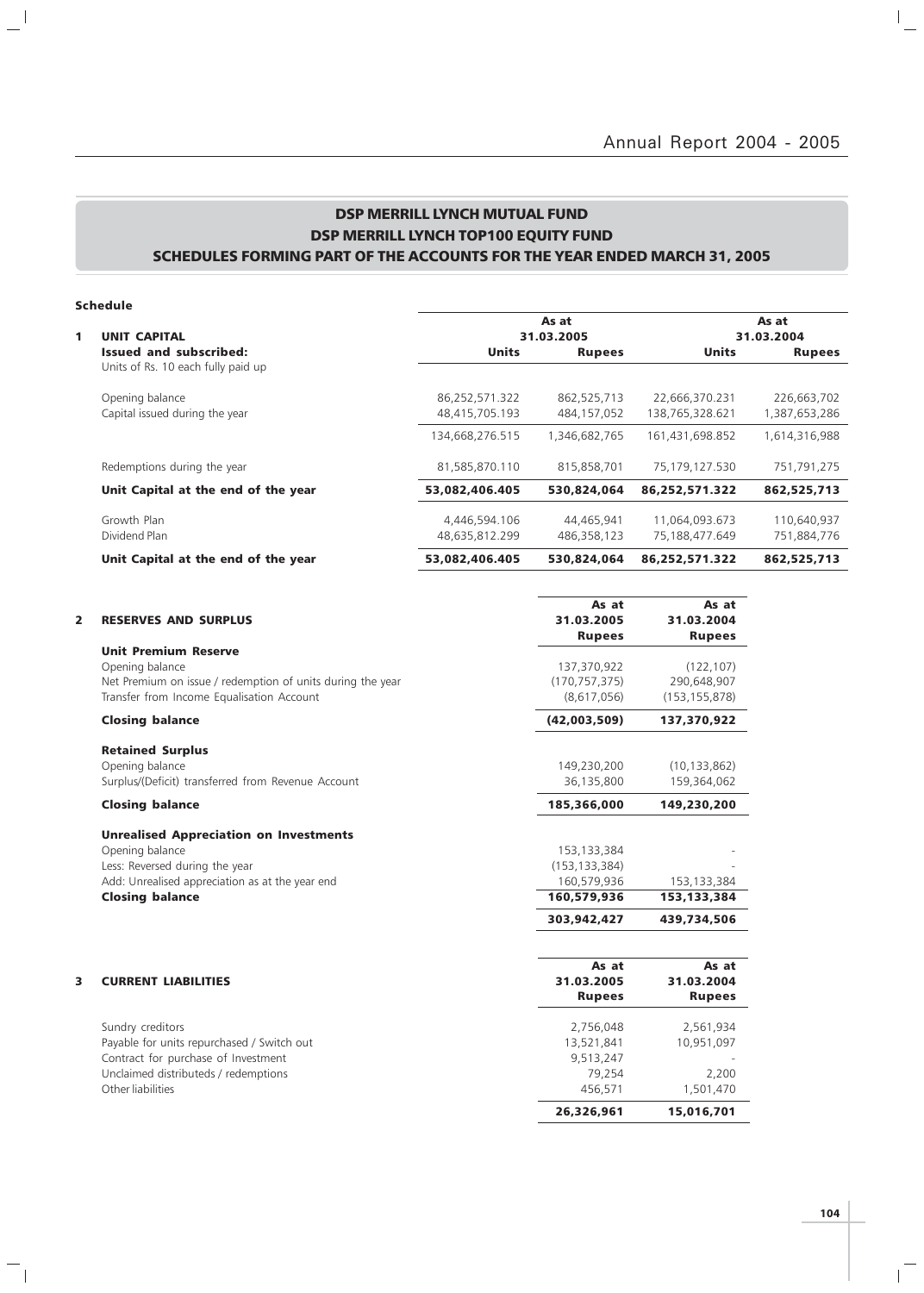$\mathbb{I}_+$ 

### DSP MERRILL LYNCH MUTUAL FUND DSP MERRILL LYNCH TOP100 EQUITY FUND SCHEDULES FORMING PART OF THE ACCOUNTS FOR THE YEAR ENDED MARCH 31, 2005

| 4 | <b>INVESTMENTS</b>                                 | As at<br>31.03.2005 |                              | As at<br>31.03.2004 |                              |
|---|----------------------------------------------------|---------------------|------------------------------|---------------------|------------------------------|
|   |                                                    |                     | <b>Rupees</b>                |                     | <b>Rupees</b>                |
|   |                                                    | Cost                | Market/<br><b>Fair value</b> | Cost                | Market/<br><b>Fair value</b> |
|   | <b>Equity Shares</b><br>Listed or awaiting listing | 666,713,777         | 827,293,713                  | 1,122,303,165       | 1,275,436,549                |
|   |                                                    | 666,713,777         | 827,293,713                  | 1,122,303,165       | 1,275,436,549                |

Note: Refer to the attached Statement of Portfolio as at March 31, 2005

 $\frac{1}{2}$ 

 $\mathcal{L}_{\parallel}$ 

| 5.<br><b>DEPOSITS</b>                  | As at<br>31.03.2005<br><b>Rupees</b> | As at<br>31.03.2004<br><b>Rupees</b> |
|----------------------------------------|--------------------------------------|--------------------------------------|
| Money at call with :<br>- Institutions | 2,000,000                            |                                      |
|                                        | 2,000,000                            |                                      |

| 6 | <b>OTHER CURRENT ASSETS</b>                              | As at<br>31.03.2005<br><b>Rupees</b> | As at<br>31.03.2004<br><b>Rupees</b> |  |  |  |
|---|----------------------------------------------------------|--------------------------------------|--------------------------------------|--|--|--|
|   | Balances with banks in current accounts                  | 3,293,412                            | 5,167,105                            |  |  |  |
|   | Receivable for units switch in                           | 28.771                               | 24,228                               |  |  |  |
|   | Outstanding Contracts for settlement                     | 13,625,916                           |                                      |  |  |  |
|   | Outstanding and accrued income                           | 672                                  | 4,349                                |  |  |  |
|   | Collateralised lending (reverse repurchase transactions) | 14,498,411                           | 36,633,787                           |  |  |  |
|   | Other receivable                                         | 352,557                              | 10.902                               |  |  |  |
|   |                                                          | 31,799,739                           | 41,840,371                           |  |  |  |

| <b>INTEREST</b>                                          | Year ended<br>31.03.2005<br><b>Rupees</b> | Year ended<br>31.03.2004<br><b>Rupees</b> |
|----------------------------------------------------------|-------------------------------------------|-------------------------------------------|
| Call deposits                                            | 22,873                                    | 273,929                                   |
| Collateralised lending (reverse repurchase transactions) | 1,406,401                                 | 1,219,843                                 |
| CCIL margin & others                                     |                                           | 19.475                                    |
|                                                          | 1,429,274                                 | 1,513,247                                 |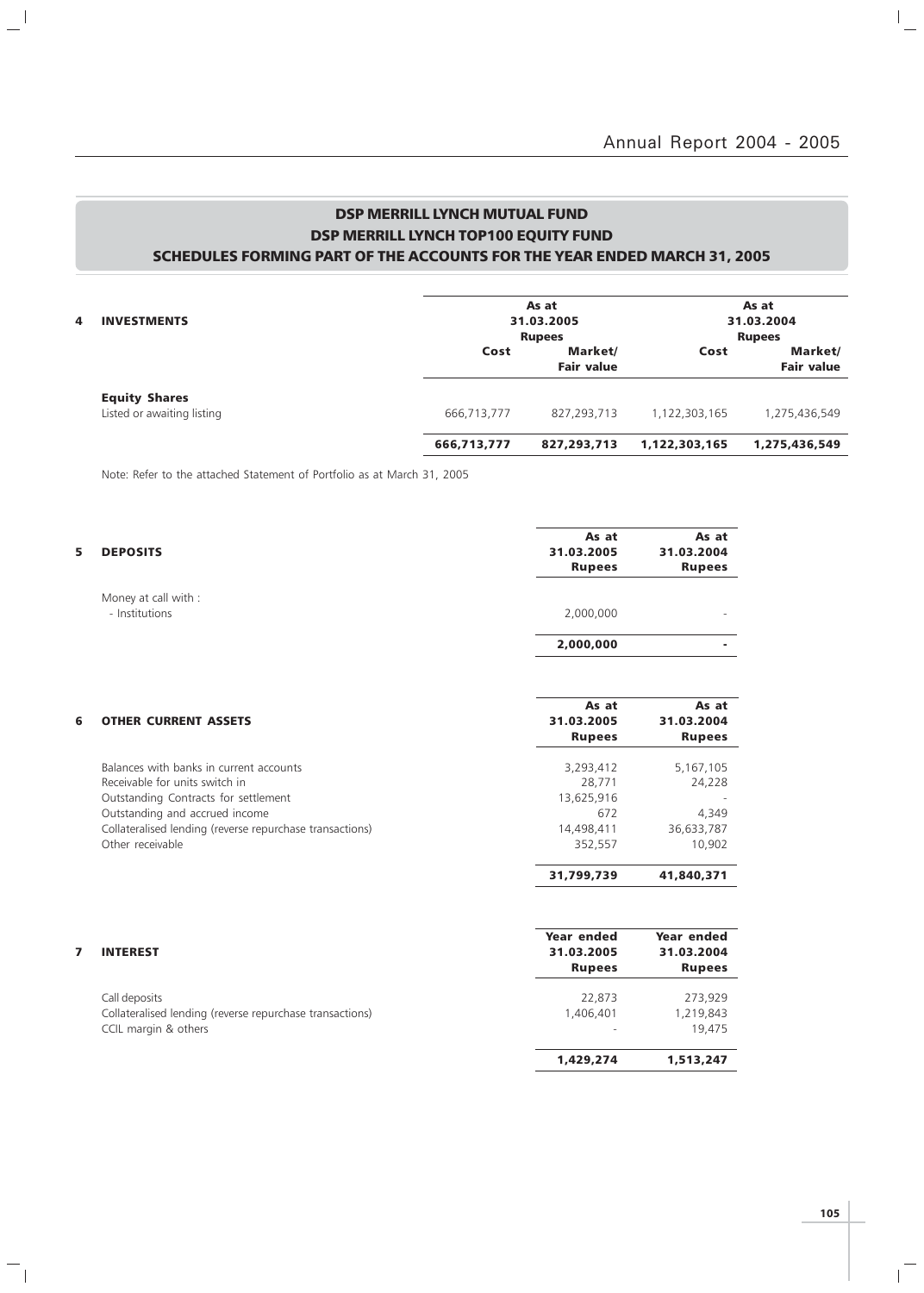DSP MERRILL LYNCH MUTUAL FUND DSP MERRILL LYNCH TOP100 EQUITY FUND Schedules forming part of the Balance Sheet as at March 31, 2005 and the Revenue Account for the year ended March 31, 2005.

#### Schedule 8

#### NOTES TO ACCOUNTS

#### 1. Organisation

DSP Merrill Lynch TOP 100 Equity Fund (the Scheme) is an open ended scheme of DSP Merrill Lynch Mutual Fund (the Fund). The Fund has been sponsored by DSP Merrill Lynch Ltd. (DSPML). The Scheme was launched on February 10, 2003 and was open for subscription between February 10, 2003 and February 21, 2003. Thereafter, it was reopened for subscription and redemption on March 11, 2003.

The objective of the Scheme is to primarily generate capital appreciation, from a portfolio that is substantially constituted of equity securities and equity related securities of the 100 largest corporates by market capitalisation, listed in India.

#### 2. Significant Accounting Policies

#### 2.1 Basis of Accounting

The financial statements are prepared on the accrual basis of accounting, under the historical cost convention, as modified for investments, which are 'marked to market'. The financial statements have been prepared in accordance with the Securities and Exchange Board of India (Mutual Funds) Regulations, 1996 as amended from time to time.

#### 2.2 Unit Capital

Unit Capital represents the net outstanding units as at the Balance Sheet date.

Upon issue and redemption of units, the net premium or discount to the face value of units is credited or debited respectively to the Unit Premium Reserve account, after adjusting an appropriate portion of the sale / repurchase price to the income Equalisation account.

#### 2.3 Income Equalisation account

When units are issued or redeemed, the net distributable income or loss for transacted units (excluding unrealised appreciation/depreciation in the value of investments) from the beginning of the accounting period upto the date of issue or redemption of such units is transferred to / from the Income Equalisation account.

The purpose is to ensure that the per unit amount of the continuing unitholders' share of the undistributed income / loss remains unaffected by movement in unit capital. At the year end, the balance in the Equalisation account is transferred to the Revenue account.

#### 2.4 Investments

a. Accounting for investment transactions

Investments are accounted on the date of the transaction at cost after considering transaction costs as applicable excluding custodian transaction charges. The front-end fee receivable, if any, is reduced from the cost of

such investment. Bonus entitlements are recognised as investments on the 'ex- bonus date'. Rights entitlements are recognised as investments on the 'ex-rights date'.

#### b. Valuation of investments

During the year, the Fund has valued its investments in accordance with SEBI (Mutual Funds) Regulations, 1996, as amended from time to time. All investments are marked to market and are stated in the balance sheet at their market / fair value. In valuing the Scheme's investments:

#### I. Valuation of Traded Equity and Equity related Securities

Traded Equity and Equity related Securities are valued at the last quoted closing price on the National Stock Exchange (NSE) or other Stock Exchange (SE) (in case where security is either not listed on NSE or not traded on NSE). Incase where a security is not traded on the valuation day then it is valued at last traded price on the NSE or any other SE on which it traded provided it is not more than thirty days prior to the date of valuation.

#### II. Valuation of Thinly Traded / Non-traded and Unlisted Equity & Equity related Securities

Thinly Traded, Non-traded and unlisted Equity and Equity Related securities are valued "in good faith" on the basis of net worth per share and earnings capitalization as prescribed by the SEBI.

#### III. Valuation of Money Market Instruments

Investments in call money and short-term deposits with banks are valued at cost plus accrued interest.

Money market instruments are valued at the last traded yield on the date of valuation. In case the security is not traded on the valuation day then it is valued on straight-line amortization over the maturity period of the instruments.

#### 2.5 Revenue recognition

Income on investments is recognised on accrual basis except where there is uncertainty about ultimate recovery / realisation. Such income is recognised when the uncertainty is resolved.

Interest on fixed income securities is recognised as income over the period of holding.

Dividend is recognised on 'ex-dividend date' for quoted shares and on the date of declaration for unquoted shares.

Profit or loss on sale of investments is recognised on the trade date and is determined on the basis of the weighted average cost method.

#### 2.6 Expenses

All expenses are accounted for on accrual basis.

#### 2.7 Entry Load

The Entry Load collected is utilised for meeting the selling and distribution expenses.

#### 3. Investment Management and Trusteeship fees

Investment management fees charged to the Scheme at approximately 1.24 % of the average daily net assets pursuant to an agreement with DSP Merrill Lynch Fund Managers Limited (AMC).

The Fund has accrued trusteeship fees aggregating Rs.1,051,000 (previous year Rs. 1,000,000) for the year ended March 31, 2005 in accordance with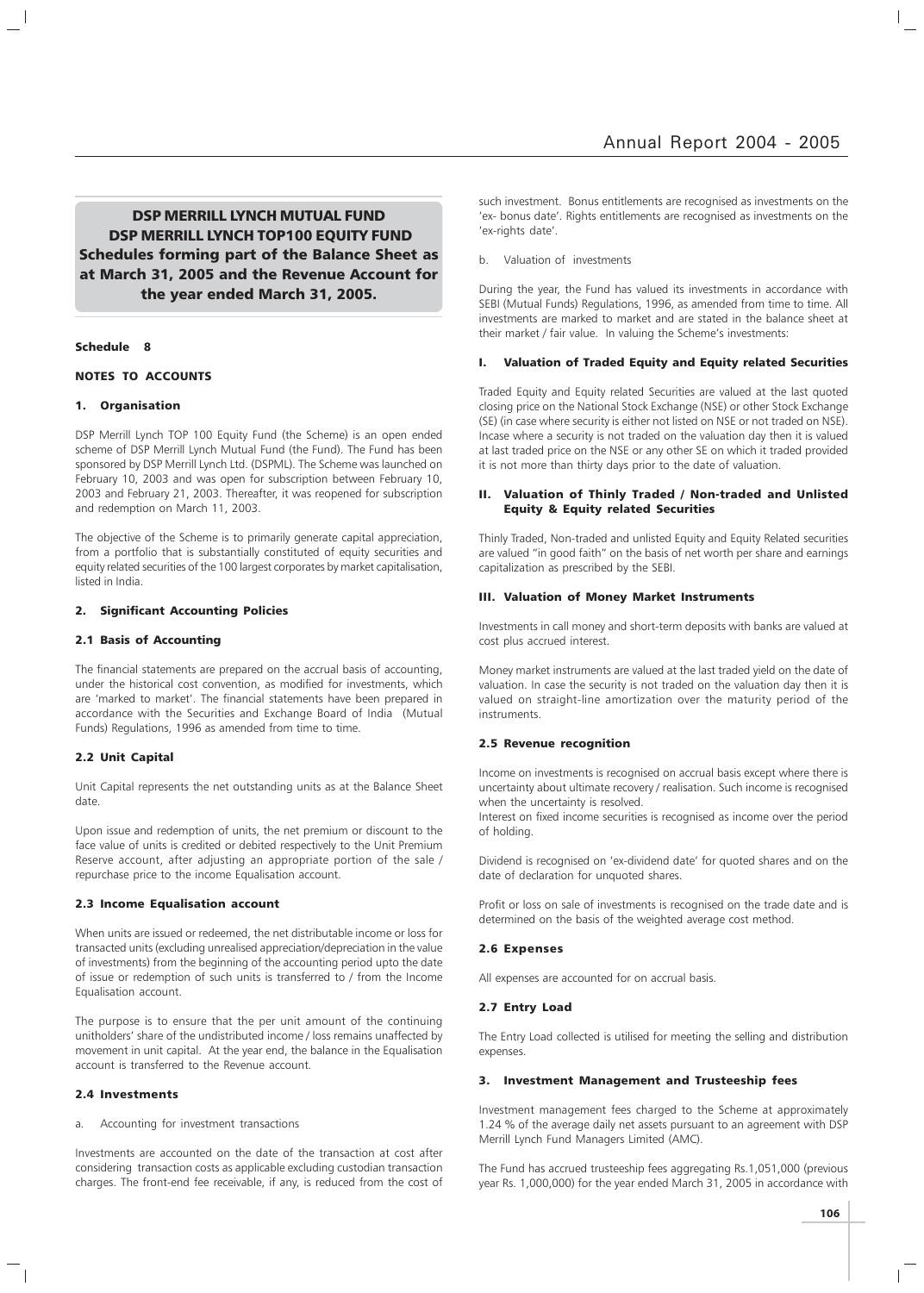the original Trust Deed dated December 16, 1996 as amended by supplementary Trust Deed dated December 23, 1999. The trusteeship fees have been allocated between the schemes in proportion to the net assets of the schemes. The Trusteeship fees are subject to a maximum of 0.02% of the average net assets per annum.

#### 4. Investments

- a. Investments of the Scheme are registered in the name of the Trustee for the benefit of the Scheme's unitholders.
- b. Investments made in companies who have invested more than five percent of the net asset value of the schemes of DSP Merrill Lynch Mutual Fund

|                            |                                                    |                                                                                                    | <b>Rupees Crores</b>                                                             |
|----------------------------|----------------------------------------------------|----------------------------------------------------------------------------------------------------|----------------------------------------------------------------------------------|
| <b>Company Name</b><br>@   | <b>Scheme</b><br>invested in<br>by the<br>Company* | <b>Aggregate</b><br>cost of acqui-<br>sition during<br>the period<br>under Regul-<br>ation 25(11)% | <b>Outstanding</b><br>as at March<br>31, 2005<br>at Market/<br><b>Fair Value</b> |
| <b>Bharti Televentures</b> |                                                    |                                                                                                    |                                                                                  |
| Ltd.                       | STF, FRF                                           | 1.40                                                                                               | 2.17                                                                             |
| Dabur India Ltd.           | FRF                                                | 0.32                                                                                               | $\overline{\phantom{a}}$                                                         |
| Grasim Industries Ltd.     | FRF, STF                                           | 0.55                                                                                               | 5.16                                                                             |
| Gujarat Ambuja             |                                                    |                                                                                                    |                                                                                  |
| Cements Ltd.               | LF                                                 | 1.53                                                                                               | $\overline{\phantom{a}}$                                                         |
| HCL Technologies Ltd.      | STF, BF                                            | 4.36                                                                                               | 3.31                                                                             |
| Hero Honda Ltd.            | SPF - M, FRF,                                      |                                                                                                    |                                                                                  |
|                            | $LF, SPF - C$                                      | 3.98                                                                                               | 0.72                                                                             |
| Hindalco Ltd.              | BF, FRF, LF                                        | 0.56                                                                                               | 3.11                                                                             |
| ICICI Bank Ltd.            | $LE$ , SPF - $C$                                   | 8.09                                                                                               | 4.43                                                                             |
| <b>IDBI</b>                | OF, FRF, LF, SPF -                                 |                                                                                                    |                                                                                  |
|                            | C, STF, GSFA                                       | 1.96                                                                                               | 0.02                                                                             |
| Indian Overseas Bank       | <b>ITF</b>                                         | 1.35                                                                                               |                                                                                  |
| Infosys                    |                                                    |                                                                                                    |                                                                                  |
| Technologies Ltd.          | LF                                                 | 4.60                                                                                               | 6.71                                                                             |
| ITC Ltd.                   | FRF, LF, STF                                       | 2.19                                                                                               | 4.24                                                                             |
| Jet Airways Ltd.           | LF                                                 | 0.26                                                                                               | $\overline{a}$                                                                   |
| Kotak Mahindra             |                                                    |                                                                                                    |                                                                                  |
| Bank Ltd.                  | LF                                                 | 1.61                                                                                               |                                                                                  |
| Maruti Udyog Ltd.          | FRF, STF                                           | 1.22                                                                                               |                                                                                  |
| Punjab National Bank       | <b>ITF</b>                                         | 1.01                                                                                               | 1.02                                                                             |
| State Bank of India        | OF, EF, ITF                                        | 3.13                                                                                               | 5.08                                                                             |
| Tata Consultancy           |                                                    |                                                                                                    |                                                                                  |
| Services Ltd.              | <b>STF</b>                                         | 4.33                                                                                               | 3.48                                                                             |
| Tata Iron And Steel        |                                                    |                                                                                                    |                                                                                  |
| Company Ltd.               | LF                                                 | 6.93                                                                                               | 3.79                                                                             |
| Tata Motors Ltd.           | SPF - M, FRF,                                      |                                                                                                    |                                                                                  |
|                            | LF, STF                                            | 1.99                                                                                               | 0.04                                                                             |
| Union Bank of India        | SPF - M, SPF -                                     |                                                                                                    |                                                                                  |
|                            | A, FRF                                             | 2.24                                                                                               | 1.34                                                                             |
| Vijaya Bank                | BalF, EF, TEF                                      | 0.50                                                                                               |                                                                                  |

@ - Including investment in subsidiaries, % - Includes the Inter Scheme investments

\* BF - Bond Fund, EF - Equity Fund, LF - Liquidity Fund, BAF - Balanced Fund, GSFA - Government Securities Fund - Plan A (longer Duration Plan), STF - Short Term Fund, OF - Opportunities Fund, TEF - TOP100 Equity Fund, SPF - M - Savings Plus Fund - Moderate, FRF - Floating Rate Fund, ITF-India T.I.G.E.R Fund, SPF-A-Savings Plus Fund - Aggressive, SPF-C-Savings Plus Fund - Conservative.

The Investment Manager is of the opinion that the investments are made by the Scheme in such companies since they are perceived as fundamentally strong and possess a high potential for growth.

The aggregate value of investments purchased and sold (including redeemed) during the financial year are Rs. 1,027,096,513 (previous year Rs. 3,446,164,091) and Rs. 1,668,768,126 (previous year Rs. 2,931,164,468) respectively being 96.38% (previous year 402.07%) and 156.50% (previous year 341.99%) respectively of the average daily net assets.

#### 5. Details of transactions with Associates in terms of Regulation 25(8)

Name of the Associate: DSPML.

| <b>Particulars of</b><br><b>Transactions</b>                                                                                                                                           | Year ended<br><b>March 31, 2005</b><br><b>Rupees</b> | Year ended<br><b>March 31, 2004</b><br><b>Rupees</b> |
|----------------------------------------------------------------------------------------------------------------------------------------------------------------------------------------|------------------------------------------------------|------------------------------------------------------|
| Payment of Brokerage<br>for Distribution and<br>Sale of Units                                                                                                                          | 1,817,571                                            | 3,883,373                                            |
| Payment of Brokerage<br>on Secondary Market<br>transactions                                                                                                                            | 424,770                                              | 1,251,669                                            |
| Securities transaction in<br>the form of investments<br>in various Public issues /<br>Private placements where<br>the associate was the sole<br>or one of the several lead<br>managers | 33,478,950                                           | 9,726,000                                            |

Note: Brokerage on distribution and sale of units paid / payable represents the amount paid / payable for the year and does not necessarily reflect the amount charged to the Scheme's revenue account.

#### 6. Distributable Income

|                                                                                                                                        | Year ended<br>March 31, 2005<br><b>Rupees</b> | Year ended<br><b>March 31, 2004</b><br><b>Rupees</b> |
|----------------------------------------------------------------------------------------------------------------------------------------|-----------------------------------------------|------------------------------------------------------|
| Net Income as per<br>Revenue Account                                                                                                   | 193,597,914                                   | 613,564,228                                          |
| Add: Balance of<br>undistributed income as at<br>the beginning of the year                                                             | 149,230,200                                   | (10, 133, 862)                                       |
| Less: Unrealised<br>appreciation on investments<br>included in the balance<br>undistributed income as at<br>the beginning of the year. |                                               |                                                      |
| Less: Distributed to<br>unitholders & distribution tax                                                                                 | 157,462,114                                   | 454,200,166                                          |
| <b>Balance Distributable</b><br>income                                                                                                 | 185,366,000                                   | 149,230,200                                          |

#### 7. Prior Year Comparatives

Prior Year figures have been reclassified, wherever necessary, to conform to current years' presentation.

#### 8. Contingent Liability: Nil

9. Large holdings in the Scheme (over 25% of the NAV of the Scheme): Nil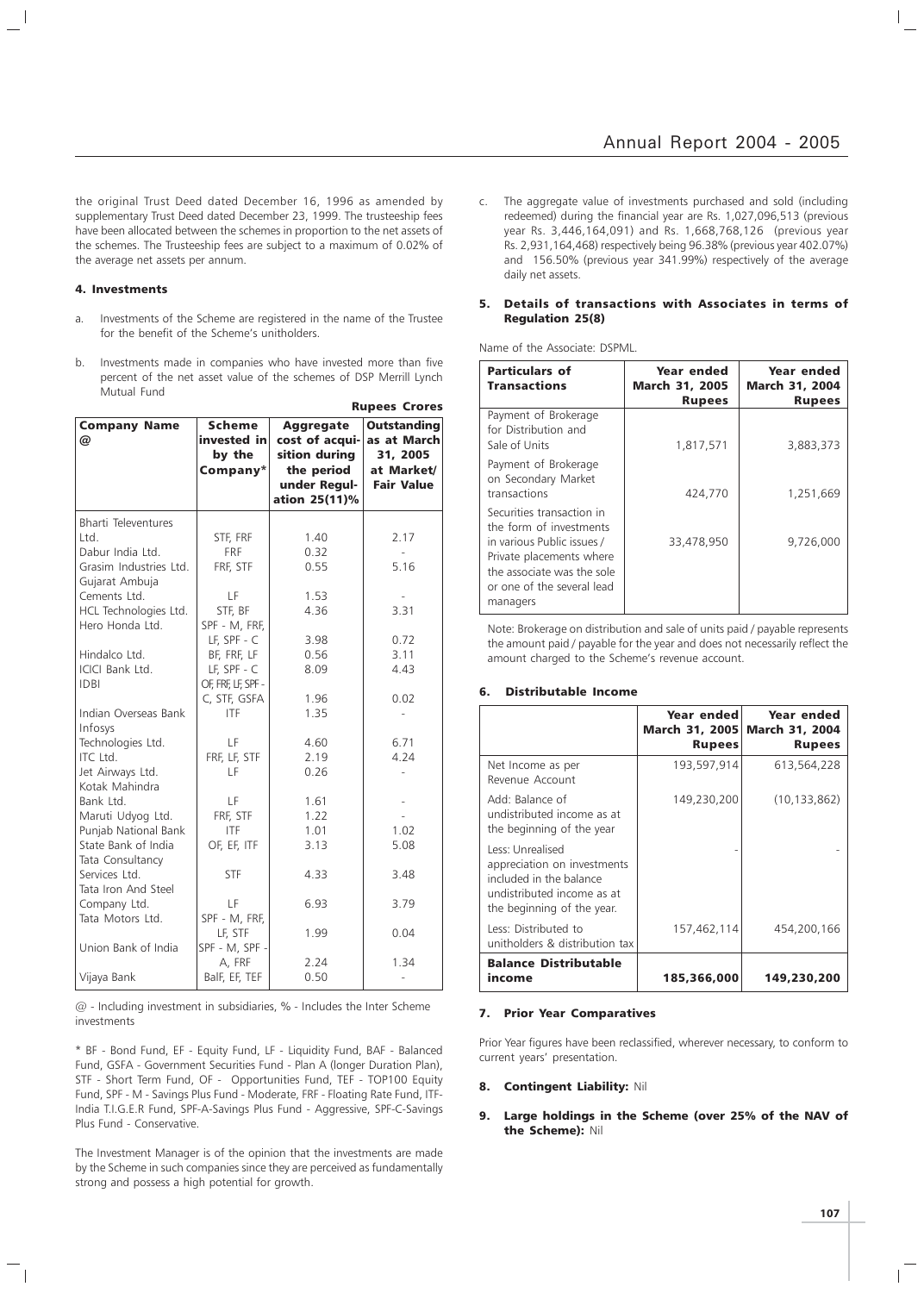$\frac{1}{2}$ 

#### 10. Perspective Historical per Unit Statistics.

|    |                                                                                                                                                                                                             |                |                 |                |                 |                | <b>Rupees</b>   |
|----|-------------------------------------------------------------------------------------------------------------------------------------------------------------------------------------------------------------|----------------|-----------------|----------------|-----------------|----------------|-----------------|
|    |                                                                                                                                                                                                             | March 31, 2005 |                 | March 31, 2004 |                 | March 31, 2003 |                 |
| а. | Net asset value, at the end of the period:                                                                                                                                                                  |                |                 |                |                 |                |                 |
|    | Growth Plan                                                                                                                                                                                                 | 26.68<br>14.72 |                 | 21.96<br>14.09 |                 | 9.55<br>9.55   |                 |
|    | Dividend Plan                                                                                                                                                                                               |                |                 |                |                 |                |                 |
| b. | <b>Gross Income</b>                                                                                                                                                                                         |                |                 |                |                 |                |                 |
|    | (i) Income other than profit on sale of investment                                                                                                                                                          | 0.45<br>3.51   |                 | 0.26<br>5.24   |                 | 0.03<br>(0.01) |                 |
|    | (ii) Income from profit on inter scheme sales/transfer of investment                                                                                                                                        |                |                 |                |                 |                |                 |
|    | (iii) Income from profit / (loss) on sale of investment to third party                                                                                                                                      |                |                 |                |                 |                |                 |
|    | (iv) Transfer to revenue account Income from past year's reserve                                                                                                                                            |                |                 | 0.07           |                 | 0.00           |                 |
| c. | Aggregate of expenses, write off, Amortisation and charges<br>(excluding change in unrealised depreciation in investments)                                                                                  | 0.48           |                 | 0.23           |                 | 0.21           |                 |
| d. | <b>Net Income</b> (excluding change in unrealised depreciation in investments)                                                                                                                              | 3.48           |                 | 5.34           |                 | (0.19)         |                 |
| е. | Unrealised appreciation/(depreciation) in value of investments                                                                                                                                              | 3.03           |                 | 1.78           |                 | (0.25)         |                 |
| f. | <b>Repurchase &amp; Resale Price</b>                                                                                                                                                                        | Growth         | <b>Dividend</b> | Growth         | <b>Dividend</b> | Growth         | <b>Dividend</b> |
|    | <b>Repurchase Price</b>                                                                                                                                                                                     |                |                 |                |                 |                |                 |
|    | - Highest Price                                                                                                                                                                                             | 28.40          | 15.98           | 23.81          | 18.42           | 9.70           | 9.70            |
|    | - Lowest Price                                                                                                                                                                                              | 18.07          | 11.59           | 9.60           | 9.60            | 9.49           | 9.49            |
|    | <b>Resale Price</b>                                                                                                                                                                                         |                |                 |                |                 |                |                 |
|    | - Highest Price                                                                                                                                                                                             | 29.04          | 16.34           | 24.29          | 18.79           | 9.89           | 9.89            |
|    | - Lowest Price                                                                                                                                                                                              | 18.43          | 11.82           | 9.79           | 9.79            | 9.68           | 9.68            |
| g. | Ratio of expenses to average daily net assets by percentage                                                                                                                                                 | 2.37%          |                 | 2.34%          |                 | 1.61%          |                 |
| h. | Ratio of gross income to average daily net assets by percentage<br>(excluding transfer to revenue account from past years' reserve but<br>including unrealised appreciation / depreciation on investments). | 34.80%         |                 | 70.83%         |                 | $(2.42\%)$     |                 |

#### Notes:

 $\overline{\phantom{a}}_1$ 

 $\overline{\phantom{a}}$  $\mathcal{L}$ 

- 1. The highest and lowest resale price of the units of the Scheme has been determined after adding to the highest and lowest declared NAV, the maximum sales load applicable. Repurchase price for Systematic Investment Plan investors may differ to the extent of applicable CDSC depending on duration for which units are held prior to redemption.
- 2. The per unit calculations are based on the number of units outstanding at the end of the financial year.
- 3. P/E ratio is not applicable since the units are not listed on any stock exchange.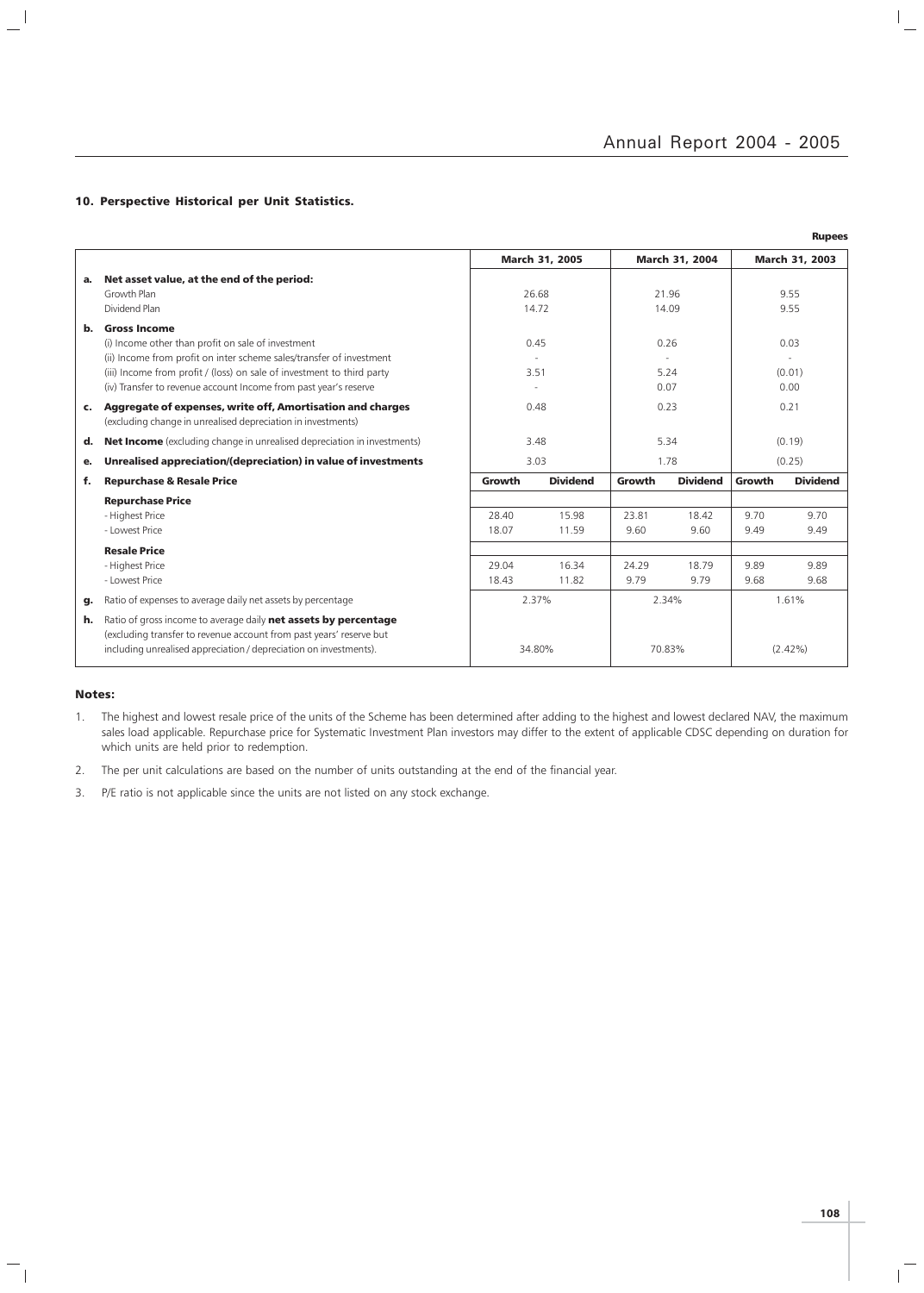## DSP MERRILL LYNCH TOP100 EQUITY FUND Statement of Portfolio Holding as at March 31, 2005 (Referred to in Schedule 4 forming part of the Balance Sheet as at March 31, 2005)

 $\mathbf{u}^{\parallel}$ 

 $\overline{\phantom{a}}_1$ 

| <b>SR.NO</b>    | <b>NAME OF THE COMPANY</b>                                                             | <b>QUANTITY</b> | <b>MARKET</b><br><b>VALUE</b><br>(RUPEES) | % TO NET<br><b>ASSETS</b> |
|-----------------|----------------------------------------------------------------------------------------|-----------------|-------------------------------------------|---------------------------|
|                 | <b>EQUITY &amp; EQUITY RELATED</b><br>Listed / awaiting listing on the Stock Exchanges |                 |                                           |                           |
| <b>AUTO</b>     |                                                                                        |                 | 37,559,779                                | 4.50%                     |
| $\mathbf{1}$    | Mahindra & Mahindra                                                                    | 60,246          | 29,936,237                                | 3.59%                     |
| 2               | Hero Honda Motors                                                                      | 13,211          | 7,239,628                                 | 0.87%                     |
| 3               | Tata Motors                                                                            | 928             | 383,914                                   | 0.05%                     |
| <b>BANKS</b>    |                                                                                        |                 | 123,727,140                               | 14.82%                    |
| 4               | State Bank of India                                                                    | 77,589          | 50,805,277                                | 6.09%                     |
| 5               | <b>ICICI Bank</b>                                                                      | 112,810         | 44,311,768                                | 5.31%                     |
| 6               | Union Bank                                                                             | 118,670         | 13,415,644                                | 1.61%                     |
| $\overline{7}$  | PNB                                                                                    | 25,890          | 10,183,832                                | 1.22%                     |
| 8               | Canara Bank                                                                            | 24,019          | 4,803,800                                 | 0.58%                     |
| 9               | <b>IDBI</b>                                                                            | 2,269           | 206,819                                   | 0.02%                     |
|                 | <b>CEMENT</b>                                                                          |                 | 77,875,544                                | 9.33%                     |
| 10 <sup>°</sup> | Grasim Industries                                                                      | 42,465          | 51,571,619                                | 6.18%                     |
| 11              | ACC                                                                                    | 72,955          | 26,303,925                                | 3.15%                     |
|                 | <b>CONSUMER NON DURABLES</b>                                                           |                 | 42,443,673                                | 5.08%                     |
| 12 ITC          |                                                                                        | 31,626          | 42,443,673                                | 5.08%                     |
|                 |                                                                                        |                 |                                           |                           |
|                 | <b>FERROUS METALS</b>                                                                  |                 | 37,920,080                                | 4.54%                     |
|                 | 13 Tisco                                                                               | 94,552          | 37,920,080                                | 4.54%                     |
|                 | <b>INDUSTRIAL CAPITAL GOODS</b>                                                        |                 | 74,833,104                                | 8.96%                     |
| 14              | Siemens                                                                                | 16,932          | 28,832,656                                | 3.45%                     |
| 15              | <b>Bharat Electronics</b>                                                              | 23,305          | 15,572,401                                | 1.87%                     |
| 16 L&T          |                                                                                        | 15,320          | 15,312,340                                | 1.83%                     |
|                 | 17 BHEL                                                                                | 19,723          | 15,115,707                                | 1.81%                     |
|                 | <b>INDUSTRIAL PRODUCTS</b>                                                             |                 | 8,802,815                                 | 1.05%                     |
|                 | 18 Bharat Forge                                                                        | 6,396           | 8,802,815                                 | 1.05%                     |
|                 | <b>NON - FERROUS METALS</b>                                                            |                 | 31,148,909                                | 3.73%                     |
|                 | 19 Hindalco                                                                            | 24,043          | 31,148,909                                | 3.73%                     |
| OIL             |                                                                                        |                 | 45,110,462                                | 5.40%                     |
|                 | 20 ONGC                                                                                | 50,955          | 45,110,462                                | 5.40%                     |
|                 | <b>PETROLEUM PRODUCTS</b>                                                              |                 | 115,662,392                               | 13.86%                    |
| 21              | Reliance Industries                                                                    | 100,943         | 55,119,925                                | 6.60%                     |
| 22              | <b>HPCL</b>                                                                            | 83,431          | 25,392,225                                | 3.04%                     |
| 23              | IOC                                                                                    | 46,670          | 20,441,460                                | 2.45%                     |
| 24              | <b>BPCL</b>                                                                            | 41,609          | 14,708,782                                | 1.76%                     |
|                 | <b>PHARMACEUTICALS</b>                                                                 |                 | 25,582,800                                | 3.06%                     |
| 25              | Sun Pharmaceutical Industries                                                          | 23,850          | 11,126,025                                | 1.33%                     |
| 26              | Glaxo Smithkline Pharmaceuticals                                                       | 14,200          | 10,209,090                                | 1.22%                     |
| 27              | Nicholas Piramal                                                                       | 17,325          | 3,864,341                                 | 0.46%                     |
| 28              | Ranbaxy Laboratories                                                                   | 380             | 383,344                                   | 0.05%                     |
|                 |                                                                                        |                 |                                           |                           |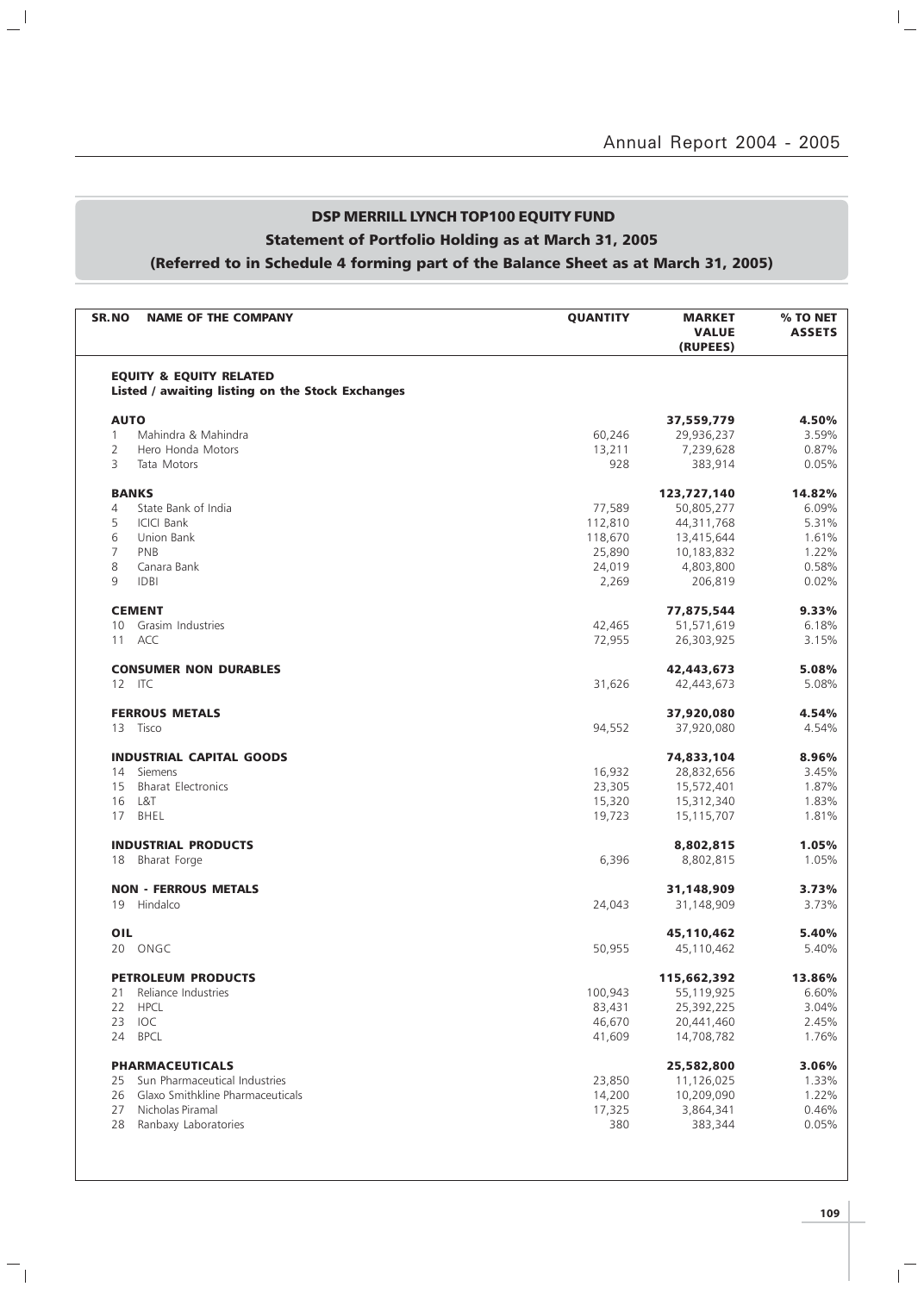| SR.NO<br><b>NAME OF THE COMPANY</b> | <b>QUANTITY</b> | <b>MARKET</b><br><b>VALUE</b><br>(RUPEES) | % TO NET<br><b>ASSETS</b> |
|-------------------------------------|-----------------|-------------------------------------------|---------------------------|
| <b>POWER</b>                        |                 | 11,481,209                                | 1.38%                     |
| 29 NTPC                             | 134,598         | 11,481,209                                | 1.38%                     |
| <b>SOFTWARE</b>                     |                 | 162,377,439                               | 19.45%                    |
| Infosys Technologies<br>30          | 29,741          | 67,131,385                                | 8.04%                     |
| Tata Consultancy Services<br>31     | 24,329          | 34,840,344                                | 4.17%                     |
| <b>HCL Technologies</b><br>32       | 88,814          | 33,083,215                                | 3.96%                     |
| Satyam Computer Services<br>33      | 66,795          | 27,322,495                                | 3.27%                     |
| <b>TELECOM - SERVICES</b>           |                 | 21,668,945                                | 2.60%                     |
| <b>Bharti Televentures</b><br>34    | 104,479         | 21.668.945                                | 2.60%                     |
| <b>TRANSPORTATION</b>               |                 | 11,099,422                                | 1.33%                     |
| 35 Great Eastern Shipping           | 72,121          | 11,099,422                                | 1.33%                     |
| <b>TOTAL</b>                        |                 | 827,293,713                               | 99.10%                    |
| <b>MONEY MARKET INSTRUMENTS</b>     |                 |                                           |                           |
| Money at call with Banks and Others |                 | 2,000,000                                 | 0.24%                     |
| Reverse Repo Investments / CBLO     |                 | 14,498,411                                | 1.74%                     |
| <b>TOTAL</b>                        |                 | 16,498,411                                | 1.98%                     |
| Net Receivables / (Payables)        |                 | (9,025,633)                               | $-1.08%$                  |
| <b>TOTAL NET ASSETS</b>             |                 | 834,766,491                               | 100%                      |

 $\mathbf{a}^{\dagger}$ 

 $\mathord{\hspace{1pt}\text{--}\hspace{1pt}}_\parallel$ 

 $\overline{1}$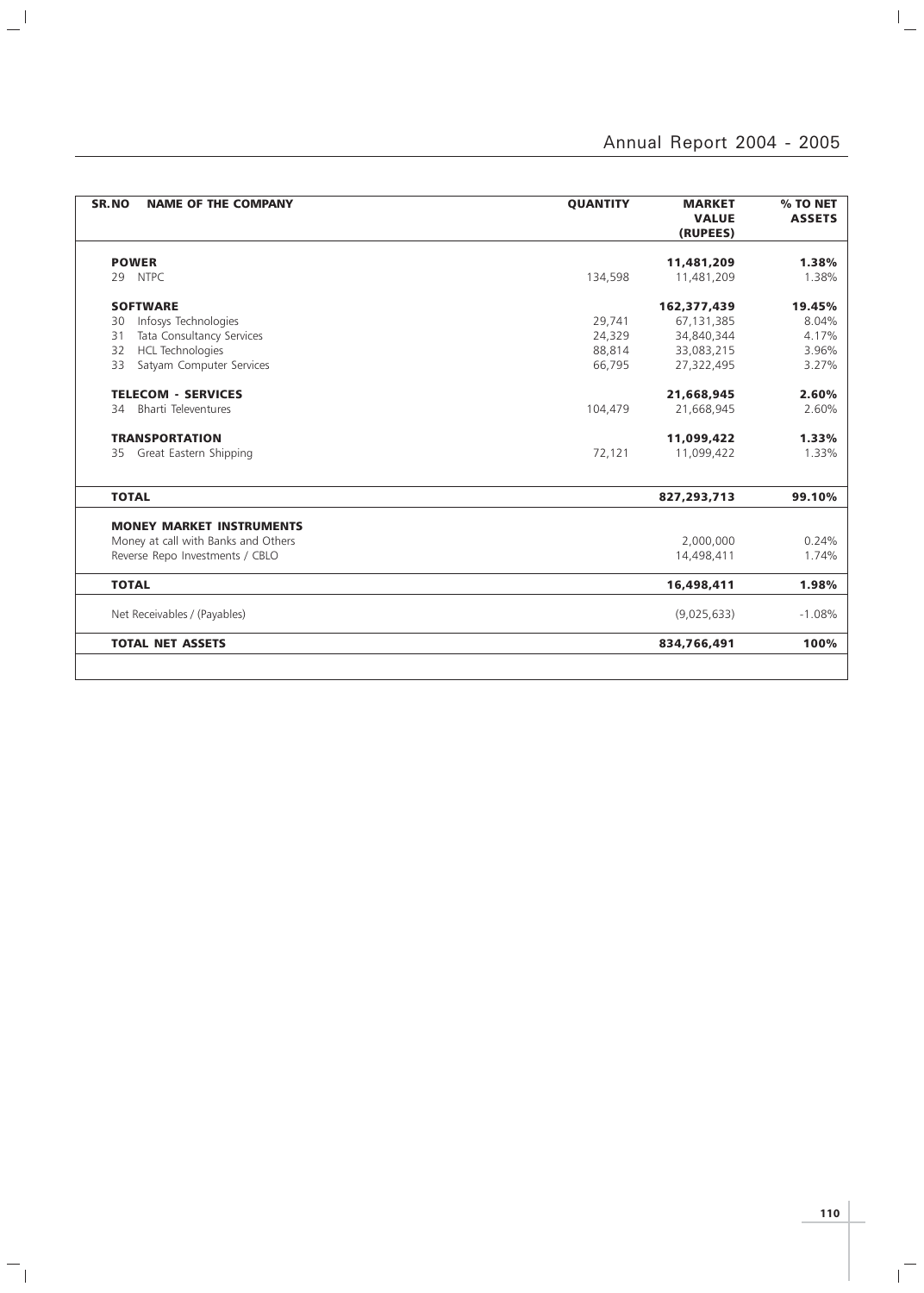### DSP MERRILL LYNCH MUTUAL FUND DSP MERRILL LYNCH MUTUAL FUND – SAVINGS PLUS FUND - MODERATE (FORMERLY DSP MERRILL LYNCH SAVINGS PLUS FUND) AUDITORS' REPORT

To the Trustee of

#### DSP MERRILL LYNCH MUTUAL FUND – SAVINGS PLUS FUND:

- 1. We have audited the attached balance sheet of DSP MERRILL LYNCH MUTUAL FUND – SAVINGS PLUS FUND – MODERATE (FORMERLY DSP MERRILL LYNCH SAVINGS PLUS FUND) ('the Scheme') as at March 31, 2005 and also the revenue account for the year ended on that date annexed thereto. These financial statements are the responsibility of the management of DSP Merrill Lynch Fund Managers Ltd., the Scheme's asset managers. Our responsibility is to express an opinion on these financial statements based on our audit.
- 2. We conducted our audit in accordance with auditing standards generally accepted in India. Those standards require that we plan and perform the audit to obtain reasonable assurance about whether the financial statements are free of material misstatement. An audit includes examining, on a test basis, evidence supporting the amounts and disclosures in the financial statements. An audit also includes assessing the accounting principles used and significant estimates made by management, as well as evaluating the overall financial statement presentation. We believe that our audit provides a reasonable basis for our opinion.
- 3. We report that:
	- i. We have obtained all the information and explanations, which, to the best of our knowledge and belief, were necessary for the purposes of our audit.
	- ii. The balance sheet and revenue account dealt with by this report are in agreement with the books of account.
	- iii. In our opinion, the balance sheet and revenue account dealt with by this report have been prepared in conformity with the accounting policies and standards specified in the Eighth, Ninth and Tenth Schedules to the Securities and Exchange Board of India (Mutual Funds) Regulations, 1996 ('the Regulations').
	- iv. In our opinion, and on the basis of information and explanations given to us, the methods used to value non traded securities as at March 31, 2005 in accordance with the Regulations and other guidelines issued by the Securities and Exchange Board Of India as applicable and approved by the Board of Directors of DSP Merrill Lynch Trustee Co. Pvt. Ltd., are fair and reasonable.
- v. In our opinion, and to the best of our information and according to the explanations given to us, the said financial statements give the information required by the Regulations as applicable, and give a true and fair view in conformity with the accounting principles generally accepted in India:
	- in the case of the balance sheet, of the state of affairs of the Scheme as at March 31, 2005; and
	- b) in the case of the revenue account, of the surplus for the year ended on that date.

### For S.R. BATLIBOI & CO. Chartered Accountants

per Hemal Shah Partner

Membership No.: 42650

Mumbai, April 27, 2005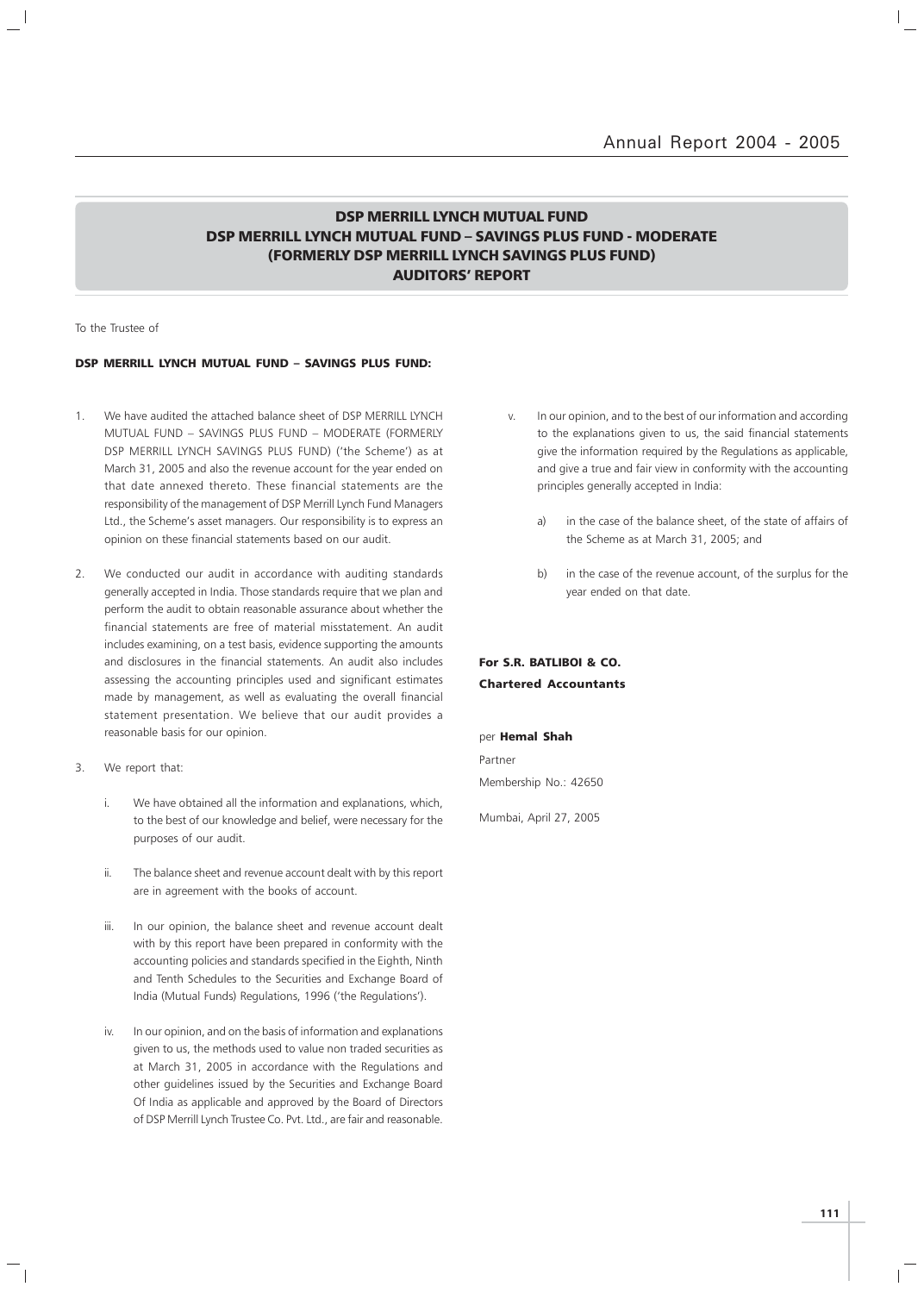$\mathbb{R}$ 

### DSP MERRILL LYNCH MUTUAL FUND DSP MERRILL LYNCH SAVINGS PLUS FUND - MODERATE (FORMERLY DSP MERRILL LYNCH SAVINGS PLUS FUND) BALANCE SHEET AS AT MARCH 31, 2005

|                      | <b>Schedule</b> | As at<br>31.03.2005 | As at<br>31.03.2004 |
|----------------------|-----------------|---------------------|---------------------|
|                      |                 | <b>Rupees</b>       | <b>Rupees</b>       |
| <b>LIABILITIES</b>   |                 |                     |                     |
| Unit Capital         |                 | 2,723,769,467       | 5,713,802,962       |
| Reserves & Surplus   | $\overline{2}$  | 514,708,752         | 576,276,105         |
| Current Liabilities  | 3               | 31,954,795          | 44,299,637          |
|                      |                 | 3,270,433,014       | 6,334,378,704       |
| <b>ASSETS</b>        |                 |                     |                     |
| Investments          | $\overline{4}$  | 3,107,041,819       | 5,590,285,678       |
| Deposits             | 5               | 3,900,000           | 123,400,000         |
| Other Current Assets | 6               | 159,491,195         | 620,693,026         |
|                      |                 | 3,270,433,014       | 6,334,378,704       |
|                      |                 |                     |                     |

Notes to Accounts 8

The schedules referred to the above and the notes to accounts form an integral part of the accounts.

As per our attached report of even date

#### For S. R. Batliboi & Co. The Co. For DSP Merrill Lynch For DSP Merrill Lynch For DSP Merrill Lynch For DSP Merrill Lynch Chartered Accountants Trustee Co. Pvt. Ltd. Fund Managers Ltd.

Partner Chairman Director (Chairman Chairman Chairman Director Director Director Membership no. 42650 Mumbai, April 27, 2005

 $\overline{\phantom{a}}$ 

 $\overline{\phantom{a}}$ 

Mumbai, April 27, 2005 **Director** Director **Director** Director

 $^{-}$ 

per Hemal Shah Shitin D Desai K R V Subrahmanian

S. S. Thakur **Ranjan Pant** 

Mumbai, April 26, 2005 **Naganath Sundaresan** President, Chief Investment Officer & Fund Manager

Mumbai, April 26, 2005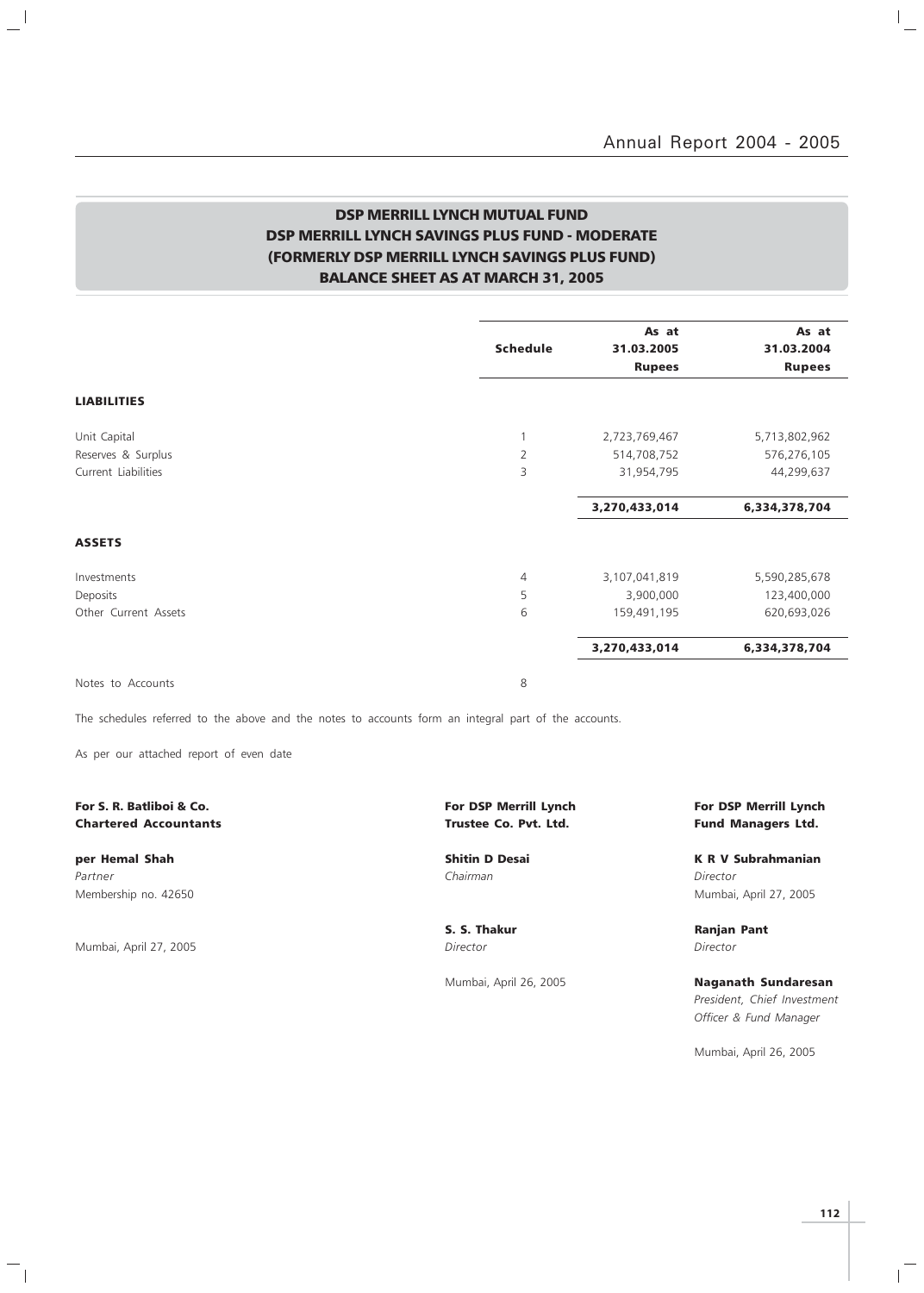$\vert$ 

 $\overline{\phantom{0}}$ 

### DSP MERRILL LYNCH MUTUAL FUND DSP MERRILL LYNCH SAVINGS PLUS FUND - MODERATE (FORMERLY DSP MERRILL LYNCH SAVINGS PLUS FUND) REVENUE ACCOUNT FOR THE YEAR ENDED MARCH 31, 2005

|                                                                         | <b>Schedule</b> | Year ended<br>31.03.2005<br><b>Rupees</b> | Year ended<br>31.03.2004<br><b>Rupees</b> |
|-------------------------------------------------------------------------|-----------------|-------------------------------------------|-------------------------------------------|
| <b>INCOME &amp; GAINS</b>                                               |                 |                                           |                                           |
| Interest                                                                | 7               | 258,872,398                               | 115,433,011                               |
| Dividend                                                                |                 | 12,506,169                                | 3,069,376                                 |
| Profit (net) on sale of Investments                                     |                 | 75,162,509                                | 124,445,469                               |
| Profit (net) on inter-scheme sale of Investments                        |                 | 2,224,469                                 |                                           |
| Write back of provision for unrealised loss in the value of investments |                 | 701,355                                   | 934,692                                   |
|                                                                         |                 | 349,466,900                               | 243,882,548                               |
| <b>EXPENSES &amp; LOSSES</b>                                            |                 |                                           |                                           |
| Management fees                                                         |                 | 49,942,717                                | 21,949,700                                |
| Marketing Fee                                                           |                 | 40,394,317                                | 14,770,561                                |
| Transfer agents fees & expenses                                         |                 | 9,069,472                                 | 3,322,445                                 |
| Custodian Fees & Transaction charges                                    |                 | 1,456,593                                 | 638,662                                   |
| Trusteeship fees                                                        |                 | 104,202                                   | 21,800                                    |
| Audit fees                                                              |                 | 270,000                                   | 54,000                                    |
| Other operating expenses                                                |                 | 754,821                                   | 198,702                                   |
| Net unrealised loss in the value of investments                         |                 |                                           | 2,251,107                                 |
|                                                                         |                 | 101,992,122                               | 43,206,977                                |
| Excess of income and gains over expenses and losses /                   |                 |                                           |                                           |
| (expenses and losses over income and gains)                             |                 | 247,474,778                               | 200,675,571                               |
| Add / (Less): Income Equalisation Account                               |                 | (40,640,623)                              | 281,703,180                               |
| Income available for appropriation                                      |                 | 206,834,155                               | 482,378,751                               |
| <b>Appropriation</b>                                                    |                 |                                           |                                           |
| Income distribution during the year                                     |                 | 70,165,544                                | 123,150,279                               |
| Tax on Income distributed during the year                               |                 | 9,169,760                                 | 15,778,630                                |
| <b>Retained Surplus carried forward to Balance Sheet</b>                |                 | 127,498,851                               | 343,449,842                               |
| Notes to Accounts                                                       | 8               |                                           |                                           |

 $\overline{\phantom{a}}$ 

 $\overline{\phantom{0}}$ 

The schedules referred to the above and the notes to accounts form an integral part of the accounts.

As per our attached report of even date

For S. R. Batliboi & Co. The Co. For DSP Merrill Lynch For DSP Merrill Lynch For DSP Merrill Lynch For DSP Merrill Lynch Chartered Accountants (1990) Structure Co. Pvt. Ltd. **Chartered Accountants** 

Partner Chairman Director (Chairman Chairman Chairman Director Director Chairman Chairman Director Membership no. 42650 Mumbai, April 27, 2005

Mumbai, April 27, 2005 Director Director

 $\mathord{\hspace{1pt}\text{--}\hspace{1pt}}_\parallel$ 

**per Hemal Shah Shah Shitin D Desai K R V Subrahmanian**<br>Partner Shah Shah Shahmanian Shahman Chairman Shahmanian Shitin D Desai Shahmanian Shitector

S. S. Thakur **Ranjan Pant** 

Mumbai, April 26, 2005 Naganath Sundaresan President, Chief Investment Officer & Fund Manager

Mumbai, April 26, 2005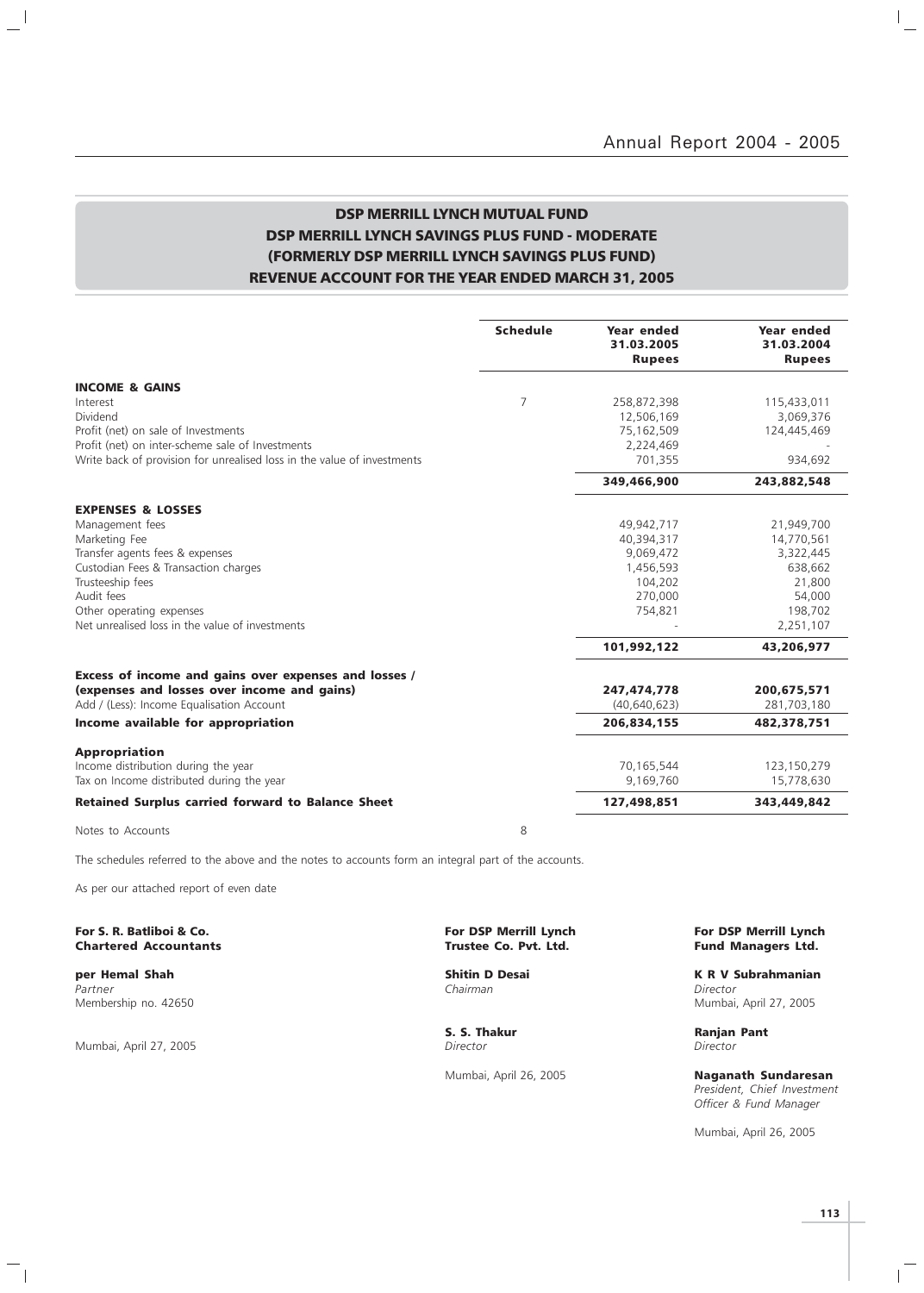### DSP MERRILL LYNCH MUTUAL FUND DSP MERRILL LYNCH SAVINGS PLUS FUND - MODERATE (FORMERLY DSP MERRILL LYNCH SAVINGS PLUS FUND) SCHEDULES FORMING PART OF THE ACCOUNTS FOR THE YEAR ENDED MARCH 31, 2005

| Schedule |  |  |  |
|----------|--|--|--|
|          |  |  |  |

 $\frac{1}{2}$ 

 $\mathcal{L}_{\parallel}$ 

|   | <b>PINDAIL</b>                                                      |                 |               |                 |               |
|---|---------------------------------------------------------------------|-----------------|---------------|-----------------|---------------|
|   |                                                                     |                 | As at         |                 | As at         |
| 1 | <b>UNIT CAPITAL</b>                                                 |                 | 31.03.2005    |                 | 31.03.2004    |
|   | <b>Issued and subscribed:</b><br>Units of Rs. 10 each fully paid up | <b>Units</b>    | <b>Rupees</b> | <b>Units</b>    | <b>Rupees</b> |
|   | Opening balance                                                     | 571,380,296.283 | 5,713,802,962 | 23,728,182.343  | 237,281,823   |
|   | Capital issued during the year                                      | 364,219,329.566 | 3,642,193,296 | 751,214,913.625 | 7,512,149,136 |
|   |                                                                     | 935,599,625.849 | 9,355,996,258 | 774,943,095.968 | 7,749,430,959 |
|   | Redemptions during the year                                         | 663,222,679.094 | 6,632,226,791 | 203,562,799.685 | 2,035,627,997 |
|   | Unit Capital at the end of the year                                 | 272,376,946.755 | 2,723,769,467 | 571,380,296.283 | 5,713,802,962 |
|   | Growth Plan                                                         | 176,913,548.743 | 1,769,135,487 | 254,025,225.964 | 2,540,252,259 |
|   | Monthly Dividend Plan                                               | 34,792,221.414  | 347,922,214   | 176,258,970.747 | 1,762,589,707 |
|   | Quarterly Dividend Plan                                             | 60,671,176.598  | 606,711,766   | 141,096,099.572 | 1,410,960,996 |
|   | Unit Capital at the end of the year                                 | 272,376,946.755 | 2,723,769,467 | 571,380,296.283 | 5,713,802,962 |

| 2 | <b>RESERVES AND SURPLUS</b>                               | As at<br>31.03.2005<br><b>Rupees</b> | As at<br>31.03.2004<br><b>Rupees</b> |
|---|-----------------------------------------------------------|--------------------------------------|--------------------------------------|
|   | <b>Unit Premium Reserve</b>                               |                                      |                                      |
|   | Opening balance                                           | 214,810,107                          | 438,750                              |
|   | Net Premium on issue /redemption of units during the year | (279, 834, 907)                      | 496,074,537                          |
|   | Transfer from Income Equalisation Account                 | 40,640,623                           | (281, 703, 180)                      |
|   | <b>Closing balance</b>                                    | (24, 384, 177)                       | 214,810,107                          |
|   | <b>Retained Surplus</b>                                   |                                      |                                      |
|   | Opening balance                                           | 342,805,918                          | (643, 924)                           |
|   | Surplus/(Deficit) transferred from Revenue Account        | 127,498,851                          | 343,449,842                          |
|   | <b>Closing balance</b>                                    | 470.304.769                          | 342,805,918                          |
|   | <b>Unrealised Appreciation on Investments</b>             |                                      |                                      |
|   | Opening balance                                           | 18,660,080                           | 150,750                              |
|   | Less: Reversed during the year                            | (18,660,080)                         | (150, 750)                           |
|   | Add: Unrealised appreciation as at the year / period end  | 68.788.160                           | 18,660,080                           |
|   | <b>Closing balance</b>                                    | 68,788,160                           | 18,660,080                           |
|   |                                                           | 514,708,752                          | 576,276,105                          |
|   |                                                           |                                      |                                      |
|   |                                                           | As at                                | As at                                |
| 3 | <b>CURRENT LIABILITIES</b>                                | 31.03.2005                           | 31.03.2004                           |
|   |                                                           | <b>Rupees</b>                        | <b>Rupees</b>                        |
|   | Sundry Creditors                                          | 5,341,939                            | 9,288,854                            |
|   | Payables for units repurchased / switch out               | 605.011                              | 7,845,414                            |
|   | Contract for purchase of Investment                       | 16,688,994                           |                                      |
|   | Distributed income payable                                | 8,128,218                            | 26,806,359                           |
|   | Unclaimed dividends /redemptions                          | 92,502                               | 672                                  |
|   | Other Liabilities                                         | 1,098,131                            | 358,338                              |
|   |                                                           | 31,954,795                           | 44,299,637                           |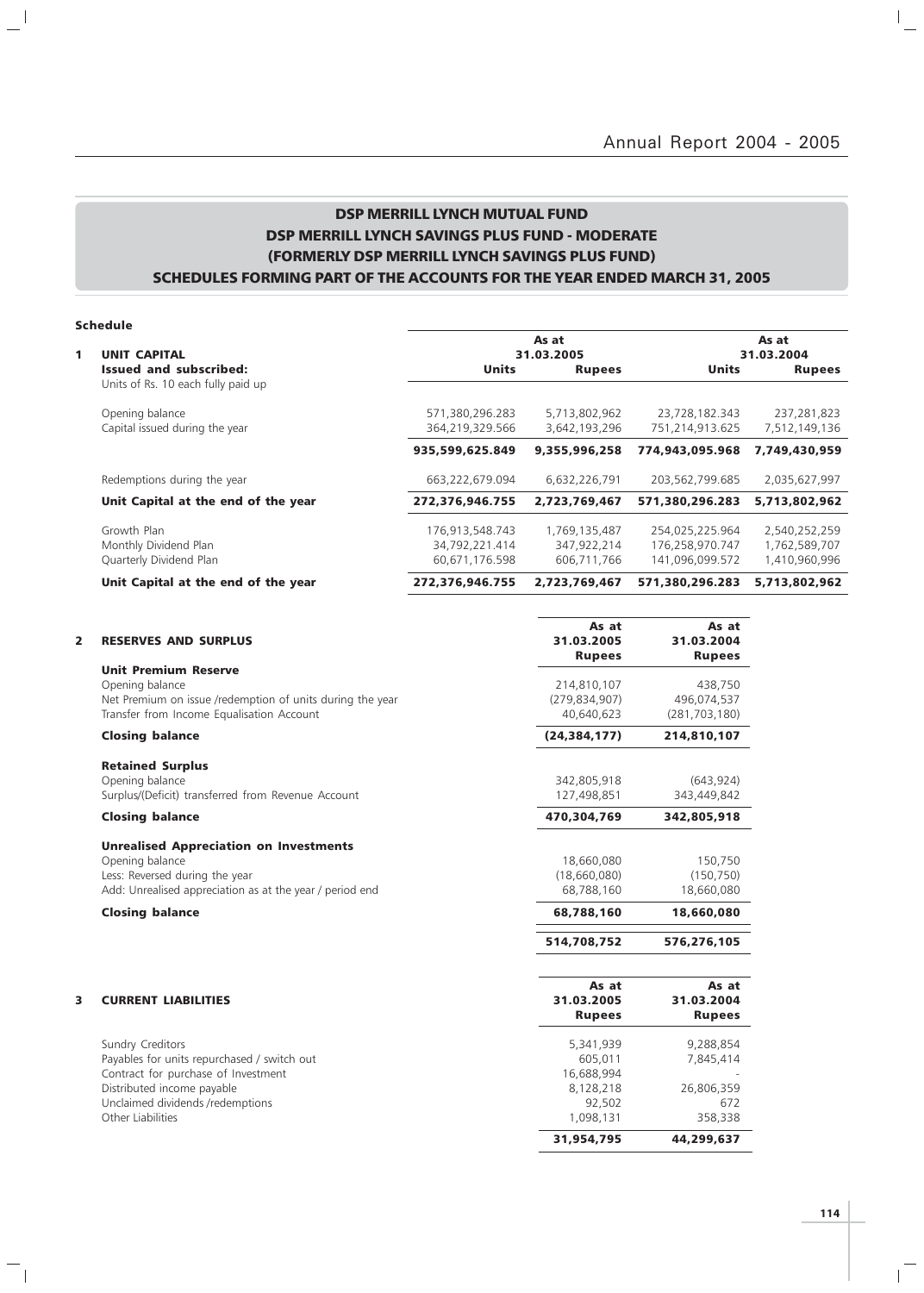$\mathbb{I}_+$ 

### DSP MERRILL LYNCH MUTUAL FUND DSP MERRILL LYNCH SAVINGS PLUS FUND - MODERATE (FORMERLY DSP MERRILL LYNCH SAVINGS PLUS FUND) SCHEDULES FORMING PART OF THE ACCOUNTS FOR THE YEAR ENDED MARCH 31, 2005

| 4<br><b>INVESTMENTS</b>        |                          | As at<br>31.03.2005<br><b>Rupees</b> |               | As at<br>31.03.2004<br><b>Rupees</b> |
|--------------------------------|--------------------------|--------------------------------------|---------------|--------------------------------------|
|                                | Cost                     | Market/<br><b>Fair value</b>         | Cost          | Market/<br><b>Fair value</b>         |
| <b>Equity Shares</b>           |                          |                                      |               |                                      |
| Listed or awaiting listing     | 405.411.443              | 459,438,430                          | 947,469,863   | 965,208,203                          |
| <b>Government Securities</b>   | 189,914,417              | 188,364,665                          | 2,221,182,857 | 2,219,433,000                        |
| <b>Bonds &amp; Debentures</b>  |                          |                                      |               |                                      |
| Listed or awaiting listing     | 1,605,593,000            | 1,620,084,400                        | 1,074,361,900 | 1,075,283,640                        |
| Private Placement / Unlisted   | 838,884,551              | 839,154,324                          | 850,257,350   | 849,756,100                          |
| <b>Commercial Papers</b>       | $\overline{\phantom{a}}$ | -                                    | 95,536,565    | 95,536,565                           |
| <b>Certificate of Deposits</b> |                          |                                      | 385.068.170   | 385.068.170                          |
|                                | 3,039,803,411            | 3,107,041,819                        | 5,573,876,705 | 5,590,285,678                        |

Note: Refer to the attached Statement of Portfolio as at March 31, 2005

 $\mathbb{L}^{\parallel}$ 

 $\overline{\phantom{a}}_1$ 

| 5 | <b>DEPOSITS</b>                                                 | As at<br>31.03.2005<br><b>Rupees</b> | As at<br>31.03.2004<br><b>Rupees</b> |
|---|-----------------------------------------------------------------|--------------------------------------|--------------------------------------|
|   | Money at call with :<br>- Institutions                          | 3,500,000                            | 23,000,000                           |
|   | Fixed Deposits with Scheduled Banks                             |                                      | 100,000,000                          |
|   | Margin Money with The Clearing Corporation of India Ltd. (CCIL) | 400,000                              | 400,000                              |
|   |                                                                 | 3,900,000                            | 123,400,000                          |
| 6 | <b>OTHER CURRENT ASSETS</b>                                     | As at<br>31.03.2005                  | As at<br>31.03.2004                  |
|   |                                                                 | <b>Rupees</b>                        | <b>Rupees</b>                        |
|   | Balances with banks in current accounts                         | 8,437,928                            | 92,932,226                           |
|   | Receivable for Units switch in                                  | 5,050,000                            | 1,072,319                            |
|   | Outstanding and accrued income                                  | 23,857,846                           | 107,664,094                          |
|   | Collateralised lending (reverse repurchase transactions)        | 120,965,599                          | 418,899,387                          |
|   | Others                                                          | 1,179,822                            | 125,000                              |
|   |                                                                 | 159,491,195                          | 620,693,026                          |
|   |                                                                 |                                      |                                      |
|   |                                                                 | Year ended                           | Year ended                           |
| 7 | <b>INTEREST</b>                                                 | 31.03.2005                           | 31.03.2004                           |
|   |                                                                 | <b>Rupees</b>                        | <b>Rupees</b>                        |
|   | Call deposits                                                   | 157,564                              | 1,075,065                            |
|   | Collateralised lending (reverse repurchase transactions)        | 11,253,066                           | 9,349,089                            |
|   | Government securities and debentures                            | 247,461,768                          | 104,987,584                          |
|   | CCIL margin & others                                            |                                      | 21,273                               |
|   |                                                                 | 258,872,398                          | 115,433,011                          |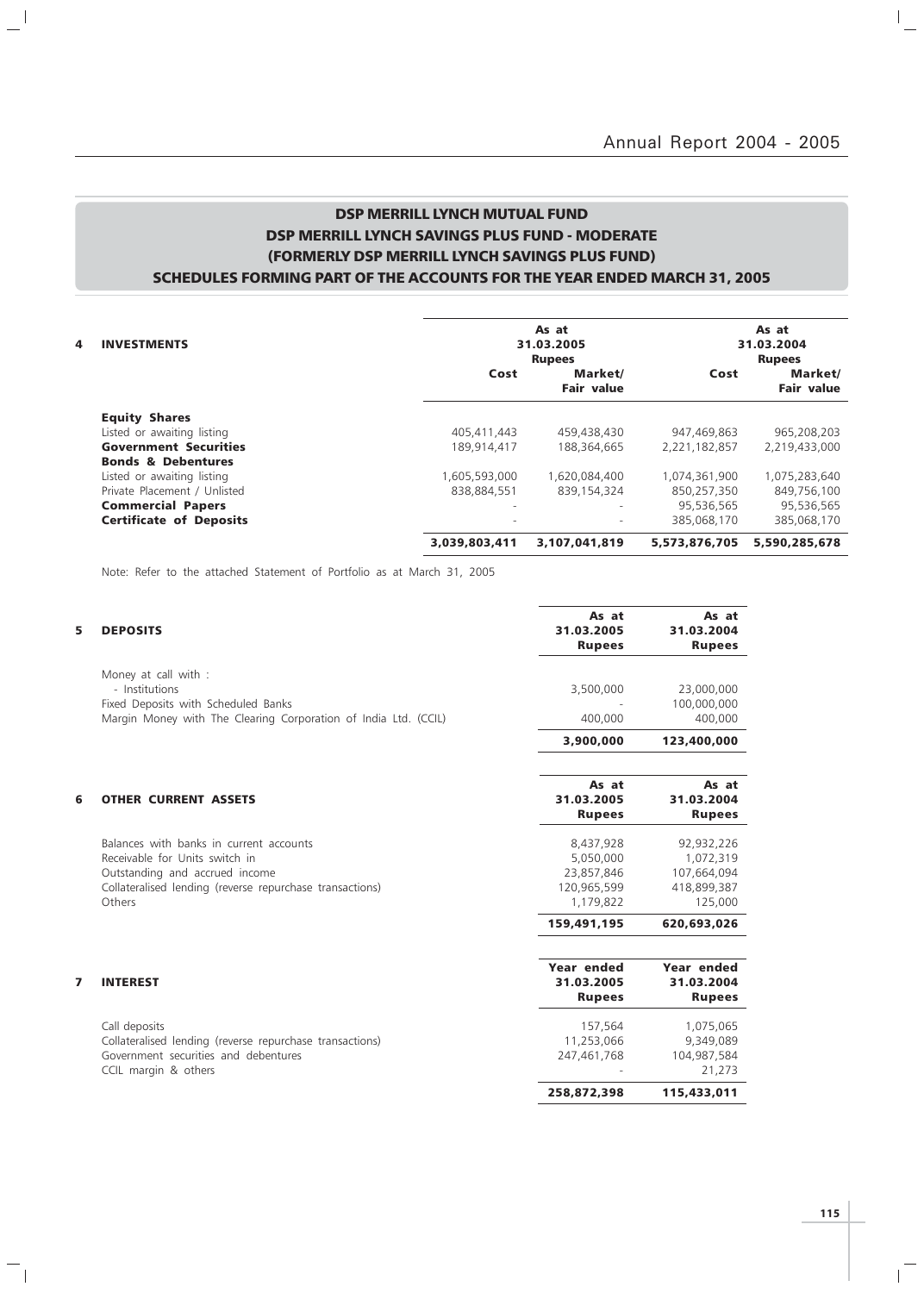DSP MERRILL LYNCH MUTUAL FUND DSP MERRILL LYNCH SAVINGS PLUS FUND - MODERATE (FORMERLY DSP MERRILL LYNCH SAVINGS PLUS FUND) Schedules forming part of the Balance Sheet as at March 31, 2005 and the Revenue Account for the year ended March 31, 2005

#### Schedule 8

#### NOTES TO ACCOUNTS

#### 1. Organisation

DSP Merrill Lynch Savings Plus Fund – Moderate (the Scheme) is an open ended scheme of DSP Merrill Lynch Mutual Fund (the Fund). The Fund has been sponsored by DSP Merrill Lynch Ltd. (DSPML). The Scheme was launched on February 10, 2003 and was open for subscription between February 10, 2003 and February 21, 2003. Thereafter, it was reopened for subscription and redemption on March 11, 2003.

The objective of the Scheme is to generate attractive returns with prudent risk from a portfolio which is substantially constituted of quality debt securities. The Scheme will also seek to generate capital appreciation by investing a smaller portfolio of its corpus in equity and equity related securities of the 100 largest corporates, by market capitalization listed in India.

#### 2. Significant Accounting Policies

#### 2.1 Basis of Accounting

The financial statements are prepared on the accrual basis of accounting, under the historical cost convention, as modified for investments, which are 'marked to market'. The financial statements have been prepared in accordance with the Securities and Exchange Board of India (Mutual Funds) Regulations, 1996 as amended from time to time.

#### 2.2 Unit Capital

Unit Capital represents the net outstanding units as at the Balance Sheet date.

Upon issue and redemption of units, the net premium or discount to the face value of units is credited or debited respectively to the Unit Premium Reserve account, after adjusting an appropriate portion of the sale / repurchase price to the income Equalisation account.

#### 2.3 Income Equalisation account

When units are issued or redeemed, the net distributable income or loss for transacted units (excluding unrealised appreciation/depreciation in the value of investments) from the beginning of the accounting period upto the date of issue or redemption of such units is transferred to / from the Income Equalisation account.

The purpose is to ensure that the per unit amount of the continuing unitholders share of the undistributed income / loss remains unaffected by movement in unit capital. At the year end, the balance in the Equalisation account is transferred to the Revenue account.

#### 2.4 Investments

a) Accounting for investment transactions

Investments are accounted on the date of the transaction at cost after considering transaction costs as applicable excluding custodian transaction charges. The front end fee receivable, if any, is reduced from the cost of such investment. Bonus entitlements are recognised as investments on the 'ex- bonus date'. Rights entitlements are recognised as investments on the 'ex-rights date'.

#### b) Valuation of investments

During the year, the Fund has valued its investments in accordance with SEBI (Mutual Funds) Regulations, 1996, as amended from time to time. All investments are marked to market and are stated in the balance sheet at their market / fair value. In valuing the Scheme's investments:

#### I. Valuation of Traded Securities

#### I.I. Equity and Equity related Securities

Traded Equity and Equity related Securities are valued at the last quoted closing price on the National Stock Exchange (NSE) or other Stock Exchange (SE) (in case where security is either not listed on NSE or not traded on NSE). Incase where a security is not traded on the valuation day then it is valued at last traded price on the NSE or any other SE on which it traded provided it is not more than thirty days prior to the date of valuation.

#### I.II. Debt Securities

Traded Debt Securities (other than Government Securities) are valued at the last quoted price on the NSE on the day of valuation.

#### II. Valuation of Thinly Traded Securities/ Non-traded and Unlisted Securities

#### Equity & Equity related Securities

Thinly Traded, Non-traded and unlisted Equity and Equity Related securities are valued "in good faith" on the basis of net worth per share and earnings capitalization as prescribed by the SEBI.

#### II.II. Debt Securities of upto 182 Days to Maturity

Non-traded / thinly traded / unlisted debt securities of upto 182 days to maturity are valued at cost or last valuation price (in case of securities having maturity period of more than 182 days at the time of purchase) plus difference between the redemption value and the cost or last valuation price spread uniformly over the remaining maturity period of the instrument.

#### II.III. Debt Securities of over 182 Days to Maturity

Non traded / thinly traded / unlisted debt securities of over 182 days to maturity are valued in good faith by the investment manager on the basis of valuation principles laid down by the SEBI. The approach in valuation of a non-traded / thinly traded / unlisted debt security is based on the concept of using spreads over the benchmark rate to arrive at the yields for pricing the security.

#### III. Valuation of Non Traded /Thinly Traded and Unlisted Floating Rate Debt Securities (Floaters)

There are no valuation guidelines prescribed by SEBI for Valuation of Non Traded / Thinly Traded and Unlisted Floating Rate Debt Securities. These securities are valued as determined by the investment manager based on policy as approved by the Board of Trustees.

#### IV. Valuation of Government Securities

Government Securities are valued at the prices provided by the agency (currently Crisil Investment & Risk Management Services) approved by the Association of Mutual Funds of India (AMFI), on a daily basis.

#### V. Valuation of securities with Put/Call Options

#### V.I. Securities with Call option

The securities with call option are valued at the lower of the value as obtained by valuing the security to final maturity and valuing the security to call option. In case there are multiple call options, the lowest value obtained by valuing to the various call dates and valuing to the maturity date is taken as the value of the instrument.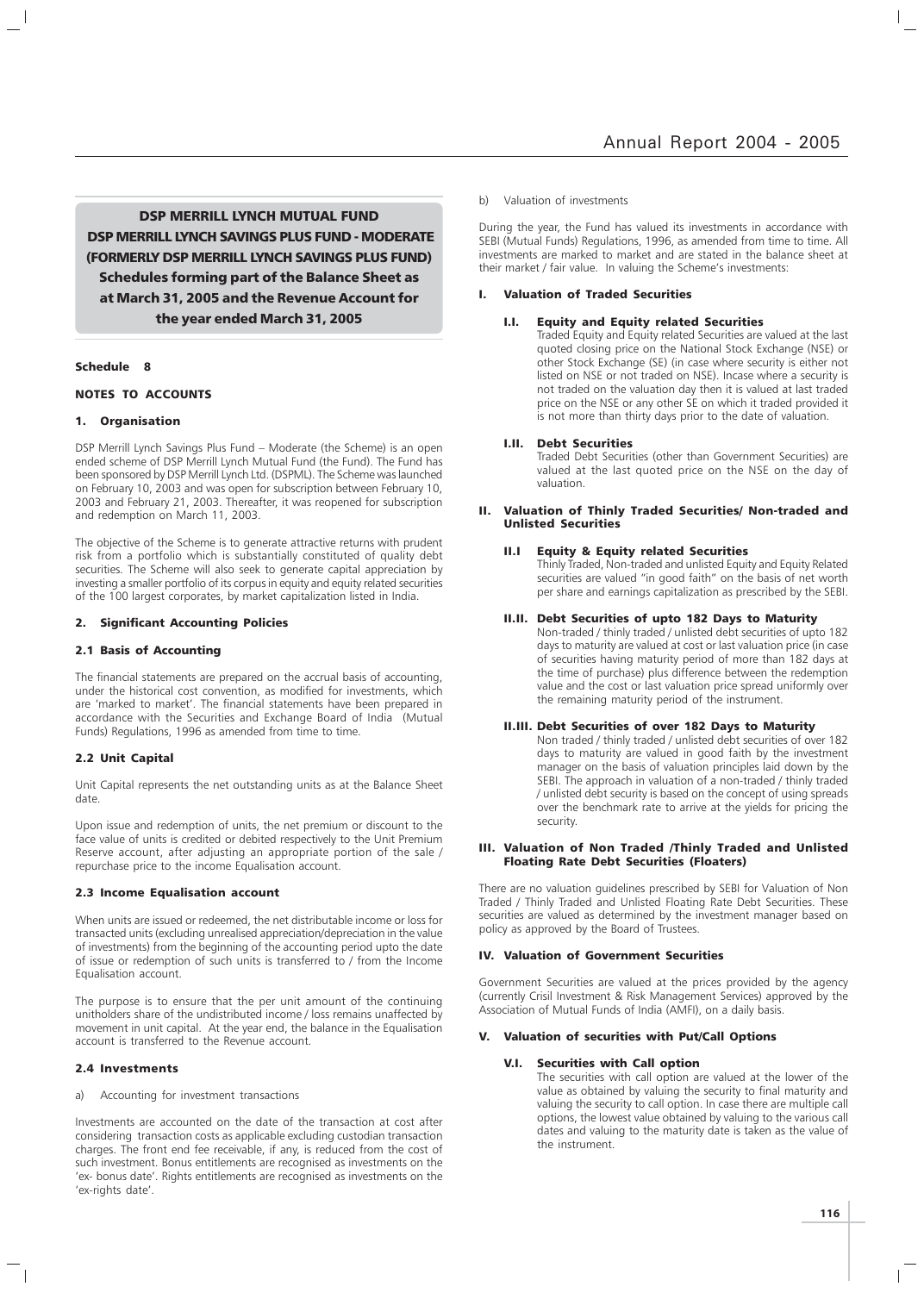- V.II. Securities with Put option
	- The securities with put option are valued at the higher of the value as obtained by valuing the security to final maturity and valuing the security to put option. In case there are multiple put options, the highest value obtained by valuing to the various put dates and valuing to the maturity date is taken as the value of the instruments.
- **V.III.** The securities with both Put and Call option on the same day would be deemed to mature on the Put/Call day and would be valued accordingly.

#### VI. Valuation of Money Market Instruments

Investments in call money and short-term deposits with banks are valued at cost plus accrued interest.

Money market instruments are valued at the last traded yield on the date of valuation. In case the security is not traded on the valuation day then it is valued on straight-line amortization over the maturity period of the instruments

#### 2.5 Revenue recognition

Income on investments is recognised on accrual basis except where there is uncertainty about ultimate recovery / realisation. Such income is recognised when the uncertainty is resolved.

Interest on fixed income securities is recognised as income on a daily basis over the period of holding. In respect of discounted securities, the discount to redemption value is amortised and recognised as interest income equally over the period to redemption.

Dividend is recognised on 'ex-dividend date' for quoted shares and on the date of declaration for unquoted shares.

Profit or loss on sale of investments is recognised on the trade date and is determined on the basis of the weighted average cost method.

#### 2.6 Expenses

All expenses are accounted for on accrual basis.

#### 2.7 Contingent Deferred Sales Charge

The Contingent Deferred Sales Charge collected is utilised for meeting the selling and distribution expenses.

#### 2.8 Initial Public Offer Expenses

Initial Public Offer Expenses were borne by the AMC.

#### 3. Collateralised Borrowing and Lending Obligations (CBLO)

Following Central Government dated Securities are pledged towards Margin for CBLO with the Clearing Corporation of India Limited as of March 31, 2005

| <b>Security</b>    | <b>Face Value (rupees)</b> |
|--------------------|----------------------------|
| 6.18% CGL 2005     | 30,000,000                 |
| 4.49% CGL FRB 2016 | 10,000,000                 |

#### 4. Investment Management and Trusteeship fees

Investment management fees charged to the Scheme at approximately 0.93 % of the average daily net assets pursuant to an agreement with DSP Merrill Lynch Fund Managers Limited (AMC).

The Fund has accrued trusteeship fees aggregating Rs.1,051,000 (previous year Rs. 1,000,000) for the year ended March 31, 2005 in accordance with the original Trust Deed dated December 16, 1996 as amended by

supplementary Trust Deed dated December 23, 1999. The trusteeship fees have been allocated between the schemes in proportion to the net assets of the schemes. The Trusteeship fees are subject to a maximum of 0.02% of the average net assets per annum.

#### 5. Investments

- a. Investments of the Scheme are registered in the name of the Trustee for the benefit of the Scheme's unitholders.
- b. Investments made in companies who have invested more than five percent of the net asset value of the schemes of DSP Merrill Lynch Mutual Fund

|                                     |                                                    |                                                                                                    | <b>Rupees Crores</b>                                                             |
|-------------------------------------|----------------------------------------------------|----------------------------------------------------------------------------------------------------|----------------------------------------------------------------------------------|
| <b>Company Name</b><br>@            | <b>Scheme</b><br>invested in<br>by the<br>Company* | <b>Aggregate</b><br>cost of acqui-<br>sition during<br>the period<br>under Regul-<br>ation 25(11)% | <b>Outstanding</b><br>as at March<br>31, 2005<br>at Market/<br><b>Fair Value</b> |
| <b>Bharti Televentures</b><br>Ltd.  | STF, FRF                                           | 7.10                                                                                               |                                                                                  |
| Dr Reddys<br>Laboratories Ltd.      | <b>FRF</b>                                         | 6.49                                                                                               |                                                                                  |
| Grasim Industries Ltd.              | FRF, STF                                           | 7.93                                                                                               | 2.89                                                                             |
| Gujarat Ambuja<br>Cements Ltd.      | LF                                                 | 5.64                                                                                               | 2.61                                                                             |
| HDFC Bank Ltd.                      | <b>FRF</b>                                         | 7.38                                                                                               | 2.81                                                                             |
| Hero Honda Ltd.                     | SPF-M, FRF,<br>LF, SPF-C                           | 3.15                                                                                               |                                                                                  |
| ICICI Bank Ltd.                     | LF, SPF-C                                          | 7.63                                                                                               |                                                                                  |
| <b>IDBI</b>                         | OF, FRF, LF, SPF-<br>C, STF, GSFA                  | 34.78                                                                                              | 46.47                                                                            |
| Infosys<br>Technologies Ltd.        | LF                                                 | 13.24                                                                                              | 1.68                                                                             |
| Jet Airways Ltd.                    | LF                                                 | 1.05                                                                                               |                                                                                  |
| Maruti Udyog Ltd.                   | FRF, STF                                           | 6.13                                                                                               |                                                                                  |
| Punjab National Bank                | <b>ITF</b>                                         | 4.66                                                                                               | 3.84                                                                             |
| State Bank of India                 | OF, EF, ITF                                        | 8.89                                                                                               | 1.92                                                                             |
| Tata Consultancy<br>Services Ltd.   | <b>STF</b>                                         | 12.54                                                                                              | 4.16                                                                             |
| Tata Iron And Steel<br>Company Ltd. | LF                                                 | 4.40                                                                                               |                                                                                  |
| Tata Motors Ltd.                    | SPF-M, FRF, LF, STF                                | 6.20                                                                                               |                                                                                  |
| UTI Bank                            | SPF-M, FRF, LF                                     |                                                                                                    |                                                                                  |
| Vijaya Bank                         | BaF, EF, TEF                                       | 1.96                                                                                               |                                                                                  |

@ - Including investment in subsidiaries, % - Includes the Inter Scheme investments

\* BF - Bond Fund, EF - Equity Fund, LF - Liquidity Fund, BAF - Balanced Fund, GSFA - Government Securities Fund - Plan A (Longer Duration Plan), STF - Short Term Fund, OF - Opportunities Fund, TEF - TOP100 Equity Fund, SPF - M - Savings Plus Fund - Moderate, FRF - Floating Rate Fund, ITF-India T.I.G.E.R Fund, SPF-A-Savings Plus Fund - Aggressive, SPF-C-Savings Plus Fund - Conservative.

The Investment Manager is of the opinion that the investments are made by the Scheme in such companies since they are perceived as fundamentally strong and possess a high potential for growth.

The aggregate value of investments purchased and sold (including redeemed) during the financial year are Rs. 7,669,399,980 (previous year Rs. 11,225,147,497) and Rs. 10,327,828,059 (previous year Rs. 5,800,257,092) respectively being 142.39 % (previous year 549.31 %) and 191.75% (previous year 283.84 %) respectively of the average daily net assets.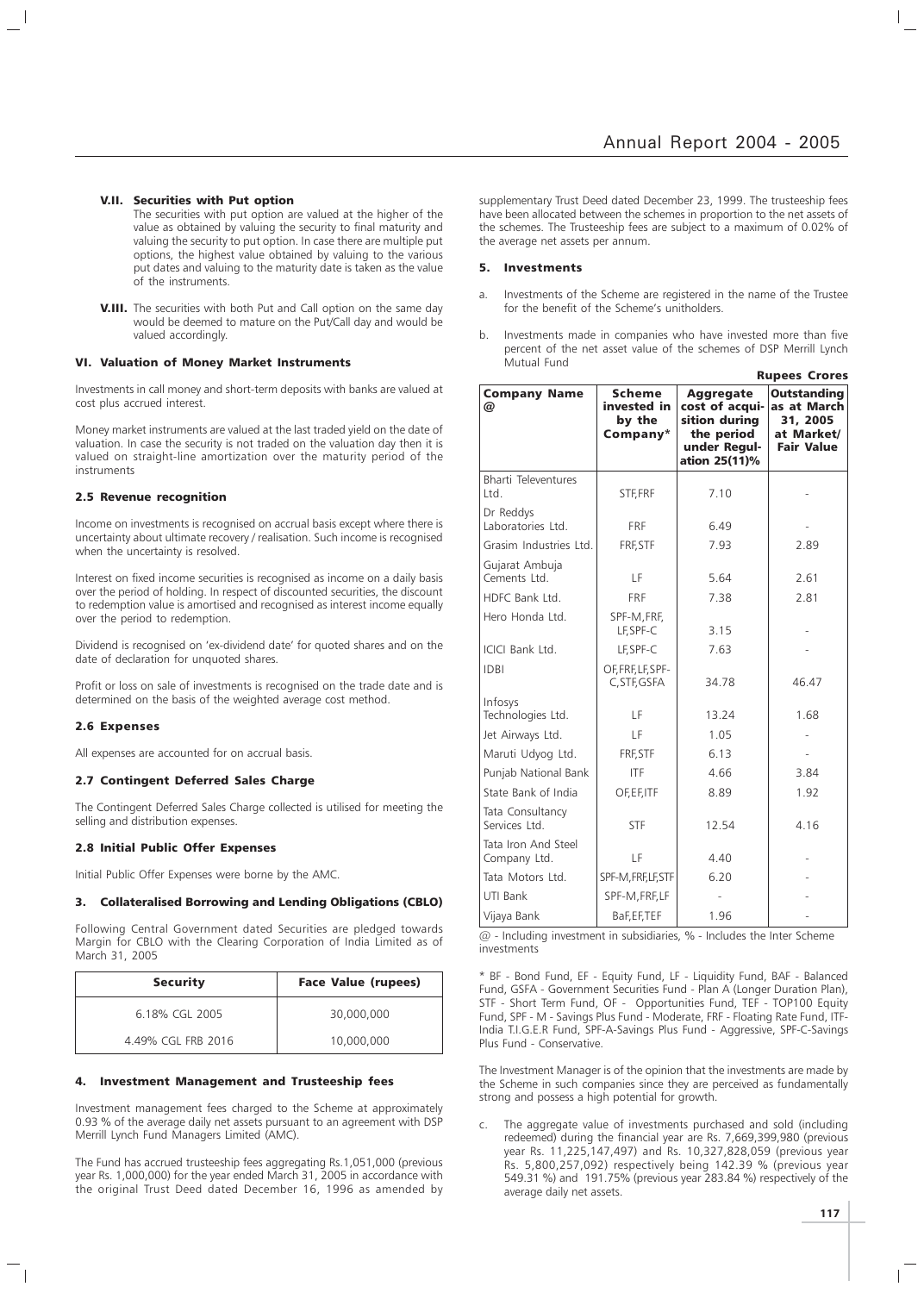#### 6. Details of transactions with Associates in terms of Regulation 25(8)

Name of the Associate: DSPML.

 $\overline{\phantom{a}}$ 

| <b>Particulars of Transactions</b>                                                                                                                                     | Year ended March 31, 2005   Year ended March 31, 2004<br><b>Rupees</b> | <b>Rupees</b> |
|------------------------------------------------------------------------------------------------------------------------------------------------------------------------|------------------------------------------------------------------------|---------------|
| Payment of Brokerage for Distribution and Sale of Units                                                                                                                | 13,411,613                                                             | 7.851.621     |
| Payment of Brokerage on Secondary Market transactions:                                                                                                                 | 677.365                                                                | 671.340       |
| Securities transaction in the form of investments in various Public issues /Private<br>placements where the associate was the sole or one of the several lead managers | 125,764,150                                                            | 576,219,000   |

Note: Brokerage on distribution and sale of units paid / payable represents the amount paid / payable for the year and does not necessarily reflect the amount charged to the Scheme's revenue account.

#### 7. Distributable Income

|                                                                      | Year ended March 31, 2005   Year ended March 31, 2004 |               |
|----------------------------------------------------------------------|-------------------------------------------------------|---------------|
|                                                                      | <b>Rupees</b>                                         | <b>Rupees</b> |
| Net Income as per Revenue Account                                    | 206,834,155                                           | 482,378,751   |
| Add: Balance of undistributed income as at the beginning of the year | 342,805,918                                           | (643, 924)    |
| Less: Distributed to unitholders & distribution tax                  | 79.335.304                                            | 138.928.909   |
| <b>Balance Distributable income</b>                                  | 470,304,769                                           | 342,805,918   |

#### 8. Prior Period Comparatives

Prior Year figures have been reclassified, wherever necessary, to conform to current years' presentation.

#### 9. Contingent Liability: Nil

#### 10. Large holdings in the Scheme (over 25% of the NAV of the Scheme): Nil

#### 11. Perspective Histroical per Unit Statistics

|                |                                                                                                                                        |         | <b>March 31, 2005</b> |         | <b>March 31, 2004</b> |         | March 31, 2003  |
|----------------|----------------------------------------------------------------------------------------------------------------------------------------|---------|-----------------------|---------|-----------------------|---------|-----------------|
| а.             | Net asset value, at the end of the period:                                                                                             |         |                       |         |                       |         |                 |
|                | Growth Plan (G)                                                                                                                        |         | 12.5556               |         | 11.7466               |         | 9.9977          |
|                | Quarterly Dividend (QD)                                                                                                                |         | 10.6672               |         | 10.4269               |         | 9.9977          |
|                | Monthly Dividend (MD)                                                                                                                  |         | 10.6352               |         | 10.4106               |         | 9.9977          |
| b.             | <b>Gross Income</b>                                                                                                                    |         |                       |         |                       |         |                 |
|                | (i) Income other than profit on sale of investment                                                                                     |         | 0.9963                |         | 0.2074                |         | 0.0798          |
|                | (ii) Income from profit on inter scheme sales/transfer of investment                                                                   |         | 0.0082                |         |                       |         |                 |
|                | (iii) Income from profit / (loss) on sale of investment to third party                                                                 |         | 0.2760                |         | 0.2178                |         | (0.0357)        |
|                | (iv) Transfer to revenue account Income from past year' reserve                                                                        |         | 0.0026                |         | 0.0017                |         |                 |
| $\mathsf{c}$ . | Aggregate of expenses, write off, Amortisation and charges                                                                             |         | 0.3745                |         | 0.0717                |         | 0.0173          |
|                | (excluding change in unrealised depreciation in investments)                                                                           |         |                       |         |                       |         |                 |
| d.             | Net Income (excluding change in unrealised depreciation in investments)                                                                |         | 0.9086                |         | 0.3552                |         | (0.0126)        |
| е.             | Unrealised appreciation/(depreciation) in value of investments                                                                         |         | 0.2469                |         | 0.0287                |         | (0.033)         |
| f.             | <b>Repurchase and Resale Price</b>                                                                                                     | Growth  | <b>Dividend</b>       | Growth  | <b>Dividend</b>       | Growth  | <b>Dividend</b> |
|                | <b>Repurchase Price</b>                                                                                                                |         |                       |         |                       |         |                 |
|                | - Highest Price                                                                                                                        |         | QD-10.873             |         | QD-10.6736            | 10.0078 | 10.0078         |
|                |                                                                                                                                        | 12.5733 | MD-10.722             | 11.7385 | MD-10.6357            |         |                 |
|                | - Lowest Price                                                                                                                         |         | QD-10.2015            |         | OD-9.8820             | 9.9498  | 9.9498          |
|                |                                                                                                                                        | 11.4927 | MD-10.1006            | 9.8820  | MD-9.8820             |         |                 |
|                | <b>Resale Price</b>                                                                                                                    |         |                       |         |                       |         |                 |
|                | - Highest Price                                                                                                                        |         | OD-10.9386            |         | OD-10.7380            | 10.0078 | 10.0078         |
|                |                                                                                                                                        | 12.6492 | MD-10.7867            | 11.8094 | MD-10.6999            |         |                 |
|                | - Lowest Price                                                                                                                         |         | OD-10.2631            |         | OD-9.9416             | 9.9498  | 9.9498          |
|                |                                                                                                                                        | 11.5621 | MD-10.1616            | 9.9416  | MD-9.9416             |         |                 |
| g.             | Ratio of expenses to average daily net assets by percentage                                                                            |         | 1.89%                 |         | 2.00%                 |         | 1.10%           |
| h.             | Ratio of gross income to average daily net assets by percentage<br>(excluding transfer to revenue account from past years' reserve but |         |                       |         |                       |         |                 |
|                | including unrealised appreciation / depreciation on investments).                                                                      |         | 7.72%                 |         | 12.69%                |         | 0.07%           |

#### Notes:

 $\overline{\phantom{0}}$ 

1. The lowest repurchase price of the units of the Scheme has been determined after deducting to the lowest declared NAV, the maximum CDSC applicable.

2. The per unit calculations are based on the number of units outstanding at the end of the financial year.

3. P/E ratio is not applicable since the units are not listed on any stock exchange.

Rupees

 $\vert$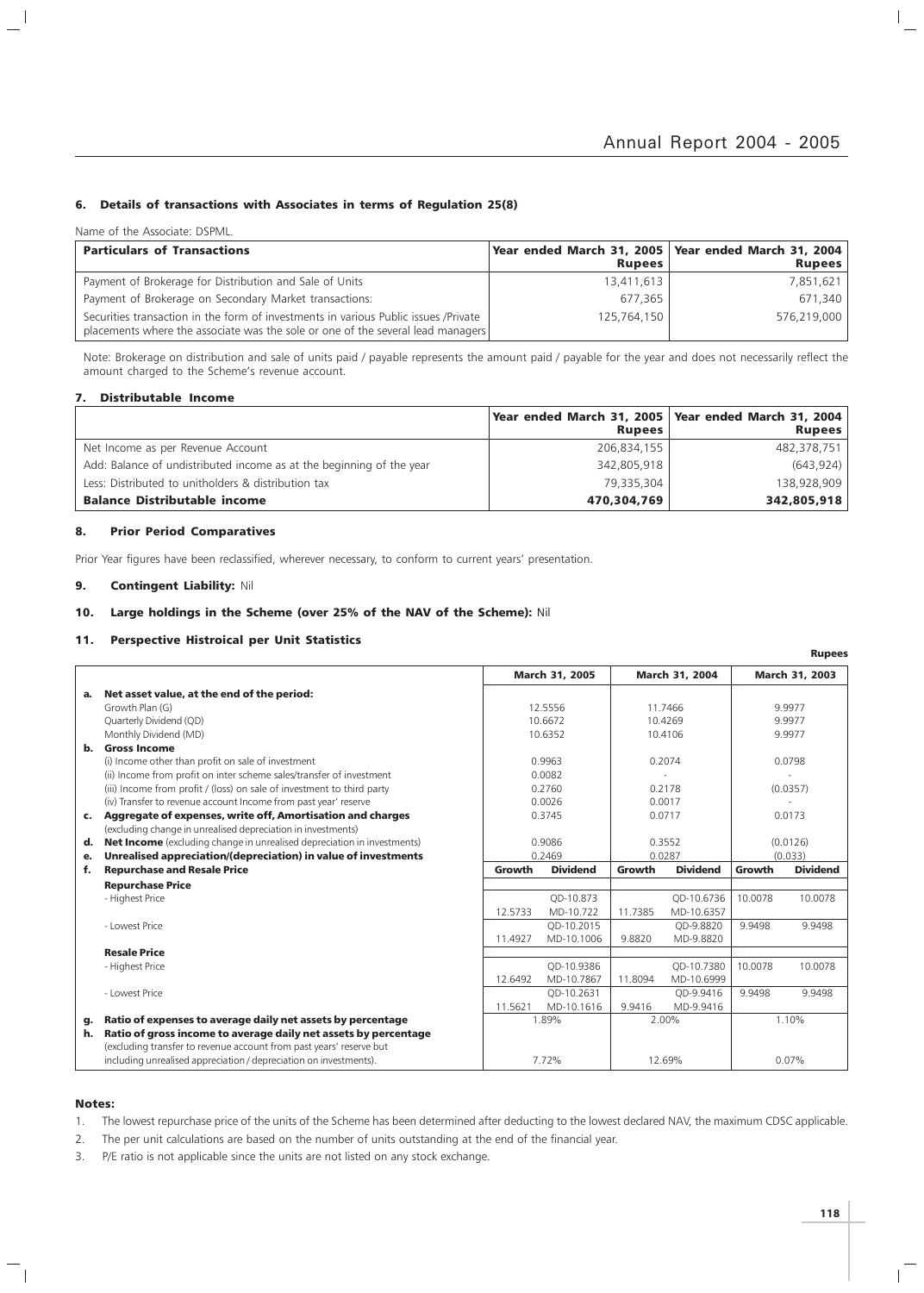### DSP MERRILL LYNCH SAVINGS PLUS FUND - MODERATE (FORMERLY DSP MERRILL LYNCH SAVINGS PLUS FUND) Statement of Portfolio Holding as at March 31, 2005

 $\mathbb{L}^{\mathbb{I}}$ 

 $\overline{\phantom{a}}_1$ 

## (Referred to in Schedule 4 forming part of the Balance Sheet as at March 31, 2005)

| SR.NO<br><b>NAME OF THE COMPANY</b>                                                    | <b>RATING</b> | <b>QUANTITY</b> | <b>MARKET</b><br><b>VALUE</b><br>(RUPEES) | % TO NET<br><b>ASSETS</b> |
|----------------------------------------------------------------------------------------|---------------|-----------------|-------------------------------------------|---------------------------|
| <b>EQUITY &amp; EQUITY RELATED</b><br>Listed / awaiting listing on the stock exchanges |               |                 |                                           |                           |
| <b>BANKS</b>                                                                           |               |                 | 85,712,909                                | 2.65%                     |
| PNB<br>$\mathbf{1}$                                                                    |               | 97,740          | 38,446,029                                | 1.19%                     |
| $\overline{2}$<br><b>HDFC Bank</b>                                                     |               | 51,543          | 28,083,204                                | 0.87%                     |
| State Bank of India<br>3                                                               |               | 29,297          | 19,183,676                                | 0.59%                     |
| <b>CEMENT</b>                                                                          |               |                 | 56,800,925                                | 1.75%                     |
| Grasim Industries<br>4                                                                 |               | 23,760          | 28,855,332                                | 0.89%                     |
| 5<br>Gujarat Ambuja Cements                                                            |               | 65,200          | 26,112,600                                | 0.81%                     |
| 6<br>Ultra Tech                                                                        |               | 5,167           | 1,832,993                                 | 0.06%                     |
| <b>INDUSTRIAL CAPITAL GOODS</b>                                                        |               |                 | 54,608,839                                | 1.69%                     |
| 7<br><b>Siemens</b>                                                                    |               | 25,003          | 42,576,359                                | 1.31%                     |
| 8<br>BHEL                                                                              |               | 15,700          | 12,032,480                                | 0.37%                     |
| OIL                                                                                    |               |                 | 39,338,306                                | 1.21%                     |
| 9<br>ONGC                                                                              |               | 44,435          | 39,338,306                                | 1.21%                     |
| <b>PETROLEUM PRODUCTS</b>                                                              |               |                 | 33,968,199                                | 1.05%                     |
| <b>HPCL</b><br>10                                                                      |               | 111,609         | 33,968,199                                | 1.05%                     |
| <b>PHARMACEUTICALS</b>                                                                 |               |                 | 80,699,673                                | 2.49%                     |
| Glaxo Smithkline Pharmaceuticals<br>11                                                 |               | 48,869          | 35,134,368                                | 1.08%                     |
| Nicholas Piramal<br>12                                                                 |               | 113,656         | 25,350,971                                | 0.78%                     |
| 13<br>Ranbaxy Laboratories                                                             |               | 20,038          | 20,214,334                                | 0.62%                     |
| <b>POWER</b>                                                                           |               |                 | 49,937,094                                | 1.54%                     |
| 14 NTPC                                                                                |               | 585,429         | 49,937,094                                | 1.54%                     |
| <b>SOFTWARE</b>                                                                        |               |                 | 58,372,485                                | 1.80%                     |
| Tata Consultancy Services<br>15                                                        |               | 29,044          | 41,592,460                                | 1.28%                     |
| Infosys Technologies<br>16                                                             |               | 7,434           | 16,780,025                                | 0.52%                     |
| <b>TOTAL</b>                                                                           |               |                 | 459,438,430                               | 14.19%                    |
|                                                                                        |               |                 |                                           |                           |
| <b>CENTRAL GOVERNMENT SECURITIES</b><br>4.49 % GOI FRB 2016<br>17                      | SOV           | 1,500,000       | 188,364,665<br>148,500,450                | 5.82%<br>4.59%            |
| 6.18 % GOI 2005<br>18                                                                  | SOV           | 397,700         | 39,864,215                                | 1.23%                     |
| <b>TOTAL</b>                                                                           |               |                 | 188,364,665                               | 5.82%                     |
|                                                                                        |               |                 |                                           |                           |
| <b>DEBT INSTRUMENTS</b><br>(a) Listed / awaiting listing on the stock exchanges        |               |                 |                                           |                           |
| <b>BANKS</b>                                                                           |               |                 | 464,676,250                               | 14.35%                    |
| 19 IDBI FRB 2009 **                                                                    | $AA+$         | 250             | 256,716,250                               | 7.93%                     |
| IDBI FRB 2009 **<br>20                                                                 | $AA+$         | 200             | 207,960,000                               | 6.42%                     |
| <b>FINANCE</b>                                                                         |               |                 | 1,155,408,150                             | 35.68%                    |
| HDFC FRN 2007 **<br>21                                                                 | AAA           | 550             | 553,905,000                               | 17.10%                    |
| Sundaram Home Finance FRN 2007 **<br>22                                                | AAA           | 200             | 200,000,000                               | 6.18%                     |
| Citicorp Finance FRN 2007 **<br>23                                                     | AAA           | 150             | 151,503,150                               | 4.68%                     |
| Citi Financial Consumer Finance India FRN 2007 **<br>24                                | AAA           | 150             | 150,000,000                               | 4.63%                     |
| Sundaram Finance FRN 2007 **<br>25                                                     | AAA           | 100             | 100,000,000                               | 3.09%                     |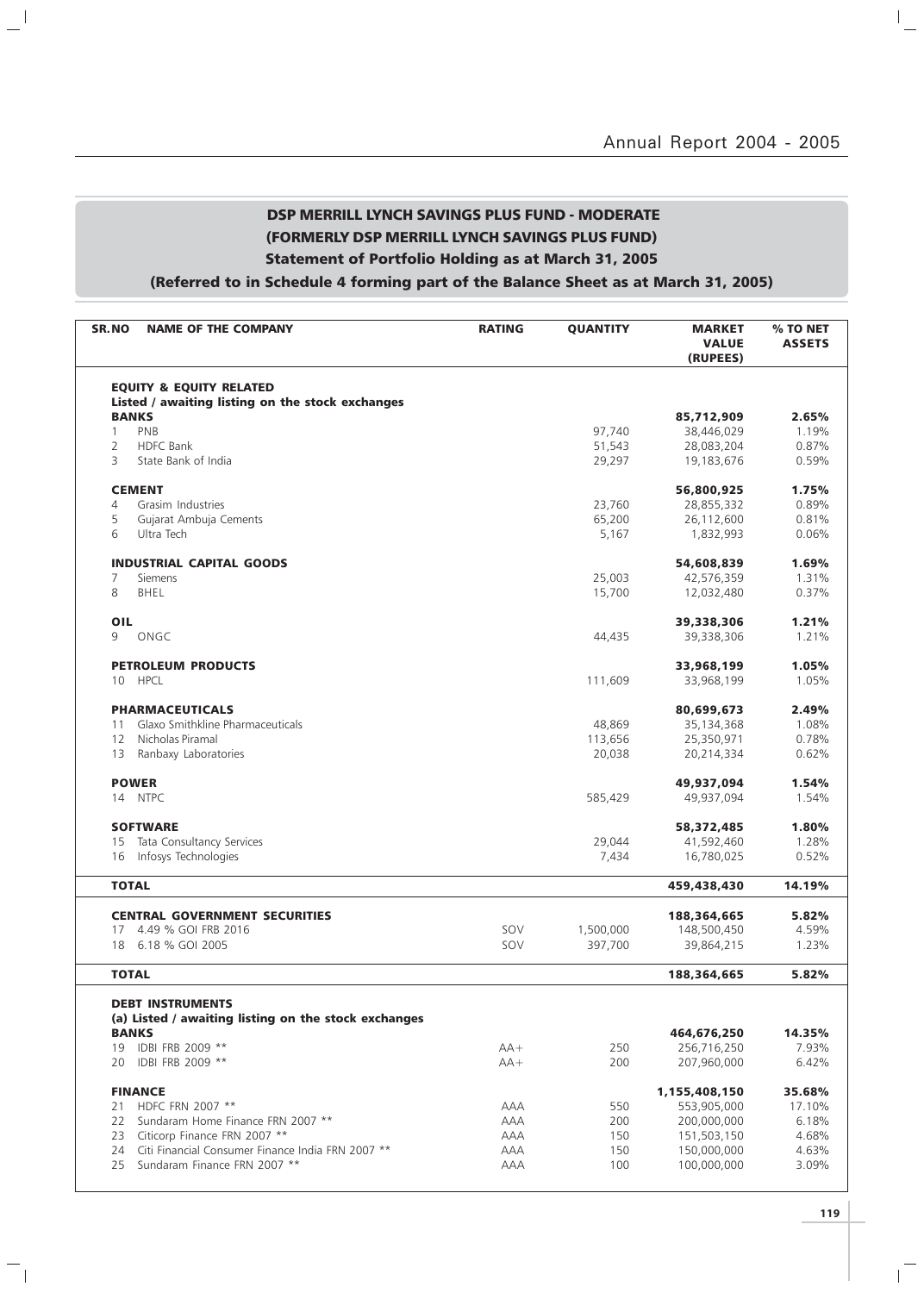$\overline{a}$ 

| SR.NO<br><b>NAME OF THE COMPANY</b>            | <b>RATING</b> | <b>QUANTITY</b> | <b>MARKET</b><br><b>VALUE</b><br>(RUPEES) | % TO NET<br><b>ASSETS</b> |
|------------------------------------------------|---------------|-----------------|-------------------------------------------|---------------------------|
|                                                |               |                 |                                           |                           |
| <b>TOTAL</b>                                   |               |                 | 1,620,084,400                             | 50.03%                    |
| (b) Unlisted / Privately Placed                |               |                 |                                           |                           |
| <b>BANKS</b>                                   |               |                 | 839,154,324                               | 25.91%                    |
| India Retail ABS Trust(SR.XIII) FRN 2006<br>26 | <b>AAA</b>    | 40              | 392,573,520                               | 12.12%                    |
| India Retail ABS Trust 2006 **<br>27           | <b>AAA</b>    | 25              | 245,045,104                               | 7.57%                     |
| Royal Trust PTC (SR May 04) **<br>28           | <b>AAA</b>    | 25              | 201,535,700                               | 6.22%                     |
| <b>TOTAL</b>                                   |               |                 | 839,154,324                               | 25.91%                    |
| <b>MONEY MARKET INSTRUMENTS</b>                |               |                 |                                           |                           |
| Money at call with Banks and Others            |               |                 | 3,500,000                                 | 0.11%                     |
| Reverse Repo Investments / CBLO                |               |                 | 120,965,600                               | 3.74%                     |
|                                                |               |                 |                                           |                           |
| <b>TOTAL</b>                                   |               |                 | 124,465,600                               | 3.84%                     |
| Net Receivables / (Payables)                   |               |                 | 6,970,800                                 | 0.22%                     |
| <b>TOTAL NET ASSETS</b>                        |               |                 | 3,238,478,219                             | 100.00%                   |

\*\* Non Traded / Thinly Traded Securities in accordance with SEBI Regulations / Guidelines

 $\mathbf{a}^{\dagger}$ 

 $\mathbb{Z}_1$ 

 $\mathbf{p}^{\top}$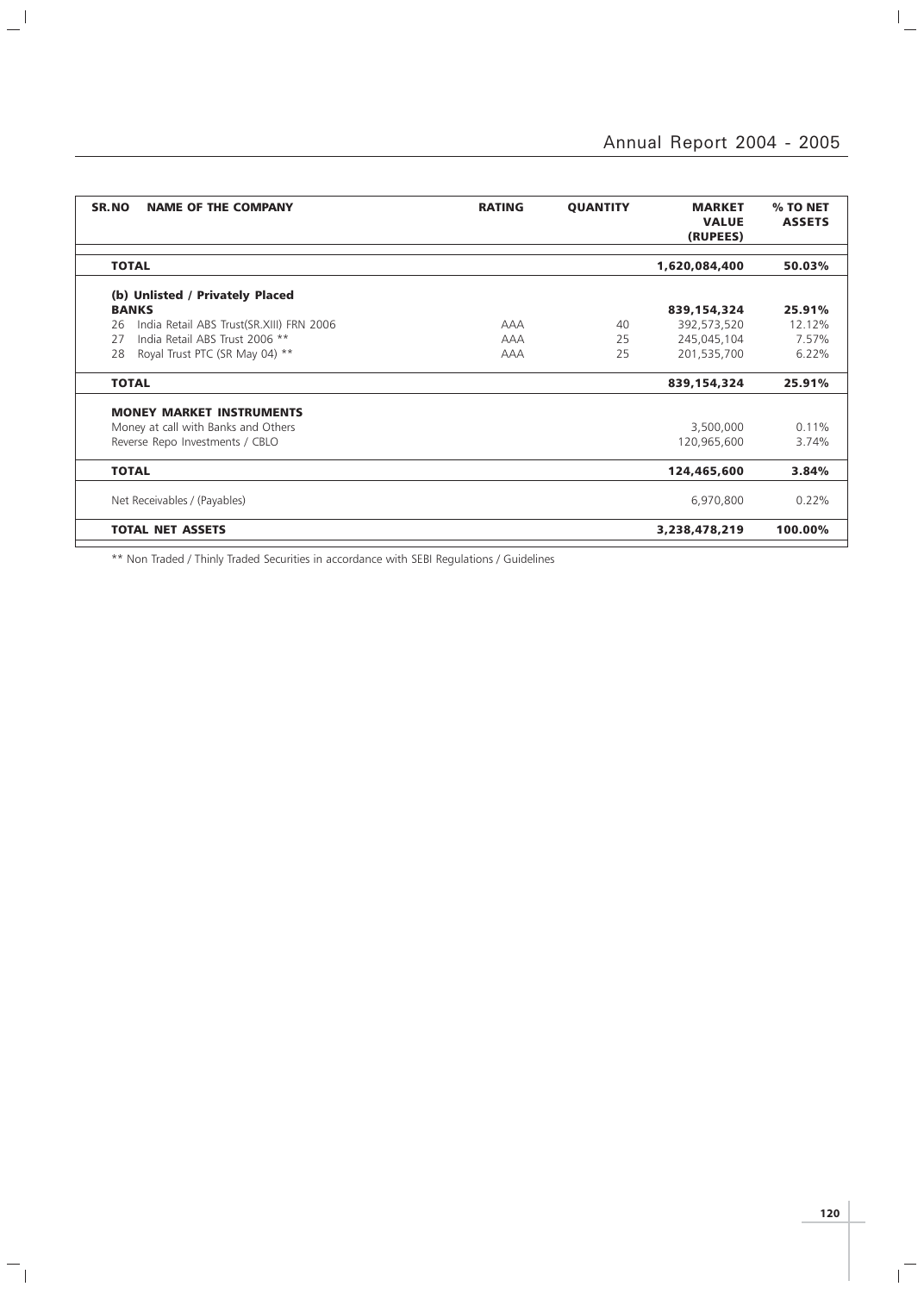### DSP MERRILL LYNCH MUTUAL FUND DSP MERRILL LYNCH MUTUAL FUND – FLOATING RATE FUND AUDITORS' REPORT

#### To the Trustee of

#### DSP MERRILL LYNCH MUTUAL FUND – FLOATING RATE FUND:

- 1. We have audited the attached balance sheet of DSP MERRILL LYNCH MUTUAL FUND – FLOATING RATE FUND ('the Scheme') as at March 31, 2005 and also the revenue account and the cash flow statement for the year ended on that date annexed thereto. These financial statements are the responsibility of the management of DSP Merrill Lynch Fund Managers Ltd., the Scheme's asset managers. Our responsibility is to express an opinion on these financial statements based on our audit.
- 2. We conducted our audit in accordance with auditing standards generally accepted in India. Those standards require that we plan and perform the audit to obtain reasonable assurance about whether the financial statements are free of material misstatement. An audit includes examining, on a test basis, evidence supporting the amounts and disclosures in the financial statements. An audit also includes assessing the accounting principles used and significant estimates made by management, as well as evaluating the overall financial statement presentation. We believe that our audit provides a reasonable basis for our opinion.
- 3. We report that:
	- i. We have obtained all the information and explanations, which, to the best of our knowledge and belief, were necessary for the purposes of our audit.
	- ii. The balance sheet, revenue account and cash flow statement dealt with by this report are in agreement with the books of account.
	- iii. In our opinion, the balance sheet and revenue account dealt with by this report have been prepared in conformity with the accounting policies and standards specified in the Eighth, Ninth and Tenth Schedules to the Securities and Exchange Board of India (Mutual Funds) Regulations, 1996 ('the Regulations').
	- iv. In our opinion, and on the basis of information and explanations given to us, the methods used to value non traded securities as at March 31, 2005 in accordance with the Regulations and other guidelines issued by the Securities and Exchange Board Of India as applicable and approved by the Board of Directors of DSP Merrill Lynch Trustee Co. Pvt. Ltd., are fair and reasonable.
- v. In our opinion, and to the best of our information and according to the explanations given to us, the said financial statements give the information required by the Regulations as applicable, and give a true and fair view in conformity with the accounting principles generally accepted in India:
	- a) in the case of the balance sheet, of the state of affairs of the Scheme as at March 31, 2005;
	- b) in the case of the revenue account, of the surplus for the year ended on that date; and
	- c) in the case of cash flow statement, of the cash flows for the year ended on that date.

### For S.R. BATLIBOI & CO. Chartered Accountants

### per Hemal Shah Partner Membership No.: 42650

Mumbai, April 27, 2005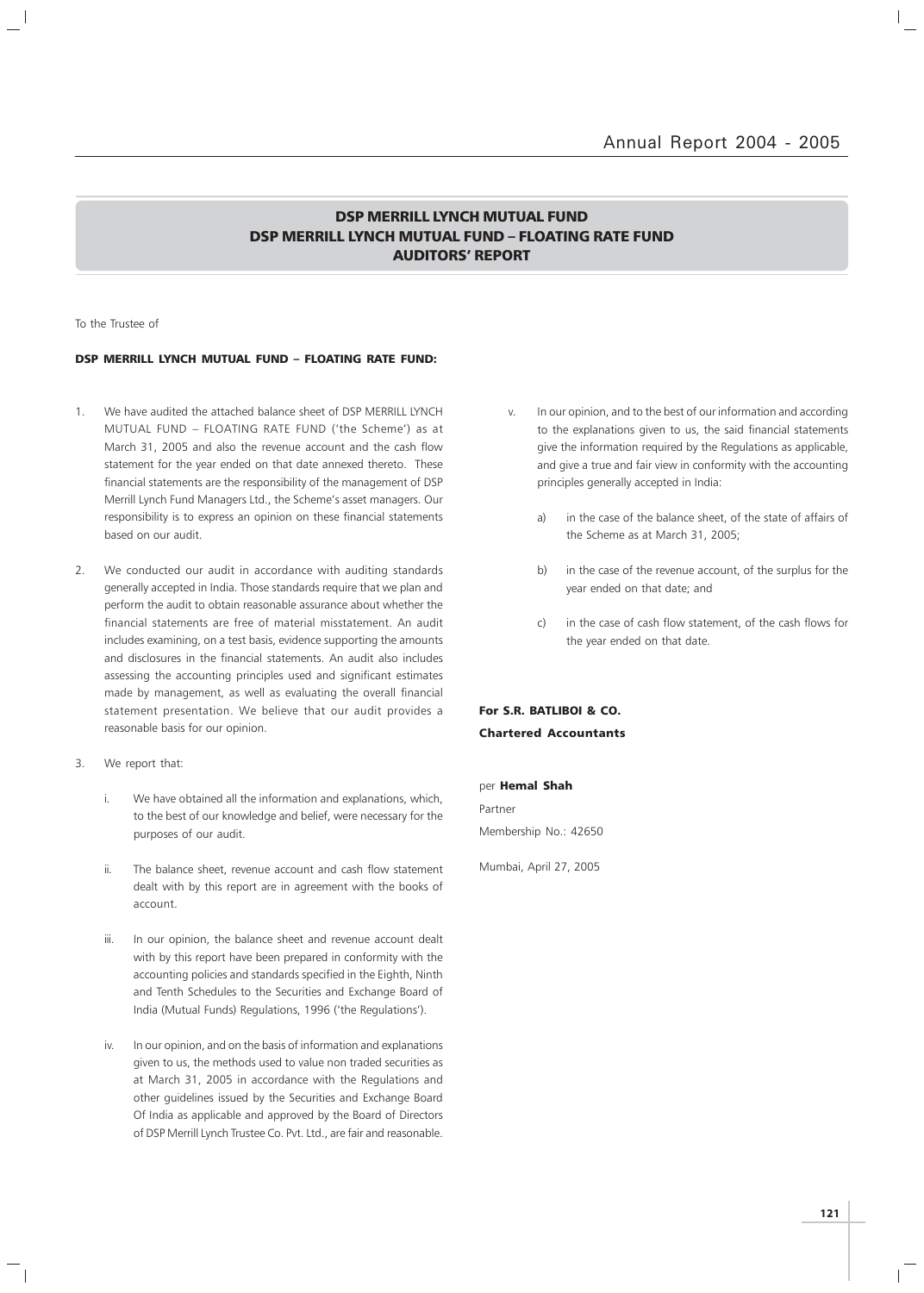$\frac{1}{\sqrt{2}}$ 

### DSP MERRILL LYNCH MUTUAL FUND DSP MERRILL LYNCH FLOATING RATE FUND BALANCE SHEET AS AT MARCH 31, 2005

|                      | <b>Schedule</b> | As at<br>31.03.2005<br><b>Rupees</b> | As at<br>31.03.2004<br><b>Rupees</b> |
|----------------------|-----------------|--------------------------------------|--------------------------------------|
| <b>LIABILITIES</b>   |                 |                                      |                                      |
| Unit Capital         | $\overline{1}$  | 21,669,976,650                       | 3,119,476,356                        |
| Reserves & Surplus   | $\overline{2}$  | 764,107,465                          | 64,346,884                           |
| Current Liabilities  | 3               | 54,946,668                           | 60,741,950                           |
|                      |                 | 22,489,030,783                       | 3,244,565,190                        |
| <b>ASSETS</b>        |                 |                                      |                                      |
| Investments          | $\overline{4}$  | 21,348,231,585                       | 3,101,734,850                        |
| Deposits             | 5               | 505,750,000                          | 29,700,000                           |
| Other Current Assets | 6               | 635,049,198                          | 113,130,340                          |
|                      |                 | 22,489,030,783                       | 3,244,565,190                        |
| Notes to Accounts    | 8               |                                      |                                      |

The schedules referred to the above and the notes to accounts form an integral part of the accounts.

As per our attached report of even date

# Chartered Accountants **Trustee Co. Pvt. Ltd.** Fund Managers Ltd.

Partner Chairman Director (Chairman Chairman Chairman Director Director Chairman Chairman Director

 $\frac{1}{2}$ 

Mumbai, April 27, 2005 Director Director

 $\frac{1}{\sqrt{2}}$ 

S. S. Thakur **Ranjan Pant** 

For S. R. Batliboi & Co. The State of the State of the Formula Lynch For DSP Merrill Lynch For DSP Merrill Lynch

per Hemal Shah Shah Shitin D Desai Shitin D Desai K R V Subrahmanian Membership no. 42650 Mumbai, April 27, 2005

Mumbai, April 26, 2005 **Naganath Sundaresan** President & Chief Investment **Officer** 

> Dhawal Dalal Fund Manager

Mumbai, April 26, 2005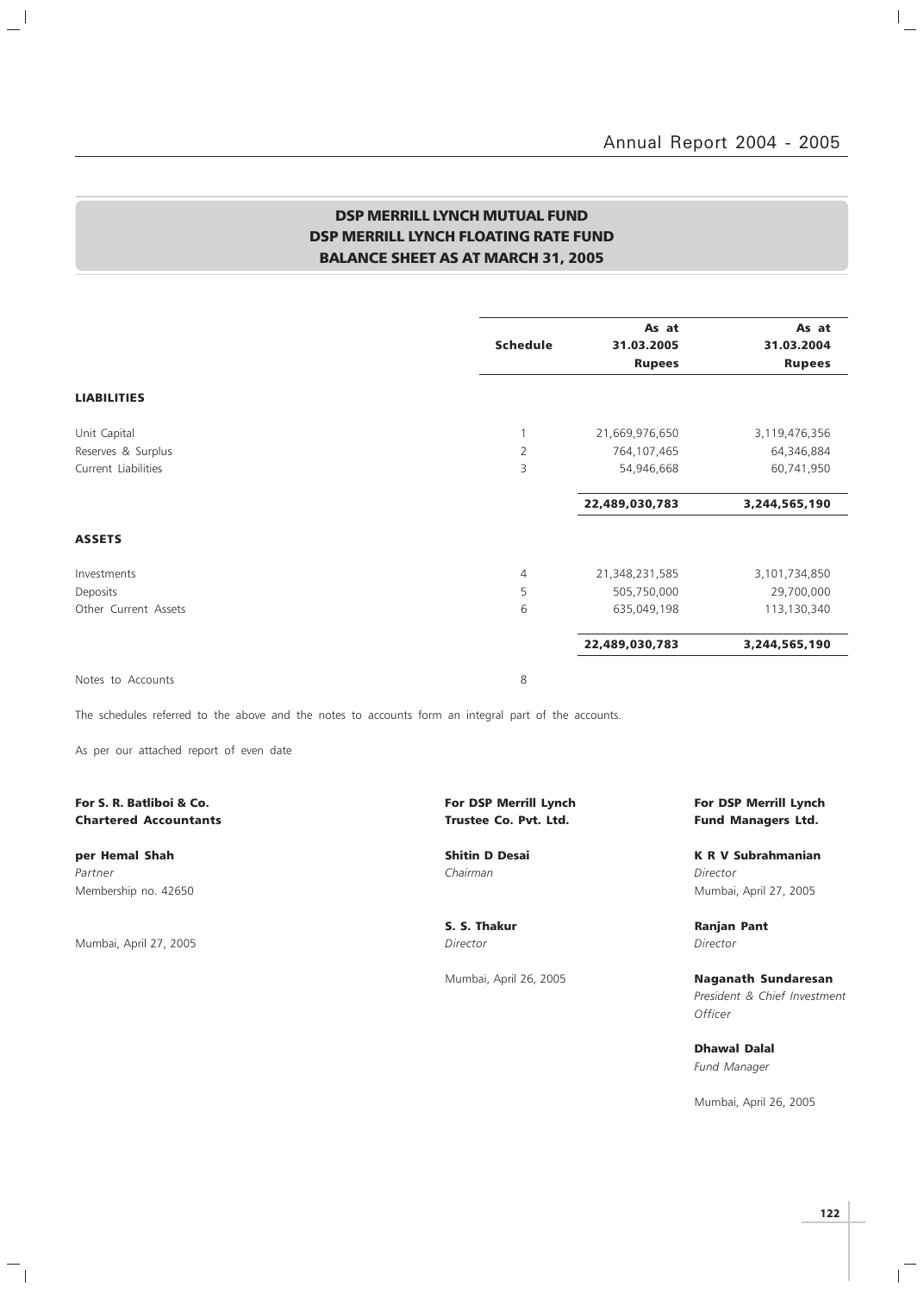### DSP MERRILL LYNCH MUTUAL FUND DSP MERRILL LYNCH FLOATING RATE FUND REVENUE ACCOUNT FOR THE YEAR ENDED MARCH 31, 2005

|                                                                                                                             | <b>Schedule</b> | Year ended<br>31.03.2005<br><b>Rupees</b> | <b>Period ended</b><br>31.03.2004<br><b>Rupees</b> |
|-----------------------------------------------------------------------------------------------------------------------------|-----------------|-------------------------------------------|----------------------------------------------------|
| <b>INCOME &amp; GAINS</b><br>Interest                                                                                       | 7               | 974,524,023                               | 51,213,238                                         |
| Profit (net) on inter-scheme sale of Investments<br>Write back of provision for unrealised loss in the value of investments |                 | 7,497,250<br>87,000                       |                                                    |
|                                                                                                                             |                 | 982,108,273                               | 51,213,238                                         |
| <b>EXPENSES &amp; LOSSES</b>                                                                                                |                 |                                           |                                                    |
| Management fees                                                                                                             |                 | 64,838,690                                | 5,168,926                                          |
| Marketing Fee                                                                                                               |                 | 40,702,092                                |                                                    |
| Transfer agents fees & expenses                                                                                             |                 | 10,064,745                                | 750,954                                            |
| Custodian Fees & Transaction charges                                                                                        |                 | 3,193,134                                 | 238,232                                            |
| Trusteeship fees<br>Audit fees                                                                                              |                 | 195,095                                   | 3,000                                              |
| Other operating expenses                                                                                                    |                 | 304,000<br>1,348,175                      | 27,000<br>64,161                                   |
| Loss (net) on sale of Investments                                                                                           |                 | 55,977                                    | 2,664,489                                          |
| Loss (net) inter-scheme sale of Investments                                                                                 |                 |                                           | 1,075,600                                          |
| Net unrealised loss in the value of investments                                                                             |                 | 2,223,100                                 | 362,400                                            |
|                                                                                                                             |                 | 122,925,008                               | 10,354,762                                         |
| <b>Excess of income and gains over expenses and losses</b>                                                                  |                 | 859,183,265                               | 40,858,476                                         |
| Add / (Less): Income Equalisation Account                                                                                   |                 | 62,833,220                                | 49,580,710                                         |
| Income available for appropriation                                                                                          |                 | 922,016,485                               | 90,439,186                                         |
| <b>Appropriation</b>                                                                                                        |                 |                                           |                                                    |
| Income distribution during the year / period                                                                                |                 | 488,029,975                               | 21,713,612                                         |
| Tax on Income distributed during the year / period                                                                          |                 | 63,779,433                                | 2,782,057                                          |
| <b>Retained Surplus carried forward to Balance Sheet</b>                                                                    |                 | 370,207,077                               | 65,943,517                                         |
|                                                                                                                             |                 |                                           |                                                    |

Notes to Accounts 8

 $\frac{1}{2}$ 

The schedules referred to the above and the notes to accounts form an integral part of the accounts.

As per our attached report of even date

#### For S. R. Batliboi & Co. The Communication of the Form DSP Merrill Lynch For DSP Merrill Lynch For DSP Merrill Lynch Chartered Accountants Trustee Co. Pvt. Ltd. Fund Managers Ltd.

Partner Chairman Director (Chairman Chairman Chairman Director Director Chairman Chairman Director

Mumbai, April 27, 2005

 $\overline{\phantom{a}}_1$ 

**S. S. Thakur Ranjan Pant Director Ranjan Pant Director** 

**per Hemal Shah Shitin D Desai K R V Subrahmanian**<br>Partner Shah Shah Shahmanian Shahman Shahman Shahmanian Shahmanian Shahmanian Shahmanian Shahmanian Shahmanian Membership no. 42650 Mumbai, April 27, 2005

Mumbai, April 26, 2005 Naganath Sundaresan President & Chief Investment **Officer** 

> Dhawal Dalal Fund Manager

Mumbai, April 26, 2005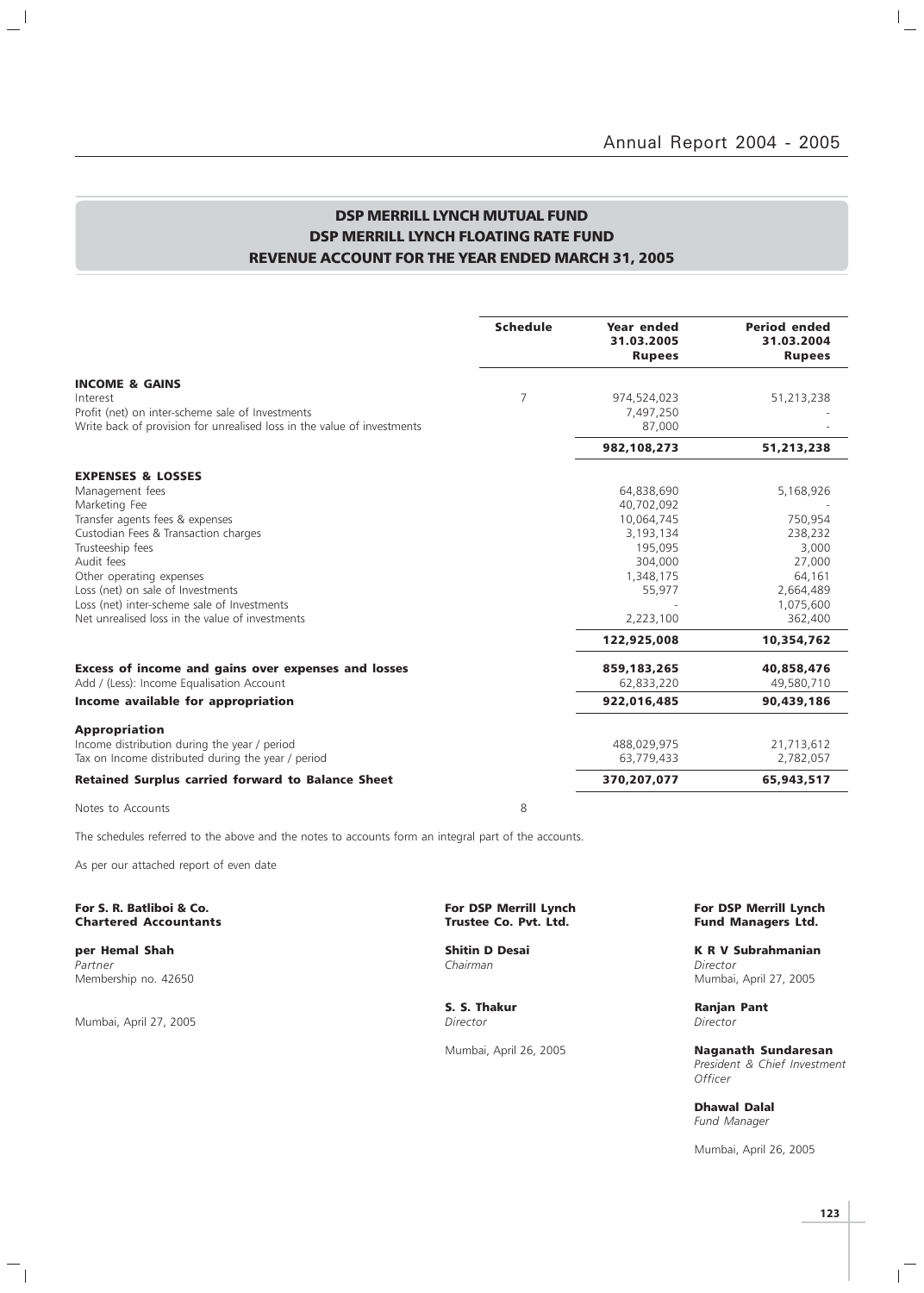$\mathbb{I}_+$ 

### DSP MERRILL LYNCH MUTUAL FUND DSP MERRILL LYNCH FLOATING RATE FUND CASH FLOW STATEMENT FOR THE YEAR ENDED MARCH 31, 2005

|    |                                                                                                                                                                                                                                          |         | <b>Year ended</b><br>31.03.2005<br><b>Rupees</b>                   | <b>Period ended</b><br>31.03.2004<br><b>Rupees</b>           |
|----|------------------------------------------------------------------------------------------------------------------------------------------------------------------------------------------------------------------------------------------|---------|--------------------------------------------------------------------|--------------------------------------------------------------|
| А. | <b>Cashflow from Operating Activity</b><br>Excess of income and gains over expenses and losses<br>Add / Less: Unrealised loss provided / Written back                                                                                    |         | 859,183,265<br>2,136,100                                           | 40,858,476<br>362,400                                        |
|    | <b>Operating Profit Before Working Capital Changes</b>                                                                                                                                                                                   |         | 861,319,365                                                        | 41,220,876                                                   |
|    | Adjustments for:-<br>(Increase)/Decrease in Other Current Assets<br>(Increase)/Decrease in Money Market Lending (Deposits)<br>(Increase)/Decrease in Investments<br>Increase/(Decrease) in Current Liabilities and Provisions            |         | (591, 362, 829)<br>(50,000)<br>(18, 196, 430, 922)<br>16,867,471   | (28,082,404)<br>(200,000)<br>(3, 102, 097, 250)<br>5,224,258 |
|    | <b>Net Cash Generated From Operations</b>                                                                                                                                                                                                | (A)     | (17,909,656,915)                                                   | (3,083,934,520)                                              |
| В. | <b>Cashflow from Financing Activities</b><br>Increase/(Decrease) in Unit Corpus<br>Increase/(Decrease) in Unit Premium<br>Outstanding Receivable/Payables for Unit Corpus<br>Dividend Paid during the year (including dividend tax paid) |         | 18,550,500,294<br>340,184,811<br>(47, 381, 056)<br>(534, 626, 710) | 3,119,476,356<br>47,984,077<br>55,517,692<br>(24, 495, 669)  |
|    | <b>Net Cash Used in Financing Activities</b>                                                                                                                                                                                             | (B)     | (18,308,677,339)                                                   | 3,198,482,456                                                |
|    | Net Increase/(Decrease) in Cash & Cash Equivalents                                                                                                                                                                                       | $(A+B)$ | 399,020,424                                                        | 114,547,936                                                  |
|    | Cash and Cash Equivalents as at the beginning of the year / period<br>Cash and Cash Equivalents as at the close of the year                                                                                                              |         | 114,547,936<br>513,568,360                                         | 114,547,936                                                  |
|    | Net Increase/(Decrease) in Cash & Cash Equivalents                                                                                                                                                                                       |         | 399,020,424                                                        | 114,547,936                                                  |
|    | <b>Components of cash and cash equivalents</b><br>With Banks - on current account<br>- on money at call<br>With Banks - on Fixed Deposits                                                                                                |         | 8,068,360<br>5,500,000<br>500,000,000                              | 85,047,936<br>29,500,000                                     |
|    |                                                                                                                                                                                                                                          |         | 513,568,360                                                        | 114,547,936                                                  |
|    |                                                                                                                                                                                                                                          |         |                                                                    |                                                              |

As per our attached report of even date

#### For S. R. Batliboi & Co. The Co. All the Control of Communist Control of Charles Co. Por DSP Merrill Lynch For DSP Merrill Lynch Charles Co. Pvt. Ltd. Fund Managers Ltd. **Chartered Accountants**

Partner Chairman Director (Chairman Chairman Chairman Director Director Chairman Director (Chairman Director Ch Membership no. 42650 Mumbai, April 27, 2005

 $\frac{1}{2}$ 

Mumbai, April 27, 2005

 $\overline{\phantom{a}}_1$ 

**S. S. Thakur Ranjan Pant** *Director Director* 

Mumbai, April 26, 2005 **Naganath Sundaresan** 

**per Hemal Shah Shitin D Desai K R V Subrahmanian**<br>Partner **K R V Subrahmanian**<br>Chairman Chairman

President & Chief Investment **Officer** 

Dhawal Dalal Fund Manager

Mumbai, April 26, 2005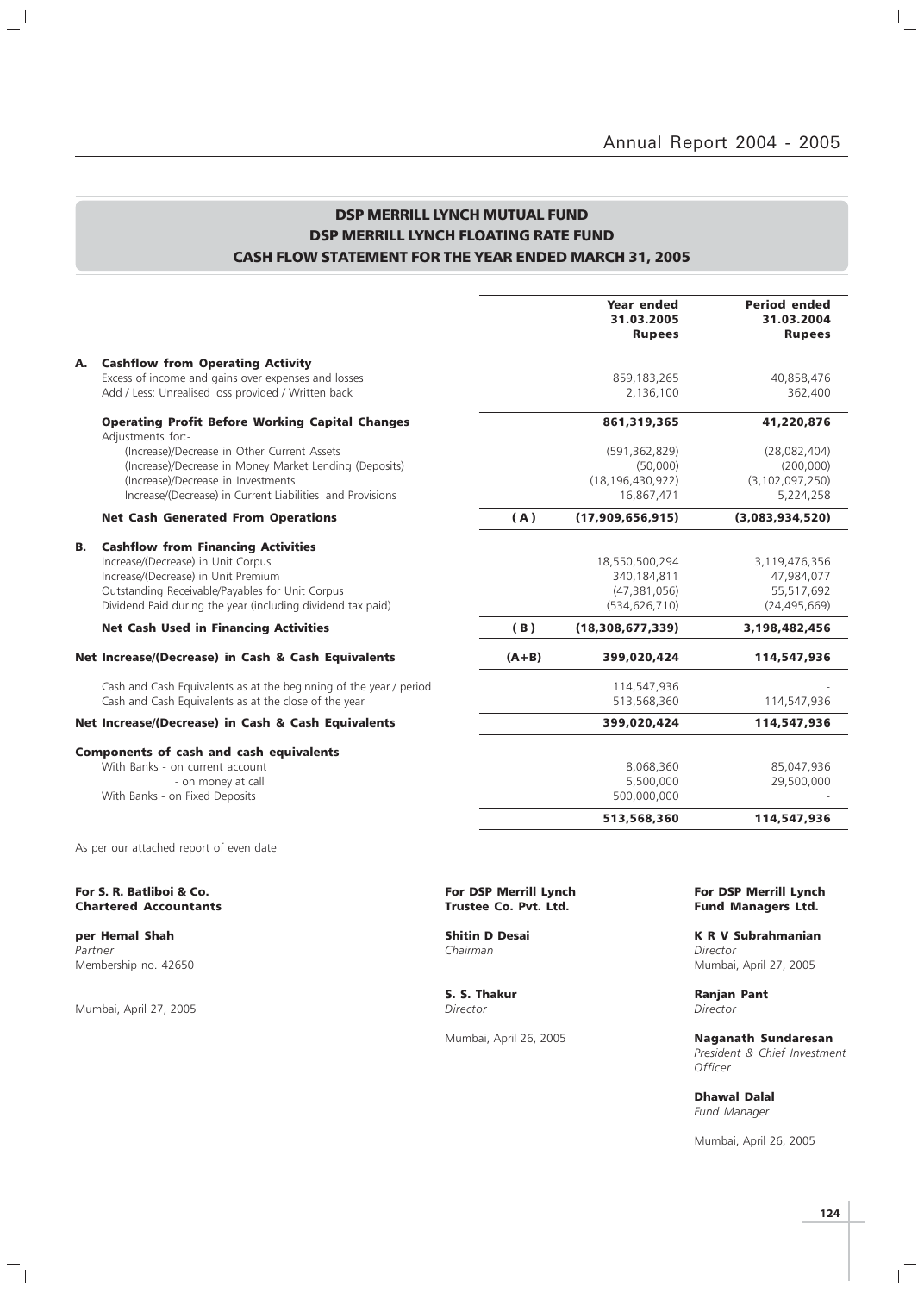$\overline{a}$ 

### DSP MERRILL LYNCH MUTUAL FUND DSP MERRILL LYNCH FLOATING RATE FUND SCHEDULES FORMING PART OF THE ACCOUNTS FOR THE YEAR ENDED MARCH 31, 2005

#### Schedule

 $\mathbf{a}^{\parallel}$ 

 $\overline{\phantom{a}}_1$ 

|                                                                                                   |                                                                                  | As at                           |                                                      | As at                        |
|---------------------------------------------------------------------------------------------------|----------------------------------------------------------------------------------|---------------------------------|------------------------------------------------------|------------------------------|
|                                                                                                   |                                                                                  |                                 |                                                      | 31.03.2004                   |
| Issued and subscribed:<br>Units of Rs. 10 each fully paid up                                      | <b>Units</b>                                                                     | <b>Rupees</b>                   | <b>Units</b>                                         | <b>Rupees</b>                |
| Opening Balance/Initial Capital issued on May 13, 2003<br>Capital issued during the year / period | 311,947,635.561<br>9,089,119,712.409                                             | 3,119,476,356<br>90,891,197,124 | 14,150,000.000<br>767,514,741.137                    | 141,500,000<br>7,675,147,412 |
|                                                                                                   |                                                                                  | 94,010,673,480                  | 781,664,741.137                                      | 7,816,647,412                |
| Redemptions during the year / period                                                              | 7,234,069,682.962                                                                | 72,340,696,830                  | 469,717,105.576                                      | 4,697,171,056                |
| Unit Capital at the end of the year / period                                                      |                                                                                  | 21,669,976,650                  | 311,947,635.561                                      | 3,119,476,356                |
| Growth Plan                                                                                       | 733,726,793.280                                                                  | 7,337,267,933                   | 141,532,271.858                                      | 1,415,322,719                |
| Dividend Plan                                                                                     | 270,862,219.733                                                                  | 2,708,622,197                   | 69,464,225.408                                       | 694,642,254                  |
| Weekly Dividend Plan                                                                              | 736,935,219.298                                                                  | 7,369,352,193                   | 100,951,138.295                                      | 1,009,511,383                |
|                                                                                                   |                                                                                  |                                 |                                                      |                              |
| to accounts)                                                                                      | 425,473,432.697                                                                  | 4,254,734,327                   |                                                      |                              |
| Unit Capital at the end of the year / period                                                      | 2,166,997,665.008                                                                | 21,669,976,650                  | 311,947,635.561                                      | 3,119,476,356                |
|                                                                                                   | <b>UNIT CAPITAL</b><br>Daily Dividend Plan (refer note no. 4 of Schedule 8 notes |                                 | 31.03.2005<br>9,401,067,347.970<br>2,166,997,665.008 |                              |

| 2 | <b>RESERVES AND SURPLUS</b>                                                                                                                                              | As at<br>31.03.2005<br><b>Rupees</b>                         | As at<br>31.03.2004<br><b>Rupees</b>            |
|---|--------------------------------------------------------------------------------------------------------------------------------------------------------------------------|--------------------------------------------------------------|-------------------------------------------------|
|   | <b>Unit Premium Reserve</b><br><b>Opening balance</b><br>Net Premium on issue /redemption of units during the year / period<br>Transfer from Income Equalisation Account | (1,596,633)<br>340,184,811<br>(62, 833, 220)                 | 47,984,077<br>(49,580,710)                      |
|   | <b>Closing balance</b>                                                                                                                                                   | 275,754,958                                                  | (1,596,633)                                     |
|   | <b>Retained Surplus</b><br><b>Opening balance</b><br>Surplus/(Deficit) transferred from Revenue Account                                                                  | 65,943,517<br>370,207,077                                    | 65,943,517                                      |
|   | <b>Closing balance</b>                                                                                                                                                   | 436,150,594                                                  | 65,943,517                                      |
|   | <b>Unrealised Appreciation on Investments</b><br>Opening balance<br>Less: Reversed during the year / period<br>Add: Unrealised appreciation as at the year / period end  | 52,201,913                                                   |                                                 |
|   | <b>Closing balance</b>                                                                                                                                                   | 52,201,913                                                   |                                                 |
|   |                                                                                                                                                                          | 764,107,465                                                  | 64,346,884                                      |
| 3 | <b>CURRENT LIABILITIES</b>                                                                                                                                               | As at<br>31.03.2005<br><b>Rupees</b>                         | As at<br>31.03.2004<br><b>Rupees</b>            |
|   | Sundry creditors<br>Payables for units repurchased / Switch out<br>Distributed income payable<br>Unclaimed dividends /redemptions<br>Other Liabilities                   | 16,219,003<br>15,672,241<br>20,108,518<br>2,115<br>2,944,791 | 2,188,482<br>55,517,692<br>2,925,820<br>109,956 |
|   |                                                                                                                                                                          | 54,946,668                                                   | 60,741,950                                      |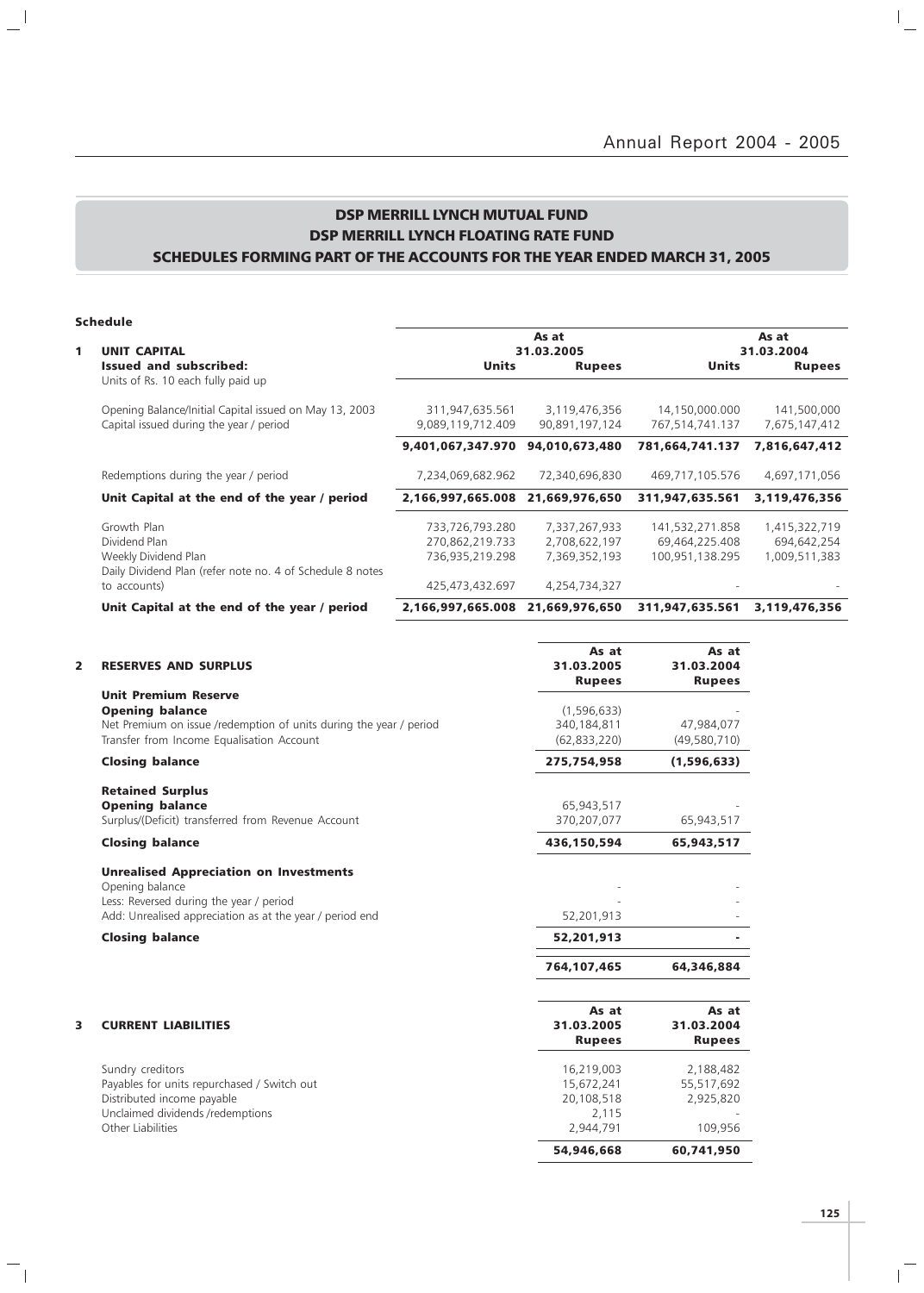$\frac{1}{\sqrt{2}}$ 

### DSP MERRILL LYNCH MUTUAL FUND DSP MERRILL LYNCH FLOATING RATE FUND SCHEDULES FORMING PART OF THE ACCOUNTS FOR THE YEAR ENDED MARCH 31, 2005

| 4 | As at<br><b>INVESTMENTS</b><br>31.03.2005<br><b>Rupees</b>    |                |                              |               | As at<br>31.03.2004<br><b>Rupees</b> |
|---|---------------------------------------------------------------|----------------|------------------------------|---------------|--------------------------------------|
|   |                                                               | Cost           | Market/<br><b>Fair value</b> | Cost          | Market/<br><b>Fair value</b>         |
|   | <b>Government Securities</b><br><b>Bonds &amp; Debentures</b> | 497.500.000    | 495,001,500                  | 203.650.000   | 203.374.600                          |
|   | Listed or awaiting listing                                    | 14,094,025,089 | 14.140.674.900               | 1,199,750,000 | 1,199,750,000                        |
|   | Private Placement / Unlisted                                  | 4,618,226,078  | 4.623.778.180                | 1,550,837,000 | 1,550,750,000                        |
|   | <b>Certificate of Deposit</b>                                 | 1,312,561,260  | 1,312,561,260                | 147,860,250   | 147,860,250                          |
|   | <b>Commercial Paper</b>                                       | 776.215.745    | 776.215.745                  |               |                                      |
|   |                                                               | 21,298,528,172 | 21,348,231,585               | 3,102,097,250 | 3,101,734,850                        |

Note: Refer to the attached Statement of Portfolio as at March 31, 2005

 $\mathbf{a}^{\dagger}$ 

 $\mathcal{L}_{\parallel}$ 

| 5 | <b>DEPOSITS</b>                                                                                                   | As at<br>31.03.2005<br><b>Rupees</b>      | As at<br>31.03.2004<br><b>Rupees</b>               |
|---|-------------------------------------------------------------------------------------------------------------------|-------------------------------------------|----------------------------------------------------|
|   | Fixed deposit with Scheduled banks<br>Money at call with:                                                         | 500,000,000                               |                                                    |
|   | - Institutions<br>Margin Money with The Clearing Corporation of India Ltd. (CCIL)                                 | 5,500,000<br>250,000                      | 29,500,000<br>200,000                              |
|   |                                                                                                                   | 505,750,000                               | 29,700,000                                         |
| 6 | <b>OTHER CURRENT ASSETS</b>                                                                                       | As at<br>31.03.2005<br><b>Rupees</b>      | As at<br>31.03.2004<br><b>Rupees</b>               |
|   | Balances with banks in current accounts<br>Outstanding and accrued income<br>Others                               | 8,068,360<br>277,883,097                  | 85,047,936<br>27,832,404<br>250,000                |
|   | Receivable for Units switch in<br>Collateralised lending (reverse repurchase transactions)                        | 7,535,605<br>341,562,136                  |                                                    |
|   |                                                                                                                   | 635,049,198                               | 113,130,340                                        |
| 7 | <b>INTEREST</b>                                                                                                   | Year ended<br>31.03.2005<br><b>Rupees</b> | <b>Period ended</b><br>31.03.2004<br><b>Rupees</b> |
|   | Call deposits<br>Collateralised lending (reverse repurchase transactions)<br>Government securities and debentures | 7,195,319<br>76,896,240<br>890,432,464    | 1,405,560<br>4,787,985<br>45,019,693               |
|   |                                                                                                                   | 974,524,023                               | 51,213,238                                         |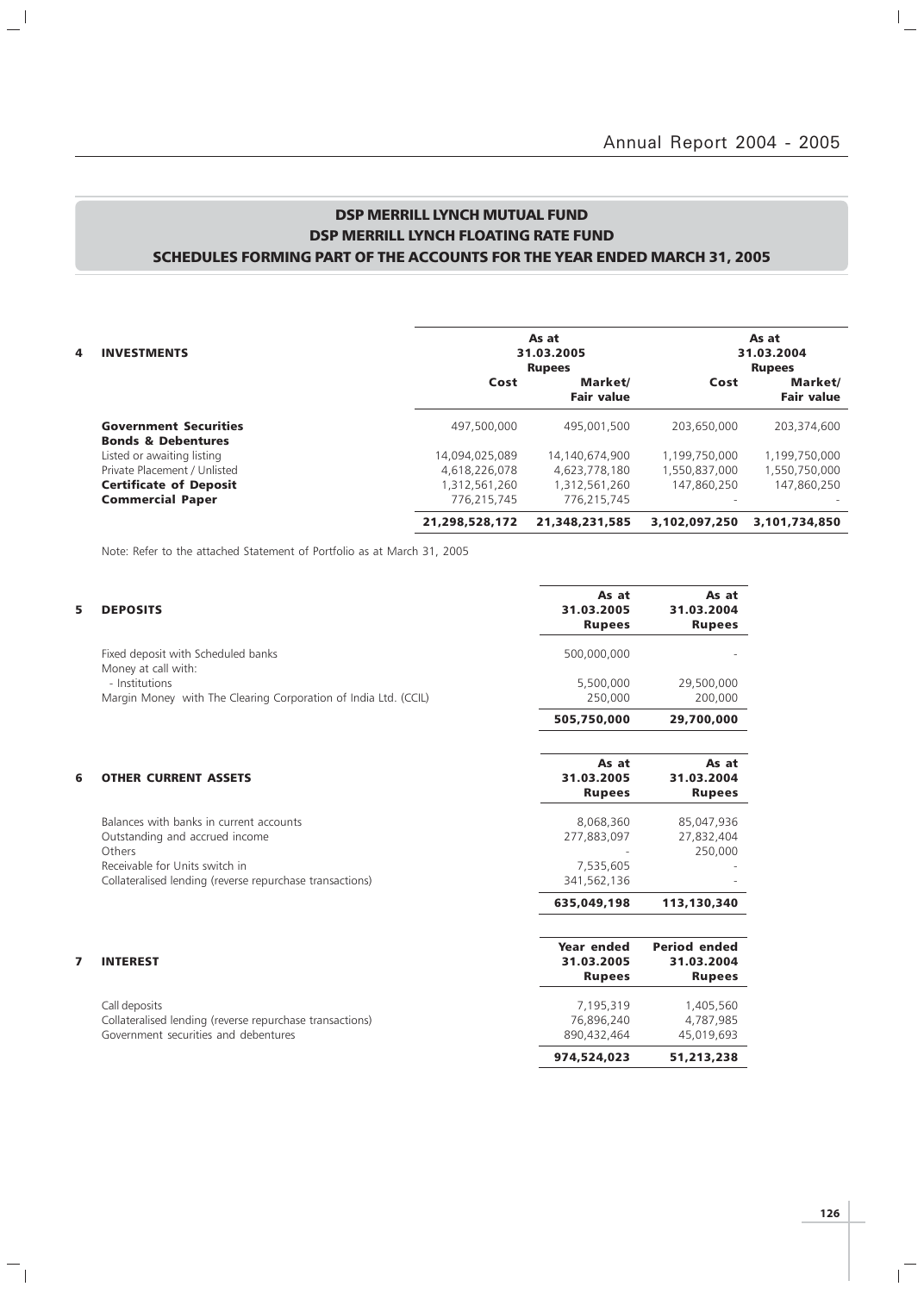DSP MERRILL LYNCH MUTUAL FUND DSP MERRILL LYNCH FLOATING RATE FUND Schedules forming part of the Balance Sheet as at March 31, 2005 and the Revenue Account for the Year Ended March 31, 2005

#### Schedule 8

#### NOTES TO ACCOUNTS

#### 1. Organisation

DSP Merrill Lynch Floating Rate Fund (the Scheme) is an open ended scheme of DSP Merrill Lynch Mutual Fund (the Fund). The Fund has been sponsored by DSP Merrill Lynch Ltd. (DSPML). The Scheme was launched on May 12, 2003 and was open for subscription on May 12, 2003. Thereafter, it was reopened for subscription and redemption on May 13, 2004.

The objective of the Scheme is to generate income commensurate with prudent risk from a portfolio comprised substantially of floating rate debt securities and fixed rate debt securities swapped for floating rate returns.

#### 2. Significant Accounting Policies

#### 2.1 Basis of Accounting

The financial statements are prepared on the accrual basis of accounting, under the historical cost convention, as modified for investments, which are 'marked to market'. The financial statements have been prepared in accordance with the Securities and Exchange Board of India (Mutual Funds) Regulations, 1996 as amended from time to time.

#### 2.2 Unit Capital

Unit Capital represents the net outstanding units as at the Balance Sheet date.

Upon issue and redemption of units, the net premium or discount to the face value of units is credited or debited respectively to the Unit Premium Reserve account, after adjusting an appropriate portion of the sale / repurchase price to the income Equalisation account.

#### 2.3 Income Equalisation account

When units are issued or redeemed, the net distributable income or loss for transacted units (excluding unrealised appreciation/depreciation in the value of investments) from the beginning of the accounting period upto the date of issue or redemption of such units is transferred to / from the Income Equalisation account.

The purpose is to ensure that the per unit amount of the continuing unitholders share of the undistributed income / loss remains unaffected by movement in unit capital. At the year end, the balance in the Equalisation account is transferred to the Revenue account.

#### 2.4 Investments

a) Accounting for investment transactions

Investments are accounted on the date of the transaction at cost after considering transaction costs as applicable excluding custodian transaction charges. The front end fee receivable, if any, is reduced from the cost of such investment.

#### b) Valuation of investments

During the year, the Fund has valued its investments in accordance with SEBI (Mutual Funds) Regulations, 1996, as amended from time to time. All investments are marked to market and are stated in the balance sheet at their market / fair value. In valuing the Scheme's investments:

#### I. Valuation of Traded Securities

#### Debt Securities

Traded Debt Securities (other than Government Securities) are valued at the last quoted price on the NSE on the day of valuation.

#### Valuation of Thinly Traded Securities/ Non-traded and Unlisted Securities

#### II.I Debt Securities of upto 182 Days to Maturity

Non-traded / thinly traded / unlisted debt securities of upto 182 days to maturity are valued at cost or last valuation price (in case of securities having maturity period of more than 182 days at the time of purchase) plus difference between the redemption value and the cost or last valuation price spread uniformly over the remaining maturity period of the instrument.

#### II.II Debt Securities of over 182 Days to Maturity

Non traded / thinly traded / unlisted debt securities of over 182 days to maturity are valued in good faith by the investment manager on the basis of valuation principles laid down by the SEBI. The approach in valuation of a non-traded / thinly traded / unlisted debt security is based on the concept of using spreads over the benchmark rate to arrive at the yields for pricing the security.

#### III. Valuation of Non Traded / Thinly Traded and Unlisted Floating Rate Debt Securities (Floaters)

There are no valuation guidelines prescribed by SEBI for Valuation of Non Traded / Thinly Traded and Unlisted Floating Rate Debt Securities. These securities are valued as determined by the investment manager based on policy as approved by the Board of Trustees.

#### IV. Valuation of Government Securities

Government Securities are valued at the prices provided by the agency (currently Crisil Investment & Risk Management Services) approved by the Association of Mutual Funds of India (AMFI), on a daily basis.

#### V. Valuation of securities with Put/Call Options

#### V.I Securities with Call option

The securities with call option are valued at the lower of the value as obtained by valuing the security to final maturity and valuing the security to call option. In case there are multiple call options, the lowest value obtained by valuing to the various call dates and valuing to the maturity date is taken as the value of the instrument.

#### V.II Securities with Put option

The securities with put option are valued at the higher of the value as obtained by valuing the security to final maturity and valuing the security to put option. In case there are multiple put options, the highest value obtained by valuing to the various put dates and valuing to the maturity date is taken as the value of the instruments.

**V.III.** The securities with both Put and Call option on the same day would be deemed to mature on the Put/Call day and would be valued accordingly.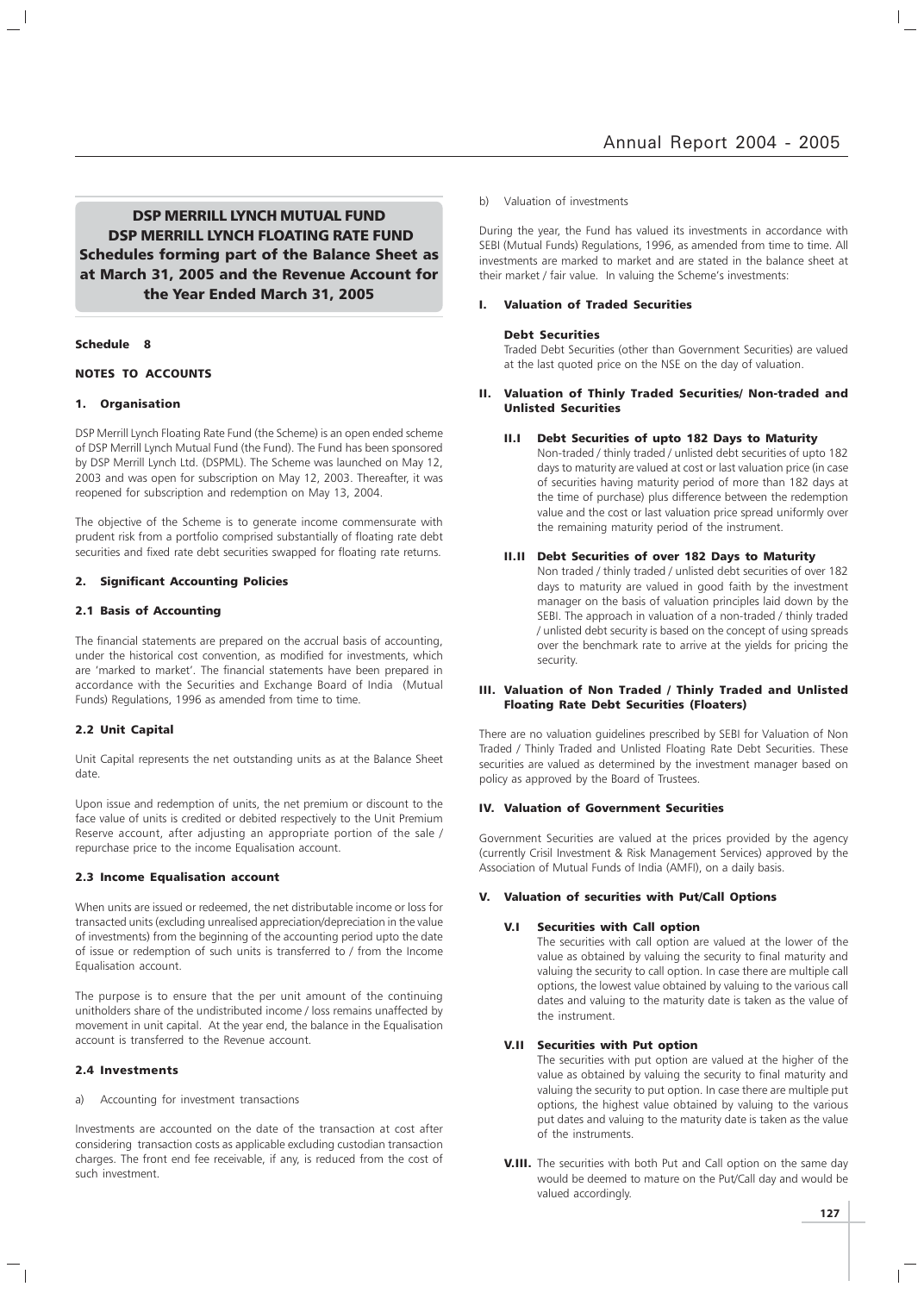#### VI. Valuation of Money Market Instruments

Investments in call money and short-term deposits with banks are valued at cost plus accrued interest.

Money market instruments are valued at the last traded yield on the date of valuation. In case the security is not traded on the valuation day then it is valued on straight-line amortization over the maturity period of the instruments.

#### 2.5 Revenue recognition

Income on investments is recognised on accrual basis except where there is uncertainty about ultimate recovery / realisation. Such income is recognised when the uncertainty is resolved.

Interest on fixed income securities is recognised as income on a daily basis over the period of holding. In respect of discounted securities, the discount to redemption value is amortised and recognised as interest income equally over the period to redemption.

Profit or loss on sale of investments is recognised on the trade date and is determined on the basis of the weighted average cost method.

#### 2.6 Expenses

All expenses are accounted for on accrual basis.

3. Daily Dividend Option (compulsory reinvestment) was started effective from June 16, 2004

#### 4. Investment Management and Trusteeship fees

Investment management fees charged to the Scheme at approximately 0.37 % of the average daily net assets pursuant to an agreement with DSP Merrill Lynch Fund Managers Limited (AMC).

The Fund has accrued trusteeship fees aggregating Rs.1,051,000 (previous year Rs. 1,000,000) for the year ended March 31, 2005 in accordance with the original Trust Deed dated December 16, 1996 as amended by supplementary Trust Deed dated December 23, 1999. The trusteeship fees have been allocated between the schemes in proportion to the net assets of the schemes. The Trusteeship fees are subject to a maximum of 0.02% of the average net assets per annum.

#### 5. Investments

- a. Investments of the Scheme are registered in the name of the Trustee for the benefit of the Scheme's unitholders.
- b. Investments made in companies who have invested more than five percent of the net asset value of the schemes of DSP Merrill Lynch Mutual Fund

Rupees Crores

| <b>Company Name</b><br>@ | <b>Scheme</b><br>invested in<br>by the<br>Company* | <b>Aggregate</b><br>cost of acqui-<br>sition during<br>the period<br>under Regul-<br>ation 25(11)% | <b>Outstanding</b><br>as at March<br>31, 2005<br>at Market/<br><b>Fair Value</b> |
|--------------------------|----------------------------------------------------|----------------------------------------------------------------------------------------------------|----------------------------------------------------------------------------------|
| Allahabad Bank           | FF                                                 | 75.00                                                                                              |                                                                                  |
| <b>HDFC Bank Ltd</b>     | <b>FRF</b>                                         | 296.90                                                                                             |                                                                                  |
| <b>ICICI Bank Ltd</b>    | LF, SPF-C                                          | 509.70                                                                                             | 146.26                                                                           |
| <b>IDBI</b>              | OF, FRF, LF, SPF-                                  |                                                                                                    |                                                                                  |
|                          | C.STF.GSFA                                         | 532.14                                                                                             | 300.25                                                                           |

| Kotak Mahindra Bank   | ΙF             |       | 80.04 |
|-----------------------|----------------|-------|-------|
| Punjab National Bank  | ITF            | 75.00 | 50.00 |
| l State Bank of India | OF.EF.ITF      | 24.23 | 24.23 |
| Tata Iron And Steel   |                |       |       |
| Company Ltd.          | ΙF             | 20.27 |       |
| UTI Bank              | SPF-M, FRF, LF | 1955  | 50.21 |

@ - Including investment in subsidiaries, % - Includes the Inter Scheme investments

\* BF - Bond Fund, EF - Equity Fund, LF - Liquidity Fund, BAF - Balanced Fund, GSFA - Government Securities Fund - Plan A (Longer Duration Plan), STF - Short Term Fund, OF - Opportunities Fund, TEF - TOP100 Equity Fund, SPF - M - Savings Plus Fund - Moderate, FRF - Floating Rate Fund, ITF-India T.I.G.E.R Fund, SPF-A-Savings Plus Fund - Aggressive, SPF-C-Savings Plus Fund - Conservative.

The Investment Manager is of the opinion that the investments are made by the Scheme in such companies since they are perceived as fundamentally strong and possess a high potential for growth.

The aggregate value of investments purchased and sold (including redeemed) during the current year and for the corresponding previous year (period May 12, 2003 to March 31, 2004) are 68,547,746,350 (Rs. 5,258,468,472) and 49,243,278,181 (Rs. 2,154,744,586) respectively being 388.53% (528.15%) and 279.11% ( 216.42%) respectively of the average daily net assets.

#### Details of transactions with Associates in terms of Regulation 25(8)

Name of the Associate: DSPML.

| <b>Particulars of</b><br><b>Transactions</b>                                                                                                                                                                                    | Year ended<br><b>March 31, 2005</b><br><b>Rupees</b> | <b>Period ended</b><br><b>March 31, 2004</b><br><b>Rupees</b> |
|---------------------------------------------------------------------------------------------------------------------------------------------------------------------------------------------------------------------------------|------------------------------------------------------|---------------------------------------------------------------|
| Payment of Brokerage for<br>Distribution and Sale of Units:                                                                                                                                                                     | 9,388,414                                            | 1,365,770                                                     |
| Securities transaction in the<br>form of investments in various<br>Public issues / Private<br>placements where the<br>associate was the sole or one<br>of the several lead managers                                             | 2,000,000,000                                        | 30,000,000                                                    |
| Securities transaction in the<br>form of investments in Private<br>placements in debt securities<br>where the associate was the<br>one of the several arrangers<br>(these investments were made<br>through arrangers other than |                                                      |                                                               |
| DSPML)                                                                                                                                                                                                                          |                                                      | 500,000,000                                                   |

Note: Brokerage on distribution and sale of units paid / payable represents the amount paid / payable for the year and does not necessarily reflect the amount charged to the Scheme's revenue account.

#### 7. Related Party Disclosure pursuant to Accounting Standard 18 issued by The Institute of Chartered Accountants of India

The following are the related parties by control:

- 1. DSP Merrill Lynch Fund Managers Ltd (AMC)
- 2. DSP Merrill Lynch Trustee Company Private Limited (Trustee Company)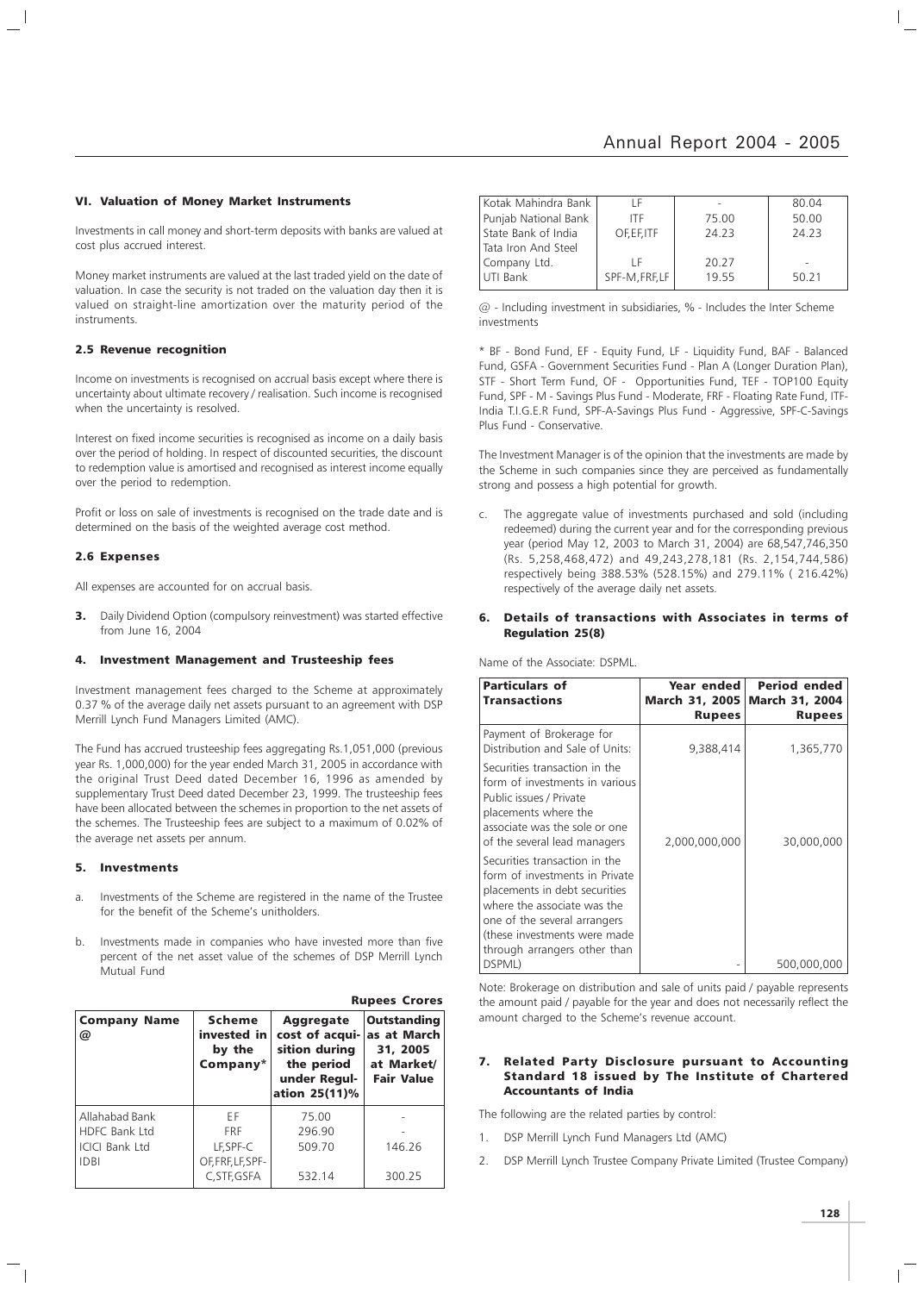$\vert$  $\overline{\phantom{a}}$ 

- 3. Key Management Personnel :
	- Mr. Alok Vajpeyi President (upto January 31, 2005)
	- Mr. Naganath Sundaresan President & Chief Investment Officer
	- Mr. Dhawal Dalal Fund Manager
	- Mr. Pankaj Sharma Risk Manager

4. Associates:

 $\overline{\phantom{a}}$ 

 $\mathcal{L}$ 

- DSP Merrill Lynch Limited (DSPML)
- 5. Schemes of DSP Merrill Lynch Mutual Fund managed by DSP Merrill Lynch Fund Managers Limited

During the year, the fund has entered into transactions with the following related parties. Those transactions along with related balances as at March 31, 2005 and March 31, 2004 and for the years then ended are presented in the following table:- Rupees

|                                |           |            |                        |                          | nupees                  |
|--------------------------------|-----------|------------|------------------------|--------------------------|-------------------------|
| <b>Nature of Transaction</b>   | Year      | <b>AMC</b> | <b>Trustee Company</b> | <b>Associates: DSPML</b> | <b>Total</b>            |
| Management Fees                | 2004-2005 | 64,838,690 |                        |                          | 64,838,690              |
|                                | 2003-2004 | 5,168,926  |                        |                          | 5,168,926               |
| Brokerage on Unit Distribution | 2004-2005 |            |                        | 9,388,414                | 9,388,414               |
| (refer note)                   | 2003-2004 |            |                        | 1,365,769                | 1,365,769               |
| Trustee Fee                    | 2004-2005 |            | 195,095                |                          | 195,095                 |
|                                | 2003-2004 |            | 3,000                  |                          | 3,000                   |
| Call and Repo lending          | 2004-2005 |            |                        | 491,377,950 (interest    | 491,377,950 (interest   |
|                                |           |            |                        | received 55,196)         | received 55,196)        |
| (Interest received)            | 2003-2004 |            |                        | - (interest received -)  | - (interest received -) |
| Value of Units Purchased       | 2004-2005 | 97,452,985 |                        | 554,250,630              | 651,703,615             |
| (at transaction NAVs)          | 2003-2004 | 20,572,910 |                        | 203,846,915              | 224,419,825             |
| Value of Units Redeemed        | 2004-2005 | 18,850,758 |                        | 764,746,383              | 783,597,141             |
| (at transaction NAVs)          | 2003-2004 | 10,005,993 |                        |                          | 10,005,993              |
| Year-end Outstanding Units     | 2004-2005 | 88,607,530 |                        |                          | 88,607,530              |
| (valued at last declared NAV)  | 2003-2004 | 10,578,707 |                        | 203,723,019              | 214,301,726             |
| Dividend declared by the       | 2004-2005 | 4,157,452  |                        | 4,250,630                | 8,408,082               |
| Scheme                         | 2003-2004 | 572,910    |                        | 3,846,915                | 4,419,825               |
| Year-end Other Payables        | 2004-2005 | 8,130,039  | 19,708                 | 932,398                  | 9,082,145               |
|                                | 2003-2004 | 1,822,234  | 2,845                  | 466,328                  | 2,291,407               |

Note: Brokerage on distribution of units paid / payable represents the amount paid / payable for the year and does not necessarily reflect the amount charged to the Scheme's revenue account. Further, the year end balance is reflected in the books of the AMC

#### INTERSCHEME TRANSACTIONS

 $\overline{\phantom{a}}_1$ 

|               |                    |               | <b>Rupees</b> |
|---------------|--------------------|---------------|---------------|
| <b>Scheme</b> | <b>Transaction</b> | 2004-2005     | 2003-2004     |
| ΒF            | Sell               | 154,032,450   | 251,621,600   |
| <b>BaF</b>    | Sell               | 252,688,300   |               |
| <b>STF</b>    | Sell               |               | 100,965,400   |
| SPF-M         | Sell               |               | 50,244,742    |
| ΙF            | Sell               | 1,546,204,030 | 400,000,000   |
| <b>BF</b>     | Purchase           | 45,179,700    | 750,000,000   |
| SPF-C         | Purchase           | 100,470,000   |               |
| ΙF            | Purchase           | 8,250,284,669 |               |
| SPF-M         | Purchase           | 798,536,560   |               |
| <b>STF</b>    | Purchase           | 2,368,662,541 | 1,522,540,490 |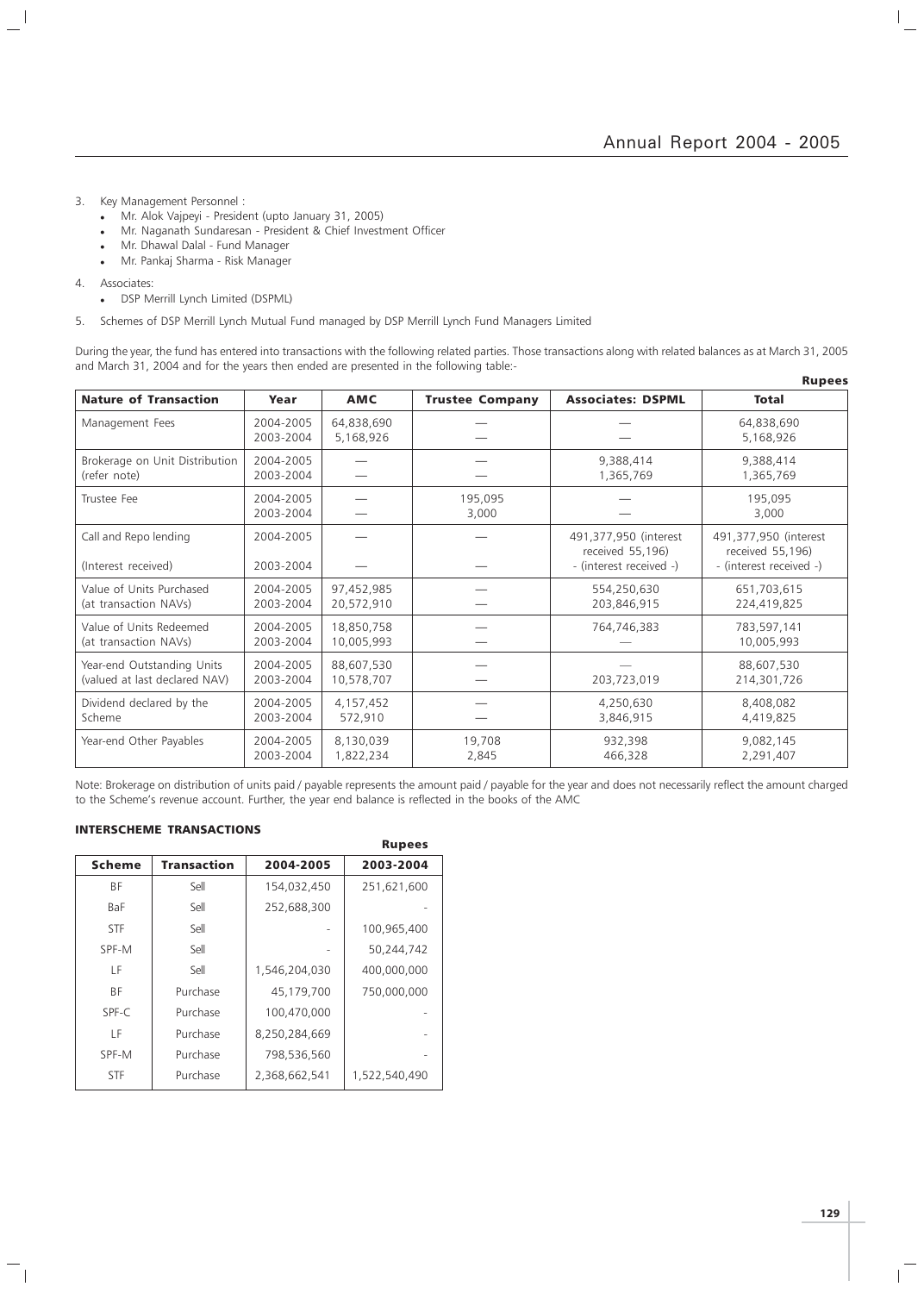#### 8. Distributable Income

 $\overline{\phantom{a}}$  $\overline{\phantom{a}}$ 

|                                                                      | Year ended March 31, 2005 | Period ended March 31, 2004 |
|----------------------------------------------------------------------|---------------------------|-----------------------------|
|                                                                      | <b>Rupees</b>             | <b>Rupees</b>               |
| Net Income as per Revenue Account                                    | 922,016,485               | 90,439,186                  |
| Add: Balance of undistributed income as at the beginning of the year | 65,943,517                |                             |
| Less: Distributed to unitholders                                     | 551,809,408               | 24,495,669                  |
| <b>Balance Distributable income</b>                                  | 436,150,594               | 65,943,517                  |

#### 9. Prior Year Comparatives

Prior year figures have been reclassified, wherever necessary, to conform to current years' presentation.

### 10. Contingent Liability: Nil

#### 11. Large holdings in the Scheme (over 25% of the NAV of the Scheme): Nil

#### 12. Perspective Histroical per Unit Statistics

|                |                                                                         |         | <b>March 31, 2005</b> |          | March 31, 2004  |
|----------------|-------------------------------------------------------------------------|---------|-----------------------|----------|-----------------|
| а.             | Net asset value, at the end of the period:                              |         |                       |          |                 |
|                | Growth Plan (G)                                                         |         | 10.9783               |          | 10.4406         |
|                | <b>Dividend Plan (D)</b>                                                |         | 10.0389               |          | 10.0048         |
|                | <b>Weekly Dividend (WD)</b>                                             |         | 10.0354               |          | 10.0163         |
|                | <b>Daily Dividend (DD)</b>                                              |         | 10.0229               |          |                 |
| b.             | <b>Gross Income</b>                                                     |         |                       |          |                 |
|                | (i) Income other than profit on sale of investment                      |         | 0.4497                |          | 0.1642          |
|                | (ii) Income from profit on inter scheme sales/transfer of investment    |         | 0.0035                |          | (0.0035)        |
|                | (iii) Income from profit / (loss) on sale of investment to third party  |         |                       |          | (0.0085)        |
|                | (iv) Transfer to revenue account Income from past year's reserve        |         |                       |          |                 |
| $\mathsf{c}$ . | Aggregate of expenses, write off, Amortisation and charges              |         | 0.0557                |          | 0.0200          |
|                | (excluding change in unrealised depreciation in investments)            |         |                       |          |                 |
| d.             | Net Income (excluding change in unrealised depreciation in investments) | 0.3975  |                       | 0.1322   |                 |
| е.             | Unrealised appreciation/(depreciation) in value of investments          | 0.0229  |                       | (0.0012) |                 |
| f.             | <b>Repurchase and Resale Price</b>                                      |         |                       |          |                 |
|                | <b>Repurchase Price</b>                                                 | Growth  | <b>Dividend</b>       | Growth   | <b>Dividend</b> |
|                | - Highest Price                                                         |         | D-10.1703             |          |                 |
|                |                                                                         |         | WD-10.0401            |          | D-10.0150       |
|                |                                                                         | 10.9783 | DD-10.0255            | 10.4406  | WD-10.1264      |
|                | - Lowest Price                                                          |         | D-10.006              |          |                 |
|                |                                                                         |         | WD-10.01              |          | D-10.0047       |
|                |                                                                         | 10.4419 | DD-10.00              | 10.0209  | WD-10.0018      |
|                | <b>Resale Price</b>                                                     | Growth  | <b>Dividend</b>       | Growth   | <b>Dividend</b> |
|                | - Highest Price                                                         |         | D-10.1703             |          |                 |
|                |                                                                         |         | WD-10.0401            |          | D-10.0150       |
|                |                                                                         | 10.9783 | DD-10.0255            | 10.4406  | WD-10.1264      |
|                | - Lowest Price                                                          |         | D-10.006              |          |                 |
|                |                                                                         |         | WD-10.01              |          | D-10.0047       |
|                |                                                                         | 10.4419 | MD-10.00              | 10.0209  | WD-10.0018      |
| g.             | Ratio of expenses to average daily net assets by percentage             |         | 0.68%                 |          | 0.71%           |
| h.             | Ratio of gross income to average daily net assets by percentage         |         |                       |          |                 |
|                | (excluding transfer to revenue account from past years' reserve but     |         |                       |          |                 |
|                | including unrealised appreciation / depreciation on investments).       |         | 5.85%                 |          | 5.11%           |

#### Notes:

 $\overline{\phantom{a}}_1$ 

- 2. The per unit calculations are based on the number of units outstanding at the end of the financial year.
- 3. P/E ratio is not applicable since the units are not listed on any stock exchange.

Rupees

 $\mathbb{I}_+$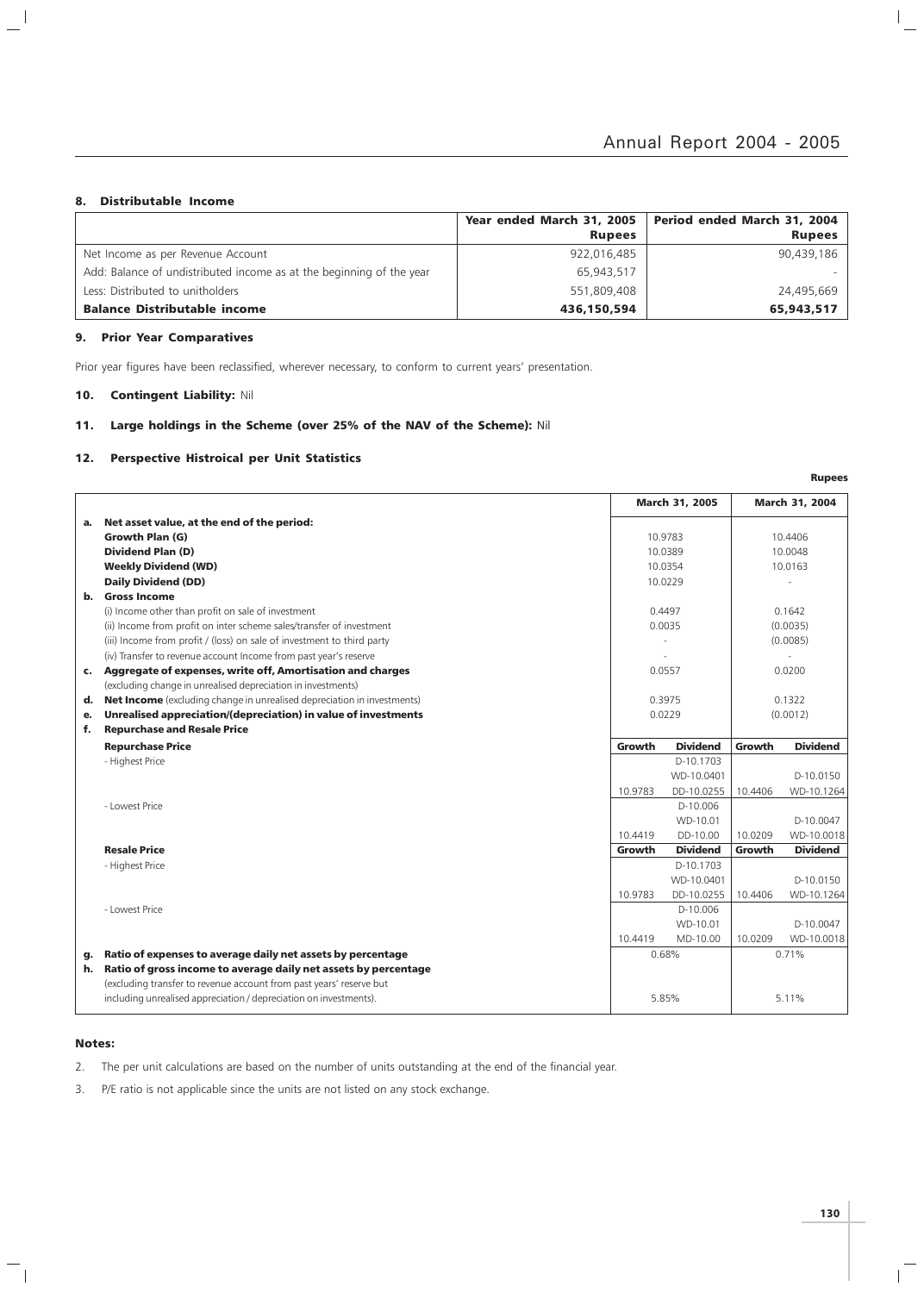## DSP MERRILL LYNCH FLOATING RATE FUND Statement of Portfolio Holding as at March 31, 2005 (Referred to in Schedule 4 forming part of the Balance Sheet as at March 31, 2005)

 $\mathbf{u}^{\parallel}$ 

 $\overline{\phantom{a}}_1$ 

| SR.NO             | <b>NAME OF THE COMPANY</b>                                                                                            |             | RATING QUANTITY | <b>MARKET</b><br><b>VALUE</b><br>(RUPEES) | % to NET<br><b>ASSETS</b> |
|-------------------|-----------------------------------------------------------------------------------------------------------------------|-------------|-----------------|-------------------------------------------|---------------------------|
|                   | <b>CENTRAL GOVERNMENT SECURITIES</b>                                                                                  |             |                 | 495,001,500                               | 2.21%                     |
| 1                 | 04.49 % GOI FRB 2016                                                                                                  | SOV         | 5,000,000       | 495,001,500                               | 2.21%                     |
|                   | <b>TOTAL</b>                                                                                                          |             |                 | 495,001,500                               | 2.21%                     |
|                   | <b>DEBT INSTRUMENTS</b>                                                                                               |             |                 |                                           |                           |
|                   | (a) Listed / Awaiting listing on Stock Exchanges<br>(i) Fixed Rate debt securities/fixed rate money market securities |             |                 |                                           |                           |
|                   | <b>FINANCE</b>                                                                                                        |             |                 | 199,799,600                               | 0.89%                     |
| 2                 | HDFC Step up Putable 2010 **                                                                                          | <b>AAA</b>  | 200             | 199,799,600                               | 0.89%                     |
|                   | (ii) Floating Rate debt securities                                                                                    |             |                 |                                           |                           |
|                   | <b>BANKS</b>                                                                                                          |             |                 | 4,214,681,150                             | 18.79%                    |
| 3                 | ICICI Bank FRB 2010 **                                                                                                | AAA         | 150             | 150,000,000                               | 0.67%                     |
| $\overline{4}$    | IDBI FRB 2009 **                                                                                                      | $AA+$       | 1,150           | 1,195,770,000                             | 5.33%                     |
| 5                 | IDBI FRB (2004 Series I) 2007 **                                                                                      | $AA+$       | 1,300           | 1,300,925,600                             | 5.80%                     |
| 6                 | IDBI FRB (Sr. 2004 / D) 2009 **                                                                                       | $LAA+$      | 250             | 256,716,250                               | 1.14%                     |
| 7                 | National Housing Bank FRB 2009 **                                                                                     | <b>AAA</b>  | 700             | 705,814,900                               | 3.15%                     |
| 8                 | UTI Bank FRN 2010 **                                                                                                  | $AA+$       | 500             | 502,119,500                               | 2.24%                     |
| 9                 | IDBI FRB 2009 **                                                                                                      | $AA+$       | 20,000          | 103,334,900                               | 0.46%                     |
|                   | <b>CONSTRUCTION</b>                                                                                                   |             |                 | 400,000,000                               | 1.78%                     |
| 10                | Housing & Urban Development Corporation FRN 2006 **                                                                   | $F1 +$      | 400             | 400,000,000                               | 1.78%                     |
|                   | <b>FINANCE</b>                                                                                                        |             |                 |                                           | 40.89%                    |
| 11                | Citicorp Finance India FRN 2006 **                                                                                    | AAA         |                 | 9,173,819,950                             | 1.11%                     |
|                   |                                                                                                                       |             | 2,500           | 250,000,000                               |                           |
| $12 \overline{ }$ | Citicorp Finance India FRN 2007 **                                                                                    | AAA         | 300             | 303,006,300                               | 1.35%                     |
| 13                | Citicorp Finance India FRN 2006 **                                                                                    | <b>AAA</b>  | 250             | 250,000,000                               | 1.11%                     |
| 14                | Citicorp Maruti Finance India FRN 2006 **                                                                             | AAA         | 10              | 100,000,000                               | 0.45%                     |
| 15                | Citi Financial Consumer Finance India FRN 2007 **                                                                     | <b>AAA</b>  | 250             | 250,000,000                               | 1.11%                     |
| 16                | Citi Financial Consumer Finance India FRN 2007 **                                                                     | AAA         | 250             | 250,000,000                               | 1.11%                     |
| 17                | Citi Financial Consumer Finance India FRN 2007 **                                                                     | AAA         | 150             | 150,000,000                               | 0.67%                     |
| 18                | Citicorp Finance India FRN 2007 **                                                                                    | AAA         | 600             | 600,000,000                               | 2.67%                     |
| 19                | Citicorp Finance India FRN 2006 **                                                                                    | AAA         | 250             | 249,095,750                               | 1.11%                     |
| 20                | Citi Financial Consumer Finance India FRN 2005 **                                                                     | <b>AAA</b>  | 200             | 200,609,600                               | 0.89%                     |
| 21                | LIC Housing Finance FRN 2012 **                                                                                       | AAA         | 50              | 500,000,000                               | 2.23%                     |
| 22                | LIC Housing Finance FRN (P/C 2009) 2011 **                                                                            | AAA         | 400             | 401,359,200                               | 1.79%                     |
| 23                | LIC Housing Finance FRN 2010 **                                                                                       | AAA         | 25              | 250,000,000                               | 1.11%                     |
| 24                | HDFC FRN 2006 **                                                                                                      | AAA         | 250             | 250,429,750                               | 1.12%                     |
| 25                | HDFC FRN SR. B-003 2007 **                                                                                            | <b>AAA</b>  | 750             | 750,000,000                               | 3.34%                     |
| 26                | Kotak Mahindra Primus FRN 2005 **                                                                                     | $P1+$       | 500             | 500,000,000                               | 2.23%                     |
| 27                | Kotak Mahindra Primus FRN 2006 **                                                                                     | АA          | 250             | 250,000,000                               | 1.11%                     |
| 28                | Kotak Mahindra Primus FRN 2007 **                                                                                     | АA          | 50              | 50,421,100                                | 0.22%                     |
| 29                | Mahindra & Mahindra Financial Services FRN 2007 **                                                                    | $AA+$       | 200             | 201,890,200                               | 0.90%                     |
|                   |                                                                                                                       |             |                 |                                           |                           |
| 30                | Mahindra & Mahindra Financial Services FRN 2007 **                                                                    | $AA+$       | 300             | 302,578,500                               | 1.35%                     |
| 31                | Mahindra & Mahindra Financial Services FRN 2005 **                                                                    | $P1+$       | 500             | 500,000,000                               | 2.23%                     |
| 32                | Mahindra & Mahindra Financial Services FRN 2006 **                                                                    | $AA+$       | 20              | 202,103,800                               | 0.90%                     |
| 33                | Mahindra & Mahindra Financial Services FRN 2007 **                                                                    | $AA+$       | 15              | 151,320,750                               | 0.67%                     |
| 34                | HDFC FRN 2007 **                                                                                                      | AAA         | 1,550           | 1,561,005,000                             | 6.96%                     |
| 35                | Sundaram Finance FRN 2007 **                                                                                          | <b>MAAA</b> | 250             | 250,000,000                               | 1.11%                     |
| 36                | Sundaram Finance FRN 2007 **                                                                                          | AAA         | 150             | 150,000,000                               | 0.67%                     |
| 37                | Sundaram Home Finance FRN 2007 **                                                                                     | MAAA(SO)    | 300             | 300,000,000                               | 1.34%                     |
|                   | <b>PETROLEUM PRODUCTS</b>                                                                                             |             |                 | 152,374,200                               | 0.68%                     |
| 38                | Reliance Industries FRN 2007 **                                                                                       | AAA         | 150             | 152,374,200                               | 0.68%                     |
|                   |                                                                                                                       |             |                 |                                           |                           |
|                   | <b>TOTAL</b>                                                                                                          |             |                 | 14,140,674,900                            | 63.03%                    |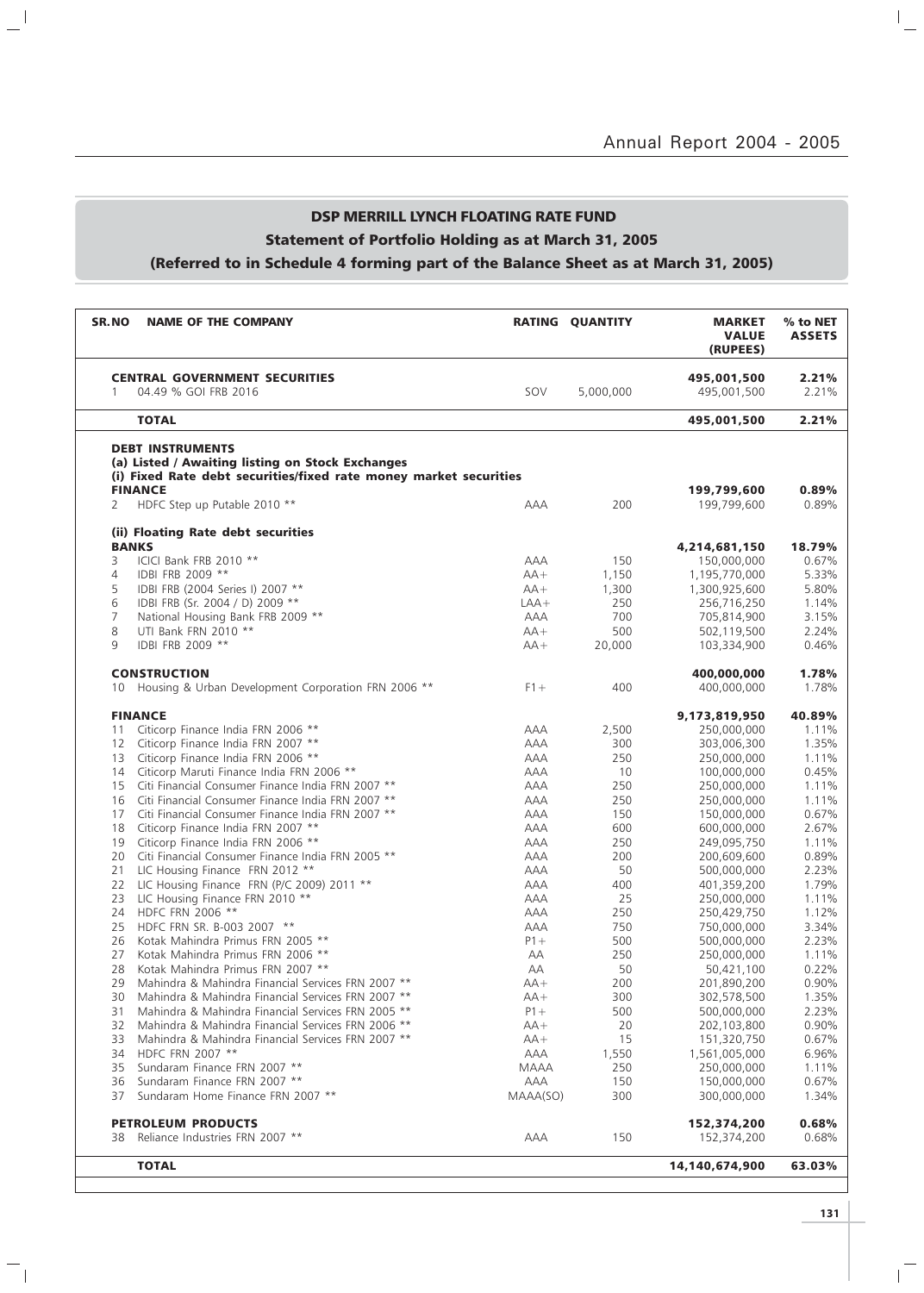| (b) Unlisted / Privately Placed<br>(i) Fixed Rate debt securities/fixed rate money market securities<br><b>AUTO</b><br>62,948,880<br>0.28%<br>BHPC Auto Trust Series II PTC A2 2006 **<br>20<br>0.28%<br>39<br><b>MAAA</b><br>62,948,880<br><b>BANKS</b><br>5.14%<br>1,153,602,836<br>40 Indian Retail ABS Trust Series VII A2 **<br>0.52%<br>AAA<br>20<br>117,240,040<br>25<br>Indian Retail ABS Trust Series I **<br><b>AAA</b><br>23,467,634<br>0.10%<br>41<br>Indian Retail ABS Trust Series XVI-A1 **<br>2.00%<br>$P1 +$<br>100<br>447,658,787<br>42<br>Retail Trust December Series III A1 **<br>85<br>2.52%<br><b>AAA</b><br>565,236,375<br>43<br><b>FINANCE</b><br>0.09%<br>19,715,740<br>44 Fleet Trust A1 PTC April 2003 **<br><b>AAA</b><br>20<br>13,303,780<br>0.06%<br>45 PFSL Sundaram Sr. PTC 2005 **<br>10<br>0.03%<br><b>MAAA</b><br>6,411,960<br>(ii) Floating Rate debt securities<br><b>BANKS</b><br>7.49%<br>1,680,073,824<br>4.54%<br>46 Retail Trust Feb. 2005 Series A9 **<br>LAAA<br>100<br>1,019,305,380<br>Retail Trust Feb. 2005 Series A6 **<br>LAAA<br>1.36%<br>47<br>30<br>305,791,614<br>Retail Trust December Series A6 **<br>35<br><b>AAA</b><br>354,976,830<br>1.58%<br>48<br><b>FINANCE</b><br>7.61%<br>1,707,436,900<br>Rabo India Finance FRN 2005 **<br><b>AAA</b><br>25<br>1.11%<br>49<br>250,000,000<br>0.45%<br>50 G.E.Capital Services FRN 2005 **<br>AAA<br>10<br>100,509,400<br>G.E.Capital Services FRN 2006 **<br>AAA<br>25<br>1.11%<br>51<br>249,358,500<br>Lakshmi General Finance FRN 2005 **<br>0.45%<br>52<br><b>MAAA</b><br>10<br>100,000,000<br>Lakshmi General Finance FRN 2006 **<br>53<br>20<br>0.89%<br>MAAA<br>200,422,000<br>54 G.E.Capital Services FRN (P/C 2006) 2009 **<br>1.59%<br><b>AAA</b><br>35<br>357,167,300<br>Sundaram Finance FRN 2005 **<br>0.45%<br>55<br>$P1 +$<br>100<br>100,000,000<br>Rabo India Finance FRN 2005 **<br>56<br>$P1+$<br>250<br>249,993,500<br>1.11%<br>$P1+$<br>0.45%<br>57<br>Rabo India Finance FRN 2005 **<br>100<br>99,986,200<br><b>TOTAL</b><br>20.61%<br>4,623,778,180<br><b>FIXED DEPOSIT</b><br><b>BANKS</b><br>500,000,000<br>2.23%<br>Unrated<br>2.23%<br>58 Punjab National Bank 2005<br>500,000,000<br><b>MONEY MARKET INSTRUMENTS</b><br><b>Certificate of Deposit</b><br><b>BANKS</b><br>5.85%<br>1,312,561,260<br>5.42%<br>59 ICICI Bank 2005 **<br>$P1 +$<br>12,500<br>1,215,936,960<br>60 ICICI Bank 2005 **<br>$P1 +$<br>1,000<br>96,624,300<br>0.43%<br><b>TOTAL</b><br>1,312,561,260<br>5.85%<br><b>Commercial Paper</b><br><b>FINANCE</b><br>2.81%<br>630,438,485<br>SBI Cards & Payment Services 2005 **<br>500<br>1.08%<br>$P1 +$<br>242,309,185<br>61<br>62 Sundaram Finance 2005 **<br>$P1 +$<br>800<br>388,129,300<br>1.73%<br><b>BANKS</b><br>145,777,260<br>0.65%<br>63 IDBI 2005 **<br>$P1 +$<br>300<br>145,777,260<br>0.65%<br><b>TOTAL</b><br>776,215,745<br>3.46%<br><b>Cash &amp; Cash Equivalents</b><br>Money at call with Banks and others<br>5,500,000<br>0.02%<br>Reverse Repo Investments / CBLO<br>341,562,136<br>1.52%<br><b>TOTAL</b><br>347,062,136<br>1.55%<br>Net Receivables / (Payables)<br>238,790,394<br>1.06%<br><b>TOTAL NET ASSETS</b><br>22,434,084,115<br>100.00% | <b>SR.NO</b><br><b>NAME OF THE COMPANY</b> | <b>RATING QUANTITY</b> | <b>MARKET</b><br><b>VALUE</b><br>(RUPEES) | % to NET<br><b>ASSETS</b> |
|-------------------------------------------------------------------------------------------------------------------------------------------------------------------------------------------------------------------------------------------------------------------------------------------------------------------------------------------------------------------------------------------------------------------------------------------------------------------------------------------------------------------------------------------------------------------------------------------------------------------------------------------------------------------------------------------------------------------------------------------------------------------------------------------------------------------------------------------------------------------------------------------------------------------------------------------------------------------------------------------------------------------------------------------------------------------------------------------------------------------------------------------------------------------------------------------------------------------------------------------------------------------------------------------------------------------------------------------------------------------------------------------------------------------------------------------------------------------------------------------------------------------------------------------------------------------------------------------------------------------------------------------------------------------------------------------------------------------------------------------------------------------------------------------------------------------------------------------------------------------------------------------------------------------------------------------------------------------------------------------------------------------------------------------------------------------------------------------------------------------------------------------------------------------------------------------------------------------------------------------------------------------------------------------------------------------------------------------------------------------------------------------------------------------------------------------------------------------------------------------------------------------------------------------------------------------------------------------------------------------------------------------------------------------------------------------------------------------------------------------------------------------------------------------------------------------------------------------------------------------------------------------------------------------------------------------------------------------------------------------------------------------------------------------------------------------------------------------------------------------------------------------------------------------------------------------------------------------------|--------------------------------------------|------------------------|-------------------------------------------|---------------------------|
|                                                                                                                                                                                                                                                                                                                                                                                                                                                                                                                                                                                                                                                                                                                                                                                                                                                                                                                                                                                                                                                                                                                                                                                                                                                                                                                                                                                                                                                                                                                                                                                                                                                                                                                                                                                                                                                                                                                                                                                                                                                                                                                                                                                                                                                                                                                                                                                                                                                                                                                                                                                                                                                                                                                                                                                                                                                                                                                                                                                                                                                                                                                                                                                                                         |                                            |                        |                                           |                           |
|                                                                                                                                                                                                                                                                                                                                                                                                                                                                                                                                                                                                                                                                                                                                                                                                                                                                                                                                                                                                                                                                                                                                                                                                                                                                                                                                                                                                                                                                                                                                                                                                                                                                                                                                                                                                                                                                                                                                                                                                                                                                                                                                                                                                                                                                                                                                                                                                                                                                                                                                                                                                                                                                                                                                                                                                                                                                                                                                                                                                                                                                                                                                                                                                                         |                                            |                        |                                           |                           |
|                                                                                                                                                                                                                                                                                                                                                                                                                                                                                                                                                                                                                                                                                                                                                                                                                                                                                                                                                                                                                                                                                                                                                                                                                                                                                                                                                                                                                                                                                                                                                                                                                                                                                                                                                                                                                                                                                                                                                                                                                                                                                                                                                                                                                                                                                                                                                                                                                                                                                                                                                                                                                                                                                                                                                                                                                                                                                                                                                                                                                                                                                                                                                                                                                         |                                            |                        |                                           |                           |
|                                                                                                                                                                                                                                                                                                                                                                                                                                                                                                                                                                                                                                                                                                                                                                                                                                                                                                                                                                                                                                                                                                                                                                                                                                                                                                                                                                                                                                                                                                                                                                                                                                                                                                                                                                                                                                                                                                                                                                                                                                                                                                                                                                                                                                                                                                                                                                                                                                                                                                                                                                                                                                                                                                                                                                                                                                                                                                                                                                                                                                                                                                                                                                                                                         |                                            |                        |                                           |                           |
|                                                                                                                                                                                                                                                                                                                                                                                                                                                                                                                                                                                                                                                                                                                                                                                                                                                                                                                                                                                                                                                                                                                                                                                                                                                                                                                                                                                                                                                                                                                                                                                                                                                                                                                                                                                                                                                                                                                                                                                                                                                                                                                                                                                                                                                                                                                                                                                                                                                                                                                                                                                                                                                                                                                                                                                                                                                                                                                                                                                                                                                                                                                                                                                                                         |                                            |                        |                                           |                           |
|                                                                                                                                                                                                                                                                                                                                                                                                                                                                                                                                                                                                                                                                                                                                                                                                                                                                                                                                                                                                                                                                                                                                                                                                                                                                                                                                                                                                                                                                                                                                                                                                                                                                                                                                                                                                                                                                                                                                                                                                                                                                                                                                                                                                                                                                                                                                                                                                                                                                                                                                                                                                                                                                                                                                                                                                                                                                                                                                                                                                                                                                                                                                                                                                                         |                                            |                        |                                           |                           |
|                                                                                                                                                                                                                                                                                                                                                                                                                                                                                                                                                                                                                                                                                                                                                                                                                                                                                                                                                                                                                                                                                                                                                                                                                                                                                                                                                                                                                                                                                                                                                                                                                                                                                                                                                                                                                                                                                                                                                                                                                                                                                                                                                                                                                                                                                                                                                                                                                                                                                                                                                                                                                                                                                                                                                                                                                                                                                                                                                                                                                                                                                                                                                                                                                         |                                            |                        |                                           |                           |
|                                                                                                                                                                                                                                                                                                                                                                                                                                                                                                                                                                                                                                                                                                                                                                                                                                                                                                                                                                                                                                                                                                                                                                                                                                                                                                                                                                                                                                                                                                                                                                                                                                                                                                                                                                                                                                                                                                                                                                                                                                                                                                                                                                                                                                                                                                                                                                                                                                                                                                                                                                                                                                                                                                                                                                                                                                                                                                                                                                                                                                                                                                                                                                                                                         |                                            |                        |                                           |                           |
|                                                                                                                                                                                                                                                                                                                                                                                                                                                                                                                                                                                                                                                                                                                                                                                                                                                                                                                                                                                                                                                                                                                                                                                                                                                                                                                                                                                                                                                                                                                                                                                                                                                                                                                                                                                                                                                                                                                                                                                                                                                                                                                                                                                                                                                                                                                                                                                                                                                                                                                                                                                                                                                                                                                                                                                                                                                                                                                                                                                                                                                                                                                                                                                                                         |                                            |                        |                                           |                           |
|                                                                                                                                                                                                                                                                                                                                                                                                                                                                                                                                                                                                                                                                                                                                                                                                                                                                                                                                                                                                                                                                                                                                                                                                                                                                                                                                                                                                                                                                                                                                                                                                                                                                                                                                                                                                                                                                                                                                                                                                                                                                                                                                                                                                                                                                                                                                                                                                                                                                                                                                                                                                                                                                                                                                                                                                                                                                                                                                                                                                                                                                                                                                                                                                                         |                                            |                        |                                           |                           |
|                                                                                                                                                                                                                                                                                                                                                                                                                                                                                                                                                                                                                                                                                                                                                                                                                                                                                                                                                                                                                                                                                                                                                                                                                                                                                                                                                                                                                                                                                                                                                                                                                                                                                                                                                                                                                                                                                                                                                                                                                                                                                                                                                                                                                                                                                                                                                                                                                                                                                                                                                                                                                                                                                                                                                                                                                                                                                                                                                                                                                                                                                                                                                                                                                         |                                            |                        |                                           |                           |
|                                                                                                                                                                                                                                                                                                                                                                                                                                                                                                                                                                                                                                                                                                                                                                                                                                                                                                                                                                                                                                                                                                                                                                                                                                                                                                                                                                                                                                                                                                                                                                                                                                                                                                                                                                                                                                                                                                                                                                                                                                                                                                                                                                                                                                                                                                                                                                                                                                                                                                                                                                                                                                                                                                                                                                                                                                                                                                                                                                                                                                                                                                                                                                                                                         |                                            |                        |                                           |                           |
|                                                                                                                                                                                                                                                                                                                                                                                                                                                                                                                                                                                                                                                                                                                                                                                                                                                                                                                                                                                                                                                                                                                                                                                                                                                                                                                                                                                                                                                                                                                                                                                                                                                                                                                                                                                                                                                                                                                                                                                                                                                                                                                                                                                                                                                                                                                                                                                                                                                                                                                                                                                                                                                                                                                                                                                                                                                                                                                                                                                                                                                                                                                                                                                                                         |                                            |                        |                                           |                           |
|                                                                                                                                                                                                                                                                                                                                                                                                                                                                                                                                                                                                                                                                                                                                                                                                                                                                                                                                                                                                                                                                                                                                                                                                                                                                                                                                                                                                                                                                                                                                                                                                                                                                                                                                                                                                                                                                                                                                                                                                                                                                                                                                                                                                                                                                                                                                                                                                                                                                                                                                                                                                                                                                                                                                                                                                                                                                                                                                                                                                                                                                                                                                                                                                                         |                                            |                        |                                           |                           |
|                                                                                                                                                                                                                                                                                                                                                                                                                                                                                                                                                                                                                                                                                                                                                                                                                                                                                                                                                                                                                                                                                                                                                                                                                                                                                                                                                                                                                                                                                                                                                                                                                                                                                                                                                                                                                                                                                                                                                                                                                                                                                                                                                                                                                                                                                                                                                                                                                                                                                                                                                                                                                                                                                                                                                                                                                                                                                                                                                                                                                                                                                                                                                                                                                         |                                            |                        |                                           |                           |
|                                                                                                                                                                                                                                                                                                                                                                                                                                                                                                                                                                                                                                                                                                                                                                                                                                                                                                                                                                                                                                                                                                                                                                                                                                                                                                                                                                                                                                                                                                                                                                                                                                                                                                                                                                                                                                                                                                                                                                                                                                                                                                                                                                                                                                                                                                                                                                                                                                                                                                                                                                                                                                                                                                                                                                                                                                                                                                                                                                                                                                                                                                                                                                                                                         |                                            |                        |                                           |                           |
|                                                                                                                                                                                                                                                                                                                                                                                                                                                                                                                                                                                                                                                                                                                                                                                                                                                                                                                                                                                                                                                                                                                                                                                                                                                                                                                                                                                                                                                                                                                                                                                                                                                                                                                                                                                                                                                                                                                                                                                                                                                                                                                                                                                                                                                                                                                                                                                                                                                                                                                                                                                                                                                                                                                                                                                                                                                                                                                                                                                                                                                                                                                                                                                                                         |                                            |                        |                                           |                           |
|                                                                                                                                                                                                                                                                                                                                                                                                                                                                                                                                                                                                                                                                                                                                                                                                                                                                                                                                                                                                                                                                                                                                                                                                                                                                                                                                                                                                                                                                                                                                                                                                                                                                                                                                                                                                                                                                                                                                                                                                                                                                                                                                                                                                                                                                                                                                                                                                                                                                                                                                                                                                                                                                                                                                                                                                                                                                                                                                                                                                                                                                                                                                                                                                                         |                                            |                        |                                           |                           |
|                                                                                                                                                                                                                                                                                                                                                                                                                                                                                                                                                                                                                                                                                                                                                                                                                                                                                                                                                                                                                                                                                                                                                                                                                                                                                                                                                                                                                                                                                                                                                                                                                                                                                                                                                                                                                                                                                                                                                                                                                                                                                                                                                                                                                                                                                                                                                                                                                                                                                                                                                                                                                                                                                                                                                                                                                                                                                                                                                                                                                                                                                                                                                                                                                         |                                            |                        |                                           |                           |
|                                                                                                                                                                                                                                                                                                                                                                                                                                                                                                                                                                                                                                                                                                                                                                                                                                                                                                                                                                                                                                                                                                                                                                                                                                                                                                                                                                                                                                                                                                                                                                                                                                                                                                                                                                                                                                                                                                                                                                                                                                                                                                                                                                                                                                                                                                                                                                                                                                                                                                                                                                                                                                                                                                                                                                                                                                                                                                                                                                                                                                                                                                                                                                                                                         |                                            |                        |                                           |                           |
|                                                                                                                                                                                                                                                                                                                                                                                                                                                                                                                                                                                                                                                                                                                                                                                                                                                                                                                                                                                                                                                                                                                                                                                                                                                                                                                                                                                                                                                                                                                                                                                                                                                                                                                                                                                                                                                                                                                                                                                                                                                                                                                                                                                                                                                                                                                                                                                                                                                                                                                                                                                                                                                                                                                                                                                                                                                                                                                                                                                                                                                                                                                                                                                                                         |                                            |                        |                                           |                           |
|                                                                                                                                                                                                                                                                                                                                                                                                                                                                                                                                                                                                                                                                                                                                                                                                                                                                                                                                                                                                                                                                                                                                                                                                                                                                                                                                                                                                                                                                                                                                                                                                                                                                                                                                                                                                                                                                                                                                                                                                                                                                                                                                                                                                                                                                                                                                                                                                                                                                                                                                                                                                                                                                                                                                                                                                                                                                                                                                                                                                                                                                                                                                                                                                                         |                                            |                        |                                           |                           |
|                                                                                                                                                                                                                                                                                                                                                                                                                                                                                                                                                                                                                                                                                                                                                                                                                                                                                                                                                                                                                                                                                                                                                                                                                                                                                                                                                                                                                                                                                                                                                                                                                                                                                                                                                                                                                                                                                                                                                                                                                                                                                                                                                                                                                                                                                                                                                                                                                                                                                                                                                                                                                                                                                                                                                                                                                                                                                                                                                                                                                                                                                                                                                                                                                         |                                            |                        |                                           |                           |
|                                                                                                                                                                                                                                                                                                                                                                                                                                                                                                                                                                                                                                                                                                                                                                                                                                                                                                                                                                                                                                                                                                                                                                                                                                                                                                                                                                                                                                                                                                                                                                                                                                                                                                                                                                                                                                                                                                                                                                                                                                                                                                                                                                                                                                                                                                                                                                                                                                                                                                                                                                                                                                                                                                                                                                                                                                                                                                                                                                                                                                                                                                                                                                                                                         |                                            |                        |                                           |                           |
|                                                                                                                                                                                                                                                                                                                                                                                                                                                                                                                                                                                                                                                                                                                                                                                                                                                                                                                                                                                                                                                                                                                                                                                                                                                                                                                                                                                                                                                                                                                                                                                                                                                                                                                                                                                                                                                                                                                                                                                                                                                                                                                                                                                                                                                                                                                                                                                                                                                                                                                                                                                                                                                                                                                                                                                                                                                                                                                                                                                                                                                                                                                                                                                                                         |                                            |                        |                                           |                           |
|                                                                                                                                                                                                                                                                                                                                                                                                                                                                                                                                                                                                                                                                                                                                                                                                                                                                                                                                                                                                                                                                                                                                                                                                                                                                                                                                                                                                                                                                                                                                                                                                                                                                                                                                                                                                                                                                                                                                                                                                                                                                                                                                                                                                                                                                                                                                                                                                                                                                                                                                                                                                                                                                                                                                                                                                                                                                                                                                                                                                                                                                                                                                                                                                                         |                                            |                        |                                           |                           |
|                                                                                                                                                                                                                                                                                                                                                                                                                                                                                                                                                                                                                                                                                                                                                                                                                                                                                                                                                                                                                                                                                                                                                                                                                                                                                                                                                                                                                                                                                                                                                                                                                                                                                                                                                                                                                                                                                                                                                                                                                                                                                                                                                                                                                                                                                                                                                                                                                                                                                                                                                                                                                                                                                                                                                                                                                                                                                                                                                                                                                                                                                                                                                                                                                         |                                            |                        |                                           |                           |
|                                                                                                                                                                                                                                                                                                                                                                                                                                                                                                                                                                                                                                                                                                                                                                                                                                                                                                                                                                                                                                                                                                                                                                                                                                                                                                                                                                                                                                                                                                                                                                                                                                                                                                                                                                                                                                                                                                                                                                                                                                                                                                                                                                                                                                                                                                                                                                                                                                                                                                                                                                                                                                                                                                                                                                                                                                                                                                                                                                                                                                                                                                                                                                                                                         |                                            |                        |                                           |                           |
|                                                                                                                                                                                                                                                                                                                                                                                                                                                                                                                                                                                                                                                                                                                                                                                                                                                                                                                                                                                                                                                                                                                                                                                                                                                                                                                                                                                                                                                                                                                                                                                                                                                                                                                                                                                                                                                                                                                                                                                                                                                                                                                                                                                                                                                                                                                                                                                                                                                                                                                                                                                                                                                                                                                                                                                                                                                                                                                                                                                                                                                                                                                                                                                                                         |                                            |                        |                                           |                           |
|                                                                                                                                                                                                                                                                                                                                                                                                                                                                                                                                                                                                                                                                                                                                                                                                                                                                                                                                                                                                                                                                                                                                                                                                                                                                                                                                                                                                                                                                                                                                                                                                                                                                                                                                                                                                                                                                                                                                                                                                                                                                                                                                                                                                                                                                                                                                                                                                                                                                                                                                                                                                                                                                                                                                                                                                                                                                                                                                                                                                                                                                                                                                                                                                                         |                                            |                        |                                           |                           |
|                                                                                                                                                                                                                                                                                                                                                                                                                                                                                                                                                                                                                                                                                                                                                                                                                                                                                                                                                                                                                                                                                                                                                                                                                                                                                                                                                                                                                                                                                                                                                                                                                                                                                                                                                                                                                                                                                                                                                                                                                                                                                                                                                                                                                                                                                                                                                                                                                                                                                                                                                                                                                                                                                                                                                                                                                                                                                                                                                                                                                                                                                                                                                                                                                         |                                            |                        |                                           |                           |
|                                                                                                                                                                                                                                                                                                                                                                                                                                                                                                                                                                                                                                                                                                                                                                                                                                                                                                                                                                                                                                                                                                                                                                                                                                                                                                                                                                                                                                                                                                                                                                                                                                                                                                                                                                                                                                                                                                                                                                                                                                                                                                                                                                                                                                                                                                                                                                                                                                                                                                                                                                                                                                                                                                                                                                                                                                                                                                                                                                                                                                                                                                                                                                                                                         |                                            |                        |                                           |                           |
|                                                                                                                                                                                                                                                                                                                                                                                                                                                                                                                                                                                                                                                                                                                                                                                                                                                                                                                                                                                                                                                                                                                                                                                                                                                                                                                                                                                                                                                                                                                                                                                                                                                                                                                                                                                                                                                                                                                                                                                                                                                                                                                                                                                                                                                                                                                                                                                                                                                                                                                                                                                                                                                                                                                                                                                                                                                                                                                                                                                                                                                                                                                                                                                                                         |                                            |                        |                                           |                           |
|                                                                                                                                                                                                                                                                                                                                                                                                                                                                                                                                                                                                                                                                                                                                                                                                                                                                                                                                                                                                                                                                                                                                                                                                                                                                                                                                                                                                                                                                                                                                                                                                                                                                                                                                                                                                                                                                                                                                                                                                                                                                                                                                                                                                                                                                                                                                                                                                                                                                                                                                                                                                                                                                                                                                                                                                                                                                                                                                                                                                                                                                                                                                                                                                                         |                                            |                        |                                           |                           |
|                                                                                                                                                                                                                                                                                                                                                                                                                                                                                                                                                                                                                                                                                                                                                                                                                                                                                                                                                                                                                                                                                                                                                                                                                                                                                                                                                                                                                                                                                                                                                                                                                                                                                                                                                                                                                                                                                                                                                                                                                                                                                                                                                                                                                                                                                                                                                                                                                                                                                                                                                                                                                                                                                                                                                                                                                                                                                                                                                                                                                                                                                                                                                                                                                         |                                            |                        |                                           |                           |
|                                                                                                                                                                                                                                                                                                                                                                                                                                                                                                                                                                                                                                                                                                                                                                                                                                                                                                                                                                                                                                                                                                                                                                                                                                                                                                                                                                                                                                                                                                                                                                                                                                                                                                                                                                                                                                                                                                                                                                                                                                                                                                                                                                                                                                                                                                                                                                                                                                                                                                                                                                                                                                                                                                                                                                                                                                                                                                                                                                                                                                                                                                                                                                                                                         |                                            |                        |                                           |                           |
|                                                                                                                                                                                                                                                                                                                                                                                                                                                                                                                                                                                                                                                                                                                                                                                                                                                                                                                                                                                                                                                                                                                                                                                                                                                                                                                                                                                                                                                                                                                                                                                                                                                                                                                                                                                                                                                                                                                                                                                                                                                                                                                                                                                                                                                                                                                                                                                                                                                                                                                                                                                                                                                                                                                                                                                                                                                                                                                                                                                                                                                                                                                                                                                                                         |                                            |                        |                                           |                           |
|                                                                                                                                                                                                                                                                                                                                                                                                                                                                                                                                                                                                                                                                                                                                                                                                                                                                                                                                                                                                                                                                                                                                                                                                                                                                                                                                                                                                                                                                                                                                                                                                                                                                                                                                                                                                                                                                                                                                                                                                                                                                                                                                                                                                                                                                                                                                                                                                                                                                                                                                                                                                                                                                                                                                                                                                                                                                                                                                                                                                                                                                                                                                                                                                                         |                                            |                        |                                           |                           |
|                                                                                                                                                                                                                                                                                                                                                                                                                                                                                                                                                                                                                                                                                                                                                                                                                                                                                                                                                                                                                                                                                                                                                                                                                                                                                                                                                                                                                                                                                                                                                                                                                                                                                                                                                                                                                                                                                                                                                                                                                                                                                                                                                                                                                                                                                                                                                                                                                                                                                                                                                                                                                                                                                                                                                                                                                                                                                                                                                                                                                                                                                                                                                                                                                         |                                            |                        |                                           |                           |
|                                                                                                                                                                                                                                                                                                                                                                                                                                                                                                                                                                                                                                                                                                                                                                                                                                                                                                                                                                                                                                                                                                                                                                                                                                                                                                                                                                                                                                                                                                                                                                                                                                                                                                                                                                                                                                                                                                                                                                                                                                                                                                                                                                                                                                                                                                                                                                                                                                                                                                                                                                                                                                                                                                                                                                                                                                                                                                                                                                                                                                                                                                                                                                                                                         |                                            |                        |                                           |                           |
|                                                                                                                                                                                                                                                                                                                                                                                                                                                                                                                                                                                                                                                                                                                                                                                                                                                                                                                                                                                                                                                                                                                                                                                                                                                                                                                                                                                                                                                                                                                                                                                                                                                                                                                                                                                                                                                                                                                                                                                                                                                                                                                                                                                                                                                                                                                                                                                                                                                                                                                                                                                                                                                                                                                                                                                                                                                                                                                                                                                                                                                                                                                                                                                                                         |                                            |                        |                                           |                           |
|                                                                                                                                                                                                                                                                                                                                                                                                                                                                                                                                                                                                                                                                                                                                                                                                                                                                                                                                                                                                                                                                                                                                                                                                                                                                                                                                                                                                                                                                                                                                                                                                                                                                                                                                                                                                                                                                                                                                                                                                                                                                                                                                                                                                                                                                                                                                                                                                                                                                                                                                                                                                                                                                                                                                                                                                                                                                                                                                                                                                                                                                                                                                                                                                                         |                                            |                        |                                           |                           |
|                                                                                                                                                                                                                                                                                                                                                                                                                                                                                                                                                                                                                                                                                                                                                                                                                                                                                                                                                                                                                                                                                                                                                                                                                                                                                                                                                                                                                                                                                                                                                                                                                                                                                                                                                                                                                                                                                                                                                                                                                                                                                                                                                                                                                                                                                                                                                                                                                                                                                                                                                                                                                                                                                                                                                                                                                                                                                                                                                                                                                                                                                                                                                                                                                         |                                            |                        |                                           |                           |
|                                                                                                                                                                                                                                                                                                                                                                                                                                                                                                                                                                                                                                                                                                                                                                                                                                                                                                                                                                                                                                                                                                                                                                                                                                                                                                                                                                                                                                                                                                                                                                                                                                                                                                                                                                                                                                                                                                                                                                                                                                                                                                                                                                                                                                                                                                                                                                                                                                                                                                                                                                                                                                                                                                                                                                                                                                                                                                                                                                                                                                                                                                                                                                                                                         |                                            |                        |                                           |                           |
|                                                                                                                                                                                                                                                                                                                                                                                                                                                                                                                                                                                                                                                                                                                                                                                                                                                                                                                                                                                                                                                                                                                                                                                                                                                                                                                                                                                                                                                                                                                                                                                                                                                                                                                                                                                                                                                                                                                                                                                                                                                                                                                                                                                                                                                                                                                                                                                                                                                                                                                                                                                                                                                                                                                                                                                                                                                                                                                                                                                                                                                                                                                                                                                                                         |                                            |                        |                                           |                           |
|                                                                                                                                                                                                                                                                                                                                                                                                                                                                                                                                                                                                                                                                                                                                                                                                                                                                                                                                                                                                                                                                                                                                                                                                                                                                                                                                                                                                                                                                                                                                                                                                                                                                                                                                                                                                                                                                                                                                                                                                                                                                                                                                                                                                                                                                                                                                                                                                                                                                                                                                                                                                                                                                                                                                                                                                                                                                                                                                                                                                                                                                                                                                                                                                                         |                                            |                        |                                           |                           |
|                                                                                                                                                                                                                                                                                                                                                                                                                                                                                                                                                                                                                                                                                                                                                                                                                                                                                                                                                                                                                                                                                                                                                                                                                                                                                                                                                                                                                                                                                                                                                                                                                                                                                                                                                                                                                                                                                                                                                                                                                                                                                                                                                                                                                                                                                                                                                                                                                                                                                                                                                                                                                                                                                                                                                                                                                                                                                                                                                                                                                                                                                                                                                                                                                         |                                            |                        |                                           |                           |
|                                                                                                                                                                                                                                                                                                                                                                                                                                                                                                                                                                                                                                                                                                                                                                                                                                                                                                                                                                                                                                                                                                                                                                                                                                                                                                                                                                                                                                                                                                                                                                                                                                                                                                                                                                                                                                                                                                                                                                                                                                                                                                                                                                                                                                                                                                                                                                                                                                                                                                                                                                                                                                                                                                                                                                                                                                                                                                                                                                                                                                                                                                                                                                                                                         |                                            |                        |                                           |                           |
|                                                                                                                                                                                                                                                                                                                                                                                                                                                                                                                                                                                                                                                                                                                                                                                                                                                                                                                                                                                                                                                                                                                                                                                                                                                                                                                                                                                                                                                                                                                                                                                                                                                                                                                                                                                                                                                                                                                                                                                                                                                                                                                                                                                                                                                                                                                                                                                                                                                                                                                                                                                                                                                                                                                                                                                                                                                                                                                                                                                                                                                                                                                                                                                                                         |                                            |                        |                                           |                           |
|                                                                                                                                                                                                                                                                                                                                                                                                                                                                                                                                                                                                                                                                                                                                                                                                                                                                                                                                                                                                                                                                                                                                                                                                                                                                                                                                                                                                                                                                                                                                                                                                                                                                                                                                                                                                                                                                                                                                                                                                                                                                                                                                                                                                                                                                                                                                                                                                                                                                                                                                                                                                                                                                                                                                                                                                                                                                                                                                                                                                                                                                                                                                                                                                                         |                                            |                        |                                           |                           |
|                                                                                                                                                                                                                                                                                                                                                                                                                                                                                                                                                                                                                                                                                                                                                                                                                                                                                                                                                                                                                                                                                                                                                                                                                                                                                                                                                                                                                                                                                                                                                                                                                                                                                                                                                                                                                                                                                                                                                                                                                                                                                                                                                                                                                                                                                                                                                                                                                                                                                                                                                                                                                                                                                                                                                                                                                                                                                                                                                                                                                                                                                                                                                                                                                         |                                            |                        |                                           |                           |
|                                                                                                                                                                                                                                                                                                                                                                                                                                                                                                                                                                                                                                                                                                                                                                                                                                                                                                                                                                                                                                                                                                                                                                                                                                                                                                                                                                                                                                                                                                                                                                                                                                                                                                                                                                                                                                                                                                                                                                                                                                                                                                                                                                                                                                                                                                                                                                                                                                                                                                                                                                                                                                                                                                                                                                                                                                                                                                                                                                                                                                                                                                                                                                                                                         |                                            |                        |                                           |                           |
|                                                                                                                                                                                                                                                                                                                                                                                                                                                                                                                                                                                                                                                                                                                                                                                                                                                                                                                                                                                                                                                                                                                                                                                                                                                                                                                                                                                                                                                                                                                                                                                                                                                                                                                                                                                                                                                                                                                                                                                                                                                                                                                                                                                                                                                                                                                                                                                                                                                                                                                                                                                                                                                                                                                                                                                                                                                                                                                                                                                                                                                                                                                                                                                                                         |                                            |                        |                                           |                           |
|                                                                                                                                                                                                                                                                                                                                                                                                                                                                                                                                                                                                                                                                                                                                                                                                                                                                                                                                                                                                                                                                                                                                                                                                                                                                                                                                                                                                                                                                                                                                                                                                                                                                                                                                                                                                                                                                                                                                                                                                                                                                                                                                                                                                                                                                                                                                                                                                                                                                                                                                                                                                                                                                                                                                                                                                                                                                                                                                                                                                                                                                                                                                                                                                                         |                                            |                        |                                           |                           |

\*\* Non Traded / Thinly Traded Securities in accordance with SEBI Regulations / Guidelines

 $\frac{1}{2}$ 

 $\mathord{\hspace{1pt}\text{--}\hspace{1pt}}_\mathbb{L}$ 

 $\mathbf{1}^{\frac{1}{n}}$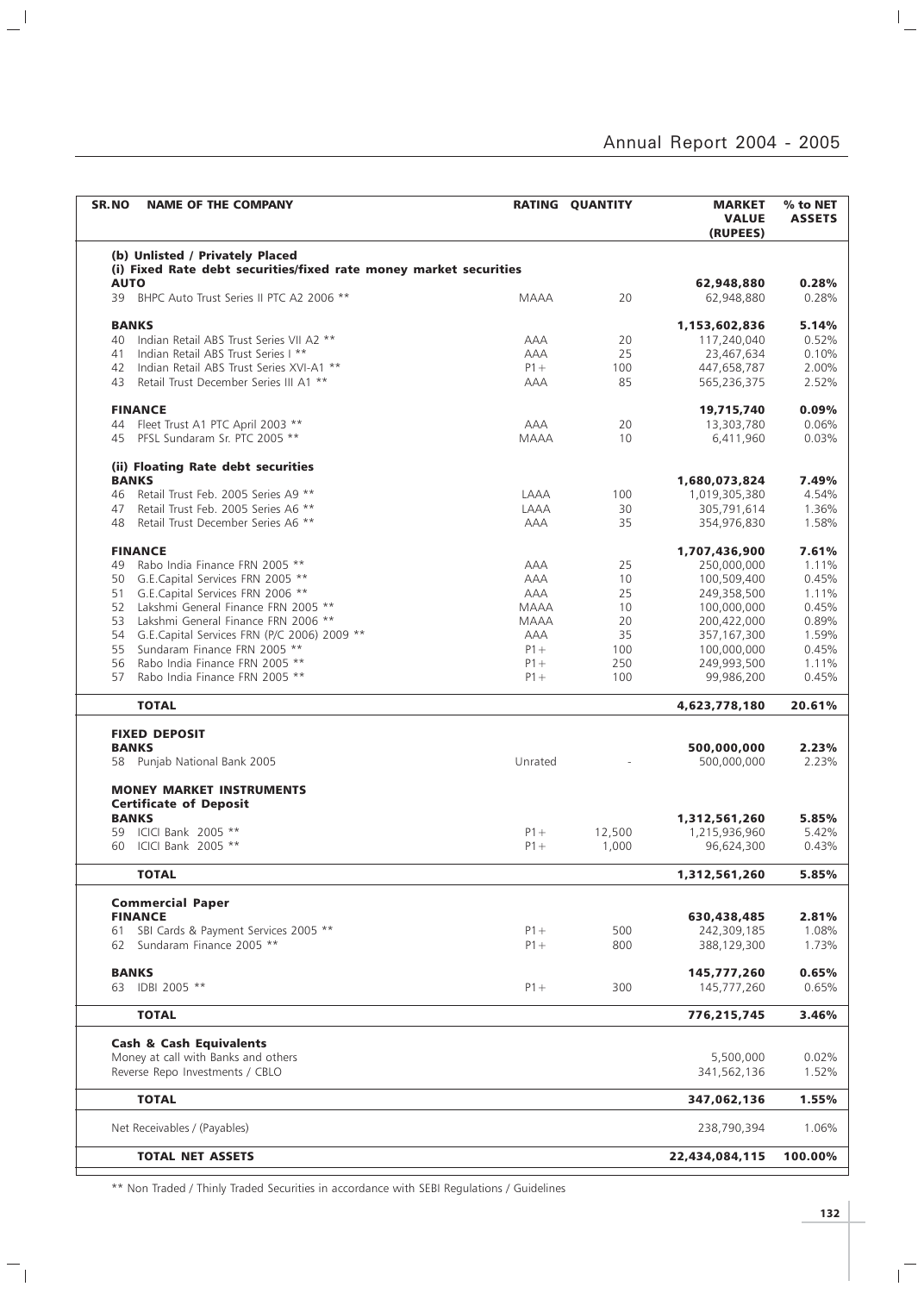### DSP MERRILL LYNCH MUTUAL FUND DSP MERRILL LYNCH MUTUAL FUND – INDIA T.I.G.E.R. FUND (THE INFRASTRUCTURE GROWTH AND ECONOMIC REFORMS FUND) AUDITORS' REPORT

To the Trustee of

### DSP MERRILL LYNCH MUTUAL FUND – INDIA T.I.G.E.R. FUND (THE INFRASTRUCTURE GROWTH AND ECONOMIC REFORMS FUND):

- 1. We have audited the attached balance sheet of DSP MERRILL LYNCH MUTUAL FUND – INDIA T.I.G.E.R. FUND (THE INFRASTRUCTURE GROWTH AND ECONOMIC REFORMS FUND) ('the Scheme') as at March 31, 2005 and also the revenue account for the period ended on that date annexed thereto. These financial statements are the responsibility of the management of DSP Merrill Lynch Fund Managers Ltd., the Scheme's asset managers. Our responsibility is to express an opinion on these financial statements based on our audit.
- 2. We conducted our audit in accordance with auditing standards generally accepted in India. Those standards require that we plan and perform the audit to obtain reasonable assurance about whether the financial statements are free of material misstatement. An audit includes examining, on a test basis, evidence supporting the amounts and disclosures in the financial statements. An audit also includes assessing the accounting principles used and significant estimates made by management, as well as evaluating the overall financial statement presentation. We believe that our audit provides a reasonable basis for our opinion.
- 3. We report that:
	- i. We have obtained all the information and explanations, which, to the best of our knowledge and belief, were necessary for the purposes of our audit.
	- ii. The balance sheet and revenue account dealt with by this report are in agreement with the books of account.
	- iii. In our opinion, the balance sheet and revenue account dealt with by this report have been prepared in conformity with the accounting policies and standards specified in the Eighth, Ninth and Tenth Schedules to the Securities and Exchange Board of India (Mutual Funds) Regulations, 1996 ('the Regulations').
- iv. In our opinion, and to the best of our information and according to the explanations given to us, the said financial statements give the information required by the Regulations as applicable, and give a true and fair view in conformity with the accounting principles generally accepted in India:
	- a) in the case of the balance sheet, of the state of affairs of the Scheme as at March 31, 2005; and
	- b) in the case of the revenue account, of the surplus for the period ended on that date.

For S.R. BATLIBOI & CO. Chartered Accountants

#### per Hemal Shah

Partner Membership No.: 42650

Mumbai, April 27, 2005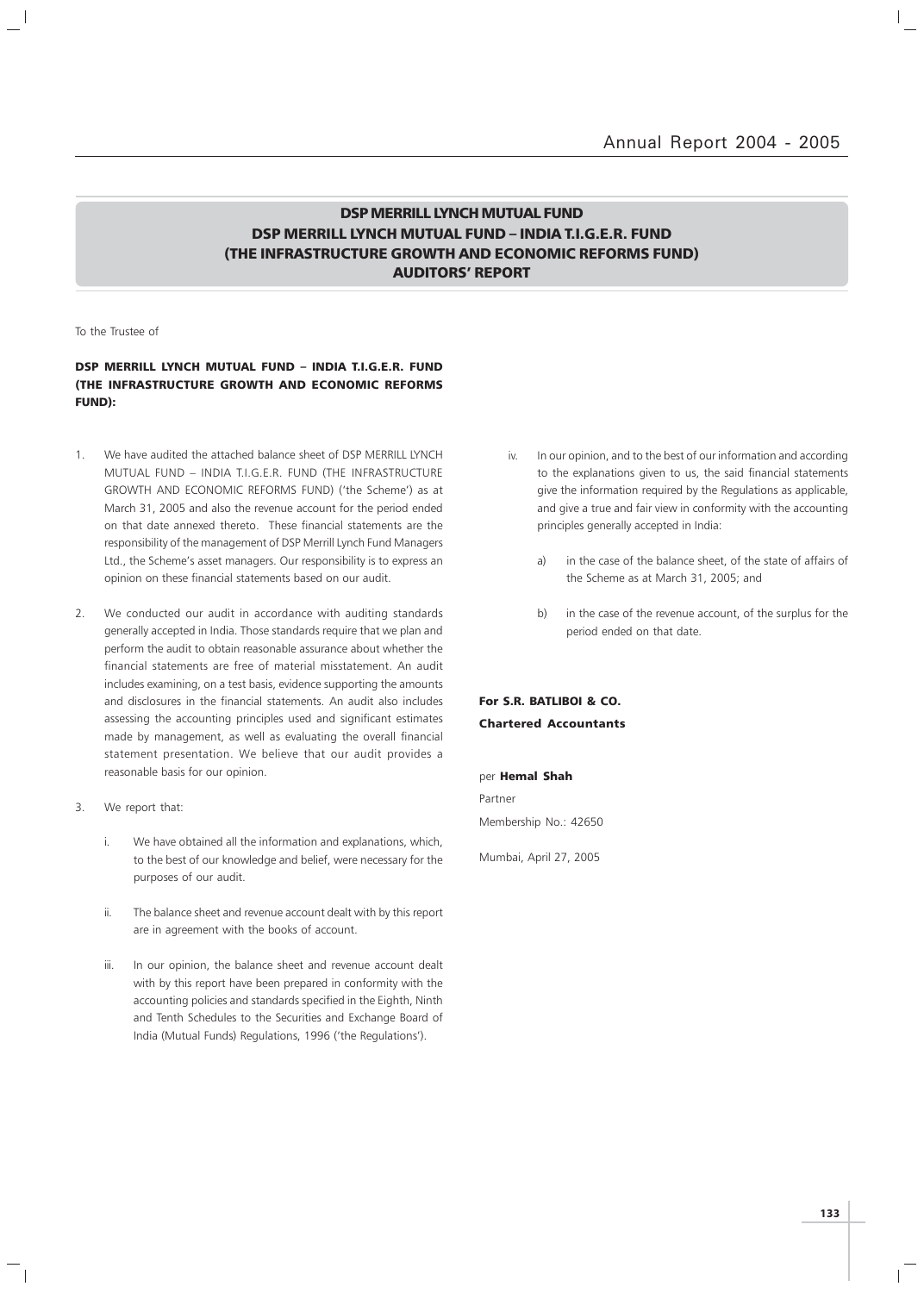### DSP MERRILL LYNCH MUTUAL FUND DSP MERRILL LYNCH INDIA T.I.G.E.R. FUND (THE INFRASTURCTURE GROWTH AND ECONNOMIC REFORMS FUND) BALANCE SHEET AS AT MARCH 31, 2005

 $\frac{1}{2}$ 

 $\overline{\phantom{a}}_1$ 

|                                                                                                      |                                                | <b>Schedule</b> | As at<br>31.03.2005<br><b>Rupees</b>               |
|------------------------------------------------------------------------------------------------------|------------------------------------------------|-----------------|----------------------------------------------------|
| <b>LIABILITIES</b>                                                                                   |                                                |                 |                                                    |
| Unit Capital                                                                                         |                                                | $\mathbf{1}$    | 2,011,872,984                                      |
| Reserves & Surplus                                                                                   |                                                | $\overline{2}$  | 761,783,438                                        |
| <b>Current Liabilities and Provisions</b>                                                            |                                                | 3               | 128,185,603                                        |
|                                                                                                      |                                                |                 | 2,901,842,025                                      |
| ASSETS                                                                                               |                                                |                 |                                                    |
| Investments                                                                                          |                                                | $\overline{4}$  | 2,528,533,482                                      |
| Deposits                                                                                             |                                                | 5               | 17,000,000                                         |
| Other Current Assets                                                                                 |                                                | 6               | 356,308,543                                        |
|                                                                                                      |                                                |                 | 2,901,842,025                                      |
| Notes to Accounts                                                                                    |                                                | 8               |                                                    |
| The schedules referred to the above and the notes to accounts form an integral part of the accounts. |                                                |                 |                                                    |
| As per our attached report of even date                                                              |                                                |                 |                                                    |
| For S. R. Batliboi & Co.<br><b>Chartered Accountants</b>                                             | For DSP Merrill Lynch<br>Trustee Co. Pvt. Ltd. |                 | For DSP Merrill Lynch<br><b>Fund Managers Ltd.</b> |
| per Hemal Shah                                                                                       | <b>Shitin D Desai</b>                          |                 | <b>K R V Subrahmanian</b>                          |
| Partner                                                                                              | Chairman                                       |                 | Director                                           |
| Membership no. 42650                                                                                 |                                                |                 | Mumbai, April 27, 2005                             |
|                                                                                                      | S. S. Thakur                                   |                 | <b>Ranjan Pant</b>                                 |
| Mumbai, April 27, 2005                                                                               | Director                                       |                 | Director                                           |
|                                                                                                      | Mumbai, April 26, 2005                         |                 | <b>Naganath Sundaresan</b>                         |
|                                                                                                      |                                                |                 | President & Chief Investment<br>Officer            |
|                                                                                                      |                                                |                 | Anup Maheshwari                                    |

Fund Manager

Mumbai, April 26, 2005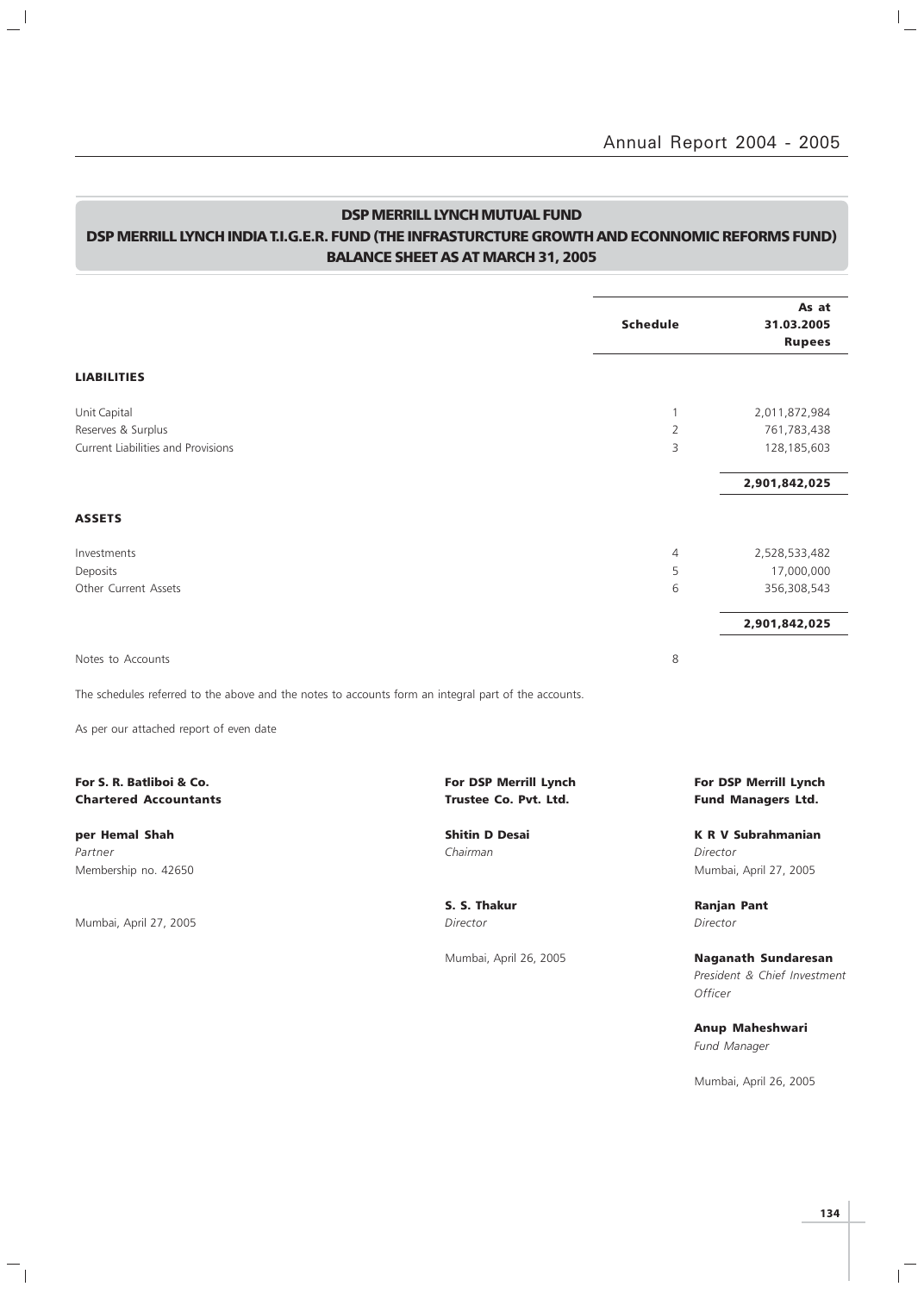### DSP MERRILL LYNCH MUTUAL FUND

### DSP MERRILL LYNCH INDIA T.I.G.E.R. FUND (THE INFRASTURCTURE GROWTH AND ECONNOMIC REFORMS FUND) REVENUE ACCOUNT FOR THE PERIOD APRIL 27, 2004 TO MARCH 31, 2005

|                                                                                                      |                                                       | <b>Schedule</b> | <b>Period ended</b><br>31.03.2005<br><b>Rupees</b> |
|------------------------------------------------------------------------------------------------------|-------------------------------------------------------|-----------------|----------------------------------------------------|
| <b>INCOME &amp; GAINS</b>                                                                            |                                                       |                 |                                                    |
| Dividend                                                                                             |                                                       |                 | 21,487,237                                         |
| Interest                                                                                             |                                                       | 7               | 10,385,891                                         |
| Profit on sale/redemption of investments (net)                                                       |                                                       |                 | 203,560,619                                        |
|                                                                                                      |                                                       |                 | 235,433,747                                        |
| <b>EXPENSES &amp; LOSSES</b>                                                                         |                                                       |                 |                                                    |
| Management fees                                                                                      |                                                       |                 | 16,593,319                                         |
| Transfer agents fees & expenses                                                                      |                                                       |                 | 4,689,408                                          |
| Custodian Fees & Transaction charges                                                                 |                                                       |                 | 1,082,178                                          |
| Trusteeship fees                                                                                     |                                                       |                 | 15,171                                             |
| Marketing expenses                                                                                   |                                                       |                 | 10,955,430                                         |
| Payment to Auditor                                                                                   |                                                       |                 |                                                    |
| Audit fees                                                                                           |                                                       |                 | 150,000                                            |
| Other matters including reimbursement of expenses                                                    |                                                       |                 | 373                                                |
| Other operating expenses                                                                             |                                                       |                 | 114,335                                            |
|                                                                                                      |                                                       |                 | 33,600,214                                         |
| Excess of income and gains over expenses and losses                                                  |                                                       |                 | 201,833,533                                        |
| Add/ (Less): Income Equalisation account                                                             |                                                       |                 | 69,911,485                                         |
| Income available for appropriation                                                                   |                                                       |                 | 271,745,018                                        |
| <b>Retained Surplus carried forward to Balance Sheet</b>                                             |                                                       |                 | 271,745,018                                        |
| Notes to Accounts                                                                                    |                                                       | 8               |                                                    |
| The schedules referred to the above and the notes to accounts form an integral part of the accounts. |                                                       |                 |                                                    |
| As per our attached report of even date                                                              |                                                       |                 |                                                    |
| For S. R. Batliboi & Co.<br><b>Chartered Accountants</b>                                             | <b>For DSP Merrill Lynch</b><br>Trustee Co. Pvt. Ltd. |                 | For DSP Merrill Lynch<br><b>Fund Managers Ltd.</b> |
| per Hemal Shah                                                                                       | <b>Shitin D Desai</b>                                 |                 | <b>K R V Subrahmanian</b>                          |
| Partner                                                                                              | Chairman                                              |                 | Director                                           |
| Membership no. 42650                                                                                 |                                                       |                 | Mumbai, April 27, 2005                             |
|                                                                                                      |                                                       |                 |                                                    |

Mumbai, April 27, 2005

 $\overline{\phantom{a}}_1$ 

 $\frac{1}{2}$ 

S. S. Thakur Ranjan Pant Director Ranjan Pant

Mumbai, April 26, 2005 Naganath Sundaresan President & Chief Investment **Officer** 

> Anup Maheshwari Fund Manager

Mumbai, April 26, 2005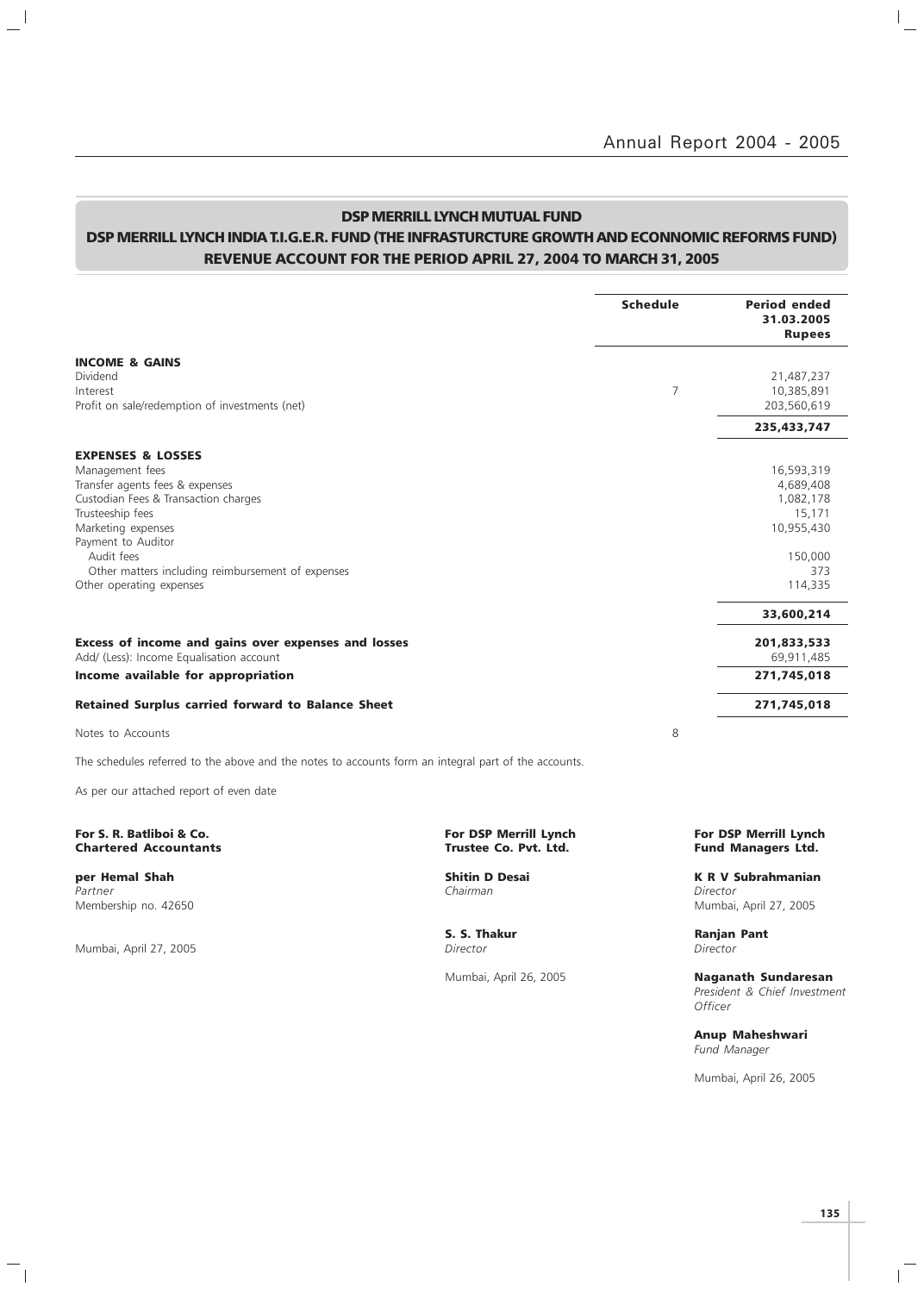$\mathbb{I}_+$ 

### DSP MERRILL LYNCH MUTUAL FUND

### DSP MERRILL LYNCH INDIA T.I.G.E.R. FUND (THE INFRASTURCTURE GROWTH AND ECONNOMIC REFORMS FUND) SCHEDULES FORMING PART OF THE ACCOUNTS FOR THE PERIOD ENDED MARCH 31, 2005

 $\mathbf{a}^{\dagger}$ 

 $\overline{\phantom{a}}_1$ 

|   | <b>Schedule</b>                                                                                                                                 |                                    |                                                  |
|---|-------------------------------------------------------------------------------------------------------------------------------------------------|------------------------------------|--------------------------------------------------|
| 1 | <b>UNIT CAPITAL</b>                                                                                                                             |                                    | As at<br>31.03.2005                              |
|   | Issued and subscribed:                                                                                                                          | <b>Units</b>                       | <b>Rupees</b>                                    |
|   | Units of Rs. 10 each fully paid up<br>Initial Capital issued on June 11, 2004<br>Capital issued during the period                               | 171,085,294.912<br>181,118,070.316 | 1,710,852,949<br>1,811,180,703                   |
|   |                                                                                                                                                 | 352,203,365.228                    | 3,522,033,652                                    |
|   | Redemptions during the period                                                                                                                   | 151,016,066.843                    | 1,510,160,668                                    |
|   | Unit Capital at the end of the period                                                                                                           | 201, 187, 298. 385                 | 2,011,872,984                                    |
|   | Growth Plan<br>Dividend Plan                                                                                                                    | 31,537,134.695<br>169,650,163.690  | 315,371,347<br>1,696,501,637                     |
|   | Unit Capital at the end of the period                                                                                                           | 201, 187, 298. 385                 | 2,011,872,984                                    |
| 2 | <b>RESERVES AND SURPLUS</b>                                                                                                                     |                                    | As at<br>31.03.2005<br><b>Rupees</b>             |
|   | <b>Unit Premium Reserve</b><br>Net Premium on issue / redemption of units during the period<br>Transfer from / (to) Income Equalisation Account |                                    | 198,417,042<br>(69, 911, 485)                    |
|   | <b>Closing balance</b>                                                                                                                          |                                    | 128,505,557                                      |
|   | <b>Retained Surplus</b><br>Add : Surplus transferred from Revenue Account                                                                       |                                    | 271,745,018                                      |
|   | <b>Closing balance</b>                                                                                                                          |                                    | 271,745,018                                      |
|   | <b>Unrealised Appreciation on Investments</b><br>Add: Unrealised appreciation as at period end                                                  |                                    | 361,532,863                                      |
|   | <b>Closing balance</b>                                                                                                                          |                                    | 361,532,863                                      |
|   |                                                                                                                                                 |                                    | 761,783,438                                      |
| 3 | <b>CURRENT LIABILITIES</b>                                                                                                                      |                                    | As at<br>31.03.2005<br><b>Rupees</b>             |
|   | Sundry creditors<br>Payables for units repurchased / switch out<br>Unclamied redemptions<br>Other liabilities                                   |                                    | 114,592,335<br>3,211,572<br>10,725<br>10,370,971 |
|   |                                                                                                                                                 |                                    | 128,185,603                                      |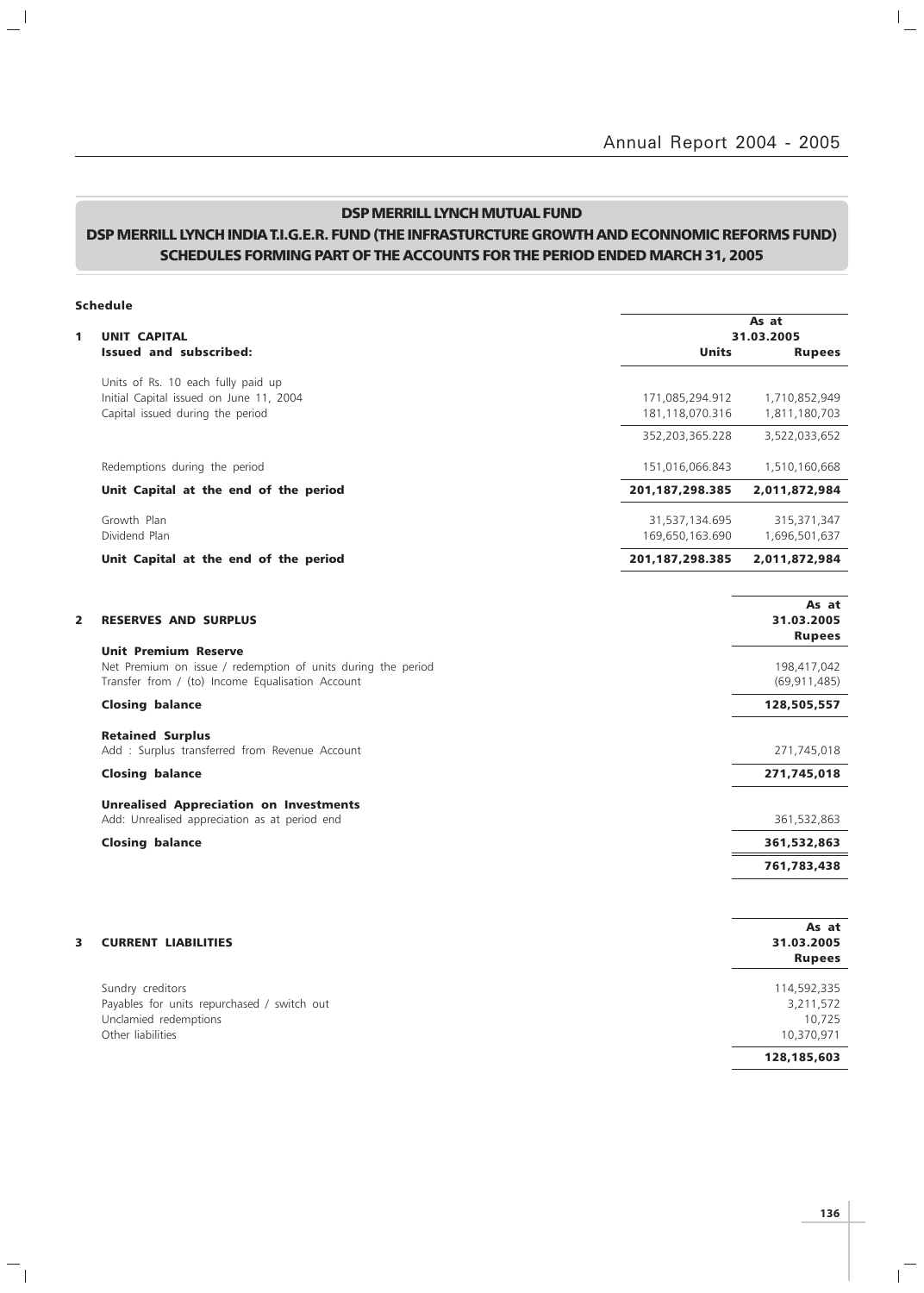$\overline{a}$ 

### DSP MERRILL LYNCH MUTUAL FUND

 $\mathbf{L}^{\parallel}$ 

 $\overline{\phantom{a}}_1$ 

### DSP MERRILL LYNCH INDIA T.I.G.E.R. FUND (THE INFRASTURCTURE GROWTH AND ECONNOMIC REFORMS FUND) SCHEDULES FORMING PART OF THE ACCOUNTS FOR THE PERIOD ENDED MARCH 31, 2005

| 4 | <b>INVESTMENTS</b>                                                                                                                                                                                           | Cost          | As at<br>31.03.2005<br><b>Rupees</b><br>Market/                |
|---|--------------------------------------------------------------------------------------------------------------------------------------------------------------------------------------------------------------|---------------|----------------------------------------------------------------|
|   |                                                                                                                                                                                                              |               | <b>Fair value</b>                                              |
|   | <b>Equity Shares</b><br>Listed or awaiting listing                                                                                                                                                           | 2,167,000,619 | 2,528,533,482                                                  |
|   |                                                                                                                                                                                                              | 2,167,000,619 | 2,528,533,482                                                  |
|   | Note: Refer to the attached Statement of Portfolio as at March 31, 2005                                                                                                                                      |               |                                                                |
| 5 | <b>DEPOSITS</b>                                                                                                                                                                                              |               | As at<br>31.03.2005<br><b>Rupees</b>                           |
|   | Money at call with :<br>- Institutions                                                                                                                                                                       |               | 17,000,000                                                     |
|   |                                                                                                                                                                                                              |               | 17,000,000                                                     |
|   |                                                                                                                                                                                                              |               | As at                                                          |
| 6 | <b>OTHER CURRENT ASSETS</b>                                                                                                                                                                                  |               | 31.03.2005<br><b>Rupees</b>                                    |
|   | Balances with banks in current accounts<br>Receivable for units switch in<br>Contracts for sale of investments<br>Collateralised lending (reverse repurchase transactions)<br>Outstanding and accrued income |               | 58,773,410<br>11,143,063<br>9,909,937<br>273,959,640<br>47,289 |
|   | Dividend receivable                                                                                                                                                                                          |               | 2,475,204                                                      |
|   |                                                                                                                                                                                                              |               | 356,308,543                                                    |
| 7 | <b>INTEREST</b>                                                                                                                                                                                              |               | <b>Period ended</b><br>31.03.2005<br><b>Rupees</b>             |
|   | Call and term deposits<br>Collateralised lending (reverse repurchase transactions)<br>Government securities, bonds and debentures                                                                            |               | 123,034<br>5,773,305<br>4,489,552                              |
|   |                                                                                                                                                                                                              |               | 10,385,891                                                     |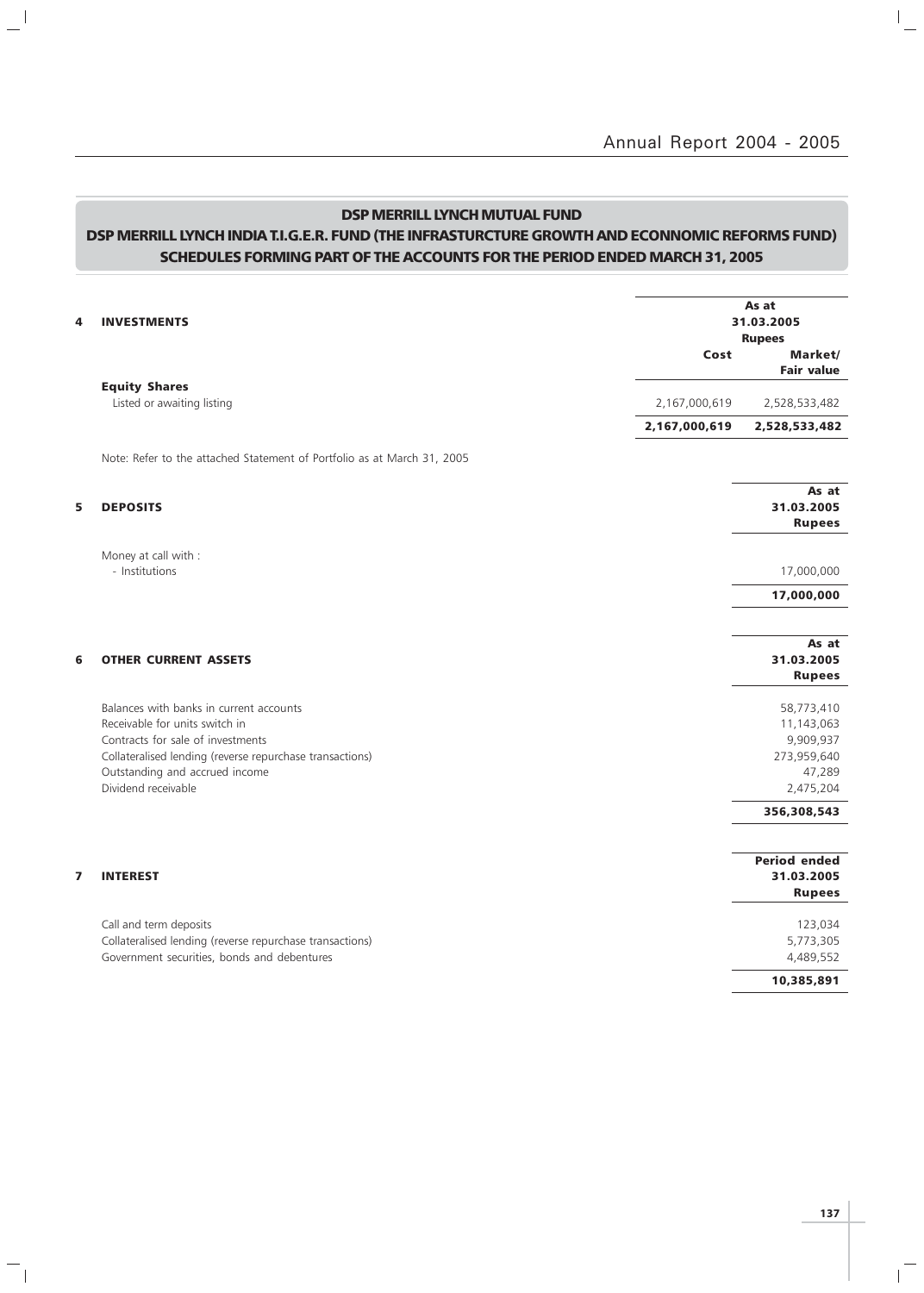DSP MERRILL LYNCH MUTUAL FUND DSP MERRILL LYNCH INDIA T.I.G.E.R FUND (THE INFRA-STRUCTURE GROWTH AND ECONOMIC REFORMS FUND) Schedules forming part of the Balance Sheet as at March 31, 2005 and the Revenue Account for the Period April 27, 2004 to March 31, 2005.

#### Schedule 8

#### NOTES TO ACCOUNTS

#### 1. Organisation

DSP Merrill Lynch India T.I.G.E.R. Fund (The Infrastructure Growth and Economic Reforms Fund) (the Scheme) is an open ended scheme of DSP Merrill Lynch Mutual Fund (the Fund). The Fund has been sponsored by DSP Merrill Lynch Ltd.(DSPML). The Scheme was launched on April 27, 2004 and was open for subscription between April 27, 2004 and May 25, 2004 Thereafter, it was reopened for subscription and redemption on June 14, 2004.

The Primary investment objective of the scheme is to seek to generate capital appreciation from a portfolio that is substantially constituted of equity securities and equity related securities of corporates, which could benefit from structural changes brought about by continuing liberalization in economic policies by the Government and/or from continuing investments in infrastructure, both by the public and private sector. The Scheme may also invest a certain portion of its corpus in debt and money market securities, in order to meet liquidity requirements from time to time.

#### 2. Significant Accounting Policies

#### 2.1 Basis of Accounting

The financial statements are prepared on the accrual basis of accounting, under the historical cost convention, as modified for investments, which are 'marked to market'. The financial statements have been prepared in accordance with the Securities and Exchange Board of India (Mutual Funds) Regulations, 1996 as amended from time to time.

#### 2.2 Unit Capital

Unit Capital represents the net outstanding units as at the Balance Sheet date.

Upon issue and redemption of units, the net premium or discount to the face value of units is credited or debited respectively to the Unit Premium Reserve account, after adjusting an appropriate portion of the sale / repurchase price to the income Equalisation account.

#### 2.3 Income Equalisation account

When units are issued or redeemed, the net distributable income or loss for transacted units (excluding unrealised appreciation/depreciation in the value of investments) from the beginning of the accounting year upto the date of issue or redemption of such units is transferred to / from the Income Equalisation account.

The purpose is to ensure that the per unit amount of the continuing unitholders' share of the undistributed income / loss remains unaffected by movement in unit capital. At the year end, the balance in the Equalisation account is transferred to the Revenue account.

#### 2.4 Investments

a. Accounting for investment transactions

Investments are accounted on the date of the transaction at cost after considering transaction costs as applicable excluding custodian transaction charges. The front end fee receivable, if any, is reduced from the cost of such investment. Bonus entitlements are recognised as investments on the 'ex- bonus date'. Rights entitlements are recognised as investments on the 'ex-rights date'.

b Valuation of investments

During the year, the Fund has valued its investments in accordance with SEBI (Mutual Funds) Regulations, 1996, as amended from time to time. All investments are marked to market and are stated in the balance sheet at their market / fair value. In valuing the Scheme's investments:

#### I. Valuation of Traded Equity and Equity related Securities

Traded Equity and Equity related Securities are valued at the last quoted closing price on the National Stock Exchange (NSE) or other Stock Exchange (SE) (in case where security is either not listed on NSE or not traded on NSE). Incase where a security is not traded on the valuation day then it is valued at last traded price on the NSE or any other SE on which it traded provided it is not more than thirty days prior to the date of valuation.

#### II. Valuation of Thinly Traded / Non-traded and Unlisted Equity & Equity related Securities

Thinly Traded, Non-traded and unlisted Equity and Equity Related securities are valued "in good faith" on the basis of net worth per share and earnings capitalization as prescribed by the SEBI.

#### III. Valuation of Money Market Instruments

Investments in call money and short-term deposits with banks are valued at cost plus accrued interest.

Money market instruments are valued at the last traded yield on the date of valuation. In case the security is not traded on the valuation day then it is valued on straight-line amortization over the maturity period of the instruments.

#### 2.5 Revenue recognition

Income on investments is recognised on accrual basis except where there is uncertainty about ultimate recovery / realisation. Such income is recognised when the uncertainty is resolved.

Dividend is recognised on 'ex-dividend date' for quoted shares and on the date of declaration for unquoted shares.

Profit or loss on sale of investments is recognised on the trade date and is determined on the basis of the weighted average cost method.

#### 2.6 Expenses

All expenses are accounted for on accrual basis.

#### 2.7 Entry Load

The Entry Load collected is utilised for meeting the selling and distribution expenses.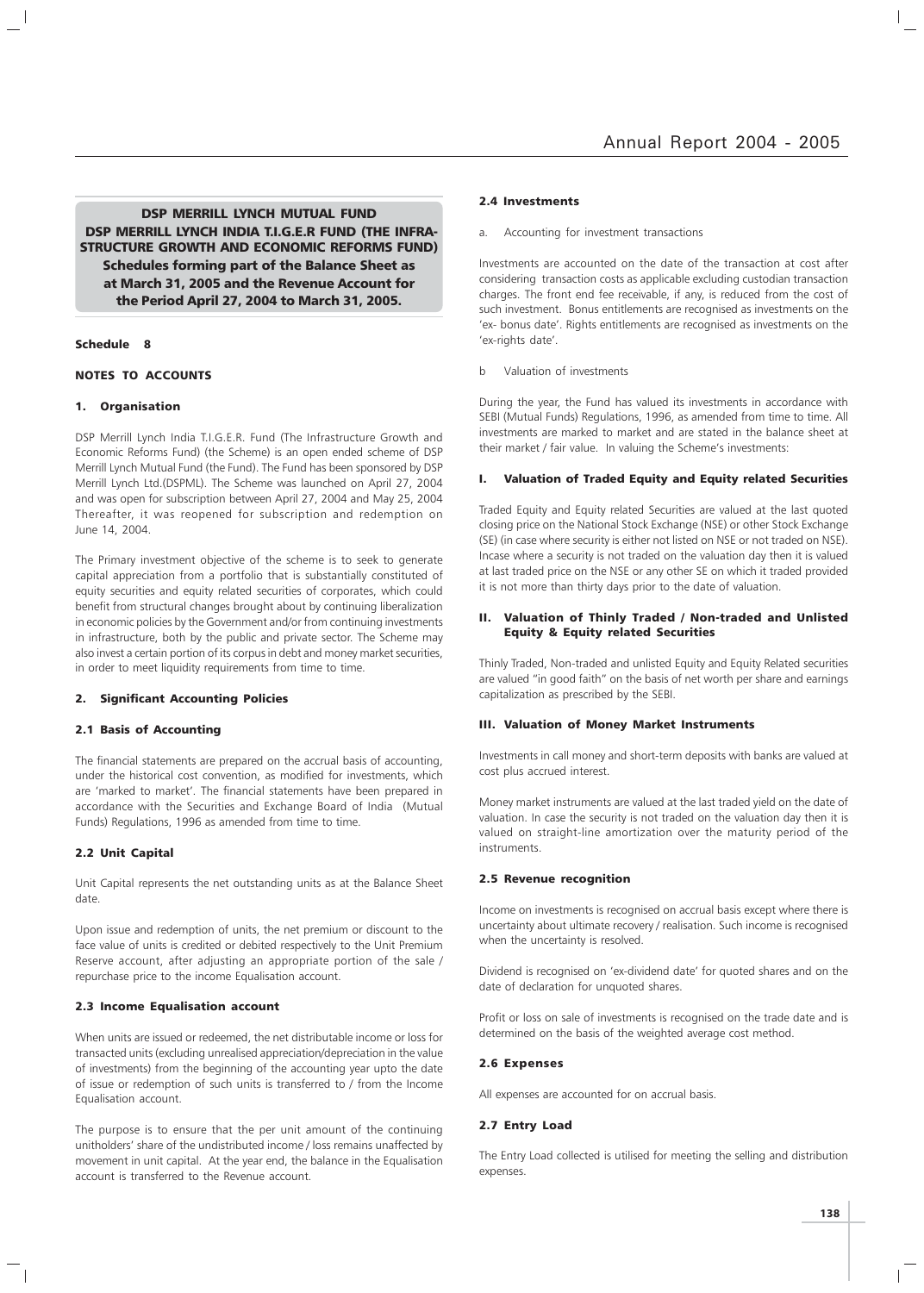### Annual Report 2004 - 2005

#### 2.8 Initial Public Offer Expenses

Initial Public Offer Expenses in excess of 2% IPO Load was borne by the AMC.

#### 3. Investment Management and Trusteeship fees

Investment management fees charged to the Scheme at approximately 0.90 % of the average daily net assets pursuant to an agreement with DSP Merrill Lynch Fund Managers Limited (AMC).

The Fund has accrued trusteeship fees aggregating Rs.1,051,000 (previous year Rs. 1,000,000) for the year ended March 31, 2005 in accordance with the original Trust Deed dated December 16, 1996 as amended by supplementary Trust Deed dated December 23, 1999. The trusteeship fees have been allocated between the schemes in proportion to the net assets of the schemes. The Trusteeship fees are subject to a maximum of 0.02% of the average net assets per annum.

#### 4. Investments

- a. Investments of the Scheme are registered in the name of the Trustee for the benefit of the Scheme's unitholders.
- b. Investments made in companies who have invested more than five percent of the net asset value of the schemes of DSP Merrill Lynch Mutual Fund

Rupees Crores

| <b>Company Name</b><br>@            | <b>Scheme</b><br>invested in<br>by the<br>Company* | <b>Aggregate</b><br>cost of acqui-<br>sition during<br>the period<br>under Regul-<br>ation 25(11)% | <b>Outstanding</b><br>as at March<br>31, 2005<br>at Market/<br><b>Fair Value</b> |
|-------------------------------------|----------------------------------------------------|----------------------------------------------------------------------------------------------------|----------------------------------------------------------------------------------|
| Bank of Baroda                      | FRF, LF                                            | 3.26                                                                                               |                                                                                  |
| Bharti Televentures Ltd.            | STF, FRF                                           | 10.31                                                                                              | 5.59                                                                             |
| Grasim Industries Ltd.              | FRF, STF                                           | 10.20                                                                                              | 9.27                                                                             |
| HDFC Bank Ltd.                      | <b>FRF</b>                                         | 4.56                                                                                               | 4.80                                                                             |
| Hindalco Ltd.                       | BF, FRF, LF                                        | 6.50                                                                                               | 6.64                                                                             |
| ICICI Bank Ltd.                     | LF, SPF-C                                          | 8.59                                                                                               | 8.64                                                                             |
| Indian Overseas Bank                | <b>ITF</b>                                         | 2.95                                                                                               | 2.68                                                                             |
| Indian Rayon and<br>Industries Ltd. | <b>FRF</b>                                         | 3.44                                                                                               | 8.69                                                                             |
| Jet Airways Ltd.                    | LF                                                 | 0.58                                                                                               |                                                                                  |
| Punjab National Bank                | <b>ITF</b>                                         | 3.13                                                                                               | 2.70                                                                             |
| State Bank of India                 | OF, EF, ITF                                        | 17.29                                                                                              | 11.35                                                                            |
| Tata Iron And Steel<br>Company Ltd. | LF                                                 | 12.83                                                                                              | 8.02                                                                             |
| Tata Motors Ltd.                    | SPF-M, FRF, LF, STF                                | 9.94                                                                                               | 5.70                                                                             |
| Tata Power Limited                  | LF                                                 | 5.10                                                                                               |                                                                                  |
| UTI Bank Ltd.                       | SPF-M, FRF, LF                                     | 3.93                                                                                               | 8.18                                                                             |
| Vijaya Bank                         | BaF, EF, TEF                                       | 4.35                                                                                               | 2.95                                                                             |
| VSNL Ltd.                           | STF, LF, FRF                                       | 1.70                                                                                               |                                                                                  |

@ - Including investment in subsidiaries, % - Includes the Inter Scheme investments

\* BF - Bond Fund, EF - Equity Fund, LF - Liquidity Fund, BAF - Balanced Fund, GSFA - Government Securities Fund - Plan A (Longer Duration Plan), STF - Short Term Fund, OF - Opportunities Fund, TEF - TOP100 Equity Fund, SPF - M - Savings Plus Fund - Moderate, FRF - Floating Rate Fund, ITF-India T.I.G.E.R Fund, SPF-A-Savings Plus Fund - Aggressive, SPF-C-Savings Plus Fund - Conservative.

The Investment Manager is of the opinion that the investments are made by the Scheme in such companies since they are perceived as fundamentally strong and possess a high potential for growth.

c. The aggregate value of investments purchased and sold (including redeemed) during the financial year are Rs. 4,301,646,436 and Rs. 2,341,750,795 respectively being 233.97% and 127.37% respectively of the average daily net assets.

#### 5. Details of transactions with Associates in terms of Regulation 25(8)

Name of the Associate: DSPML.

| <b>Particulars of</b><br><b>Transactions</b>                                                                                                                                  | <b>Period ended</b><br><b>March 31, 2005</b><br><b>Rupees</b> |
|-------------------------------------------------------------------------------------------------------------------------------------------------------------------------------|---------------------------------------------------------------|
| Payment of Brokerage for Distribution and<br>Sale of Units                                                                                                                    | 6,974,386                                                     |
| Payment of Brokerage on Secondary Market<br>transactions                                                                                                                      | 1,076,697                                                     |
| Securities transaction in the form of investments<br>in various Public issues / Private placements where<br>the associate was the sole or one of the several<br>lead managers | 32,583,210                                                    |

Note: Brokerage on distribution and sale of units paid / payable represents the amount paid / payable for the year and does not necessarily reflect the amount charged to the Scheme's revenue account.

#### 6. Distributable Income

|                                                     | Period ended<br>March 31, 2005<br><b>Rupees</b> |
|-----------------------------------------------------|-------------------------------------------------|
| Net Income as per Revenue Account                   | 271,745,018                                     |
| Less: Distributed to unitholders & distribution tax |                                                 |
| <b>Balance Distributable income</b>                 | 271,745,018                                     |

#### 7. Prior Year Comparatives

As these are the first Financial Statements of the Scheme since the date of its launch, there are no comparatives for the prior period.

#### 8. Contingent Liability: Nil

#### 9. Large holdings in the Scheme (over 25% of the NAV of the Scheme): Nil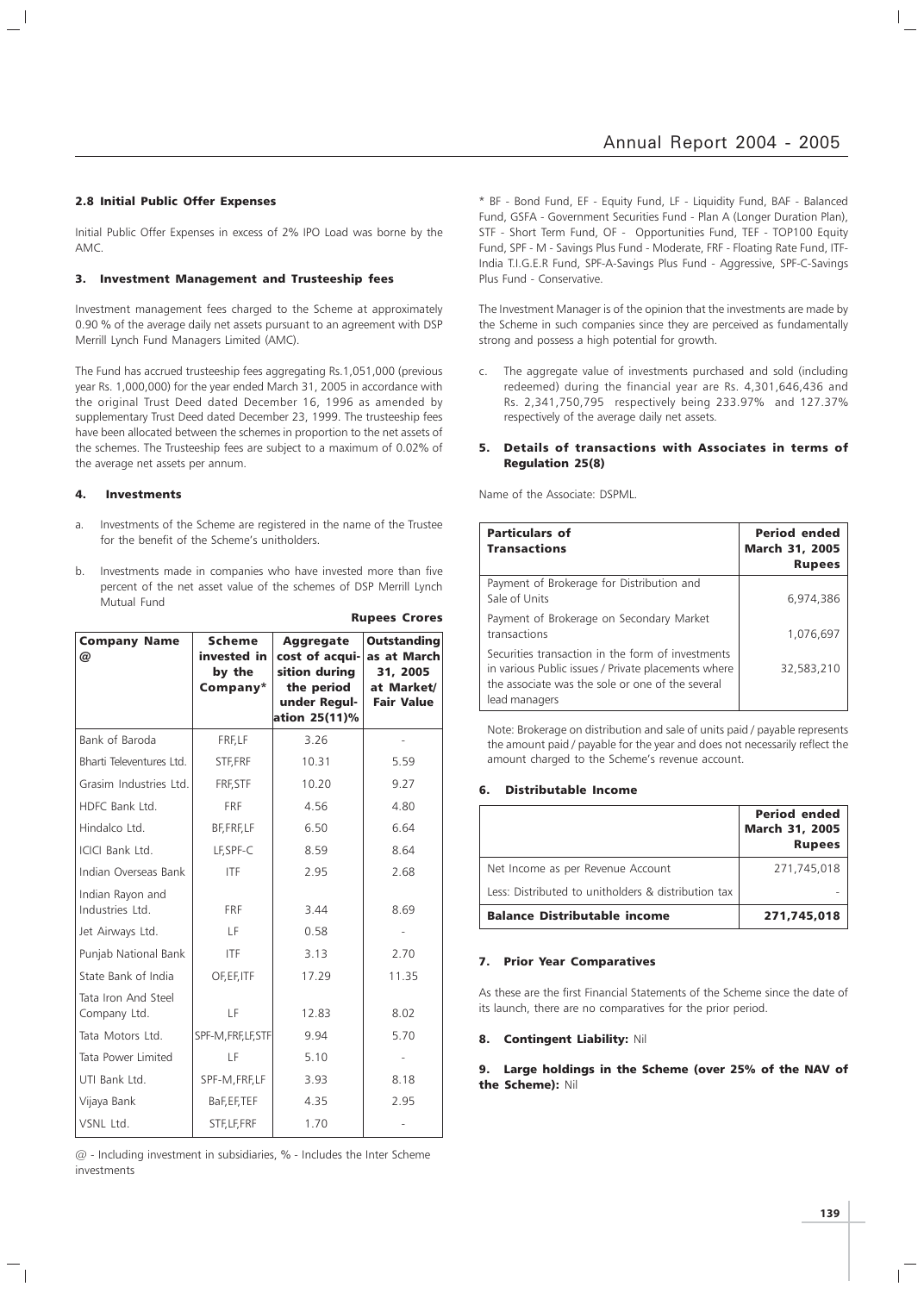$\frac{1}{\sqrt{2}}$ 

#### 10. Perspective Historical per Unit Statistics.

|                |                                                                                |        | <b>Rupees</b>         |
|----------------|--------------------------------------------------------------------------------|--------|-----------------------|
|                |                                                                                |        | <b>March 31, 2005</b> |
|                | a. Net asset value, at the end of the period:                                  |        | 13.79                 |
|                | <b>b.</b> Gross Income                                                         |        |                       |
|                | (i) Income other than profit on sale of investment                             |        | 0.16                  |
|                | (ii) Income from profit on inter scheme sales/transfer of investment           |        |                       |
|                | (iii) Income from profit / (loss) on sale of investment to third party         | 1.01   |                       |
|                | (iv) Transfer to revenue account Income from past year's reserve               |        |                       |
|                | c. Aggregate of expenses, write off, Amortisation and charges                  |        | 0.17                  |
|                | (excluding change in unrealised depreciation in investments)                   |        |                       |
| d.             | <b>Net Income</b> (excluding change in unrealised depreciation in investments) |        | 1.00                  |
| e <sub>1</sub> | Unrealised appreciation/(depreciation) in value of investments                 | 1.80   |                       |
| f.             | <b>Repurchase and Resale Price</b>                                             | Growth | <b>Dividend</b>       |
|                | <b>Repurchase Price</b>                                                        |        |                       |
|                | - Highest Price                                                                | 14.63  | 14.63                 |
|                | - Lowest Price                                                                 | 9.87   | 9.87                  |
|                | <b>Resale Price</b>                                                            |        |                       |
|                | - Highest Price                                                                | 14.96  | 14.96                 |
|                | - Lowest Price                                                                 | 10.07  | 10.07                 |
| q.             | Ratio of expenses to average daily net assets by percentage                    |        | 2.30%                 |
| h.             | Ratio of gross income to average daily net assets by percentage                |        |                       |
|                | (excluding transfer to revenue account from past years' reserve but            |        |                       |
|                | including unrealised appreciation / depreciation on investments).              |        | 32.47%                |

#### Notes:

 $\mathord{\hspace{1pt}\text{--}\hspace{1pt}}_\parallel$ 

 $\frac{1}{2}$ 

1. The highest and lowest resale price of the units of the Scheme has been determined after adding to the highest and lowest declared NAV, the maximum sales load applicable. Repurchase price for Systematic Investment Plan investors may differ to the extent of applicable CDSC depending on duration for which units are held prior to redemption

2. The per unit calculations are based on the number of units outstanding at the end of the financial year.

3. P/E ratio is not applicable since the units are not listed on any stock exchange.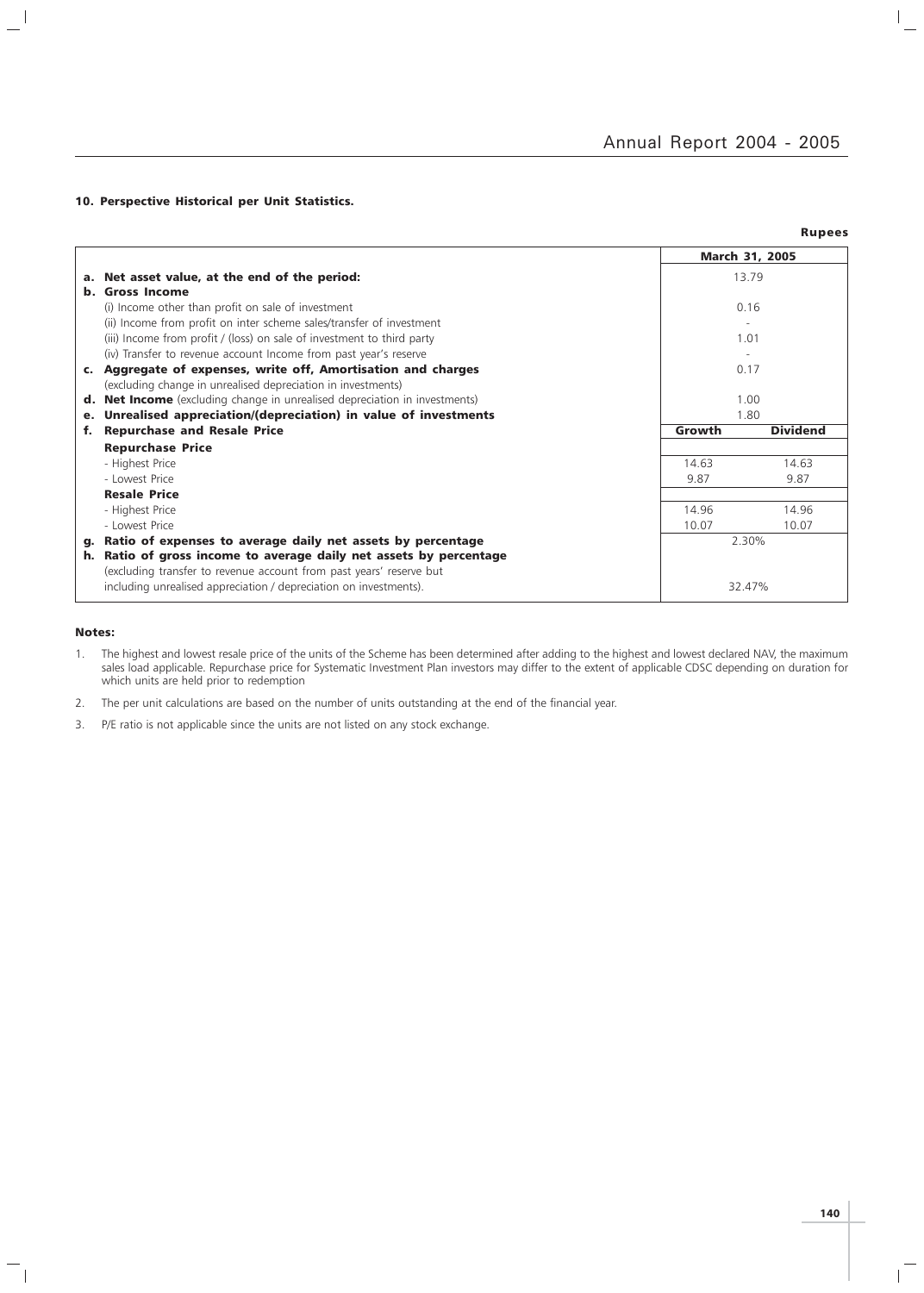$\overline{\phantom{a}}$ 

### DSP MERRILL LYNCH INDIA T.I.G.E.R. FUND (THE INFRASTURCTURE GROWTH AND ECONNOMIC REFORMS FUND) Statement of Portfolio Holding as at March 31, 2005 (Referred to in Schedule 4 forming part of the Balance Sheet as at March 31, 2005)

 $\mathbf{a}^{\dagger}$ 

 $\mathcal{L}_{\parallel}$ 

| <b>SR.NO</b><br><b>NAME OF THE COMPANY</b>       | <b>QUANTITY</b> | <b>MARKET</b><br><b>VALUE</b><br>(RUPEES) | % TO NET<br><b>ASSETS</b> |
|--------------------------------------------------|-----------------|-------------------------------------------|---------------------------|
| <b>EQUITY &amp; EQUITY RELATED</b>               |                 |                                           |                           |
| Listed / awaiting listing on the stock exchanges |                 |                                           |                           |
| <b>AUTO</b>                                      |                 | 57,023,167                                | 2.06%                     |
| Tata Motors<br>$\mathbf{1}$                      | 137,837         | 57,023,167                                | 2.06%                     |
| <b>BANKS</b>                                     |                 | 449,659,457                               | 16.21%                    |
| 2<br>State Bank of India                         | 173,323         | 113,491,900                               | 4.09%                     |
| <b>ICICI Bank</b><br>3                           | 220,039         | 86,431,319                                | 3.12%                     |
| $\overline{4}$<br>UTI Bank                       | 344,142         | 81,768,139                                | 2.95%                     |
| 5<br><b>HDFC Bank</b>                            | 88,163          | 48,035,611                                | 1.73%                     |
| 6<br>Karur Vysya Bank                            | 89,300          | 36,626,395                                | 1.32%                     |
| 7<br>Vijaya Bank                                 | 459,585         | 29,482,378                                | 1.06%                     |
| 8<br>PNB                                         | 68,739          | 27,038,486                                | 0.97%                     |
| 9<br><b>IOB</b>                                  | 351,743         | 26,785,229                                | 0.97%                     |
| <b>CEMENT</b>                                    |                 | 209,877,340                               | 7.57%                     |
| ACC<br>10                                        | 325,100         | 117,214,805                               | 4.23%                     |
| Grasim Industries<br>11                          | 76,300          | 92,662,535                                | 3.34%                     |
| <b>CONSTRUCTION</b>                              |                 | 92,646,935                                | 3.34%                     |
| Jaiprakash Industries<br>12                      | 355,827         | 70,080,128                                | 2.53%                     |
| Hindustan Construction<br>13                     | 28,102          | 13,439,782                                | 0.48%                     |
| Nagarjuna Construction<br>14                     | 14,500          | 9,127,025                                 | 0.33%                     |
| <b>CONSUMER DURABLES</b>                         |                 | 40,122,030                                | 1.45%                     |
| 15 Bajaj Electricals                             | 133,651         | 40,122,030                                | 1.45%                     |
| <b>FERROUS METALS</b>                            |                 | 80,174,307                                | 2.89%                     |
| 16 Tisco                                         | 199,911         | 80,174,307                                | 2.89%                     |
| <b>FERTILISERS</b>                               |                 | 27,140,871                                | 0.98%                     |
| <b>DCM Shriram Consolidated</b><br>17            | 56,917          | 27,140,871                                | 0.98%                     |
| GAS                                              |                 | 10,169,724                                | 0.37%                     |
| 18 Petronet LNG                                  | 240,419         | 10,169,724                                | 0.37%                     |
| <b>INDUSTRIAL CAPITAL GOODS</b>                  |                 | 371,289,448                               | 13.39%                    |
| 19<br>BHEL                                       | 118,785         | 91,036,824                                | 3.28%                     |
| L&T<br>20                                        | 82,772          | 82,730,614                                | 2.98%                     |
| 21<br>Siemens                                    | 40,929          | 69,695,948                                | 2.51%                     |
| <b>Bharat Electronics</b><br>22                  | 75,065          | 50,158,433                                | 1.81%                     |
| 23 Thermax                                       | 80,029          | 47,389,172                                | 1.71%                     |
| 24 Jindal Saw Pipes                              | 113,254         | 30,278,457                                | 1.09%                     |
| <b>INDUSTRIAL PRODUCTS</b>                       |                 | 102,429,393                               | 3.69%                     |
| 25 Max India                                     | 201,197         | 102,429,393                               | 3.69%                     |
| <b>MANUFACTURING</b>                             |                 | 63,037,235                                | 2.27%                     |
| 26 KEC                                           | 339,366         | 63,037,235                                | 2.27%                     |
| <b>MEDIA &amp; ENTERTAINMENT</b>                 |                 | 148,047,177                               | 5.34%                     |
| 27 T V Today                                     | 778,440         | 59,628,504                                | 2.15%                     |
| 28 Zee Telefilms                                 | 389,725         | 54,132,803                                | 1.95%                     |
| 29<br>Deccan Chronicle Holdings                  | 243,076         | 34,285,870                                | 1.24%                     |
|                                                  |                 |                                           |                           |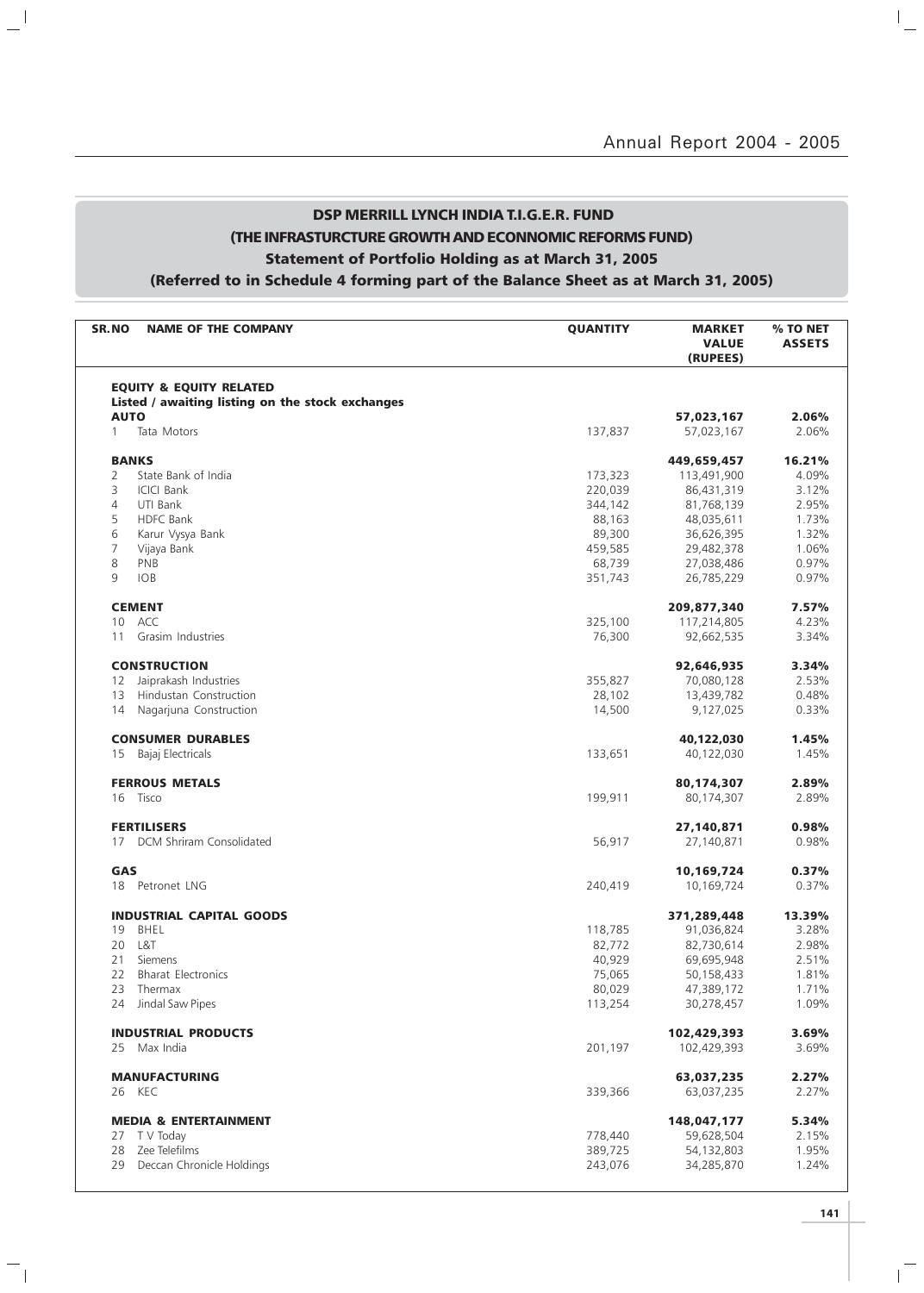| SR.NO<br><b>NAME OF THE COMPANY</b>    | <b>QUANTITY</b> | <b>MARKET</b><br><b>VALUE</b><br>(RUPEES) | % TO NET<br><b>ASSETS</b> |
|----------------------------------------|-----------------|-------------------------------------------|---------------------------|
| <b>NON - FERROUS METALS</b>            |                 | 90,418,237                                | 3.26%                     |
| 30<br>Hindalco                         | 51,277          | 66,431,917                                | 2.40%                     |
| Hindustan Zinc<br>31                   | 141,096         | 23,986,320                                | 0.86%                     |
|                                        |                 |                                           |                           |
| OIL                                    |                 | 103,225,980                               | 3.72%                     |
| 32 ONGC                                | 116,600         | 103,225,980                               | 3.72%                     |
| <b>PETROLEUM PRODUCTS</b>              |                 | 217,933,523                               | 7.86%                     |
| Reliance Industries<br>33              | 221,554         | 120,979,562                               | 4.36%                     |
| 34<br><b>BPCL</b>                      | 125,774         | 44,461,109                                | 1.60%                     |
| 35<br><b>HPCL</b>                      | 89,000          | 27,087,150                                | 0.98%                     |
| 36<br><b>IBP</b>                       | 47,827          | 25,405,702                                | 0.92%                     |
| <b>PHARMACEUTICALS</b>                 |                 | 175,670,591                               | 6.33%                     |
| Glaxo Smithkline Pharmaceuticals<br>37 | 82,796          | 59,526,184                                | 2.15%                     |
| Aventis Pharma<br>38                   | 33,375          | 41,268,188                                | 1.49%                     |
| Cadila Healthcare<br>39                | 51,852          | 24,093,032                                | 0.87%                     |
| Alembic<br>40                          |                 |                                           | 0.79%                     |
| Novartis India                         | 80,846          | 21,876,928                                | 0.52%                     |
| 41<br>42                               | 29,227          | 14,506,821                                | 0.52%                     |
| Astrazeneca Pharma                     | 9,762           | 14,399,438                                |                           |
| <b>POWER</b>                           |                 | 51,854,382                                | 1.87%                     |
| 43 NTPC                                | 607,906         | 51,854,382                                | 1.87%                     |
| <b>SOFTWARE</b>                        |                 | 43,759,980                                | 1.58%                     |
| Hinduja TMT<br>44                      | 143,100         | 43,759,980                                | 1.58%                     |
| <b>TELECOM - SERVICES</b>              |                 | 77,845,376                                | 2.81%                     |
| <b>Bharti Televentures</b><br>45       | 269,444         | 55,882,686                                | 2.01%                     |
| <b>MTNL</b><br>46                      | 192,909         | 21,962,690                                | 0.79%                     |
|                                        |                 |                                           |                           |
| <b>TEXTILE PRODUCTS</b>                |                 | 86,900,883                                | 3.13%                     |
| Indian Rayon<br>47                     | 216,037         | 86,900,883                                | 3.13%                     |
| <b>TRANSPORTATION</b>                  |                 | 29,307,446                                | 1.06%                     |
| Container Corporation of India<br>48   | 36,616          | 29,307,446                                | 1.06%                     |
| <b>TOTAL</b>                           |                 | 2,528,533,482                             | 91.16%                    |
|                                        |                 |                                           |                           |
| <b>MONEY MARKET INSTRUMENTS</b>        |                 |                                           |                           |
| Money at call with Banks and Others    |                 | 17,000,000                                | 0.61%                     |
| Reverse Repo Investments / CBLO        |                 | 273,959,639                               | 9.88%                     |
| <b>TOTAL</b>                           |                 | 290,959,639                               | 10.49%                    |
| Net Receivables / (Payables)           |                 | (45,836,699)                              | $-1.65%$                  |
| <b>TOTAL NET ASSETS</b>                |                 | 2,773,656,422                             | 100.00%                   |
|                                        |                 |                                           |                           |

 $\mathbf{a}^{\dagger}$ 

 $\frac{1}{\sqrt{2}}$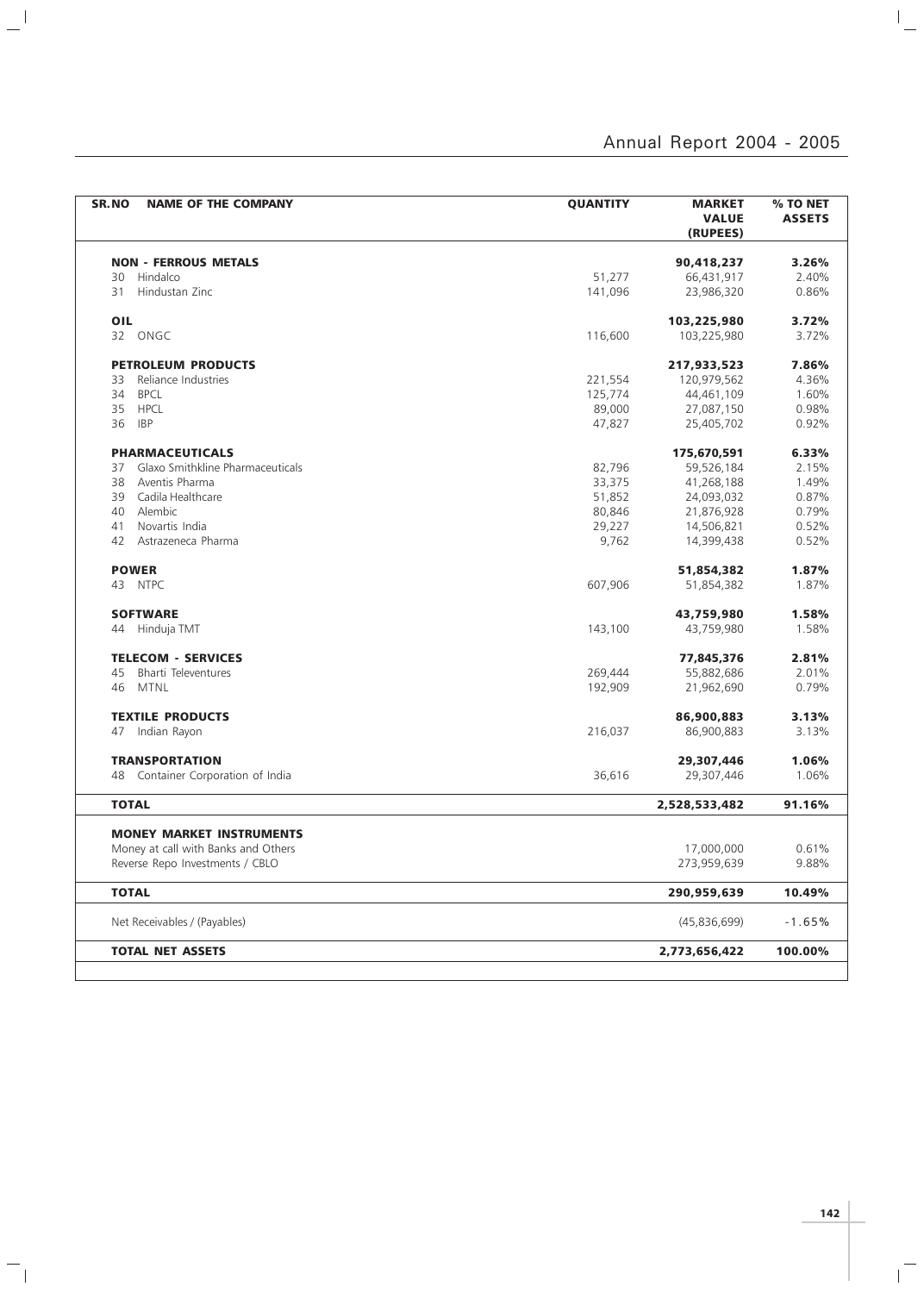### DSP MERRILL LYNCH MUTUAL FUND DSP MERRILL LYNCH MUTUAL FUND – SAVINGS PLUS FUND – AGGRESSIVE AUDITORS' REPORT

To the Trustee of

#### DSP MERRILL LYNCH MUTUAL FUND – SAVINGS PLUS FUND - AGGRESSIVE:

- 1. We have audited the attached balance sheet of DSP MERRILL LYNCH MUTUAL FUND – SAVINGS PLUS FUND – AGGRESSIVE ('the Scheme') as at March 31, 2005 and also the revenue account for the period ended on that date annexed thereto. These financial statements are the responsibility of the management of DSP Merrill Lynch Fund Managers Ltd., the Scheme's asset managers. Our responsibility is to express an opinion on these financial statements based on our audit.
- 2. We conducted our audit in accordance with auditing standards generally accepted in India. Those standards require that we plan and perform the audit to obtain reasonable assurance about whether the financial statements are free of material misstatement. An audit includes examining, on a test basis, evidence supporting the amounts and disclosures in the financial statements. An audit also includes assessing the accounting principles used and significant estimates made by management, as well as evaluating the overall financial statement presentation. We believe that our audit provides a reasonable basis for our opinion.
- 3. We report that:
	- i. We have obtained all the information and explanations, which, to the best of our knowledge and belief, were necessary for the purposes of our audit.
	- ii. The balance sheet and revenue account dealt with by this report are in agreement with the books of account.
	- iii. In our opinion, the balance sheet and revenue account dealt with by this report have been prepared in conformity with the accounting policies and standards specified in the Eighth, Ninth and Tenth Schedules to the Securities and Exchange Board of India (Mutual Funds) Regulations, 1996 ('the Regulations').
	- iv. In our opinion, and on the basis of information and explanations given to us, the methods used to value non traded securities as at March 31, 2005 in accordance with the Regulations and other guidelines issued by the Securities and Exchange Board Of India as applicable and approved by the Board of Directors of DSP Merrill Lynch Trustee Co. Pvt. Ltd., are fair and reasonable.
- v. In our opinion, and to the best of our information and according to the explanations given to us, the said financial statements give the information required by the Regulations as applicable, and give a true and fair view in conformity with the accounting principles generally accepted in India:
	- a) in the case of the balance sheet, of the state of affairs of the Scheme as at March 31, 2005; and
	- b) in the case of the revenue account, of the surplus for the period ended on that date.

### For S.R. BATLIBOI & CO. Chartered Accountants

#### per Hemal Shah

Partner Membership No.: 42650

Mumbai, April 27, 2005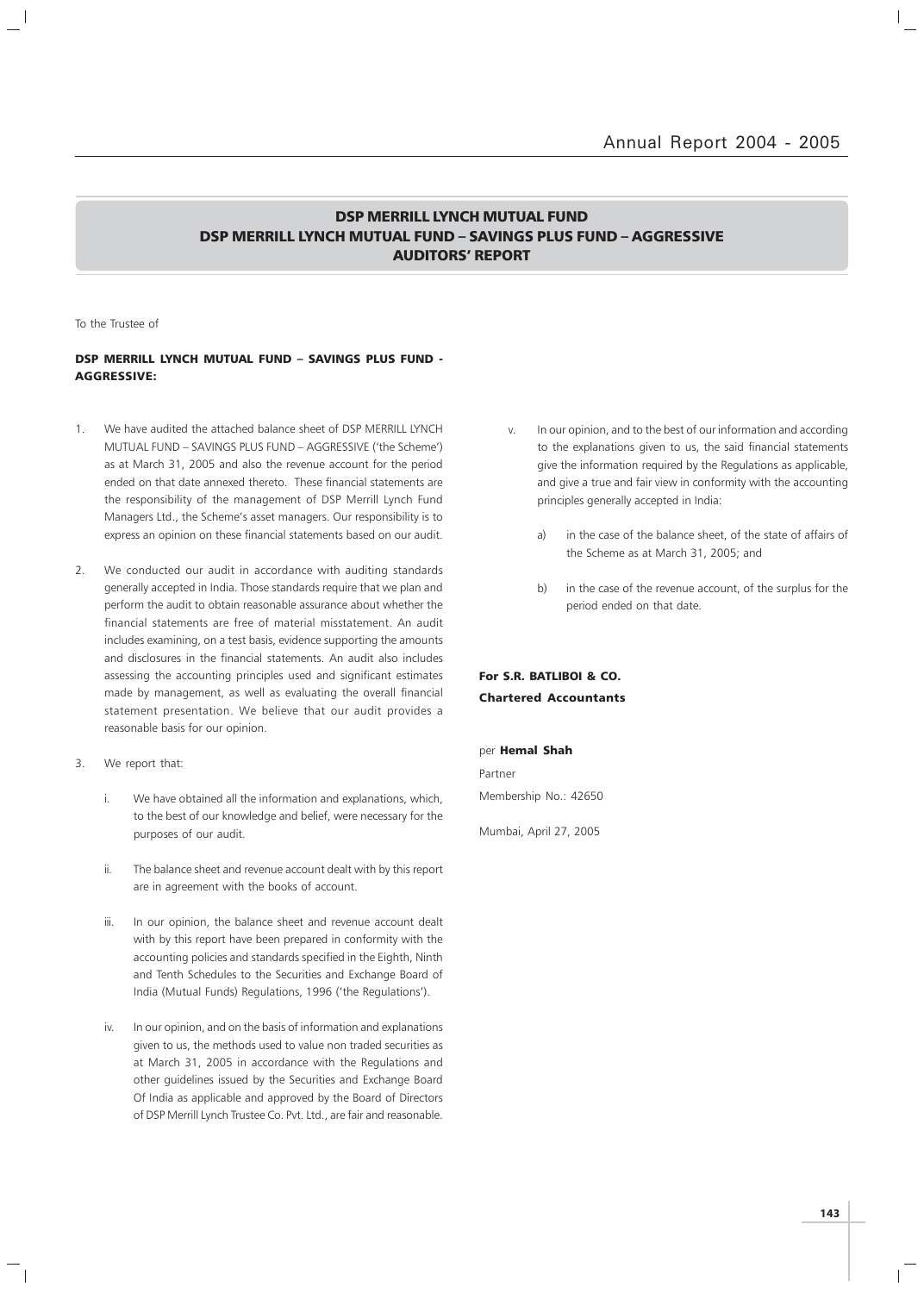$\overline{a}$ 

### DSP MERRILL LYNCH MUTUAL FUND DSP MERRILL LYNCH INDIA SAVINGS PLUS - AGGRESSIVE BALANCE SHEET AS AT MARCH 31, 2005

 $\frac{1}{2}$ 

 $\overline{\phantom{a}}_1$ 

|                                                          |                                                                                                      | <b>Schedule</b> | As at<br>31.03.2005<br><b>Rupees</b>               |
|----------------------------------------------------------|------------------------------------------------------------------------------------------------------|-----------------|----------------------------------------------------|
| <b>LIABILITIES</b>                                       |                                                                                                      |                 |                                                    |
| Unit Capital                                             |                                                                                                      | $\mathbf{1}$    | 333,170,445                                        |
| Reserves & Surplus                                       |                                                                                                      | $\overline{2}$  | 16,998,021                                         |
| <b>Current Liabilities and Provisions</b>                |                                                                                                      | 3               | 17,768,089                                         |
|                                                          |                                                                                                      |                 | 367,936,555                                        |
| <b>ASSETS</b>                                            |                                                                                                      |                 |                                                    |
| Investments                                              |                                                                                                      | 4               | 309,397,001                                        |
| Deposits                                                 |                                                                                                      | 5               | 1,000,000                                          |
| Other Current Assets                                     |                                                                                                      | 6               | 57,539,554                                         |
|                                                          |                                                                                                      |                 | 367,936,555                                        |
| Notes to Accounts                                        |                                                                                                      | 8               |                                                    |
|                                                          | The schedules referred to the above and the notes to accounts form an integral part of the accounts. |                 |                                                    |
| As per our attached report of even date                  |                                                                                                      |                 |                                                    |
| For S. R. Batliboi & Co.<br><b>Chartered Accountants</b> | For DSP Merrill Lynch<br>Trustee Co. Pvt. Ltd.                                                       |                 | For DSP Merrill Lynch<br><b>Fund Managers Ltd.</b> |
| per Hemal Shah                                           | <b>Shitin D Desai</b>                                                                                |                 | <b>K R V Subrahmanian</b>                          |
| Partner                                                  | Chairman                                                                                             | Director        |                                                    |
| Membership no. 42650                                     |                                                                                                      |                 | Mumbai, April 27, 2005                             |
|                                                          | S. S. Thakur                                                                                         |                 | <b>Ranjan Pant</b>                                 |
| Mumbai, April 27, 2005                                   | Director                                                                                             | Director        |                                                    |
|                                                          | Mumbai, April 26, 2005                                                                               |                 | <b>Naganath Sundaresan</b>                         |
|                                                          |                                                                                                      |                 | President, Chief Investment                        |
|                                                          |                                                                                                      |                 | Officer & Fund Manager                             |

Mumbai, April 26, 2005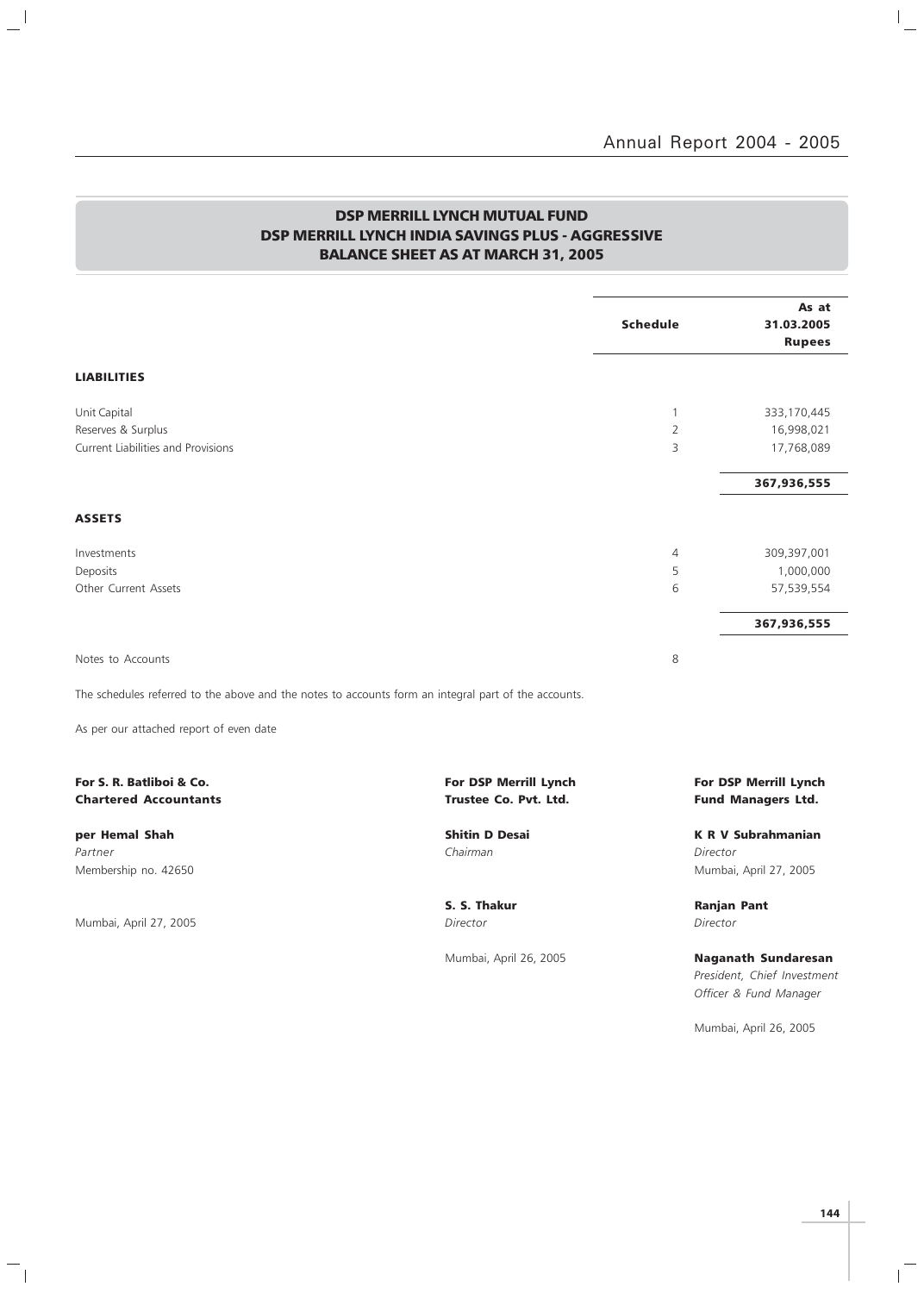$\mathbb{I}_+$ 

## DSP MERRILL LYNCH MUTUAL FUND DSP MERRILL LYNCH INDIA SAVINGS PLUS - AGGRESSIVE REVENUE ACCOUNT FOR THE PERIOD APRIL 27, 2004 TO MARCH 31, 2005

|                                                                                                                                                |                                                       | <b>Schedule</b> | <b>Period ended</b><br>31.03.2005<br><b>Rupees</b>              |
|------------------------------------------------------------------------------------------------------------------------------------------------|-------------------------------------------------------|-----------------|-----------------------------------------------------------------|
| <b>INCOME &amp; GAINS</b><br>Dividend<br>Interest<br>Profit on sale/redemption of investments (net)                                            |                                                       | 7               | 879,106<br>12,144,494<br>20,942,701                             |
|                                                                                                                                                |                                                       |                 | 33,966,301                                                      |
| <b>EXPENSES &amp; LOSSES</b><br>Management fees<br>Transfer agents fees & expenses<br>Custodian Fees & Transaction charges<br>Trusteeship fees |                                                       |                 | 3,244,297<br>851,967<br>88,617<br>3,825                         |
| Marketing expenses<br>Payment to Auditor<br>Audit fees<br>Other matters including reimbursement of expenses                                    |                                                       |                 | 1,875,198<br>75,000<br>186                                      |
| Other operating expenses<br>Net unrealised loss in the value of investments                                                                    |                                                       |                 | 50,671<br>257,350                                               |
|                                                                                                                                                |                                                       |                 | 6,447,111                                                       |
| Excess of income and gains over expenses and losses<br>Add/ (Less): Income Equalisation Account                                                |                                                       |                 | 27,519,190<br>(2, 515, 209)                                     |
| Income available for appropriation                                                                                                             |                                                       |                 | 25,003,981                                                      |
| <b>Appropriation</b><br>Income Distributed during the period<br>Tax on income distributed during the period                                    |                                                       |                 | 11,528,229<br>1,506,592                                         |
| <b>Retained Surplus carried forward to Balance Sheet</b>                                                                                       |                                                       |                 | 11,969,160                                                      |
| Notes to Accounts                                                                                                                              |                                                       | 8               |                                                                 |
| The schedules referred to the above and the notes to accounts form an integral part of the accounts.                                           |                                                       |                 |                                                                 |
| As per our attached report of even date                                                                                                        |                                                       |                 |                                                                 |
| For S. R. Batliboi & Co.<br><b>Chartered Accountants</b>                                                                                       | <b>For DSP Merrill Lynch</b><br>Trustee Co. Pvt. Ltd. |                 | <b>For DSP Merrill Lynch</b><br><b>Fund Managers Ltd.</b>       |
| per Hemal Shah<br>Partner<br>Membership no. 42650                                                                                              | <b>Shitin D Desai</b><br>Chairman                     |                 | <b>K R V Subrahmanian</b><br>Director<br>Mumbai, April 27, 2005 |

Mumbai, April 27, 2005

 $\mathord{\hspace{1pt}\text{--}\hspace{1pt}}_\parallel$ 

 $\frac{1}{2}$ 

**S. S. Thakur Ranjan Pant** *Director Director* 

Mumbai, April 26, 2005 Naganath Sundaresan President, Chief Investment Officer & Fund Manager

Mumbai, April 26, 2005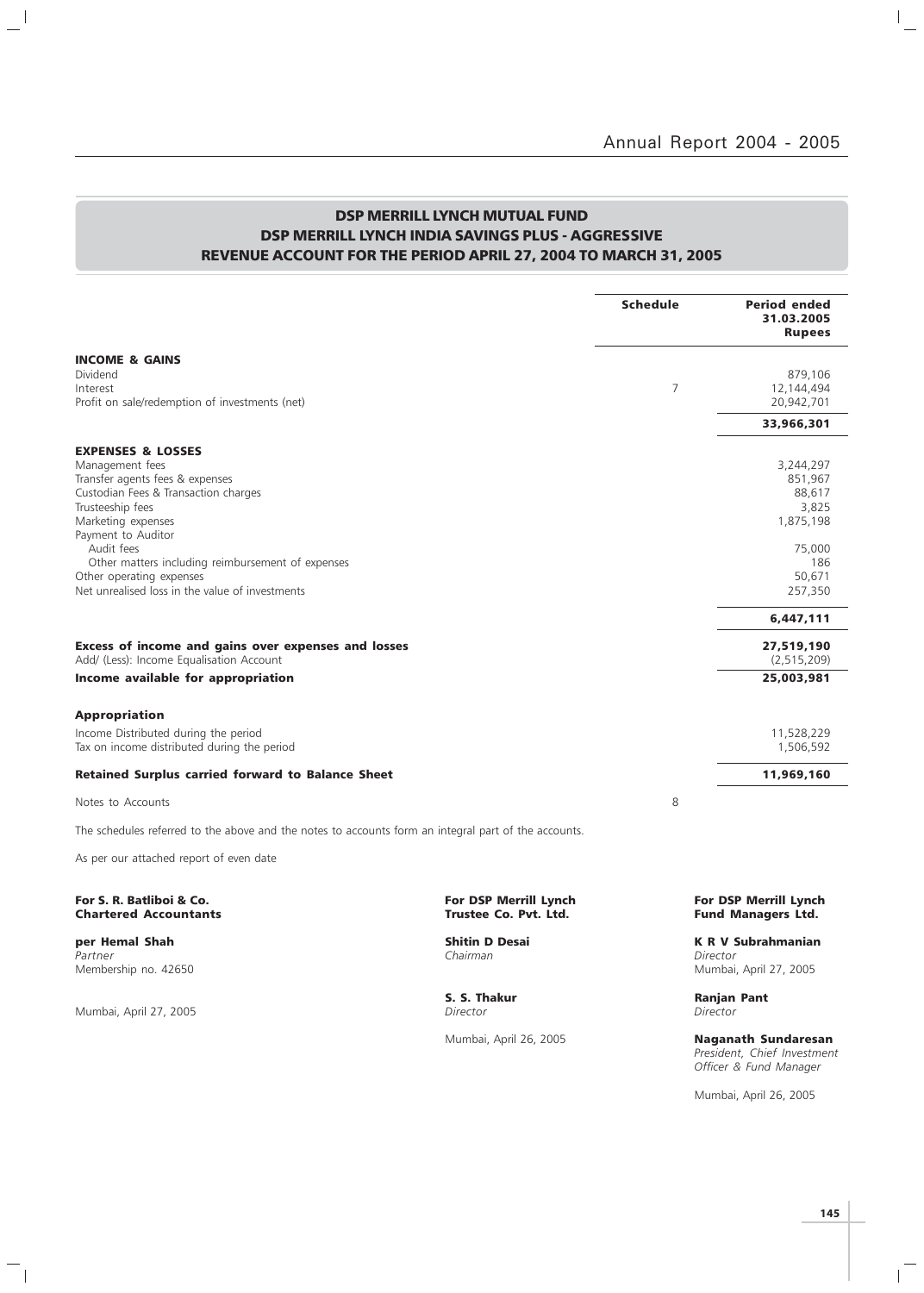# DSP MERRILL LYNCH MUTUAL FUND DSP MERRILL LYNCH INDIA SAVINGS PLUS - AGGRESSIVE SCHEDULES FORMING PART OF THE PERIOD ENDED MARCH 31, 2005

 $\mathbb{L}^{\mathbb{I}}$ 

 $\overline{\phantom{a}}_1$ 

|                | <b>Schedule</b>                                                                             |                |                             |
|----------------|---------------------------------------------------------------------------------------------|----------------|-----------------------------|
|                |                                                                                             |                | As at                       |
| 1              | <b>UNIT CAPITAL</b><br><b>Issued and subscribed:</b>                                        | <b>Units</b>   | 31.03.2005<br><b>Rupees</b> |
|                | Units of Rs. 10 each fully paid up                                                          |                |                             |
|                | Initial Capital issued on June 11, 2004                                                     | 42,890,237.170 | 428,902,372                 |
|                | Capital issued during the period                                                            | 36,428,762.232 | 364,287,622                 |
|                |                                                                                             | 79,318,999.402 | 793,189,994                 |
|                | Redemptions during the period                                                               | 46,001,954.862 | 460,019,549                 |
|                | Unit Capital at the end of the period                                                       | 33,317,044.540 | 333,170,445                 |
|                | Growth Plan                                                                                 | 13,366,626.037 | 133,666,260                 |
|                | Monthly Income Plan                                                                         | 4,392,793.939  | 43,927,939                  |
|                | Quarterly Income Payment                                                                    | 15,557,624.564 | 155,576,246                 |
|                | Unit Capital at the end of the period                                                       | 33,317,044.540 | 333,170,445                 |
|                |                                                                                             |                | As at                       |
| $\overline{2}$ | <b>RESERVES AND SURPLUS</b>                                                                 |                | 31.03.2005<br><b>Rupees</b> |
|                | <b>Unit Premium Reserve</b><br>Net Premium on issue / redemption of units during the period |                | (3,989,326)                 |
|                | Transfer from / (to) Income Equalisation Account                                            |                | 2,515,209                   |
|                | <b>Closing balance</b>                                                                      |                | (1,474,117)                 |
|                | <b>Retained Surplus</b>                                                                     |                |                             |
|                | Add: Surplus transferred from Revenue Account                                               |                | 11,969,160                  |
|                | <b>Closing balance</b>                                                                      |                | 11,969,160                  |
|                | <b>Unrealised Appreciation on Investments</b>                                               |                |                             |
|                | Add: Unrealised appreciation as at period end                                               |                | 6,502,978                   |
|                | <b>Closing balance</b>                                                                      |                | 6,502,978                   |
|                |                                                                                             |                | 16,998,021                  |
|                |                                                                                             |                |                             |
|                |                                                                                             |                | As at                       |
| 3              | <b>CURRENT LIABILITIES</b>                                                                  |                | 31.03.2005<br><b>Rupees</b> |
|                |                                                                                             |                |                             |
|                | Sundry creditors                                                                            |                | 14,783,542                  |
|                | Payables for units repurchased / switch out                                                 |                | 146,182                     |
|                | Distributed income payable                                                                  |                | 2,793,008                   |
|                | Unclamied redemptions / distributed income                                                  |                | 1,517                       |
|                | Other liabilities                                                                           |                | 43,840                      |
|                |                                                                                             |                | 17,768,089                  |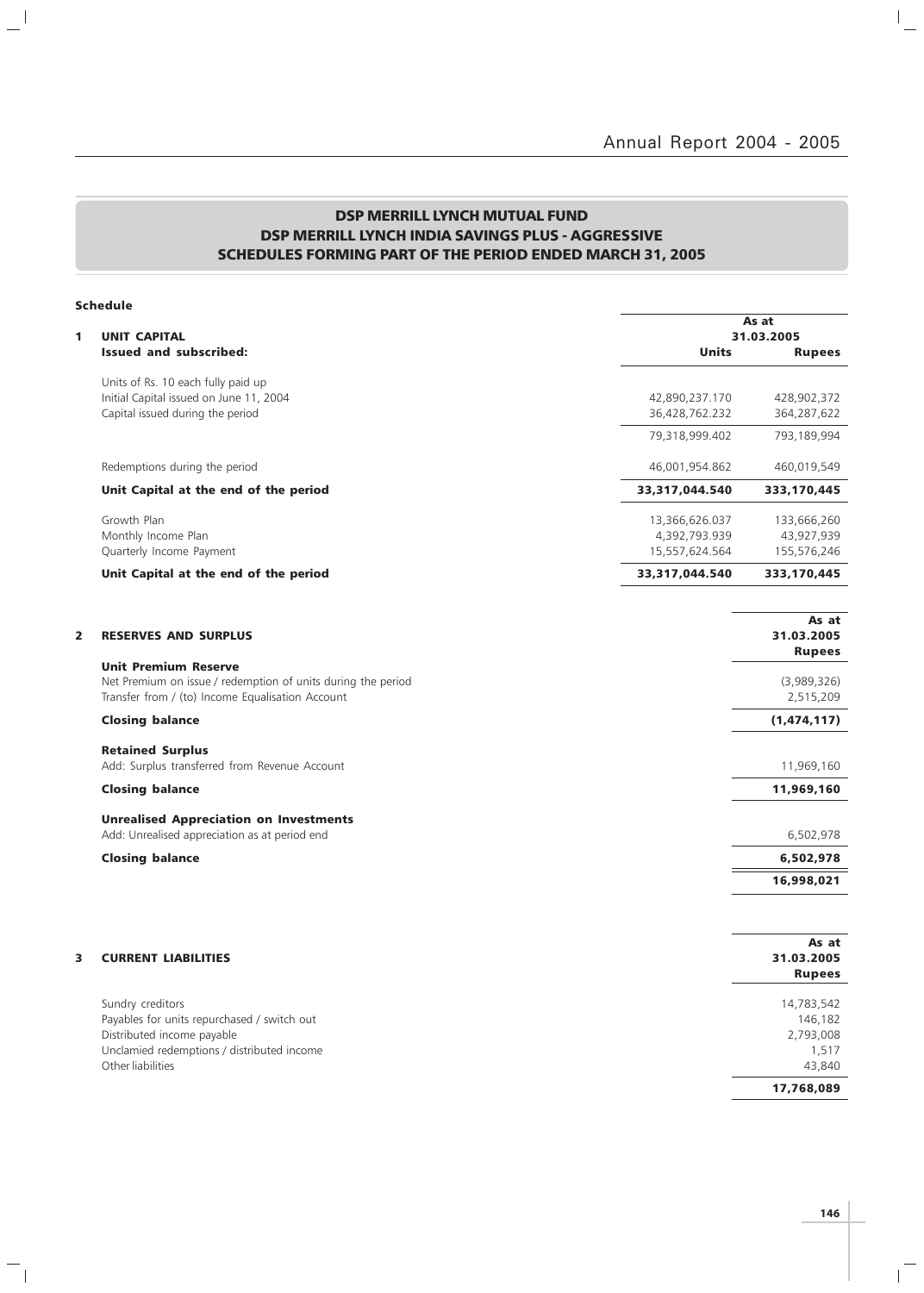## DSP MERRILL LYNCH MUTUAL FUND DSP MERRILL LYNCH INDIA SAVINGS PLUS - AGGRESSIVE SCHEDULES FORMING PART OF THE ACCOUNTS FOR THE PERIOD ENDED MARCH 31, 2005

 $\mathbb{L}^{\mathbb{I}}$ 

 $\overline{\phantom{a}}_1$ 

| 4<br><b>INVESTMENTS</b>                                                                                                            |                                                                         |                           | As at<br>31.03.2005<br><b>Rupees</b>                      |
|------------------------------------------------------------------------------------------------------------------------------------|-------------------------------------------------------------------------|---------------------------|-----------------------------------------------------------|
|                                                                                                                                    |                                                                         | Cost                      | Market/<br><b>Fair value</b>                              |
| <b>Equity Shares</b><br>Listed or awaiting listing<br><b>Government Securities</b><br><b>Bonds / Debentures</b>                    |                                                                         | 64,131,668<br>49,757,500  | 70,102,671<br>49,500,150                                  |
| Listed or awaiting listing<br>Unlisted / Private Placement                                                                         |                                                                         | 100,000,000<br>89,262,205 | 100,415,350<br>89,378,830                                 |
|                                                                                                                                    | Note: Refer to the attached Statement of Portfolio as at March 31, 2005 | 303, 151, 373             | 309,397,001                                               |
|                                                                                                                                    |                                                                         |                           |                                                           |
| 5<br><b>DEPOSITS</b>                                                                                                               |                                                                         |                           | As at<br>31.03.2005<br><b>Rupees</b>                      |
| Money at call with :                                                                                                               |                                                                         |                           |                                                           |
| - Institutions                                                                                                                     |                                                                         |                           | 1,000,000                                                 |
|                                                                                                                                    |                                                                         |                           | 1,000,000                                                 |
| 6<br><b>OTHER CURRENT ASSETS</b>                                                                                                   |                                                                         |                           | As at<br>31.03.2005<br><b>Rupees</b>                      |
| Balances with banks in current accounts<br>Receivable for units switch in<br>Outstanding and accrued income<br>Dividend receivable | Collateralised lending (reverse repurchase transactions)                |                           | 1,164,516<br>60,042<br>53,493,200<br>2,667,452<br>154,344 |
|                                                                                                                                    |                                                                         |                           | 57,539,554                                                |
| 7<br><b>INTEREST</b>                                                                                                               |                                                                         |                           | <b>Period ended</b><br>31.03.2005<br><b>Rupees</b>        |
| Call and term deposits<br>Government securities, bonds and debentures                                                              | Collateralised lending (reverse repurchase transactions)                |                           | 49,411<br>2,390,437<br>9,704,646                          |
|                                                                                                                                    |                                                                         |                           | 12,144,494                                                |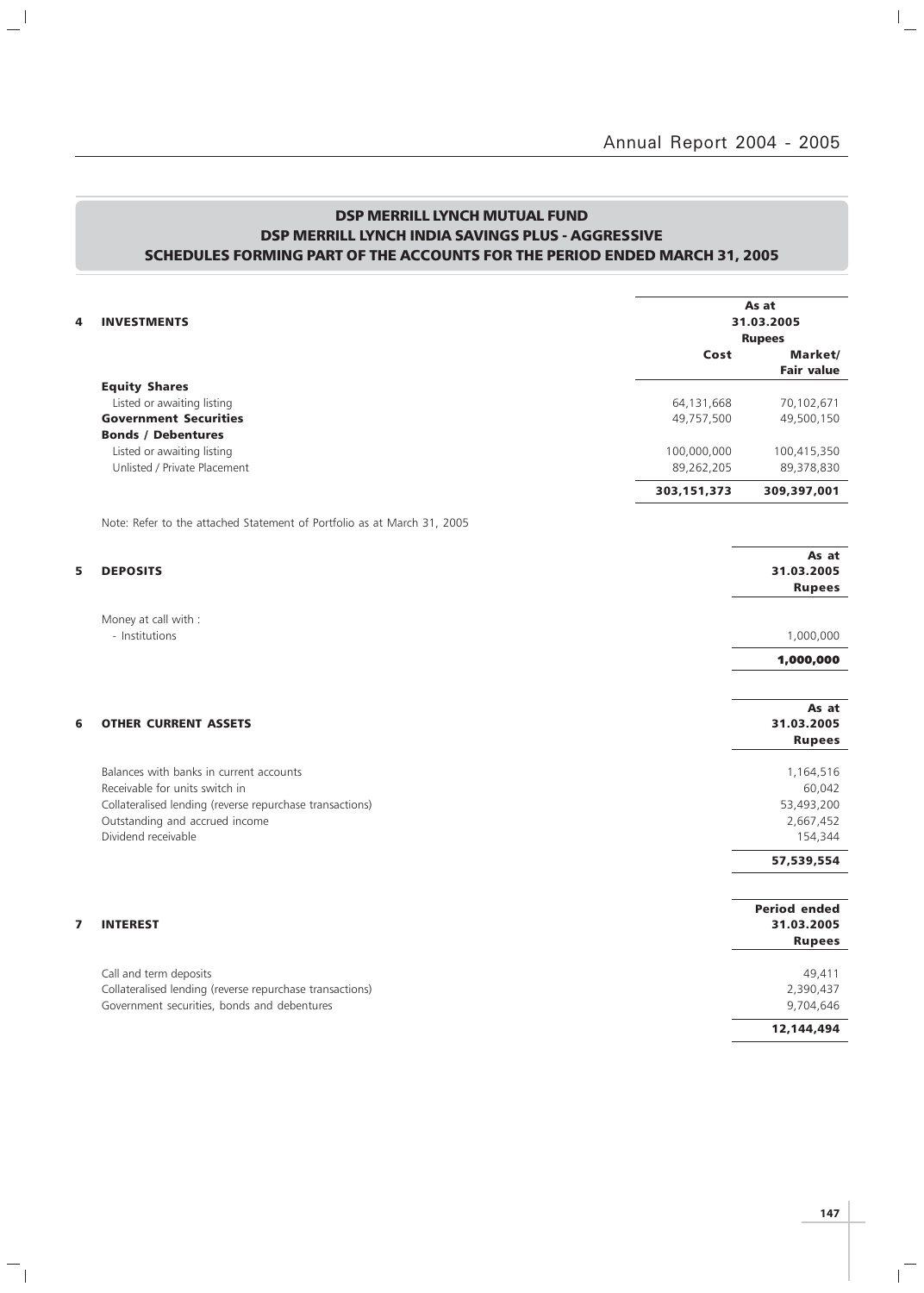### DSP MERRILL LYNCH MUTUAL FUND DSP MERRILL LYNCH SAVINGS PLUS FUND - AGGRESSIVE

Schedules forming part of the Balance Sheet as at March 31, 2005 and the Revenue Account for the Period April 27, 2004 to March 31, 2005.

### Schedule 8

### NOTES TO ACCOUNTS

### 1. Organisation

DSP Merrill Lynch Savings Plus Fund - Aggressive (the Scheme) is an open ended scheme of DSP Merrill Lynch Mutual Fund (the Fund). The Fund has been sponsored by DSP Merrill Lynch Ltd. (DSPML). The Scheme was launched on April 27, 2004 and was open for subscription between April 27, 2004 and May 25, 2004 thereafter, it was reopened for subscription and redemption on June 14, 2004.

The objective of the Scheme is to generate attractive returns with prudent risk from a portfolio which is substantially constituted of quality debt securities. The Scheme will also seek to generate capital appreciation by investing a smaller portfolio of its corpus in equity and equity related securities of the 100 largest corporates, by market capitalization listed in India. The Scheme will also invest a certain portion of its corpus in money market securities, in order to meet liquidity requirements from time to time.

### 2. Significant Accounting Policies

### 2.1 Basis of Accounting

The financial statements are prepared on the accrual basis of accounting, under the historical cost convention, as modified for investments, which are 'marked to market'. The financial statements have been prepared in accordance with the Securities and Exchange Board of India (Mutual Funds) Regulations, 1996 as amended from time to time.

### 2.2 Unit Capital

Unit Capital represents the net outstanding units as at the Balance Sheet date.

Upon issue and redemption of units, the net premium or discount to the face value of units is credited or debited respectively to the Unit Premium Reserve account, after adjusting an appropriate portion of the sale / repurchase price to the income Equalisation account.

### 2.3 Income Equalisation account

When units are issued or redeemed, the net distributable income or loss for transacted units (excluding unrealised appreciation/depreciation in the value of investments) from the beginning of the accounting period upto the date of issue or redemption of such units is transferred to / from the Income Equalisation account.

The purpose is to ensure that the per unit amount of the continuing unitholders share of the undistributed income / loss remains unaffected by movement in unit capital. At the year end, the balance in the Equalisation account is transferred to the Revenue account.

#### 2.4 Investments

Accounting for investment transactions

Investments are accounted on the date of the transaction at cost after considering transaction costs as applicable excluding custodian transaction charges. The front end fee receivable, if any, is reduced from the cost of such investment. Bonus entitlements are recognised as investments on the 'ex- bonus date'. Rights entitlements are recognised as investments on the 'ex-rights date'.

### b) Valuation of investments

During the year, the Fund has valued its investments in accordance with SEBI (Mutual Funds) Regulations, 1996, as amended from time to time. All investments are marked to market and are stated in the balance sheet at their market / fair value. In valuing the Scheme's investments:

#### I. Valuation of Traded Securities

### I.I. Equity and Equity related Securities

Traded Equity and Equity related Securities are valued at the last quoted closing price on the National Stock Exchange (NSE) or other Stock Exchange (SE) (in case where security is either not listed on NSE or not traded on NSE). Incase where a security is not traded on the valuation day then it is valued at last traded price on the NSE or any other SE on which it traded provided it is not more than thirty days prior to the date of valuation.

### I.II. Debt Securities

Traded Debt Securities (other than Government Securities) are valued at the last quoted price on the NSE on the day of valuation.

### II. Valuation of Thinly Traded Securities/ Non-traded and Unlisted Securities

### II.I Equity & Equity related Securities

Thinly Traded, Non-traded and unlisted Equity and Equity Related securities are valued "in good faith" on the basis of net worth per share and earnings capitalization as prescribed by the SEBI.

### II.II. Debt Securities of upto 182 Days to Maturity

Non-traded / thinly traded / unlisted debt securities of upto 182 days to maturity are valued at cost or last valuation price (in case of securities having maturity period of more than 182 days at the time of purchase) plus difference between the redemption value and the cost or last valuation price spread uniformly over the remaining maturity period of the instrument.

### II.III. Debt Securities of over 182 Days to Maturity

Non traded / thinly traded / unlisted debt securities of over 182 days to maturity are valued in good faith by the investment manager on the basis of valuation principles laid down by the SEBI. The approach in valuation of a non-traded / thinly traded / unlisted debt security is based on the concept of using spreads over the benchmark rate to arrive at the yields for pricing the security.

### III. Valuation of Non Traded /Thinly Traded and Unlisted Floating Rate Debt Securities (Floaters)

There are no valuation guidelines prescribed by SEBI for Valuation of Non Traded / Thinly Traded and Unlisted Floating Rate Debt Securities. These securities are valued as determined by the investment manager based on policy as approved by the Board of Trustees.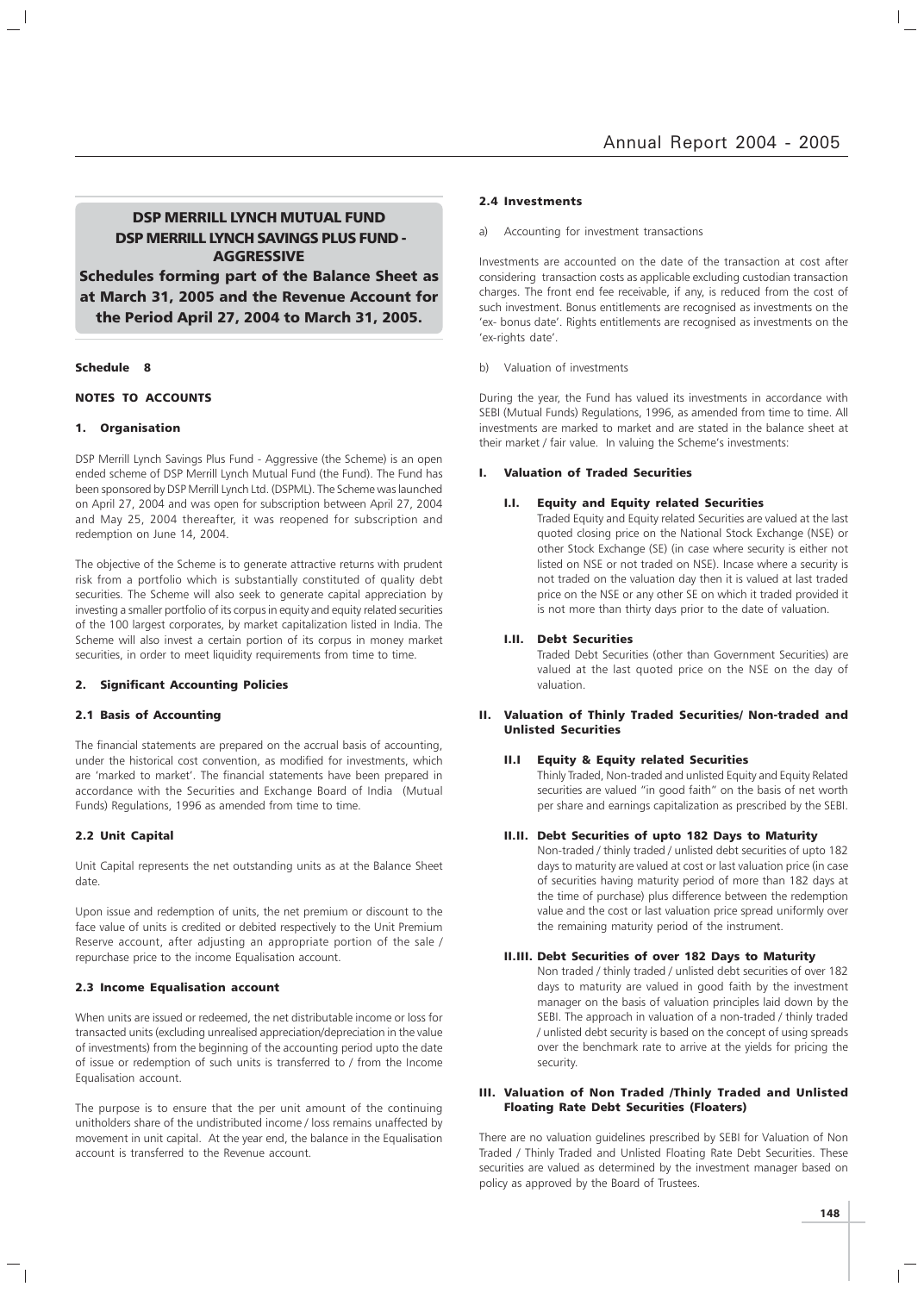### IV. Valuation of Government Securities

Government Securities are valued at the prices provided by the agency (currently Crisil Investment & Risk Management Services) approved by the Association of Mutual Funds of India (AMFI), on a daily basis.

### Valuation of securities with Put/Call Options

### V.I. Securities with Call option

The securities with call option are valued at the lower of the value as obtained by valuing the security to final maturity and valuing the security to call option. In case there are multiple call options, the lowest value obtained by valuing to the various call dates and valuing to the maturity date is taken as the value of the instrument.

### V.II. Securities with Put option

The securities with put option are valued at the higher of the value as obtained by valuing the security to final maturity and valuing the security to put option. In case there are multiple put options, the highest value obtained by valuing to the various put dates and valuing to the maturity date is taken as the value of the instruments.

**V.III.** The securities with both Put and Call option on the same day would be deemed to mature on the Put/Call day and would be valued accordingly.

### VI. Valuation of Money Market Instruments

Investments in call money and short-term deposits with banks are valued at cost plus accrued interest.

Money market instruments are valued at the last traded yield on the date of valuation. In case the security is not traded on the valuation day then it is valued on straight-line amortization over the maturity period of the instruments

### 2.5 Revenue recognition

Income on investments is recognised on accrual basis except where there is uncertainty about ultimate recovery / realisation. Such income is recognised when the uncertainty is resolved.

Interest on fixed income securities is recognised as income on a daily basis over the period of holding. In respect of discounted securities, the discount to redemption value is amortised and recognised as interest income equally over the period to redemption.

Dividend is recognised on 'ex-dividend date' for quoted shares and on the date of declaration for unquoted shares.

Profit or loss on sale of investments is recognised on the trade date and is determined on the basis of the weighted average cost method.

### 2.6 Expenses

All expenses are accounted for on accrual basis.

### 2.7 Contingent Deferred Sales Charge

The Contingent Deferred Sales Charge collected is utilised for meeting the selling and distribution expenses.

### 2.8 Initial Public Offer Expenses

Initial Public Offer Expenses were borne by the AMC.

#### 3. Investment Management and Trusteeship fees

Investment management fees charged to the Scheme at approximately 0.85 % of the average daily net assets pursuant to an agreement with DSP Merrill Lynch Fund Managers Limited (AMC).

The Fund has accrued trusteeship fees aggregating Rs.1,051,000 (previous year Rs. 1,000,000) for the year ended March 31, 2005 in accordance with the original Trust Deed dated December 16, 1996 as amended by supplementary Trust Deed dated December 23, 1999. The trusteeship fees have been allocated between the schemes in proportion to the net assets of the schemes. The Trusteeship fees are subject to a maximum of 0.02% of the average net assets per annum.

### 4. Investments

- Investments of the Scheme are registered in the name of the Trustee for the benefit of the Scheme's unitholders.
- b. Investments made in companies who have invested more than five percent of the net asset value of the schemes of DSP Merrill Lynch Mutual Fund

Rupees Crores

| <b>Company Name</b><br>@            | <b>Scheme</b><br>invested in<br>by the<br>Company* | <b>Aggregate</b><br>cost of acqui-<br>sition during<br>the period<br>under Regul-<br>ation 25(11)% | <b>Outstanding</b><br>as at March<br>31, 2005<br>at Market/<br><b>Fair Value</b> |
|-------------------------------------|----------------------------------------------------|----------------------------------------------------------------------------------------------------|----------------------------------------------------------------------------------|
| <b>Bharti Televentures</b><br>Ltd.  | STF, FRF                                           | 0.49                                                                                               |                                                                                  |
| Grasim Industries Ltd.              | FRF, STF                                           | 1.21                                                                                               | 0.48                                                                             |
| Gujarat Ambuja<br>Cements Ltd.      | LF                                                 | 0.65                                                                                               | 0.42                                                                             |
| HDFC Bank Ltd.                      | FRF                                                | 0.40                                                                                               | 0.37                                                                             |
| Hero Honda Ltd.                     | SPF-M, FRF,<br>LF, SPF-C                           | 0.35                                                                                               |                                                                                  |
| ICICI Bank Ltd.                     | LF, SPF-C                                          | 0.12                                                                                               |                                                                                  |
| Infosys<br>Technologies Ltd.        | LF                                                 | 1.55                                                                                               | 0.36                                                                             |
| ITC Ltd.                            | FRF, LF, STF                                       | 0.29                                                                                               |                                                                                  |
| Jet Airways Ltd.                    | LF                                                 | 0.08                                                                                               |                                                                                  |
| Maruti Udyog Ltd.                   | FRF, STF                                           | 0.46                                                                                               |                                                                                  |
| Punjab National Bank                | <b>ITF</b>                                         | 0.43                                                                                               | 0.33                                                                             |
| State Bank of India                 | OF, EF, ITF                                        | 1.14                                                                                               | 0.57                                                                             |
| Tata Consultancy<br>Services Ltd.   | <b>STF</b>                                         | 1.81                                                                                               | 0.69                                                                             |
| Tata Iron And Steel<br>Company Ltd. | LF                                                 | 0.47                                                                                               |                                                                                  |
| Tata Motors Ltd.                    | SPF-M, FRF,<br>LF, STF                             | 0.66                                                                                               |                                                                                  |
| Vijaya Bank                         | BaF, EF, TEF                                       | 0.19                                                                                               |                                                                                  |

@ - Including investment in subsidiaries, % - Includes the Inter Scheme investments

\* BF - Bond Fund, EF - Equity Fund, LF - Liquidity Fund, BAF - Balanced Fund, GSFA - Government Securities Fund - Plan A (Longer Duration Plan A), STF - Short Term Fund, OF - Opportunities Fund, TEF - TOP100 Equity Fund, SPF - M - Savings Plus Fund - Moderate, FRF - Floating Rate Fund, ITF-India T.I.G.E.R Fund, SPF-A-Savings Plus Fund - Aggressive, SPF-C-Savings Plus Fund - Conservative.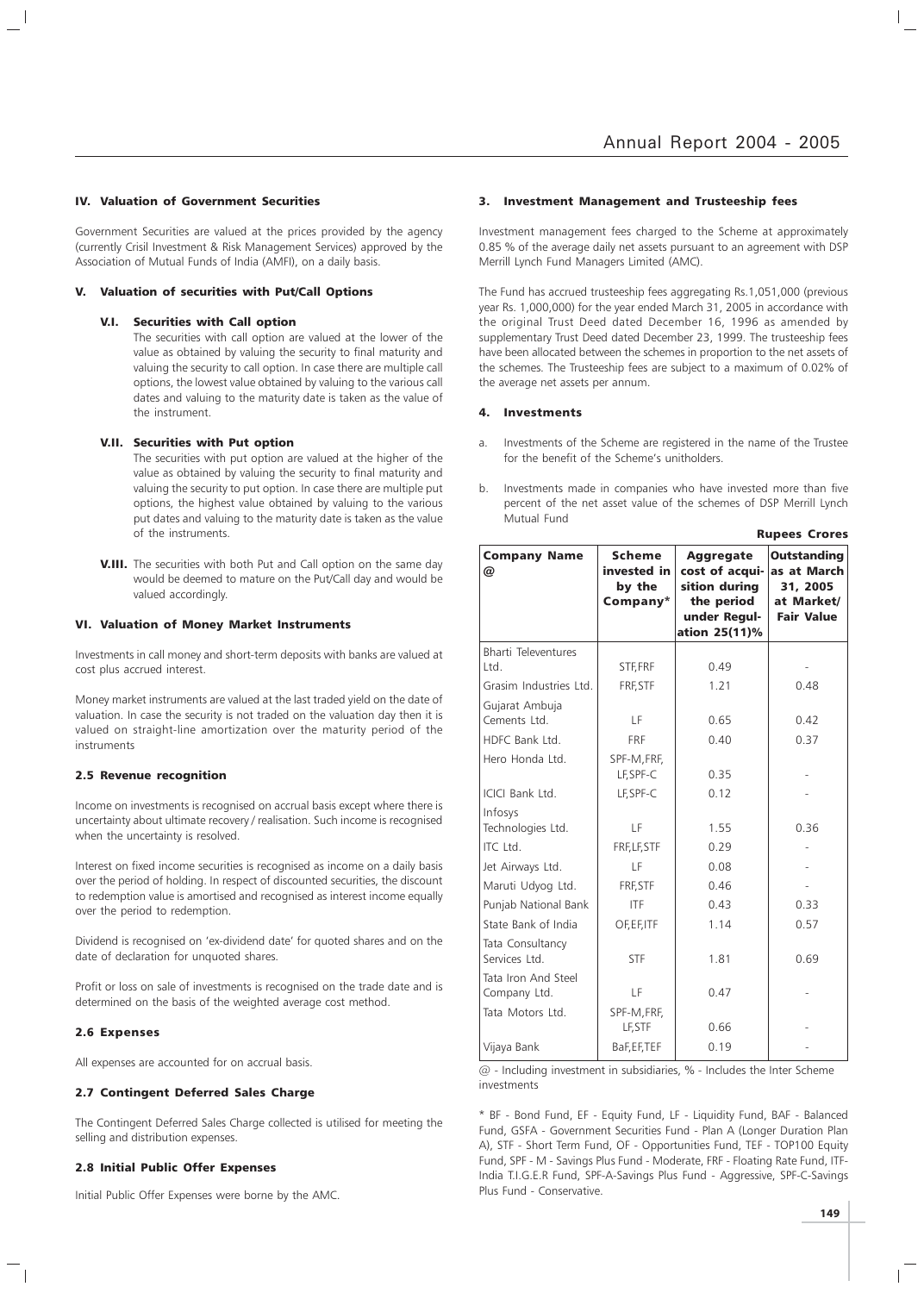$\mathbf{L}$ 

The Investment Manager is of the opinion that the investments are made by the Scheme in such companies since they are perceived as fundamentally strong and possess a high potential for growth.

c. The aggregate value of investments purchased and sold (including redeemed) during the financial year are Rs. 756,215,803 and Rs. 461,997,627 respectively being 199.08% and 121.62% respectively of the average daily net assets.

### 5. Details of transactions with Associates in terms of Regulation 25(8)

Name of the Associate: DSPML.

| <b>Particulars of transactions</b>                                                                                                                                       | Period ended March 31, 2005 Rupees |
|--------------------------------------------------------------------------------------------------------------------------------------------------------------------------|------------------------------------|
| Payment of Brokerage for Distribution and Sale of Units:                                                                                                                 | 852.341                            |
| Payment of Brokerage on Secondary Market transactions:                                                                                                                   | 6.807                              |
| Securities transaction in the form of investments in various Public issues /<br>Private placements where the associate was the sole or one of the several lead managers: | 10.065.650                         |

Note: Brokerage on distribution and sale of units paid / payable represents the amount paid / payable for the year and does not necessarily reflect the amount charged to the Scheme's revenue account.

### 6. Distributable Income

|                                                                                                                                 | Period ended March 31, 2005 Rupees |
|---------------------------------------------------------------------------------------------------------------------------------|------------------------------------|
| Net Income as per Revenue Account                                                                                               | 25,003,981                         |
| Less: Unrealised appreciation on investments included in the balance of<br>undistributed income as at the beginning of the year |                                    |
| Less: Distributed to unitholders & distribution tax                                                                             | 13,034,821                         |
| <b>Balance Distributable income</b>                                                                                             | 11,969,160                         |

### 7. Prior Period Comparatives

As these are the first Financial Statements of the Scheme since the date of its launch, there are no comparatives for the prior period.

### 8. Contingent Liability: Nil

### 9. Large holdings in the Scheme (over 25% of the NAV of the Scheme): Nil

### 10. Perspective Historical per Unit Statistics.

|    |                                                                                                                                        |         | <b>March 31, 2005</b> |
|----|----------------------------------------------------------------------------------------------------------------------------------------|---------|-----------------------|
|    | a. Net asset value, at the end of the period:                                                                                          |         |                       |
|    | Growth (G)                                                                                                                             |         | 10.9256               |
|    | <b>Quarterly Dividend (QD)</b>                                                                                                         |         | 10.2335               |
|    | <b>Monthly Dividend (MD)</b>                                                                                                           | 10.2263 |                       |
|    | b. Gross Income                                                                                                                        |         |                       |
|    | (i) Income other than profit on sale of investment                                                                                     |         | 0.3909                |
|    | (ii) Income from profit on inter scheme sales/transfer of investment                                                                   |         |                       |
|    | (iii) Income from profit / (loss) on sale of investment to third party                                                                 |         | 0.6286                |
|    | (iv) Transfer to revenue account Income from past year' reserve                                                                        |         |                       |
|    | c. Aggregate of expenses, write off, Amortisation and charges                                                                          |         | 0.1858                |
|    | (excluding change in unrealised depreciation in investments)                                                                           |         |                       |
| d. | <b>Net Income</b> (excluding change in unrealised depreciation in investments)                                                         |         | 0.8337                |
| е. | Unrealised appreciation/(depreciation) in value of investments                                                                         | 0.1875  |                       |
| f. | <b>Repurchase and Resale Price</b>                                                                                                     | Growth  | <b>Dividend</b>       |
|    | <b>Repurchase Price</b>                                                                                                                |         |                       |
|    | - Highest Price                                                                                                                        |         | MD-10.4169            |
|    |                                                                                                                                        | 10.9798 | OD-10.6035            |
|    | - Lowest Price                                                                                                                         |         | MD-9.9035             |
|    |                                                                                                                                        | 9.9035  | OD-9.9035             |
|    | <b>Resale Price</b>                                                                                                                    |         |                       |
|    | - Highest Price                                                                                                                        |         | MD-10.4798            |
|    |                                                                                                                                        | 11.0461 | QD-10.6675            |
|    | - Lowest Price                                                                                                                         |         | MD-9.9633             |
|    |                                                                                                                                        | 9.9633  | QD-9.9633<br>2.05%    |
| h. | g. Ratio of expenses to average daily net assets by percentage                                                                         |         |                       |
|    | Ratio of gross income to average daily net assets by percentage<br>(excluding transfer to revenue account from past years' reserve but |         |                       |
|    | including unrealised appreciation / depreciation on investments).                                                                      |         | 10.59%                |

### Notes:

- 1. The lowest repurchase price of the units of the Scheme has been determined after deducting to the lowest declared NAV, the maximum CDSC applicable.
- 2. The per unit calculations are based on the number of units outstanding at the end of the financial year.
- 3. P/E ratio is not applicable since the units are not listed on any stock exchange.

Rupees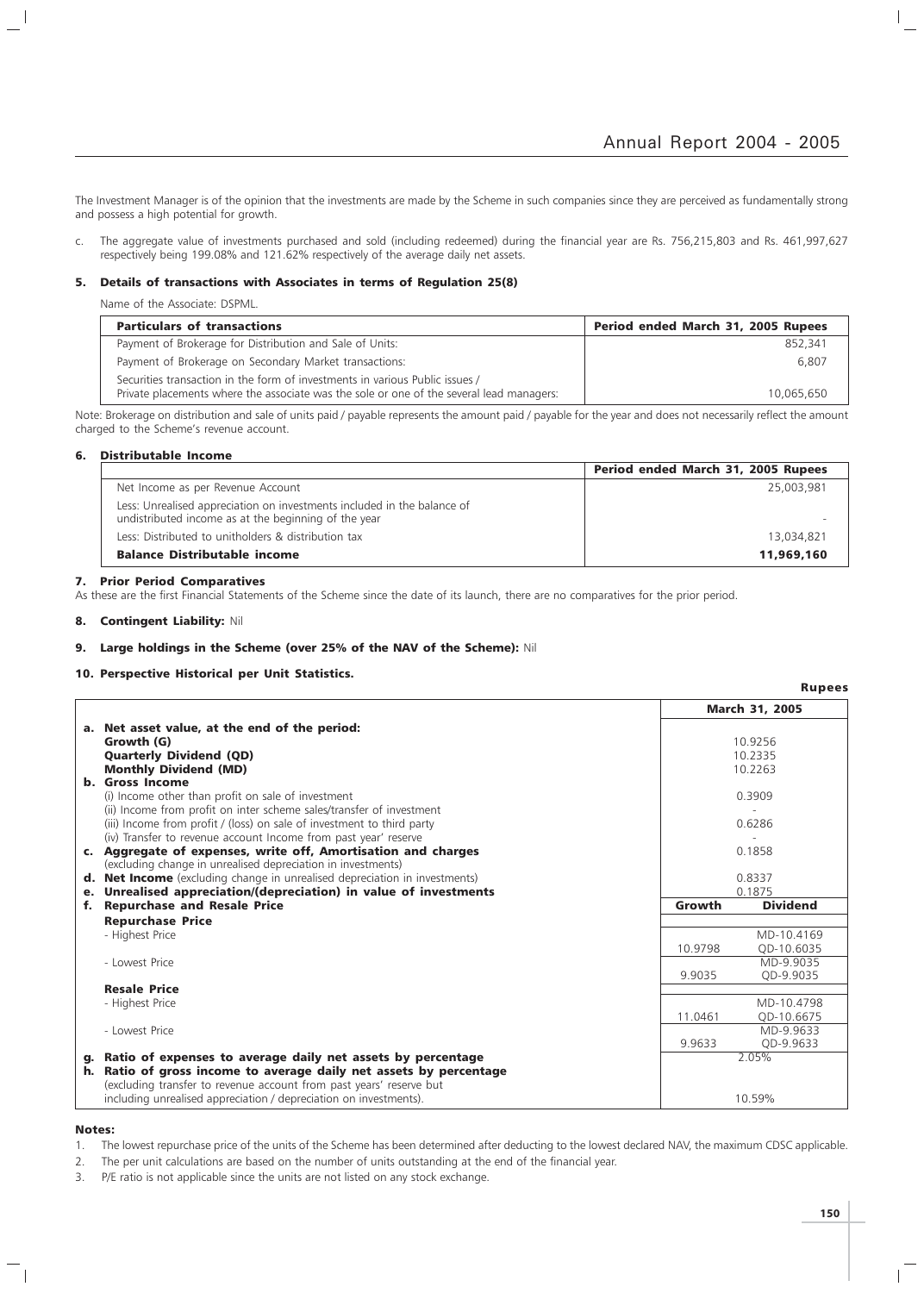# DSP MERRILL LYNCH INDIA SAVINGS PLUS FUND - AGGRESSIVE Statement of Portfolio Holding as at March 31, 2005 (Referred to in Schedule 4 forming part of the Balance Sheet as at March 31, 2005)

 $\mathbb{L}^{\parallel}$ 

 $\overline{\phantom{a}}_1$ 

| <b>SR.NO</b>   | <b>NAME OF THE COMPANY</b>                           | <b>RATING</b> | <b>QUANTITY</b> | <b>MARKET</b><br><b>VALUE</b><br>(RUPEES) | % TO NET<br><b>ASSETS</b> |
|----------------|------------------------------------------------------|---------------|-----------------|-------------------------------------------|---------------------------|
|                | <b>EQUITY &amp; EQUITY RELATED</b>                   |               |                 |                                           |                           |
|                | (a) Listed / awaiting listing on the stock exchanges |               |                 |                                           |                           |
|                | <b>BANKS</b>                                         |               |                 | 12,730,585                                | 3.64%                     |
| 1              | State Bank of India                                  |               | 8,715           | 5,706,582                                 | 1.63%                     |
| $\overline{2}$ | <b>HDFC Bank</b>                                     |               | 6,784           | 3,696,262                                 | 1.06%                     |
| 3              | PNB                                                  |               | 8,460           | 3,327,741                                 | 0.95%                     |
|                | <b>CEMENT</b>                                        |               |                 | 9,058,631                                 | 2.59%                     |
| $\overline{4}$ | Grasim Industries                                    |               | 3,968           | 4,818,938                                 | 1.38%                     |
| 5              | Gujarat Ambuja Cements                               |               | 10,586          | 4,239,693                                 | 1.21%                     |
|                | <b>INDUSTRIAL CAPITAL GOODS</b>                      |               |                 | 7,204,407                                 | 2.06%                     |
| 6              | <b>Siemens</b>                                       |               | 3,296           | 5,612,594                                 | 1.60%                     |
| 7              | BHEL                                                 |               | 2,077           | 1,591,813                                 | 0.45%                     |
| OIL            |                                                      |               |                 | 6,972,623                                 | 1.99%                     |
| 8              | ONGC                                                 |               | 7,876           | 6,972,623                                 | 1.99%                     |
|                |                                                      |               |                 |                                           |                           |
|                | <b>PETROLEUM PRODUCTS</b>                            |               |                 | 5,721,171                                 | 1.63%                     |
| 9              | <b>HPCL</b>                                          |               | 18,798          | 5,721,171                                 | 1.63%                     |
|                | <b>PHARMACEUTICALS</b>                               |               |                 | 9,925,623                                 | 2.83%                     |
| 10             | Glaxo Smithkline Pharmaceuticals                     |               | 6,431           | 4,623,567                                 | 1.32%                     |
| 11             | Nicholas Piramal                                     |               | 14,983          | 3,341,958                                 | 0.95%                     |
| 12             | Ranbaxy Laboratories                                 |               | 1,943           | 1,960,098                                 | 0.56%                     |
|                | <b>POWER</b>                                         |               |                 | 7,924,199                                 | 2.26%                     |
| 13             | <b>NTPC</b>                                          |               | 92,898          | 7,924,199                                 | 2.26%                     |
|                |                                                      |               |                 |                                           |                           |
|                | <b>SOFTWARE</b>                                      |               |                 | 10,565,432                                | 3.02%                     |
| 14             | Tata Consultancy Services                            |               | 4,837           | 6,926,826                                 | 1.98%                     |
| 15             | Infosys Technologies                                 |               | 1,612           | 3,638,606                                 | 1.04%                     |
|                | <b>TOTAL</b>                                         |               |                 | 70,102,671                                | 20.02%                    |
|                | <b>CENTRAL GOVERNMENT SECURITIES</b>                 |               |                 | 49,500,150                                | 14.14%                    |
| 16             | 4.49% GOI FRB 2016                                   | SOV           | 500,000         | 49,500,150                                | 14.14%                    |
|                |                                                      |               |                 |                                           |                           |
|                | TOTAL                                                |               |                 | 49,500,150                                | 14.14%                    |
|                | <b>DEBT INSTRUMENTS</b>                              |               |                 |                                           |                           |
|                | (a) Listed / awaiting listing on the stock exchanges |               |                 |                                           |                           |
|                | <b>BANKS</b>                                         |               |                 | 50,415,350                                | 14.40%                    |
|                | 17 NHB FRB 2009 **                                   | AAA           | 50              | 50,415,350                                | 14.40%                    |
|                | <b>FINANCE</b>                                       |               |                 | 50,000,000                                | 14.28%                    |
|                | 18 Citi Financial Consumer Finance India FRN 2007 ** | AAA           | 50              | 50,000,000                                | 14.28%                    |
|                | <b>TOTAL</b>                                         |               |                 | 100,415,350                               | 28.68%                    |
|                |                                                      |               |                 |                                           |                           |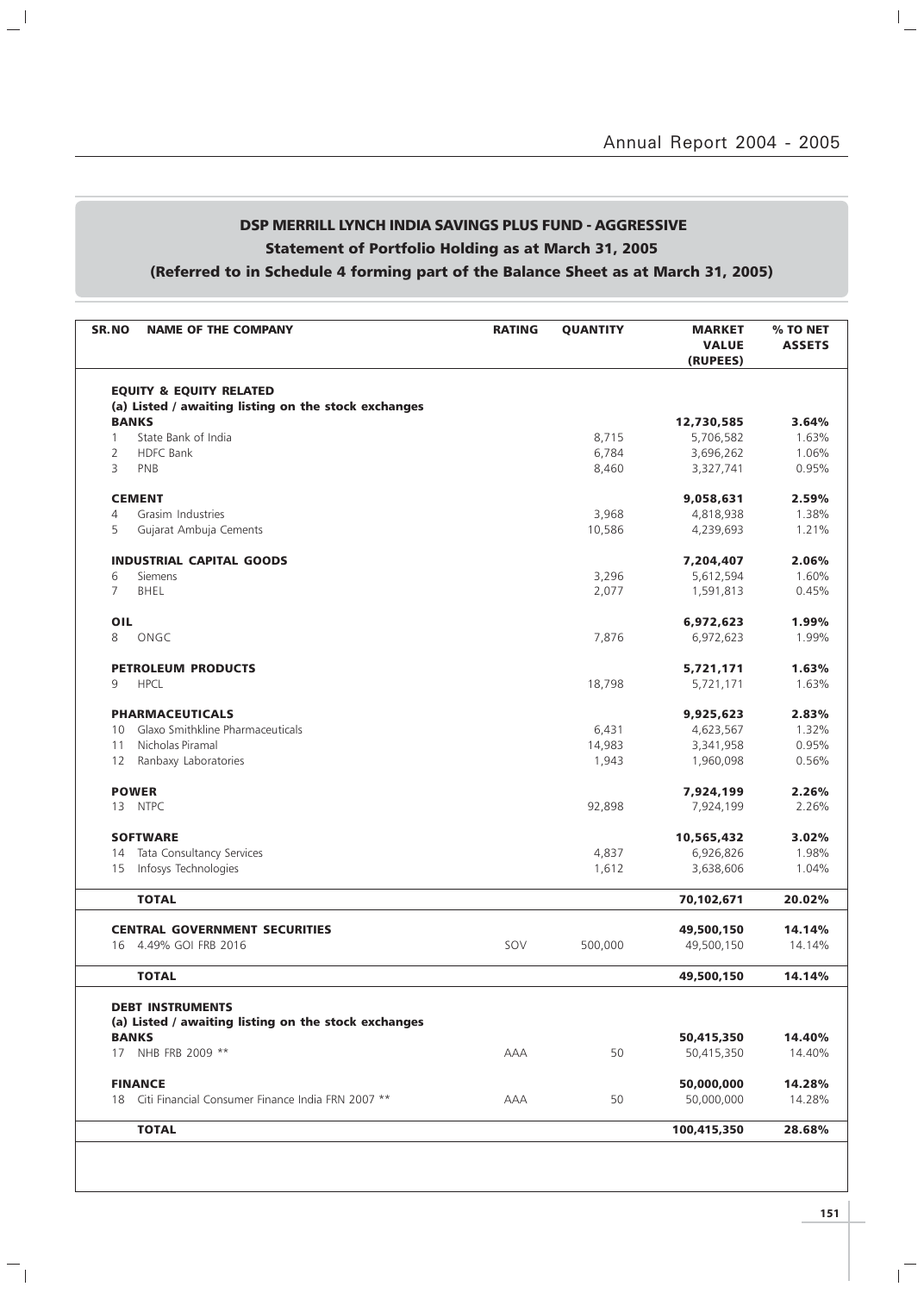$\overline{a}$ 

| SR.NO<br><b>NAME OF THE COMPANY</b>               | <b>RATING</b> | <b>QUANTITY</b> | <b>MARKET</b><br><b>VALUE</b><br>(RUPEES) | % TO NET<br><b>ASSETS</b> |
|---------------------------------------------------|---------------|-----------------|-------------------------------------------|---------------------------|
|                                                   |               |                 |                                           |                           |
| (b) Unlisted / Privately Placed                   |               |                 |                                           |                           |
| <b>BANKS</b>                                      |               |                 | 89,378,830                                | 25.52%                    |
| India Retail ABS Trust(SR.XIII) FRN 2006 **<br>19 | <b>AAA</b>    | 5               | 49,071,690                                | 14.01%                    |
| Royal Trust PTC (SR May 04) **<br>20              | <b>AAA</b>    | 5               | 40,307,140                                | 11.51%                    |
| <b>TOTAL</b>                                      |               |                 | 89,378,830                                | 25.52%                    |
| <b>MONEY MARKET INSTRUMENTS</b>                   |               |                 |                                           |                           |
|                                                   |               |                 | 1,000,000                                 | 0.29%                     |
| Money at call with Banks and Others               |               |                 |                                           |                           |
| Reverse Repo Investments / CBLO                   |               |                 | 53,493,200                                | 15.28%                    |
| <b>TOTAL</b>                                      |               |                 | 54,493,200                                | 15.56%                    |
|                                                   |               |                 |                                           |                           |
| Net Receivables / (Payables)                      |               |                 | (13, 721, 735)                            | $-3.92\%$                 |
| <b>TOTAL NET ASSETS</b>                           |               |                 | 350,168,466                               | 100.00%                   |
|                                                   |               |                 |                                           |                           |

\*\* Non Traded / Thinly Traded Securities in accordance with SEBI Regulations / Guidelines

 $\mathbf{a}^{\dagger}$ 

 $\mathcal{L}_{\parallel}$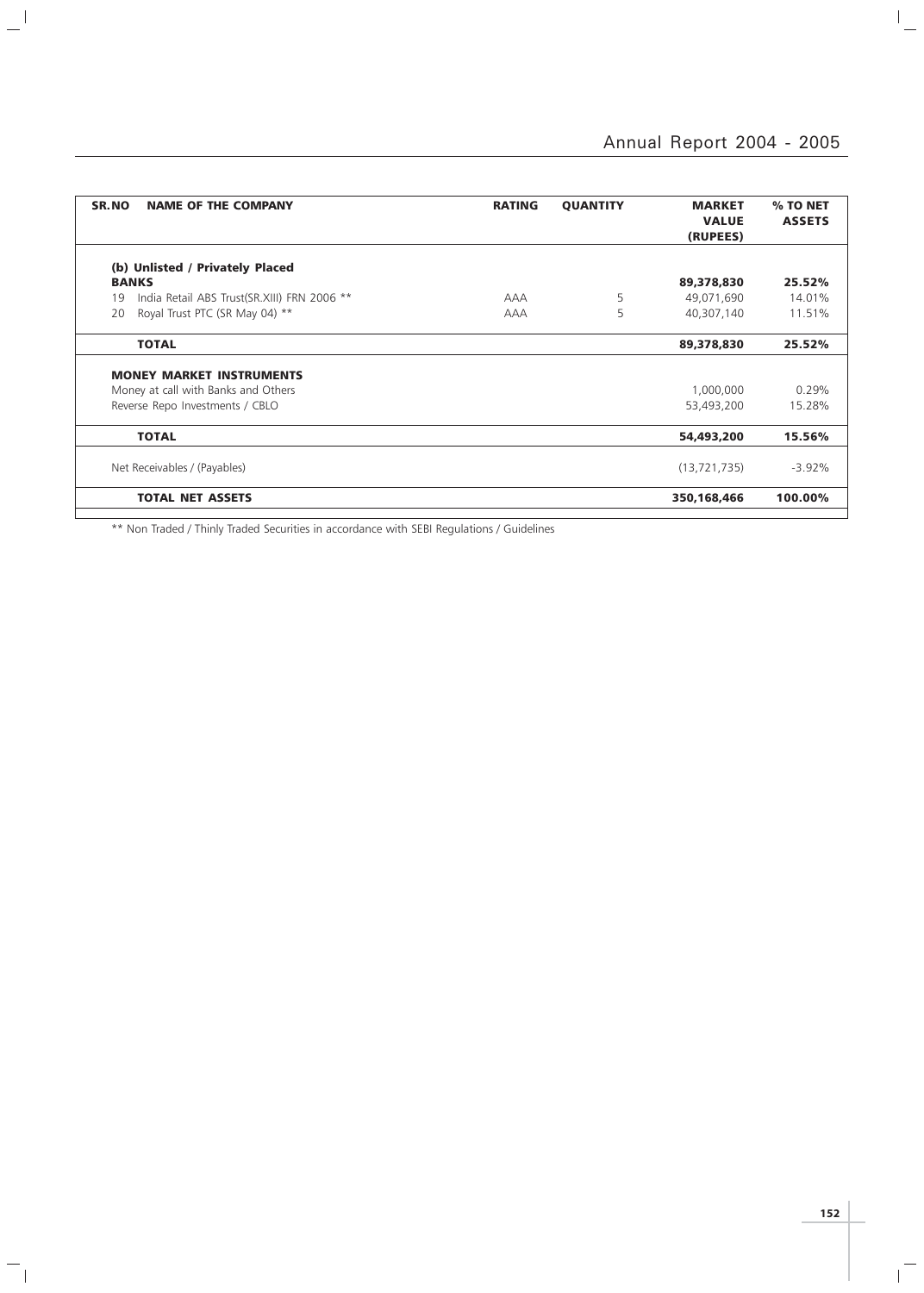### DSP MERRILL LYNCH MUTUAL FUND DSP MERRILL LYNCH MUTUAL FUND – SAVINGS PLUS FUND – CONSERVATIVE AUDITORS' REPORT

To the Trustee of

### DSP MERRILL LYNCH MUTUAL FUND – SAVINGS PLUS FUND - CONSERVATIVE:

- 1. We have audited the attached balance sheet of DSP MERRILL LYNCH MUTUAL FUND – SAVINGS PLUS FUND – CONSERVATIVE ('the Scheme') as at March 31, 2005 and also the revenue account for the period ended on that date annexed thereto. These financial statements are the responsibility of the management of DSP Merrill Lynch Fund Managers Ltd., the Scheme's asset managers. Our responsibility is to express an opinion on these financial statements based on our audit.
- 2. We conducted our audit in accordance with auditing standards generally accepted in India. Those standards require that we plan and perform the audit to obtain reasonable assurance about whether the financial statements are free of material misstatement. An audit includes examining, on a test basis, evidence supporting the amounts and disclosures in the financial statements. An audit also includes assessing the accounting principles used and significant estimates made by management, as well as evaluating the overall financial statement presentation. We believe that our audit provides a reasonable basis for our opinion.
- 3. We report that:
	- i. We have obtained all the information and explanations, which, to the best of our knowledge and belief, were necessary for the purposes of our audit.
	- ii. The balance sheet and revenue account dealt with by this report are in agreement with the books of account.
	- iii. In our opinion, the balance sheet and revenue account dealt with by this report have been prepared in conformity with the accounting policies and standards specified in the Eighth, Ninth and Tenth Schedules to the Securities and Exchange Board of India (Mutual Funds) Regulations, 1996 ('the Regulations').
	- iv. In our opinion, and on the basis of information and explanations given to us, the methods used to value non traded securities as at March 31, 2005 in accordance with the Regulations and other guidelines issued by the Securities and Exchange Board Of India as applicable and approved by the Board of Directors of DSP Merrill Lynch Trustee Co. Pvt. Ltd., are fair and reasonable.
- v. In our opinion, and to the best of our information and according to the explanations given to us, the said financial statements give the information required by the Regulations as applicable, and give a true and fair view in conformity with the accounting principles generally accepted in India:
	- a) in the case of the balance sheet, of the state of affairs of the Scheme as at March 31, 2005; and
	- b) in the case of the revenue account, of the surplus for the period ended on that date.

### For S.R. BATLIBOI & CO. Chartered Accountants

### per Hemal Shah

Partner Membership No.: 42650

Mumbai, April 27, 2005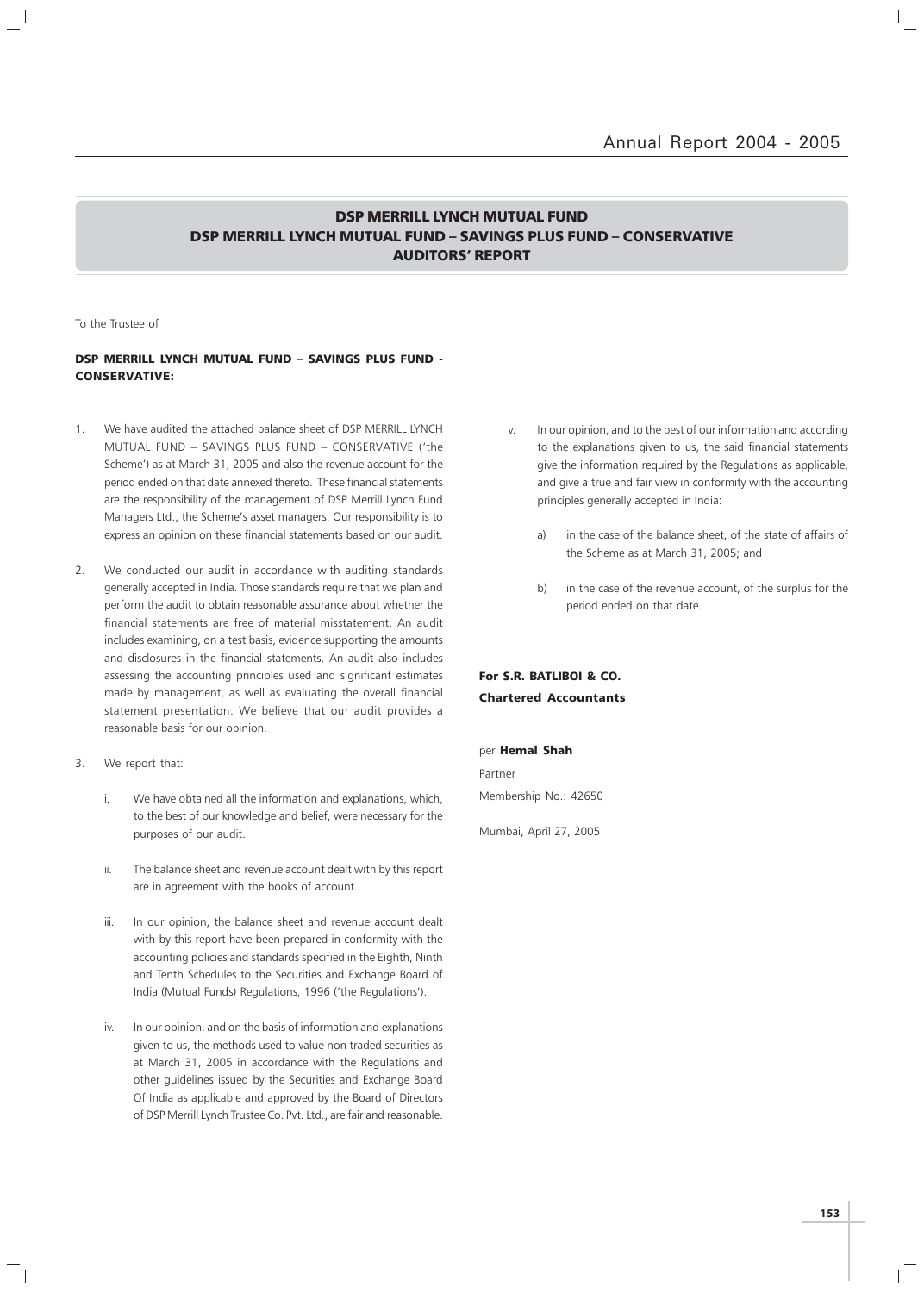$\overline{a}$ 

## DSP MERRILL LYNCH MUTUAL FUND DSP MERRILL LYNCH INDIA SAVINGS PLUS - CONSERVATIVE BALANCE SHEET AS AT MARCH 31, 2005

 $\mathbf{a}^{\dagger}$ 

 $\overline{\phantom{a}}_1$ 

|                                                          |                                                                                                      | <b>Schedule</b> | As at<br>31.03.2005<br><b>Rupees</b>               |
|----------------------------------------------------------|------------------------------------------------------------------------------------------------------|-----------------|----------------------------------------------------|
| <b>LIABILITIES</b>                                       |                                                                                                      |                 |                                                    |
| Unit Capital                                             |                                                                                                      | $\mathbf{1}$    | 216,983,578                                        |
| Reserves & Surplus                                       |                                                                                                      | $\overline{2}$  | 7,175,284                                          |
| Current Liabilities and Provisions                       |                                                                                                      | 3               | 2,221,957                                          |
|                                                          |                                                                                                      |                 | 226,380,819                                        |
| <b>ASSETS</b>                                            |                                                                                                      |                 |                                                    |
| Investments                                              |                                                                                                      | 4               | 204,331,591                                        |
| Deposits                                                 |                                                                                                      | 5               | 1,000,000                                          |
| Other Current Assets                                     |                                                                                                      | 6               | 21,049,228                                         |
|                                                          |                                                                                                      |                 | 226,380,819                                        |
| Notes to Accounts                                        |                                                                                                      | 8               |                                                    |
|                                                          | The schedules referred to the above and the notes to accounts form an integral part of the accounts. |                 |                                                    |
| As per our attached report of even date                  |                                                                                                      |                 |                                                    |
| For S. R. Batliboi & Co.<br><b>Chartered Accountants</b> | For DSP Merrill Lynch<br>Trustee Co. Pvt. Ltd.                                                       |                 | For DSP Merrill Lynch<br><b>Fund Managers Ltd.</b> |
| per Hemal Shah                                           | <b>Shitin D Desai</b>                                                                                |                 | <b>K R V Subrahmanian</b>                          |
| Partner                                                  | Chairman                                                                                             |                 | Director                                           |
| Membership no. 42650                                     |                                                                                                      |                 | Mumbai, April 27, 2005                             |
|                                                          | S. S. Thakur                                                                                         |                 | <b>Ranjan Pant</b>                                 |
| Mumbai, April 27, 2005                                   | Director                                                                                             |                 | Director                                           |
|                                                          | Mumbai, April 26, 2005                                                                               |                 | <b>Naganath Sundaresan</b>                         |
|                                                          |                                                                                                      |                 | President, Chief Investment                        |
|                                                          |                                                                                                      |                 | Officer & Fund Manager                             |

Mumbai, April 26, 2005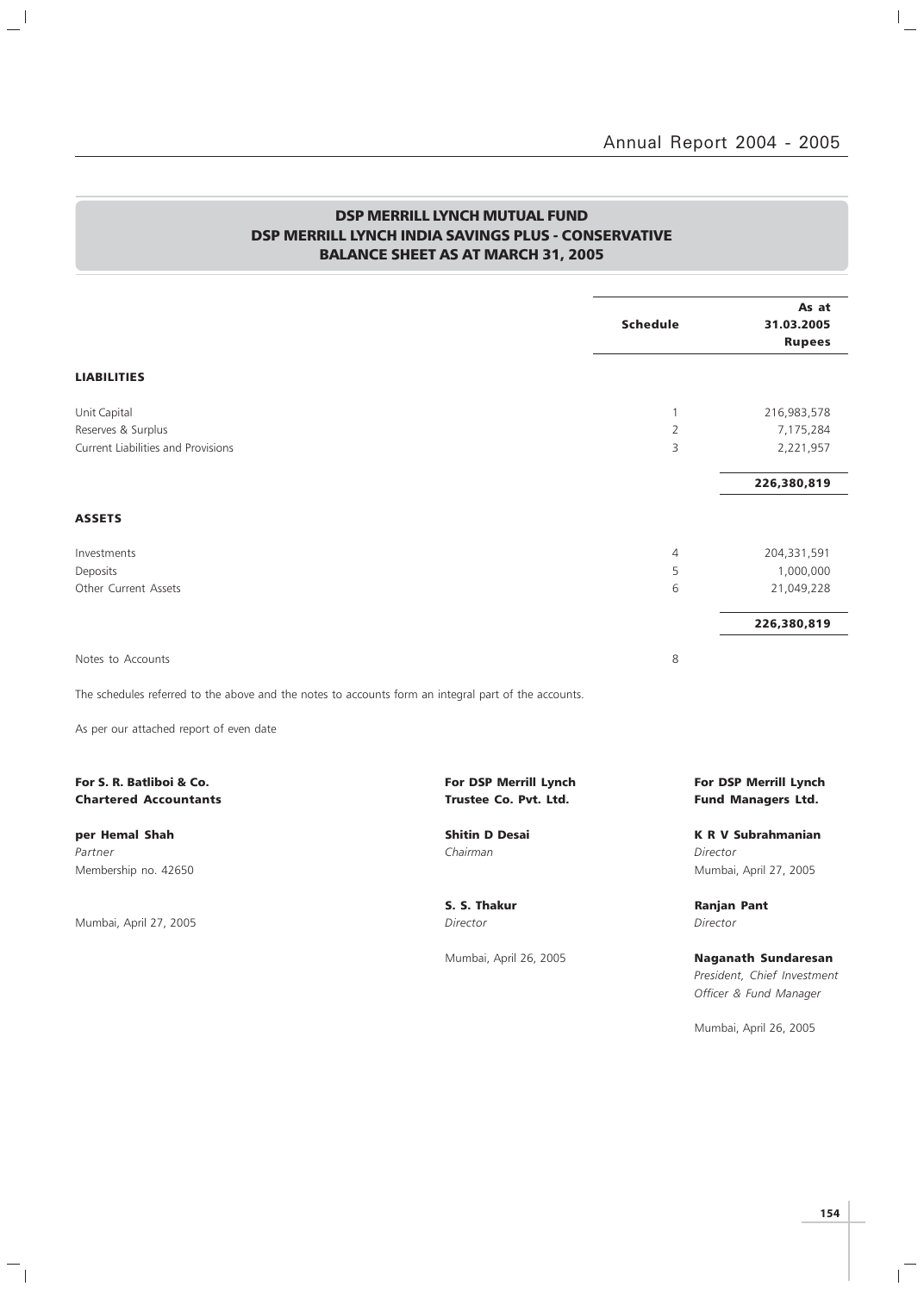$\mathbb{I}_+$ 

## DSP MERRILL LYNCH MUTUAL FUND DSP MERRILL LYNCH INDIA SAVINGS PLUS - CONSERVATIVE REVENUE ACCOUNT FOR THE PERIOD APRIL 27, 2004 TO MARCH 31, 2005

|                                                                                                      |                                   | <b>Schedule</b> | <b>Period ended</b><br>31.03.2005<br><b>Rupees</b> |
|------------------------------------------------------------------------------------------------------|-----------------------------------|-----------------|----------------------------------------------------|
| INCOME & GAINS                                                                                       |                                   |                 |                                                    |
| Dividend                                                                                             |                                   | 7               | 299,497                                            |
| Interest<br>Profit on sale/redemption of investments (net)                                           |                                   |                 | 13,026,983<br>9,846,873                            |
| Profit on inter-scheme sale of Investments                                                           |                                   |                 | 330,000                                            |
|                                                                                                      |                                   |                 | 23,503,353                                         |
| <b>EXPENSES &amp; LOSSES</b>                                                                         |                                   |                 |                                                    |
| Management fees                                                                                      |                                   |                 | 3,456,520                                          |
| Transfer agents fees & expenses                                                                      |                                   |                 | 632,722                                            |
| Custodian Fees & Transaction charges<br>Trusteeship fees                                             |                                   |                 | 61,365<br>3,408                                    |
| Marketing expenses                                                                                   |                                   |                 | 2,174,690                                          |
| Payment to Auditor                                                                                   |                                   |                 |                                                    |
| Audit fees                                                                                           |                                   |                 | 75,000                                             |
| Other matters including reimbursement of expenses                                                    |                                   |                 | 186                                                |
| Other operating expenses<br>Net unrealised loss in the value of investments                          |                                   |                 | 47,247<br>257,350                                  |
|                                                                                                      |                                   |                 |                                                    |
|                                                                                                      |                                   |                 | 6,708,488                                          |
| Excess of income and gains over expenses and losses<br>Add/ (Less): Income Equalisation Account      |                                   |                 | 16,794,865<br>(3,990,569)                          |
| Income available for appropriation                                                                   |                                   |                 | 12,804,296                                         |
| Appropriation                                                                                        |                                   |                 |                                                    |
| Income Distributed during the period                                                                 |                                   |                 | 5,060,749                                          |
| Tax on income distributed during the period                                                          |                                   |                 | 661,383                                            |
| Retained Surplus carried forward to Balance Sheet                                                    |                                   |                 | 7,082,164                                          |
| Notes to Accounts                                                                                    |                                   | 8               |                                                    |
| The schedules referred to the above and the notes to accounts form an integral part of the accounts. |                                   |                 |                                                    |
| As per our attached report of even date                                                              |                                   |                 |                                                    |
| For S. R. Batliboi & Co.                                                                             | <b>For DSP Merrill Lynch</b>      |                 | <b>For DSP Merrill Lynch</b>                       |
| <b>Chartered Accountants</b>                                                                         | Trustee Co. Pvt. Ltd.             |                 | <b>Fund Managers Ltd.</b>                          |
| per Hemal Shah<br>Partner                                                                            | <b>Shitin D Desai</b><br>Chairman |                 | <b>K R V Subrahmanian</b><br>Director              |

Membership no. 42650 Mumbai, April 27, 2005

 $\mathbb{L}^{\mathbb{I}}$ 

Mumbai, April 27, 2005

 $\overline{\phantom{a}}_1$ 

**S. S. Thakur Ranjan Pant Director Ranjan Pant Director** 

Mumbai, April 26, 2005 Naganath Sundaresan President, Chief Investment Officer & Fund Manager

Mumbai, April 26, 2005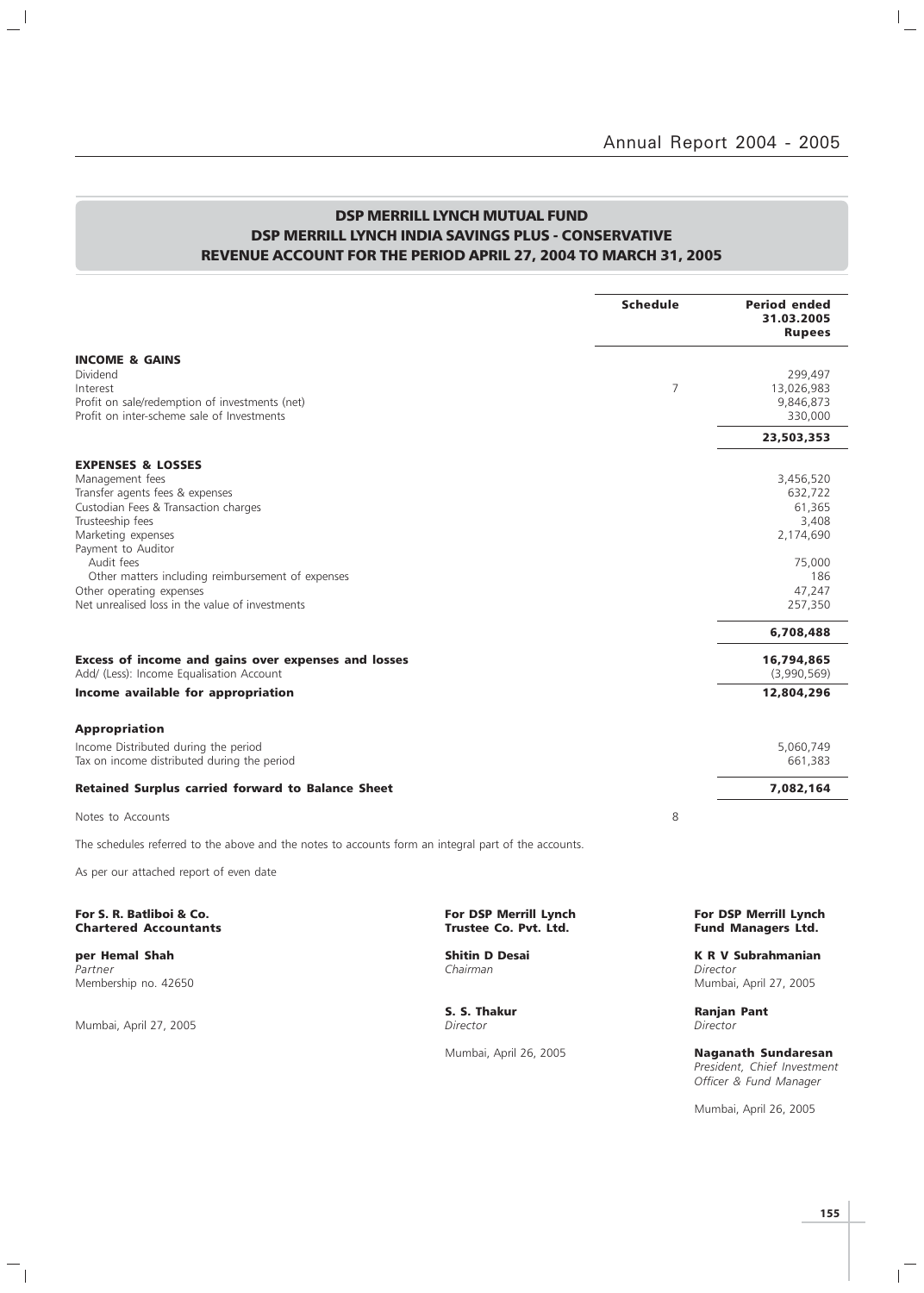# DSP MERRILL LYNCH MUTUAL FUND DSP MERRILL LYNCH INDIA SAVINGS PLUS - CONSERVATIVE SCHEDULES FORMING PART OF THE PERIOD ENDED MARCH 31, 2005

 $\mathbb{L}^{\parallel}$ 

 $\mathcal{L}_{\parallel}$ 

|                         | <b>Schedule</b>                                                                                                                                 |                                                  |                                         |  |
|-------------------------|-------------------------------------------------------------------------------------------------------------------------------------------------|--------------------------------------------------|-----------------------------------------|--|
| 1                       | <b>UNIT CAPITAL</b>                                                                                                                             | As at<br>31.03.2005                              |                                         |  |
|                         | <b>Issued and subscribed:</b>                                                                                                                   | <b>Units</b>                                     | <b>Rupees</b>                           |  |
|                         | Units of Rs. 10 each fully paid up                                                                                                              |                                                  |                                         |  |
|                         | Initial Capital issued on June 11, 2004<br>Capital issued during the period                                                                     | 58,761,261.839<br>9,982,235.709                  | 587,612,618<br>99,822,357               |  |
|                         |                                                                                                                                                 | 68,743,497.548                                   | 687,434,975                             |  |
|                         | Redemptions during the period                                                                                                                   | 47,045,139.734                                   | 470,451,397                             |  |
|                         | Unit Capital at the end of the period                                                                                                           | 21,698,357.814                                   | 216,983,578                             |  |
|                         | Growth Plan<br>Monthly Income Plan<br>Quarterly Income Payment                                                                                  | 12,457,547.607<br>2,729,836.366<br>6,510,973.841 | 124,575,476<br>27,298,364<br>65,109,738 |  |
|                         | Unit Capital at the end of the period                                                                                                           | 21,698,357.814                                   | 216,983,578                             |  |
|                         |                                                                                                                                                 |                                                  | As at                                   |  |
| $\overline{\mathbf{2}}$ | <b>RESERVES AND SURPLUS</b>                                                                                                                     |                                                  | 31.03.2005<br><b>Rupees</b>             |  |
|                         | <b>Unit Premium Reserve</b><br>Net Premium on issue / redemption of units during the period<br>Transfer from / (to) Income Equalisation Account |                                                  | (5,745,390)<br>3,990,569                |  |
|                         | <b>Closing balance</b>                                                                                                                          |                                                  | (1,754,821)                             |  |
|                         | <b>Retained Surplus</b><br>Add: Surplus transferred from Revenue Account                                                                        |                                                  | 7,082,164                               |  |
|                         | <b>Closing balance</b>                                                                                                                          |                                                  | 7,082,164                               |  |
|                         | <b>Unrealised Appreciation on Investments</b><br>Add: Unrealised appreciation as at period end                                                  |                                                  | 1,847,941                               |  |
|                         | <b>Closing balance</b>                                                                                                                          |                                                  | 1,847,941                               |  |
|                         |                                                                                                                                                 |                                                  | 7,175,284                               |  |
|                         |                                                                                                                                                 |                                                  |                                         |  |
| 3                       | <b>CURRENT LIABILITIES &amp; PROVISIONS</b>                                                                                                     |                                                  | As at<br>31.03.2005<br><b>Rupees</b>    |  |
|                         | Sundry creditors<br>Distributed income payable<br>Unclamied redemptions / distributed income<br>Other liabilities                               |                                                  | 1,529,121<br>677,093<br>4,287<br>11,456 |  |
|                         |                                                                                                                                                 |                                                  | 2,221,957                               |  |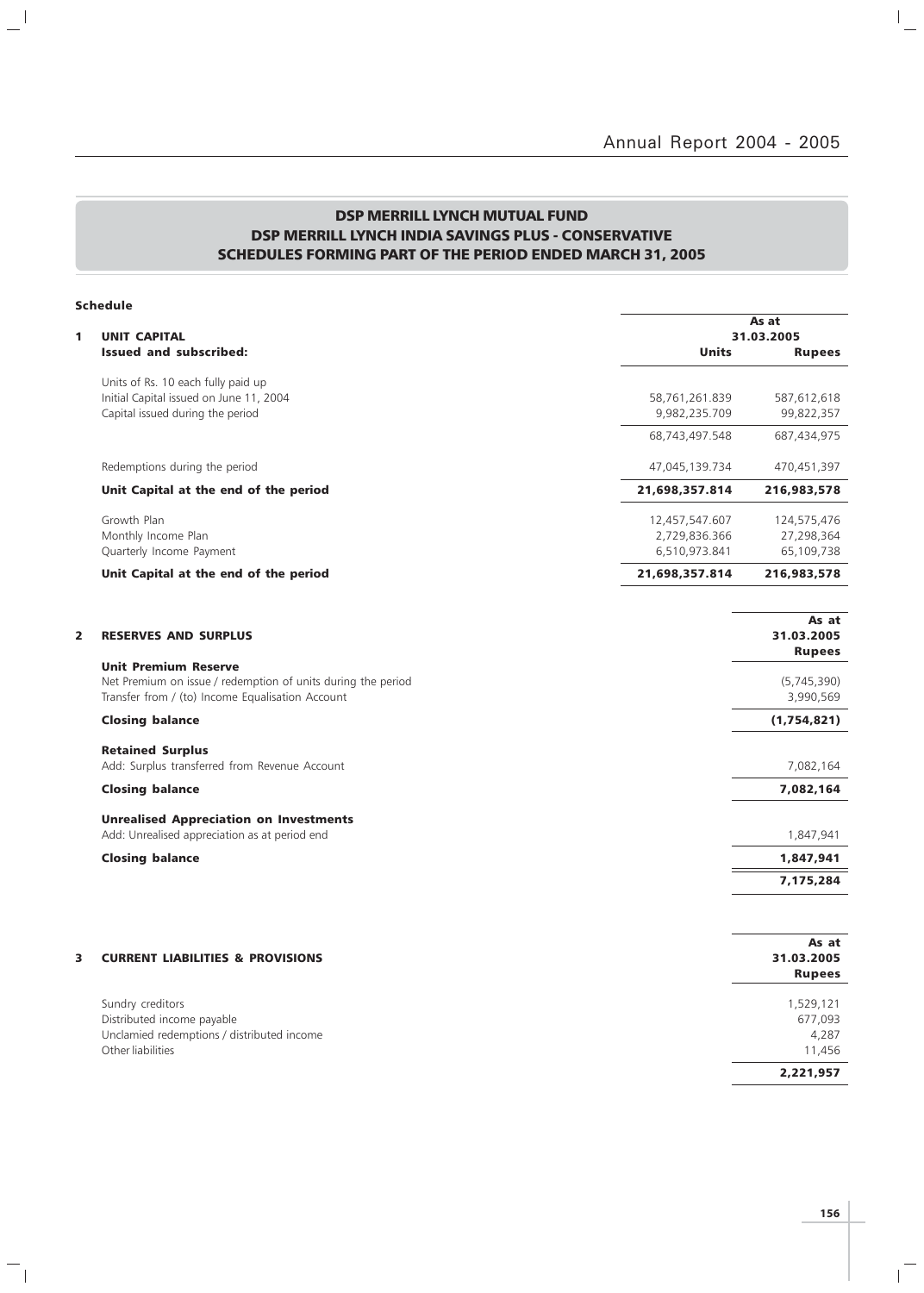# DSP MERRILL LYNCH MUTUAL FUND DSP MERRILL LYNCH INDIA SAVINGS PLUS - CONSERVATIVE SCHEDULES FORMING PART OF THE ACCOUNTS FOR THE PERIOD ENDED MARCH 31, 2005

 $\mathbb{L}^{\parallel}$ 

 $\overline{\phantom{a}}_1$ 

| 4 | <b>INVESTMENTS</b>                                                      | As at<br>31.03.2005<br><b>Rupees</b> |                                   |
|---|-------------------------------------------------------------------------|--------------------------------------|-----------------------------------|
|   |                                                                         | Cost                                 | Market/                           |
|   |                                                                         |                                      | <b>Fair value</b>                 |
|   | <b>Equity Shares</b>                                                    |                                      |                                   |
|   | Listed or awaiting listing<br><b>Government Securities</b>              | 13,721,294<br>49,757,500             | 15,452,611                        |
|   | <b>Bonds / Debentures</b>                                               |                                      | 49,500,150                        |
|   | Listed or awaiting listing                                              | 50,000,000                           | 50,000,000                        |
|   | Private Placement / Unlisted                                            | 89,262,206                           | 89,378,830                        |
|   |                                                                         | 202,741,000                          | 204,331,591                       |
|   | Note: Refer to the attached Statement of Portfolio as at March 31, 2005 |                                      |                                   |
| 5 | <b>DEPOSITS</b>                                                         |                                      | As at<br>31.03.2005               |
|   |                                                                         |                                      | <b>Rupees</b>                     |
|   | Money at call with :                                                    |                                      |                                   |
|   | - Institutions                                                          |                                      | 1,000,000                         |
|   |                                                                         |                                      | 1,000,000                         |
|   |                                                                         |                                      |                                   |
|   |                                                                         |                                      | As at                             |
| 6 | <b>OTHER CURRENT ASSETS</b>                                             |                                      | 31.03.2005<br><b>Rupees</b>       |
|   | Balances with banks in current accounts                                 |                                      | 4,195,851                         |
|   | Collateralised lending (reverse repurchase transactions)                |                                      | 14,995,070                        |
|   | Outstanding and accrued income                                          |                                      | 1,822,307                         |
|   | Dividend receivable                                                     |                                      | 36,000                            |
|   |                                                                         |                                      | 21,049,228                        |
|   |                                                                         |                                      |                                   |
| 7 | <b>INTEREST</b>                                                         |                                      | <b>Period ended</b><br>31.03.2005 |
|   |                                                                         |                                      | <b>Rupees</b>                     |
|   | Call and term deposits                                                  |                                      | 41,432                            |
|   | Collateralised lending (reverse repurchase transactions)                |                                      | 2,515,302                         |
|   | Government securities, bonds and debentures                             |                                      | 10,470,249                        |
|   |                                                                         |                                      | 13,026,983                        |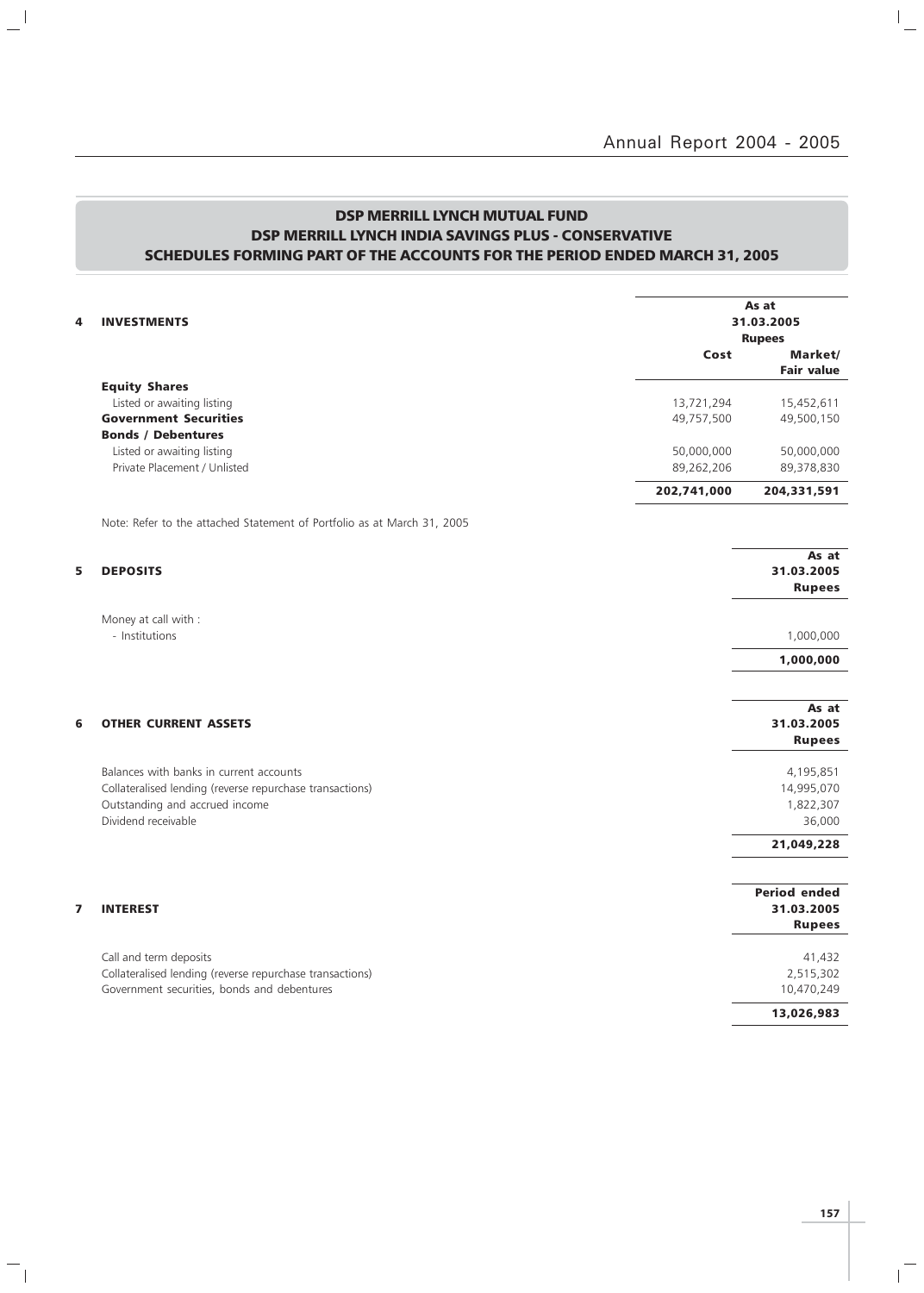### DSP MERRILL LYNCH MUTUAL FUND DSP MERRILL LYNCH SAVINGS PLUS FUND - **CONSERVATIVE**

Schedules forming part of the Balance Sheet as at March 31, 2005 and the Revenue Account for the Period April 27, 2004 to March 31, 2005.

### Schedule 8

### NOTES TO ACCOUNTS

### 1. Organisation

DSP Merrill Lynch Savings Plus Fund – Aggressive (the Scheme) is an open ended scheme of DSP Merrill Lynch Mutual Fund (the Fund). The Fund has been sponsored by DSP Merrill Lynch Ltd. (DSPML). The Scheme was launched on April 27, 2004 and was open for subscription between April 27, 2004 and May 25, 2004 thereafter, it was reopened for subscription and redemption on June 14, 2004.

The objective of the Scheme is to generate attractive returns with prudent risk from a portfolio which is substantially constituted of quality debt securities. The Scheme will also seek to generate capital appreciation by investing a smaller portfolio of its corpus in equity and equity related securities of the 100 largest corporates, by market capitalization listed in India. The Scheme will also invest a certain portion of its corpus in money market securities, in order to meet liquidity requirements from time to time.

### 2. Significant Accounting Policies

### 2.1 Basis of Accounting

The financial statements are prepared on the accrual basis of accounting, under the historical cost convention, as modified for investments, which are 'marked to market'. The financial statements have been prepared in accordance with the Securities and Exchange Board of India (Mutual Funds) Regulations, 1996 as amended from time to time.

### 2.2 Unit Capital

Unit Capital represents the net outstanding units as at the Balance Sheet date.

Upon issue and redemption of units, the net premium or discount to the face value of units is credited or debited respectively to the Unit Premium Reserve account, after adjusting an appropriate portion of the sale / repurchase price to the income Equalisation account.

### 2.3 Income Equalisation account

When units are issued or redeemed, the net distributable income or loss for transacted units (excluding unrealised appreciation/depreciation in the value of investments) from the beginning of the accounting period upto the date of issue or redemption of such units is transferred to / from the Income Equalisation account.

The purpose is to ensure that the per unit amount of the continuing unitholders share of the undistributed income / loss remains unaffected by movement in unit capital. At the year end, the balance in the Equalisation account is transferred to the Revenue account.

### 2.4 Investments

Accounting for investment transactions

Investments are accounted on the date of the transaction at cost after considering transaction costs as applicable excluding custodian transaction charges. The front end fee receivable, if any, is reduced from the cost of such investment. Bonus entitlements are recognised as investments on the 'ex- bonus date'. Rights entitlements are recognised as investments on the 'ex-rights date'.

### b) Valuation of investments

During the year, the Fund has valued its investments in accordance with SEBI (Mutual Funds) Regulations, 1996, as amended from time to time. All investments are marked to market and are stated in the balance sheet at their market / fair value. In valuing the Scheme's investments:

### **Valuation of Traded Securities**

### **Equity and Equity related Securities**

Traded Equity and Equity related Securities are valued at the last quoted closing price on the National Stock Exchange (NSE) or other Stock Exchange (SE) (in case where security is either not listed on NSE or not traded on NSE). Incase where a security is not traded on the valuation day then it is valued at last traded price on the NSE or any other SE on which it traded provided it is not more than thirty days prior to the date of valuation.

### I.II. Debt Securities

Traded Debt Securities (other than Government Securities) are valued at the last quoted price on the NSE on the day of valuation or one day prior to the valuation date.

### II. Valuation of Thinly Traded Securities/ Non-traded and Unlisted Securities

### II.I Equity & Equity related Securities

Thinly Traded, Non-traded and unlisted Equity and Equity Related securities are valued "in good faith" on the basis of net worth per share and earnings capitalization as prescribed by the SEBI.

### II.II. Debt Securities of upto 182 Days to Maturity

Non-traded / thinly traded / unlisted debt securities of upto 182 days to maturity are valued at cost or last valuation price (in case of securities having maturity period of more than 182 days at the time of purchase) plus difference between the redemption value and the cost or last valuation price spread uniformly over the remaining maturity period of the instrument.

### II.III. Debt Securities of over 182 Days to Maturity

Non traded / thinly traded / unlisted debt securities of over 182 days to maturity are valued in good faith by the investment manager on the basis of valuation principles laid down by the SEBI. The approach in valuation of a non-traded / thinly traded / unlisted debt security is based on the concept of using spreads over the benchmark rate to arrive at the yields for pricing the security.

### III. Valuation of Non Traded /Thinly Traded and Unlisted Floating Rate Debt Securities (Floaters)

There are no valuation guidelines prescribed by SEBI for Valuation of Non Traded / Thinly Traded and Unlisted Floating Rate Debt Securities. These securities are valued as determined by the investment manager based on policy as approved by the Board of Trustees.

### IV. Valuation of Government Securities

Government Securities are valued at the prices provided by the agency (currently Crisil Investment & Risk Management Services) approved by the Association of Mutual Funds of India (AMFI), on a daily basis.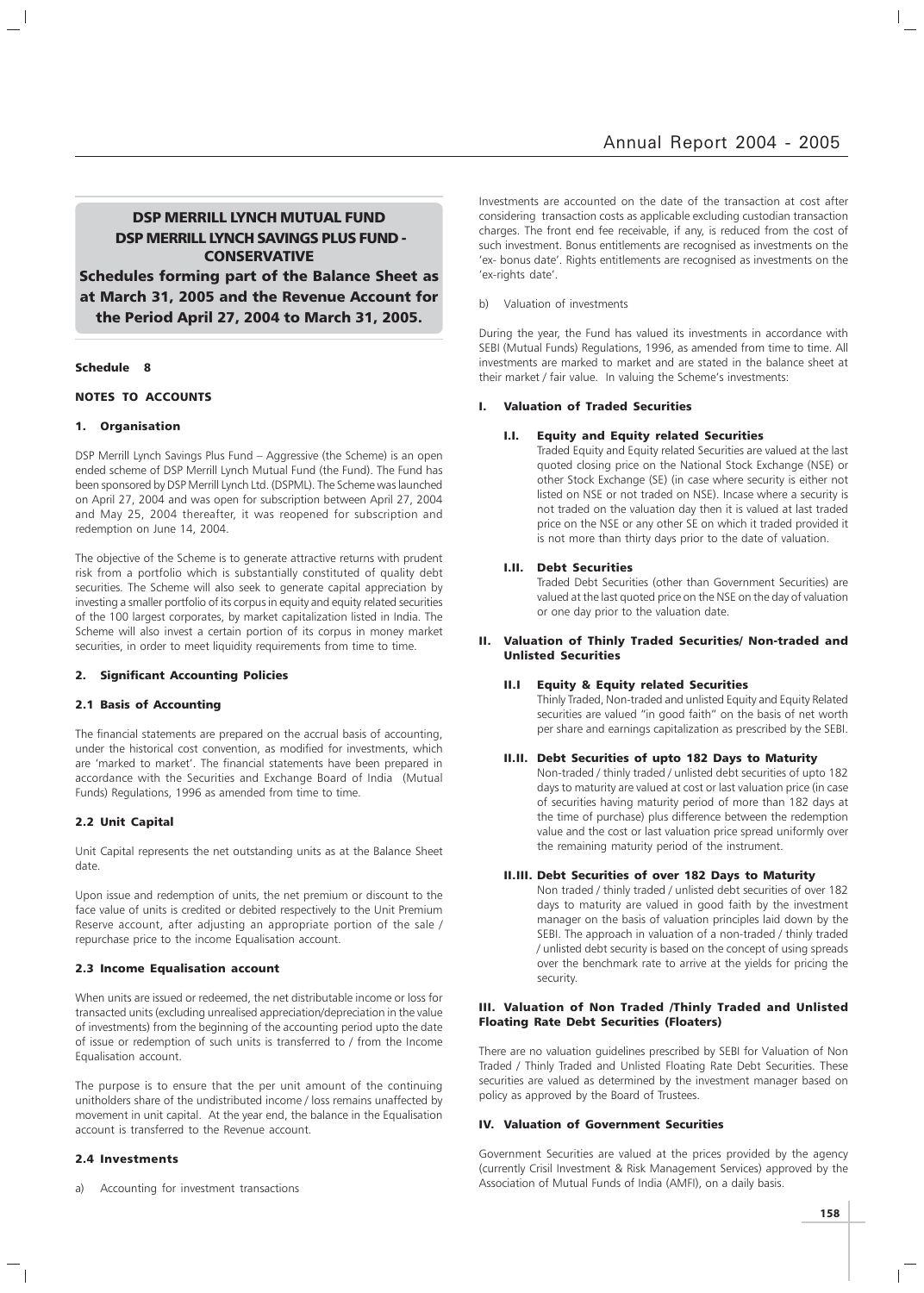Rupees Crores

#### V. Valuation of securities with Put/Call Options

### V.I. Securities with Call option

The securities with call option are valued at the lower of the value as obtained by valuing the security to final maturity and valuing the security to call option. In case there are multiple call options, the lowest value obtained by valuing to the various call dates and valuing to the maturity date is taken as the value of the instrument.

#### V.II. Securities with Put option

The securities with put option are valued at the higher of the value as obtained by valuing the security to final maturity and valuing the security to put option. In case there are multiple put options, the highest value obtained by valuing to the various put dates and valuing to the maturity date is taken as the value of the instruments.

**V.III.** The securities with both Put and Call option on the same day would be deemed to mature on the Put/Call day and would be valued accordingly.

#### VI. Valuation of Money Market Instruments

Investments in call money and short-term deposits with banks are valued at cost plus accrued interest.

Money market instruments are valued at the last traded yield on the date of valuation. In case the security is not traded on the valuation day then it is valued on straight-line amortization over the maturity period of the instruments

### 2.5 Revenue recognition

Income on investments is recognised on accrual basis except where there is uncertainty about ultimate recovery / realisation. Such income is recognised when the uncertainty is resolved.

Interest on fixed income securities is recognised as income on a daily basis over the period of holding. In respect of discounted securities, the discount to redemption value is amortised and recognised as interest income equally over the period to redemption.

Dividend is recognised on 'ex-dividend date' for quoted shares and on the date of declaration for unquoted shares.

Profit or loss on sale of investments is recognised on the trade date and is determined on the basis of the weighted average cost method.

#### 2.6 Expenses

All expenses are accounted for on accrual basis.

### 2.7 Contingent Deferred Sales Charge

The Contingent Deferred Sales Charge collected is utilised for meeting the selling and distribution expenses.

### 2.8 Initial Public Offer Expenses

Initial Public Offer Expenses were borne by the AMC.

### 3. Investment Management and Trusteeship fees

Investment management fees charged to the Scheme at approximately 0.95 % of the average daily net assets pursuant to an agreement with DSP Merrill Lynch Fund Managers Limited (AMC).

The Fund has accrued trusteeship fees aggregating Rs.1,051,000 (previous year Rs. 1,000,000) for the year ended March 31, 2005 in accordance with the original Trust Deed dated December 16, 1996 as amended by supplementary Trust Deed dated December 23, 1999. The trusteeship fees have been allocated between the schemes in proportion to the net assets of the schemes. The Trusteeship fees are subject to a maximum of 0.02% of the average net assets per annum.

### 4. Investments

- a. Investments of the Scheme are registered in the name of the Trustee for the benefit of the Scheme's unitholders.
- b. Investments made in companies who have invested more than five percent of the net asset value of the schemes of DSP Merrill Lynch Mutual Fund

| <b>Company Name</b><br>@            | <b>Scheme</b><br>invested in<br>by the<br>Company* | Aggregate<br>cost of acqui-<br>sition during<br>the period<br>under Regul-<br>ation 25(11)% | <b>Outstanding</b><br>as at March<br>31, 2005<br>at Market/<br><b>Fair Value</b> |
|-------------------------------------|----------------------------------------------------|---------------------------------------------------------------------------------------------|----------------------------------------------------------------------------------|
| Bharti Televentures                 |                                                    |                                                                                             |                                                                                  |
| Ltd.                                | STF, FRF                                           | 0.18                                                                                        |                                                                                  |
| Grasim Industries Ltd.              | FRF, STF                                           | 0.33                                                                                        | 0.08                                                                             |
| Gujarat Ambuja<br>Cements Ltd.      | LF                                                 | 0.23                                                                                        | 0.07                                                                             |
| HDFC Bank Ltd.                      | <b>FRF</b>                                         | 0.09                                                                                        | 0.08                                                                             |
| Hero Honda Ltd.                     | SPF-M.FRF<br>LF, SPF-C                             | 0.14                                                                                        |                                                                                  |
| ICICI Bank Ltd.                     | LF, SPF-C                                          | 0.10                                                                                        |                                                                                  |
| Infosys                             |                                                    |                                                                                             |                                                                                  |
| Technologies Ltd.                   | LF                                                 | 0.60                                                                                        | 0.11                                                                             |
| ITC Ltd.                            | FRF, LF, STF                                       | 0.11                                                                                        |                                                                                  |
| Jet Airways Ltd.                    | LF                                                 | 0.03                                                                                        |                                                                                  |
| Maruti Udyog Ltd.                   | FRF, STF                                           | 0.17                                                                                        |                                                                                  |
| Punjab National Bank                | <b>ITF</b>                                         | 0.27                                                                                        | 0.23                                                                             |
| State Bank of India                 | OF, EF, ITF                                        | 0.35                                                                                        | 0.10                                                                             |
| Tata Consultancy<br>Services Ltd.   | <b>STF</b>                                         | 0.56                                                                                        | 0.10                                                                             |
| Tata Iron And Steel<br>Company Ltd. | LF                                                 | 0.19                                                                                        |                                                                                  |
| Tata Motors Ltd.                    | SPF-M, FRF,<br>LF, STF                             | 0.23                                                                                        |                                                                                  |
| Vijaya Bank                         | BaF, EF, TEF                                       | 0.07                                                                                        |                                                                                  |

 $\overline{\omega}$  - Including investment in subsidiaries, % - Includes the Inter Scheme investments

\* BF - Bond Fund, EF - Equity Fund, LF - Liquidity Fund, BAF - Balanced Fund, GSFA - Government Securities Fund - Plan (Longer Duration Plan A), STF - Short Term Fund, OF - Opportunities Fund, TEF - TOP100 Equity Fund, SPF - M - Savings Plus Fund - Moderate, FRF - Floating Rate Fund, ITF-India T.I.G.E.R Fund, SPF-A-Savings Plus Fund - Aggressive, SPF-C-Savings Plus Fund - Conservative.

The Investment Manager is of the opinion that the investments are made by the Scheme in such companies since they are perceived as fundamentally strong and possess a high potential for growth.

c. The aggregate value of investments purchased and sold (including redeemed) during the financial year are Rs. 814,352,921 and Rs. 610,569,877 respectively being 223.14% and167.30% respectively of the average daily net assets.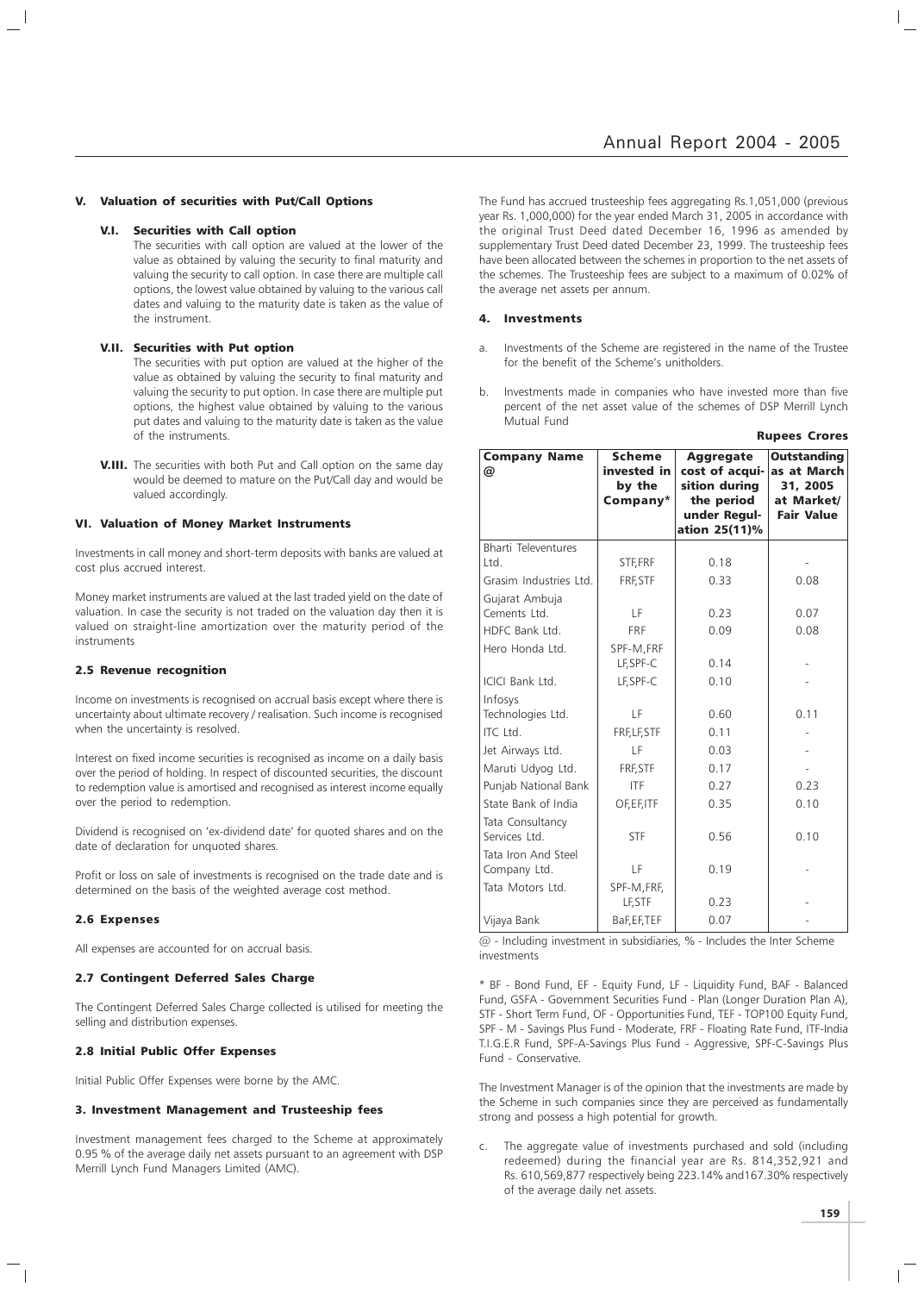### 5. Details of transactions with Associates in terms of Regulation 25(8)

Name of the Associate: DSPML.

 $\overline{\phantom{a}}$ 

| <b>Particulars of transactions</b>                                                                                                                                       | Period ended March 31, 2005 Rupees |
|--------------------------------------------------------------------------------------------------------------------------------------------------------------------------|------------------------------------|
| Payment of Brokerage for Distribution and Sale of Units:                                                                                                                 | 293.825                            |
| Payment of Brokerage on Secondary Market transactions:                                                                                                                   | 2.561                              |
| Securities transaction in the form of investments in various Public issues /<br>Private placements where the associate was the sole or one of the several lead managers: | 5,926,000                          |

Note: Brokerage on distribution and sale of units paid / payable represents the amount paid / payable for the year and does not necessarily reflect the amount charged to the Scheme's revenue account.

### 6. Distributable Income

|                                                     | Period ended March 31, 2005 Rupees |
|-----------------------------------------------------|------------------------------------|
| Net Income as per Revenue Account                   | 12,804,296                         |
| Less: Distributed to unitholders & distribution tax | 5,722,132                          |
| <b>Balance Distributable income</b>                 | 7,082,164                          |

### 7. Prior Period Comparatives

As these are the first Financial Statements of the Scheme since the date of its launch, there are no comparatives for the prior period.

### 8. Contingent Liability: Nil

### 9. Large holdings in the Scheme (over 25% of the NAV of the Scheme): Nil

### 10. Perspective Historical per Unit Statistics.

March 31, 2005 a. Net asset value, at the end of the period: **Growth (G)** 10.4979 **Quarterly Dividend (QD)** 10.1060 **Monthly Dividend (MD)** 10.1037 b. Gross Income (i) Income other than profit on sale of investment 0.6142 (ii) Income from profit on inter scheme sales/transfer of investment 0.0152 (iii) Income from profit / (loss) on sale of investment to third party 0.4538 (iv) Transfer to revenue account Income from past year' reserve c. Aggregate of expenses, write off, Amortisation and charges (excluding change in unrealised depreciation in investments) 0.2973 d. Net Income (excluding change in unrealised depreciation in investments) 0.7859<br> **e. Unrealised appreciation/(depreciation) in value of investments** 6.0733 e. Unrealised appreciation/(depreciation) in value of investments 0.0733 f. Repurchase and Resale Price **Growth** Dividend Repurchase Price - Highest Price MD-10.1416 MD-10.1416 MD-10.1416 MD-10.1416 MD-10.1416 MD-10.1416 10.4681 QD-10.2434 - Lowest Price MD-9.9487 9.9487 QD-9.9487 Resale Price - Highest Price MD-10.2028 ND-10.2028 (Number of the MD-10.2028 ND-10.2028 ND-10.2028 ND-10.2028 ND-10.5313 QD-10.3052 - Lowest Price MD-10.0088 ND-10.0088 ND-10.0088 ND-10.0088 ND-10.0088 ND-10.0088 ND-10.0088 ND-10.0088 ND-10.0088 10.0088 QD-10.0088 g. Ratio of expenses to average daily net assets by percentage  $2.22\%$ h. Ratio of gross income to average daily net assets by percentage (excluding transfer to revenue account from past years' reserve but including unrealised appreciation / depreciation on investments). 6.88%

### Notes:

1. The lowest repurchase price of the units of the Scheme has been determined after deducting to the lowest declared NAV, the maximum CDSC applicable.

- 2. The per unit calculations are based on the number of units outstanding at the end of the financial year.
- 3. P/E ratio is not applicable since the units are not listed on any stock exchange.

Rupees

 $\mathbb{L}$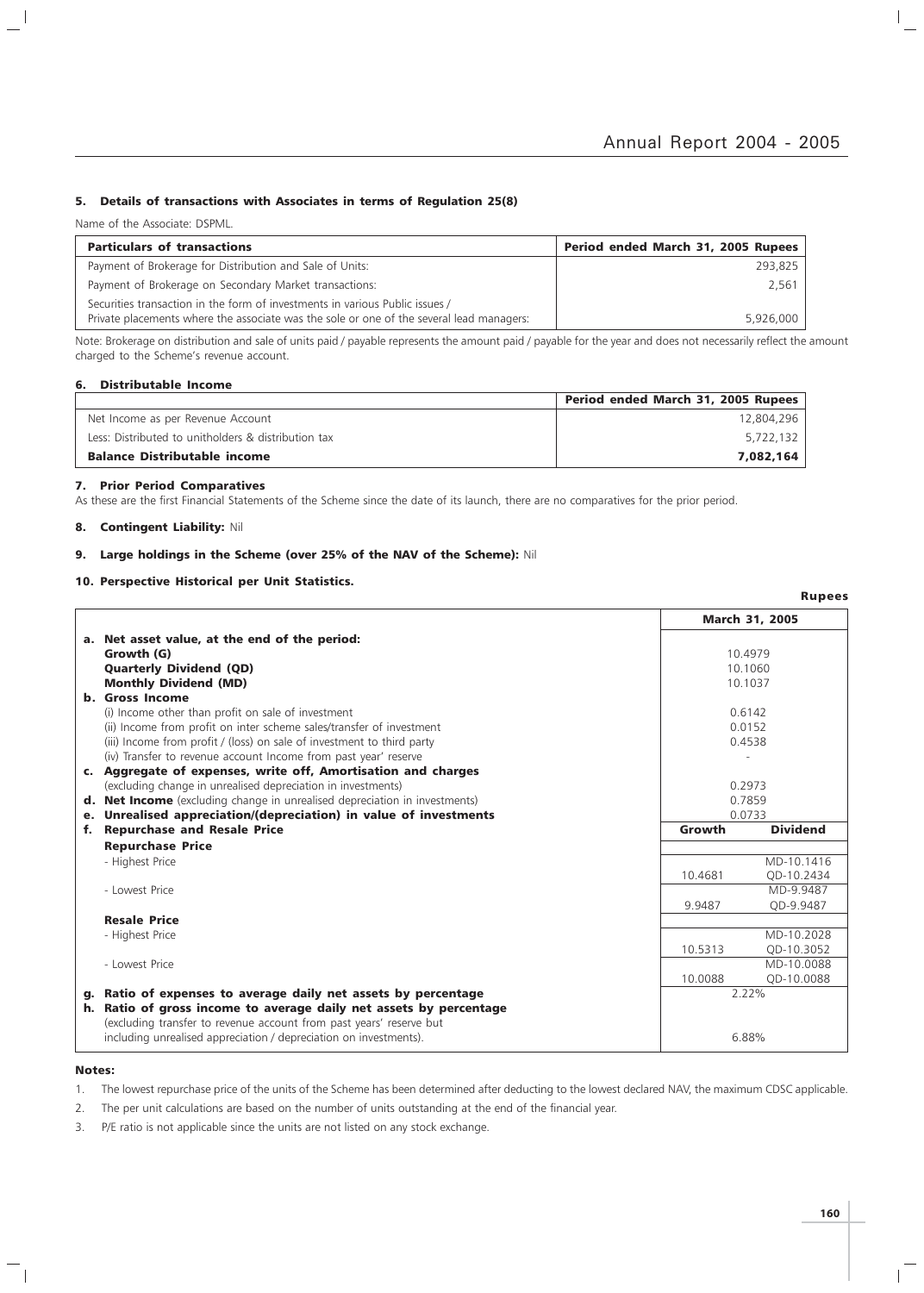# DSP MERRILL LYNCH INDIA SAVINGS PLUS FUND - CONSERVATIVE Statement of Portfolio Holding as at March 31, 2005 (Referred to in Schedule 4 forming part of the Balance Sheet as at March 31, 2005)

 $\mathbf{a}^{\dagger}$ 

 $\overline{\phantom{a}}_1$ 

| SR.NO<br><b>NAME OF THE COMPANY</b>                                                       | <b>RATING</b> | <b>QUANTITY</b> | <b>MARKET</b><br><b>VALUE</b><br>(RUPEES) | % TO NET<br><b>ASSETS</b> |
|-------------------------------------------------------------------------------------------|---------------|-----------------|-------------------------------------------|---------------------------|
| <b>EQUITY &amp; EQUITY RELATED</b>                                                        |               |                 |                                           |                           |
| Listed / awaiting listing on the stock exchanges                                          |               |                 |                                           |                           |
| <b>BANKS</b>                                                                              |               |                 | 4,104,620                                 | 1.83%                     |
| PNB<br>1<br>$\overline{2}$<br>State Bank of India                                         |               | 5,895<br>1,579  | 2,318,798<br>1,033,929                    | 1.03%<br>0.46%            |
| 3<br><b>HDFC Bank</b>                                                                     |               | 1,380           | 751,893                                   | 0.34%                     |
|                                                                                           |               |                 |                                           |                           |
| <b>CEMENT</b>                                                                             |               |                 | 1,490,861                                 | 0.67%                     |
| Grasim Industries<br>4                                                                    |               | 634             | 769,961                                   | 0.34%                     |
| 5<br>Gujarat Ambuja Cements                                                               |               | 1,800           | 720,900                                   | 0.32%                     |
| <b>INDUSTRIAL CAPITAL GOODS</b>                                                           |               |                 | 1,402,941                                 | 0.63%                     |
| Siemens<br>6                                                                              |               | 638             | 1,086,418                                 | 0.48%                     |
| 7<br><b>BHEL</b>                                                                          |               | 413             | 316,523                                   | 0.14%                     |
|                                                                                           |               |                 |                                           |                           |
| OIL<br>8<br>ONGC                                                                          |               | 1,232           | 1,090,690<br>1,090,690                    | 0.49%<br>0.49%            |
|                                                                                           |               |                 |                                           |                           |
| <b>PETROLEUM PRODUCTS</b>                                                                 |               |                 | 1,338,836                                 | 0.60%                     |
| 9<br><b>HPCL</b>                                                                          |               | 4,399           | 1,338,836                                 | 0.60%                     |
| <b>PHARMACEUTICALS</b>                                                                    |               |                 | 2,174,049                                 | 0.97%                     |
| Glaxo Smithkline Pharmaceuticals<br>10                                                    |               | 1,500           | 1,078,425                                 | 0.48%                     |
| Nicholas Piramal<br>11                                                                    |               | 2,723           | 607,365                                   | 0.27%                     |
| Ranbaxy Laboratories<br>12                                                                |               | 484             | 488.259                                   | 0.22%                     |
|                                                                                           |               |                 |                                           |                           |
| <b>POWER</b>                                                                              |               |                 | 1,664,288                                 | 0.74%                     |
| 13 NTPC                                                                                   |               | 19,511          | 1,664,288                                 | 0.74%                     |
| <b>SOFTWARE</b>                                                                           |               |                 | 2,186,326                                 | 0.98%                     |
| Infosys Technologies<br>14                                                                |               | 508             | 1,146,658                                 | 0.51%                     |
| Tata Consultancy Services<br>15                                                           |               | 726             | 1,039,668                                 | 0.46%                     |
| <b>TOTAL</b>                                                                              |               |                 | 15,452,611                                | 6.89%                     |
| <b>CENTRAL GOVERNMENT SECURITIES</b>                                                      |               |                 | 49,500,150                                | 22.08%                    |
| 4.49% FRB 2016<br>16                                                                      | SOV           | 500,000         | 49,500,150                                | 22.08%                    |
| <b>TOTAL</b>                                                                              |               |                 | 49,500,150                                | 22.08%                    |
|                                                                                           |               |                 |                                           |                           |
| <b>DEBT INSTRUMENTS</b><br>(a) Listed / awaiting listing on the stock exchanges           |               |                 |                                           |                           |
| <b>FINANCE</b>                                                                            |               |                 | 50,000,000                                | 22.31%                    |
| Citi Financial Consumer Finance India FRN 2007 **<br>17                                   | AAA           | 50              | 50,000,000                                | 22.31%                    |
| <b>TOTAL</b>                                                                              |               |                 | 50,000,000                                | 22.31%                    |
|                                                                                           |               |                 |                                           |                           |
| (b) Unlisted / Privately Placed                                                           |               |                 |                                           |                           |
| <b>BANKS</b>                                                                              |               |                 | 89,378,830                                | 39.87%<br>21.89%          |
| India Retail ABS Trust(SR.XIII) FRN 2006 **<br>18<br>Royal Trust PTC (SR May 04) **<br>19 | AAA<br>AAA    | 5<br>5          | 49,071,690<br>40,307,140                  | 17.98%                    |
|                                                                                           |               |                 |                                           |                           |
| <b>TOTAL</b>                                                                              |               |                 | 89,378,830                                | 39.87%                    |
| <b>MONEY MARKET INSTRUMENTS</b>                                                           |               |                 |                                           |                           |
| Money at call with Banks and Others                                                       |               |                 | 1,000,000                                 | 0.45%                     |
| Reverse Repo Investments / CBLO                                                           |               |                 | 14,995,070                                | 6.69%                     |
| <b>TOTAL</b>                                                                              |               |                 | 15,995,070                                | 7.14%                     |
| Net Receivables / (Payables)                                                              |               |                 | 3,832,201                                 | 1.71%                     |
| <b>TOTAL NET ASSETS</b>                                                                   |               |                 | 224,158,862                               | 100.00%                   |
|                                                                                           |               |                 |                                           |                           |

\*\* Non Traded / Thinly Traded Securities in accordance with SEBI Regulations / Guidelines

 $\mathbb{R}$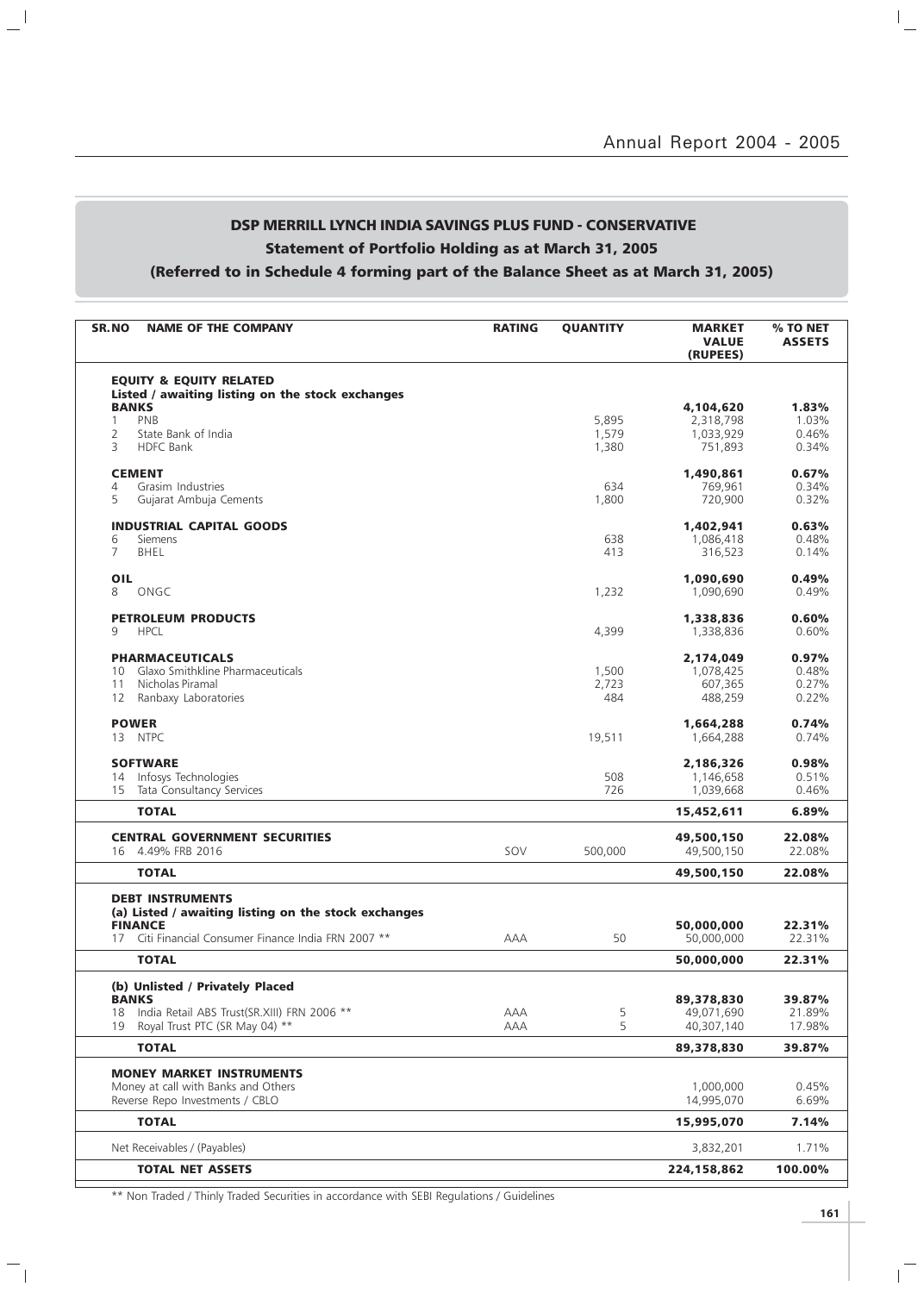$\overline{a}$ 

 $\mathbf{r}^{\top}$ 

# **NOTES**

 $\frac{1}{2}$ 

 $\mathord{\hspace{1pt}\text{--}\hspace{1pt}}_\parallel$